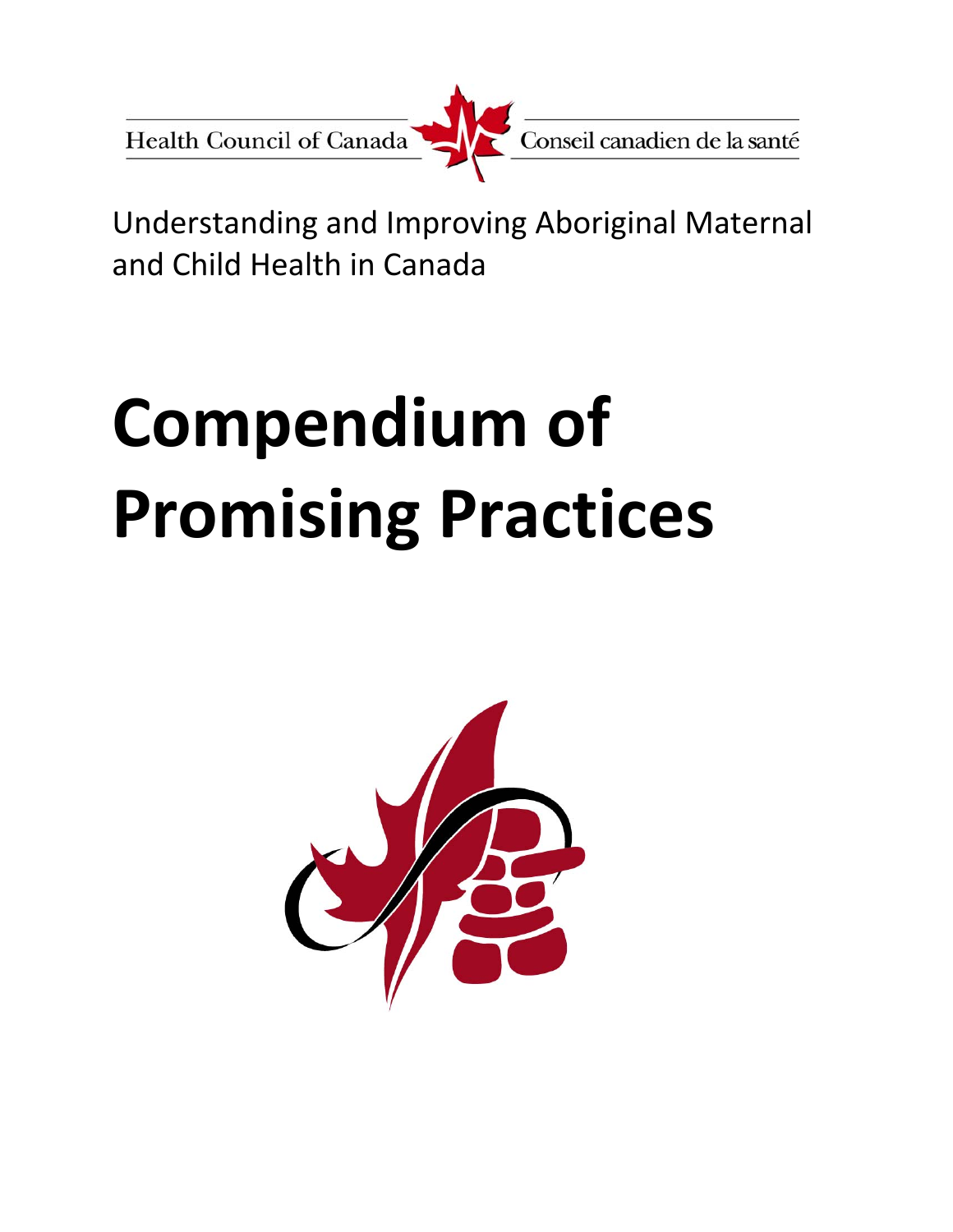# **Compendium of Promising Practices**

# **Contents**



#### **About the Health Council of Canada**

Created by the *2003 First Ministers' Accord on Health Care Renewal*, the Health Council of Canada is an independent national agency that reports on the progress of health care renewal in Canada. The Council provides a system-wide perspective on health care reform in Canada, and disseminates information on best practices and innovation across the country. The Councillors are appointed by the participating provincial and territorial governments and the Government of Canada.

To download reports and other Health Council of Canada materials, visit *www.healthcouncilcanada.ca.*

#### **To reach the Health Council of Canada:**

Suite 900, 90 Eglinton Avenue East Toronto, ON M4P 2Y3 Telephone: 416.481.7397 Toll free: 1.866.998.1019 Fax: 416.481.1381 information@healthcouncilcanada.ca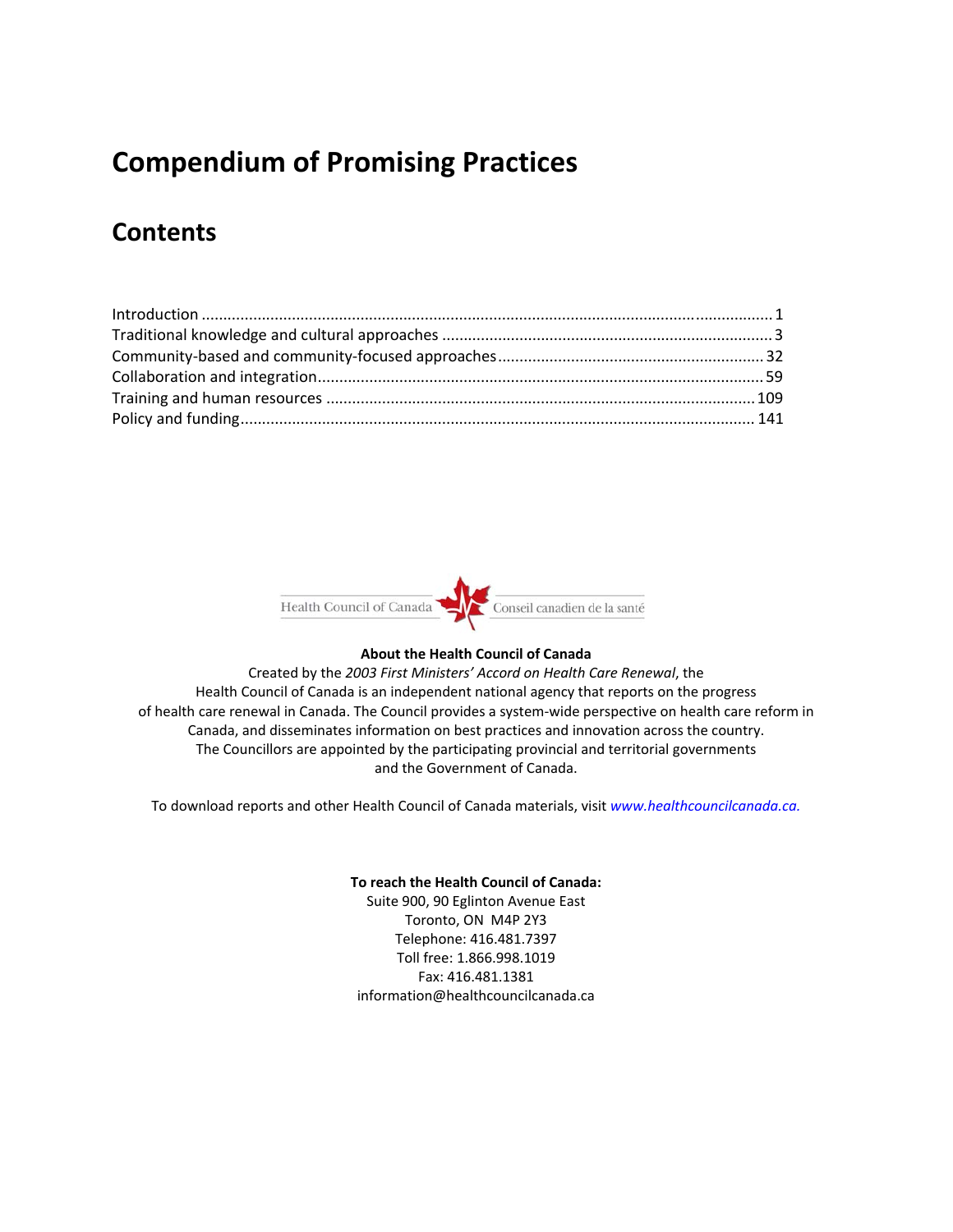Health Council of Canada



#### **Introduction**

The Health Council of Canada recently hosted seven sessions across Canada as a way of learning about Aboriginal maternal and child health realities "on the ground", including practices supported by governments and communities that could be considered "promising' in addressing the discrepancies in health status. Participating in the sessions were front-line workers, program managers and coordinators, Aboriginal leaders, academics, health authorities and federal, provincial, territorial and municipal government representatives. We aimed to be inclusive in our sessions by including on/off reserve, urban, and status and non‐status Indians, First Nations, Inuit and Métis people.

This online compendium of 'promising' practices is one of three outcomes from these sessions. A report summarizing what the Health Council heard at the sessions, together with a commentary (available at *www.healthcouncilcanada.ca*), and this compendium, completes phase one of the Health Council's multi‐year project on Aboriginal health status.

For this particular phase, we defined *promising practice* as a model, approach, technique, or initiative that is based on Aboriginal experiences, which resonate with users of the practice, and results in positive changes in people's lives. A promising practice has the following attributes:

- $\triangleright$  is acknowledged to positively advance Aboriginal health status;
- $\triangleright$  is inclusive of the interests and experiences of many;
- $\triangleright$  is valued and supported by relevant stakeholders;
- $\triangleright$  may be well known and/or has a history of success;
- $\triangleright$  is adaptive—recognizing the importance of community context for successful implementation; and
- $\triangleright$  ideally, is evaluated.

Our work identified five themes under which such practices could be grouped —recognizing that the participants often identified the same practice under more than one theme, in this compendium we have listed each practice only once, based on how they were most often classified by the participants:

- 1. **Traditional knowledge and cultural approaches:** Revitalization and incorporation of traditional knowledge, culture, or use of languages in maternal and child health programs and services. This includes programs that address "wellness" as opposed to "illness" and are holistic (emotional, spiritual, physical, mental, intellectual) approaches.
- 2. **Community‐based and community‐focused approaches:** Programs, services, and approaches that are developed at the community level, or large‐scale federal, provincial, territorial, or regional programs that are adapted at the community level.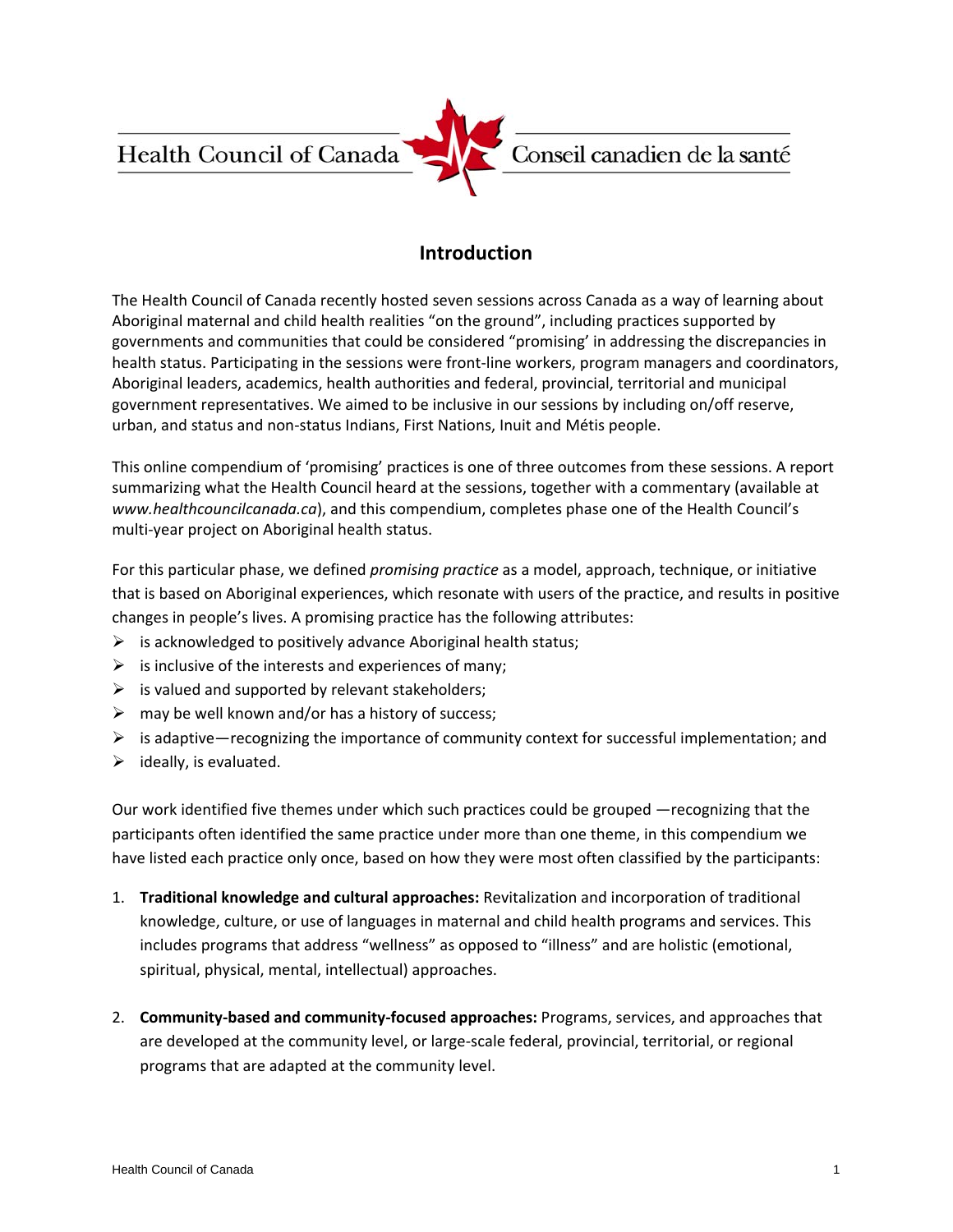- 3. **Collaboration and integration:** Bringing together, working together, combining funding—or other collaborative approaches between Aboriginal maternal and child health programs and services, or linking with other community programs and services (housing, employment, social services).
- 4. **Training and human resources:** Successful ways of recruiting, training, and retaining Aboriginal people who work with and support First Nations, Inuit, Métis mothers and children. This topic can also include successful ways that non‐Aboriginal organizations and health practitioners are trained, recruited, or work in Aboriginal maternal and child health (cultural competency, cultural safety).
- 5. **Policy and funding:** Broad policies or funding programs at the federal, provincial, territorial, or Aboriginal government level that have improved Aboriginal maternal and child health; something that could be seen as a model or promising approach.

Under these five themes, participants put forward programs or initiatives that they were aware of (in their own communities or elsewhere) that were making a difference in Aboriginal maternal and child health.

Listed in this compendium are 'promising' practices, as described by the participants, along with contact information (where permission was received). The Health Council has been in touch with contacts for each example listed in this document. In most cases, participants wrote the descriptions that appear in the templates. Where participants did not submit descriptions, but current website information was available (as of June 2011) about the practice, the Health Council included this information. Finally, when looking at the summary report, some of the promising practices that appear in *Appendix A* are not in this compendium either because the Health Council was unable to verify that the information was current or because participants opted to not have the examples included.

The Health Council understands the critical need for the sharing of 'promising' practices among stakeholders at all levels ‐ from federal, provincial and territorial governments to front‐line community staff. We hope that this compendium is a step towards meeting that need.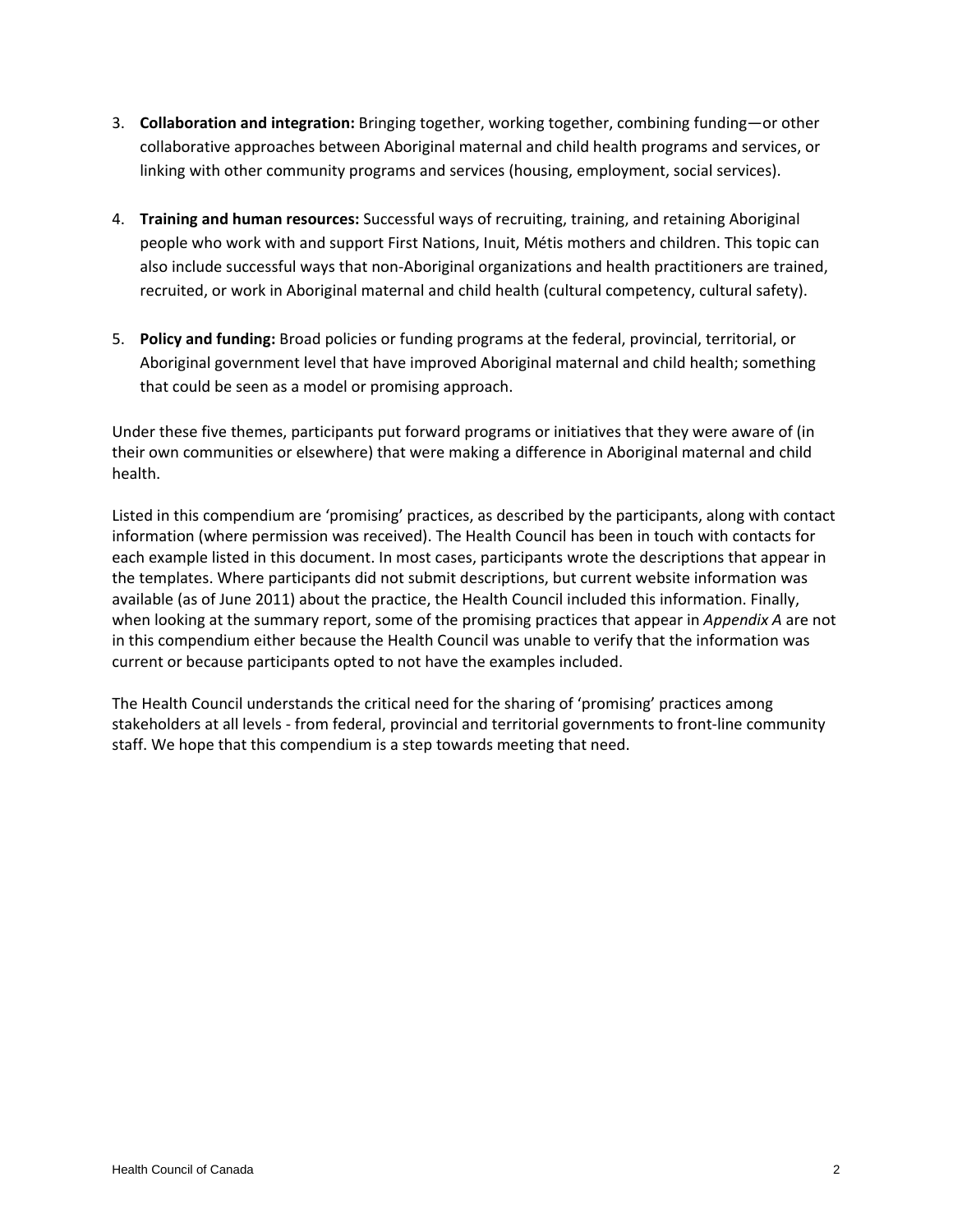# **Traditional knowledge and cultural approaches**

| Champagne and Aishihik First Nations Bi-cultural Program (Primary School)  6                |  |
|---------------------------------------------------------------------------------------------|--|
|                                                                                             |  |
|                                                                                             |  |
| First Nations Health Programs, Yukon Hospital Corporation, Traditional Diet Program 10      |  |
| Healthy Beginnings, Supportive Communities: A Strong Future Métis Maternal Child Health DVD |  |
|                                                                                             |  |
|                                                                                             |  |
|                                                                                             |  |
|                                                                                             |  |
|                                                                                             |  |
|                                                                                             |  |
|                                                                                             |  |
|                                                                                             |  |
|                                                                                             |  |
|                                                                                             |  |
|                                                                                             |  |
|                                                                                             |  |
|                                                                                             |  |
| Six Nations of the Grand River - Tsi Non:we Ionnakeratstha Ona:grahsta' Maternal and Child  |  |
|                                                                                             |  |
|                                                                                             |  |
| The Sacred Path: Building Healthier Children, Parents, and Communities 30                   |  |
|                                                                                             |  |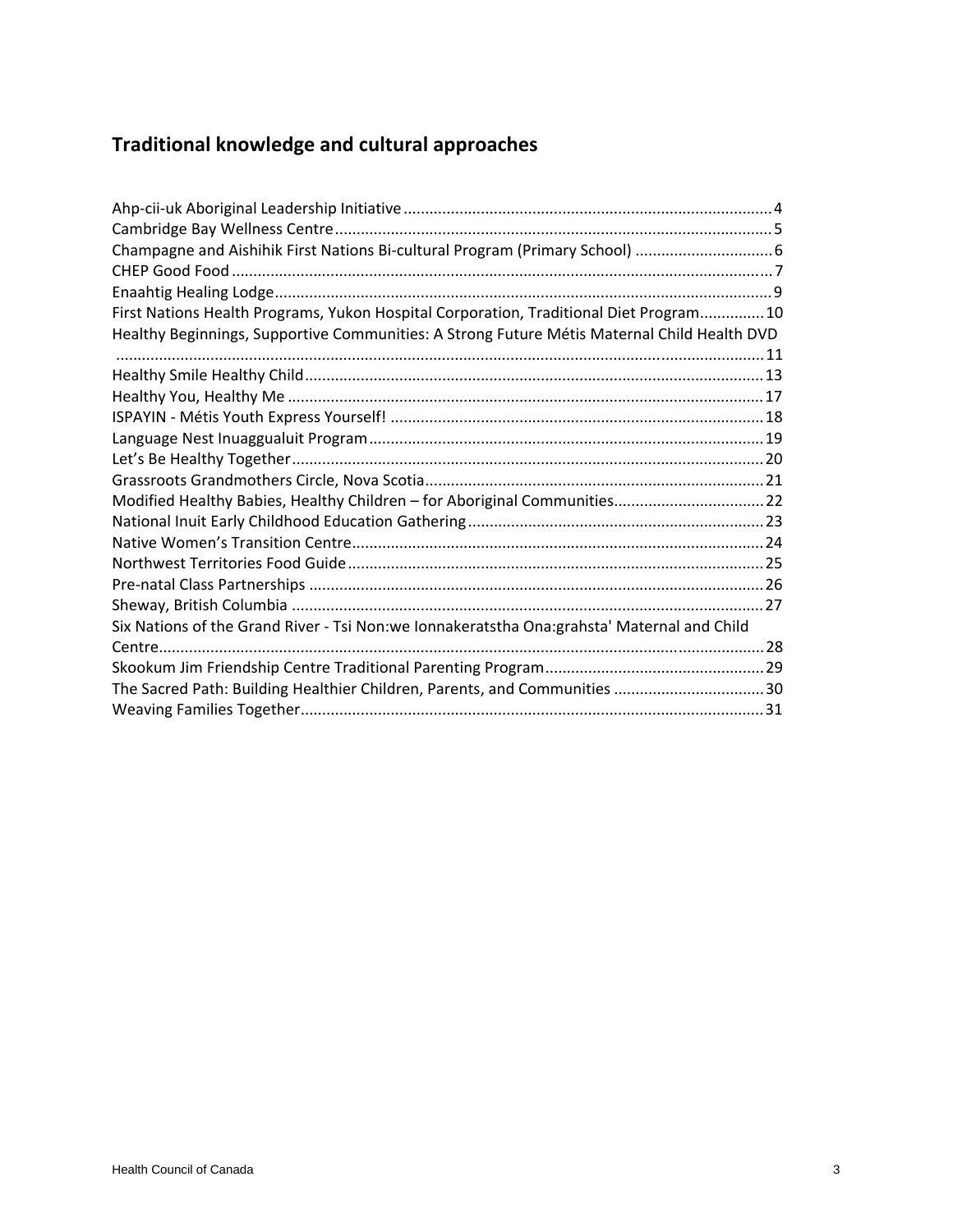# **Ahp‐cii‐uk Aboriginal Leadership Initiative**

| <b>Brief Description</b>                   | Ahp-cii-uk means "going the right way" in the Nuu-chah-nulth language. It is an<br>≻<br>innovative, British Columbia-based approach to First Nations economic and social<br>community development built on the principles of respect, broad inclusivity,<br>consensus decision-making, reciprocity, acknowledging inter-connectedness, and<br>being present in the communities.                                                                      |
|--------------------------------------------|------------------------------------------------------------------------------------------------------------------------------------------------------------------------------------------------------------------------------------------------------------------------------------------------------------------------------------------------------------------------------------------------------------------------------------------------------|
|                                            | Ahp-cii-uk is an initiative supported by partnerships between two levels of<br>➤<br>government, First Nations, businesses, and funding agencies.                                                                                                                                                                                                                                                                                                     |
|                                            | ≻<br>Community-based projects currently under way include: re-building and marketing<br>the Walk the Wildside Heritage Trail as a springboard to other social and economic<br>benefits for community; planning to develop a Traditional Longhouse and a Multi-<br>use Lodge, and working on a Spiritual Healing Centre and a First Nations Art<br>Market.<br>Builds community management and leadership skills and employment<br>➤<br>opportunities. |
| Why this is a<br><b>Promising Practice</b> | Capacity building<br>⋗<br>Community-driven<br>⋗<br>Collaborative<br>⋗<br>Multi-stakeholder                                                                                                                                                                                                                                                                                                                                                           |
| Contact                                    | For more information visit:<br>www.weavingrelationships.org/home                                                                                                                                                                                                                                                                                                                                                                                     |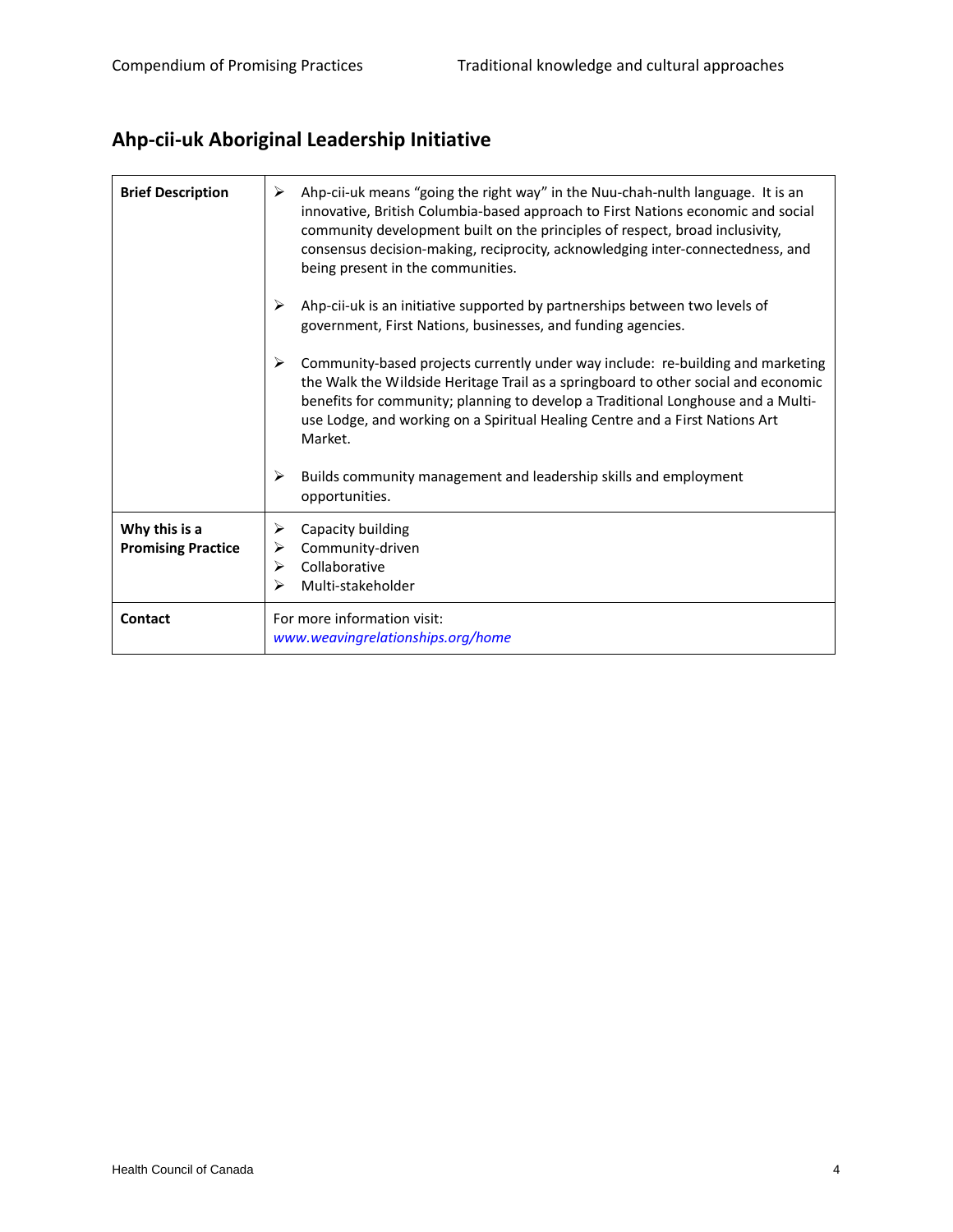# **Cambridge Bay Wellness Centre**

| <b>Brief Description</b>                   | ➤<br>Cambridge Bay Community Wellness Centre's mission is to help people achieve<br>their full potential to become independent, healthy and safe.                                                                                                                                                                                                                                                                                                                                                                                                                                                                                                                      |
|--------------------------------------------|------------------------------------------------------------------------------------------------------------------------------------------------------------------------------------------------------------------------------------------------------------------------------------------------------------------------------------------------------------------------------------------------------------------------------------------------------------------------------------------------------------------------------------------------------------------------------------------------------------------------------------------------------------------------|
|                                            | A range of educational programs and counselling services are provided that<br>➤<br>promote freedom from addiction and violence and encourage positive life style<br>choices. In terms of maternal and child health, the following services are provided:<br>o Pre/Post Natal Mothers<br>o Pre/Post Natal Women's Group<br>o Cooking classes<br>o Nutrition education                                                                                                                                                                                                                                                                                                   |
|                                            | For Children up to age six:<br>➤<br>o Arts and Crafts<br>o Story time<br>o Kids R First Program                                                                                                                                                                                                                                                                                                                                                                                                                                                                                                                                                                        |
|                                            | ➤<br>For Moms and Tots:<br>o Camps<br>o Traditional practices<br>Inuit foods<br>$\circ$<br>o Elder story telling about child-rearing                                                                                                                                                                                                                                                                                                                                                                                                                                                                                                                                   |
|                                            | A range of educational programs and counselling services are provided that<br>➤<br>promote freedom from addiction and violence and encourage positive life style<br>choices.                                                                                                                                                                                                                                                                                                                                                                                                                                                                                           |
|                                            | ➤<br>Partners and Stakeholders include: Arctic College, Language Elders and Youth<br>(CLEY), Day Care, Department of Education, Healthy Children's Initiative,<br>Department of Justice Corrections, Probations, RCMP, Justice Committee, Elders<br>Society, Hamlet Council, Health and Social Services, Family Violence Prevention<br>Program, Alcohol and Drug Program, Health Canada, CAPC Community Action Plan<br>for Children CPNP, Canada Pre-Natal Nutrition Program, Kitikmeot Economic<br>Development Corporation, Brighter Futures, Building Healthy Communities,<br>Kitikmeot Heritage Society Schools, Service Canada, NAYSPS, Public Health<br>Strategy. |
| Why this is a<br><b>Promising Practice</b> | Improve skills and knowledge for women<br>➤<br>Access to culturally sensitive care<br>⋗                                                                                                                                                                                                                                                                                                                                                                                                                                                                                                                                                                                |
| Contact                                    | Marie Ingram, Director of Community Wellness<br>Phone: 867-983-983-4670; Fax: 867-983-2708<br>Email: mingram@cambridgebay.ca<br>PO Box 16<br>Cambridge Bay, NU X0B OCO                                                                                                                                                                                                                                                                                                                                                                                                                                                                                                 |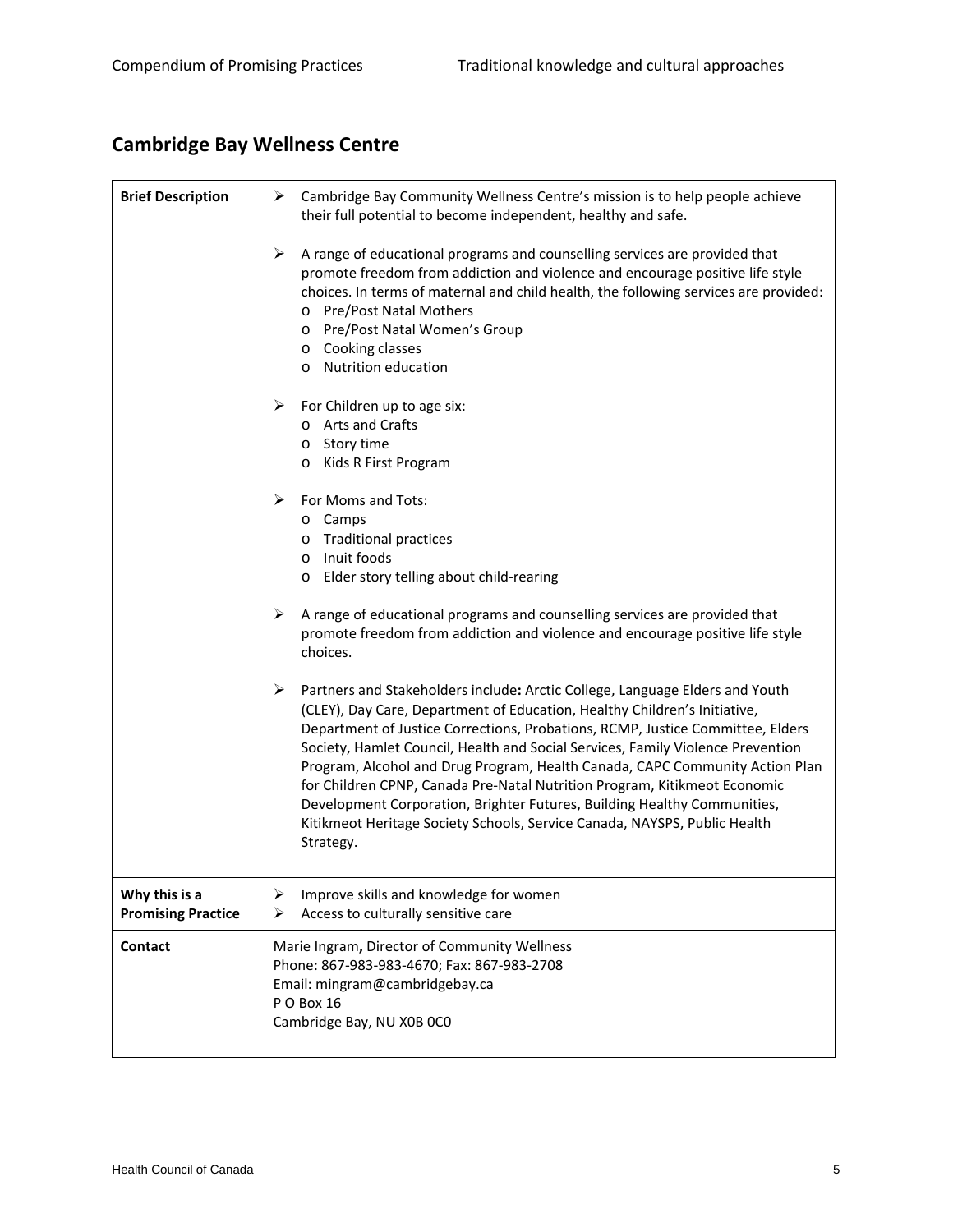# **Champagne and Aishihik First Nations Bi‐cultural Program (Primary School)**

| <b>Brief Description</b>                   | Daycare – FN funded                                                                                                                                                       |
|--------------------------------------------|---------------------------------------------------------------------------------------------------------------------------------------------------------------------------|
|                                            | Primary grade                                                                                                                                                             |
|                                            | Bi-cultural program funded by FN and Yukon department of education                                                                                                        |
|                                            | Need identified by committee / community                                                                                                                                  |
|                                            | For daycare and cultural programming                                                                                                                                      |
|                                            | ↘<br>Recently in CAFN newsletter                                                                                                                                          |
| Why this is a<br><b>Promising Practice</b> | Increases the language capacity of younger generations.<br>➤<br>Multi-stakeholder, collaborative, community driven, and aligns with addressing a<br>known gap (language). |
| Contact                                    | For more information visit:<br>www.yesnet.yk.ca/firstnations/programs funding.html                                                                                        |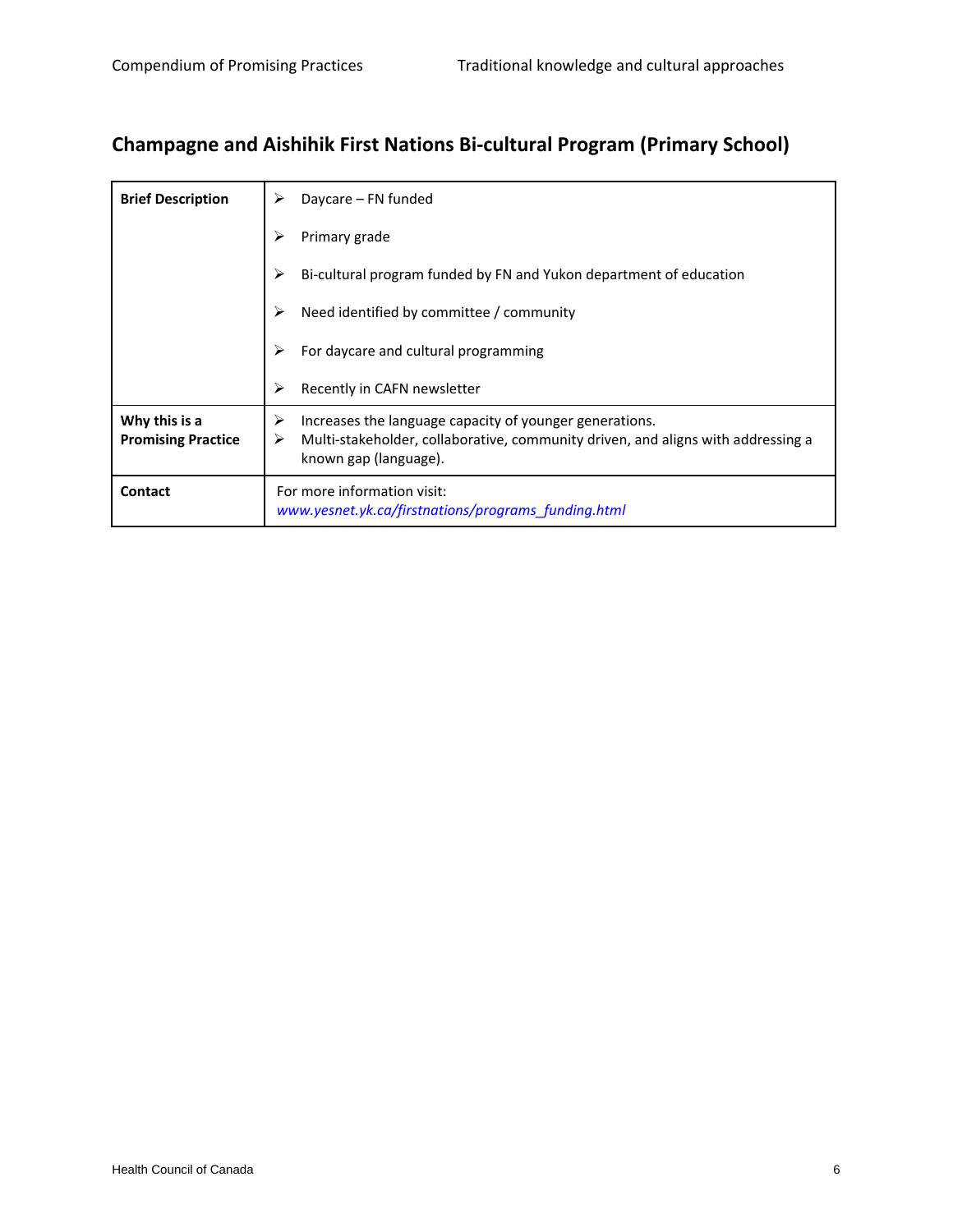#### **CHEP Good Food**

| <b>Brief Description</b> | $\triangleright$ CHEP works with children, families and communities to improve access to good food and                                                          |
|--------------------------|-----------------------------------------------------------------------------------------------------------------------------------------------------------------|
|                          | promote Food Security.                                                                                                                                          |
|                          |                                                                                                                                                                 |
|                          | Programs include:                                                                                                                                               |
|                          | <b>Children's Nutrition Programs</b><br>➤                                                                                                                       |
|                          | Breakfast, lunch, snack and supper programs are operated in partnerships between                                                                                |
|                          | parent groups, the schools, government and CHEP with a goal of providing one third of a                                                                         |
|                          | child's daily nutrition needs.                                                                                                                                  |
|                          | Kids Kitchen<br>⋗                                                                                                                                               |
|                          | A hands-on nutrition program whereby children learn basic cooking and nutrition skills in                                                                       |
|                          | a fun atmosphere.                                                                                                                                               |
|                          |                                                                                                                                                                 |
|                          | <b>Community Gardening</b><br>➤                                                                                                                                 |
|                          | Families get together to plan and support each other in planting, weeding and harvesting.                                                                       |
|                          | Workshops about gardening, composting, canning, jam making and nutrition are part of                                                                            |
|                          | the program.                                                                                                                                                    |
|                          | ➤<br>Good Food Box                                                                                                                                              |
|                          | The Good Food Box is an alternative food distribution system that provides a variety of                                                                         |
|                          | top-quality, fresh, nutritious foods at an affordable price. This program enables families                                                                      |
|                          | to access nutritious fresh food that looks, smells and tastes delicious.                                                                                        |
|                          |                                                                                                                                                                 |
|                          | <b>Food Security</b><br>➤                                                                                                                                       |
|                          | Programs include food-related activities for families with infant and preschool children                                                                        |
|                          | such as Making Homemade Baby Food workshops, leadership training sessions, Collective                                                                           |
|                          | Kitchens and cooking with kids and the Good Food Box.                                                                                                           |
|                          | Collective Kitchens<br>➤                                                                                                                                        |
|                          | Small groups of people get together to cook in bulk for their families. Members stretch                                                                         |
|                          | family food funds while having fun and making new friends.                                                                                                      |
|                          |                                                                                                                                                                 |
|                          | <b>Nutrition Positive</b><br>➤                                                                                                                                  |
|                          | A partnership program to bring good nutrition into the whole school community,<br>encouraging good health through nutritious food choices. Classroom and school |
|                          | activities, staff events, fundraising projects and meal programs all focus on good nutrition                                                                    |
|                          | and creating healthy food environments.                                                                                                                         |
|                          |                                                                                                                                                                 |
|                          | Neighourhood markets in schools, Senior's apartments and one hospital setting -<br>➤                                                                            |
|                          | affordable fresh food can be purchased at good food markets.                                                                                                    |
|                          |                                                                                                                                                                 |
|                          | Food Store - partner in development to bring food store back to Saskatoon's poorest<br>➤<br>neighbourhood and create a good food hub.                           |
|                          |                                                                                                                                                                 |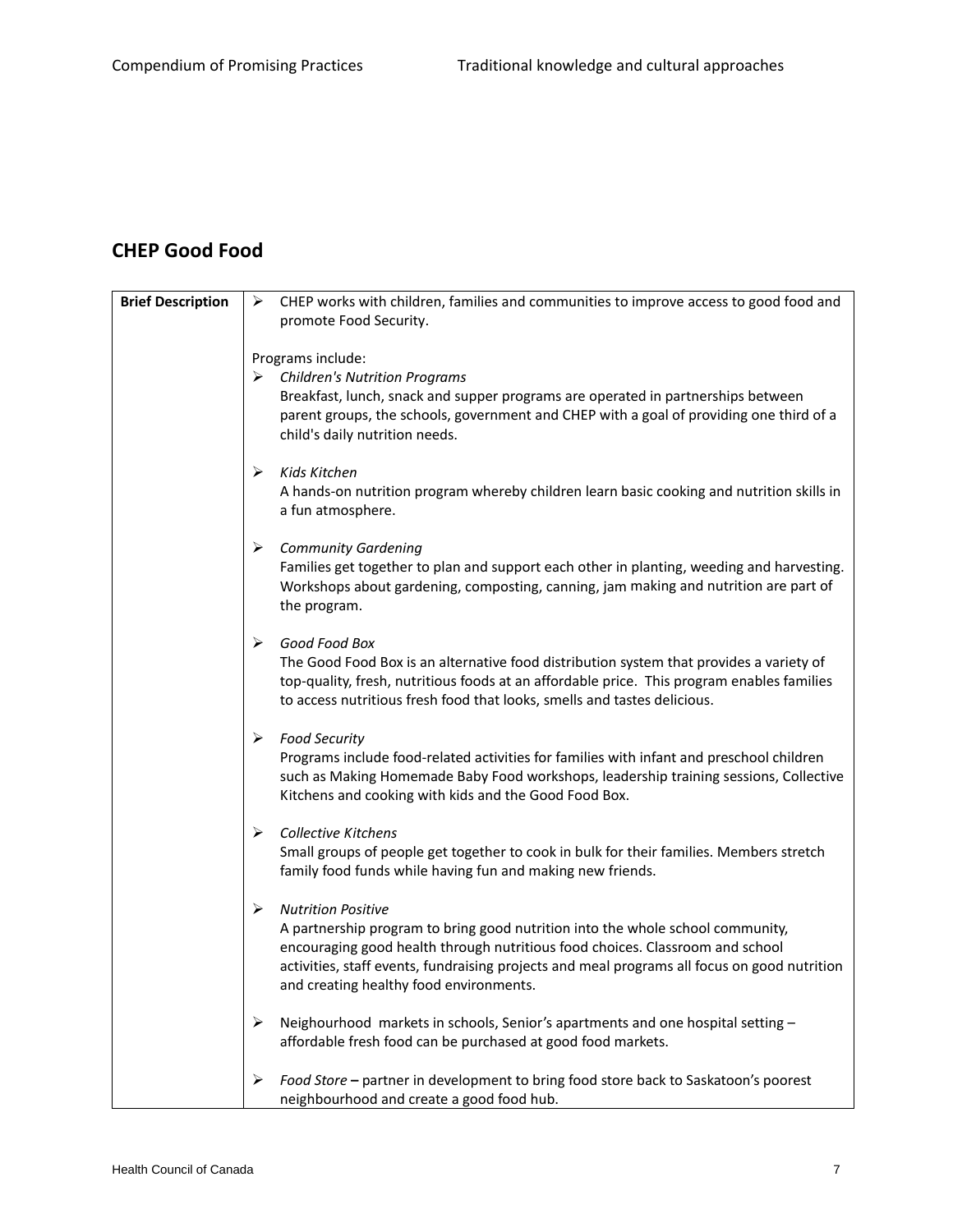|                                               | Saskatoon Food Coalition<br>➤<br>Groups and individuals including producers, Health, processors, Social Services,<br>community food action organizations meet at workshops and events to work at<br>improving the food system for the Saskatoon region. |
|-----------------------------------------------|---------------------------------------------------------------------------------------------------------------------------------------------------------------------------------------------------------------------------------------------------------|
| Why this is a<br><b>Promising</b><br>Practice | Promote access to healthy food and to support learning and development.<br>➤                                                                                                                                                                            |
| Contact                                       | For more information visit:<br>www.chep.org/<br>Executive Director, Karen Archibald<br>Phone: (306) 655-4575; Fax: (306) 655-5512<br>Email: karen@chep.org<br>Room 210, 230 Avenue R, South Saskatoon, Sask. S7M 029                                    |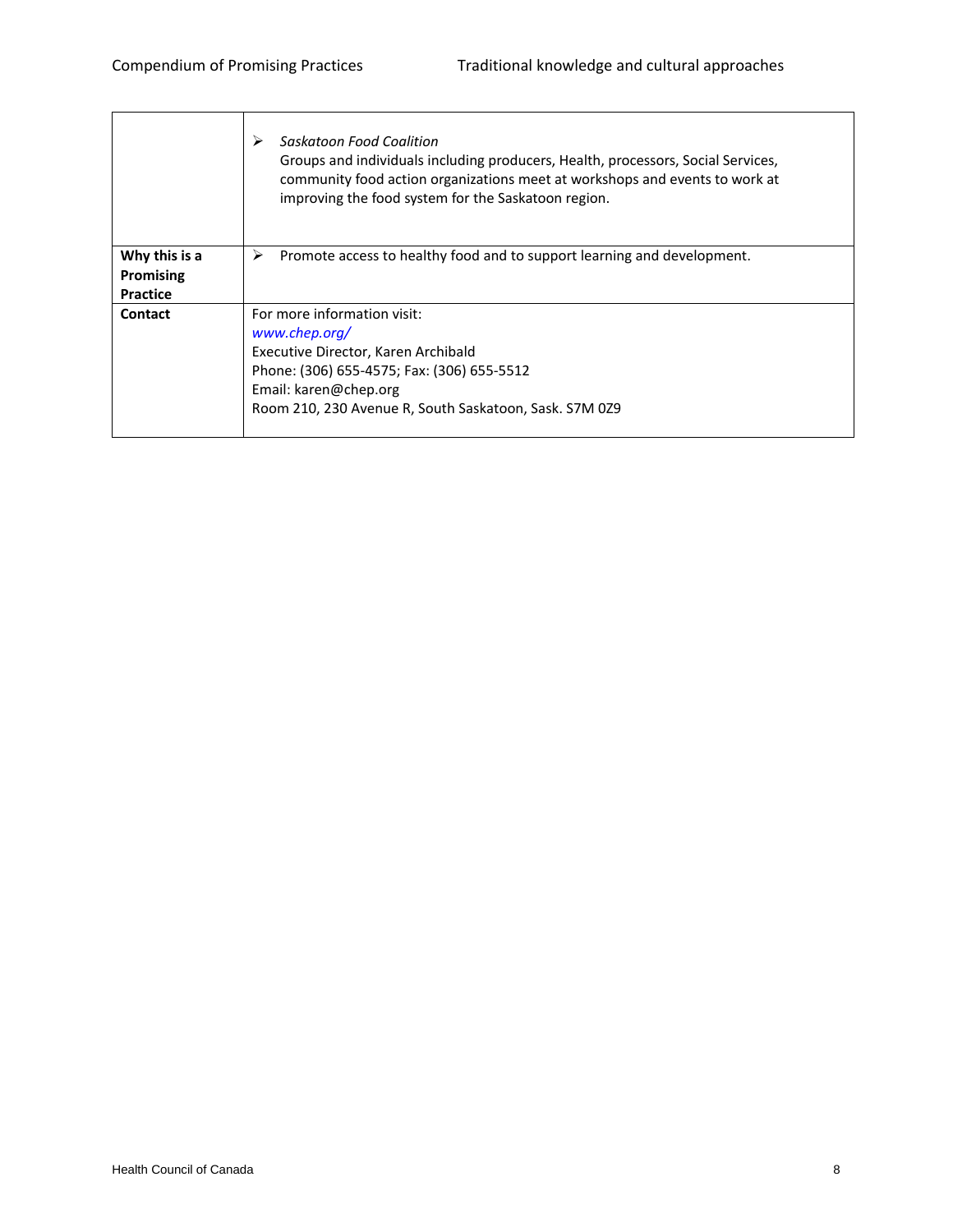# **Enaahtig Healing Lodge**

| <b>Brief Description</b>                   | ➤<br>Located off reserve and in a rural setting half- hour north of Barrie Ontario.<br>Enaahtig Healing Lodge and Learning centre was established to provide<br>opportunities for holistic healing and learning based on the principles of Aboriginal<br>culture, to individuals and families in a safe environment in order to foster healthy,<br>balanced communities and nations.<br>➤<br>Programs include:<br>o Smoking cessation residential program<br>Trauma Recovery Residential programs (deals with family of origin abuses)<br>$\circ$<br>Family residential programs<br>$\circ$<br>Design specific residential programs (programs designed upon request)<br>$\circ$<br>Youth programs<br>$\circ$<br>Day programs (crafting circles, drum making, community kitchen, etc.)<br>$\circ$<br>Residential programs dealing specifically with sexual abuse at Enaahtig North<br>$\circ$<br>Traditional Ceremonies (Maple Water, Sweatlodge, Moon Ceremony, etc.)<br>$\circ$<br><b>Family Consultation</b><br>$\circ$<br>Individual and group counselling<br>$\circ$<br>Community capacity building<br>$\circ$ |
|--------------------------------------------|--------------------------------------------------------------------------------------------------------------------------------------------------------------------------------------------------------------------------------------------------------------------------------------------------------------------------------------------------------------------------------------------------------------------------------------------------------------------------------------------------------------------------------------------------------------------------------------------------------------------------------------------------------------------------------------------------------------------------------------------------------------------------------------------------------------------------------------------------------------------------------------------------------------------------------------------------------------------------------------------------------------------------------------------------------------------------------------------------------------------|
|                                            | o Cultural Awareness training<br>Service system liaison and networking<br>$\circ$<br>Care Planning and Referral<br>$\circ$<br>Justice youth services<br>$\circ$                                                                                                                                                                                                                                                                                                                                                                                                                                                                                                                                                                                                                                                                                                                                                                                                                                                                                                                                                    |
|                                            | Mental Health Case management<br>$\circ$                                                                                                                                                                                                                                                                                                                                                                                                                                                                                                                                                                                                                                                                                                                                                                                                                                                                                                                                                                                                                                                                           |
| Why this is a<br><b>Promising Practice</b> | ➤<br>Open to all family members<br>Wide variety of comprehensive services<br>➤<br>Integrated and located together in one facility<br>➤<br>⋗<br>Holistic, culturally appropriate                                                                                                                                                                                                                                                                                                                                                                                                                                                                                                                                                                                                                                                                                                                                                                                                                                                                                                                                    |
| Contact                                    | For more information visit:<br>www.enaahtig.ca<br>Marilyn Groulx, Program Manager<br>Phone: (705) 534-3724 ext 24<br>Email: programmanager@enaahtig.ca                                                                                                                                                                                                                                                                                                                                                                                                                                                                                                                                                                                                                                                                                                                                                                                                                                                                                                                                                             |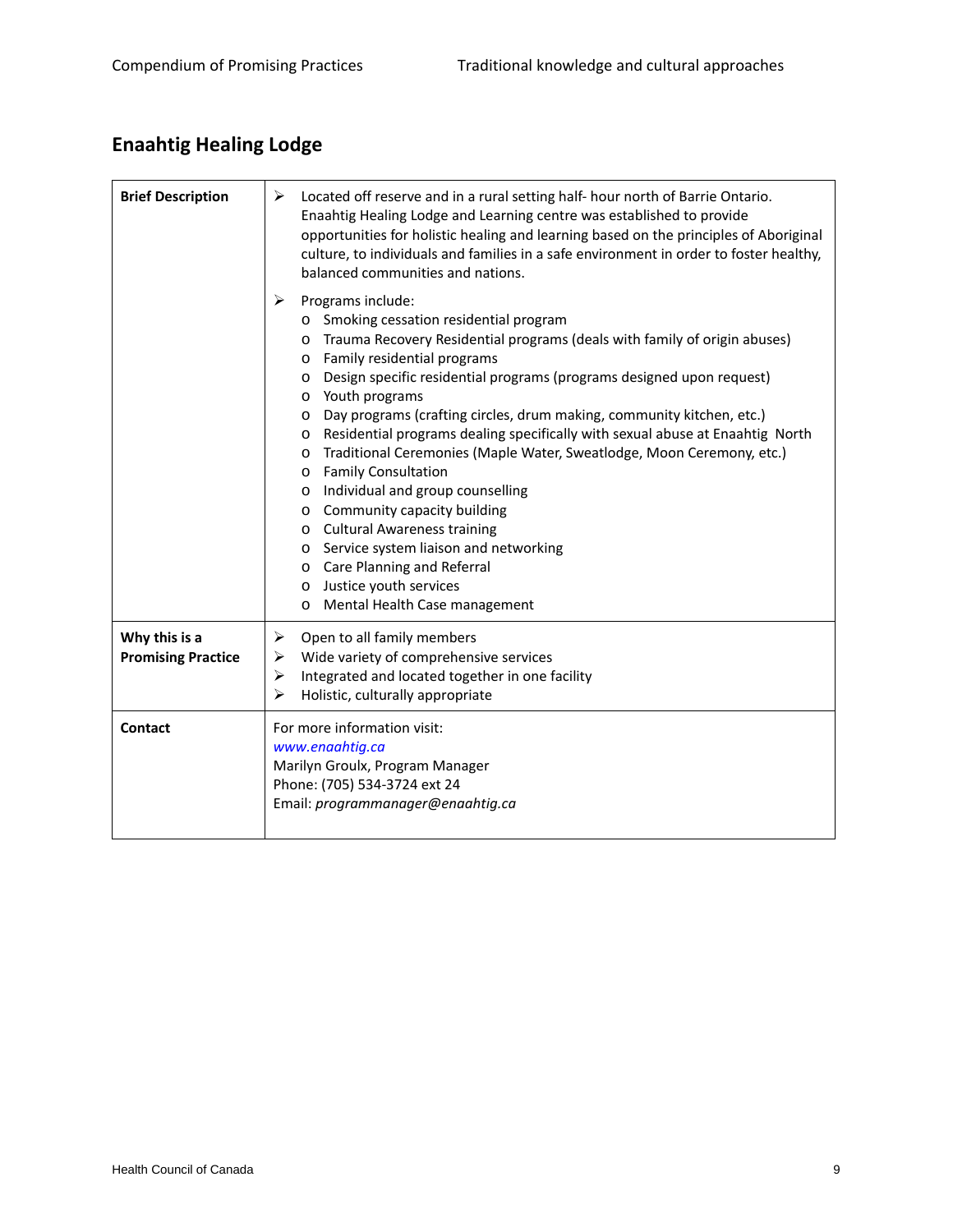#### **First Nations Health Programs, Yukon Hospital Corporation, Traditional Diet Program**

| <b>Brief Description</b>                   | Provide traditional foods as an option for patients in hospital (generally reserved<br>➤<br>for self-identified First Nations, Inuit or Métis patients).                                                                            |
|--------------------------------------------|-------------------------------------------------------------------------------------------------------------------------------------------------------------------------------------------------------------------------------------|
|                                            | ➤<br>Questionnaire required (simple questions re: handling of game) in order for<br>individuals to donate because it is not feasible to have federal inspection.                                                                    |
|                                            | Funded strictly by donation because wild game cannot be bought or sold in<br>➤<br>territory (Wildlife Act).                                                                                                                         |
|                                            | Local licensed butcher processes donated game meat.<br>⋗                                                                                                                                                                            |
|                                            | Recipes prepared in and served from Nutrition and Food Services department.<br>⋗                                                                                                                                                    |
|                                            | Special nutrition needs of patients considered and accommodated if possible.<br>⋗                                                                                                                                                   |
|                                            | Traditional Medicine is also offered to patients with physician approval.<br>⋗                                                                                                                                                      |
| Why this is a<br><b>Promising Practice</b> | Providing traditional foods to patients in hospital promotes comfort, nourishment<br>➤<br>and healing that is culturally appropriate.<br>The program has increased satisfaction among people who have received the<br>≻<br>service. |
| <b>Contact</b>                             | Laura Salmon<br>Phone: (867) 393-8891<br>Email: Laura.Salmon@wgh.yk.ca                                                                                                                                                              |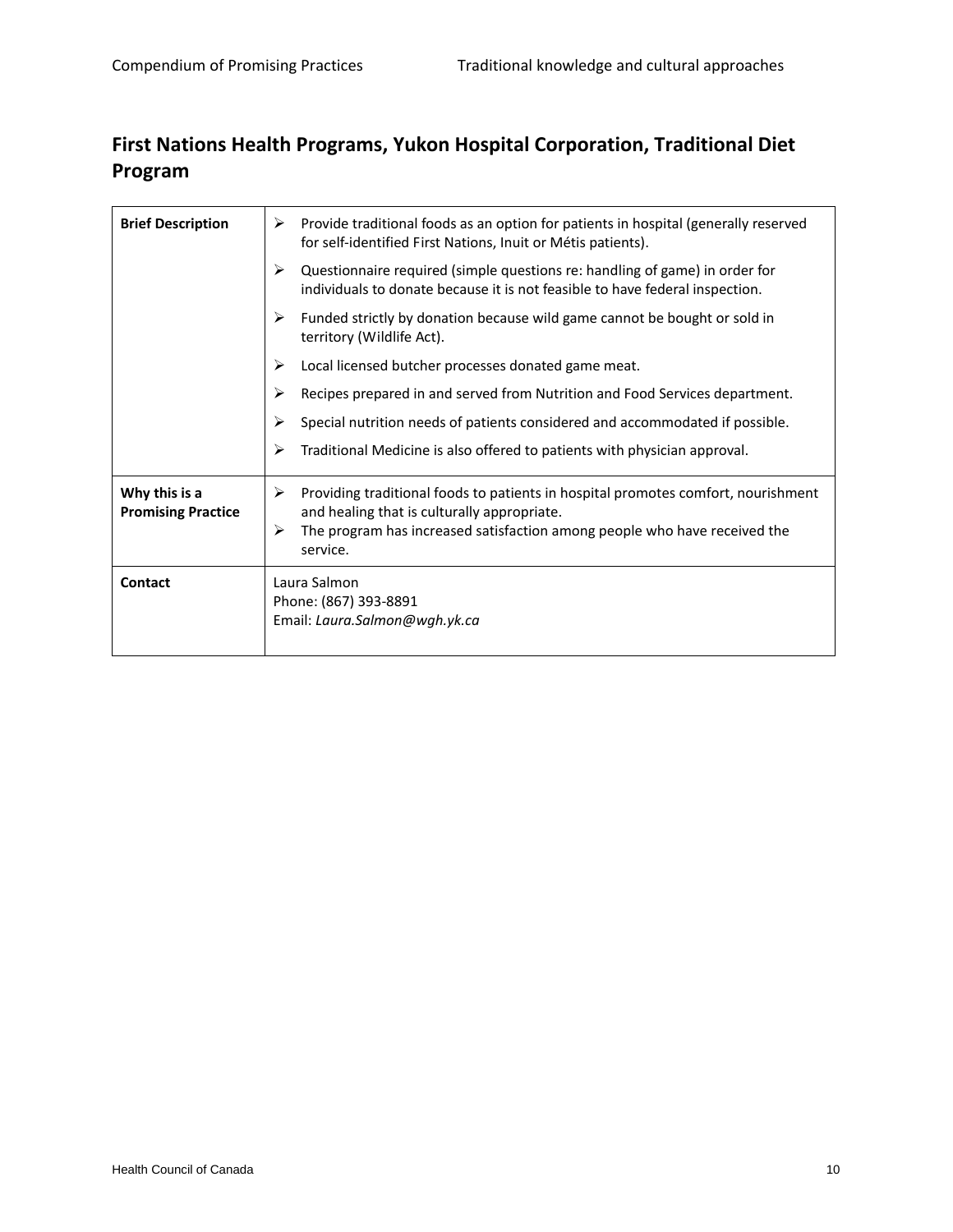#### **Healthy Beginnings, Supportive Communities: A Strong Future Métis Maternal Child Health DVD.**

| <b>Brief Description</b>                   | ➤<br>After extensive consultations, dialogues and meetings with Métis parents, elders,<br>Métis midwives and other maternal care providers, the Métis Centre at the<br>National Aboriginal Health Organization (NAHO) developed a DVD on Métis<br>maternal-child health. Themes discussed in the DVD include, cultural continuity,<br>birthing options, historical birthing practices, breastfeeding, self-care for pregnant<br>women, and the role of community in raising children.             |
|--------------------------------------------|---------------------------------------------------------------------------------------------------------------------------------------------------------------------------------------------------------------------------------------------------------------------------------------------------------------------------------------------------------------------------------------------------------------------------------------------------------------------------------------------------|
|                                            | Implementation:<br>The DVD was developed by the Métis Centre at NAHO after a research initiative<br>➤<br>with Métis women about health messages.<br>Existing mainstream and First Nations specific health messages were not<br>➤<br>resonating with Métis women so to help address this, the Métis Centre developed<br>the Healthy Beginnings DVD.<br>The project was developed in collaboration with the five regional Métis<br>➤                                                                |
|                                            | organizations across the country.<br>Results:<br>➤<br>This DVD benefits all Métis women who are pregnant, and all Métis families who<br>want to incorporate Métis values and cultural teachings into their pregnancy and<br>birthing experience. It also provides information for fathers and families.<br>≻<br>One viewer said, "when I have my own children I will use the information to talk to<br>them about who they are. It sends a positive message about Métis identity and<br>culture." |
|                                            | Challenges/Obstacles:<br>Funding and time commitment. More human resources and funding than<br>➤<br>anticpated were required to produce a quality product in the established time<br>frame. The Métis Centre extended the contract to hire a student editor to<br>complete the work.                                                                                                                                                                                                              |
|                                            | Spread:<br>Earlier this year, approximately 2,000 DVDs were distributed across Canada to<br>➤<br>Métis locals, Aboriginal organizations and community members. The DVD is also<br>available for free from NAHO and the videos from the DVD have been placed on<br>YouTube and are accessible through NAHO's web site at<br>www.naho.ca/MHC_Site/default.html.                                                                                                                                     |
| Why this is a<br><b>Promising Practice</b> | ➤<br>Fills a gap where information was lacking or non-existent.<br>Ensures Métis voices are heard in maternal and child health discussions.<br>⋗<br>Recognizes and respects oral stories and teaching.<br>➤<br>DVD is easily accessible to all Métis across Canada.<br>➤<br>Comprehensive package with written material, images and video.<br>≻                                                                                                                                                   |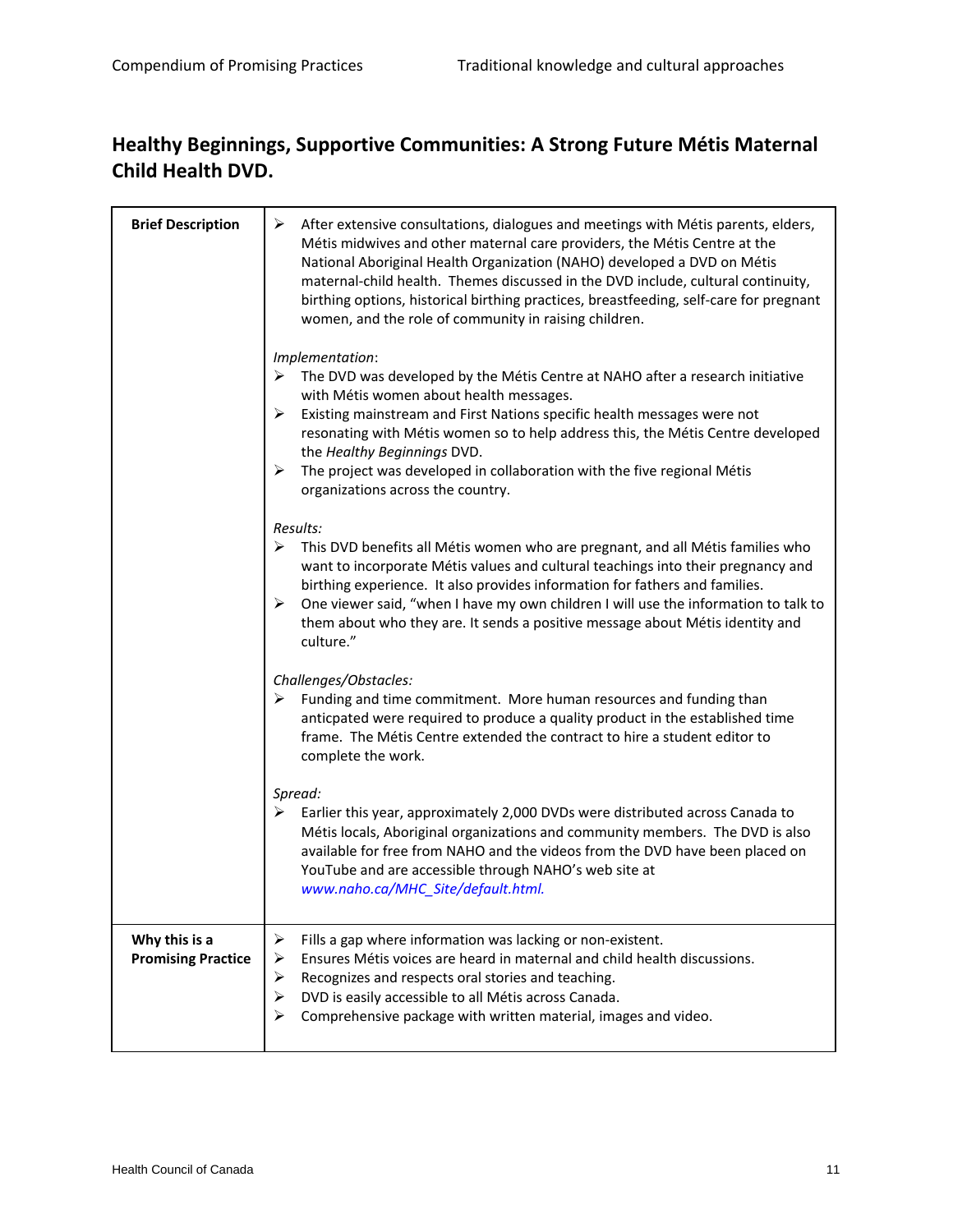| Contact | For more information visit:<br>www.Métisyouthexpressions.ca<br>Métis Centre, National Aboriginal Health Organization<br>Cathy Graham, Director, Métis Centre<br>Phone: 613-237-9462<br>Email: cgraham@naho.ca |
|---------|---------------------------------------------------------------------------------------------------------------------------------------------------------------------------------------------------------------|
|         |                                                                                                                                                                                                               |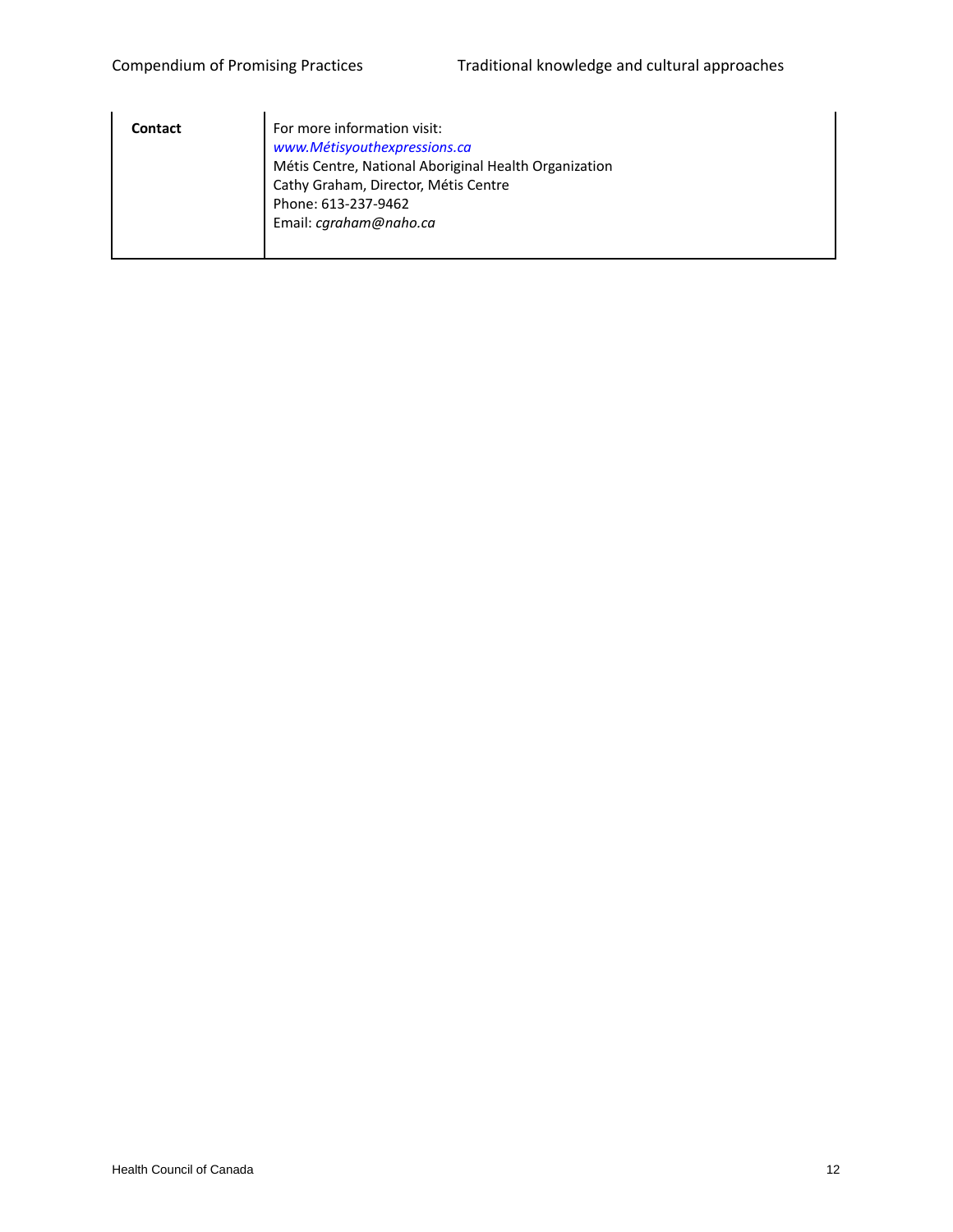# **Healthy Smile Healthy Child**

| <b>Brief Description</b> | ➤<br>An intersectoral, collaborative partnership that takes an upstream community<br>development approach to engage communities in Early Childhood Caries (ECC)<br>prevention strategies and promotion of early childhood oral health.                                                                                                                                                                                                                                                                                                      |
|--------------------------|---------------------------------------------------------------------------------------------------------------------------------------------------------------------------------------------------------------------------------------------------------------------------------------------------------------------------------------------------------------------------------------------------------------------------------------------------------------------------------------------------------------------------------------------|
|                          | ➤<br>ECC, also known as early childhood tooth decay or cavities, is a destructive, yet<br>preventable, form of tooth decay in young children, particularly those living in<br>disadvantaged populations.                                                                                                                                                                                                                                                                                                                                    |
|                          | $\blacktriangleright$<br>Manitoba experiences excessive demand and wait times for pediatric dental<br>surgery under general anesthesia. This burden and the need for effective<br>prevention and sustainable oral health promotion strategies led to the<br>development of the HSHC partnership.                                                                                                                                                                                                                                            |
|                          | ➤<br>HSHC has been guided by three fundamental principles, namely, relationship<br>building and community development, oral health promotion, and research and<br>evaluation.                                                                                                                                                                                                                                                                                                                                                               |
|                          | Key objectives of the HSHC project have been to 1) gain community acceptance of<br>➤<br>the importance of the issue of ECC, 2) build on existing programs which target<br>young children, 3) increase parental knowledge of ECC prevention, 4) increase<br>knowledge of existing service and health providers of the importance of<br>prevention, and 5) encourage existing service and health providers to incorporate<br>prevention activities into their practice.                                                                       |
|                          | ➤<br>The goal of the partnership has been to promote sustainable early childhood oral<br>health promotion and disease prevention activities across Manitoba using a<br>community development approach. The project activities aim to build individual<br>and community capacity to improve young children's oral health. The partnership<br>works closely with the community health staff to promote the inclusion of oral<br>health promotion in their day to day work and provide them with practical oral<br>health promotion resources. |
|                          | ➤<br>The HSHC provincial coordinator and project assistant work on a part-time basis<br>and manage daily project activities with guidance and support from the project<br>supervisors.                                                                                                                                                                                                                                                                                                                                                      |
| <b>Target Population</b> | Our target population includes preschool children and their families.<br>≻                                                                                                                                                                                                                                                                                                                                                                                                                                                                  |
|                          | HSHC has been working to educate parents, caregivers, and all key stakeholders<br>➤<br>and promote the importance of early childhood oral health.                                                                                                                                                                                                                                                                                                                                                                                           |
|                          | Some groups that HSHC has targeted include, but are not limited to: daycares,<br>➤<br>schools, community support programs (i.e. prenatal, immigrant, etc.), dental<br>professionals, nurses and medical staff, dieticians, and public health staff.                                                                                                                                                                                                                                                                                         |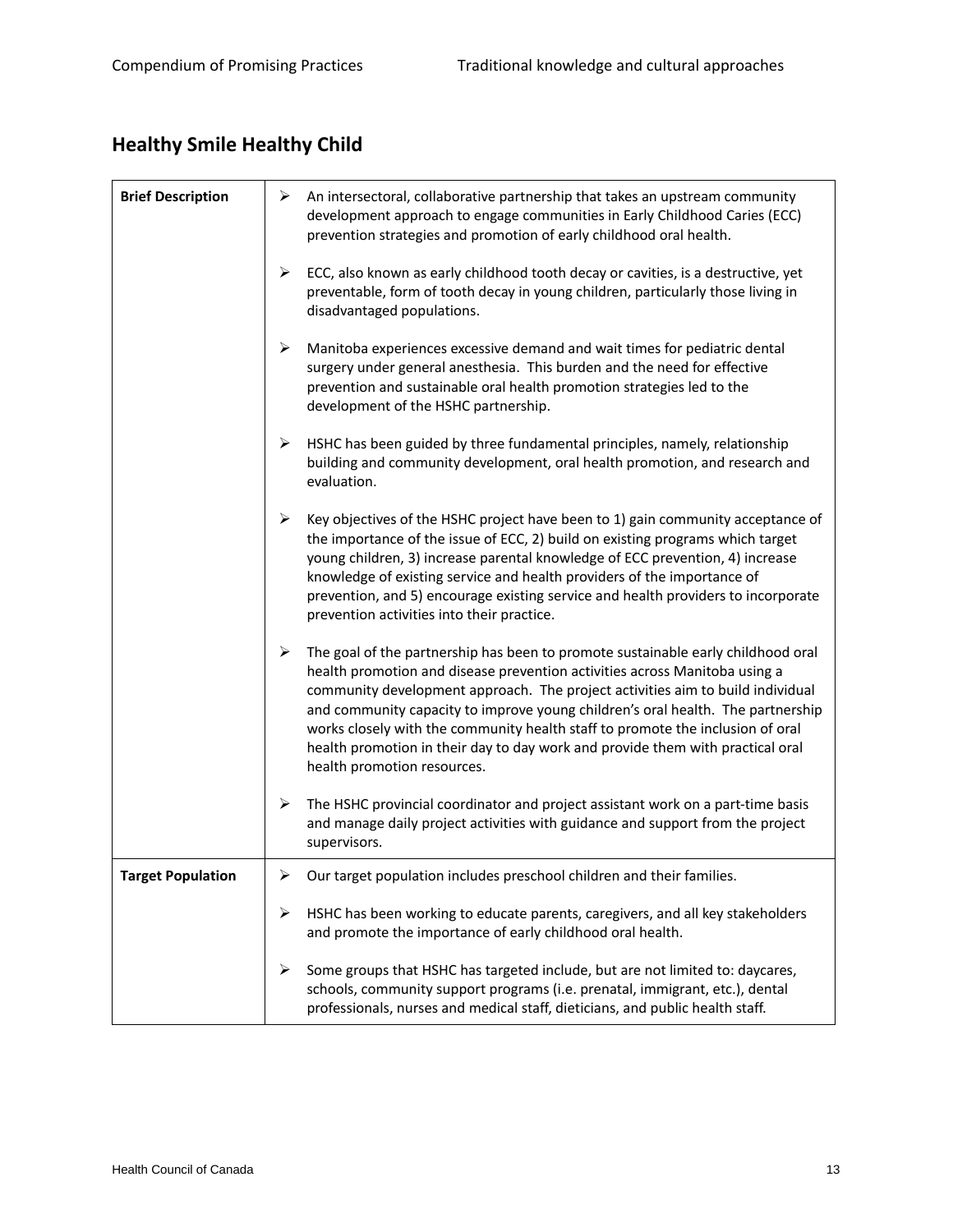| Partnership             | ➤<br>Healthy Smile Happy Child (HSHC) is a well established, intersectoral, partnership<br>that includes a multidisciplinary team of clinicians, Regional Health Authorities<br>(RHAs), decision-makers, communities, health providers, and professional groups.<br>The partnership encompasses members from:<br>Manitoba Health<br>$\circ$<br>University of Manitoba<br>$\circ$<br>Health Canada, First Nations and Inuit Health Branch (FNIHB)<br>$\circ$<br>Public Health Agency of Canada<br>$\circ$<br><b>Manitoba Dental Association</b><br>$\circ$<br>MBTelehealth<br>$\circ$<br>Winnipeg Regional Health Authority<br>$\circ$<br><b>Burntwood Regional Health Authority</b><br>$\circ$<br>Central Regional Health Authority<br>$\circ$<br>Assiniboine Regional Health Authority<br>$\circ$<br>Brandon Regional Health Authority<br>$\circ$<br>Interlake Regional Health Authority<br>$\circ$<br>NOR-MAN Regional Health Authority<br>$\circ$<br>Parkland Regional Health Authority<br>$\circ$<br>North-Eastman Health Authority<br>$\circ$<br>South-Eastman Health Authority<br>$\circ$<br>Churchill Regional Health Authority<br>$\circ$<br>Foundation of the Pierre Fauchard Academy<br>$\circ$<br>FNIHB, Health Canada<br>$\circ$<br>Children's Hospital Foundation of Manitoba<br>$\circ$<br>Manitoba Health<br>$\circ$<br>University of Manitoba<br>$\circ$ |
|-------------------------|--------------------------------------------------------------------------------------------------------------------------------------------------------------------------------------------------------------------------------------------------------------------------------------------------------------------------------------------------------------------------------------------------------------------------------------------------------------------------------------------------------------------------------------------------------------------------------------------------------------------------------------------------------------------------------------------------------------------------------------------------------------------------------------------------------------------------------------------------------------------------------------------------------------------------------------------------------------------------------------------------------------------------------------------------------------------------------------------------------------------------------------------------------------------------------------------------------------------------------------------------------------------------------------------------------------------------------------------------------------------------|
| <b>Program Outreach</b> | Provide train-the-trainer workshops to service providers who work with the target<br>➤<br>group to increase community capacity.<br>➤<br>Engage in relationship building and community development, early childhood oral<br>health promotion, and research and evaluation.<br>➤<br>Build and maintain effective working relationships with community health staff in<br>each regional health authority that are situated as advocates for championing oral<br>health at the local level and linking at-risk children and families with dental care<br>and education.<br>Act as a source for communities and provide practical oral health promotion<br>➤<br>resources.<br>➤<br>Developed a webpage hosted by the Winnipeg Regional Health Authority website.<br>This webpage allows for easy access to all of HSHC's resources, which are available<br>for anyone to download and print at no cost.                                                                                                                                                                                                                                                                                                                                                                                                                                                                       |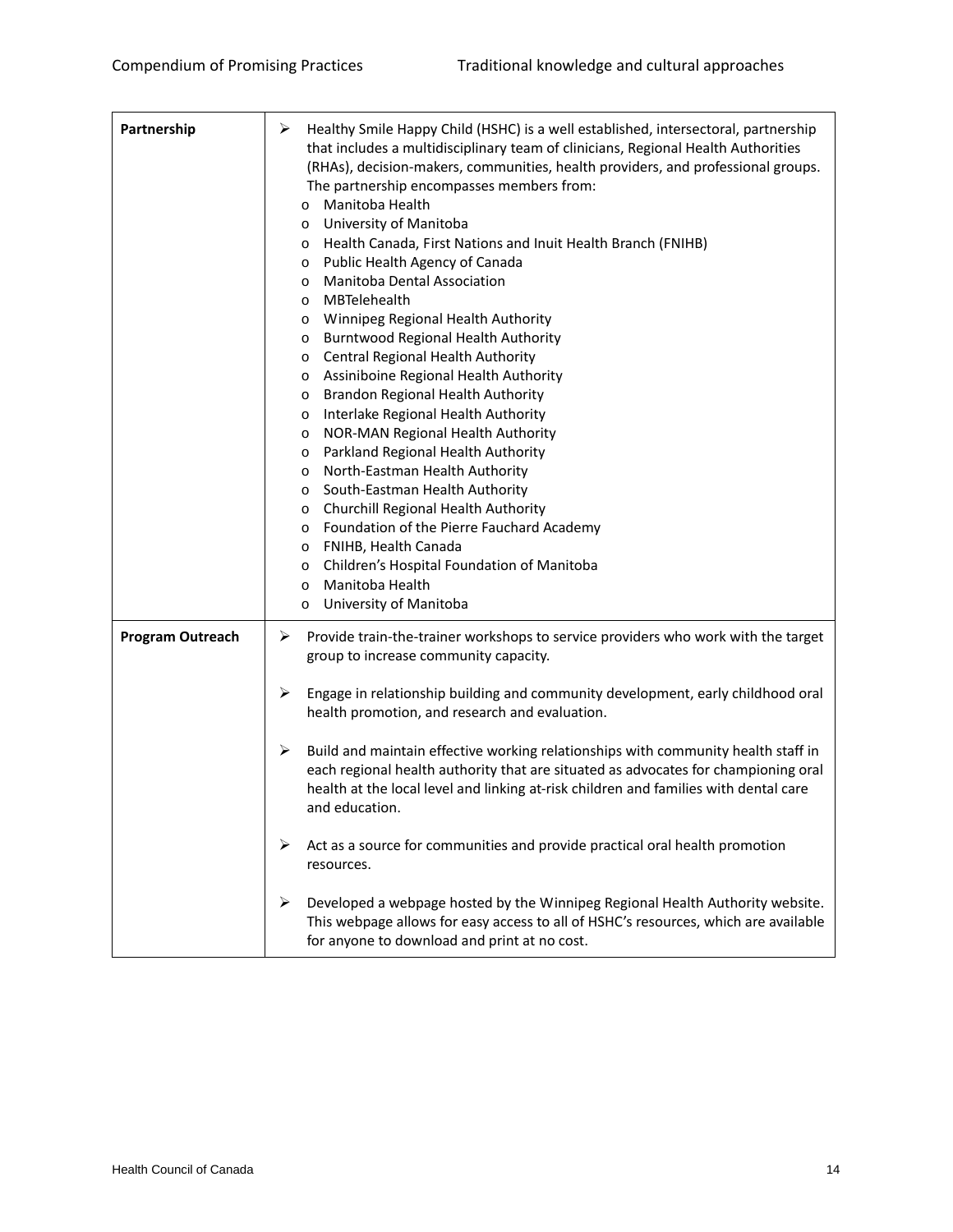| <b>Outcomes</b>           | ➤<br>HSHC strategies have resulted in access to care initiatives, targeted approaches to<br>high risk communities and links between oral health and well-being. Some<br>examples include:                                                                                                                                                                                                                                                                                                                                                                                                                                                                                                                                                                                                                                                                                                                                                                                                                                                                                                                                                                                                                                                                                                                                                                                                                                                                                                                                                                                                                                                                                                                                                                        |
|---------------------------|------------------------------------------------------------------------------------------------------------------------------------------------------------------------------------------------------------------------------------------------------------------------------------------------------------------------------------------------------------------------------------------------------------------------------------------------------------------------------------------------------------------------------------------------------------------------------------------------------------------------------------------------------------------------------------------------------------------------------------------------------------------------------------------------------------------------------------------------------------------------------------------------------------------------------------------------------------------------------------------------------------------------------------------------------------------------------------------------------------------------------------------------------------------------------------------------------------------------------------------------------------------------------------------------------------------------------------------------------------------------------------------------------------------------------------------------------------------------------------------------------------------------------------------------------------------------------------------------------------------------------------------------------------------------------------------------------------------------------------------------------------------|
|                           | o In collaboration with various Manitoba populations, documented evidence of<br>the prevalence and severity of ECC and transferred this knowledge to<br>communities to assist with community identified prevention strategies.<br>Assisted with the creation and production of community-developed educational<br>$\circ$<br>and promotional resources.<br>Integration of oral health promotion into the roles of regional community<br>$\circ$<br>health staff, who have continued to provide a voice for oral health and thus are<br>sustaining oral health promotion.<br>Increased knowledge of causes and prevention of ECC by workshop<br>$\circ$<br>participants.<br>Supporting and serving as a resource to public health in regional health<br>$\circ$<br>authorities to enable the incorporation of oral health promotion into their<br>work.<br>Undertaken evaluation generating local Manitoba evidence of the effectiveness<br>$\circ$<br>of project activities.<br>Addition of the Healthy Smile Happy Child (HSHC) webpage link to various<br>$\circ$<br>childhood and healthy living websites.<br>Linking communities with local dental professionals to serve as experts and to<br>$\circ$<br>support wellness fairs and education.<br>Assisting early childhood care programs in policy development relating to<br>$\circ$<br>nutritional choices and oral health to prevent tooth decay and promote oral<br>health.<br>Utilizing MB Telehealth as a practical way of exchanging knowledge and<br>$\circ$<br>reaching remote communities across the province.<br>Assisting the Manitoba Dental Association (MDA) with the Free First Visit (FFV)<br>$\circ$<br>program promoting early dental visits to reduce the incidence of ECC in children |
| <b>Project Challenges</b> | and assist in finding a dental home for children.<br>The biggest challenge HSHC faces is project funding and sustainability. At this time,<br>➤                                                                                                                                                                                                                                                                                                                                                                                                                                                                                                                                                                                                                                                                                                                                                                                                                                                                                                                                                                                                                                                                                                                                                                                                                                                                                                                                                                                                                                                                                                                                                                                                                  |
|                           | HSHC only has enough funds to continue to support the part-time provincial<br>coordinator and project assistant roles until March 2012 fiscal year.                                                                                                                                                                                                                                                                                                                                                                                                                                                                                                                                                                                                                                                                                                                                                                                                                                                                                                                                                                                                                                                                                                                                                                                                                                                                                                                                                                                                                                                                                                                                                                                                              |
|                           | HSHC receives numerous requests for practical resources for community groups<br>➤<br>and programs. While HSHC is able to fulfill some of these requests, due to funding,<br>there is only a limited supply of resources available to distribute equally<br>throughout the province.                                                                                                                                                                                                                                                                                                                                                                                                                                                                                                                                                                                                                                                                                                                                                                                                                                                                                                                                                                                                                                                                                                                                                                                                                                                                                                                                                                                                                                                                              |
|                           | ≻<br>HSHC works closely with the community health staff in each Manitoba Regional<br>Health Authority. However, due to staff changes, the ability to build/maintain<br>capacity and sustainability can become difficult. This may pose a greater issue<br>once HSHC's funding runs out and the provincial coordinator is no longer available<br>to connect new staff to ensure continuity of oral health promotion.                                                                                                                                                                                                                                                                                                                                                                                                                                                                                                                                                                                                                                                                                                                                                                                                                                                                                                                                                                                                                                                                                                                                                                                                                                                                                                                                              |
|                           | While ECC continues to be a problem for many at-risk groups, there is growing<br>➤<br>realization that there is no quick fix. A balanced approach is warranted, where<br>there are continued efforts to provide timely dental treatment for young children,<br>while at the same time, expanding evidence-based oral health promotion at the<br>community level.                                                                                                                                                                                                                                                                                                                                                                                                                                                                                                                                                                                                                                                                                                                                                                                                                                                                                                                                                                                                                                                                                                                                                                                                                                                                                                                                                                                                 |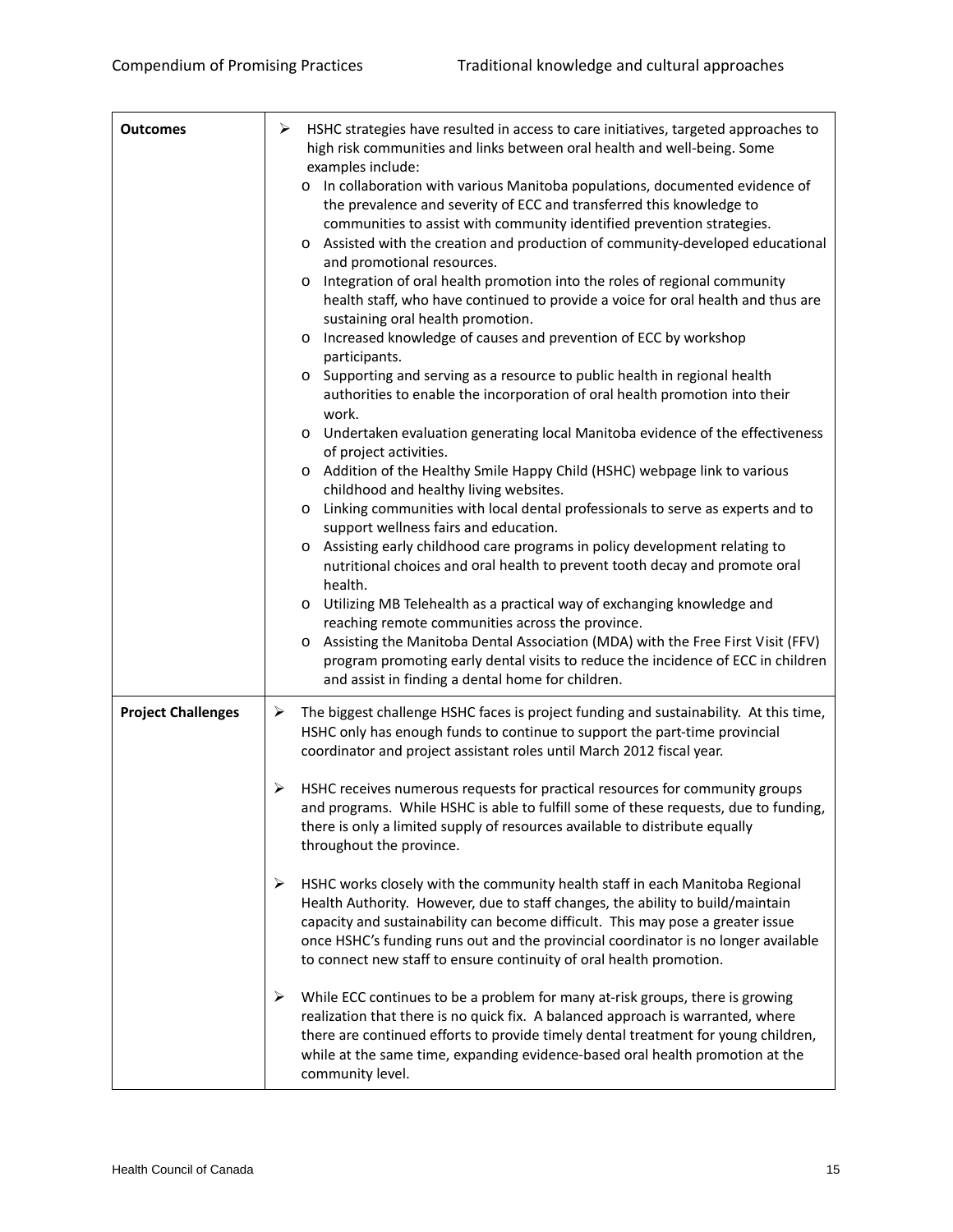| <b>Next Steps</b>  | The HSHC team is continuing to explore additional grant opportunities to support<br>the sustainability of project activities. |
|--------------------|-------------------------------------------------------------------------------------------------------------------------------|
| <b>Contact</b>     | Dr. Robert Schroth (Winnipeg)                                                                                                 |
| <b>Information</b> | Email: hshcinfo@mich.ca                                                                                                       |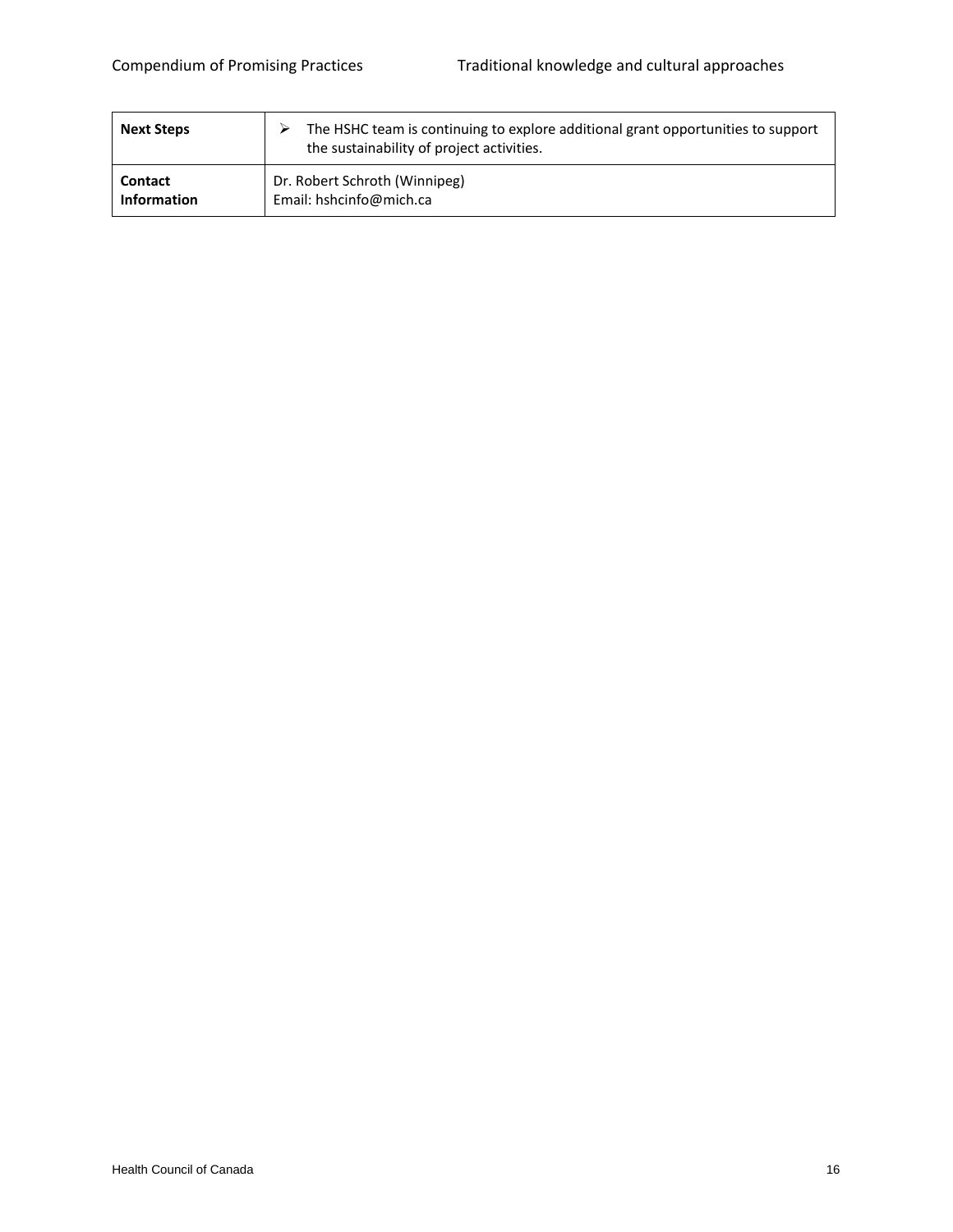# **Healthy You, Healthy Me**

| <b>Brief Description</b>                   | A prenatal supplementary program developed by Nunatsiavut Government,<br>Deptartment of Health and Social Development.                                                                                                                       |
|--------------------------------------------|----------------------------------------------------------------------------------------------------------------------------------------------------------------------------------------------------------------------------------------------|
|                                            | Delivered by public health staff, the program provides expectant parents with<br>⋗<br>information and supports on improving their health during pregnancy in a format<br>that is culturally relevant to the Inuit population in Nunatsiavut. |
| Why this is a<br><b>Promising Practice</b> | Culturally appropriate                                                                                                                                                                                                                       |
| Contact                                    | Gillian Saunders<br>Email: gillian_saunders@nunatsiavut.com                                                                                                                                                                                  |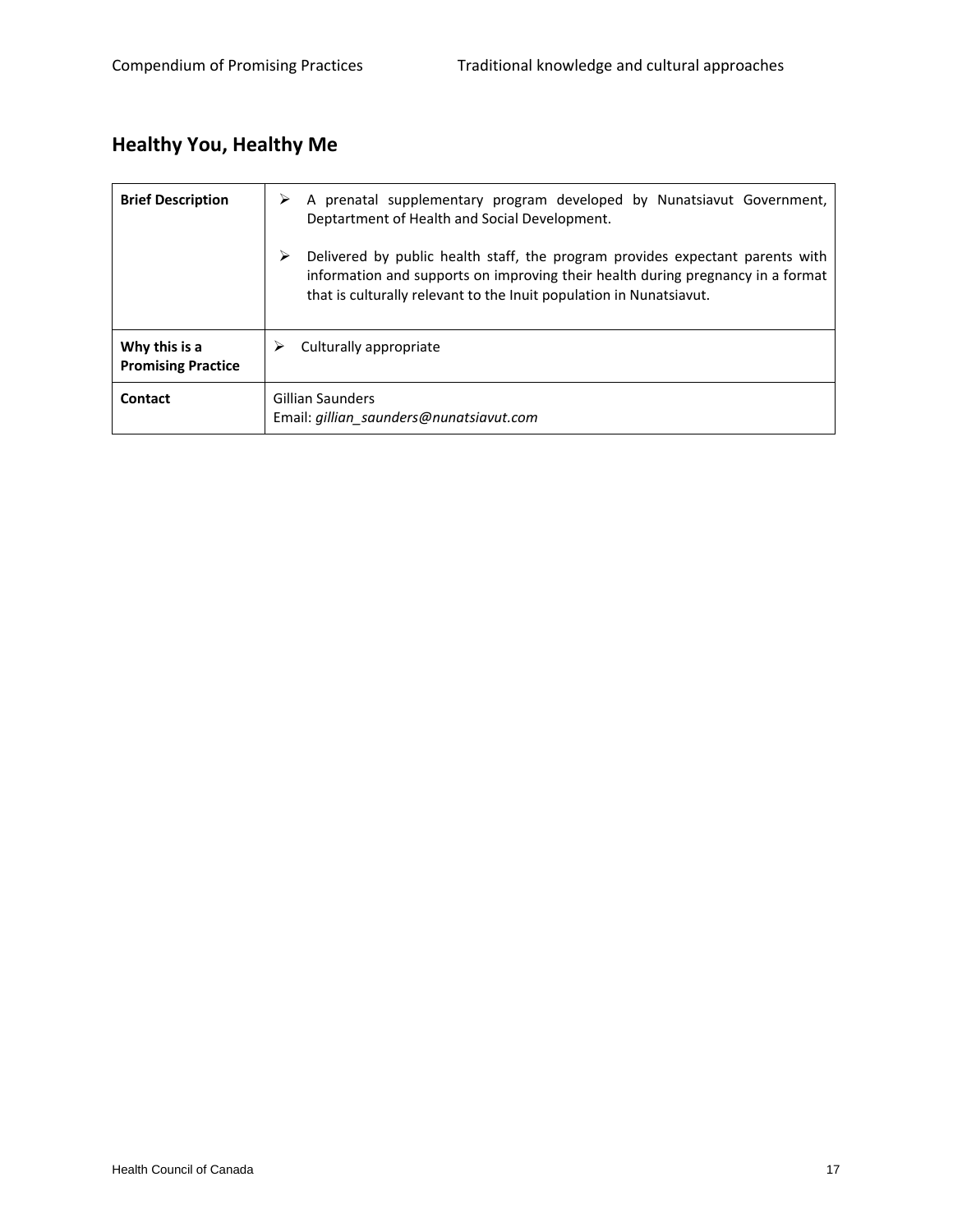# **ISPAYIN ‐ Métis Youth Express Yourself!**

| <b>Brief Description</b>                   | ➤<br>The Métis Centre of the National Aboriginal Health Organization (NAHO) has<br>identified youth well-being as a priority, based on proceedings from our Nakoda<br>Lodge Think Tank in 2007 and our Métis Child and Youth Health Think Tank in<br>2010.                                                                                                                                                                                                                                                                                                                                                                                                                                                                                                                                                                                                                                                                                                                                                                               |
|--------------------------------------------|------------------------------------------------------------------------------------------------------------------------------------------------------------------------------------------------------------------------------------------------------------------------------------------------------------------------------------------------------------------------------------------------------------------------------------------------------------------------------------------------------------------------------------------------------------------------------------------------------------------------------------------------------------------------------------------------------------------------------------------------------------------------------------------------------------------------------------------------------------------------------------------------------------------------------------------------------------------------------------------------------------------------------------------|
|                                            | ➤<br>ISPAYIN - Métis Youth Express Yourself! is an extensive project, led by the Métis<br>Centre of NAHO, to build awareness about Métis youth identity, health and well-<br>being in a contemporary context. The project sought out artistic submissions and<br>sponsored regional gatherings of Métis youth across Canada in the summer of<br>2009. Youth were recorded singing, speaking, fiddling, jigging, rapping, and<br>dancing at these events. They were also encouraged to submit videos or hard<br>copies of artwork, music, stand-up comedy, poetry or other forms of artistic<br>expression. A DVD was built around these images, which were paired with<br>intergenerational narratives to represent a collective Métis past, present, and<br>future. An accompanying Discussion Guide was also developed. This interactive<br>package showcases Métis pride and can be used as a cultural competency tool<br>within mainstream and Aboriginal organizations, in communities and schools<br>across Canada, and elsewhere. |
|                                            | $\blacktriangleright$<br>The ISPAYIN project also aims to engage Métis youth. Select Métis youth attended<br>a two-day symposium in July 2009. They discussed effective methods for youth<br>engagement around identity, culture, health and well-being using social media<br>tools, and explored basic videography. A second symposium was held in March<br>2010 to train Métis youth as facilitators, encouraging them to take an active role<br>in delivering workshops on identity, health and cultural competency using the<br>DVD and Discussion Guide.                                                                                                                                                                                                                                                                                                                                                                                                                                                                            |
|                                            | ➤<br>The Métis Centre is also is developing a youth website to offer information about<br>health, well-being and culture, and a space for youth to blog, network, and engage<br>each other.                                                                                                                                                                                                                                                                                                                                                                                                                                                                                                                                                                                                                                                                                                                                                                                                                                              |
| Why this is a<br><b>Promising Practice</b> | ➤<br>Promotes positive Métis identity<br>➤<br>Builds Métis cultural competence<br>➤<br>Youth driven and developed                                                                                                                                                                                                                                                                                                                                                                                                                                                                                                                                                                                                                                                                                                                                                                                                                                                                                                                        |
| <b>Contact</b>                             | For more information visit:<br>www.naho.ca/Métiscentre<br>Métis Centre, National Aboriginal Health Organization<br>Cathy Graham, Director, Métis Centre<br>Phone: 613-237-9462<br>Email: cgraham@naho.ca                                                                                                                                                                                                                                                                                                                                                                                                                                                                                                                                                                                                                                                                                                                                                                                                                                 |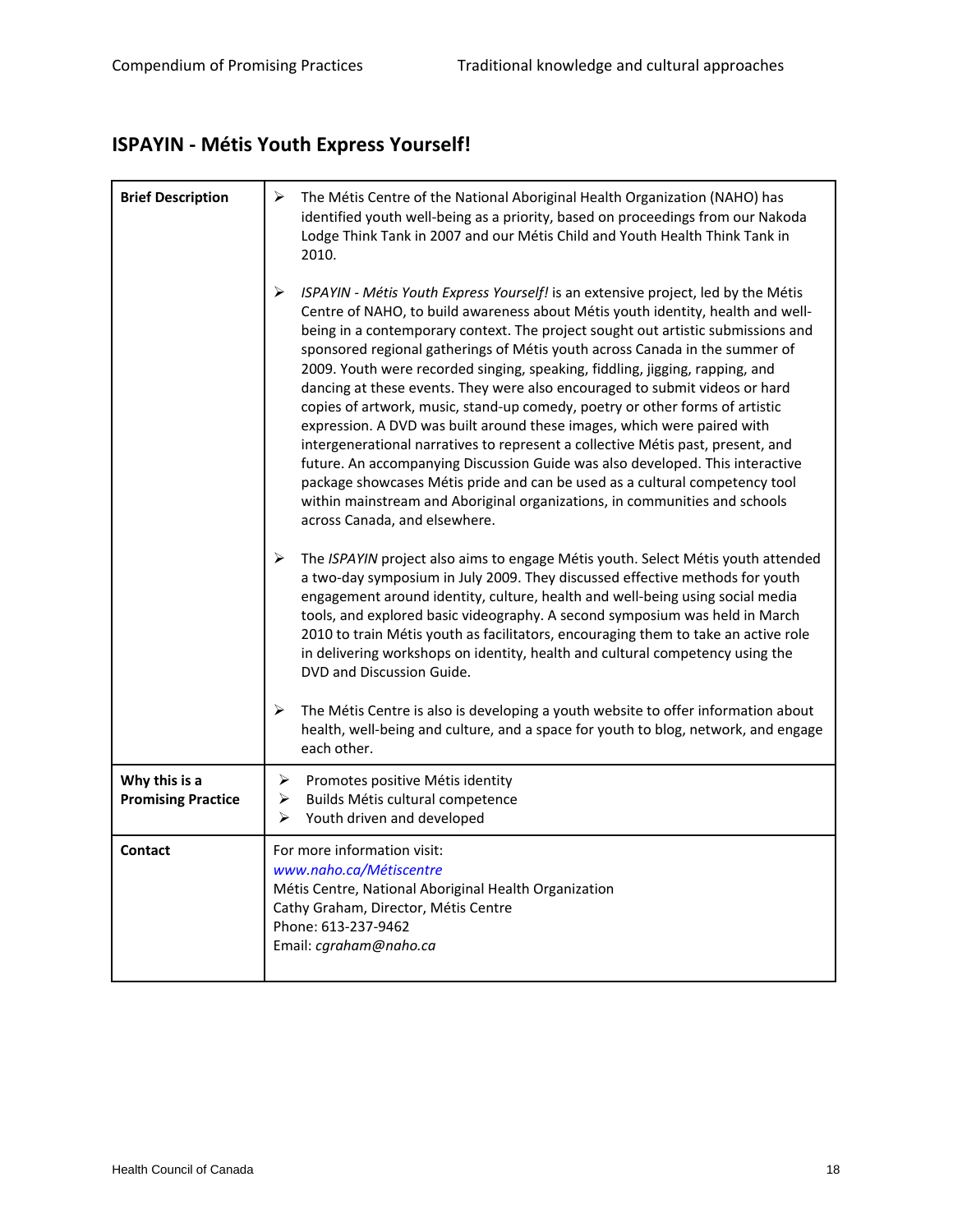# **Language Nest Inuaggualuit Program**

| <b>Brief Description</b>                   | Immersion program for babies and toddlers in Labrador.<br>➤                                                                     |
|--------------------------------------------|---------------------------------------------------------------------------------------------------------------------------------|
|                                            | ⋗<br>Children are totally immersed in their own language and it incorporates Inuit<br>language for revitalization of Inuktitut. |
|                                            | Has been running for 10 years and delivered by Inuit speakers in Hopedale.                                                      |
|                                            | ⋗<br>Would like to expand to other communities but currently no funding available.                                              |
| Why this is a<br><b>Promising Practice</b> | Provides a sense of pride<br>Encourages language revitalization<br>Respects traditions and cultures<br>➤                        |
| Contact                                    | Jenny Lyall<br>Phone: (709) 896-9750<br>Email: jenny lyall@nunatsiavut.com                                                      |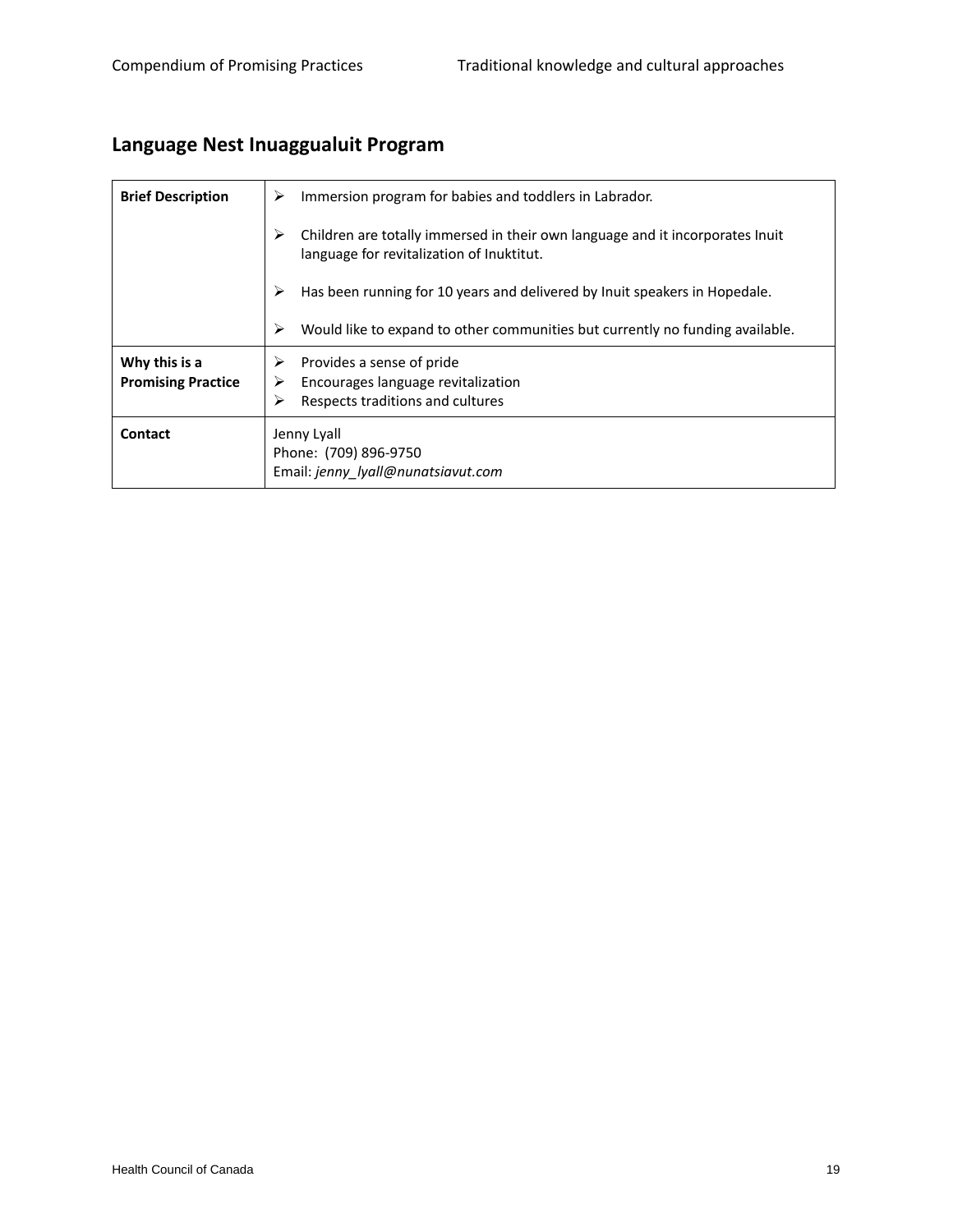# **Let's Be Healthy Together**

| <b>Brief Description</b>                   | A website that includes a "toolkit" focusing on preventing childhood obesity in<br>➤<br>Ontario's First Nations, Inuit, and Métis children.                                                                                                                                                 |
|--------------------------------------------|---------------------------------------------------------------------------------------------------------------------------------------------------------------------------------------------------------------------------------------------------------------------------------------------|
|                                            | It was developed for Aboriginal people by Aboriginal people.<br>≻                                                                                                                                                                                                                           |
|                                            | Strength-based model and includes books, posters, videos, teaching resources,<br>➤<br>train-the-trainer program for service providers, and for First Nations, Inuit, Métis<br>communities; materials are at a basic literacy level, clearly designed, and available<br>at low cost or free. |
|                                            | Funded by Ontario Trillium Foundation.<br>⋗                                                                                                                                                                                                                                                 |
|                                            | Challenges include no evaluation, ongoing promotion or resource staff.<br>➤                                                                                                                                                                                                                 |
| Why this is a<br><b>Promising Practice</b> | Aboriginal providers have cultural tools, families feel proud.<br>➤                                                                                                                                                                                                                         |
| <b>Contact</b>                             | For more information visit:<br>www.letsbehealthy.ca<br>Best Start Resource Centre - publisher October 2010                                                                                                                                                                                  |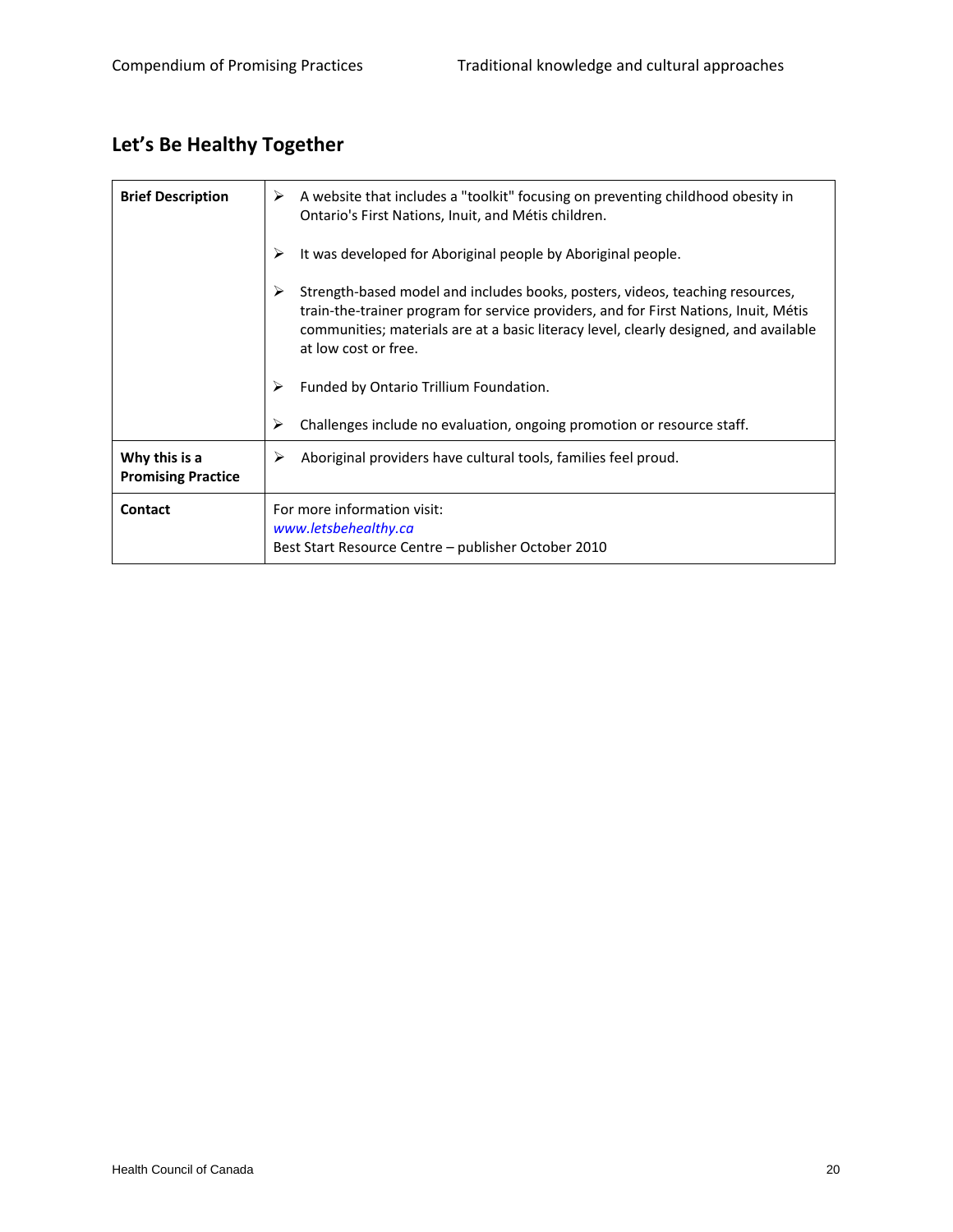# **Grassroots Grandmothers Circle, Nova Scotia**

| <b>Brief Description</b>                   | The Mi'kmaki Nugumijk are L'nu grassroots grandmothers striving to regain and<br>≻<br>fulfill the traditional roles as Elders, Clan mothers, protectors, nurturers and<br>teachers.                                                                                                      |
|--------------------------------------------|------------------------------------------------------------------------------------------------------------------------------------------------------------------------------------------------------------------------------------------------------------------------------------------|
|                                            | ➤<br>The Grandmothers traditional roles give unconditional love and teachings for our<br>children, grandchildren and the future generations based on The Seven Sacred<br>Teachings (Natural Laws). The Grandmothers carry the heart of the people for all<br>future generations to come. |
| Why this is a<br><b>Promising Practice</b> | Support individuals, families and communities<br>⋗<br>Revive traditional learnings<br>⋗                                                                                                                                                                                                  |
| Contact                                    | For more information visit:<br>www.universalconnections-starwoman.com/Mi-kma-ki-N-ugumijk.html                                                                                                                                                                                           |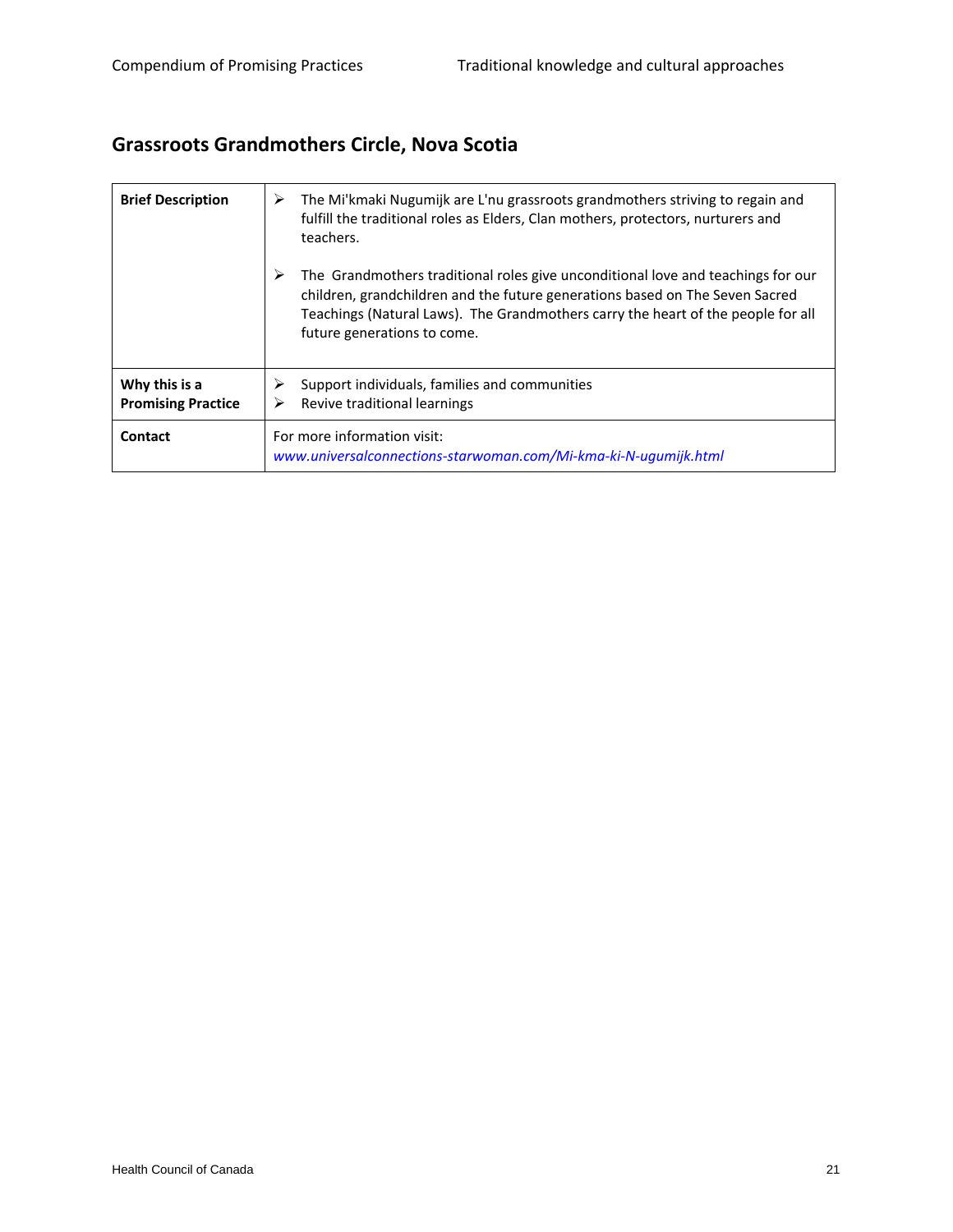#### **Modified Healthy Babies, Healthy Children – for Aboriginal Communities**

| <b>Brief Description</b>  | Home visitors serve as "aunties"; workers follow the model but adapt it in a holistic<br>➤<br>way, helping to identify what the family needs (e.g.; mental, physical, spiritual).<br>This may not match what the HB/HC program does in non-Aboriginal communities<br>- it is tailored specifically to families' needs; there are many requests to connect to<br>Aboriginal community at Odawa Friendship Centre Ottawa. |
|---------------------------|-------------------------------------------------------------------------------------------------------------------------------------------------------------------------------------------------------------------------------------------------------------------------------------------------------------------------------------------------------------------------------------------------------------------------|
|                           | The program was run through the Ministry of Health and Long Term Care in Ontario<br>with funding from Health Canada, and was modified by Aboriginal groups for<br>delivery to 16 Aboriginal groups within Ontario. The model is holistic and promotes<br>traditional teachings.                                                                                                                                         |
| Why this is a             | Establishes a positive change to an old model.<br>⋗                                                                                                                                                                                                                                                                                                                                                                     |
| <b>Promising Practice</b> | Children are able to learn in a holistic sense.<br>The program is collaborative, participatory and community-based.<br>⋗                                                                                                                                                                                                                                                                                                |
| <b>Contact</b>            | Colleen Sauve,<br>Email: csauve@odawa.on.ca                                                                                                                                                                                                                                                                                                                                                                             |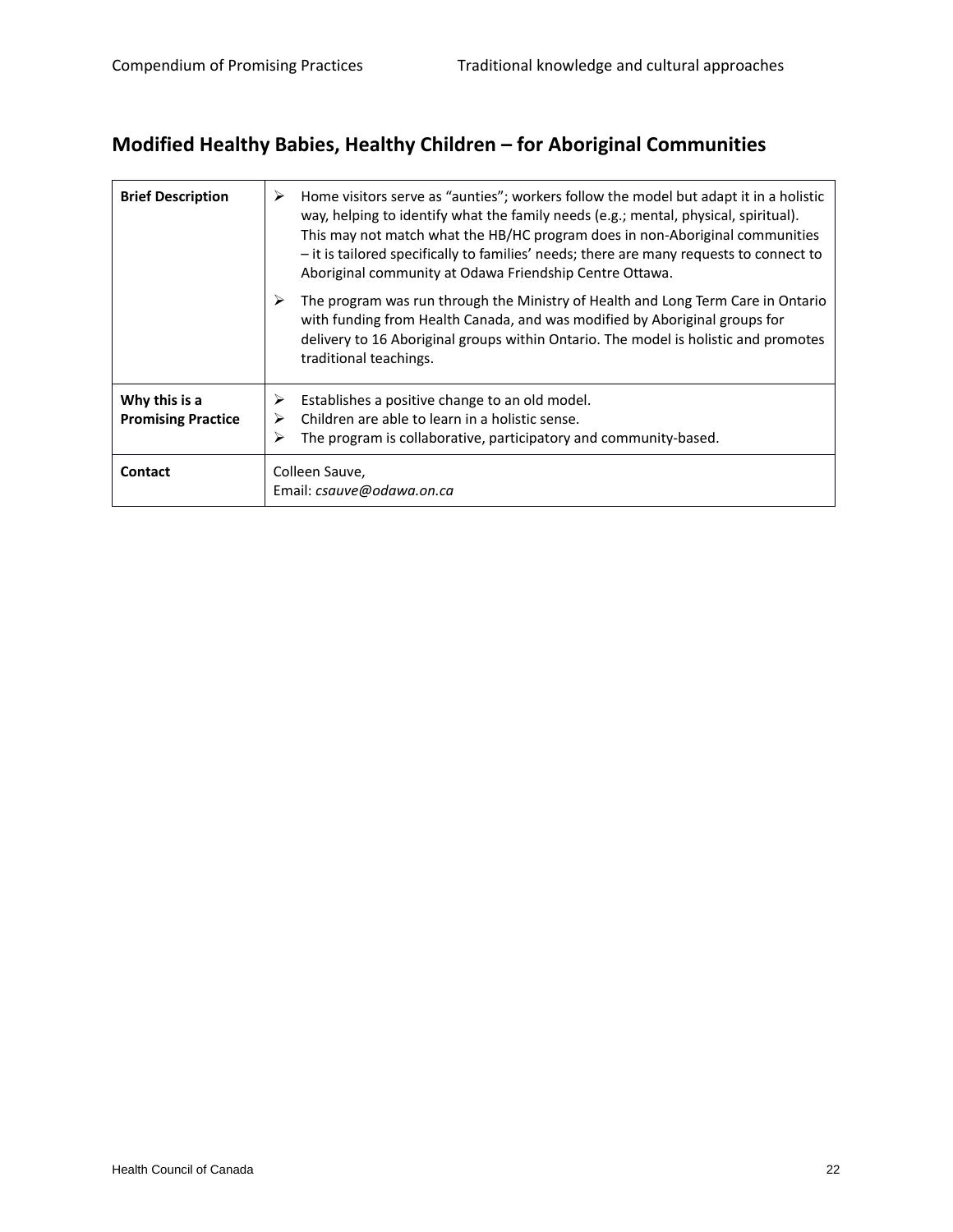# **National Inuit Early Childhood Education Gathering**

| <b>Brief Description</b>                   | First ever national gathering specifically designed for Inuit Early Childhood<br>➤<br>educators and administrators across Inuit Nunangat (Inuit homeland). It was held in<br>2010.                                                                          |
|--------------------------------------------|-------------------------------------------------------------------------------------------------------------------------------------------------------------------------------------------------------------------------------------------------------------|
|                                            | Provided educators and administrators opportunity to talk about curriculum and<br>➤<br>share activities, ideas and resources.                                                                                                                               |
|                                            | Professional development.<br>➤                                                                                                                                                                                                                              |
|                                            | Participants drafted and signed a letter to the Prime Minister about direction for<br>⋗<br>Inuit early childhood education, which was a positive and empowering experience.                                                                                 |
|                                            | There is hope to hold another Gathering, if funding is available. Funding came from<br>➤<br>the PHAC Aboriginal Headstart Program -National Strategic Fund and Indian and<br>Northern Affairs Canada.                                                       |
| Why this is a<br><b>Promising Practice</b> | Networking led to program sharing<br>➤<br>Strength in numbers<br>➤<br>Feeling of empowerment<br>➤<br>Influential training opportunity for educators to enhance their own professional<br>⋗<br>development and the lives of Inuit children in their programs |
| Contact                                    | Anna Claire Ryan, ITK<br>Phone: 613-238-8181<br>Email: ryan@itk.ca                                                                                                                                                                                          |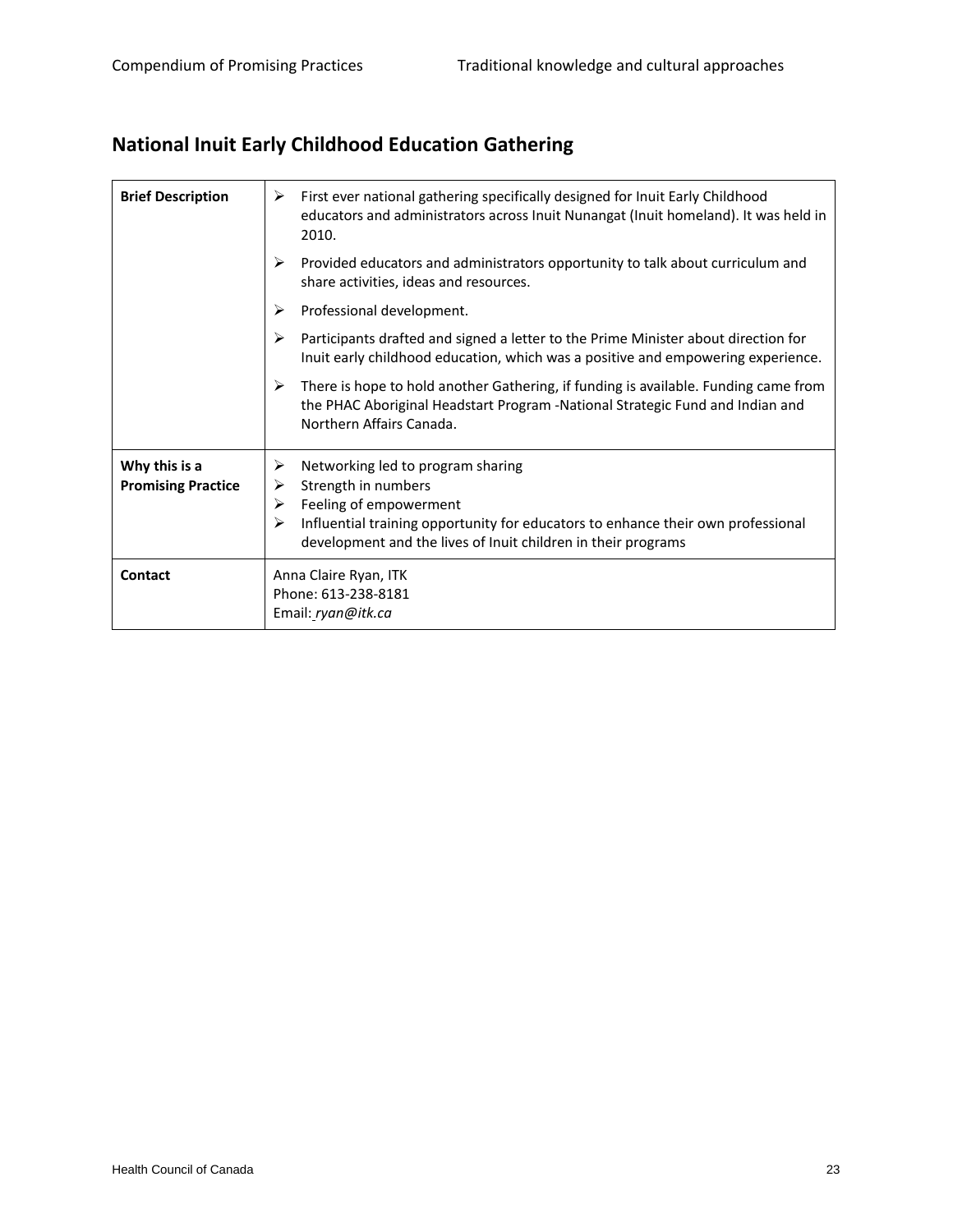#### **Native Women's Transition Centre**

| <b>Brief Description</b>                   | ➤<br>Since 1979, the Native Women's Transition Centre (NWTC) has worked to support<br>and strengthen Aboriginal women and mothers on their journey of healing and<br>recovery from family violence.                                                                                                                                                                                                                                                                                                                                                                                                    |
|--------------------------------------------|--------------------------------------------------------------------------------------------------------------------------------------------------------------------------------------------------------------------------------------------------------------------------------------------------------------------------------------------------------------------------------------------------------------------------------------------------------------------------------------------------------------------------------------------------------------------------------------------------------|
|                                            | The Centre embraces Aboriginal traditional values and cultures in order to heal the<br>➤<br>generational scars of colonialism and residential schools.                                                                                                                                                                                                                                                                                                                                                                                                                                                 |
|                                            | ➤<br>Aboriginal healing techniques are used to help women and their children, achieve<br>balance and initiate the process of healing.                                                                                                                                                                                                                                                                                                                                                                                                                                                                  |
|                                            | $\blacktriangleright$<br>Many cultural resources available, including drum groups, healing circles, Elder<br>advisors, sweats and an annual powwow. These resources are available to all<br>residents, however are not forced. Instead, women are free to choose the healing<br>process that fits their values, personality, situation and upbringing the best.                                                                                                                                                                                                                                        |
|                                            | $\blacktriangleright$<br>Programs include:<br>o Completing the Circle: Mentorship Program-Ka-Keskimowin Mentorship<br>Program<br>After Hours Crisis/Addictions Counsellor uses traditional teachings<br>$\circ$<br>o Parenting Program<br><b>Mother Goose Group</b><br>$\circ$<br>Child Development Program<br>$\circ$<br>Compulsive Coping Behaviour Program<br>$\circ$<br>o Women's Healing / Play Circle<br>Breaking the Silence: For survivors of Childhood Trauma.<br>$\circ$<br>Memengwaa Place<br>$\circ$<br><b>Practical Skills</b><br>$\circ$<br><b>Family Violence Prevention</b><br>$\circ$ |
| Why this is a<br><b>Promising Practice</b> | Holistic<br>➤<br>Life skills<br>⋗<br>➤<br>Healing<br>➤<br>Evidence based                                                                                                                                                                                                                                                                                                                                                                                                                                                                                                                               |
| Contact                                    | For more information visit:<br>www.nativewomens.mb.ca/<br>105 Aikins Street; Winnipeg, MB R2W 4E6<br>Phone: (204) 989-8240<br>Email: nwtc@mts.net                                                                                                                                                                                                                                                                                                                                                                                                                                                      |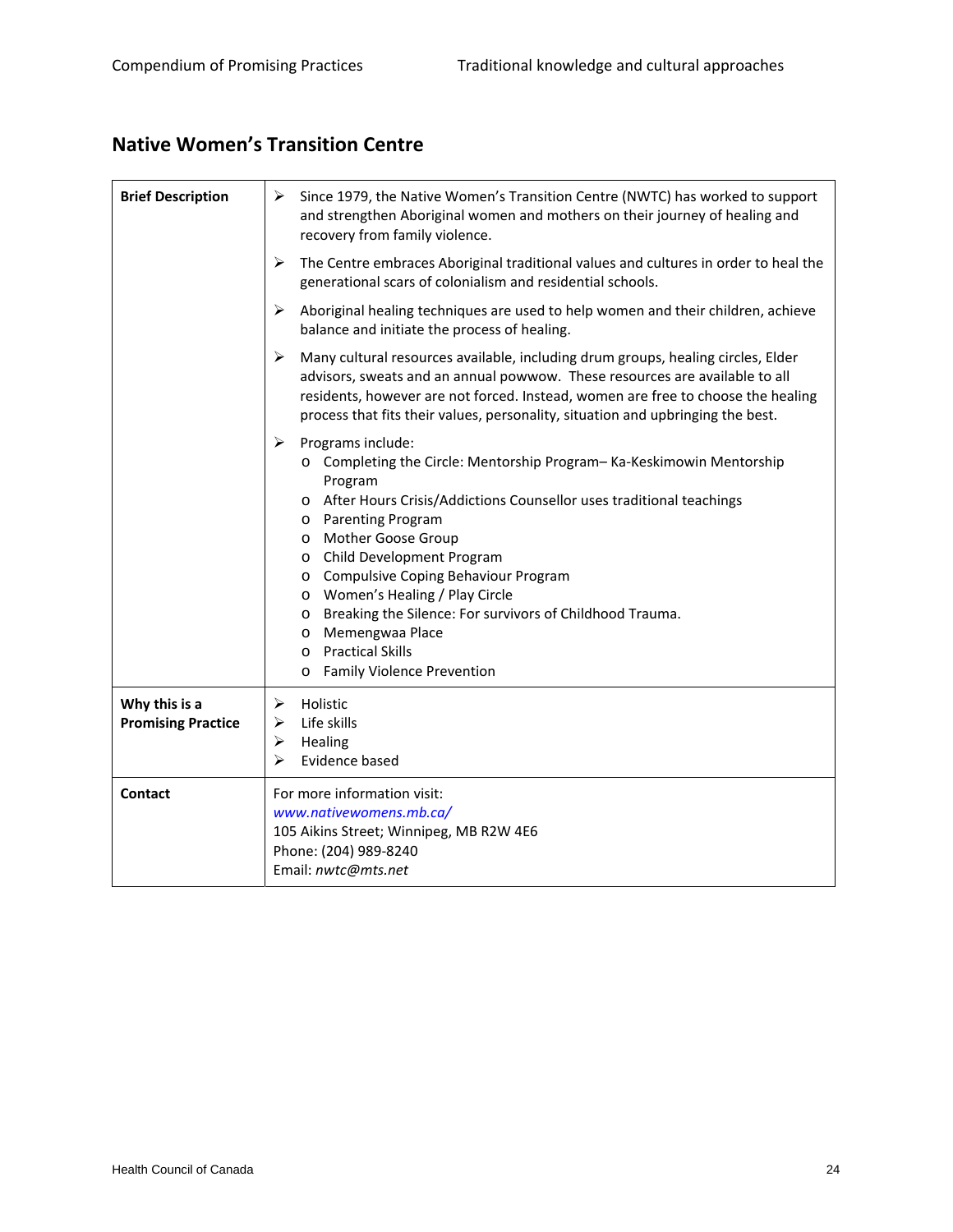#### **Northwest Territories Food Guide**

| <b>Brief Description</b>                   | The guide is modelled after Canada's Food Guide, but has been customized to<br>➤<br>include traditional Aboriginal food such as bannock and fish head soup. |
|--------------------------------------------|-------------------------------------------------------------------------------------------------------------------------------------------------------------|
| Why this is a<br><b>Promising Practice</b> | Raise awareness of traditional foods.<br>⋗<br>Encourage healthy eating in a culturally sensitive manner.<br>⋗                                               |
| Contact                                    | For more information visit:<br>www.hlthss.gov.nt.ca/pdf/brochures_and_fact_sheets/healthy_eating_and_active_livi<br>ng/2005/english/nwt food guide.pdf      |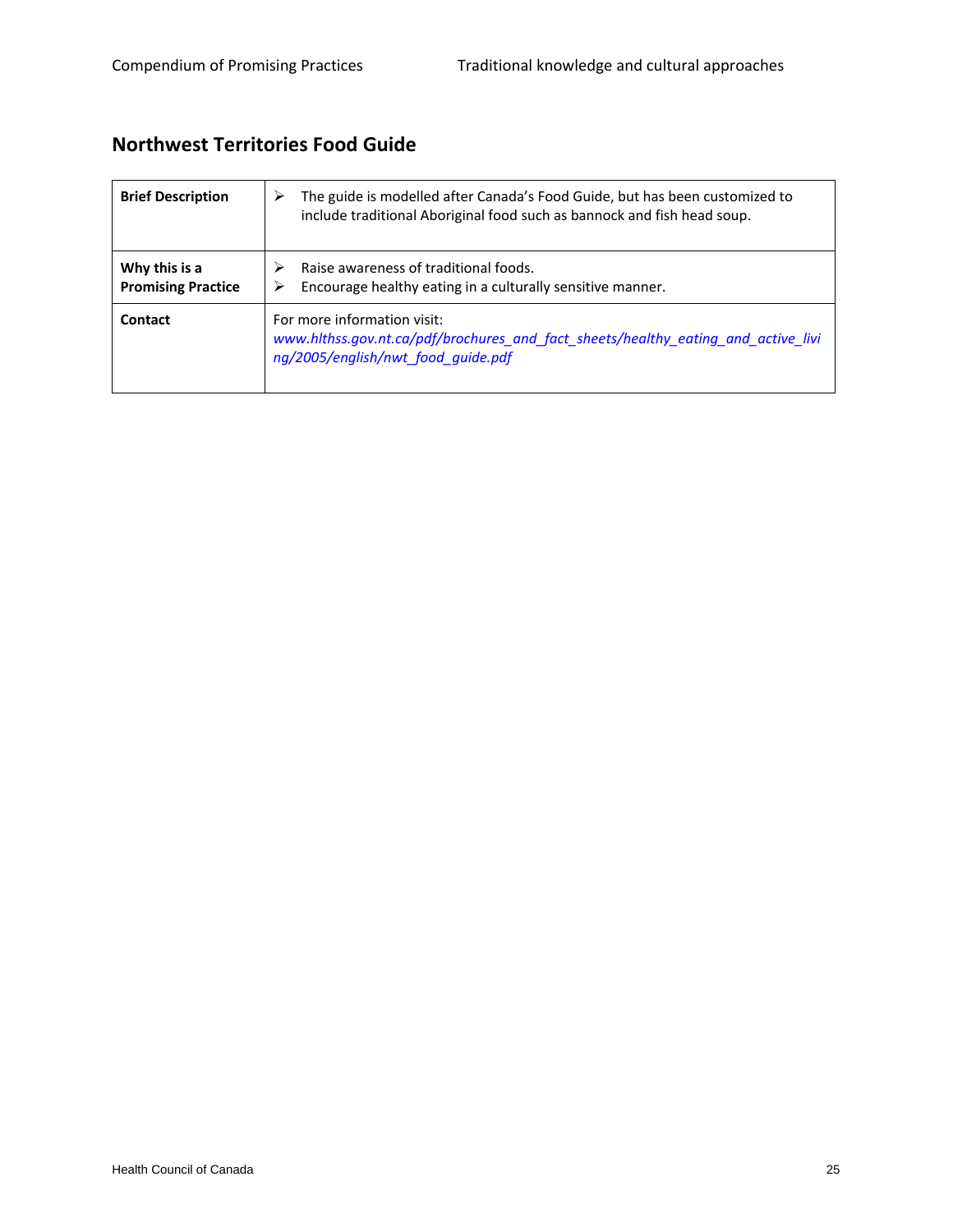# **Pre‐natal Class Partnerships**

| <b>Brief Description</b>                   | Partnership between Native Council of Nova Scotia, local Family Resource Centre<br>⋗<br>and Public Health of Nova Scotia.                                              |
|--------------------------------------------|------------------------------------------------------------------------------------------------------------------------------------------------------------------------|
|                                            | Prenatal classes were provided to Aboriginal and non-Aboriginal women who lived<br>➤<br>in Liverpool and surrounding areas.                                            |
|                                            | Show expectant mothers the local services available to them.<br>➤                                                                                                      |
| Why this is a<br><b>Promising Practice</b> | Collaborative<br>⋗<br>Provides expectant mothers with all relevant information, in one location<br>⋗<br>➤<br>Supportive of culture and tradition; alleviates isolation |
| Contact                                    | Diane Warner, Native Council of Nova Scotia's Liverpool Regional Office<br>Phone: (902-354-2751)<br>Email: ncnschip2@eastlink.ca                                       |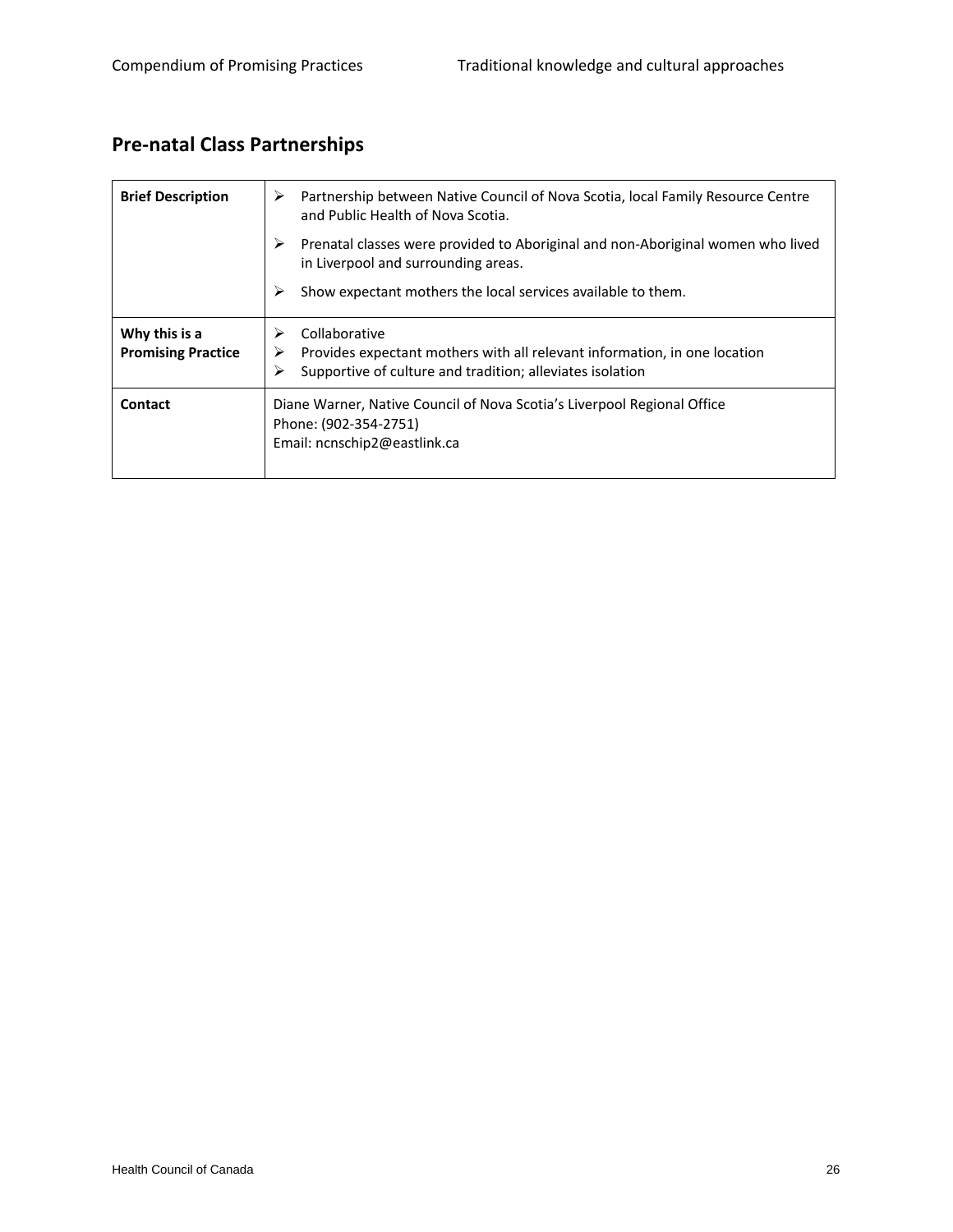# **Sheway, British Columbia**

| <b>Brief Description</b>                   | Sheway, British Columbia is a partnership initiative that brings together<br>➤<br>government and the community to provide comprehensive health and social<br>services, including outreach to a vulnerable population with highly complex needs.<br>Holistic care is based on a determinants of health framework and is provided in a<br>collaborative and respectful manner.                                                                                                                                                                                                                          |
|--------------------------------------------|-------------------------------------------------------------------------------------------------------------------------------------------------------------------------------------------------------------------------------------------------------------------------------------------------------------------------------------------------------------------------------------------------------------------------------------------------------------------------------------------------------------------------------------------------------------------------------------------------------|
|                                            | ➤<br>Sheway provides comprehensive health and social services to women who are<br>either pregnant or parenting children less than 18 months old and who are<br>experiencing current or previous issues with substance use. The program consists<br>of prenatal, postnatal and infant health care, education and counselling for<br>nutrition, child development, addictions, HIV and Hepatitis C, housing and<br>parenting. Sheway also assists in fulfilling basic needs, such as providing daily<br>nutritious lunches, food coupons, food bags, nutritional supplements, formula, and<br>clothing. |
|                                            | $\blacktriangleright$<br>In the early 90s, data from a report entitled "Targeting High Risk Families",<br>revealed that approximately one in every two babies born in the Downtown<br>Eastside of Vancouver were born substance affected and that 100% of these<br>children were apprehended by social services at birth (Loock et al, 1991). Sheway<br>has been addressing this concern for 10 years.                                                                                                                                                                                                |
| Why this is a<br><b>Promising Practice</b> | Sheway is a unique program that offers highly specialized services to a population<br>➤<br>with highly complex needs. The philosophy of Sheway is based on the recognition<br>that the health of women and their children is linked to the conditions of their lives<br>and their ability to influence these conditions. Hence, Sheway staff work in<br>partnership with the woman as she makes decisions regarding her health and the<br>health of her child. Sheway operates in a client-centered, woman-focused<br>environment.                                                                    |
| <b>Contact</b>                             | For more information visit:<br>www.vnhs.net/index.php?option=com_content&view=article&id=49&Itemid=56                                                                                                                                                                                                                                                                                                                                                                                                                                                                                                 |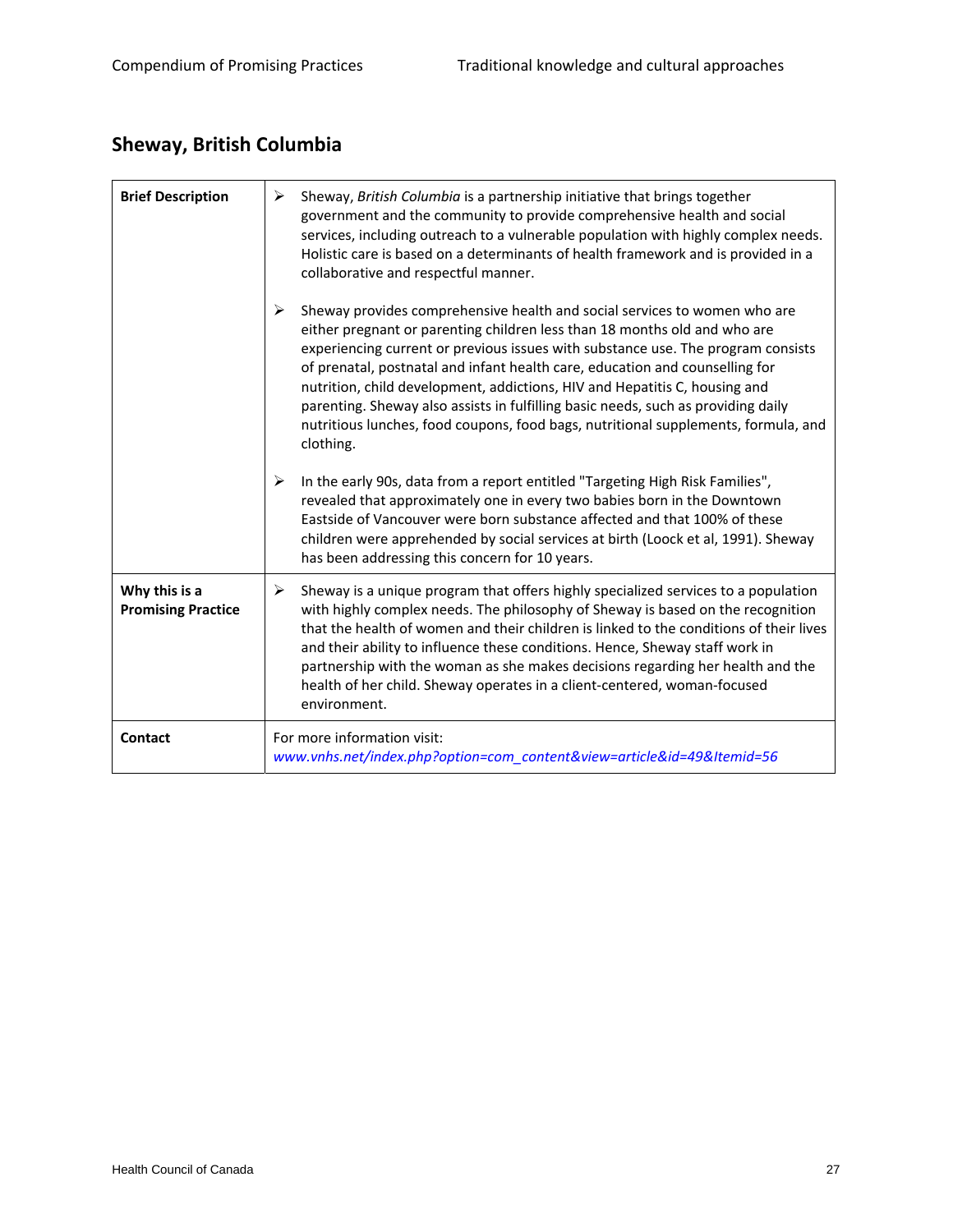#### **Six Nations of the Grand River ‐ Tsi Non:we Ionnakeratstha Ona:grahsta' Maternal and Child Centre**

| <b>Brief Description</b>                   | ➤<br>The centre, located on the Six Nations of the Grand River balances Traditional and<br>Contemporary services and programs.                                                                                                                                                                                                                                                                                                                                                                                                                                                                                                                                                          |
|--------------------------------------------|-----------------------------------------------------------------------------------------------------------------------------------------------------------------------------------------------------------------------------------------------------------------------------------------------------------------------------------------------------------------------------------------------------------------------------------------------------------------------------------------------------------------------------------------------------------------------------------------------------------------------------------------------------------------------------------------|
|                                            | $\blacktriangleright$<br>Mission: "Helping Aboriginal families (women and their families) give birth to<br>healthy babies and to promote the seriousness, sacredness and the continued<br>responsibility of giving birth.                                                                                                                                                                                                                                                                                                                                                                                                                                                               |
|                                            | ➤<br>Programs include:<br>o birthing centre<br>o prenatal class/prenatal exercise class<br>moms and tots group<br>$\circ$<br>male self care workshops<br>$\circ$<br>o gardening program<br>o women in all her seasons<br>o female self care workshops<br>o traditional medicines sessions<br>o traditional foods gathering<br>o family/maternal resource library<br>Degowadihsnye Program (FASD program)<br>$\circ$<br>Aboriginal Midwifery Training Programme<br>$\circ$<br>$\blacktriangleright$<br>The birthing centre philosophy is based on respect for all life and birth as a<br>profound and sacred part of life and allows women to reclaim control of birth for<br>themselves |
| Why this is a<br><b>Promising Practice</b> | Access to culturally relevant care<br>➤<br>Holistic<br>⋗<br>Provides choices for women and families<br>⋗<br>➤<br>Traditional knowledge respected and integrated                                                                                                                                                                                                                                                                                                                                                                                                                                                                                                                         |
| Contact                                    | For more information visit:<br>www.snhs.ca/BirthingCentre.htm<br>Julie Wilson, Supervisor<br>Phone: 1-866-446-4922<br>Email: juliewilson@sixnations.ca                                                                                                                                                                                                                                                                                                                                                                                                                                                                                                                                  |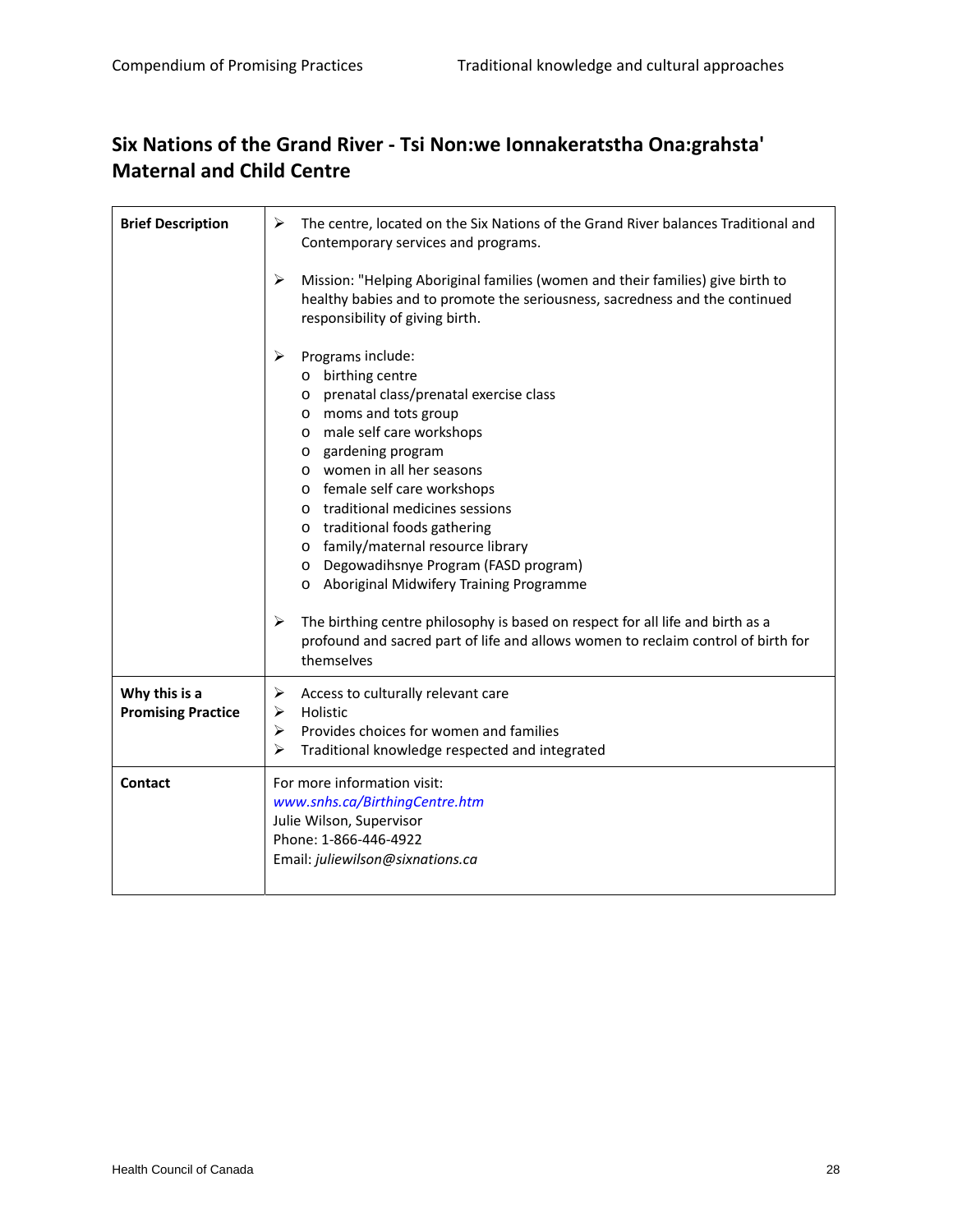# **Skookum Jim Friendship Centre Traditional Parenting Program**

| <b>Brief Description</b>                   | Focused on traditional knowledge and is now a cultural program where people<br>⋗<br>learn crafts from Elders, etc. It was previously focused on mom having a healthy<br>baby and dad assisting. The program is run through a series of workshops on<br>traditional aspects of Aboriginal culture. Some of the items include prenatal, doll<br>making, traditional crafts, traditional knowledge and medicines, etc. |
|--------------------------------------------|---------------------------------------------------------------------------------------------------------------------------------------------------------------------------------------------------------------------------------------------------------------------------------------------------------------------------------------------------------------------------------------------------------------------|
|                                            | Utilizes elders to teach traditional methods of parenting to both moms and dads.<br>⋗                                                                                                                                                                                                                                                                                                                               |
|                                            | Teaching on traditional foods and crafts.<br>⋗                                                                                                                                                                                                                                                                                                                                                                      |
|                                            | Funded by CPAC.<br>⋗                                                                                                                                                                                                                                                                                                                                                                                                |
| Why this is a<br><b>Promising Practice</b> | Grassroots program that allows for collaborative learning through participatory<br>➤<br>community-based interaction.<br>➤<br>The program allows for positive change through raising children in a traditional<br>way.                                                                                                                                                                                               |
| <b>Contact</b>                             | For more information visit:<br>www.skookumjim.com/tradpar.php                                                                                                                                                                                                                                                                                                                                                       |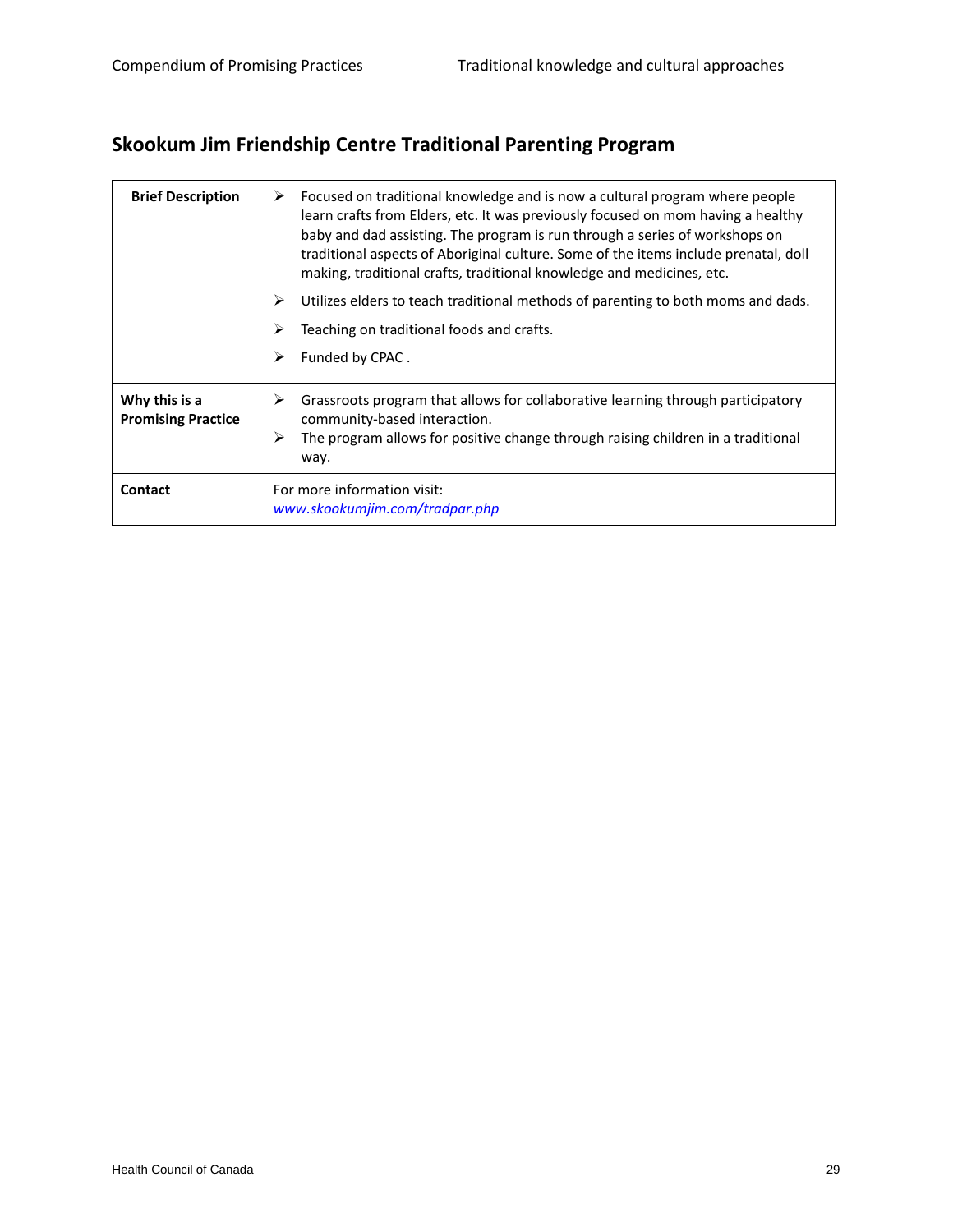#### **The Sacred Path: Building Healthier Children, Parents, and Communities**

| <b>Brief Description</b>                   | The Sacred Path is written in plain language, with a reading level of grade five or<br>➤<br>six. |
|--------------------------------------------|--------------------------------------------------------------------------------------------------|
|                                            | Pre and post-natal teachings that incorporate traditional knowledge.                             |
|                                            | Approved by maternal child health nurses.                                                        |
|                                            | Written by Huntinghawk Communications, an Aboriginal consulting firm based in<br>≻<br>Toronto.   |
|                                            | Used in Alberta, Ontario and Manitoba.<br>⋗                                                      |
| Why this is a<br><b>Promising Practice</b> | Fills a knowledge gap<br>⋗<br>Accessible resource and incorporates traditional knowledge<br>➤    |
| Contact                                    | For more information visit:<br>www.huntinghawkcommunications.com                                 |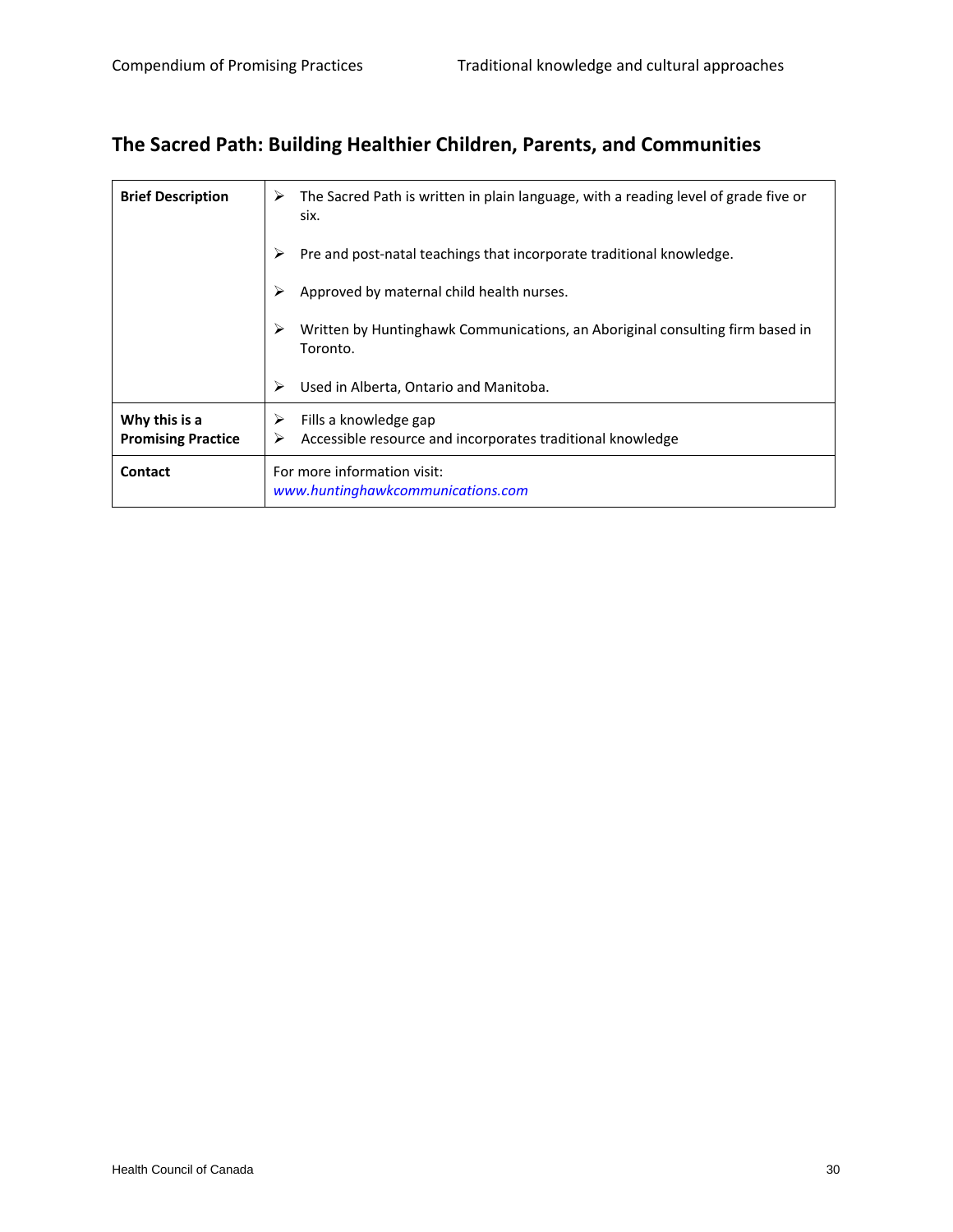# **Weaving Families Together**

| <b>Brief Description</b>                   | The project provides traditional knowledge and education for the people who are<br>⋗<br>in the program.                                                              |
|--------------------------------------------|----------------------------------------------------------------------------------------------------------------------------------------------------------------------|
|                                            | ⋗<br>Includes teaching, weaving, traditional craftsmanship, information exchange, trust,<br>confidence building, circle of courage, intergenerational relationships. |
|                                            | The program is in place to help develop the health and well-being of women and<br>children.                                                                          |
| Why this is a<br><b>Promising Practice</b> | Participatory and collaborative<br>➤<br>It involves multiple stakeholders and fills a cultural gap that exists<br>⋗                                                  |
| Contact                                    | Cowichan Tribes, Leslie Cochrane, Manager- MCH Programs<br>Phone: 250.748.3196<br>Email Leslie.Cochrane@cowichantribes.com                                           |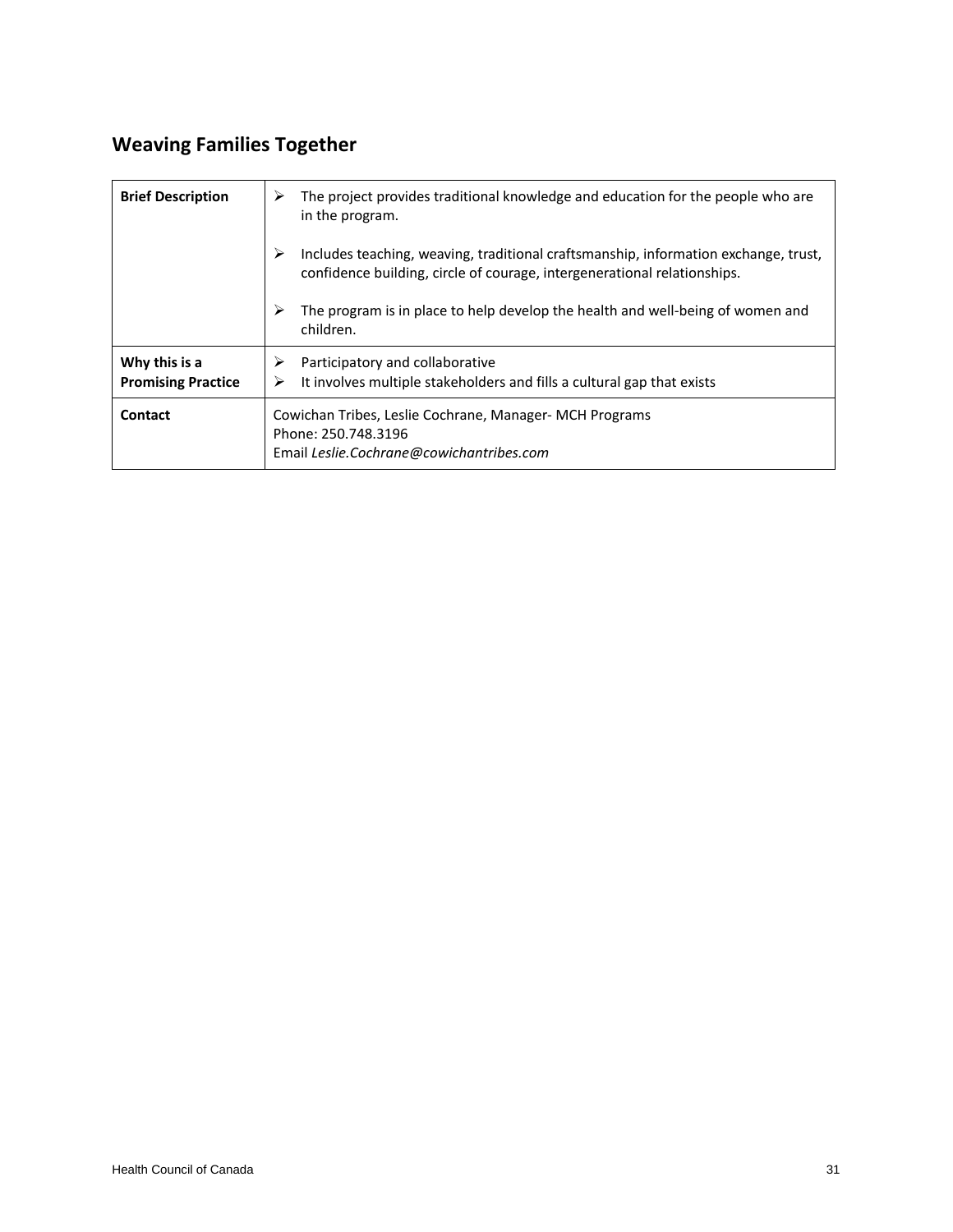# **Community‐based and community‐focused approaches**

| Canada Prenatal Nutrition Program (CPNP) - North West Territories (NWT)37                    |  |
|----------------------------------------------------------------------------------------------|--|
|                                                                                              |  |
|                                                                                              |  |
|                                                                                              |  |
|                                                                                              |  |
|                                                                                              |  |
| Fort Smith Health and Social Services Centre (NWT) - Midwifery Program  44                   |  |
|                                                                                              |  |
| "Hook and Hub": University of Victoria Documentation of First Nations Operated Multi-service |  |
|                                                                                              |  |
|                                                                                              |  |
|                                                                                              |  |
|                                                                                              |  |
|                                                                                              |  |
|                                                                                              |  |
|                                                                                              |  |
|                                                                                              |  |
|                                                                                              |  |
| SOAHAC - Southwest Ontario Aboriginal Access Centre (London, Ontario) 54                     |  |
|                                                                                              |  |
|                                                                                              |  |
|                                                                                              |  |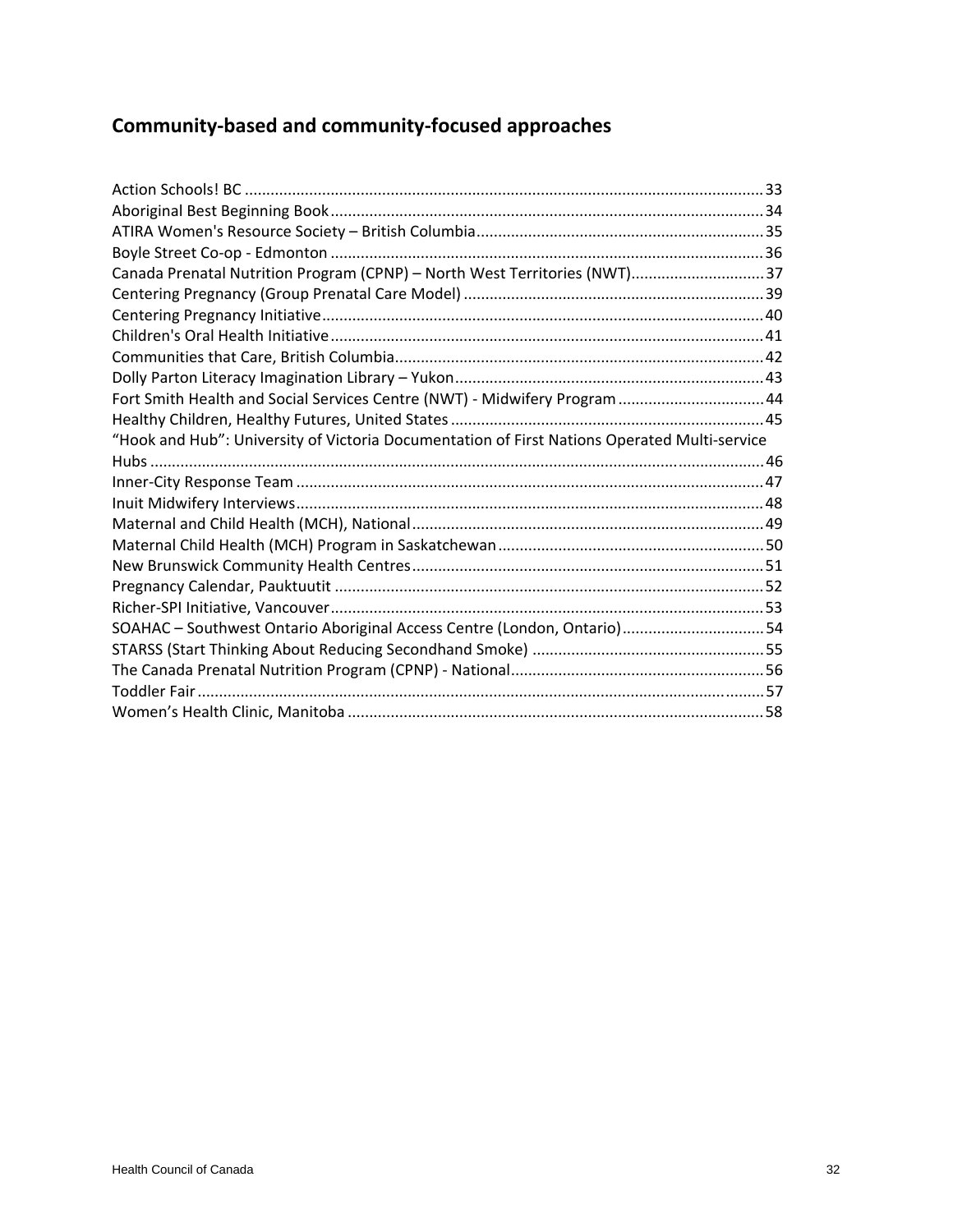#### **Action Schools! BC**

| <b>Brief Description</b>                   | Action Schools! BC is a multi-phase, multi-disciplinary initiative targeting physical<br>➤<br>activity and healthy eating in elementary and middle schools, grades four to nine<br>(both Aboriginal and non-Aboriginal). Action Schools! BC is a best practices model<br>designed to assist schools in creating individualized action plans that contribute to<br>the health of children, as well as the overall health and well-being of the school<br>community. Action Schools! BC is a framework for action providing tools and<br>intervention ideas in six identified Action Zones (school environment, scheduled<br>physical education, classroom action, extra-curricular, family and community,<br>school spirit). Action Schools! BC teaching resources and materials were developed<br>and selected to support comprehensive school health aspects and contribute to<br>specific and academic outcomes related to daily physical activity, physical<br>education, and healthy eating. |
|--------------------------------------------|--------------------------------------------------------------------------------------------------------------------------------------------------------------------------------------------------------------------------------------------------------------------------------------------------------------------------------------------------------------------------------------------------------------------------------------------------------------------------------------------------------------------------------------------------------------------------------------------------------------------------------------------------------------------------------------------------------------------------------------------------------------------------------------------------------------------------------------------------------------------------------------------------------------------------------------------------------------------------------------------------|
|                                            | Action Schools! BC also offers professional development (physical activity and<br>➤<br>healthy eating workshops), curriculum-linked resources and support for teachers in<br>physical education, daily physical activity and healthy eating, and physical activity<br>leadership training and resources for students.                                                                                                                                                                                                                                                                                                                                                                                                                                                                                                                                                                                                                                                                            |
| Why this is a<br><b>Promising Practice</b> | This is a promising practice because it is community based and identifies a known<br>➤<br>gap in physical activity and healthy exercise in British Columbia communities.                                                                                                                                                                                                                                                                                                                                                                                                                                                                                                                                                                                                                                                                                                                                                                                                                         |
| Contact                                    | Jennifer Fenton Action Schools! BC<br>#360 - 3820 Cessna Drive<br>Richmond BC V7B 0A2<br>Phone 604.738.2468; 1.800.565.7727<br>Fax 604.333.3579<br>Email: info@actionschoolsbc.ca                                                                                                                                                                                                                                                                                                                                                                                                                                                                                                                                                                                                                                                                                                                                                                                                                |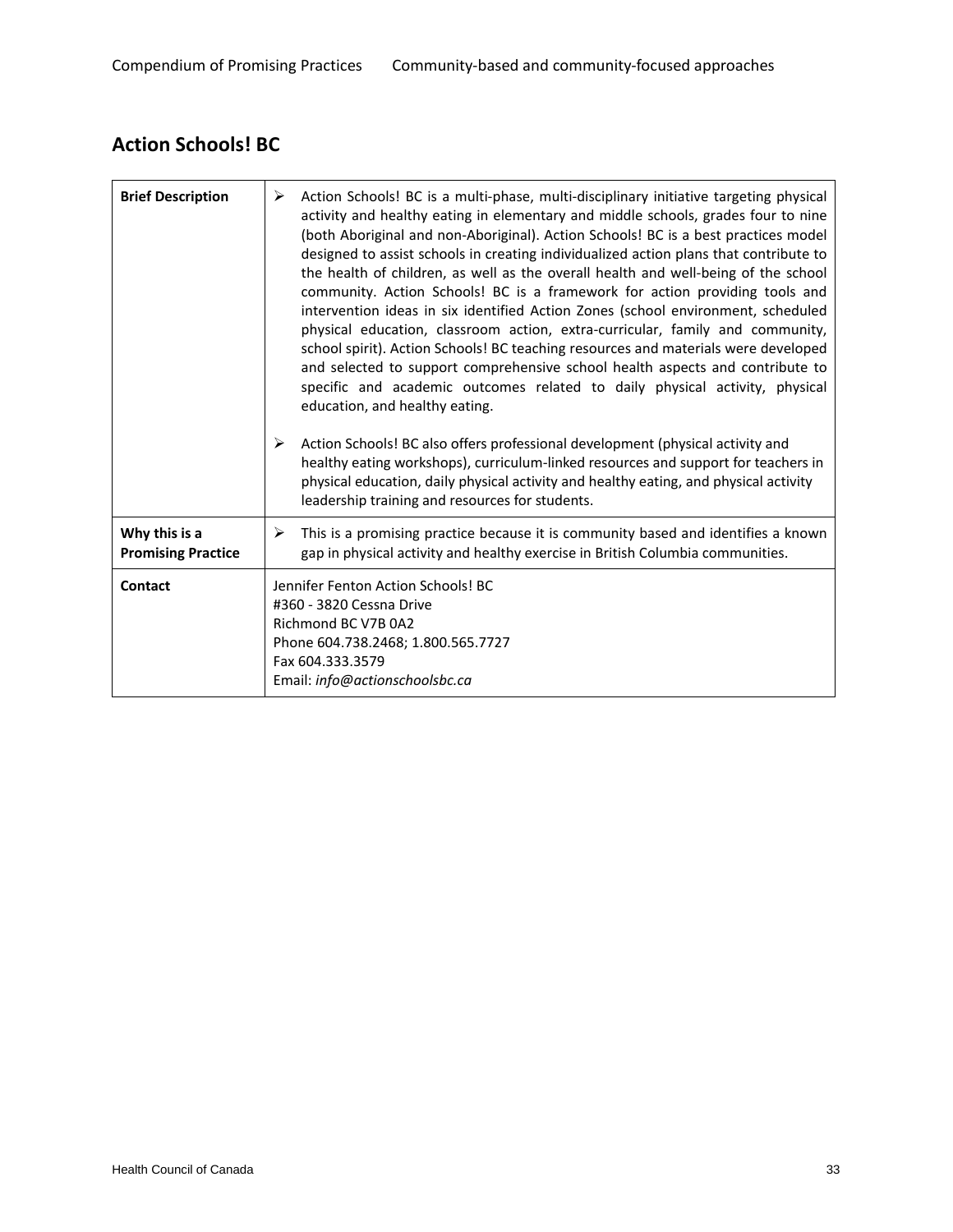#### **Best Beginning – Alberta Health Services**

#### **Aboriginal Best Beginning Book**

| <b>Brief Description</b>                   | Aboriginal Version of the Best Beginning Book: last printing 2004. Cost of \$24.95<br>➤<br>per book plus shipping.                                                                                                                                                                                                                                                                                                                                                                                                                                                                                                                                                                                                                   |
|--------------------------------------------|--------------------------------------------------------------------------------------------------------------------------------------------------------------------------------------------------------------------------------------------------------------------------------------------------------------------------------------------------------------------------------------------------------------------------------------------------------------------------------------------------------------------------------------------------------------------------------------------------------------------------------------------------------------------------------------------------------------------------------------|
|                                            | Best Beginning is an Alberta Health Services Calgary Zone program for pregnant<br>➤<br>teens and pregnant women living on a low income.                                                                                                                                                                                                                                                                                                                                                                                                                                                                                                                                                                                              |
|                                            | A free, voluntary, and confidential service.<br>➤                                                                                                                                                                                                                                                                                                                                                                                                                                                                                                                                                                                                                                                                                    |
|                                            | Staff work with pregnant women and their families to have the healthiest baby<br>➤<br>possible.                                                                                                                                                                                                                                                                                                                                                                                                                                                                                                                                                                                                                                      |
|                                            | Provides:<br>➤<br>o one-to-one consultation with a social worker, nurse, and nutritionist who will<br>meet with you to answer questions and address concerns<br>o free childbirth education classes<br>referral to other agencies (such as "housing") or health professionals as<br>$\circ$<br>required<br>health information and counselling<br>$\circ$<br>provision of or referral to other agencies for food assistance<br>$\circ$<br>o one free visit to the CHC Dental office for pregnant women who qualify<br>o free milk, food and vitamins if needed<br>subsidized birth control through Alberta Health Services Sexual and<br>$\circ$<br>Reproductive Health<br>Challenges include: funding, small-scale - no spread.<br>➤ |
| Why this is a<br><b>Promising Practice</b> | Information, skills and resources<br>➤                                                                                                                                                                                                                                                                                                                                                                                                                                                                                                                                                                                                                                                                                               |
| Contact                                    | For more information visit:<br>www.albertahealthservices.ca/services.asp?pid=service&rid=1568<br>birthandbabies@albertahealthservices.ca<br>Phone (403) 955-1477                                                                                                                                                                                                                                                                                                                                                                                                                                                                                                                                                                     |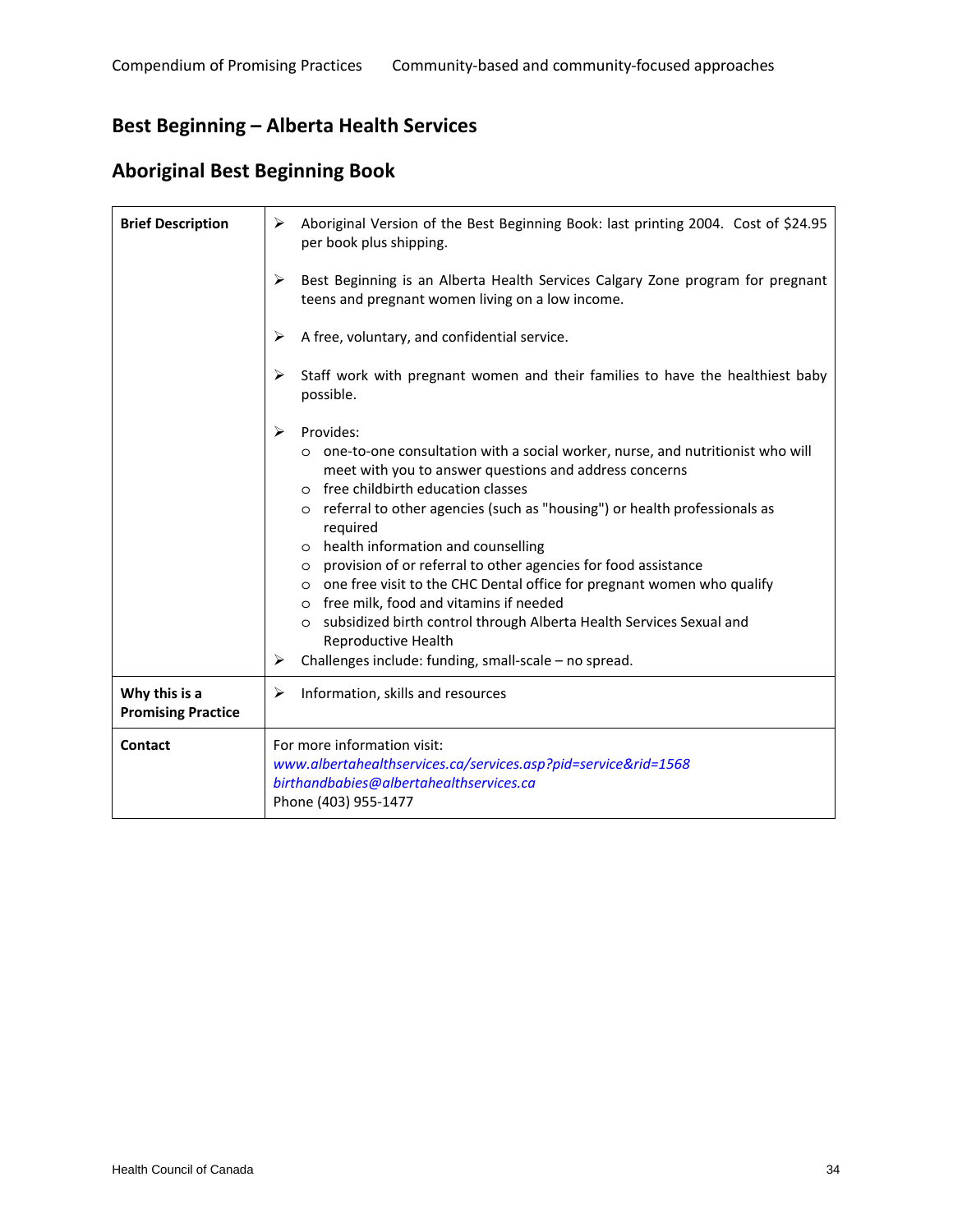# **ATIRA Women's Resource Society – British Columbia**

| <b>Brief Description</b>  | Community-based organization supporting women and their children experiencing<br>⋗<br>violence.<br>Aboriginal women's outreach program available to women in several urban areas<br>⋗<br>in BC.                                                                                                                                                                                          |
|---------------------------|------------------------------------------------------------------------------------------------------------------------------------------------------------------------------------------------------------------------------------------------------------------------------------------------------------------------------------------------------------------------------------------|
|                           | Services include:<br>⋗<br>accompaniment to government, court, doctor's appointments, etc.<br>$\circ$<br>advocacy<br>$\circ$<br>one-on-one support<br>$\circ$<br>resource information and referrals<br>support with children in conflict with school or the law<br>$\circ$<br>support when children have been apprehended<br>$\circ$<br>Support through custody and access disputes.<br>⋗ |
| Why this is a             | Supports a vulnerable group                                                                                                                                                                                                                                                                                                                                                              |
| <b>Promising Practice</b> | Culturally sensitive<br>⋗<br>Meets a known gap<br>⋗                                                                                                                                                                                                                                                                                                                                      |
| Contact                   | For more information visit:<br>www.atira.bc.ca/                                                                                                                                                                                                                                                                                                                                          |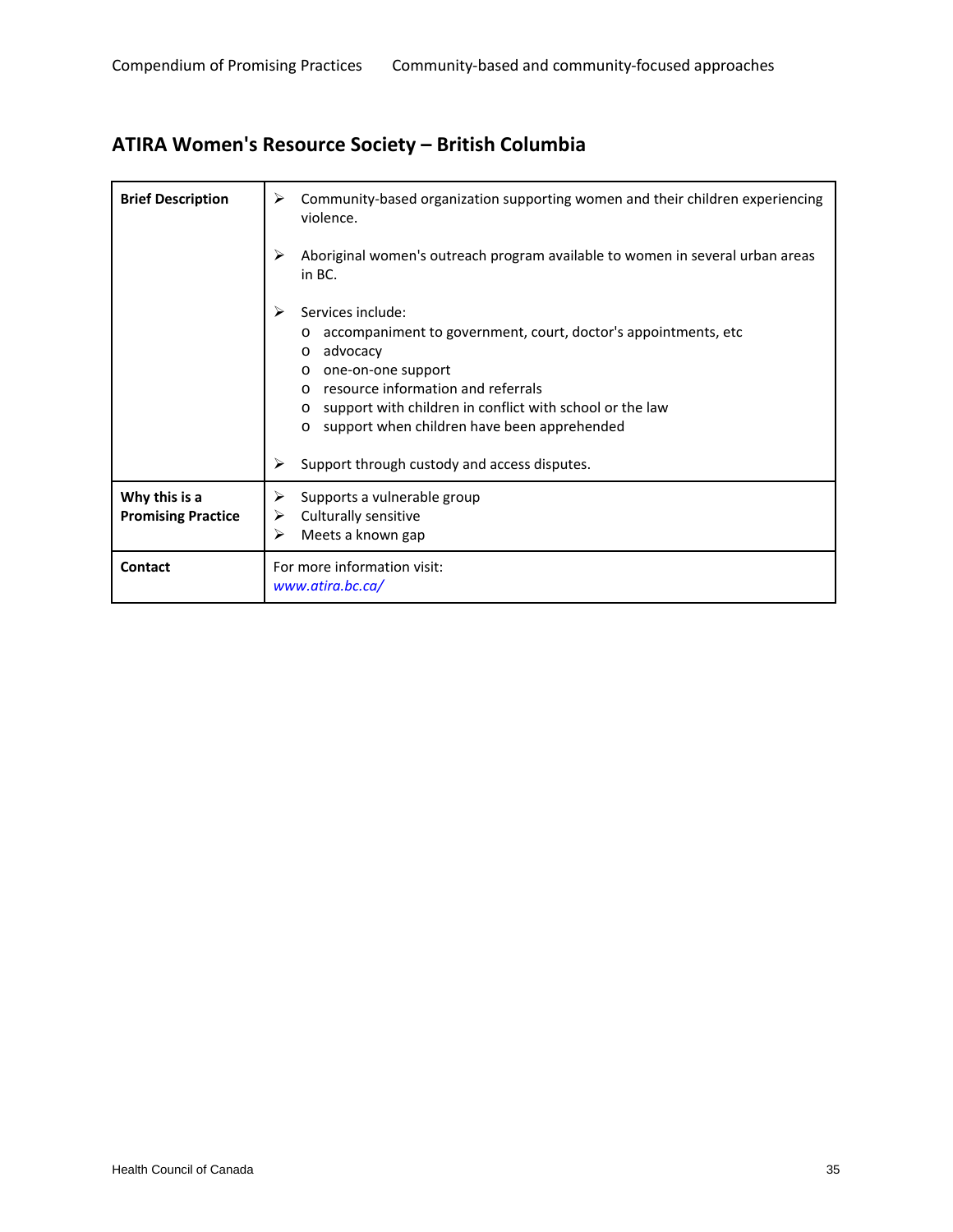# **Boyle Street Co‐op ‐ Edmonton**

| <b>Brief Description</b>                   | ≻<br>An inner city organization connecting people living in poverty with the things they<br>need: somewhere to live, someone to talk to and something to do.                                                                                           |
|--------------------------------------------|--------------------------------------------------------------------------------------------------------------------------------------------------------------------------------------------------------------------------------------------------------|
|                                            | ➤<br>Provides programs and opportunities that build on people's strengths and respect<br>their cultural background.                                                                                                                                    |
|                                            | ➤<br>Work with people who are often ignored, face discrimination and have been<br>marginalized by the larger society. Approximately 70 percent of the people we<br>work with are of Aboriginal descent.                                                |
|                                            | Are proud of our long history of respecting and honouring Aboriginal culture and<br>⋗<br>being a welcoming place for newcomers to our city (High risk 70% Aboriginal).                                                                                 |
|                                            | Harm reduction approach.<br>➤                                                                                                                                                                                                                          |
|                                            | Prenatal support collaborative with community support and outreach.<br>⋗                                                                                                                                                                               |
|                                            | Mentoring for moms.<br>➤                                                                                                                                                                                                                               |
|                                            | Onsite - school - out of main stream.<br>➤                                                                                                                                                                                                             |
|                                            | Two child welfare workers onsite.<br>⋗                                                                                                                                                                                                                 |
|                                            | ➤<br>Partnership based.                                                                                                                                                                                                                                |
|                                            | ➤<br>Apartment Buildings with moms who are at risk of child welfare involvement: five<br>levels, a mom on each floor (kokum, mentor).                                                                                                                  |
|                                            | ➤<br>Challenges include funding, sustainability, capacity, approved mentors.                                                                                                                                                                           |
| Why this is a<br><b>Promising Practice</b> | ➤<br>Almost 100% success<br>$\blacktriangleright$<br>Coaches, supports educates, builds capacity<br>Mom in programs until able to parent on their own and move back to own homes<br>➤<br>⋗<br>Incorporate traditional parenting and cultural practice. |
| <b>Contact</b>                             | For more information visit:<br>www.boylestreet.org/<br><b>Boyle Street Community Services</b><br>10116 - 105 Ave Edmonton, Alberta T5H 0K2<br>Phone: (780) 424-4106 Email: info@boylestreet.org                                                        |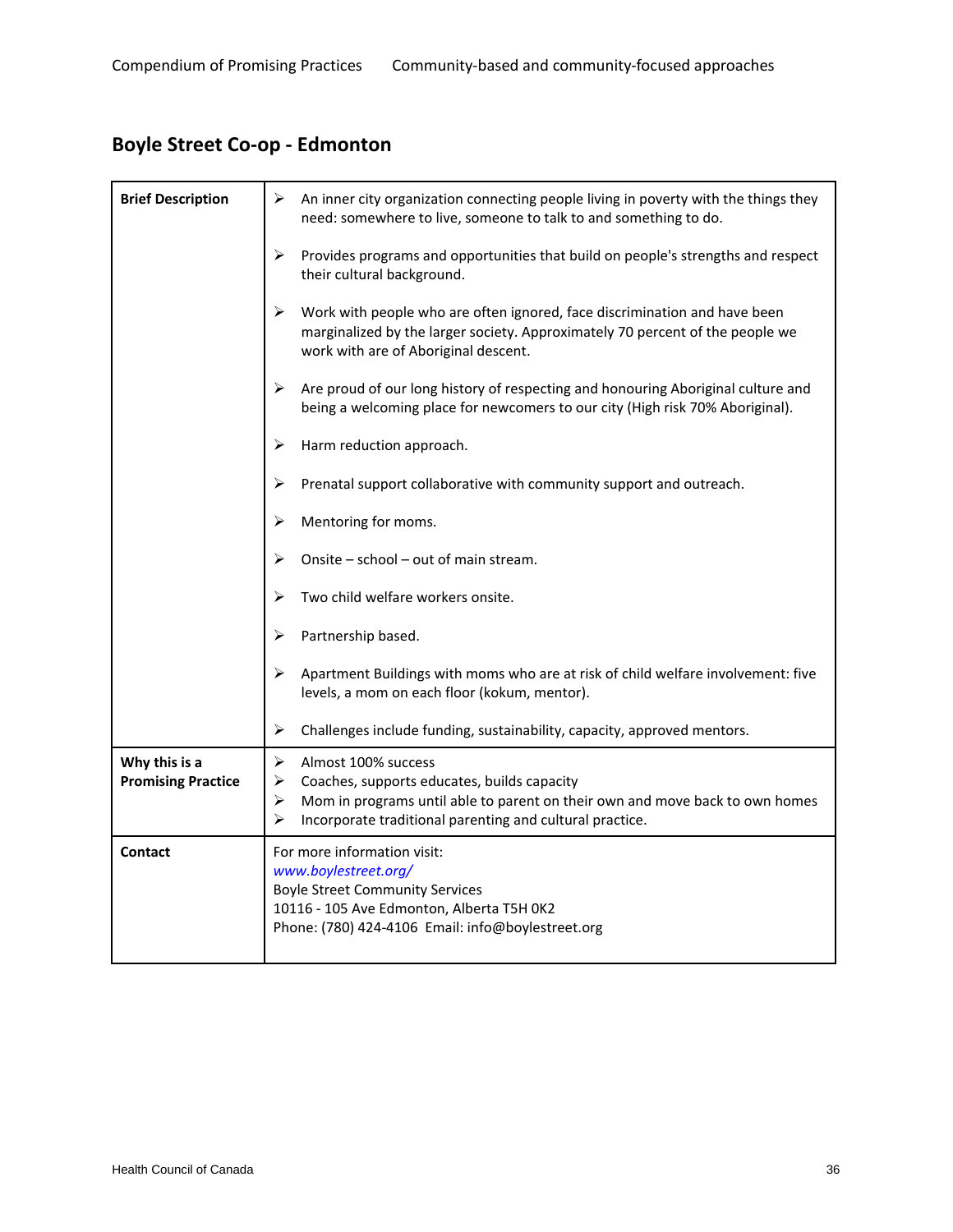# **Canada Prenatal Nutrition Program (CPNP) – North West Territories (NWT)**

| <b>Brief Description</b>                   | ≻                     | The Canada Prenatal Nutrition Program (CPNP), a broad-based funding program<br>that is locally implemented and community-based, is delivered through the Public<br>Health Agency of Canada (PHAC).                                                                                                                                                                                               |
|--------------------------------------------|-----------------------|--------------------------------------------------------------------------------------------------------------------------------------------------------------------------------------------------------------------------------------------------------------------------------------------------------------------------------------------------------------------------------------------------|
|                                            | $\blacktriangleright$ | In place for more than ten years and helps communities to promote public health<br>and provide support to improve the health and well-being of pregnant women,<br>new mothers and babies/children (up to age six) facing challenging life<br>circumstances.                                                                                                                                      |
|                                            | ➤                     | The goal is to improve maternal and infant nutritional health. Program clients<br>include: pregnant First Nations and Inuit women, mothers of infants, and infants<br>up to 12 months of age who live on reserve or in Inuit communities, particularly<br>those identified as high risk. Also includes First Nations and Inuit women of<br>childbearing age on reserve and in Inuit communities. |
|                                            | ➤                     | There are currently 330 CPNP sites serving close to 50,000 women in over 2,000<br>communities across Canada each year. In addition, a separate stream of the<br>program administered through Health Canada serves Inuit and First Nations<br>women living on reserve.                                                                                                                            |
|                                            | ➤                     | 23 programs across the North West Territories (community based).                                                                                                                                                                                                                                                                                                                                 |
|                                            | ➤                     | Delivered through non government organizations (First Nations based).                                                                                                                                                                                                                                                                                                                            |
|                                            | ➤                     | Funded through Health Canada to Government of the North West.                                                                                                                                                                                                                                                                                                                                    |
|                                            | ➤                     | Territories to communities - good community linkage with other programs.                                                                                                                                                                                                                                                                                                                         |
|                                            | ➤                     | Program objectives:                                                                                                                                                                                                                                                                                                                                                                              |
|                                            |                       | o babies are healthy at birth<br>o babies are breastfed up to two years                                                                                                                                                                                                                                                                                                                          |
|                                            |                       | o Breastfed at least to six months                                                                                                                                                                                                                                                                                                                                                               |
|                                            | ➤                     | Challenges include:<br>o Capacity<br>$\circ$ Funding - sustainability                                                                                                                                                                                                                                                                                                                            |
| Why this is a<br><b>Promising Practice</b> | ➤                     | The program fills an important gap in communities. Almost all sites (98 percent)<br>report that they provide a unique service in their community. Many of the other<br>available prenatal services do not meet the needs of the CPNP target population.                                                                                                                                          |
|                                            | ➤<br>≻                | As a result of the program breastfeeding is increasing.<br>Community-based; communities embrace it (not viewed as confrontational); helps<br>build community capacity because lay practitioners link with health practitioners<br>to sustain the program.                                                                                                                                        |
|                                            | ➤<br>⋗                | Clients are in charge.<br>Helps governments develop other programs.                                                                                                                                                                                                                                                                                                                              |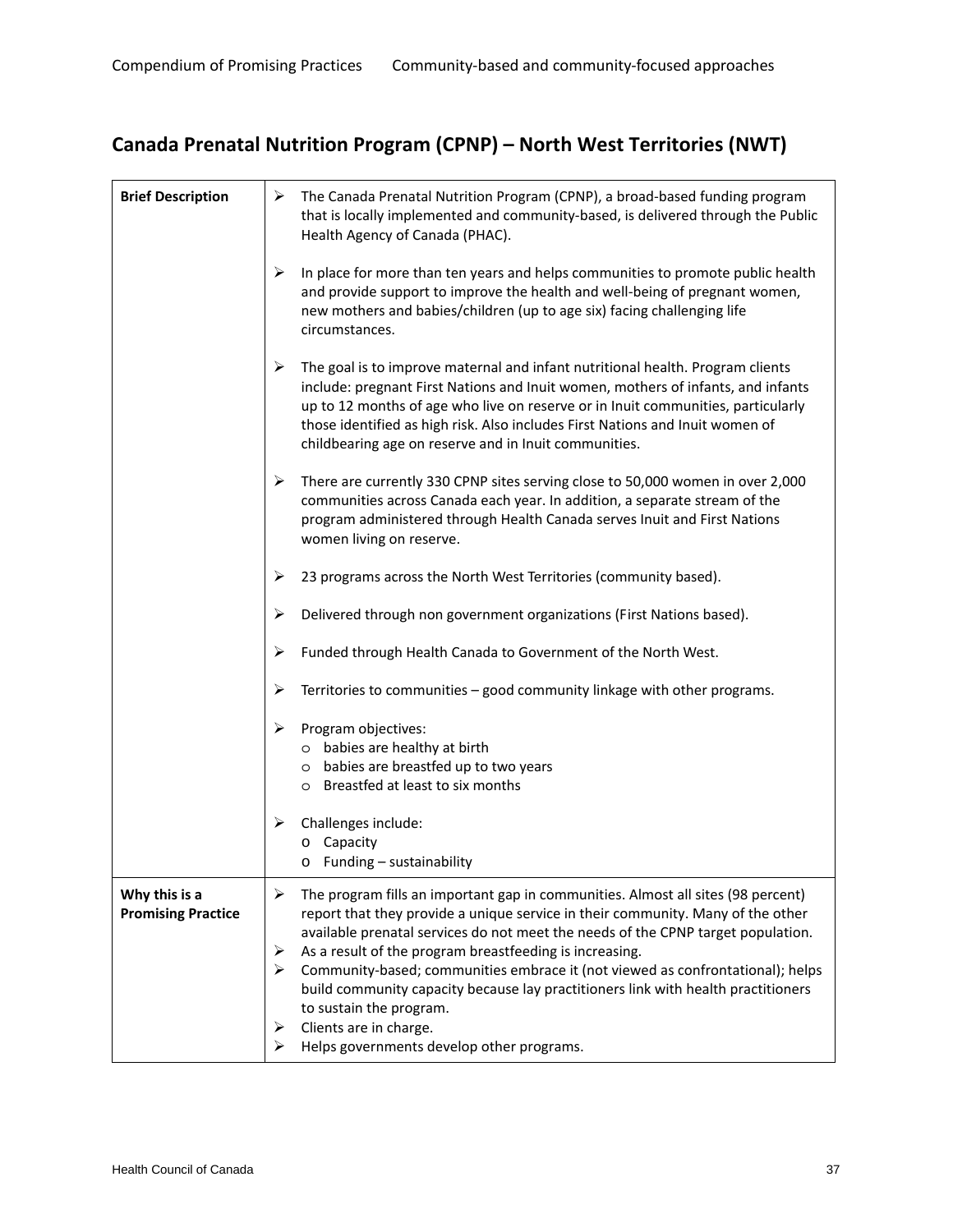| Contact | For more information and regional contacts visit:                                            |
|---------|----------------------------------------------------------------------------------------------|
|         | www.phac-aspc.gc.ca/hp-ps/dca-dea/prog-ini/contact-bureaux-eng.php<br>www.breastfeedingwt.ca |
|         | www.phac-aspc.gc.ca/hp-ps/dca-dea/prog-ini/cpnp-pcnp/index-eng.php                           |
|         | Email: Wanda White@gov.nt.ca                                                                 |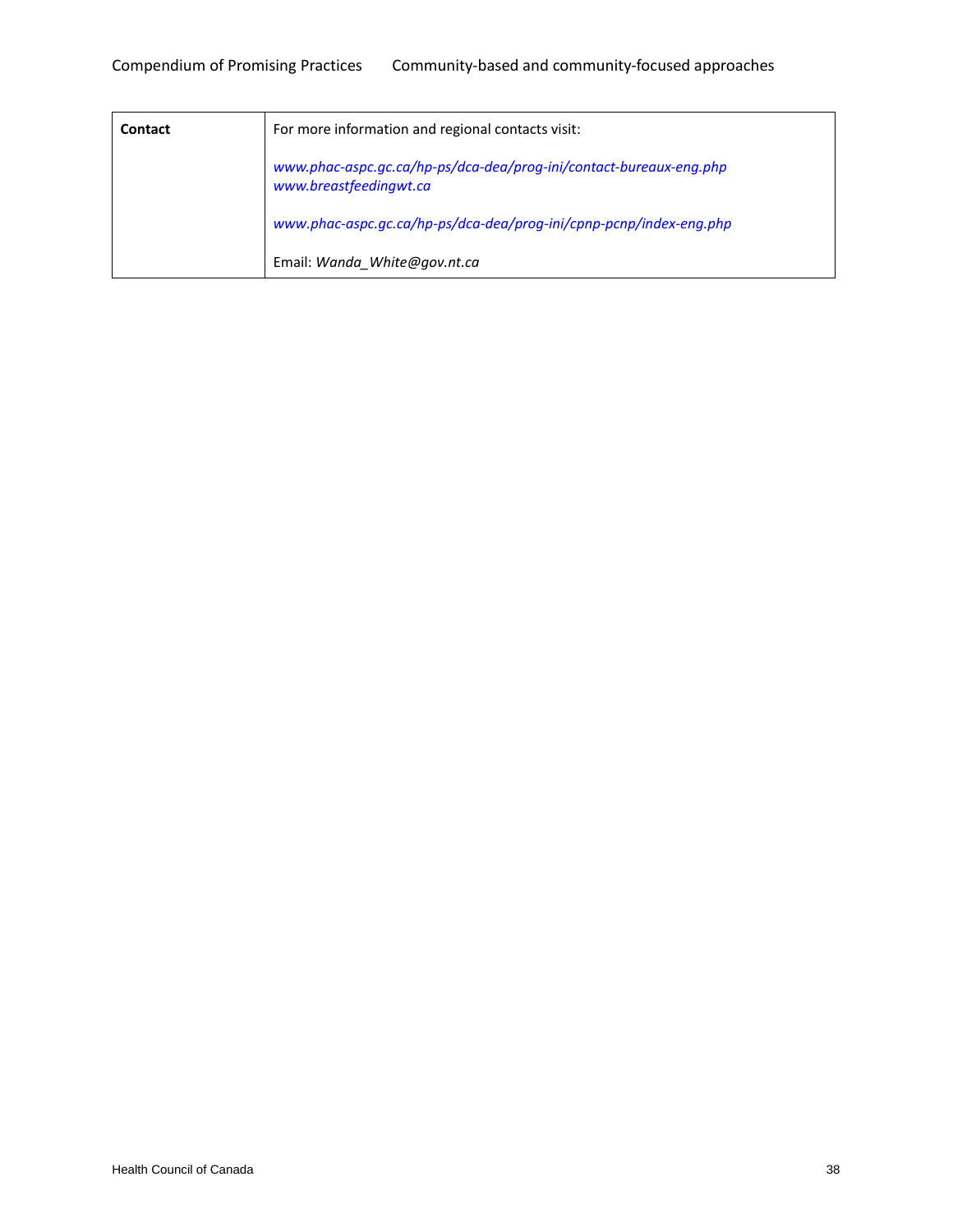### **Centering Pregnancy (Group Prenatal Care Model)**

| <b>Brief Description</b>                   | Promoting relationship-centred care.<br>➤                                                                                                                                                                                                                                                                                                                                                                                                                                                                                                                                                                                                                          |
|--------------------------------------------|--------------------------------------------------------------------------------------------------------------------------------------------------------------------------------------------------------------------------------------------------------------------------------------------------------------------------------------------------------------------------------------------------------------------------------------------------------------------------------------------------------------------------------------------------------------------------------------------------------------------------------------------------------------------|
|                                            | ➤<br>Centering Pregnancy is an innovative model of group prenatal care that has been<br>implemented at more than 100 prenatal care sites since 1995. Centering<br>Pregnancy provides group prenatal care that is relationship centered, nurturing<br>and transforming relationships among women, their families, and health care<br>professionals. Complete prenatal care is provided in a group setting. Prenatal<br>assessment, education, and support occur in a facilitative environment. The model<br>offers effective and efficient care that is sustainable and can enhance the health of<br>women, their families, health care providers, and communities. |
|                                            | Women-led, woman focused.<br>➤                                                                                                                                                                                                                                                                                                                                                                                                                                                                                                                                                                                                                                     |
|                                            | Group prenatal care facilitated by physicians and educators.<br>➤                                                                                                                                                                                                                                                                                                                                                                                                                                                                                                                                                                                                  |
|                                            | Prenatal care offered in a group. (monthly, bi-weekly).<br>⋗                                                                                                                                                                                                                                                                                                                                                                                                                                                                                                                                                                                                       |
|                                            | Women do own weight, BP, urine, chart.<br>⋗                                                                                                                                                                                                                                                                                                                                                                                                                                                                                                                                                                                                                        |
|                                            | Group of women share and receive "just in time info".<br>➤                                                                                                                                                                                                                                                                                                                                                                                                                                                                                                                                                                                                         |
|                                            | 12+ /session goal = revenue neutral.<br>➤                                                                                                                                                                                                                                                                                                                                                                                                                                                                                                                                                                                                                          |
|                                            | Growing in Canada.<br>⋗                                                                                                                                                                                                                                                                                                                                                                                                                                                                                                                                                                                                                                            |
|                                            | ➤<br>Challenges include training and developing egalitarian skills of<br>doctors/facilitators/elders.                                                                                                                                                                                                                                                                                                                                                                                                                                                                                                                                                              |
| Why this is a<br><b>Promising Practice</b> | ➤<br>Has opportunity to be a promising practice in Aboriginal communities                                                                                                                                                                                                                                                                                                                                                                                                                                                                                                                                                                                          |
| Contact                                    | For more information visit:<br>www.ncbi.nlm.nih.gov/pubmed/16620257                                                                                                                                                                                                                                                                                                                                                                                                                                                                                                                                                                                                |
|                                            |                                                                                                                                                                                                                                                                                                                                                                                                                                                                                                                                                                                                                                                                    |
|                                            | Phone: (403) 955-1451<br>Email: Tannice.Hinrichsen@albertahealthservices.ca                                                                                                                                                                                                                                                                                                                                                                                                                                                                                                                                                                                        |
|                                            | Or                                                                                                                                                                                                                                                                                                                                                                                                                                                                                                                                                                                                                                                                 |
|                                            | Yale School of Public Health, New Haven, CT 06510, USA.<br>Email: zohar.massey@yale.edu                                                                                                                                                                                                                                                                                                                                                                                                                                                                                                                                                                            |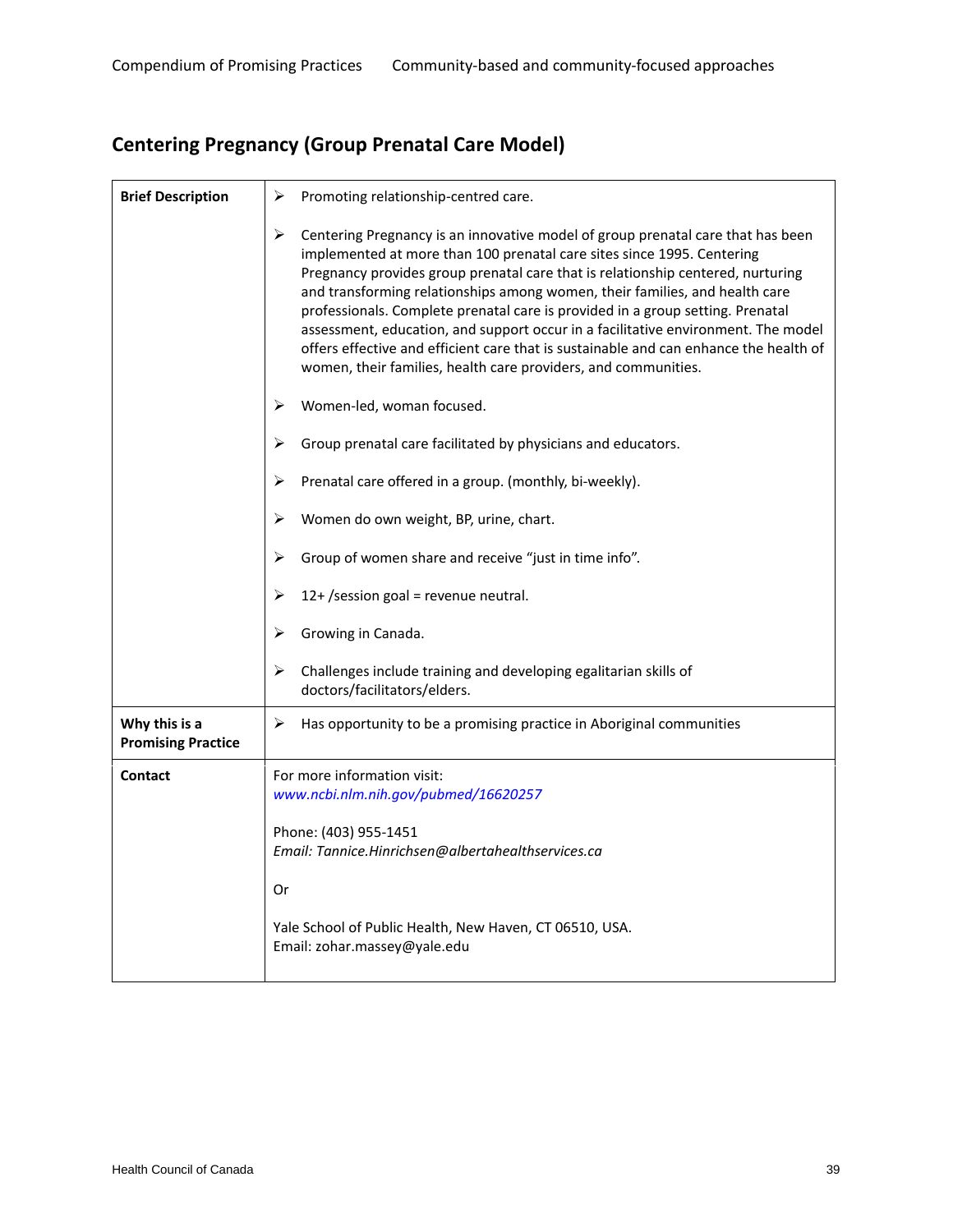# **Centering Pregnancy Initiative**

| <b>Brief Description</b>  | A model that integrates midwives and offers midwives as a choice for maternity<br>➤<br>care.                                                                 |
|---------------------------|--------------------------------------------------------------------------------------------------------------------------------------------------------------|
|                           | ➤<br>Integrated team model; pregnant women in a group with other pregnant women.                                                                             |
|                           | ⋗<br>10 sessions include private time with a health care professional, followed by a<br>group session.                                                       |
|                           | Information about self-care.<br>⋗                                                                                                                            |
|                           | Sharing, networking.<br>⋗                                                                                                                                    |
|                           | ➤<br>Promoted to Aboriginal women.                                                                                                                           |
| Why this is a             | Innovative<br>⋗                                                                                                                                              |
| <b>Promising Practice</b> | Nurturing<br>➤                                                                                                                                               |
|                           | ➤<br>Provides opportunities to learn from others                                                                                                             |
| <b>Contact</b>            | Leslie Cochrane, CHN, MCH Program Manager, T'sewultun Health Centre, Cowichan<br>Tribes,<br>Phone: 250-746-6184<br>Email: Leslie.Cochrane@cowichantribes.com |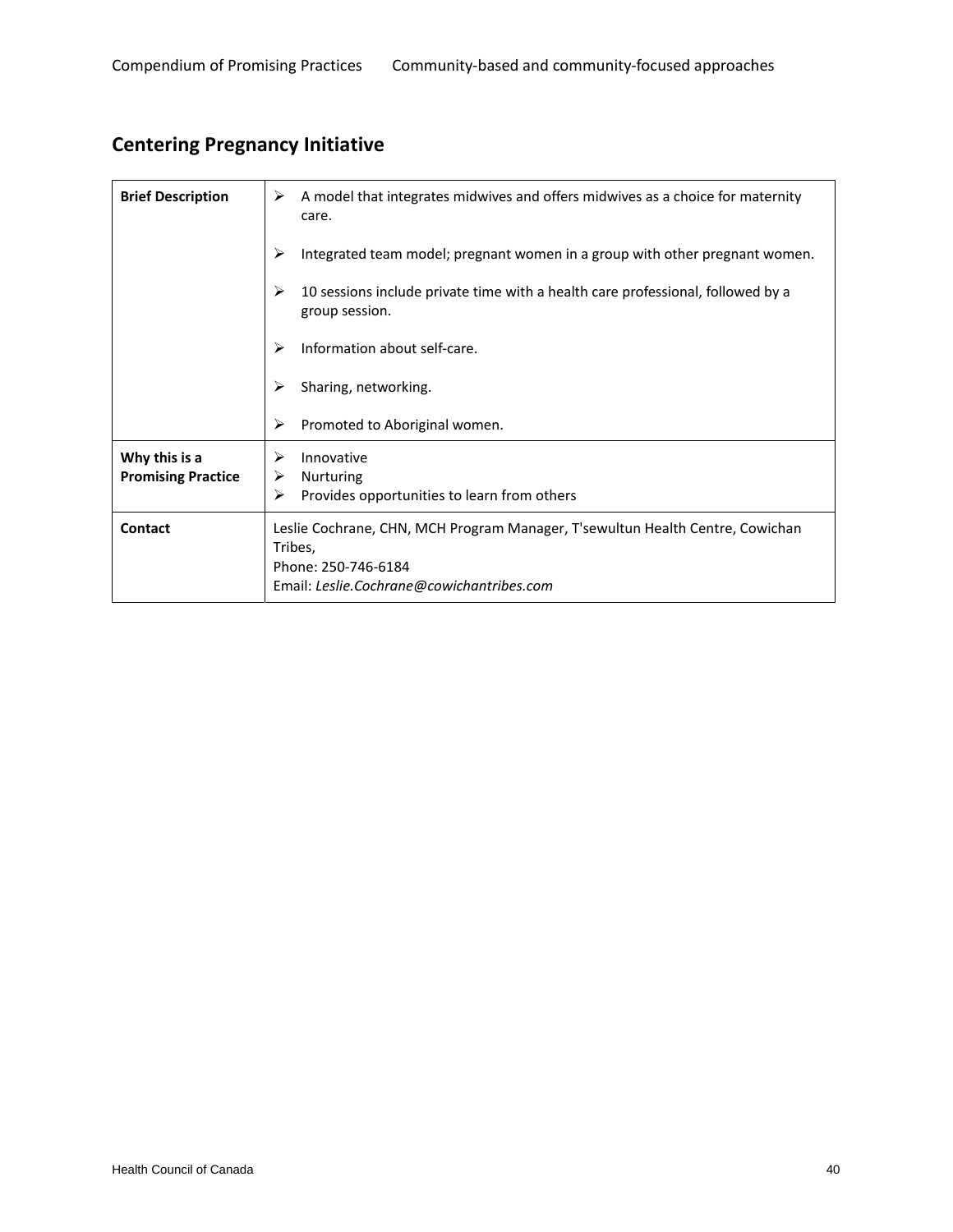### **Children's Oral Health Initiative**

| <b>Brief Description</b>                   | Developed to address disparity between oral health of First Nations/Inuit children<br>➤<br>and Canadian population.                                                                                                                                                      |
|--------------------------------------------|--------------------------------------------------------------------------------------------------------------------------------------------------------------------------------------------------------------------------------------------------------------------------|
|                                            | Focuses on oral health promotion and prevention of oral disease.<br>⋗                                                                                                                                                                                                    |
|                                            | ⋗<br>Targeted at children aged 0 to 7 years, their parents and caregivers and pregnant<br>women.                                                                                                                                                                         |
|                                            | ≻<br>Delivered in communities by oral health professionals such as dental therapists and<br>dental hygienists and also by trained community members. The children's Oral<br>Health Initiative is offered in a selected number of First Nations and Inuit<br>communities. |
| Why this is a<br><b>Promising Practice</b> | Community members are trained to provide a limited number of oral health<br>➤<br>services and are supported by their community and by the oral health<br>professional; they improve access to oral health care to underserved populations.                               |
| <b>Contact</b>                             | Dr. Marc Noël, Health Canada / First Nations and Inuit Health Branch.<br>Phone: 613-957-3710<br>Email: marc.noel@hc-sc.gc.ca                                                                                                                                             |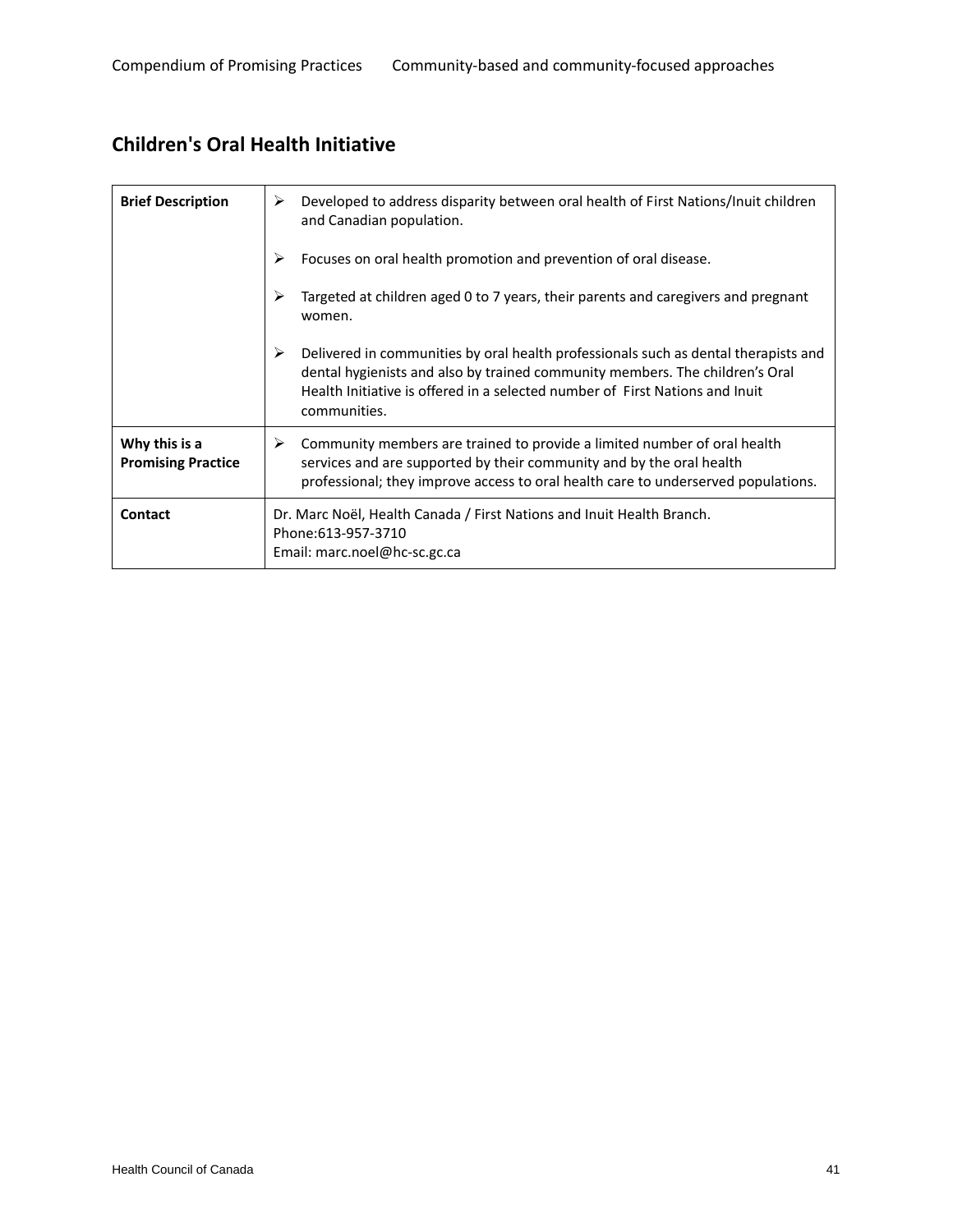# **Communities that Care, British Columbia**

| <b>Brief Description</b>                   | Innovative strategy for social development and mental health in young Aboriginal<br>➤<br>families; evidence based, brings mental health promotion and prevention practice<br>into its communities; engagement (community stakeholders); assesses risk factors<br>and protective factors that influence/predict good mental health. |
|--------------------------------------------|------------------------------------------------------------------------------------------------------------------------------------------------------------------------------------------------------------------------------------------------------------------------------------------------------------------------------------|
|                                            | Funder - Public Health Agency of Canada in partnership with the Canadian Mental<br>➤<br>Health Association and BC Association of Aboriginal Friendship Centres with three<br>project sites - Kelowna, Quesnel, Port Alberni.                                                                                                       |
|                                            | ≻<br>Key indicators of Mental Health promotion for youth and community and family.                                                                                                                                                                                                                                                 |
|                                            | ≻<br>Communities that Care is a risk-and-protection-based system that enables local<br>communities to engage in multi-level, multi-sectoral prevention planning and<br>implement evidence-based programs.                                                                                                                          |
|                                            | The purpose of CTC is to prevent common youth problems (substance abuse,<br>➤<br>delinquency, violence, teen pregnancy, school drop-out, and mental health<br>difficulties) and promote positive youth development.                                                                                                                |
| Why this is a<br><b>Promising Practice</b> | By addressing mental health it supports a healthier environment for young<br>➤<br>children.<br>It was developed at the community level and therefore it is more relevant to<br>➤<br>community needs.<br>Uses collaboration to engage communities to deal with issues of mental health.<br>➤                                        |
| Contact                                    | For more information visit:<br>http://cbpp-pcpe.phac-aspc.gc.ca/intervention/25/view-eng.html                                                                                                                                                                                                                                      |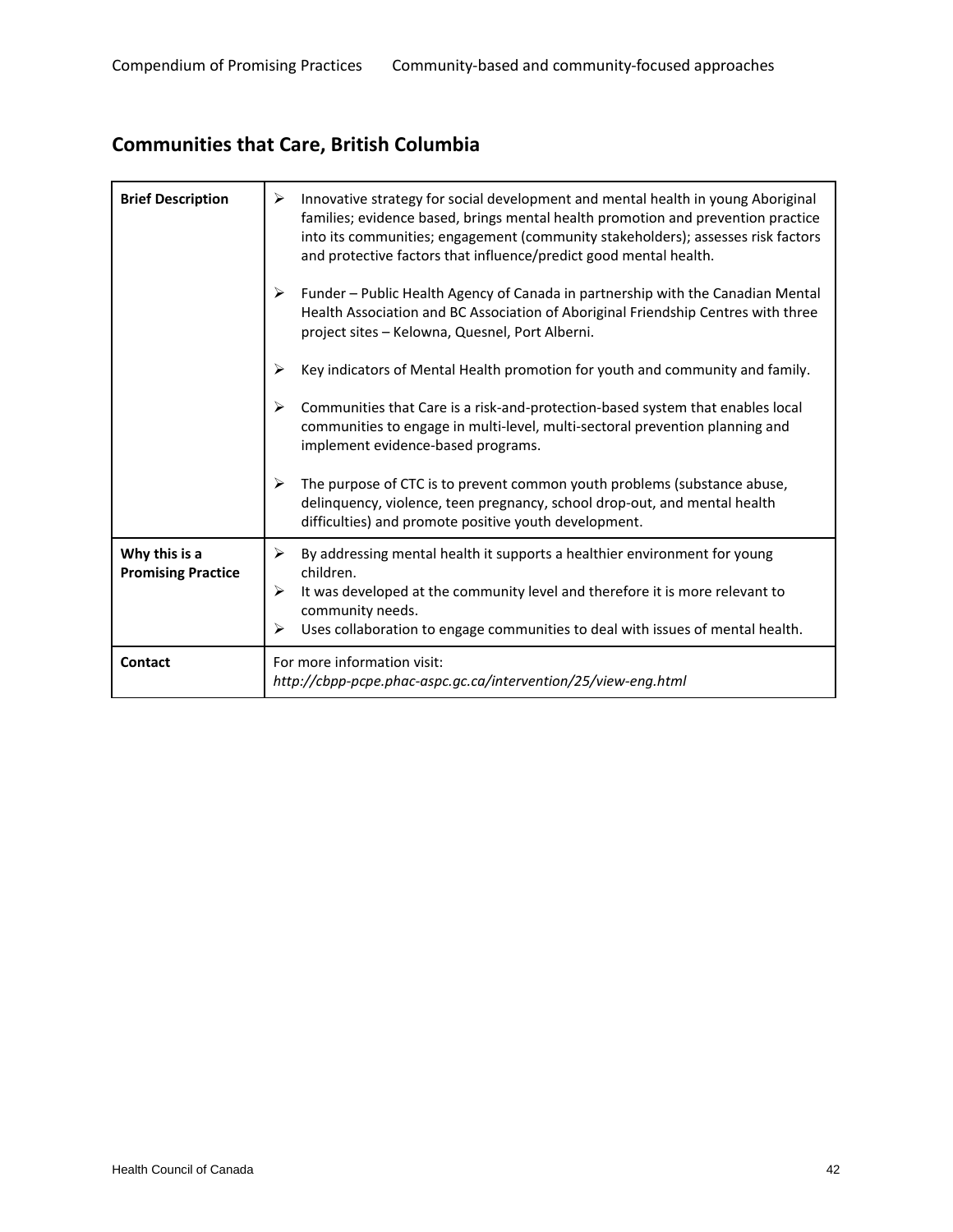# **Dolly Parton Literacy Imagination Library – Yukon**

| <b>Brief Description</b>                   | After a parent registers the child for the program, the child will receive a carefully<br>selected book and have it mailed directly to them. The program goal is to ensure<br>kids look forward to receiving the book and reading about different topics. The<br>only stipulation to continuing to receive the books is that the child continues to be<br>a resident of the Yukon. |
|--------------------------------------------|------------------------------------------------------------------------------------------------------------------------------------------------------------------------------------------------------------------------------------------------------------------------------------------------------------------------------------------------------------------------------------|
|                                            | Children sign up before 12 months old and receive books monthly until five years.                                                                                                                                                                                                                                                                                                  |
|                                            | Any child aged 0-5 years receives a free book every month.                                                                                                                                                                                                                                                                                                                         |
|                                            | Application forms from Yukon Learn or Public Library.<br>⋗                                                                                                                                                                                                                                                                                                                         |
| Why this is a<br><b>Promising Practice</b> | Addresses literacy skills and encourages children to enjoy reading at a young age<br>⋗                                                                                                                                                                                                                                                                                             |
| <b>Contact</b>                             | For more information visit:<br>www.yukonliteracy.ca<br><b>Yukon Literacy Coalition</b><br>Phone: 867-668-6535                                                                                                                                                                                                                                                                      |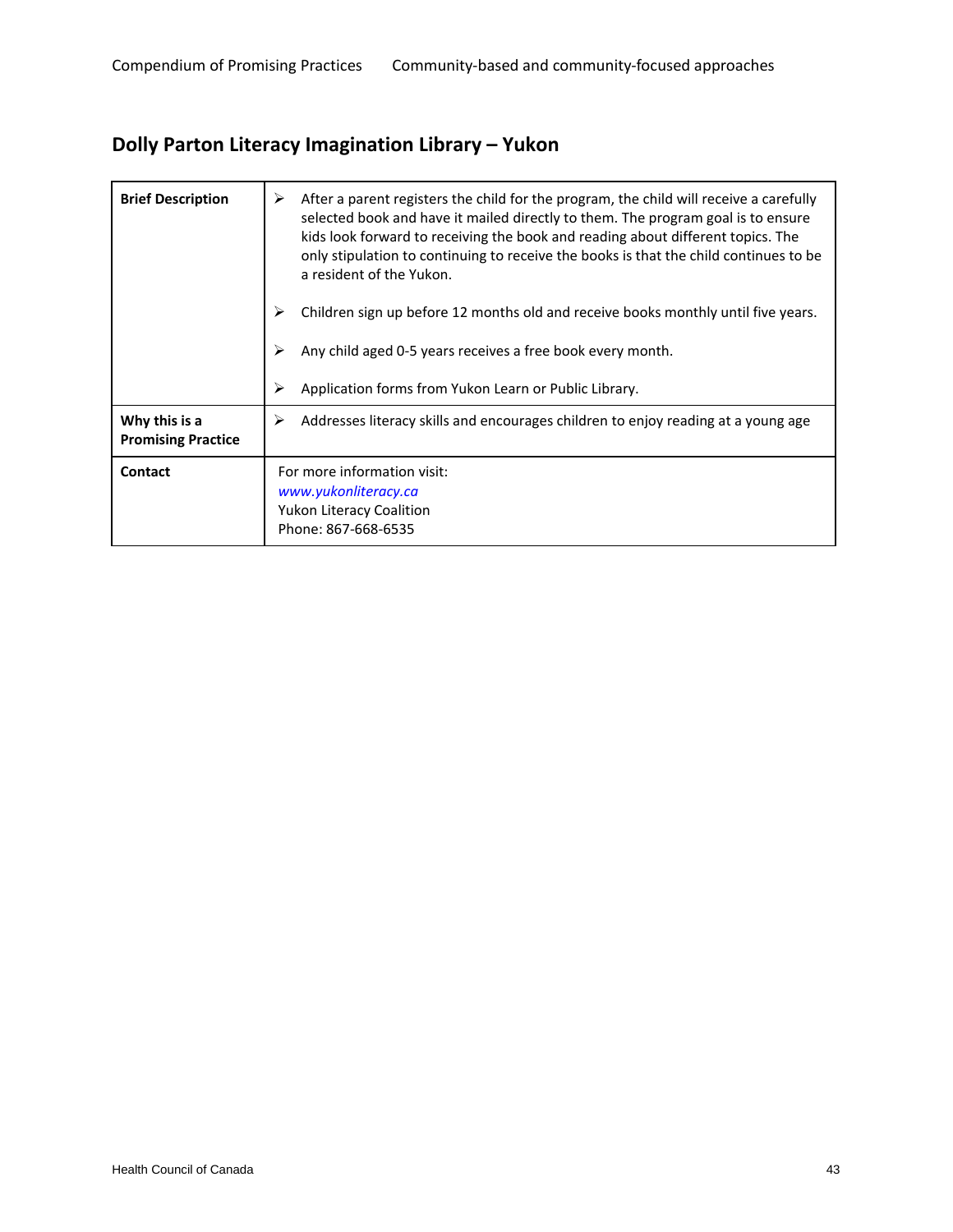# **Fort Smith Health and Social Services Centre (NWT) ‐ Midwifery Program**

| <b>Brief Description</b>                   | The government-funded Midwifery Program has been based out of the Fort Smith<br>➤<br>Health and Social Services Centre since 2005. It is a well established program with<br>an evaluation framework.                                                                                                                                                                                                                                                                                                              |
|--------------------------------------------|-------------------------------------------------------------------------------------------------------------------------------------------------------------------------------------------------------------------------------------------------------------------------------------------------------------------------------------------------------------------------------------------------------------------------------------------------------------------------------------------------------------------|
|                                            | The community of Fort Smith, NWT is a unique community that is comprosed of<br>≻<br>Smith Landing First Nations, Salt River First Nations, the Fort Smith Métis Council,<br>as well as a non-Aboriginal population.                                                                                                                                                                                                                                                                                               |
|                                            | ➤<br>Pregnant women in Fort Smith have the choice of seeing the midwives or the<br>locum doctors for their prenatal and postpartum care, though almost all women<br>see the midwives for their care. Women who seek the prenatal care of the<br>midwives also have the choice of staying in the community for the birth. Since<br>midwifery became legislated in the Northwest Territories in 2005, the two<br>practicing midwives in Fort Smith have successfully delivered over 100 babies in<br>the community. |
| Why this is a<br><b>Promising Practice</b> | Provides birthing choices for women in their communities<br>➤<br>Holistic<br>⋗<br>➤<br>Culturally appropriate care<br>Evidence-based<br>⋗                                                                                                                                                                                                                                                                                                                                                                         |
| Contact                                    | For more information visit:                                                                                                                                                                                                                                                                                                                                                                                                                                                                                       |
|                                            | www.uofaweb.ualberta.ca/acadre/nav03.cfm?nav03=57116&nav02=57112&nav01=56<br>453                                                                                                                                                                                                                                                                                                                                                                                                                                  |
|                                            | www.fortsmith.ca/cms/webcontent/health-services                                                                                                                                                                                                                                                                                                                                                                                                                                                                   |
|                                            | Phone: (867) 872-6253; Fax: (867) 872-6279<br>PO Box 995, Fort Smith, NT X0E 0P0                                                                                                                                                                                                                                                                                                                                                                                                                                  |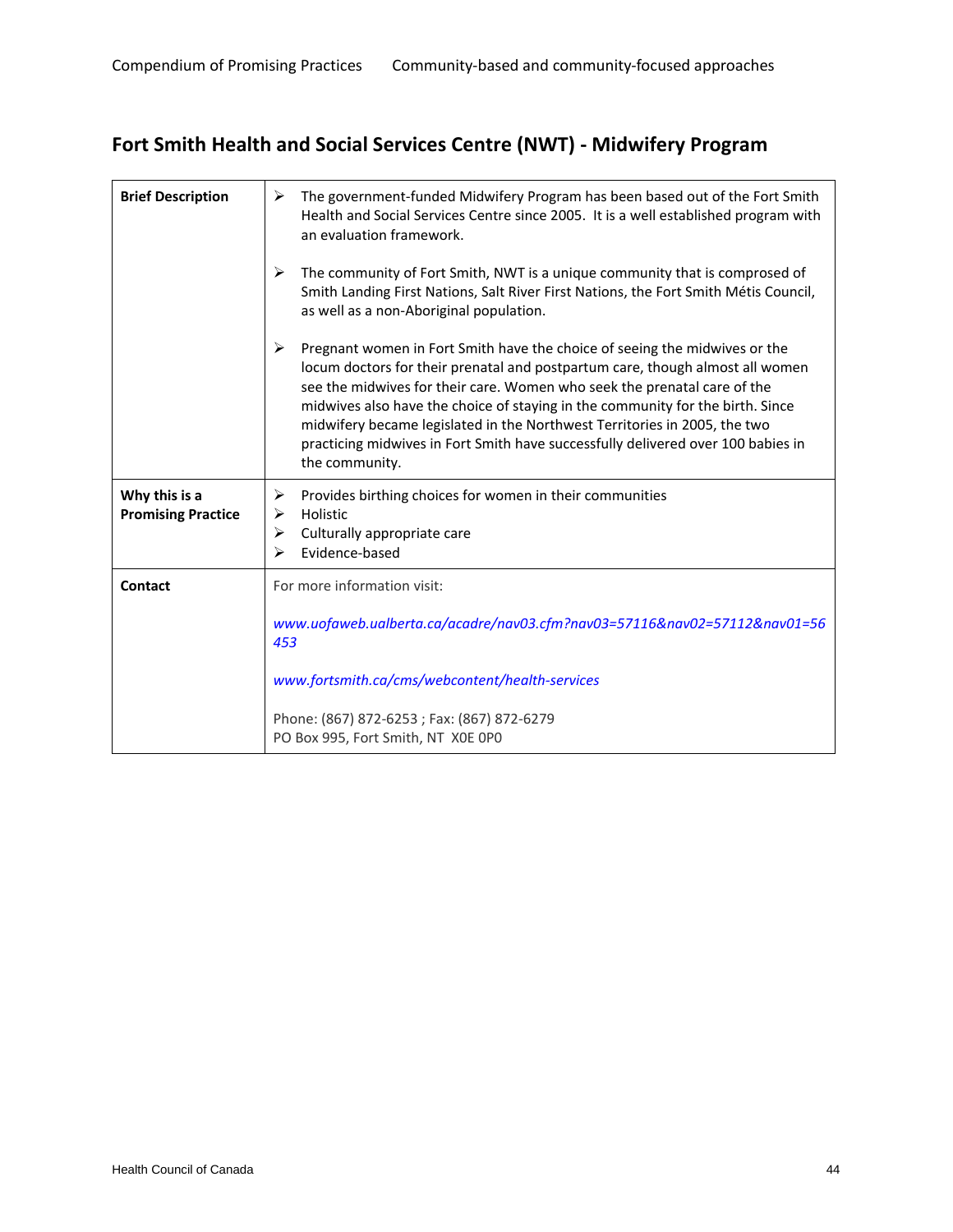# **Healthy Children, Healthy Futures, United States**

| <b>Brief Description</b>                   | ➤<br>Originally developed by Strang Cancer Prevention Center in 2001 with<br>support from MetLife Foundation, our goal is to promote programs to<br>help children, parents, and grandparents become advocates - in their<br>families, homes, schools, and communities - for healthy eating and<br>increased physical activity.                                                                                                                                                                                                                              |
|--------------------------------------------|-------------------------------------------------------------------------------------------------------------------------------------------------------------------------------------------------------------------------------------------------------------------------------------------------------------------------------------------------------------------------------------------------------------------------------------------------------------------------------------------------------------------------------------------------------------|
|                                            | ➤<br>The Healthy Children Healthy Futures (HCHF) program targets<br>underserved young people, ages 9-13, in several of our country's larger<br>urban areas - Atlanta, Los Angeles, New York, Baltimore, Chicago,<br>Houston, and Dallas.                                                                                                                                                                                                                                                                                                                    |
|                                            | ➤<br>Healthy Children Healthy Futures continues to expand with new<br>programs for children, parents and grandparents.                                                                                                                                                                                                                                                                                                                                                                                                                                      |
|                                            | In the Children's program, young people are offered a process and a<br>➤<br>forum to educate their peers, families, and communities about healthy<br>eating and physical activities through media messaging. The health<br>literacy messages, by and for children, and are in the format of print,<br>radio, and video/social media, are reviewed by peers and then<br>disseminated through a variety of school and community-based<br>networks. This program component, primarily after-school, also includes<br>physical activity and cooking activities. |
|                                            | ➤<br>The Parent program is, based on an innovative parent-to-parent<br>mentoring model, supports parents as role models for healthy choices. It<br>also supports family/parent health literacy in the home to fully<br>complement the child component.                                                                                                                                                                                                                                                                                                      |
|                                            | ➤<br>In 2007-2008, HCHF added the Healthy Grand Families program, an<br>intergenerational pilot demonstration that engaged grandparents as key<br>influences in the lives of their grandchildren for making healthy choices.<br>This initiative was developed in partnership with the American Academy<br>of Pediatrics and Generations United. It features the pediatrician as an<br>educator in a community setting, reaching out to grandparents in their<br>own neighborhoods employing a culturally competent health literacy<br>approach.             |
|                                            | ➤<br>The program operates through multiple partnerships.                                                                                                                                                                                                                                                                                                                                                                                                                                                                                                    |
| Why this is a Promising<br><b>Practice</b> | Improves health literacy<br>➤<br>Involves whole families and builds capacity<br>➤<br>Meets unmet needs<br>➤<br>Improves healthy lifestyles<br>⋗                                                                                                                                                                                                                                                                                                                                                                                                             |
| <b>Contact</b>                             | For more information visit:<br>www.healthychildrenhealthyfutures.org/AboutUs.htm                                                                                                                                                                                                                                                                                                                                                                                                                                                                            |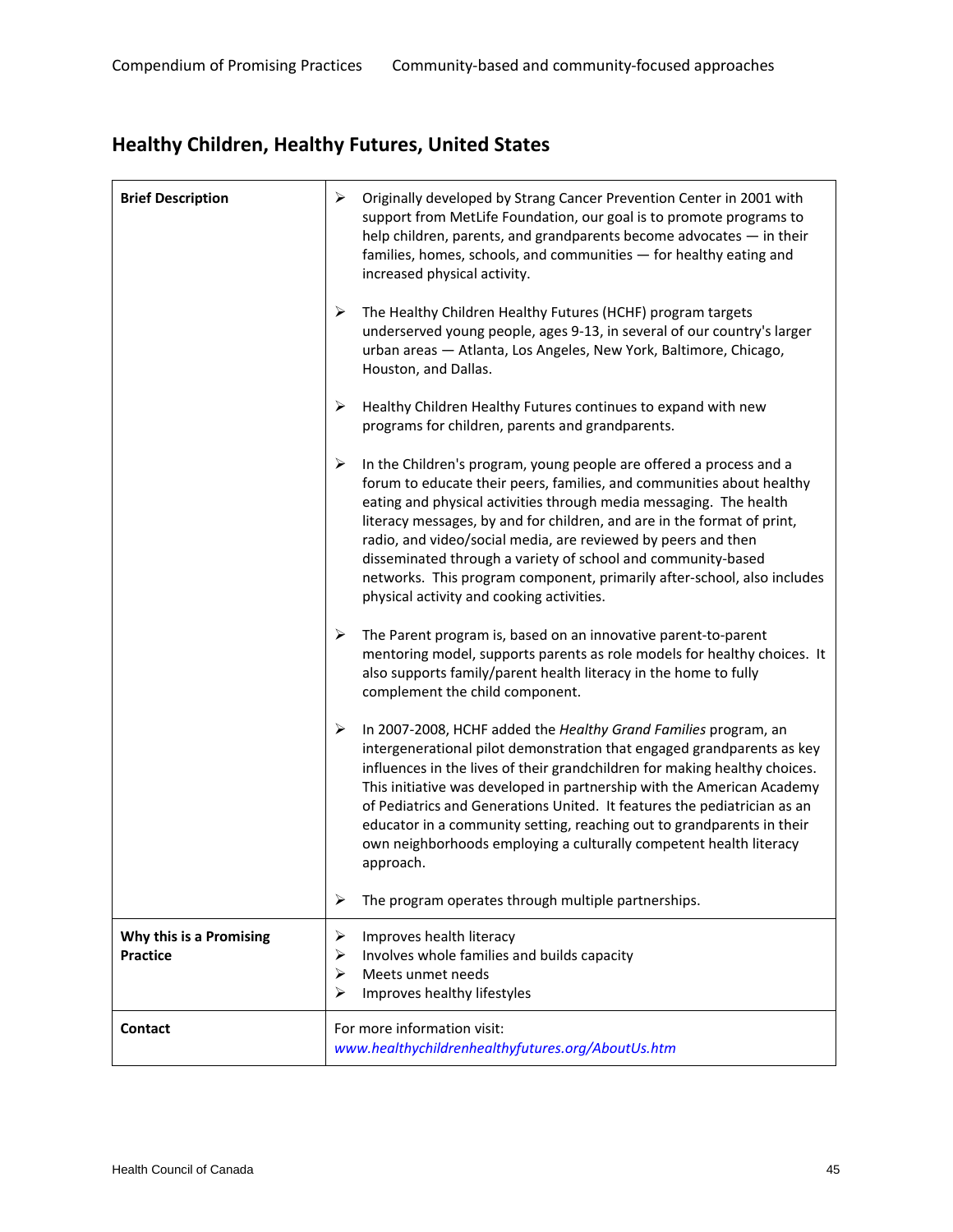### **"Hook and Hub": University of Victoria Documentation of First Nations Operated Multi‐service Hubs**

| <b>Brief Description</b>                   | ➤<br>Demonstrations of community led multi-service hubs as an effective, culturally<br>appropriate way to support timely and appropriate family and child health and<br>development service delivery and utilization. |
|--------------------------------------------|-----------------------------------------------------------------------------------------------------------------------------------------------------------------------------------------------------------------------|
|                                            | Community-based service delivery.<br>≻                                                                                                                                                                                |
|                                            | Community capacity building precedes each step in the expansion of programs and<br>➤<br>services so that community members are ready to participate as professionals in<br>delivering services.                       |
|                                            | ➤<br>Begins with programs to involve Elders, provide healthy nutrition and home<br>economics, and infant and toddler play groups.                                                                                     |
|                                            | ➤<br>Programs, services, and health promotion education are added based on<br>community-identified needs and goals.                                                                                                   |
|                                            | ➤<br>Expansion of community-based services is paced according to community-<br>readiness.                                                                                                                             |
|                                            | ≻<br>Ongoing documentation and evaluation ensures self-correction and shared<br>learning.                                                                                                                             |
|                                            | ➤<br>External service professionals are supported in working with families by being able<br>to base their work in a collegial, multi-service setting.                                                                 |
| Why this is a<br><b>Promising Practice</b> | Community paced, driven and operated services<br>➤<br>Culturally appropriate<br>➤<br>Supports cultural safety<br>➤<br>Coordinated, accessible 'one stop' model of service delivery<br>➤                               |
| Contact                                    | For more information visit:<br>www.ecdip.org<br>Dr Jessica Ball<br>Phone: (250-472-4128)<br>Email: jball@uvic.ca                                                                                                      |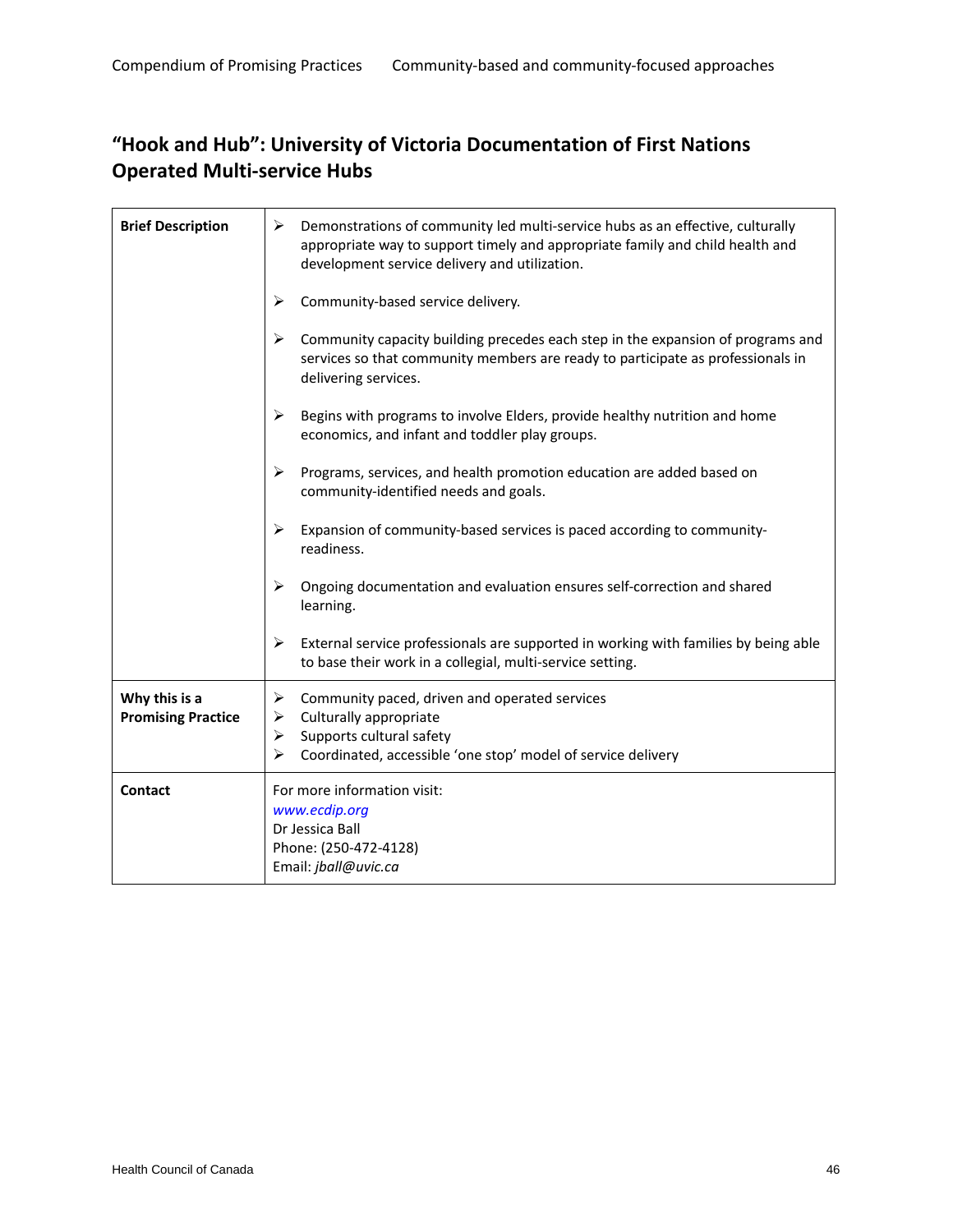# **Inner‐City Response Team**

| <b>Brief Description</b>                   | ➤<br>The Inner-City Response Team brings together community members and service<br>providers to focus on achieving successful outcomes for children living in<br>Vancouver's inner city. Vancouver's inner city includes Canada's poorest postal<br>code. It is home to many Aboriginal and First Nations families, as well as to non-<br>English speaking and immigrant populations. Children living in the inner city are<br>exposed to a high level of violence and social disorder. Families struggle with<br>poverty, drug abuse, violence, street crime and disorder. The project seeks to build<br>a safety net around the child - involving both family and community, working<br>across traditional service silos. The Teams are organized around four major key<br>result areas: Child Health, Child Development, Family Functioning, and Improved<br>Systems of Care. |
|--------------------------------------------|----------------------------------------------------------------------------------------------------------------------------------------------------------------------------------------------------------------------------------------------------------------------------------------------------------------------------------------------------------------------------------------------------------------------------------------------------------------------------------------------------------------------------------------------------------------------------------------------------------------------------------------------------------------------------------------------------------------------------------------------------------------------------------------------------------------------------------------------------------------------------------|
|                                            | $\blacktriangleright$<br>The Child Health Team is anchored by the Social Pediatrics Initiative, funded<br>primarily through Women's and Children's Hospital to provide primary health care<br>and specialist referral through Nurse Practitioners providing services a number of<br>community locations frequented by vulnerable and at-risk children and families.                                                                                                                                                                                                                                                                                                                                                                                                                                                                                                              |
|                                            | ➤<br>The Child Development Team focuses on improving access to quality early learning<br>opportunities so that vulnerable children will be school ready.                                                                                                                                                                                                                                                                                                                                                                                                                                                                                                                                                                                                                                                                                                                         |
|                                            | $\blacktriangleright$<br>The Family Functioning Team focuses on the family's ability to provide a healthy<br>nurturing environment for their children given the stresses of inner-city life and<br>the impacts of poverty. Many inner-city families are struggling with the inter-<br>generational impacts of residential schools. The team is committed to empowering<br>parents and on giving them a voice in the community.                                                                                                                                                                                                                                                                                                                                                                                                                                                   |
|                                            | ➤<br>The Systems of Care Team focuses on improving coordination and communication,<br>including lobbying for enhanced government programs and services. The Inner-City<br>Response Team is committed to a place-based strategy. Notwithstanding the<br>success of this strategy in dealing with multi-faceted inner-city challenges<br>elsewhere, the social services are provided via a 'low bid' system which rarely<br>takes into account the local community's needs and strengths. Much of the work<br>of the Systems of Care Team focuses on disseminating information about place-<br>based approaches which, we believe will have a better chance of yielding<br>successful results than the status quo which, according to the data produced by<br>the UBC Human Early Learning Project, fails our children year after year.                                            |
| Why is this a<br><b>Promising Practice</b> | ➤<br>The Inner-City Response Team is a promising practice because it is grounded in the<br>community and committed to empowering the community. This is a<br>comprehensive and holistic approach that recognizes the importance of education<br>as a long-term approach to eliminating poverty. This is a place-based strategy.                                                                                                                                                                                                                                                                                                                                                                                                                                                                                                                                                  |
| Contact                                    | <b>Grace Tail</b><br>Email: Grace.tait@vancouver.ca                                                                                                                                                                                                                                                                                                                                                                                                                                                                                                                                                                                                                                                                                                                                                                                                                              |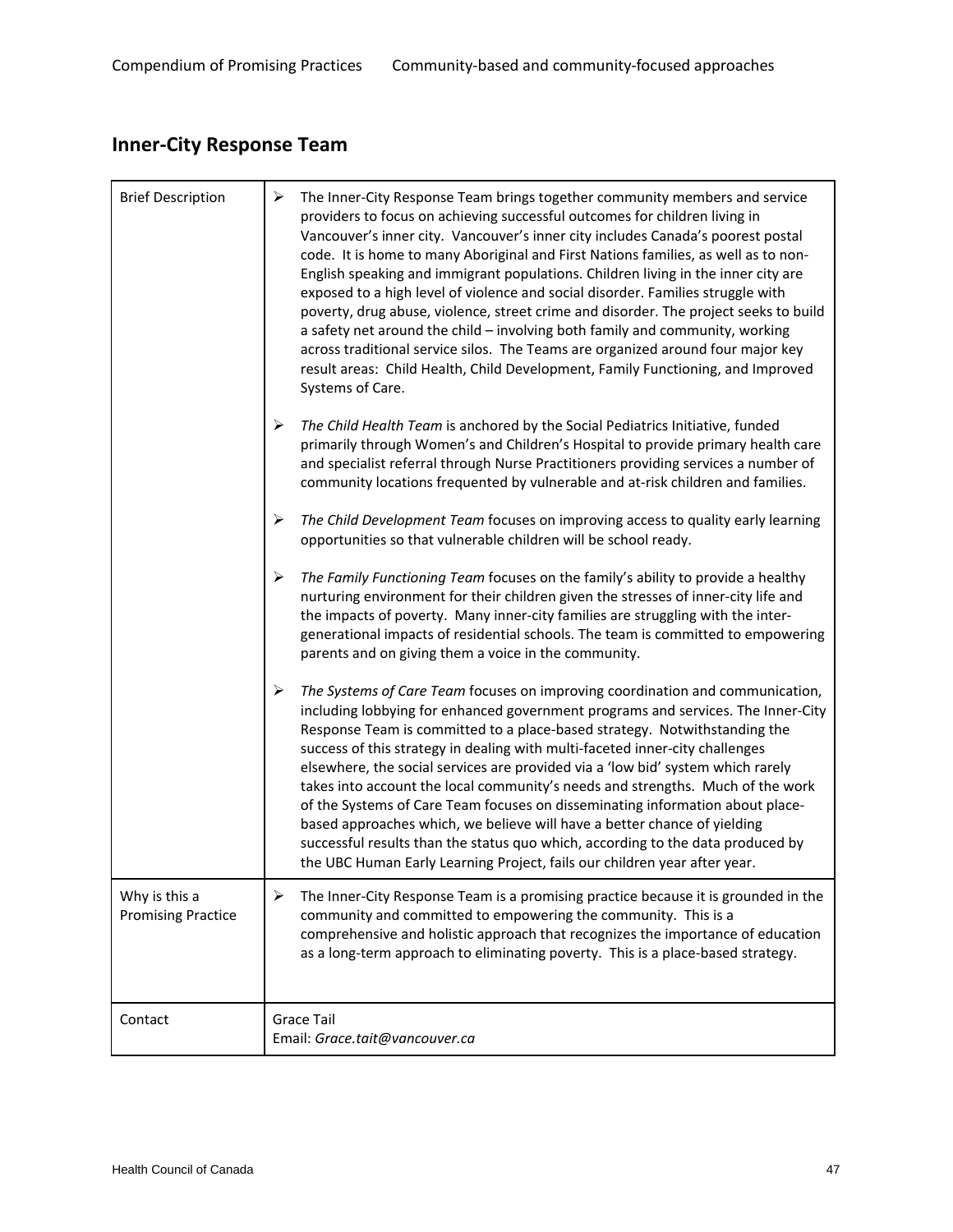# **Inuit Midwifery Interviews**

| <b>Brief Description</b>                   | Pauktuutit, the national Inuit women's association interviewed 77 Inuit midwives<br>⋗<br>from across the North.                                                          |
|--------------------------------------------|--------------------------------------------------------------------------------------------------------------------------------------------------------------------------|
|                                            | Information is being collected and a process for sharing this information and data<br>➤<br>in a respectful way is being discussed with an Inuit midwifery working group. |
| Why this is a<br><b>Promising Practice</b> | Respects cultural protocols<br>⋗<br>Incorporates traditional knowledge<br>⋗                                                                                              |
| <b>Contact</b>                             | For more information visit:<br>www.pauktuutit.ca<br>info@pauktuutit.ca                                                                                                   |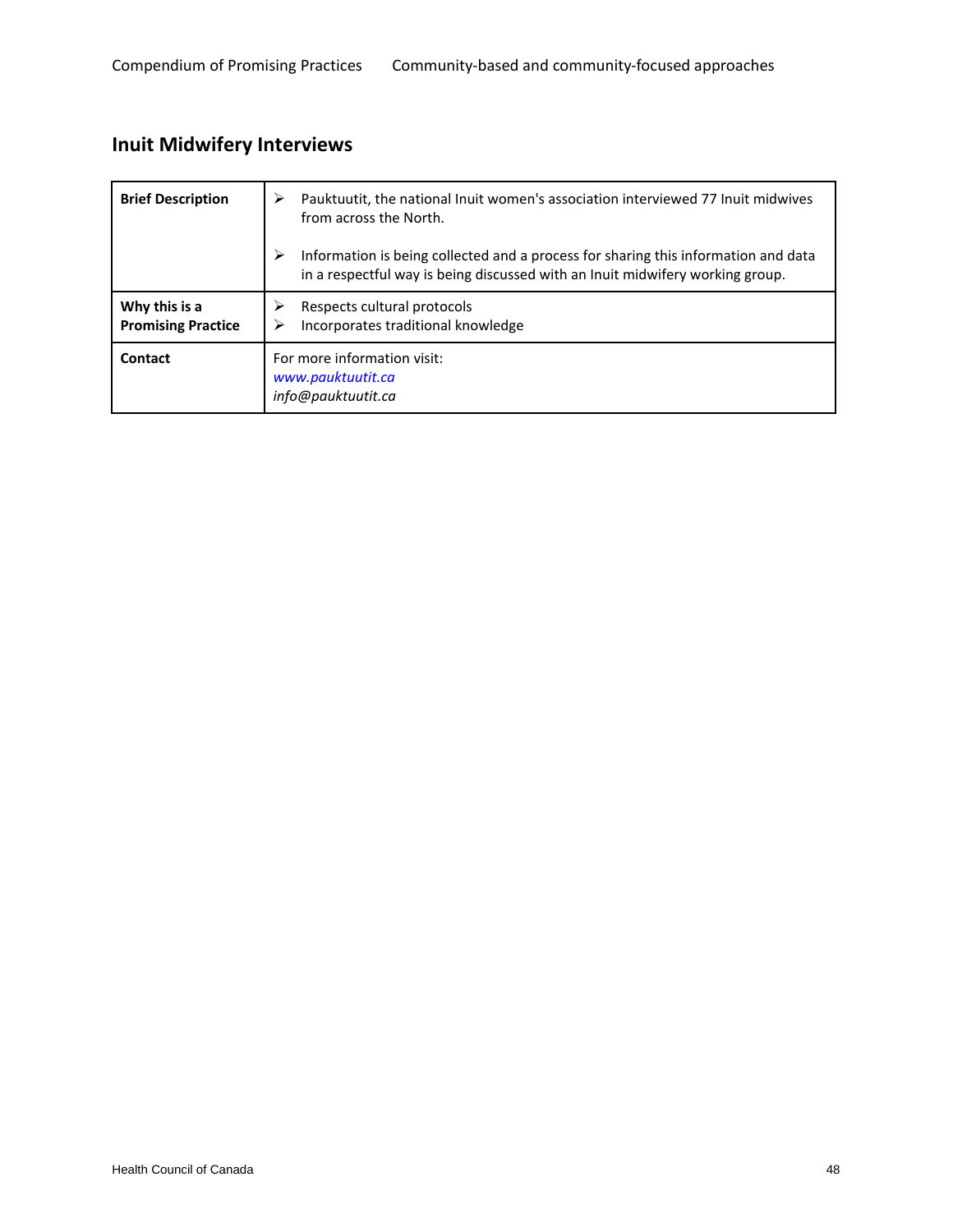# **Maternal and Child Health (MCH), National**

| <b>Brief Description</b>                   | ➤<br>Maternal and Child Health (MCH) is a national program that is delivered through<br>partnerships and builds on other community programs. It is a proactive,<br>preventative and strategic approach to promoting the good health and<br>development of on-reserve pregnant First Nations women and families with<br>infants and young children. The program aims to reach all pregnant women and<br>new parents, with long-term support for those families who require additional<br>services. |
|--------------------------------------------|---------------------------------------------------------------------------------------------------------------------------------------------------------------------------------------------------------------------------------------------------------------------------------------------------------------------------------------------------------------------------------------------------------------------------------------------------------------------------------------------------|
|                                            | ➤<br>A key element of the program is home visiting by nurses and family visitors<br>(experienced mothers in the community), who provide information, support, and<br>linkages to other services; integrating culture into care is a key aspect of the<br>program.                                                                                                                                                                                                                                 |
|                                            | $\blacktriangleright$<br>Program objectives include: increasing First Nations training opportunities for MCH<br>service providers; increasing participation of on-reserve community members in<br>planning and developing services; increasing coordination of services for on-<br>reserve clients; and developing and/or using existing evaluation tools to measure<br>progress using evidence-based models and approaches.                                                                      |
| Why this is a<br><b>Promising Practice</b> | For the past ten years the provinces and territories have been strengthening their<br>➤<br>MCH programming because it has such a positive effect on the lives of pregnant<br>women, and families with infants and young children.                                                                                                                                                                                                                                                                 |
| Contact                                    | For more information visit:                                                                                                                                                                                                                                                                                                                                                                                                                                                                       |
|                                            | Health Canada, Funded Health Programs and Services<br>www.hc-sc.gc.ca/fniah-spnia/finance/agree-accord/prog/index-eng.php                                                                                                                                                                                                                                                                                                                                                                         |
|                                            | Assembly of First Nations. (no date). Maternal child health program in First Nations<br>communities. http://64.26.129.156/article.asp?id=2270                                                                                                                                                                                                                                                                                                                                                     |
|                                            | Stout, R., & Harp, R. (2009). Aboriginal maternal and infant health In Canada: Review of<br>on-reserve programming. Winnipeg and Vancouver: Prairie Women's Health Centre of<br>Excellence and British Columbia Centre of Excellence for Women's Health<br>www.pwhce.ca/pdf/AborigMaternal_programmes.pdf                                                                                                                                                                                         |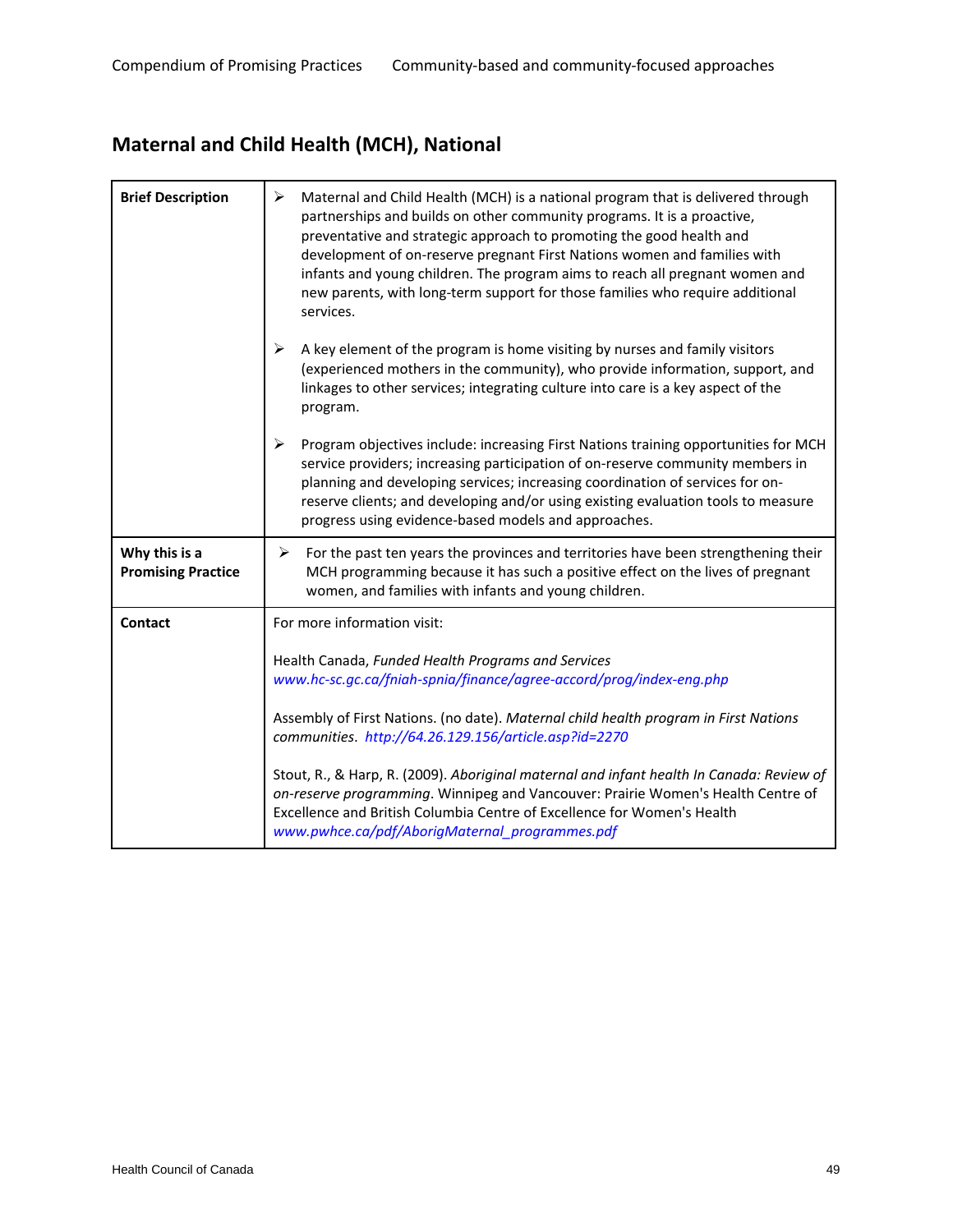# **Maternal Child Health (MCH) Program in Saskatchewan**

| <b>Brief Description</b>                   | The Maternal Child Health (MCH) Program is a national program which envisioned<br>➤<br>the potential that all pregnant First Nations women and their families would be<br>supported to reach their fullest developmental and lifetime potential.                                                                                                                                                                                                                                                                              |
|--------------------------------------------|-------------------------------------------------------------------------------------------------------------------------------------------------------------------------------------------------------------------------------------------------------------------------------------------------------------------------------------------------------------------------------------------------------------------------------------------------------------------------------------------------------------------------------|
|                                            | Home visiting is the focus of the program.<br>Visit with families in the comfort of their homes with their children present to<br>➤<br>share ideas for homemade toys (less expensive and fun to do as a family),<br>encourage healthy development with handouts/games/interaction, promote<br>safety or prevention, encourage and foster consistent immunizations.                                                                                                                                                            |
|                                            | ➤<br>Focus on the positive aspects of what parents are doing with their children,<br>celebrate all the achievements with the families, include and encourage fathers to<br>be involved and we encourage all prenatal families and families with children<br>under six years to participate in a non-judgmental atmosphere.                                                                                                                                                                                                    |
|                                            | There are 16 MCH projects serving 66 First Nations communities in Saskatchewan.<br>➤                                                                                                                                                                                                                                                                                                                                                                                                                                          |
|                                            | In regards to programming some additions are family literacy, prenatal classes and<br>➤<br>support, lactation support and consultation.                                                                                                                                                                                                                                                                                                                                                                                       |
|                                            | For partnerships/linkages additional information would be KidsFirst, Saskatchewan<br>➤<br>Literacy Network, Saskatchewan Prevention Institute, FASD Support Network.                                                                                                                                                                                                                                                                                                                                                          |
|                                            | ➤<br>Training includes Attachment and Bonding, Nobody's Perfect Program, Growing<br>Great Kids Integrated Strategies and Curriculum program.                                                                                                                                                                                                                                                                                                                                                                                  |
|                                            | ➤<br>Regular newsletters provide updates about the program.                                                                                                                                                                                                                                                                                                                                                                                                                                                                   |
|                                            | ➤<br>The Saskatchewan Nurse Researchers was invited to review the program as<br>funding drew to a close in March 2010. The Maternal Child Health Project<br>overview was to consider the benefits, outputs, and outcomes of this program; to<br>inform decision makers, policy makers and stakeholders in their deliberations<br>respecting the programs future directions. The team conducted an appreciative<br>inquiry-based evaluation of the individual and collective experiences with this<br>program in Saskatchewan. |
| Why this is a<br><b>Promising Practice</b> | See outcomes in federal section - all positive.<br>➤                                                                                                                                                                                                                                                                                                                                                                                                                                                                          |
| Contact                                    | For more information visit:<br>http://sknurseresearchers.com/mch.php<br>Community MCH/FASD teams and clients<br>· Dr. Pammla Petrucka<br>· Dr. Sandra Bassendowski<br>· Ms. Cheryl Olson<br>· Ms. Jodi Found<br>For further information or copies of reports please contact:<br>Ms. Cheryl Olson Email: cherylolson@sasktel.net                                                                                                                                                                                               |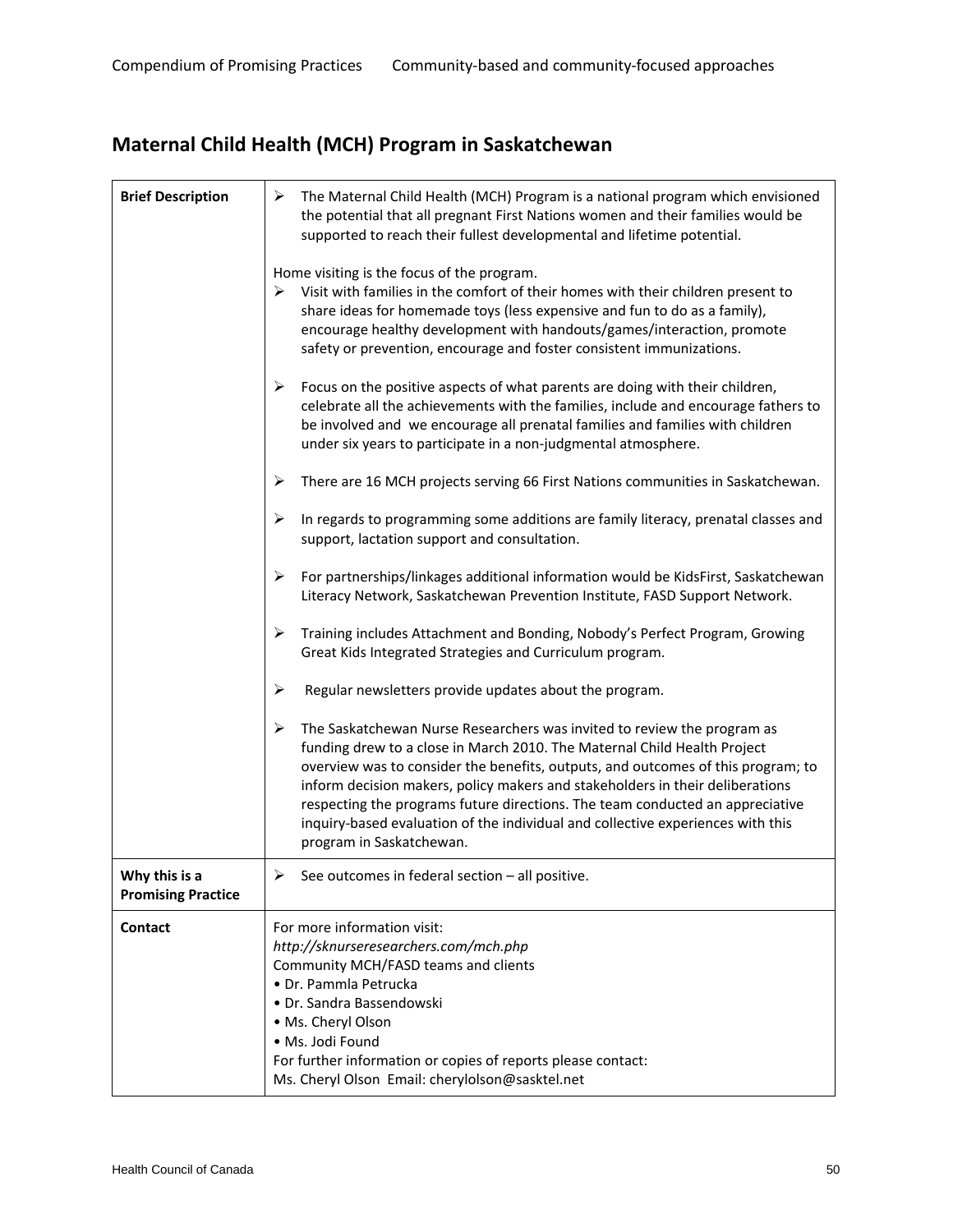# **New Brunswick Community Health Centres**

| <b>Brief Description</b>                   | ➤<br>New Brunswick Community Health Centres are a network of centres focused on<br>outcome and evidence-based practice. They are praised for this outcome or goal-<br>oriented focus (rather than being task focused), which is seen as being very<br>important for supporting a population-health promotion approach and a<br>community-driven model.                                                                                                              |
|--------------------------------------------|---------------------------------------------------------------------------------------------------------------------------------------------------------------------------------------------------------------------------------------------------------------------------------------------------------------------------------------------------------------------------------------------------------------------------------------------------------------------|
|                                            | ➤<br>Community Health Centres (CHCs) deliver primary health care closer to home in<br>several communities in our province. CHCs help keep the population of an area<br>healthy while making best use of our valued health professionals. That is why the<br>establishment of additional CHCs is a key component of the Provincial Health Plan,<br>Transforming New Brunswick's Health-care System, dedicated to advancing health<br>care by putting patients first. |
|                                            | CHC's are all about teamwork, collaborative practice and patient-centered care.<br>➤<br>Teams of health care professionals with complimentary skills work together with<br>New Brunswickers providing them with primary health care services where they<br>live, learn, work and play.                                                                                                                                                                              |
| Why this is a<br><b>Promising Practice</b> | Collaborative<br>Holistic care<br>⋗<br>Evidence-based/outcome focused<br>≻<br>Address complex determinants of health                                                                                                                                                                                                                                                                                                                                                |
| Contact                                    | For more information visit:<br>$www. gnb. ca/0051/0053/chc-e.asp$                                                                                                                                                                                                                                                                                                                                                                                                   |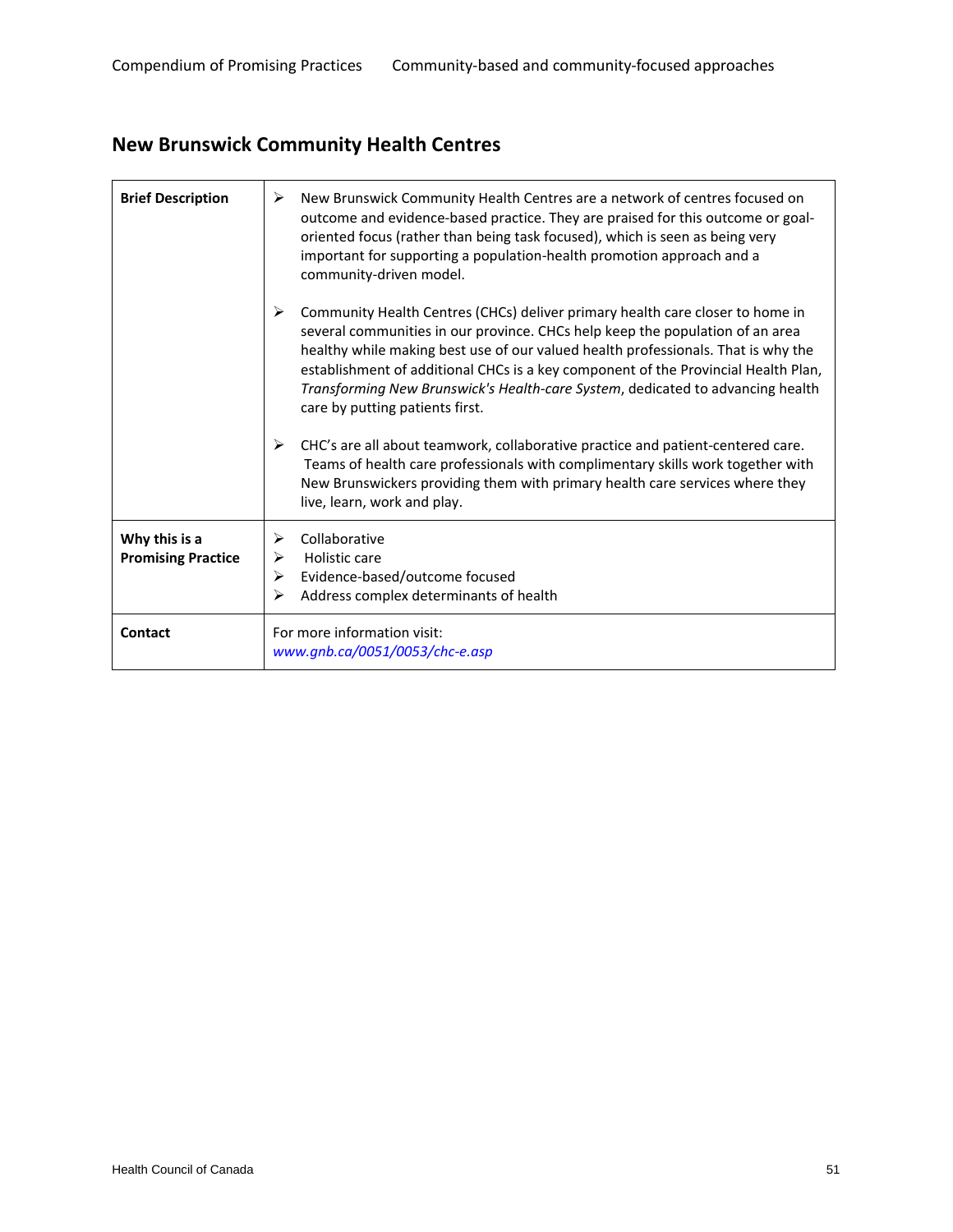# **Pregnancy Calendar, Pauktuutit**

| <b>Brief Description</b>                   | Developed by Pauktuutit, this calander is Inuit-specific, available in four dialects.<br>⋗                                                                                                       |
|--------------------------------------------|--------------------------------------------------------------------------------------------------------------------------------------------------------------------------------------------------|
|                                            | ⋗<br>Provides step by step information about what is happening each week during<br>pregnancy.                                                                                                    |
|                                            | ⋗<br>Sent to all Inuit communities across the North.                                                                                                                                             |
| Why this is a<br><b>Promising Practice</b> | Culturally relevant.<br>➤<br>Use of Inuit language.<br>➤<br>Accessible.<br>⋗                                                                                                                     |
| <b>Contact</b>                             | For more information visit:<br>www.pauktuutit.ca/<br>Pauktuutit Inuit Women of Canada<br>$520 - 1$ Nicholas St.<br>Ottawa, Ontario K1N 7B7<br>Phone: (613) 238-3977<br>Email: info@pauktuutit.ca |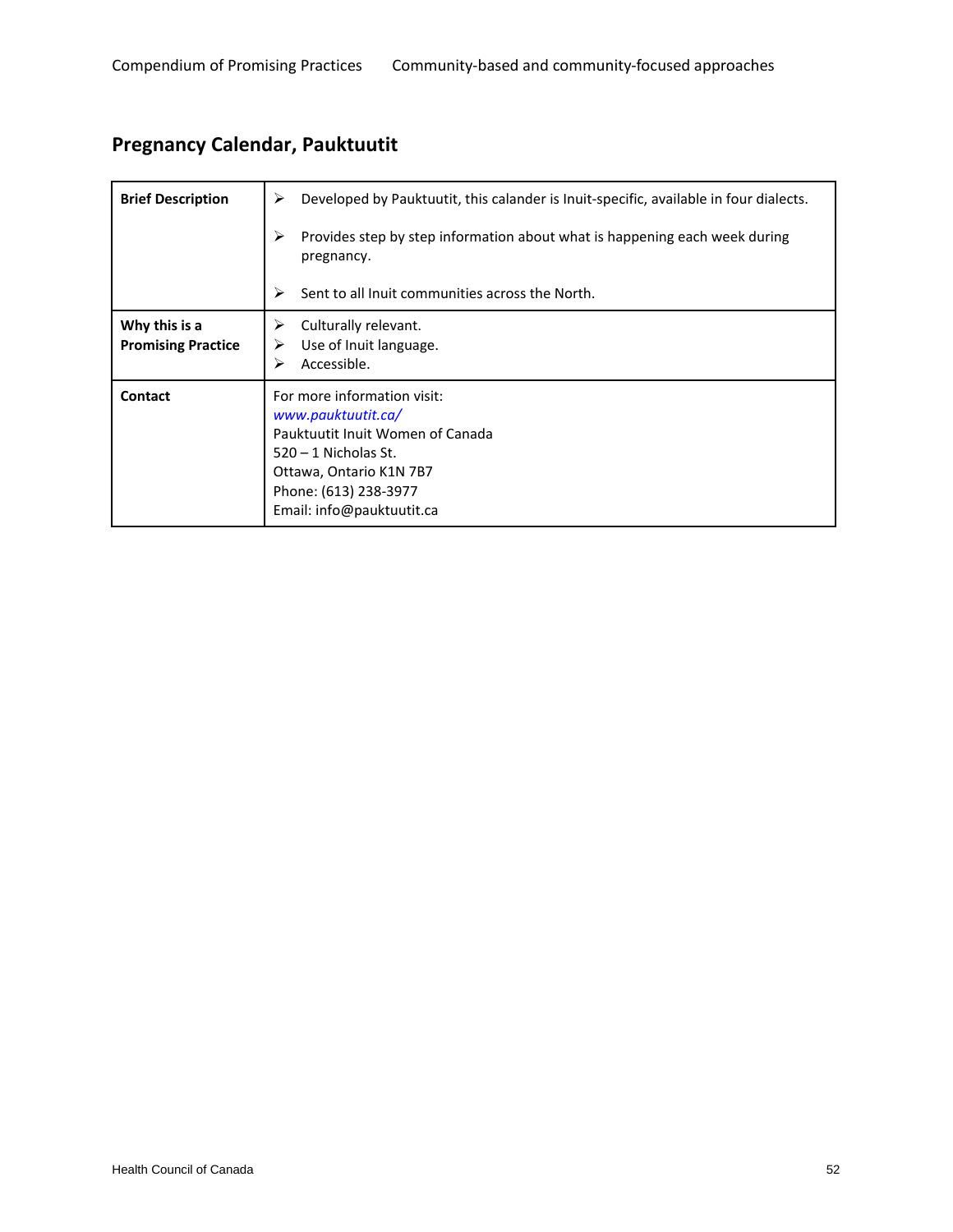### **Richer‐SPI Initiative, Vancouver**

| <b>Brief Description</b>                   | The Responsive Intersectoral Children's Health, Education, and Research (RICHER)<br>➤<br>Initiative is a community-based primary health care service specifically designed to<br>meet the unique needs of children, youth, and families in Vancouver's inner city<br>neighbourhoods, specifically Grandview/Woodlands, Strathcona, and Downtown<br>Eastside. |
|--------------------------------------------|--------------------------------------------------------------------------------------------------------------------------------------------------------------------------------------------------------------------------------------------------------------------------------------------------------------------------------------------------------------|
|                                            | ≻<br>Each family's particular needs are taken into consideration when providing health<br>care services, which are linked to specialized health care services and community-<br>based support networks.                                                                                                                                                      |
|                                            | ≻<br>Place-based child/family/community care increases access to multidisciplinary<br>services.                                                                                                                                                                                                                                                              |
| Why this is a<br><b>Promising Practice</b> | Community-based and assists children and youth by dealing with specific<br>≻<br>child/family needs, rather than using a generalized approach to each patient<br>(child).                                                                                                                                                                                     |
| Contact                                    | For more information visit:<br>www.bcchildrens.ca/info/ContactUs/default.htm                                                                                                                                                                                                                                                                                 |
|                                            | <b>BC Children's Hospital</b>                                                                                                                                                                                                                                                                                                                                |
|                                            | 4480 Oak Street Vancouver BC V6H 3N1                                                                                                                                                                                                                                                                                                                         |
|                                            | Phone: 604-875-2345; Toll free line in B.C. only: 1-888-300-3088                                                                                                                                                                                                                                                                                             |
|                                            | Sunny Hill Health Centre for Children<br>3644 Slocan Street Vancouver, BC V5M 3E8<br>Phone: 604-453-8300; Toll free line in B.C. only: 1-888-300-3088                                                                                                                                                                                                        |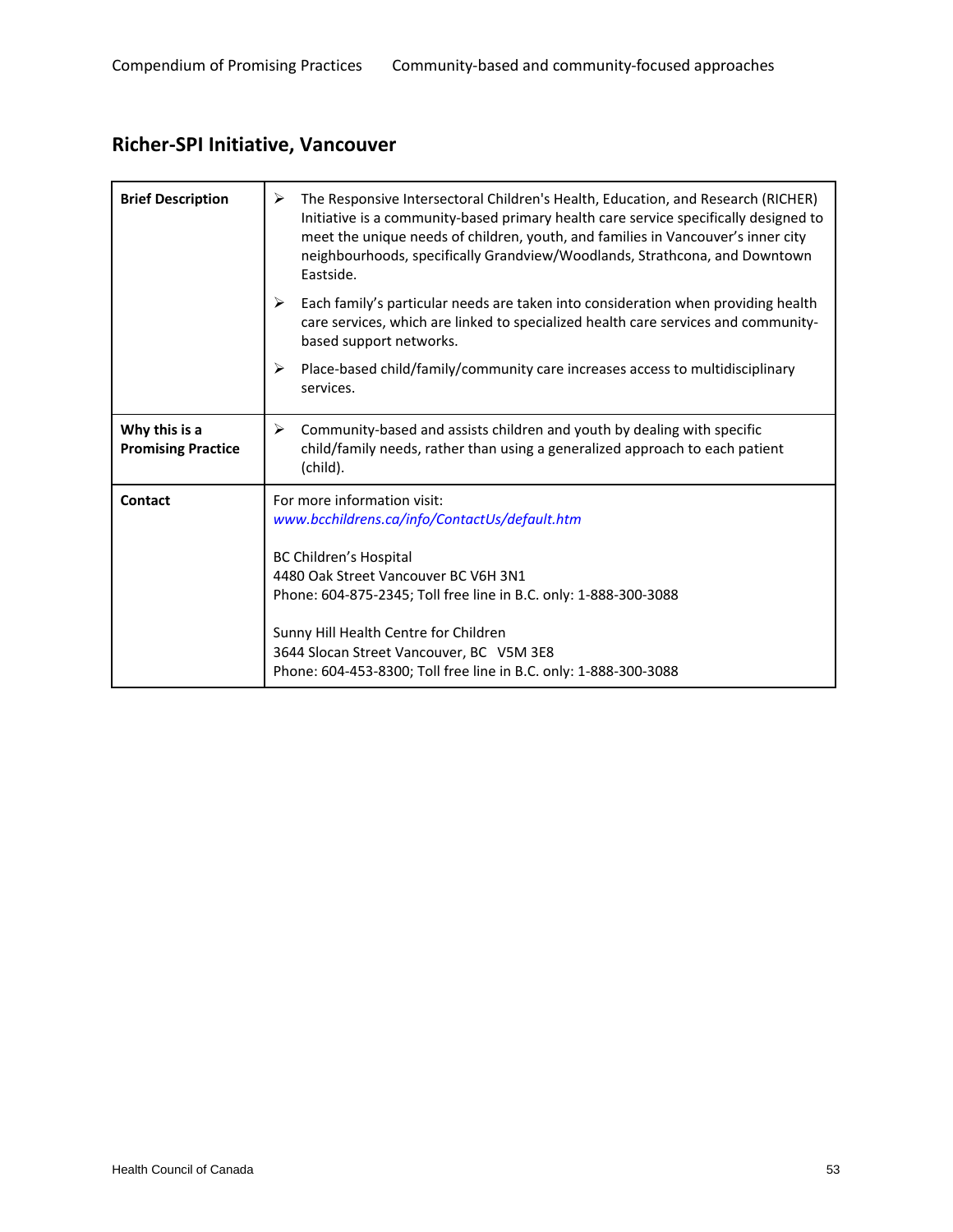### **SOAHAC – Southwest Ontario Aboriginal Access Centre (London, Ontario)**

| <b>Brief Description</b>                   | Maternal Child Health program supports all other (seven off reserve) prenatal and<br>⋗<br>other relevant programs (CPNP, CAPC). It provides programming, funding and<br>resources materials and works with Aboriginal agencies in London to provide<br>resources in MCH. SOAHAC is situated in a primary care facility to give clients<br>access to Aboriginal specific information and resources. |
|--------------------------------------------|----------------------------------------------------------------------------------------------------------------------------------------------------------------------------------------------------------------------------------------------------------------------------------------------------------------------------------------------------------------------------------------------------|
|                                            | For on-reserve communities, SOHAC visits and provides programs based on need,<br>➤<br>and no formal application is required. No need for status card- if you have<br>Aboriginal roots you are accepted.                                                                                                                                                                                            |
|                                            | ➤<br>Provides lunch once a month for the mothers in the community -education session<br>about fetal alcohol syndrome (covers cost).                                                                                                                                                                                                                                                                |
|                                            | ➤<br>Program staff visit each community to find out the needs and develop<br>programming based on their needs at the end of each fiscal year.                                                                                                                                                                                                                                                      |
|                                            | Work in conjunction with all the programs that are offered, traditional healing<br>➤<br>program, after school program for youth and children to provide education, work<br>with the doctors and Health councillors to provide information on MCH, nutrition.                                                                                                                                       |
|                                            | Serves all Aboriginal agencies that operate in London and provides them with<br>➤<br>resources. Situated inside a primary health care facility -resource for Aboriginal<br>child nutrition (2 dieticians).                                                                                                                                                                                         |
| Why this is a<br><b>Promising Practice</b> | Supports for Aboriginal pre-natal programming, is community based, defined and<br>➤<br>driven.                                                                                                                                                                                                                                                                                                     |
| Contact                                    | Brian Dokis, Executive Director<br>Phone: 519-672-4079<br>Email: executivedir@soahac.on.ca                                                                                                                                                                                                                                                                                                         |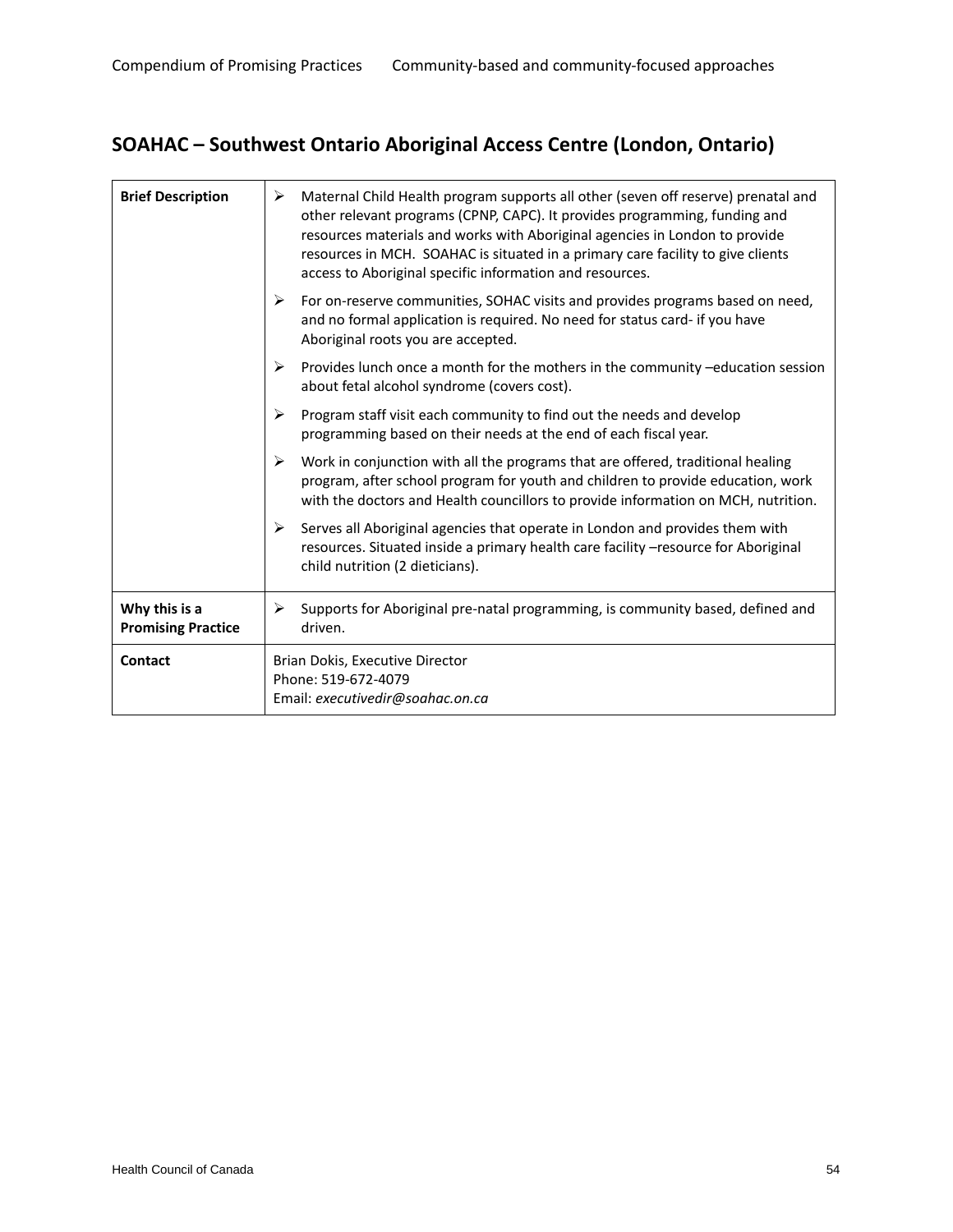# **STARSS (Start Thinking About Reducing Secondhand Smoke)**

| <b>Brief Description</b>                   | A harm reduction program that was developed in the Yukon and is continuing with<br>➤<br>a national rollout strategy.                                                                                                                                                                                                                                                                                                                                                                                                                                                                                                                                                                                                                                                                                                                                                     |
|--------------------------------------------|--------------------------------------------------------------------------------------------------------------------------------------------------------------------------------------------------------------------------------------------------------------------------------------------------------------------------------------------------------------------------------------------------------------------------------------------------------------------------------------------------------------------------------------------------------------------------------------------------------------------------------------------------------------------------------------------------------------------------------------------------------------------------------------------------------------------------------------------------------------------------|
|                                            | ➤<br>With funding from the CAPC/CPNP National Projects Fund of the Public Health<br>Agency of Canada, over a 12-month period (October 2009 to October 2010), Phase<br>2 of the National Rollout of STARSS will build upon the successes experienced in<br>Phase 1.                                                                                                                                                                                                                                                                                                                                                                                                                                                                                                                                                                                                       |
|                                            | The STARSS program was developed specifically to meet the needs of CAPC<br>➤<br>(Community Action Programs for Children) projects, although the program has<br>been implemented in many settings and services (such as Public Health Units and<br>addiction treatment programs) where there are pregnant and parenting women<br>smokers - especially those who don't want, or aren't ready, to quit smoking.                                                                                                                                                                                                                                                                                                                                                                                                                                                             |
|                                            | ➤<br>Developed the STARSS strategies so that they could be used in flexible and<br>adaptable ways, depending on the capacity and comfort of the service provider<br>and the setting. The strategies were also developed so that they could be easily<br>incorporated into existing programming and would require minimal training for<br>staff to implement.                                                                                                                                                                                                                                                                                                                                                                                                                                                                                                             |
|                                            | This is NOT a quit smoking program (there are lots of those out there!), although it<br>➤<br>contains strategies to support moms who make this choice. STARSS is a supportive,<br>sensitive strategy for mothers who smoke and are interested in learning ways to<br>protect their children from the effects of secondhand smoke.                                                                                                                                                                                                                                                                                                                                                                                                                                                                                                                                        |
|                                            | ➤<br>The program's goal is to enable moms to protect their children as much as possible<br>from secondhand smoke in the home without a focus on smoking cessation.<br>During the development of STARSS, we learned the importance of the small steps<br>approach to supporting women, especially low-income mothers, in their attempts<br>to protect their children from the effects of secondhand smoke. More importantly,<br>we rediscovered that the harm reduction approach encourages both cessation and<br>quit attempts by providing a less threatening message regarding smoking. Service<br>providers also are very comfortable delivering STARSS, as it provides them with a<br>step-by-step approach they can tailor to the needs of their work sites; STARSS was<br>found to increase the self-efficacy of both women participants and service<br>providers. |
|                                            | Challenges include ongoing funding and capacity for counsellors to support people.<br>➤                                                                                                                                                                                                                                                                                                                                                                                                                                                                                                                                                                                                                                                                                                                                                                                  |
| Why this is a<br><b>Promising Practice</b> | ➤<br>Positive results<br>Fills a gap<br>⋗                                                                                                                                                                                                                                                                                                                                                                                                                                                                                                                                                                                                                                                                                                                                                                                                                                |
| <b>Contact</b>                             | For more information visit:<br>www.aware.on.ca/starss                                                                                                                                                                                                                                                                                                                                                                                                                                                                                                                                                                                                                                                                                                                                                                                                                    |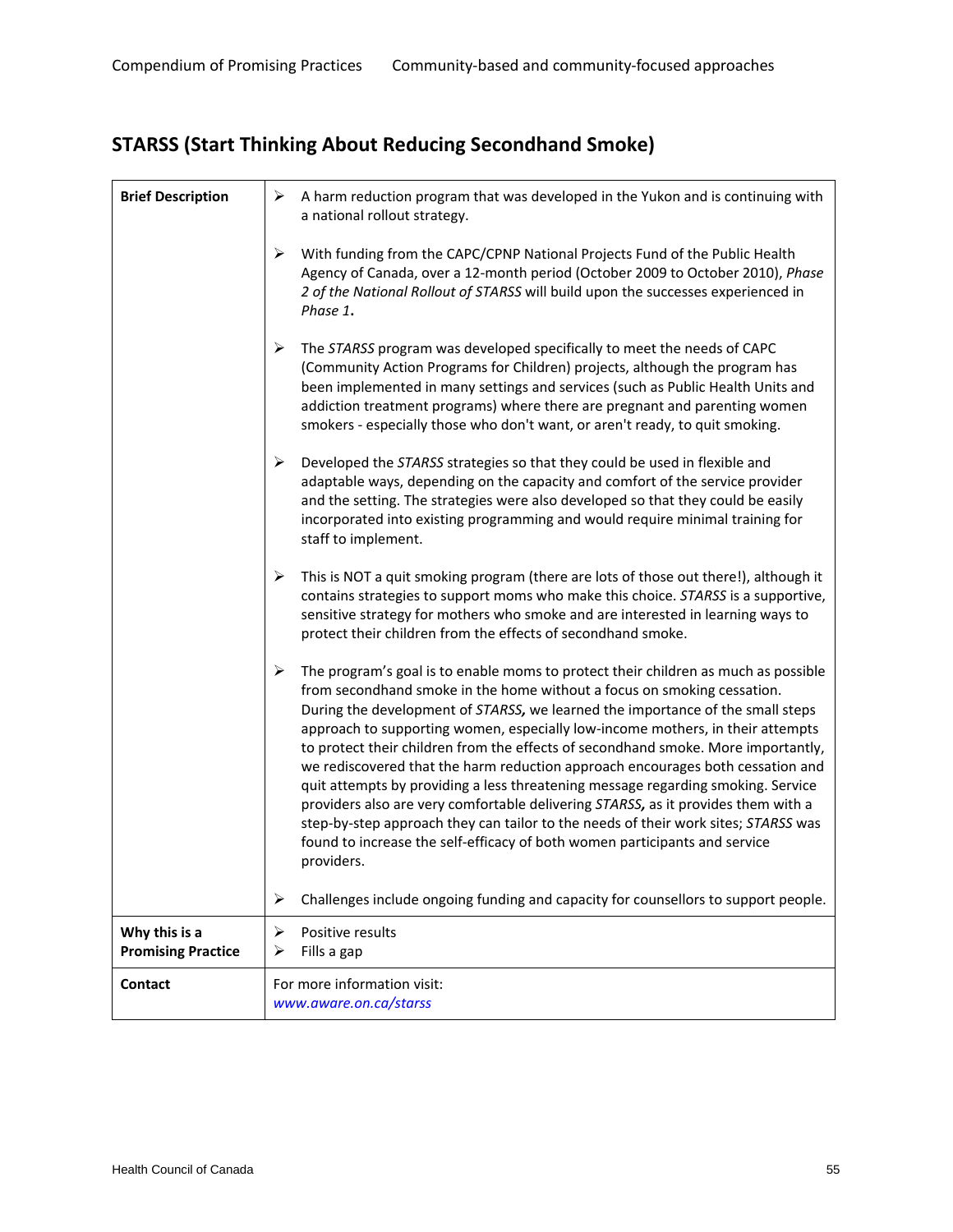# **The Canada Prenatal Nutrition Program (CPNP) ‐ National**

| <b>Brief Description</b>                   | ➤<br>The Canadian Prenatal and Nutrition Program, a broad-based funding program<br>that is a locally implemented and community-based, is delivered through the<br>Public Health Agency of Canada (PHAC).                                                                                                                                                                                                 |
|--------------------------------------------|----------------------------------------------------------------------------------------------------------------------------------------------------------------------------------------------------------------------------------------------------------------------------------------------------------------------------------------------------------------------------------------------------------|
|                                            | ➤<br>For more than ten years, CPNP has helped communities to promote public health<br>and provide support to improve the health and well-being of pregnant women,<br>new mothers and babies facing challenging life circumstances.                                                                                                                                                                       |
|                                            | ➤<br>The goal is to improve maternal and infant nutritional health. Program clients<br>include: pregnant First Nations and Inuit women, mothers of infants, and infants<br>up to 12 months of age who live on reserve or in Inuit communities, particularly<br>those identified as high risk. It also includes First Nations and Inuit women of<br>childbearing age on reserve and in Inuit communities. |
|                                            | ➤<br>There are currently 330 CPNP sites serving close to 50,000 women in over 2,000<br>communities across Canada each year. In addition, a separate stream of the<br>program administered through Health Canada serves Inuit and First Nations<br>women living on reserve.                                                                                                                               |
| Why this is a<br><b>Promising Practice</b> | CPNP fills a distinct gap in communities. Almost all sites (98 percent) report that<br>➤<br>they provide a unique service in their community. Many of the other available<br>prenatal services do not meet the needs of the CPNP target population.                                                                                                                                                      |
| Contact                                    | For more information visit:<br>Public Health Agency of Canada. (2011). About CPNP.<br>www.phac-aspc.gc.ca/hp-ps/dca-dea/prog-ini/cpnp-pcnp/about-apropos-eng.php                                                                                                                                                                                                                                         |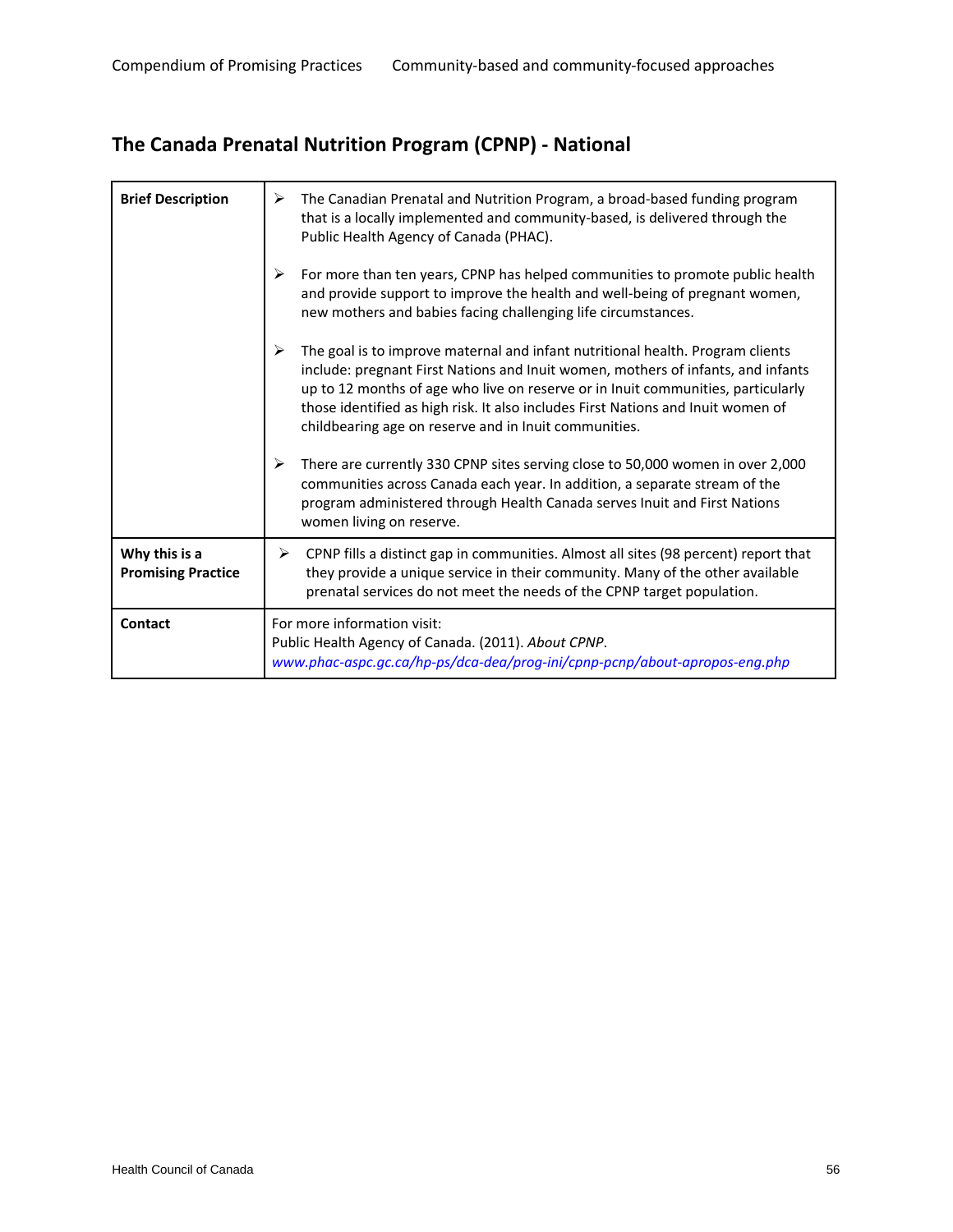#### **Toddler Fair**

| <b>Brief Description</b>                   | Interaction and fun; quick health assessment happens during fair (all HCP groups<br>⋗<br>including dental).                                                                            |
|--------------------------------------------|----------------------------------------------------------------------------------------------------------------------------------------------------------------------------------------|
| Why this is a<br><b>Promising Practice</b> | Multi-stakeholder participation in the event.<br>Gives children the chance to be assessed by infant development and other<br>professionals, e.g. vision care and dental professionals. |
| Contact                                    | Leslie Cochrane<br>Leslie.Cochrane@cowichantribes.com                                                                                                                                  |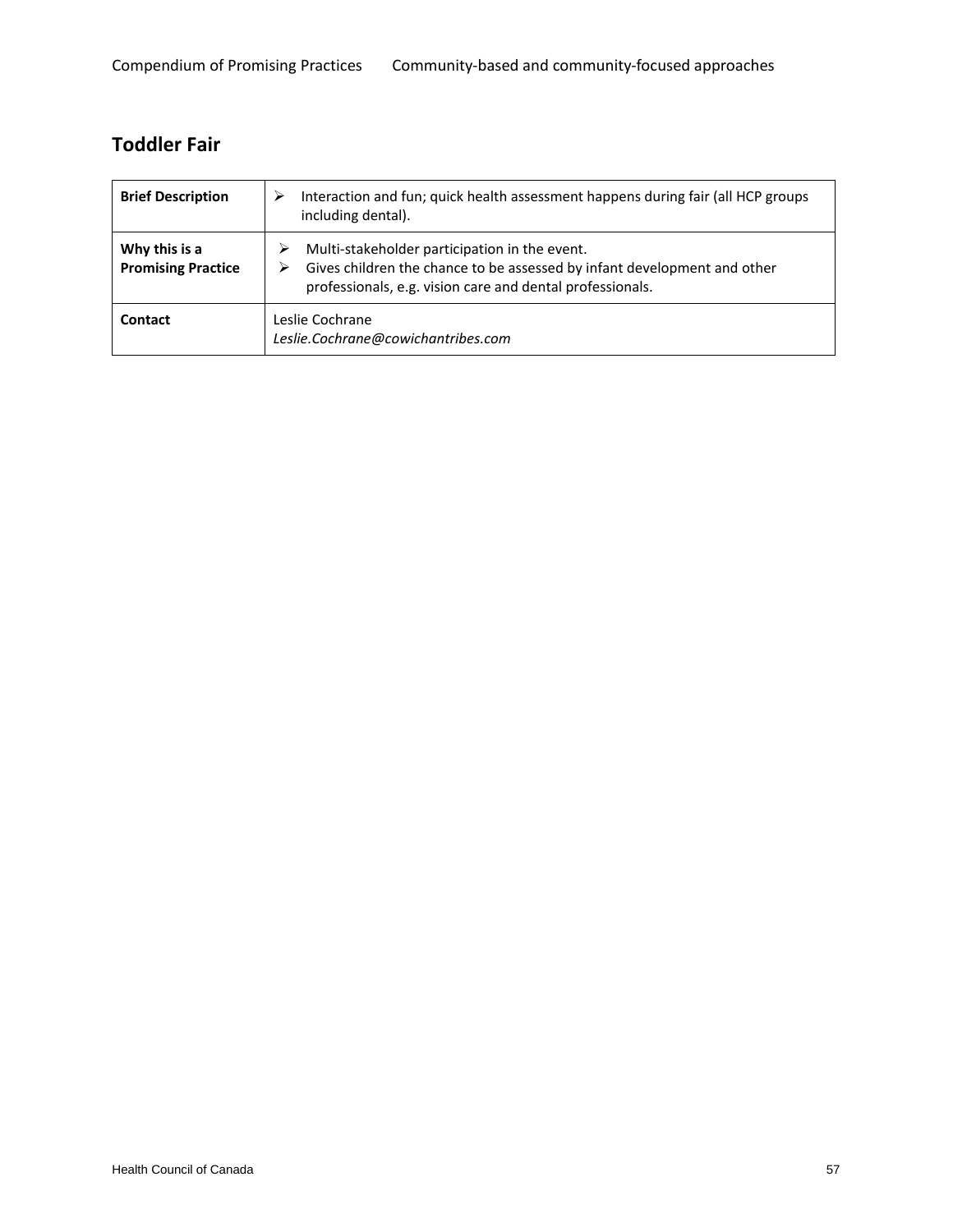# **Women's Health Clinic, Manitoba**

| <b>Brief Description</b>                   | Women's Health Clinic is a feminist, community-based health clinic in Winnipeg,<br>➤<br>Manitoba that offers a range of services to women of all ages; including well<br>women care, health consultations, mental health counselling, birth control and<br>unplanned pregnancy counselling, abortion services, midwifery services, a birth<br>centre, post-partum and mothering care, pregnancy testing, sexually transmitted<br>infection testing, health information and education, and community and health<br>policy advocacy. |
|--------------------------------------------|------------------------------------------------------------------------------------------------------------------------------------------------------------------------------------------------------------------------------------------------------------------------------------------------------------------------------------------------------------------------------------------------------------------------------------------------------------------------------------------------------------------------------------|
|                                            | ➤<br>Sherpa mothers act as mentors for mothering support (e.g. post-partum<br>adjustments).                                                                                                                                                                                                                                                                                                                                                                                                                                        |
|                                            | ➤<br>Includes a teen clinic (drop-in, confidential, young women and men 13-19 years).                                                                                                                                                                                                                                                                                                                                                                                                                                              |
|                                            | Holistic approach to health emphasizes prevention, education and action.<br>➤                                                                                                                                                                                                                                                                                                                                                                                                                                                      |
|                                            | Programs and services are designed to encourage and empower people to take<br>≻<br>care of their own health.                                                                                                                                                                                                                                                                                                                                                                                                                       |
|                                            | ➤<br>Challenges include waiting lists for some services.                                                                                                                                                                                                                                                                                                                                                                                                                                                                           |
| Why this is a<br><b>Promising Practice</b> | Long standing community clinic<br>➤<br>Leadership in women's health<br>➤<br>Client-centered approach to care<br>➤<br>Holistic model of care<br>➤<br>Community-based<br>➤<br>➤<br>Capacity building                                                                                                                                                                                                                                                                                                                                 |
| Contact                                    | For more information visit:<br>www.womenshealthclinic.org/<br>419 Graham Ave, Unit A Winnipeg MB<br>Phone: 204-947-1517<br>Email: whc@womenshealthclinic.org                                                                                                                                                                                                                                                                                                                                                                       |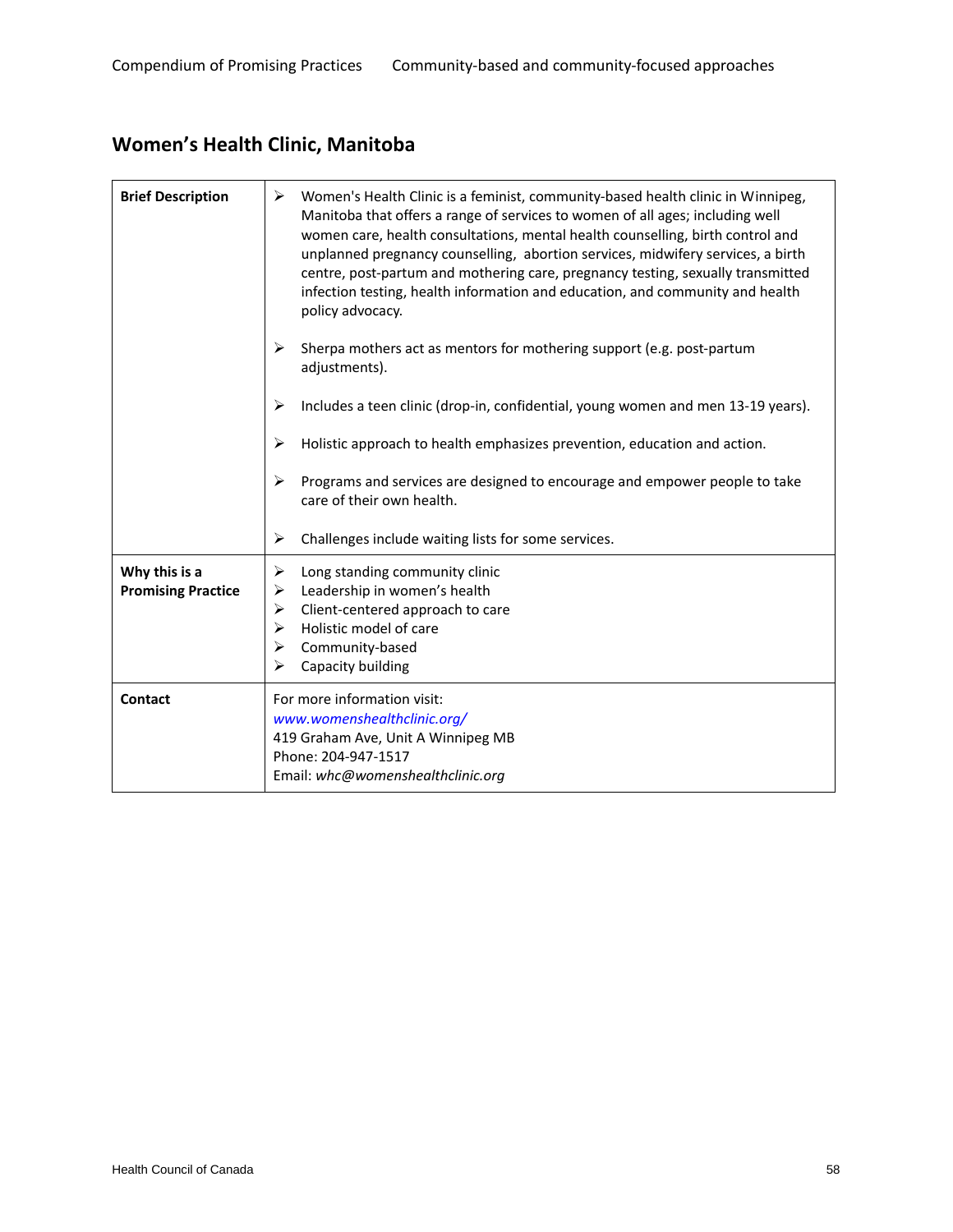# **Collaboration and integration**

| Aboriginal Prenatal Wellness program (APWP): Wetaskiwin's Community-based Program  61    |  |
|------------------------------------------------------------------------------------------|--|
|                                                                                          |  |
|                                                                                          |  |
|                                                                                          |  |
| Canada Northwest Fetal Alcohol Spectrum Disorder Partnership (CNFASDP) 68                |  |
|                                                                                          |  |
|                                                                                          |  |
| Eagle Moon Health Office, Regina Qu'Appelle Health Region - Saskatchewan72               |  |
|                                                                                          |  |
|                                                                                          |  |
|                                                                                          |  |
| First Nations and Inuit Mental Wellness Team (MWT) pilot projects (Joint FPT Program)79  |  |
|                                                                                          |  |
| Grass Roots Mentoring FASD Prevention Program, Burntwood Regional Health (Thompson       |  |
|                                                                                          |  |
|                                                                                          |  |
| Honouring Life - Aboriginal Youth and Communities Empowerment Strategy (AYCES) - Alberta |  |
|                                                                                          |  |
|                                                                                          |  |
|                                                                                          |  |
|                                                                                          |  |
|                                                                                          |  |
|                                                                                          |  |
|                                                                                          |  |
|                                                                                          |  |
|                                                                                          |  |
|                                                                                          |  |
|                                                                                          |  |
|                                                                                          |  |
| Strengthening Families Maternal Child Health Program (SF-MCH) - A Partnership Co-        |  |
|                                                                                          |  |
|                                                                                          |  |
| The Rocky Mountain House / First Nations/ Primary Care Network Partnership -             |  |
|                                                                                          |  |
|                                                                                          |  |
|                                                                                          |  |
|                                                                                          |  |
|                                                                                          |  |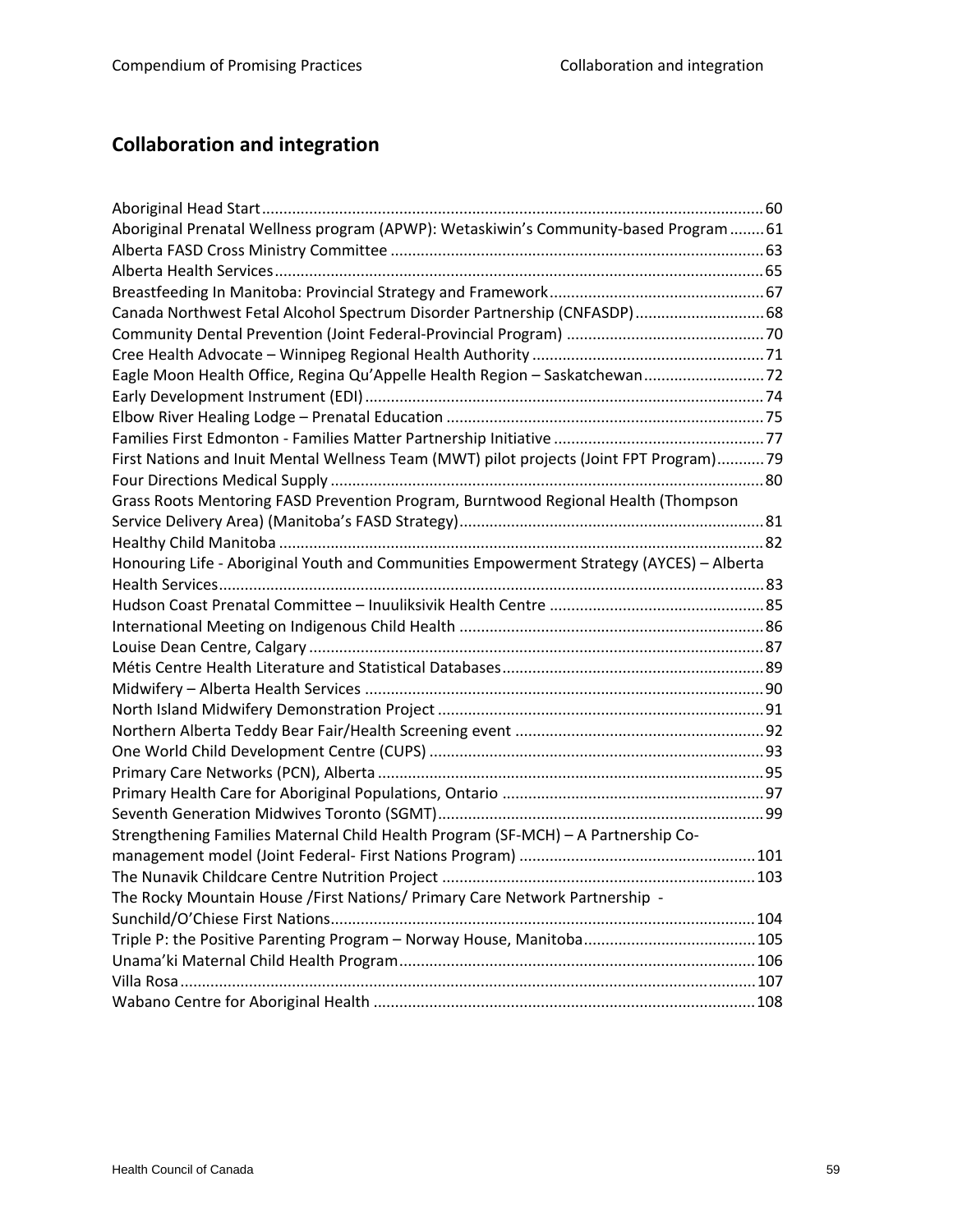# **Aboriginal Head Start**

| <b>Brief Description</b>                   | ➤<br>There are two types of Aboriginal Head Start programs in Canada, which started in<br>the 1990s: Aboriginal Head Start On Reserve (AHSOR) for First Nations children on<br>reserve, and Aboriginal Head Start in Urban and Northern Communities (AHSUNC)<br>for First Nations, Inuit, and Métis children living in urban and northern<br>communities.                                                                                                                                                                                                                         |
|--------------------------------------------|-----------------------------------------------------------------------------------------------------------------------------------------------------------------------------------------------------------------------------------------------------------------------------------------------------------------------------------------------------------------------------------------------------------------------------------------------------------------------------------------------------------------------------------------------------------------------------------|
|                                            | $\blacktriangleright$<br>Whether on or off reserve, Aboriginal Head Start programs aim to provide<br>Aboriginal children with a positive sense of themselves and a desire for learning,<br>through early intervention. The programs support the spiritual, emotional,<br>intellectual and physical development of Aboriginal children, while supporting<br>their parents and guardians as their primary teachers. They address general health<br>concerns in vulnerable populations and work to benefit the health, well-being, and<br>social development of Aboriginal children. |
|                                            | ➤<br>Aboriginal Head Start programming is centered around six components: education,<br>health promotion, culture and language, nutrition, social support, and<br>parental/family involvement.                                                                                                                                                                                                                                                                                                                                                                                    |
|                                            | $\blacktriangleright$<br>Aboriginal Head Start On Reserve is part of four community-based programs<br>(Maternal Child Health, Canada Prenatal Nutrition Program-First Nations and Inuit<br>Component and the Fetal Alcohol Spectrum Disorder Program) aimed at improving<br>the health status of First Nations and Inuit individuals, families and communities.<br>The Cluster Evaluation Report, which includes the AHSOR program, was completed<br>in 2009-10.                                                                                                                  |
| Why this is a<br><b>Promising Practice</b> | The Aboriginal Head Start in Urban and Northern Communities Program is a<br>➤<br>community-based program delivered by the Public Health Agency of Canada. Over<br>the past 15 years it has demonstrated that locally controlled and designed early<br>intervention strategies can improve the health of Aboriginal children by<br>supporting their physical, personal and social development.                                                                                                                                                                                     |
| Contact                                    | For more information visit:<br><b>Health Canada</b><br>www.hc-sc.gc.ca/fniah-spnia/famil/develop/ahsor-papa_intro-eng.php                                                                                                                                                                                                                                                                                                                                                                                                                                                         |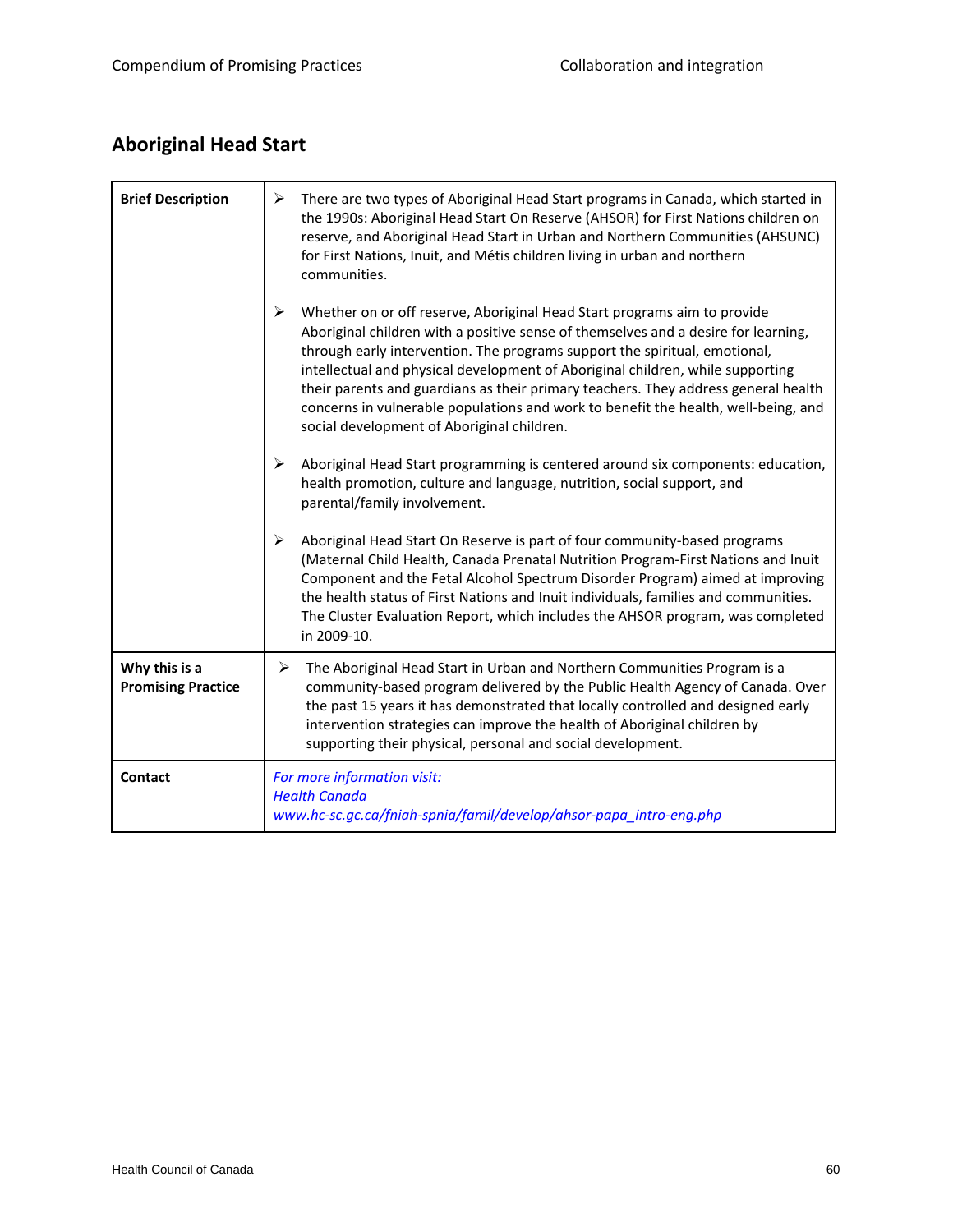#### **Aboriginal Prenatal Wellness program (APWP): Wetaskiwin's Community‐based Program**

| <b>Brief Description</b> | ➤ | The three-year old APWP operates from the Wetaskiwin Family Medical Practice.                                                                                                                                                                                       |
|--------------------------|---|---------------------------------------------------------------------------------------------------------------------------------------------------------------------------------------------------------------------------------------------------------------------|
|                          | ➤ | Designed on the rationale that increasing antenatal attendance and identifying<br>health issues in pregnancy will lead to healthier mothers, babies and children.                                                                                                   |
|                          | ➤ | Offered in close proximity to the Samson, Ermineskin, Louis Bull and Montana<br>reserves - which are perceived as a neutral locations.                                                                                                                              |
|                          | ➤ | Two physicians, nine nurses work together with counsellors and elders.                                                                                                                                                                                              |
|                          | ➤ | A full continuum of care is offered from prenatal care to delivery and postnatal<br>care.                                                                                                                                                                           |
|                          | ➤ | The non-Aboriginal health care professionals are aware of how Aboriginal people<br>interpret their illnesses and experiences and respond to treatment regimens; they<br>respect their knowledge and socio economic circumstances.                                   |
|                          | ➤ | In 2008, 17.5% of expectant women who had accessed APWP were 17 years old or<br>younger; most were 15 years old.                                                                                                                                                    |
|                          | ➤ | The program has experienced steady increases in the average number of Aboriginal<br>women visiting per month.                                                                                                                                                       |
|                          | ➤ | Program statistics show that the walk-in clinic has helped 35.5% of women access<br>prenatal care more regularly than by appointments.                                                                                                                              |
|                          | ➤ | There are large reductions in alcohol and substance abuse.                                                                                                                                                                                                          |
|                          | ➤ | APWP works under the premise of "one-stop shopping" - providing health<br>professional visits, lab work, appropriate access to counsellors, doulas and elders.                                                                                                      |
|                          | ➤ | To discuss delivery of services, APWP meets regularly with representatives from the<br>Aboriginal community, health unit and clinic, as well as people responsible for<br>providing the services.                                                                   |
|                          | ➤ | Baby supplies are made available to all women at the hospital, even if they had not<br>accessed APWP services. This supports continuity of care from the community to<br>the clinic, to the hospital and back to the community.                                     |
|                          | ➤ | A key challenge is that more funding support is needed to continue developing the<br>FASD treatment programs, continue future developments of a well-women's clinic,<br>postnatal follow-ups, and training and recruiting Aboriginal people as health<br>providers. |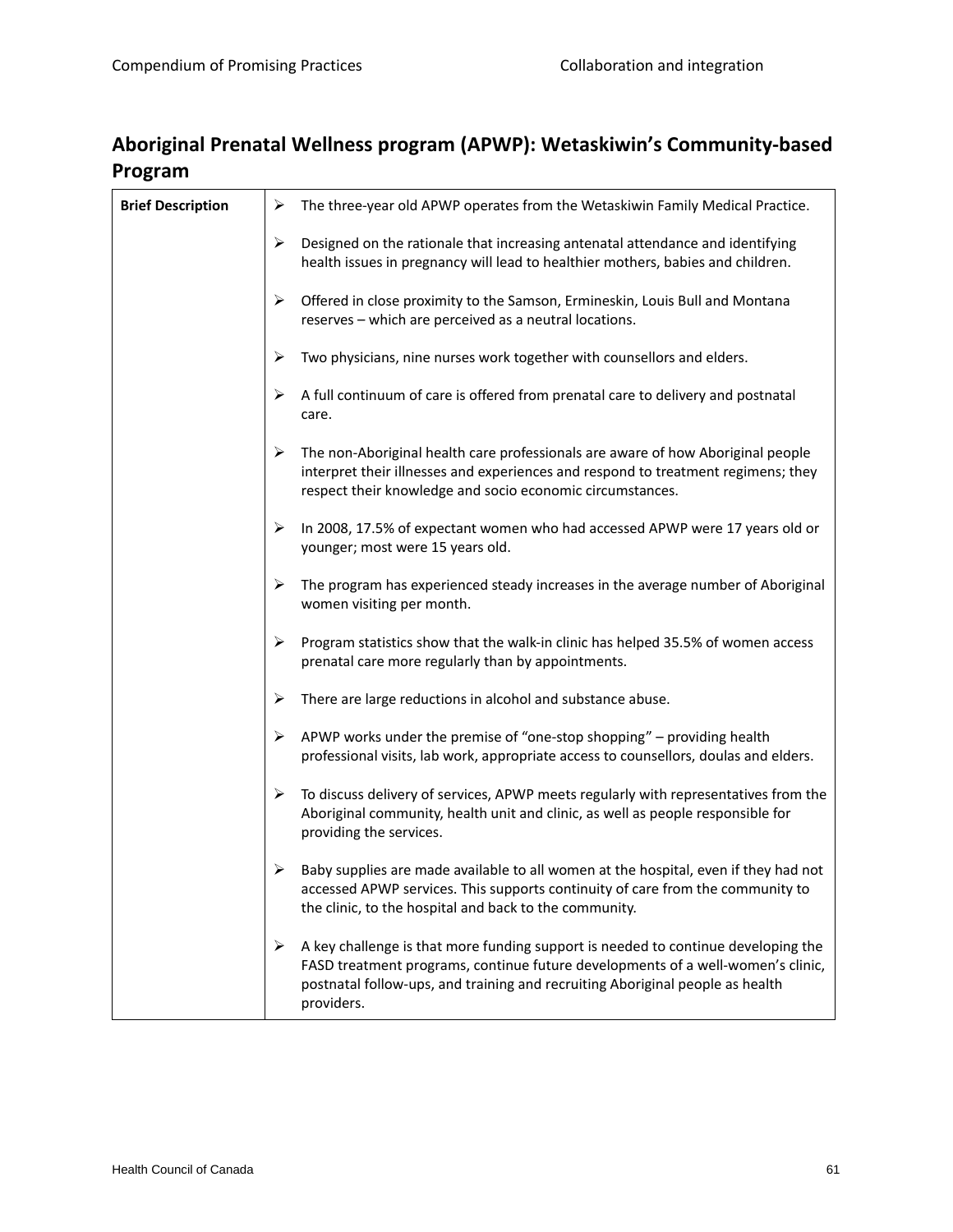| Why this is a<br><b>Promising Practice</b> | The return on investment is huge in terms of health and well-being and reduced<br>⋗<br>suffering.<br>Respects local Aboriginal values systems and the role of family, culture, education<br>⋗<br>and prevention.<br>A successful example of "how moderate medical practices are appropriate, useful<br>➤<br>and compatible with the community directed paradigm."<br>Women seek care because they feel safe and respected.<br>⋗<br>Holistic care.<br>Partnership with Aboriginal peoples.<br>⋗ |
|--------------------------------------------|------------------------------------------------------------------------------------------------------------------------------------------------------------------------------------------------------------------------------------------------------------------------------------------------------------------------------------------------------------------------------------------------------------------------------------------------------------------------------------------------|
| Contact                                    | This description was drawn from Dr William Hendrik's article in the Alberta Medical<br>Association's Alberta Doctor's Digest March/April 2009 Volume 34, Number2 pp18-20                                                                                                                                                                                                                                                                                                                       |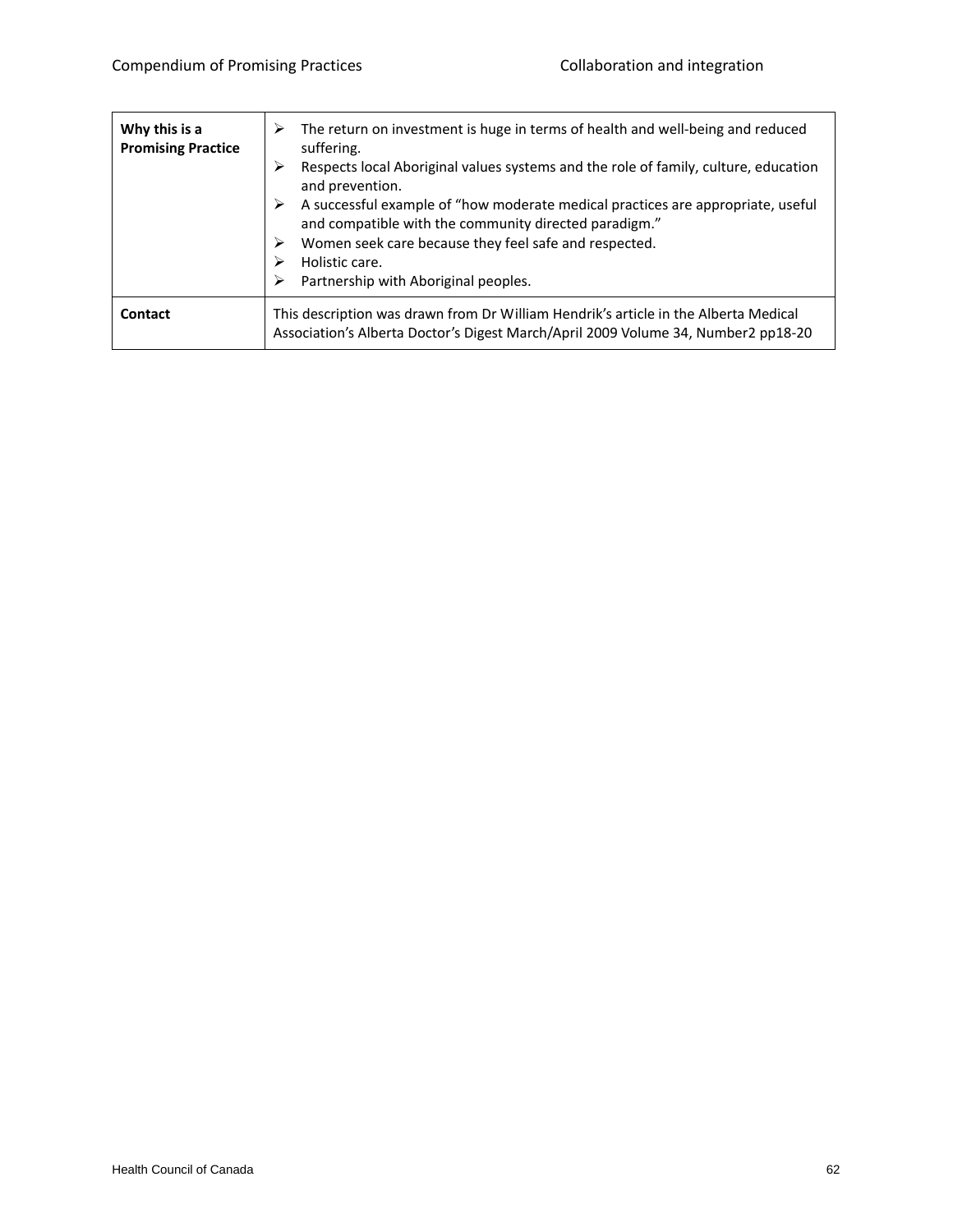# **Alberta FASD Cross Ministry Committee**

| <b>Brief Description</b> | ➤<br>The Alberta FASD Cross-Ministry Committee (FASD-CMC) was formed in 2002 from<br>a partnership of government ministries, provincial and community organizations.<br>The FASD-CMC works in co-operation with provincial and community organizations<br>and regional groups to provide a comprehensive and co-ordinated provincial<br>response to the issue. The Committee includes:<br>o Alberta Children and Youth Services - co-chair/administrative lead<br>o Alberta Health and Wellness - co-chair<br>o Alberta Health Services/AADAC<br>o Alberta Health Services/Alberta Mental Health Board<br>o Alberta Aboriginal Relations<br>o Alberta Advanced Education and Technology<br>o Alberta Seniors and Community Supports<br>o Alberta Education<br>o Alberta Employment and Immigration<br>o Alberta Justice and Attorney General<br>o Alberta Solicitor General and Public Security<br>o Alberta Gaming and Liquor Commission<br>o Health Canada<br>o Public Health Agency of Canada<br>o First Nations and Inuit Health Branch |
|--------------------------|---------------------------------------------------------------------------------------------------------------------------------------------------------------------------------------------------------------------------------------------------------------------------------------------------------------------------------------------------------------------------------------------------------------------------------------------------------------------------------------------------------------------------------------------------------------------------------------------------------------------------------------------------------------------------------------------------------------------------------------------------------------------------------------------------------------------------------------------------------------------------------------------------------------------------------------------------------------------------------------------------------------------------------------------|
|                          | Vision: That Alberta has a comprehensive and coordinated provincial response to<br>➤<br>Fetal Alcohol Spectrum Disorder across the lifespan and continuum of services that<br>is respectful of individual, family and community diversity.                                                                                                                                                                                                                                                                                                                                                                                                                                                                                                                                                                                                                                                                                                                                                                                                  |
|                          | Mission: The Government of Alberta will provide leadership and work<br>➤<br>collaboratively with partners to provide FASD services in Alberta.                                                                                                                                                                                                                                                                                                                                                                                                                                                                                                                                                                                                                                                                                                                                                                                                                                                                                              |
|                          | Alberta's FASD Program is also coordinated through the Canada Northwest Fetal<br>➤<br>Alcohol Spectrum Disorder Partnership (CNFASDP), which uses a cross-jurisdictional<br>approach and a common message - if you are pregnant, no alcohol is best. To<br>promote prevention and provide support to individuals already affected by FASD,<br>the partnership shares expertise, best practices and materials.                                                                                                                                                                                                                                                                                                                                                                                                                                                                                                                                                                                                                               |
|                          | An Aboriginal subcommittee was formed as a first step in creating a hub of FASD<br>➤<br>supports and services designed for the specific needs of Aboriginal communities.                                                                                                                                                                                                                                                                                                                                                                                                                                                                                                                                                                                                                                                                                                                                                                                                                                                                    |
|                          | ➤<br>Other initiatives that support this momentum include Alberta's Crime Reduction<br>Strategy and Positive Futures Task Group (Children's Mental Health).                                                                                                                                                                                                                                                                                                                                                                                                                                                                                                                                                                                                                                                                                                                                                                                                                                                                                 |
|                          | ➤<br>In addition, FASD service providers play a key role in supporting the initiatives of the<br>FASD-CMC. These are organizations with a service delivery mandate that are<br>supported by Government of Alberta Ministries, including:<br>o Child and Family Services Authorities<br>o Alberta Health Services<br>o Local school jurisdictions<br>o Family and Community Support Services (FCSS)                                                                                                                                                                                                                                                                                                                                                                                                                                                                                                                                                                                                                                          |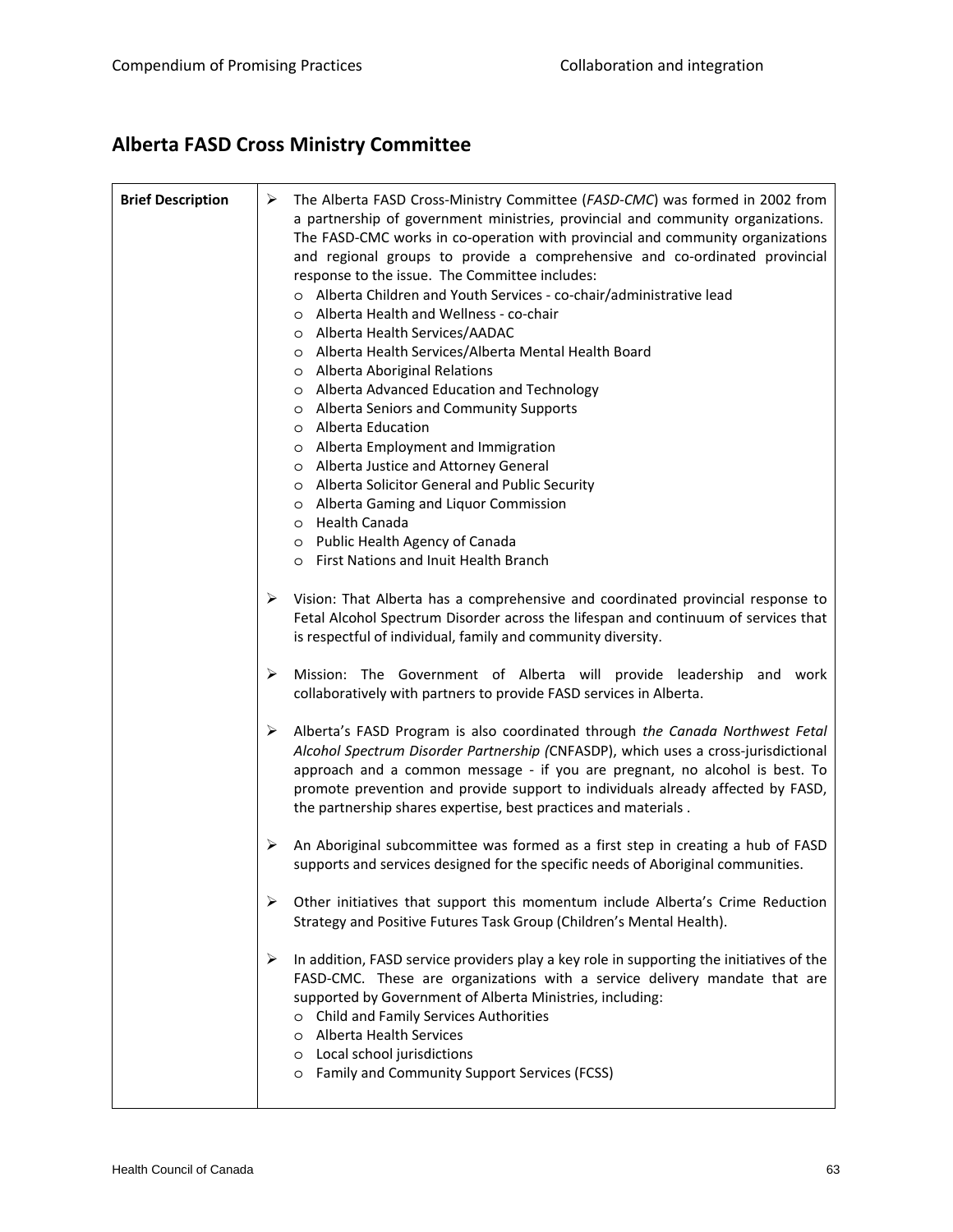|                                            | ➤<br>Agencies with a direct contractual relationship with one or more ministries for the<br>provision of FASD-related services.                                                                                                                                                                                                                                                                                                                                                                                                                                                                                                                                                                                                                                            |  |
|--------------------------------------------|----------------------------------------------------------------------------------------------------------------------------------------------------------------------------------------------------------------------------------------------------------------------------------------------------------------------------------------------------------------------------------------------------------------------------------------------------------------------------------------------------------------------------------------------------------------------------------------------------------------------------------------------------------------------------------------------------------------------------------------------------------------------------|--|
|                                            | ➤<br>Several Government of Canada ministries also have a direct and/or an indirect role<br>in providing FASD-related services, including Health Canada, the Public Health<br>Agency of Canada and the First Nations and Inuit Health Branch.                                                                                                                                                                                                                                                                                                                                                                                                                                                                                                                               |  |
|                                            | ➤<br>A unique made-in-Alberta plan on FASD focuses on developing and delivering<br>community-based solutions, making it easier for those affected by FASD to get the<br>help they need, at any point during their life. By working together, we will help<br>those already affected by FASD and lower the number of babies born with the<br>disorder.                                                                                                                                                                                                                                                                                                                                                                                                                      |  |
|                                            | ➤<br>Ten-Year strategic plan developed and implementation is under way. The Plan<br>includes work identified in seven areas:<br>1. Awareness and Prevention<br>2. Assessment and Diagnosis<br>Support for Individuals and Caregivers<br>3.<br>4. Training and Education<br>5.<br><b>Strategic Planning</b><br>6. Research and Evaluation<br>7.<br>Stakeholder Engagement<br>For each area, definitions, target groups, outcomes, gaps strategies and strategy<br>leads are identified.                                                                                                                                                                                                                                                                                     |  |
| Why this is a<br><b>Promising Practice</b> | $\blacktriangleright$<br>Being upheld as a model: collaboration across government departments as well as<br>across government levels (federal/provincial), with local providers and community<br>partners.<br>➤<br>Extensive networks of people working towards common goals with clearly identified<br>strategies, targets, monitoring and evaluation - it's outcome focused.<br>Cross ministry funds data collection to show where kids fall through cracks<br>➤<br>Specific Fetal Alcohol Spectrum Disorder programs for youth offenders, mental<br>➤<br>health courts and drug courts<br>o Research projects to identify and pilot best practices in working with individuals<br>with the disorder and their caregivers are underway<br>o Shortened wait listing lists |  |
| <b>Contact</b>                             | For more information visit:<br>www.fasd-cmc.alberta.ca/uploads/1004/fasd10yrplanfinal86321.pdf<br>www.fasd-cmc.alberta.ca/programs-and-partners                                                                                                                                                                                                                                                                                                                                                                                                                                                                                                                                                                                                                            |  |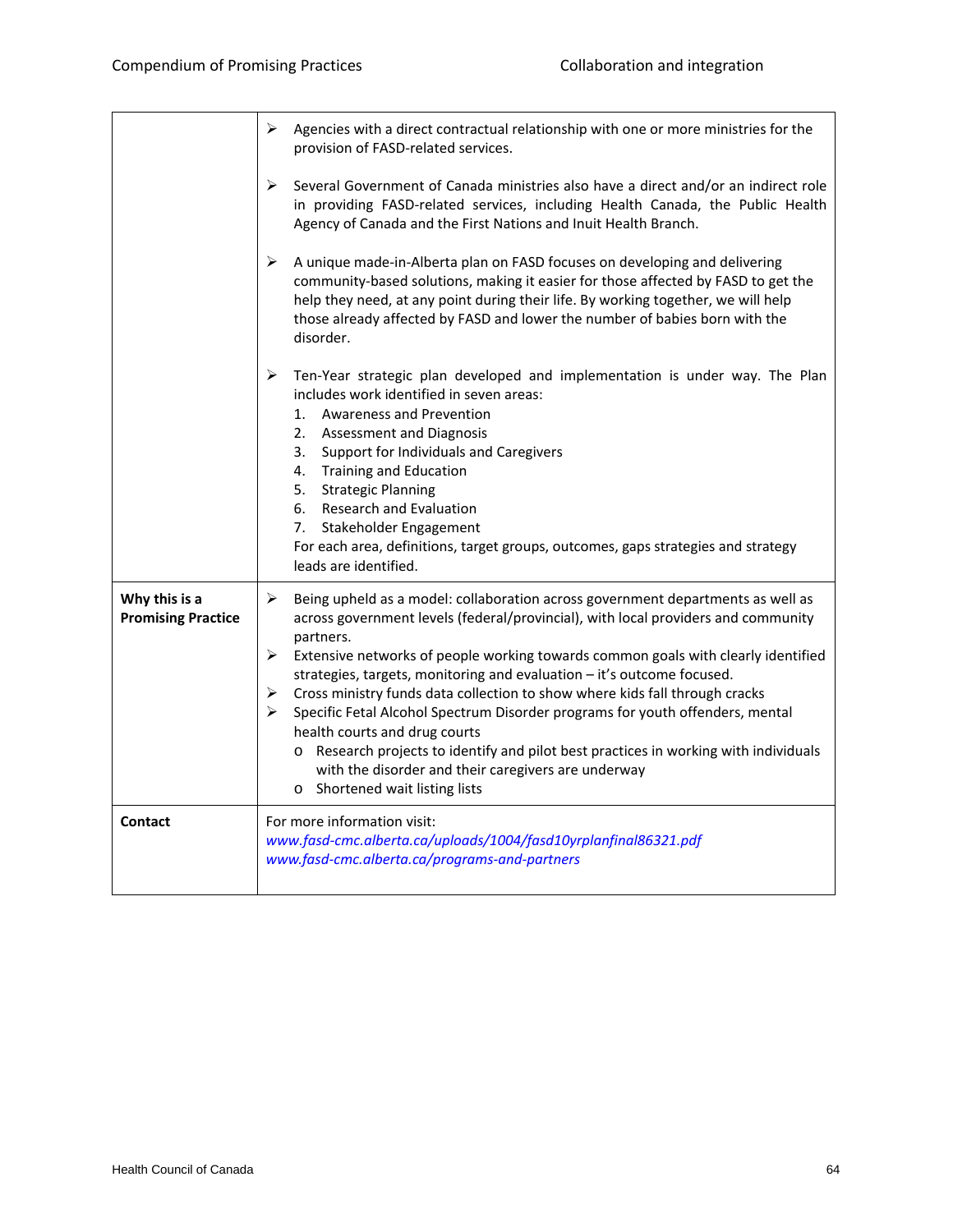#### **Alberta Health Services**

| <b>Brief Description</b> | ➤       | Alberta Health Services has a range of programs to support Aboriginal people and<br>Alberta Health Services staff:                                                                                                                                                                                                                                                                                                                                                                                                                                                                                                                                                                                                                                                                                                                                       |
|--------------------------|---------|----------------------------------------------------------------------------------------------------------------------------------------------------------------------------------------------------------------------------------------------------------------------------------------------------------------------------------------------------------------------------------------------------------------------------------------------------------------------------------------------------------------------------------------------------------------------------------------------------------------------------------------------------------------------------------------------------------------------------------------------------------------------------------------------------------------------------------------------------------|
|                          |         | Aboriginal Community Health Council: Provides advice to the Alberta Health<br>$\circ$<br>Services Board on the provision of culturally appropriate health services to<br>Aboriginal people to enhance the ability of the individual and family to achieve<br>optimal spiritual, mental, emotional, and physical health.                                                                                                                                                                                                                                                                                                                                                                                                                                                                                                                                  |
|                          |         | o Aboriginal Diabetes Wellness Program: The Aboriginal Diabetes Wellness<br>Program was established in 1994. The service offers a diabetes program that<br>integrates Western medical knowledge with Aboriginal spirituality, medicines<br>and traditional teachings.                                                                                                                                                                                                                                                                                                                                                                                                                                                                                                                                                                                    |
|                          | $\circ$ | Aboriginal Health Liaison Program: Bridging services between First Nations<br>people and Alberta Health Services, the Aboriginal Health Liaison Program<br>provides holistic services to Aboriginal people that ensures their physical,<br>spiritual, mental and emotional health needs are met.                                                                                                                                                                                                                                                                                                                                                                                                                                                                                                                                                         |
|                          |         | o Aboriginal Health Program: This Program supports physicians and staff to<br>better meet the health care needs of the Aboriginal people it serves. The<br>Aboriginal Health Program team assists with the development of partnerships<br>and programs throughout Alberta Health Services to enhance the accessibility,<br>quality, and cultural-appropriateness of health care services for Aboriginal<br>people served by Alberta Health Services.                                                                                                                                                                                                                                                                                                                                                                                                     |
|                          | $\circ$ | Aboriginal Health Services: To assist the aboriginal patient in adjusting to<br>his/her illness by explaining and interpreting medical procedures, diagnosis and<br>other health care information. To provide services on admission and discharge<br>such as appointments, follow-up, education and translation.                                                                                                                                                                                                                                                                                                                                                                                                                                                                                                                                         |
|                          | $\circ$ | Aboriginal Hospital Liaison: Consultation/liaison service for Aboriginal clients<br>and their families.                                                                                                                                                                                                                                                                                                                                                                                                                                                                                                                                                                                                                                                                                                                                                  |
|                          |         | Aboriginal Liaison Program: The Aboriginal Liaison acts as a voice within the<br>health care system to create awareness of the aboriginal culture.                                                                                                                                                                                                                                                                                                                                                                                                                                                                                                                                                                                                                                                                                                       |
|                          | $\circ$ | Alberta Mental Health: A Framework for Alberta The Provincial Mental Health<br>Plan for Alberta (PMHP) released in 2004 was developed through the<br>collaborative effort of the Alberta Mental Health Board (AMHB), Alberta's nine<br>regional health authorities, the Alberta Alliance on Mental Illness and Mental<br>Health, the Alberta Medical Association, the Alberta Psychiatric Association,<br>and Alberta Health and Wellness. The PMHP is one of the key initiatives in<br>moving forward significant changes to Alberta's health system based on the<br>recommendations of the A Framework for Reform Report of the Premier's<br>Advisory Council on Health (2001) which recommended that mental health<br>services be fully integrated with other health services available in regions and<br>be close to where people live (PMHP, 2004). |
|                          |         |                                                                                                                                                                                                                                                                                                                                                                                                                                                                                                                                                                                                                                                                                                                                                                                                                                                          |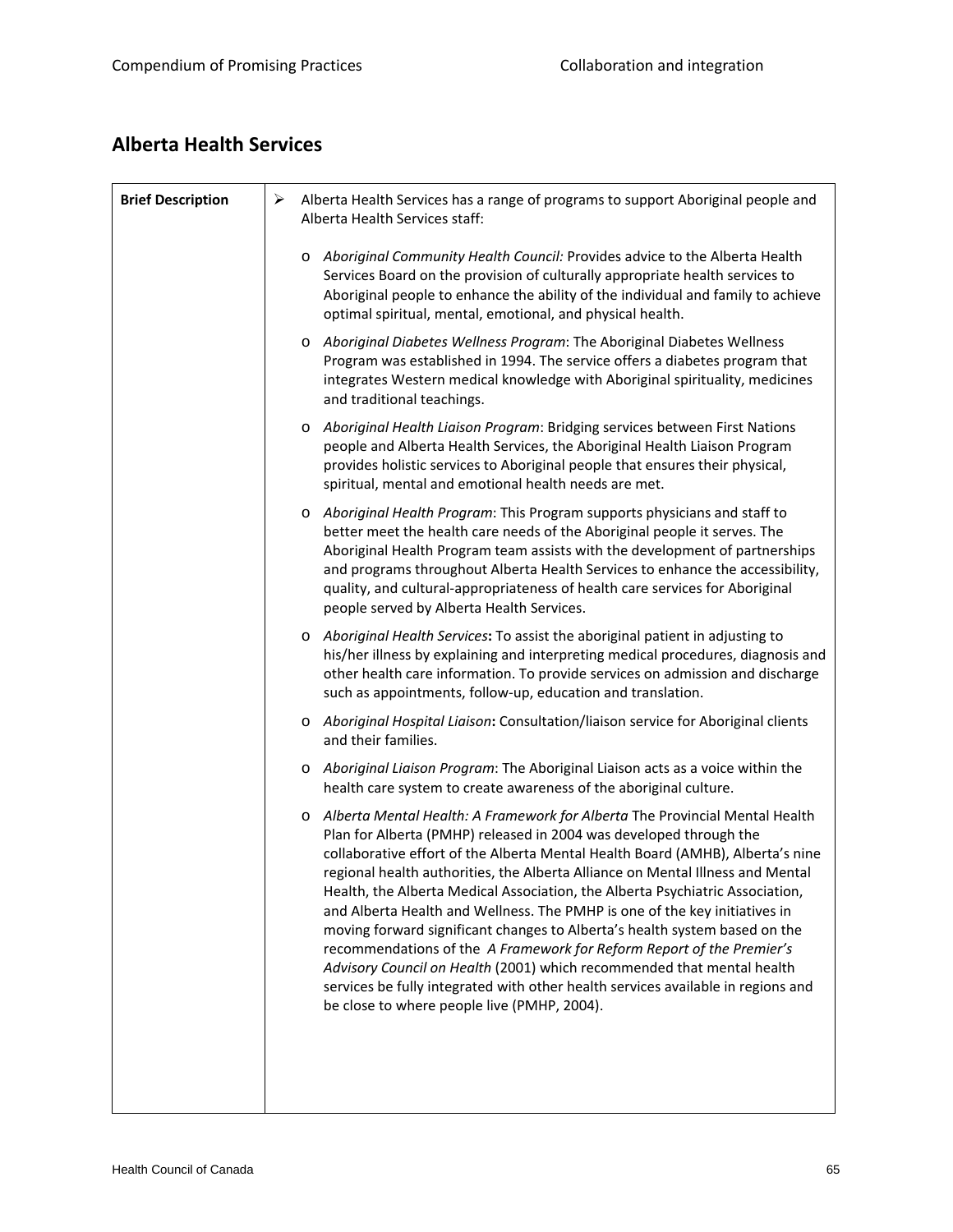| Why this is a             | Improving cultural sensitivity and access.                                          |  |
|---------------------------|-------------------------------------------------------------------------------------|--|
| <b>Promising Practice</b> | Acknowledging distinct Aboriginal health needs.                                     |  |
| <b>Contact</b>            | For more information visit:<br>www.albertahealthservices.ca/services.asp?pid=sazα=A |  |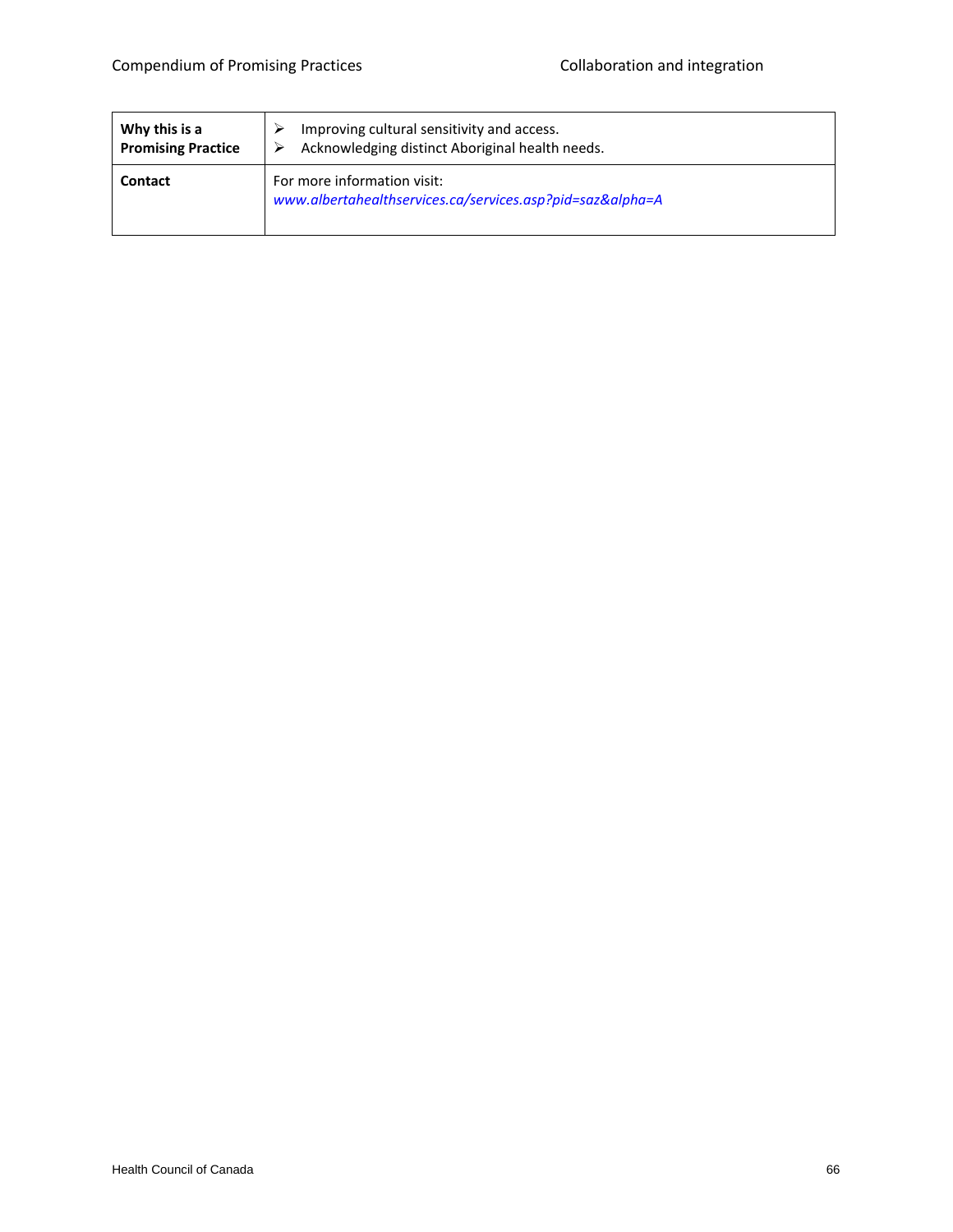# **Breastfeeding In Manitoba: Provincial Strategy and Framework**

| <b>Brief Description</b>                   | ➤<br>In the fall of 2002, Manitoba Health and Healthy Living initiated a performance<br>deliverable initiative. The purpose of the initiative was to set measurable<br>expectations for Regional Health Authorities (RHA) and other funded health care<br>organizations to focus improvements on key health issues and improve reporting<br>on those issues to increase accountability.                   |
|--------------------------------------------|-----------------------------------------------------------------------------------------------------------------------------------------------------------------------------------------------------------------------------------------------------------------------------------------------------------------------------------------------------------------------------------------------------------|
|                                            | $\blacktriangleright$<br>Breastfeeding was identified as a key deliverable. The deliverable specified that<br>RHAs develop frameworks and activities to improve breastfeeding rates.<br>Additionally, RHAs were asked to target percentage improvements in<br>breastfeeding initiation, duration and exclusive breastfeeding to six months as<br>recommended by Health Canada.                            |
|                                            | ➤<br>A Breastfeeding Performance Deliverable Network was formed to support the<br>development of RHA Breastfeeding Frameworks and target setting. The Network is<br>chaired by Manitoba Healthy Living and has representatives from each RHA who<br>have been identified as leads for the breastfeeding performance deliverable.                                                                          |
|                                            | ➤<br>RHAs developed and submitted regional frameworks which were submitted to<br>Healthy Living in 2005. Detailed reports outlined activities conducted to date as<br>RHAs implemented their coordinated approach to breastfeeding promotion and<br>support within each region. As well, RHAs provided a Regional Breastfeeding<br>Framework that reflects the target increases approved in their region. |
|                                            | ➤<br>Regional Breastfeeding Frameworks have been included as part of the overall<br>Provincial Breastfeeding Framework and Strategy as these initiatives move forward<br>together.                                                                                                                                                                                                                        |
|                                            | ➤<br>The Breastfeeding Performance Deliverable Network continues to meet to share<br>best practices and plan regional and provincial activities to improve targeted<br>breastfeeding rates.                                                                                                                                                                                                               |
| Why this is a<br><b>Promising Practice</b> | ➤<br>Achieving good results in terms of skill development and increases in breast<br>feeding; supports all women.                                                                                                                                                                                                                                                                                         |
| <b>Contact</b>                             | For more information visit<br>www.gov.mb.ca/healthyliving/nutrition/breastfeeding_strategy.html                                                                                                                                                                                                                                                                                                           |
|                                            | Charlotte McIvor, Burntwood RHA<br>cmcivor@brha.mb.ca                                                                                                                                                                                                                                                                                                                                                     |
|                                            | Dawn Ridd, Province of Manitoba<br>dawn.ridd@gov.mb.ca<br>204-945-3744; 1-866-MANITOBA                                                                                                                                                                                                                                                                                                                    |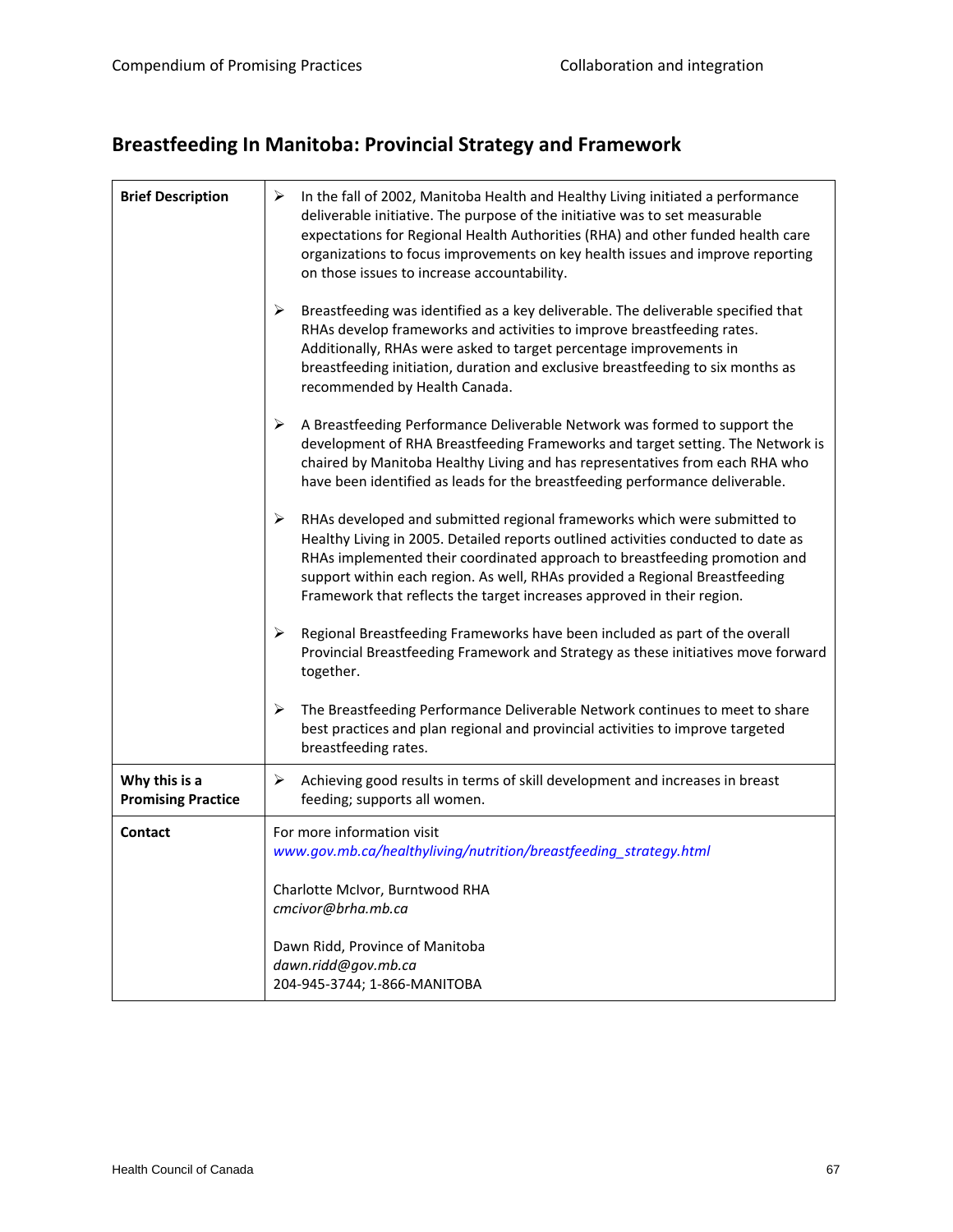# **Canada Northwest Fetal Alcohol Spectrum Disorder Partnership (CNFASDP)**

| <b>Brief Description</b>                   | ➤<br>Alberta is working with the governments of Manitoba, Saskatchewan, British<br>Columbia, Yukon, Northwest Territories and Nunavut, through the Canada<br>Northwest FASD Partnership (CNFASDP). The Partnership is an alliance of seven<br>jurisdictions (four western provinces and three territories) that works towards the<br>development and promotion of an interprovincial/territorial approach to<br>prevention, intervention, care and support of individuals affected by Fetal Alcohol<br>Spectrum Disorder.                                                                                                                                                                                                                                                                       |
|--------------------------------------------|-------------------------------------------------------------------------------------------------------------------------------------------------------------------------------------------------------------------------------------------------------------------------------------------------------------------------------------------------------------------------------------------------------------------------------------------------------------------------------------------------------------------------------------------------------------------------------------------------------------------------------------------------------------------------------------------------------------------------------------------------------------------------------------------------|
|                                            | $\blacktriangleright$<br>At a meeting of Ministers of Social Services and Health in February 1998, the<br>Prairie Province Fetal Alcohol Syndrome Partnership of Alberta, Saskatchewan and<br>Manitoba was born. Ministers recognized the impact of fetal alcohol spectrum<br>disorder (FASD) on society and determined that a co-ordinated approach was<br>needed to effectively address the growing issue of FASD. The Partnership<br>developed a common strategy that considered both the prevention of FASD and<br>the provision of support to those affected by FASD.                                                                                                                                                                                                                      |
|                                            | In 1999, Yukon, Northwest Territories and Nunavut joined the partnership and the<br>➤<br>name changed to the Prairie Northern FAS Partnership to reflect this expansion. In<br>November 2001, British Columbia joined the partnership and the name changed to<br>the Prairie Northern Pacific FAS Partnership. The seven provinces and territories<br>represented on the Prairie Northern Pacific FAS Partnership have been able to<br>learn from each other, as well as share expertise, resource materials, and "best<br>practices".                                                                                                                                                                                                                                                          |
|                                            | ➤<br>In 2003, to incorporate more inclusive terminology to describe the spectrum of<br>fetal alcohol related disabilities and to be more internationally recognized, the<br>Partnership's name was changed to the Canada Northwest FASD Partnership. The<br>purpose:<br>To act as an alliance of partners in the development and promotion of an inter-<br>$\circ$<br>provincial/territorial approach on the prevention, intervention, care and<br>support of individuals affected by FASD.<br>To work collaboratively in the prevention of FASD, using a common message<br>$\circ$<br>that if you are pregnant or planning to become pregnant, no alcohol is best.<br>To share expertise, best practices and materials, thereby aiding effective and<br>$\circ$<br>efficient use of resources. |
|                                            | Priority areas of the Canada Northwest FASD Partnership (CNFASDP) are clustered<br>into seven components:<br>o Shared Vision<br>Social Marketing / Public Awareness<br>$\circ$<br>Prevention of FASD<br>$\circ$<br><b>Community Capacity</b><br>$\circ$<br>Training / Education<br>$\circ$<br>Government Leadership<br>$\circ$<br>Evaluation / Research<br>$\circ$                                                                                                                                                                                                                                                                                                                                                                                                                              |
| Why this is a<br><b>Promising Practice</b> | Cross government collaboration<br>➤<br>Evidence based and outcome focused<br>➤                                                                                                                                                                                                                                                                                                                                                                                                                                                                                                                                                                                                                                                                                                                  |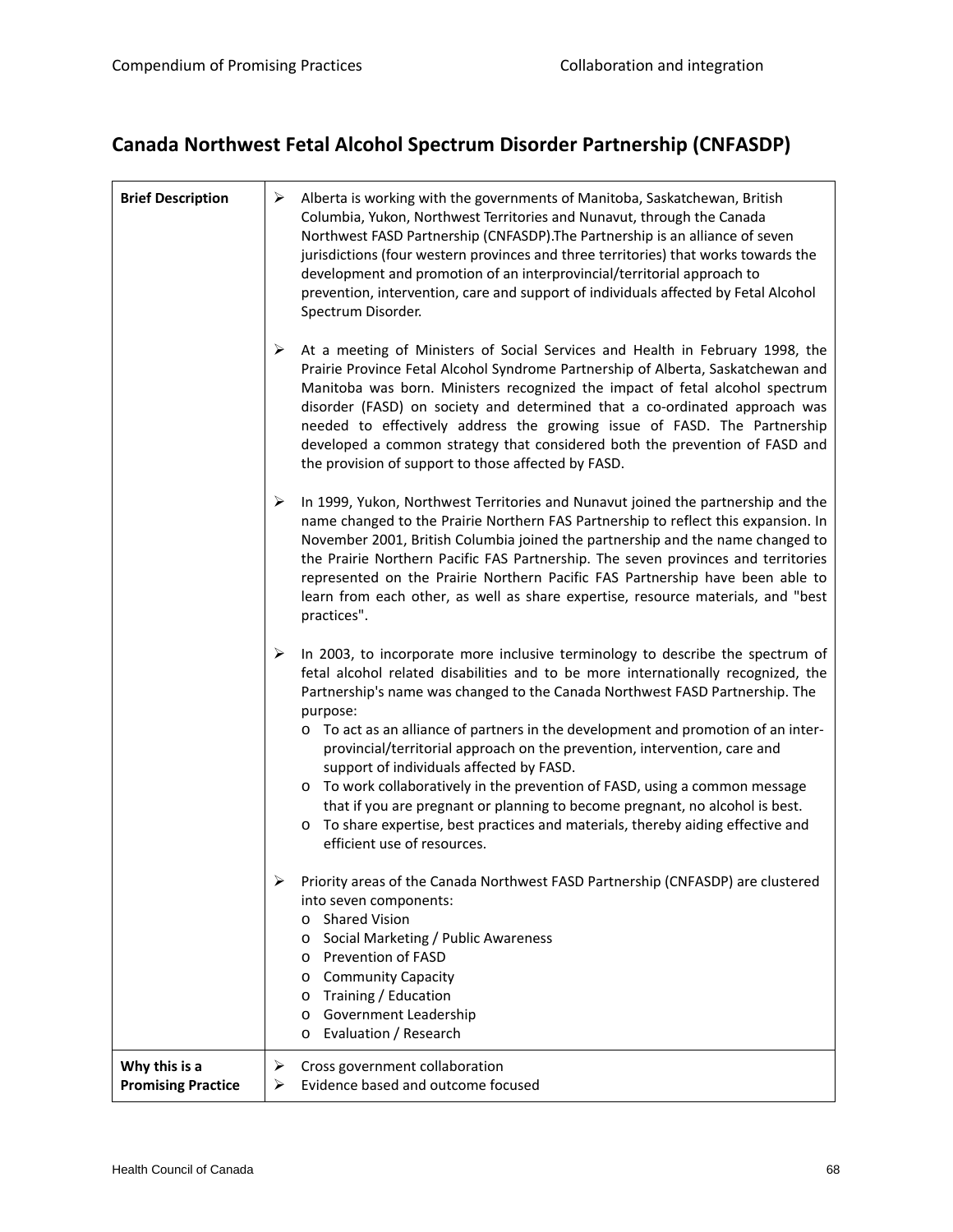| <b>Contact</b> | Each jurisdiction has its own contact. For more information visit.<br>www.cnfasdpartnership.ca/                         |
|----------------|-------------------------------------------------------------------------------------------------------------------------|
|                | The Terms of Reference is available on the following website:<br>www.cnfasdpartnership.ca/downloads/cnfasdp ar 0809.pdf |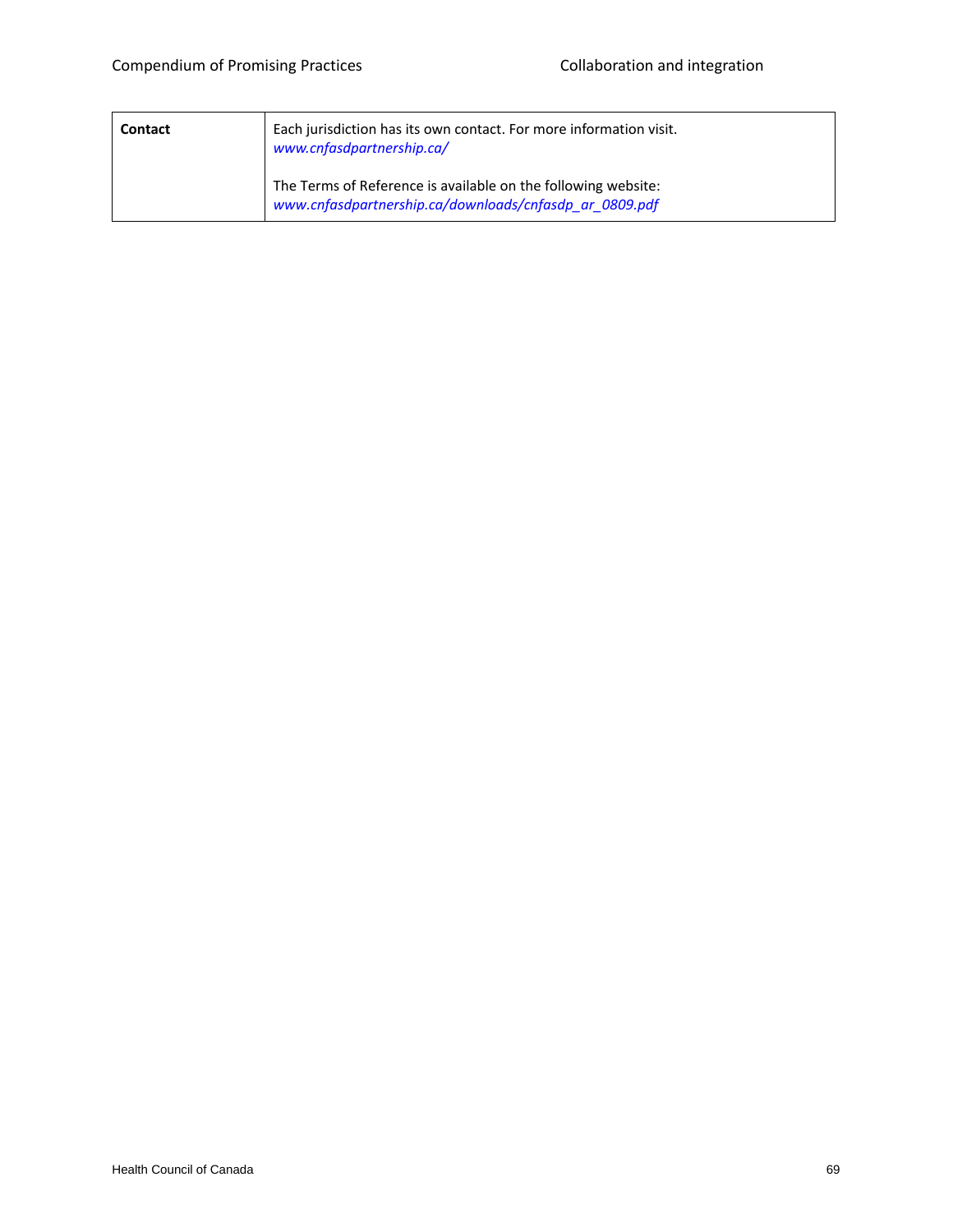# **Community Dental Prevention (Joint Federal‐Provincial Program)**

| <b>Brief Description</b>                   | Promoting increased awareness of dental prevention through education and<br>➤<br>community participation.                                                                                                                                                                                                                                                                                                                                                                                                                                                                                                                                                                                             |
|--------------------------------------------|-------------------------------------------------------------------------------------------------------------------------------------------------------------------------------------------------------------------------------------------------------------------------------------------------------------------------------------------------------------------------------------------------------------------------------------------------------------------------------------------------------------------------------------------------------------------------------------------------------------------------------------------------------------------------------------------------------|
|                                            | ➤<br>There is a community champion – one point of contact who has a relationship with<br>community. This reduces overhead and health care costs, improves access to health<br>care and resources, changes health care behaviour at community level, and offers a<br>community driven solution.                                                                                                                                                                                                                                                                                                                                                                                                        |
|                                            | Some of the programs implemented:<br>➤<br>o Water fluorination for high risk communities (public health intervention). (Our<br>program has not had any direct involvement in water fluorination)<br>o Program delivered by MCH family visitor who has been trained to provide dental<br>varnishing and education (dental therapists also work on reserve at home)<br>COHI (Children's Oral Health Initiative) or VIHA (Vancouver Island Health<br>$\circ$<br>Authority) dental hygienist working collaboratively with the MCH Family Visitor<br>to screen and ensure initial dental varnishing is completed. Family visitor does<br>follow-up/liaison and dental varnishing every two to three months |
|                                            | Program involves family, family visitor, dental hygienist, VIHA, ITHA, dentists, KDC,<br>➤<br><b>COHI/Health Canada</b>                                                                                                                                                                                                                                                                                                                                                                                                                                                                                                                                                                               |
| Why this is a<br><b>Promising Practice</b> | ➤<br>Knowledge transfer<br>Better health outcomes for children<br>➤<br>Accessible<br>➤<br>Community-centred and driven<br>➤<br>Collaborative<br>⋗                                                                                                                                                                                                                                                                                                                                                                                                                                                                                                                                                     |
| <b>Contact</b>                             | Maternal Child Health Program, Inter Tribal Health Authority (Nanaimo)                                                                                                                                                                                                                                                                                                                                                                                                                                                                                                                                                                                                                                |
|                                            | Hanna Scrivens<br>Phone: 250 753 3990<br>Email: hanna@intertribalhealth.ca                                                                                                                                                                                                                                                                                                                                                                                                                                                                                                                                                                                                                            |
|                                            | Lisa Paul<br>Phone: 923 4979<br>Email: lisap@intertribalhealth.ca                                                                                                                                                                                                                                                                                                                                                                                                                                                                                                                                                                                                                                     |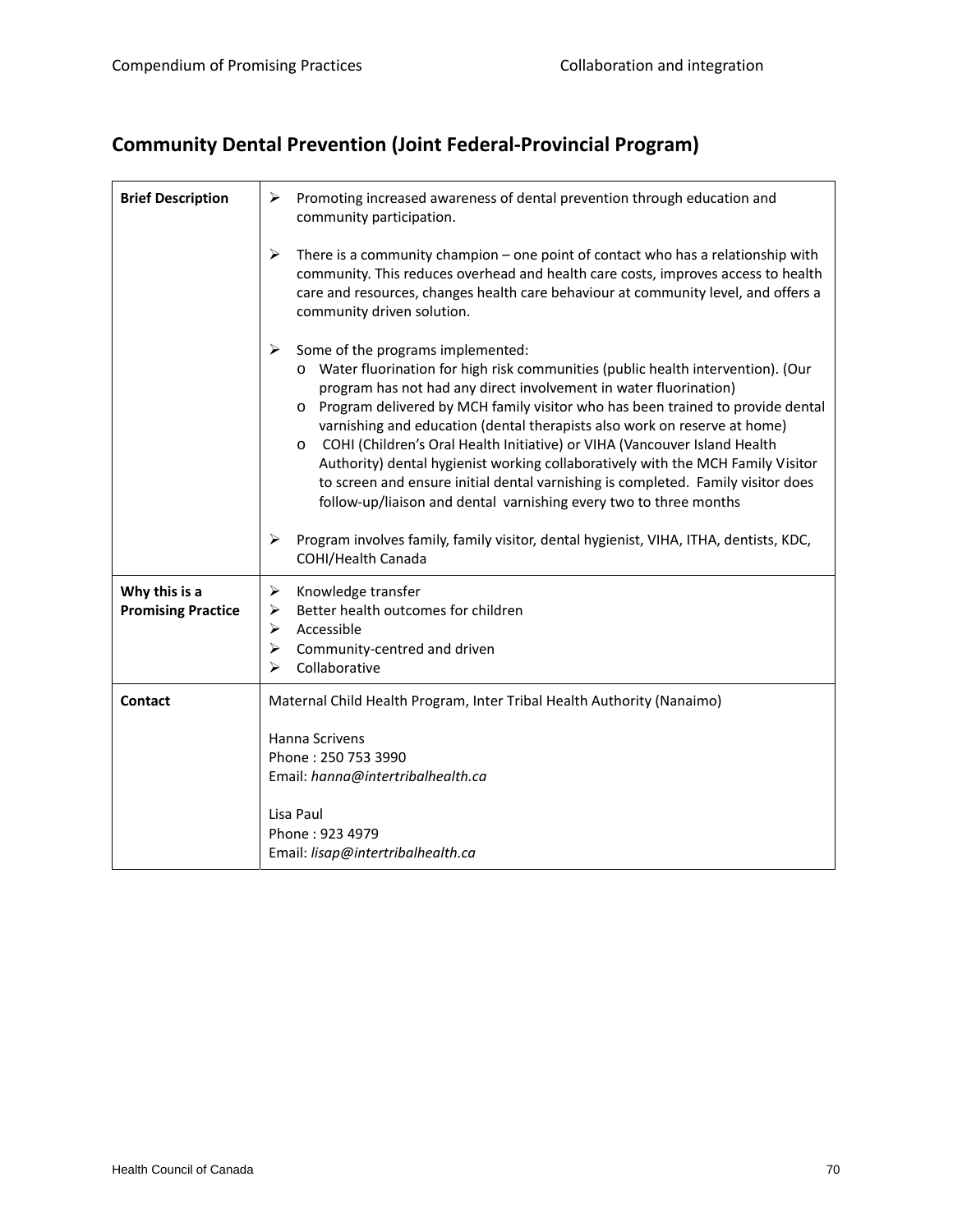### **Cree Health Advocate – Winnipeg Regional Health Authority**

| <b>Brief Description</b>                   | Various models to help Cree-speaking patients understand the hospital<br>environment.                                                      |
|--------------------------------------------|--------------------------------------------------------------------------------------------------------------------------------------------|
|                                            | Mobile model has an advocate moving from hospital to hospital.                                                                             |
|                                            | Navigator model assists patients to navigate the system to ensure they get the<br>most appropriate services.                               |
|                                            | The helper is integrated as part of the health care team in the hospital.                                                                  |
|                                            | Provides education, grief support, coping strategies.                                                                                      |
|                                            | Works well in urban environments.                                                                                                          |
| Why this is a<br><b>Promising Practice</b> | Holistic<br>Patient-centred<br>Accessible                                                                                                  |
| <b>Contact</b>                             | For more information visit:<br>www.mmhrc.ca/page/interpreter-services-manitoba<br>www.wrha.mb.ca/aboriginalhealth/services/interpreter.php |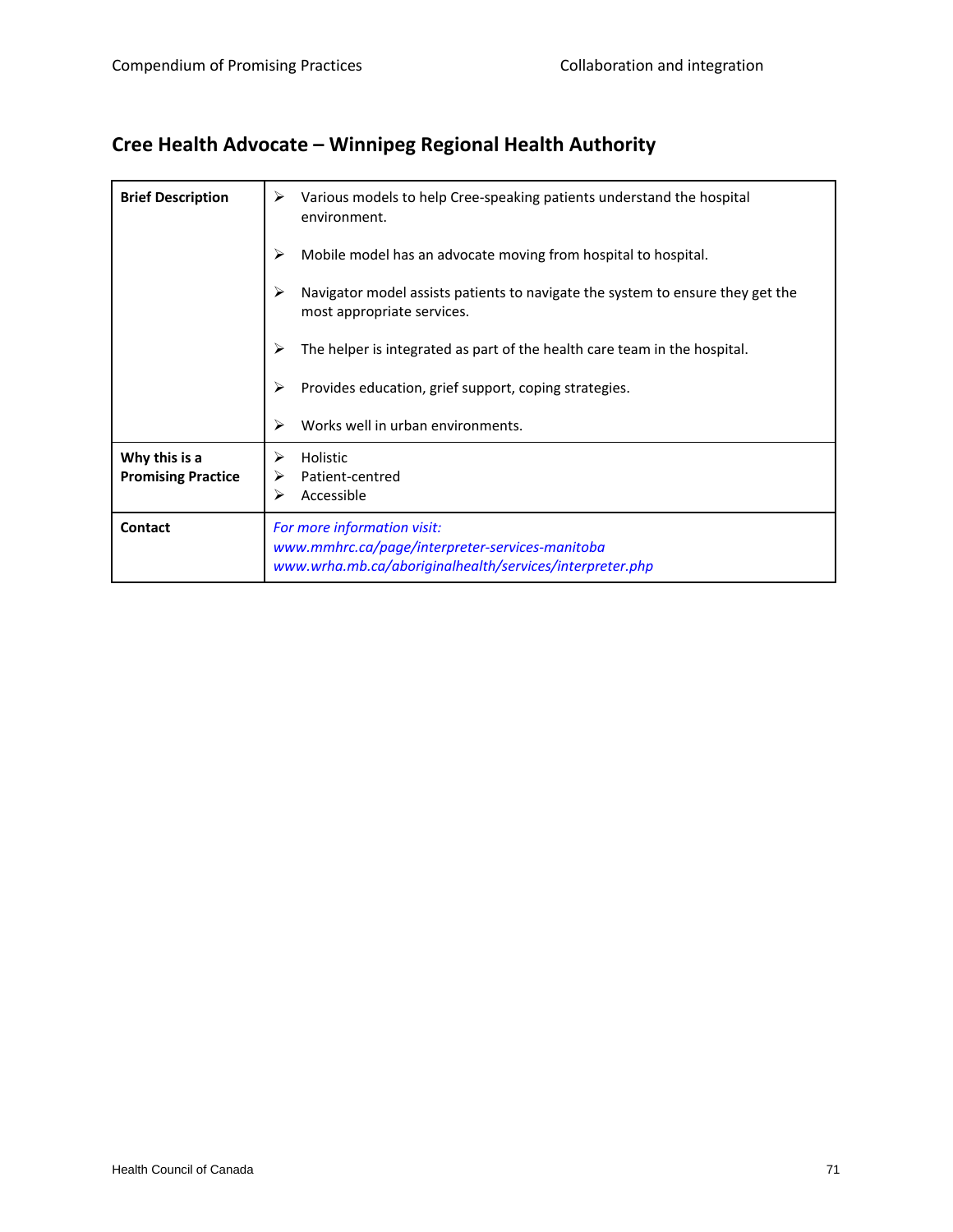### **Eagle Moon Health Office, Regina Qu'Appelle Health Region – Saskatchewan**

| <b>Brief Description</b> | ➤ | Eagle Moon Health Office is tasked with developing relationships with Regina<br>Qu'Appelle Health Region (RQHR) internal managers and leadership, First Nations<br>leadership, health services and community knowledge keepers, as well as the<br>Métis Nation leadership and community knowledge keepers, to bridge the<br>understanding required to move forward in a meaningful way as a health region<br>toward improved health service delivery, improved health status of First peoples<br>and supporting traditional health ways.                                                                                                                                                                                                                                                                                                                                                                                                                                                                                                                                                                                                                                                                                                                                                                                                                                                                                                                                                                                                                                    |
|--------------------------|---|-----------------------------------------------------------------------------------------------------------------------------------------------------------------------------------------------------------------------------------------------------------------------------------------------------------------------------------------------------------------------------------------------------------------------------------------------------------------------------------------------------------------------------------------------------------------------------------------------------------------------------------------------------------------------------------------------------------------------------------------------------------------------------------------------------------------------------------------------------------------------------------------------------------------------------------------------------------------------------------------------------------------------------------------------------------------------------------------------------------------------------------------------------------------------------------------------------------------------------------------------------------------------------------------------------------------------------------------------------------------------------------------------------------------------------------------------------------------------------------------------------------------------------------------------------------------------------|
|                          | ➤ | Also required is a recognition by health sector leadership of implementation:<br>Multiple cross jurisdictional stakeholders and community working committees<br>$\circ$<br>are required to determine what will be created and who will be involved.<br>Knowledge keepers from RQHR health service sector, First Nations health<br>$\circ$<br>service sector, traditional knowledge keepers from First Nations and Métis<br>Community and cultural teachers from First Nations and Métis Nation<br>communities are brought together to create the strategic directions toward<br>improved health status, and oversee the implementation and delivery which<br>includes all representatives.<br>The process follows all leadership support for the recommendations which are<br>$\circ$<br>directly linked to the National and Provincial agendas toward improved health<br>and social outcomes for First peoples.                                                                                                                                                                                                                                                                                                                                                                                                                                                                                                                                                                                                                                                            |
|                          | ➤ | Results:<br>o All benefit according to evaluation findings given inherent wellness resulting<br>from inclusion of ways known to have sustained communities for centuries void<br>of diabetes, addictions and other chronic conditions plaguing contemporary<br>society as a whole.<br>Western health sector professionals are able to access those they have long<br>$\circ$<br>recognized offer "something more".<br>Western health administrators are able to transfer control of resources without<br>$\circ$<br>imposing standards, procedures and legislations inhibiting improved service<br>delivery and support for a way of wellness for which it has no application.<br>The opportunities to bring together knowledge keepers and leadership creates<br>$\circ$<br>understanding; leadership (decision maker) rationales for aligning resources<br>and trust required to share responsibility.<br>Individual, family, community and organizational reports of improved practice<br>O<br>and wellness affirm extensive benefit from following the direction of the<br>knowledge keepers.<br>Evaluations indicate individual, family and community access and reported<br>$\circ$<br>wellness, enhanced understanding, and recognition that the solutions are not<br>complex as compared to consequences of continuing in the same way.<br>The meaningful inclusion allows for the clarification of the roles and<br>$\circ$<br>responsibilities of the selected knowledge keepers and the process required to<br>honour the original agreements of all the people. |
|                          | ➤ | Challenges/Obstacles:<br>Extinguishing fires of greed, hatred and delusion.<br>$\circ$<br>Capacity to enlist the resources for community knowledge keepers to create<br>$\circ$<br>understanding for meaningful changes within the western health sector and                                                                                                                                                                                                                                                                                                                                                                                                                                                                                                                                                                                                                                                                                                                                                                                                                                                                                                                                                                                                                                                                                                                                                                                                                                                                                                                |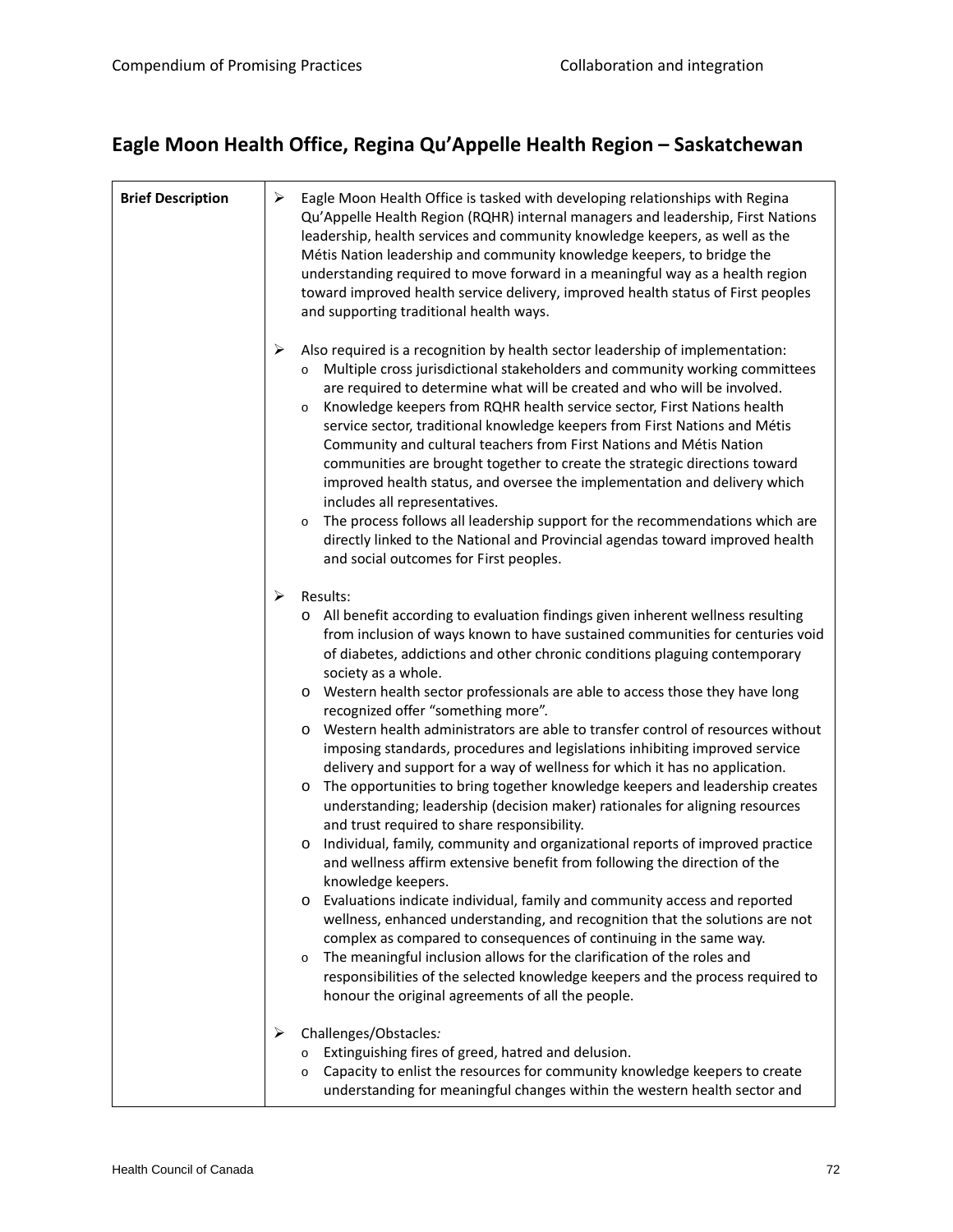|                                            | improved opportunity for access by community members wishing to access a<br>way of wellness known and familiar but out of reach.<br>Inherent systemic impositions and entitlement to resources prior to sharing<br>$\circ$<br>responsibility for wellness of the community seeking help.<br>Isolating jurisdictions and legislations facilitating present day systemic<br>$\circ$<br>contribution to cycles of sickness indicating the legacy continues.                                                                                                                                                                                                                                                                                                                                                                                                                                                                                                       |
|--------------------------------------------|----------------------------------------------------------------------------------------------------------------------------------------------------------------------------------------------------------------------------------------------------------------------------------------------------------------------------------------------------------------------------------------------------------------------------------------------------------------------------------------------------------------------------------------------------------------------------------------------------------------------------------------------------------------------------------------------------------------------------------------------------------------------------------------------------------------------------------------------------------------------------------------------------------------------------------------------------------------|
| Why this is a<br><b>Promising Practice</b> | ➤<br>EMHO approach has been identified as a "framework" toward improved First<br>Nations and Métis health status to be considered by Regional Health Authorities<br>within the province. EMHO is working with the Ministry of Health to share EMHO<br>process and understandings acquired to date with other RHA's anticipated to adopt<br>a similar framework within their respective territories. The approach is inclusive<br>and in keeping with First peoples ways.<br>➤<br>EMHO works with partners internationally, nationally, provincially, regionally, and<br>territorially to share understandings and advance on all that has been learned<br>within existing capacity.<br>➤<br>EMHO approach promotes shared responsibility for community wellness.<br>EMHO approach promotes cultural safety and creates comfort levels, thus<br>inspiring/encouraging individuals to be active in the health and well-being of<br>selves, family and community. |
| Contact                                    | Stephanie Cavers, Director, Eagle Moon Health Office, RQHR, Regina, Saskatchewan<br>Phone: (306) 766-7190/7376<br>Email: stephanie.cavers@rqhealth.ca                                                                                                                                                                                                                                                                                                                                                                                                                                                                                                                                                                                                                                                                                                                                                                                                          |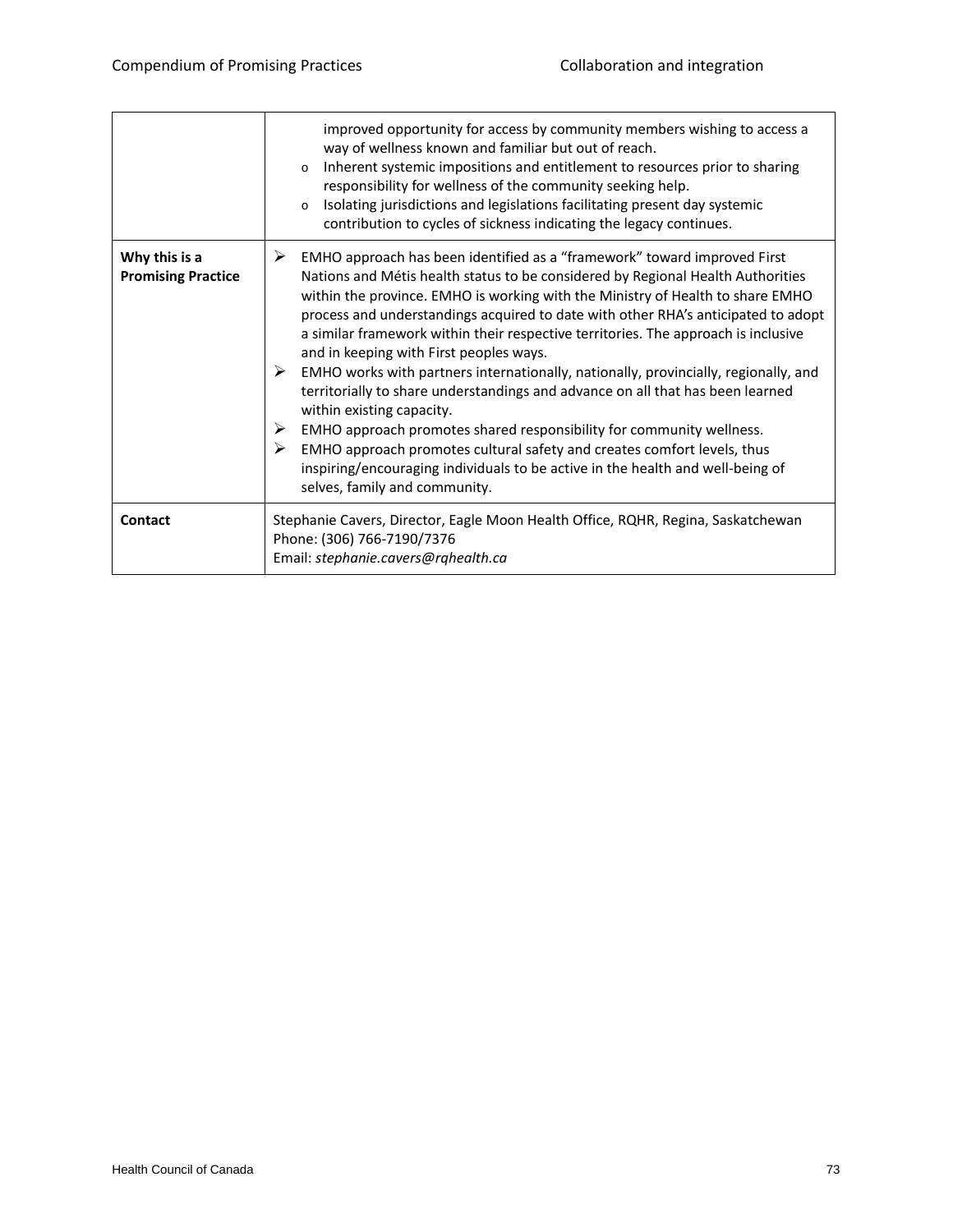### **Early Development Instrument (EDI)**

| <b>Brief Description</b>                   | The Early Development Instrument (EDI) is an outcome measure of children's early<br>≻<br>development. It measures children's readiness to learn in a school environment in<br>five general domains identified in the literature: physical health and well-being;<br>social competence; emotional maturity; language and cognitive development; and<br>communication skills and general knowledge in relation to developmental<br>benchmarks rather than curriculum-based ones. |
|--------------------------------------------|--------------------------------------------------------------------------------------------------------------------------------------------------------------------------------------------------------------------------------------------------------------------------------------------------------------------------------------------------------------------------------------------------------------------------------------------------------------------------------|
|                                            | The Early Development Instrument can be applied at either junior or senior<br>➤<br>kindergarten level (for either four or five-year olds). A teacher uses her/his<br>observations after several months of classroom/school interaction with the child<br>to complete the questionnaire.                                                                                                                                                                                        |
|                                            | The instrument provides information for groups of children in order to:<br>➤<br>report on areas of strength and deficit for populations of children<br>$\circ$<br>monitor populations of children over time<br>$\circ$<br>predict how children will do in elementary school<br>$\circ$                                                                                                                                                                                         |
| Why this is a<br><b>Promising Practice</b> | Helps communities identify strengths and needs so they can better plan<br>⋗<br>programming                                                                                                                                                                                                                                                                                                                                                                                     |
| Contact                                    | For more information visit:<br>www.lssd.ca/ueyselkirkinterlake/Publication/EDI%20report%20-%20June%2016.pdf                                                                                                                                                                                                                                                                                                                                                                    |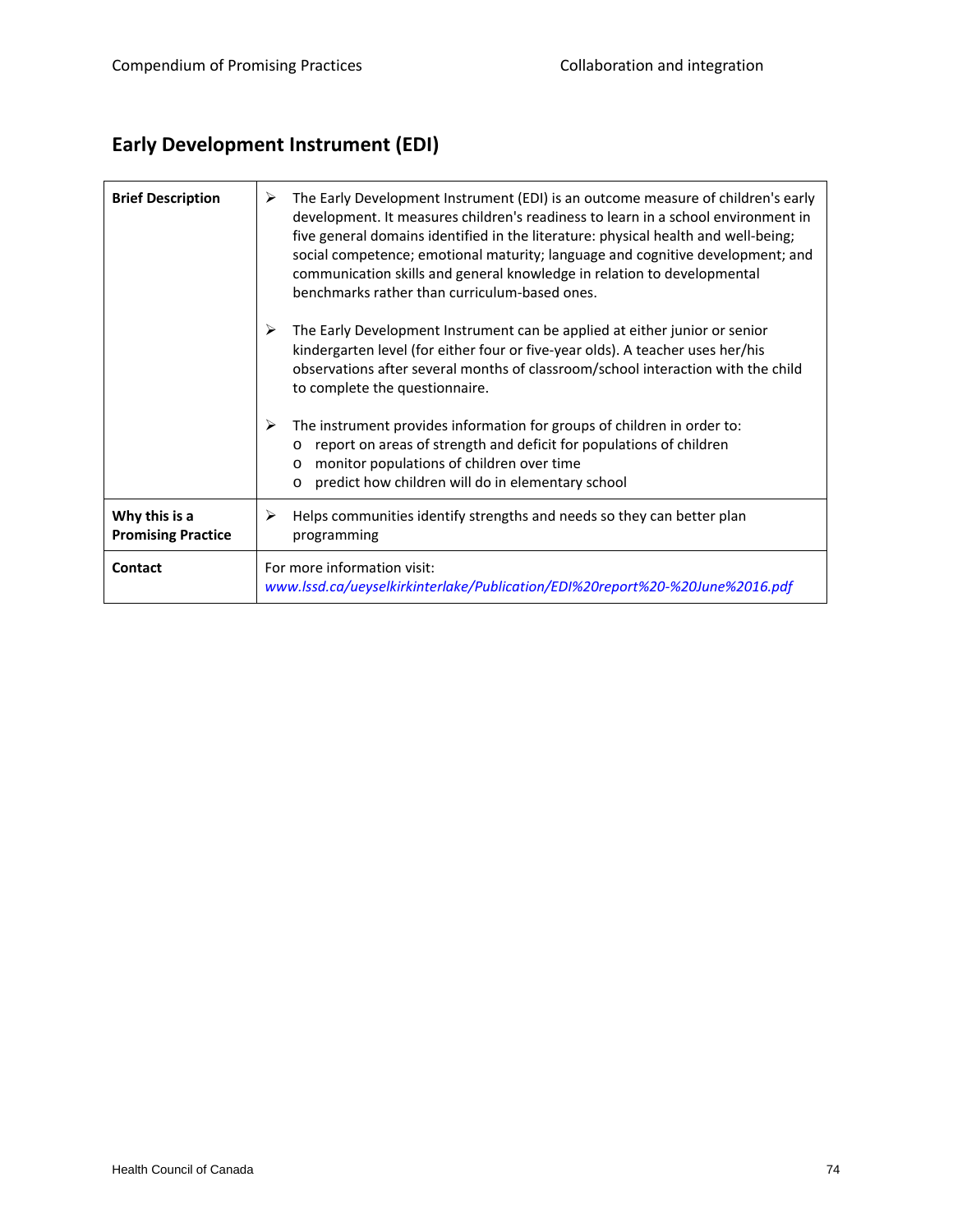### **Elbow River Healing Lodge – Prenatal Education**

| <b>Brief Description</b> | ➤                     | Vision: healthy Aboriginal communities through connectedness.                                                                                                                                                                                                                                                                                                                     |
|--------------------------|-----------------------|-----------------------------------------------------------------------------------------------------------------------------------------------------------------------------------------------------------------------------------------------------------------------------------------------------------------------------------------------------------------------------------|
|                          | ➤                     | Mission: provide optimal integrated access to respectful resources for Aboriginal<br>people.                                                                                                                                                                                                                                                                                      |
|                          | ➤                     | Designed to meet the needs of the Aboriginal population by providing choice,<br>increase and accessibility to culturally appropriate and safe care.                                                                                                                                                                                                                               |
|                          | ➤                     | Focus on the physical, mental, emotional and spiritual approach to Aboriginal<br>health care.                                                                                                                                                                                                                                                                                     |
|                          | ➤                     | Specifically Aboriginal perinatal education including moss bags, a culturally<br>appropriate person doing class was linked to education support and embedded in<br>services of Elbow River Healing Lodge(ERHL).                                                                                                                                                                   |
|                          | $\blacktriangleright$ | In terms of implementation: originally was a partnership with Calgary Health<br>Service Perinatal Education program and Elbow River Healing Lodge. A Perinatal<br>Outreach Educator (Aboriginal) was trained as a Certified Childbirth Educator. This<br>educator offered culturally appropriate childbirth education classes in the Elbow<br>River Healing Lodge to its clients. |
|                          | ➤                     | Some challenges include:<br>o 2002-2003 lost in a transition of both programs and turn over, Aboriginal<br>perinatal educator<br>o Continuity - right person in the role and qualification<br>o Funding, resources, space<br>o Committing staff time to meetings required to get programs off the ground                                                                          |
|                          | ➤                     | Hours are Monday to Friday from 8:30 a.m. to 4:30 p.m.                                                                                                                                                                                                                                                                                                                            |
|                          | ➤                     | Services include: Aboriginal primary medical care, women's wellness, prenatal<br>diabetes, adult Aboriginal mental health, foot and wound care, health promotion<br>and immunization, social resource advocacy and street outreach.                                                                                                                                               |
|                          | ➤                     | Wellness team includes: physicians, nurses, Aboriginal mental health workers and<br>therapists, Aboriginal liaison/advocate, street outreach worker, clerks, secretary,<br>medical director, researcher.                                                                                                                                                                          |
|                          | ➤                     | Referral process: patients are self-referred or referred by a physician, health care<br>provider or community agency.                                                                                                                                                                                                                                                             |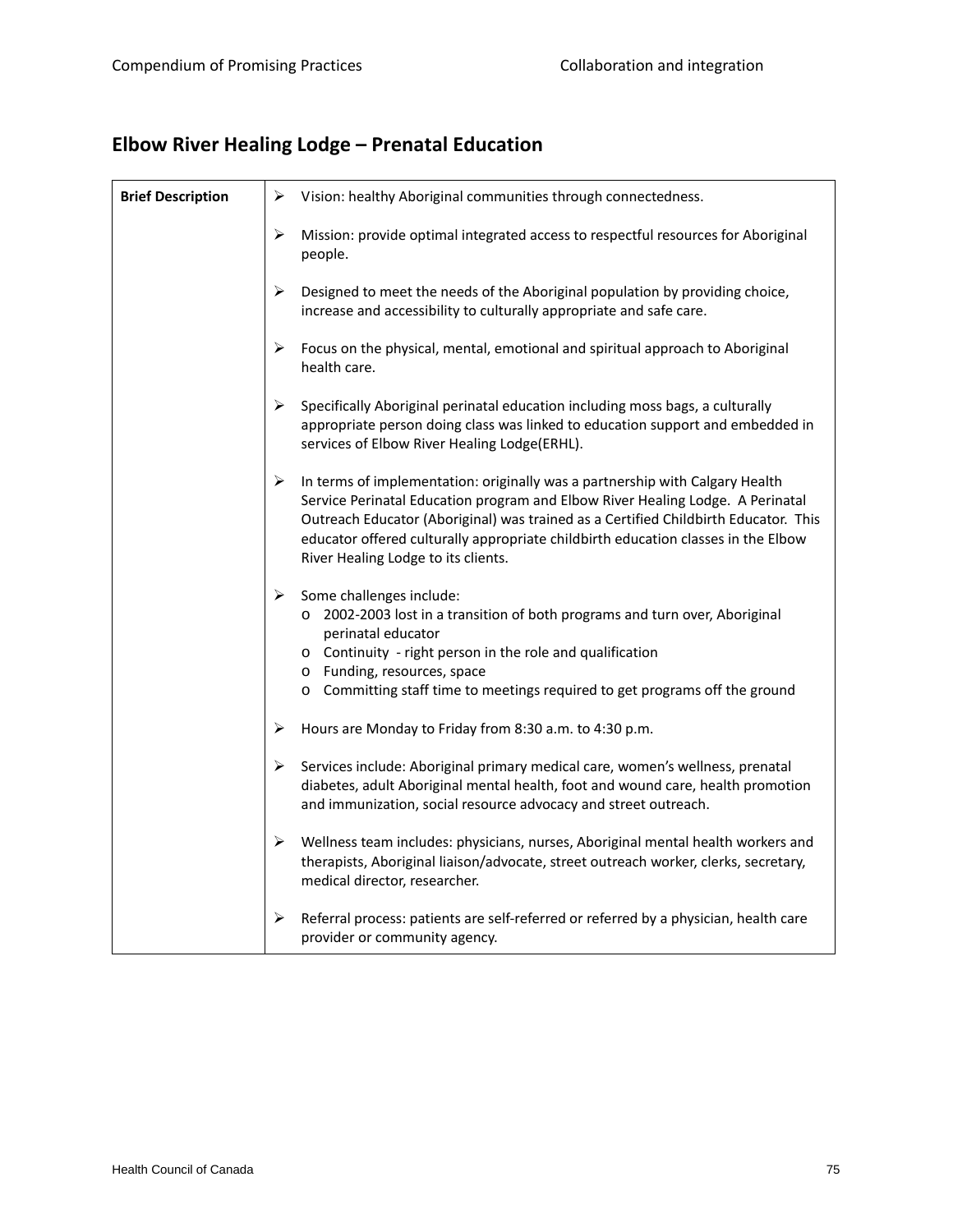| Why this is a<br><b>Promising Practice</b> | Culturally sensitive, builds on the strengths of both parties: a perinatal education<br>curriculum with aboriginal focus/ culturally appropriate processes and resources.<br>Met the needs of urban aboriginal clients who were linked with /cared for by the<br>➤<br>ERHL.<br>Increased access to Perinatal Education programming.<br>Linked families to early parenting programming also offered by Perinatal Education.<br>Built on the earlier development of the Aboriginal version of the Best Beginning<br>Book.<br>Invited participants to ERHL for more than only prenatal care: social support of<br>⋗<br>group<br>Popular with staff |
|--------------------------------------------|-------------------------------------------------------------------------------------------------------------------------------------------------------------------------------------------------------------------------------------------------------------------------------------------------------------------------------------------------------------------------------------------------------------------------------------------------------------------------------------------------------------------------------------------------------------------------------------------------------------------------------------------------|
| Contact                                    | For more information visit:<br>www.albertahealthservices.ca/services.asp?pid=service&rid=1009201                                                                                                                                                                                                                                                                                                                                                                                                                                                                                                                                                |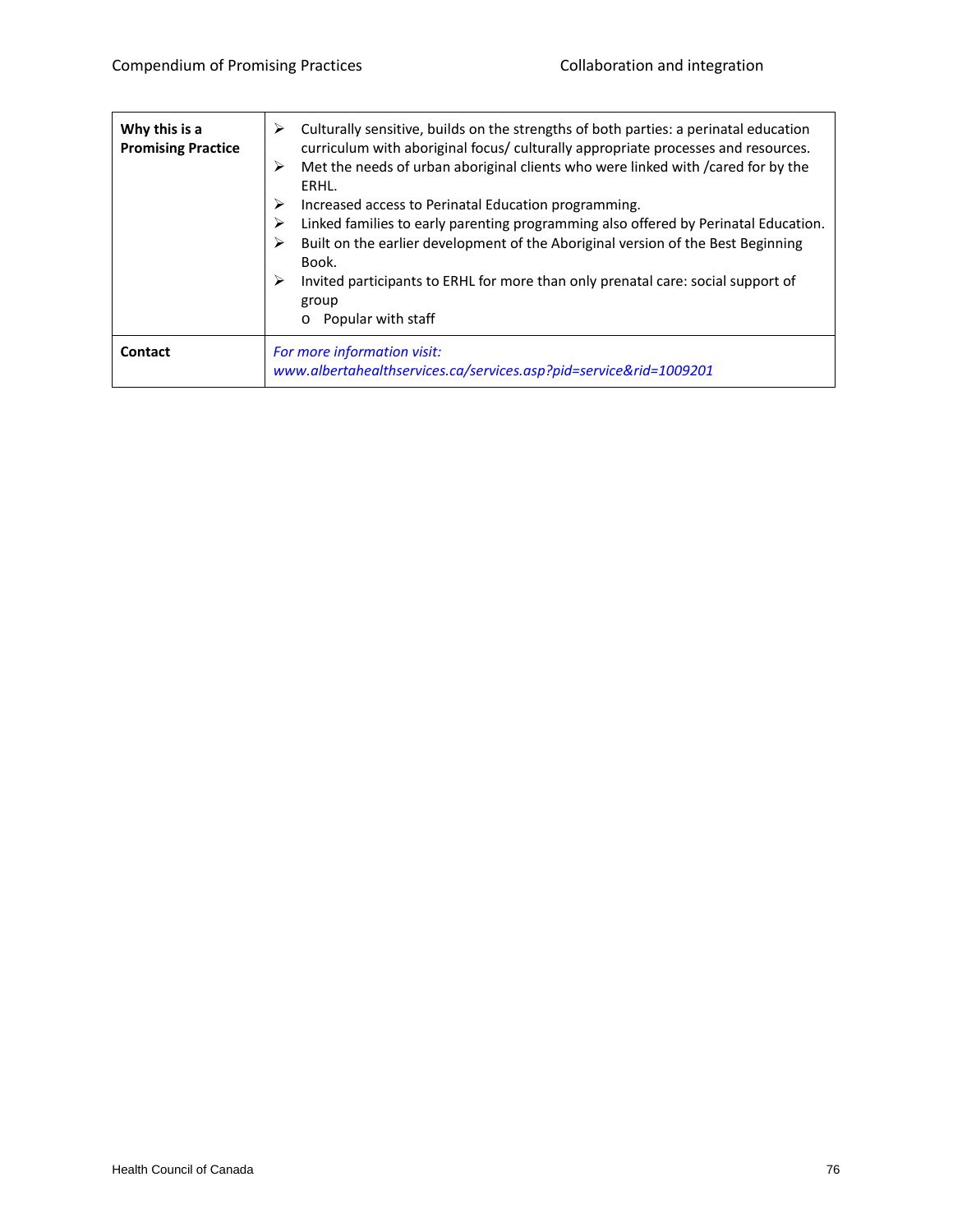#### **Families First Edmonton ‐ Families Matter Partnership Initiative**

| <b>Brief Description</b>                   | ➤                | The YMCA of Edmonton, in partnership with the Multicultural Health Brokers<br>Cooperative (MCHB), KARA Family Resource Centre, and Bent Arrow Traditional<br>Healing Society is providing services in this community-based research project -<br>Families First Edmonton (FFE).                                                                                                                                                                                                                                                                                                                            |
|--------------------------------------------|------------------|------------------------------------------------------------------------------------------------------------------------------------------------------------------------------------------------------------------------------------------------------------------------------------------------------------------------------------------------------------------------------------------------------------------------------------------------------------------------------------------------------------------------------------------------------------------------------------------------------------|
|                                            | ≻                | This research project is being conducted at the University of Alberta. It will<br>determine whether delivering education, health, family support and recreation<br>services in a coordinated and proactive way can provide better outcomes for<br>families with low incomes while being cost-effective.                                                                                                                                                                                                                                                                                                    |
|                                            | ➤                | The research project's mission is: "To improve the well-being of low income<br>families and their children through innovative service delivery, applied research,<br>and well-informed public policy."                                                                                                                                                                                                                                                                                                                                                                                                     |
|                                            | ➤                | Families First Edmonton is a partnership with two co-leads, Alberta Human<br>Resources and Employment and the City of Edmonton Community Services, who<br>are joined by ten other organizations and researchers from the University of<br>Alberta, the University of Waterloo, the University of Calgary, and McMaster<br>University.                                                                                                                                                                                                                                                                      |
|                                            | ➤                | 1,200 volunteer families have been recruited and randomly assigned to one of four<br>intervention groups:<br>○ Self-Directed<br>$\circ$ Recreation<br>○ Family Healthy Lifestyle<br>O Comprehensive                                                                                                                                                                                                                                                                                                                                                                                                        |
|                                            | ➤                | Participants in the Self-Directed group obtain programs and services from their<br>current providers. In the other groups, the YMCA of Edmonton, together with its<br>partners, is integrating services to families while focusing on recreation<br>coordination, family healthy lifestyles, and comprehensive (recreation plus family<br>healthy lifestyle).<br>o Service integration practices in each group follows the following principles:<br>family-centred, culturally sensitive, capacity building and reflective<br>o Stimulated by the results of Gina Brown's research "When The Bough Breaks" |
|                                            | ➤                | In addition to directing practices to the family participants, the Family First<br>Edmonton partners also focused attention to lowering barriers to services across<br>the sectors.                                                                                                                                                                                                                                                                                                                                                                                                                        |
| Why this is a<br><b>Promising Practice</b> | ➤<br>➤<br>➤<br>⋗ | Evidence based<br>Collaborative<br>Addresses the determinants of health<br>Cross-sectoral                                                                                                                                                                                                                                                                                                                                                                                                                                                                                                                  |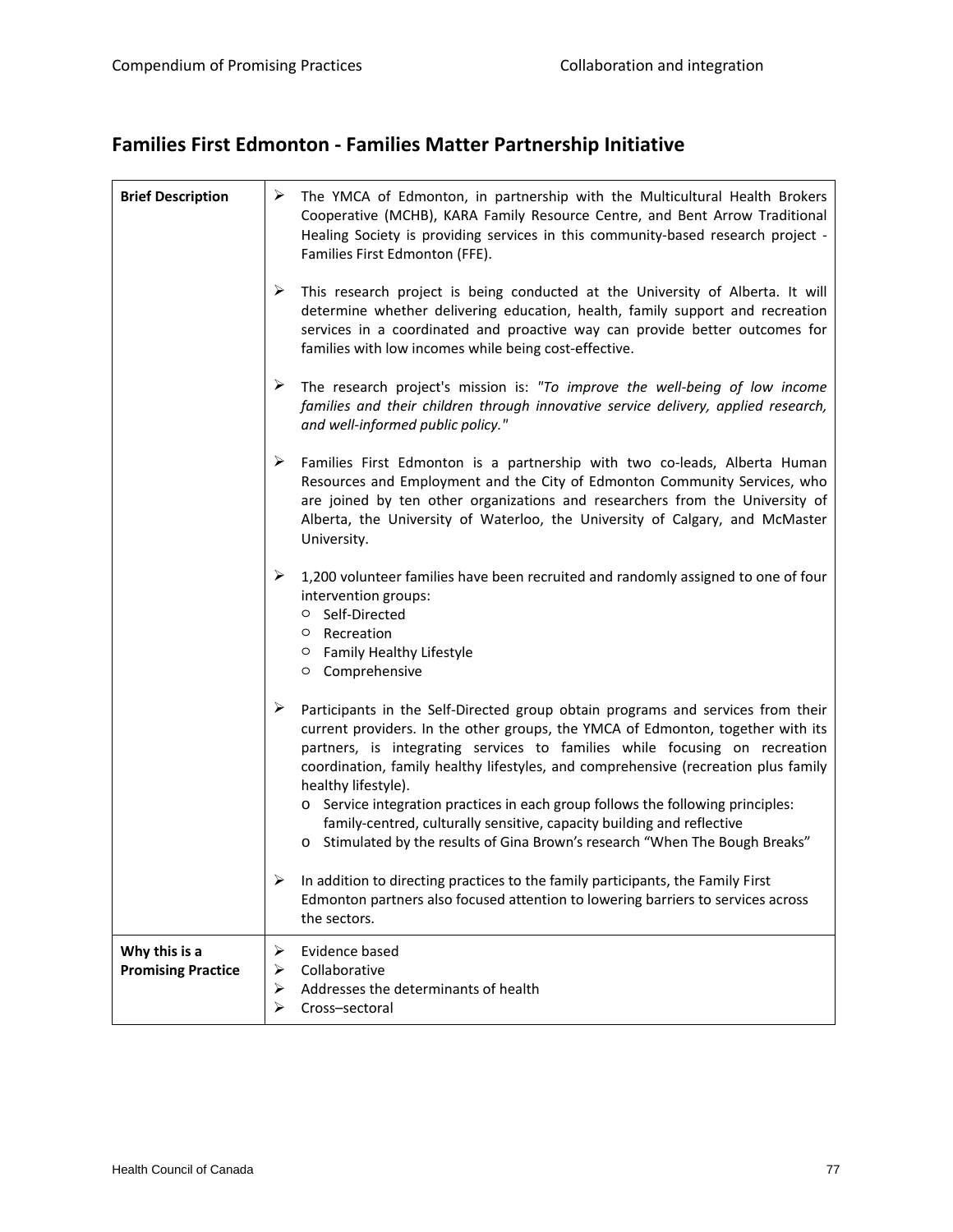| Contact | For more information visit:<br>www.edmonton.ymca.ca/CommunityPrograms/BillReesYMCACommunityPrograms/Fa<br>miliesFirstEdmonton/tabid/291/Default.aspx                                                             |
|---------|------------------------------------------------------------------------------------------------------------------------------------------------------------------------------------------------------------------|
|         | Jane Drummond, RN PhD Principle investigator, Families First Edmonton Research Team<br>Vice Provost (Health Sciences Council) University of Alberta<br>Phone: (780) 492-2861<br>Email: jane.drummond@ualberta.ca |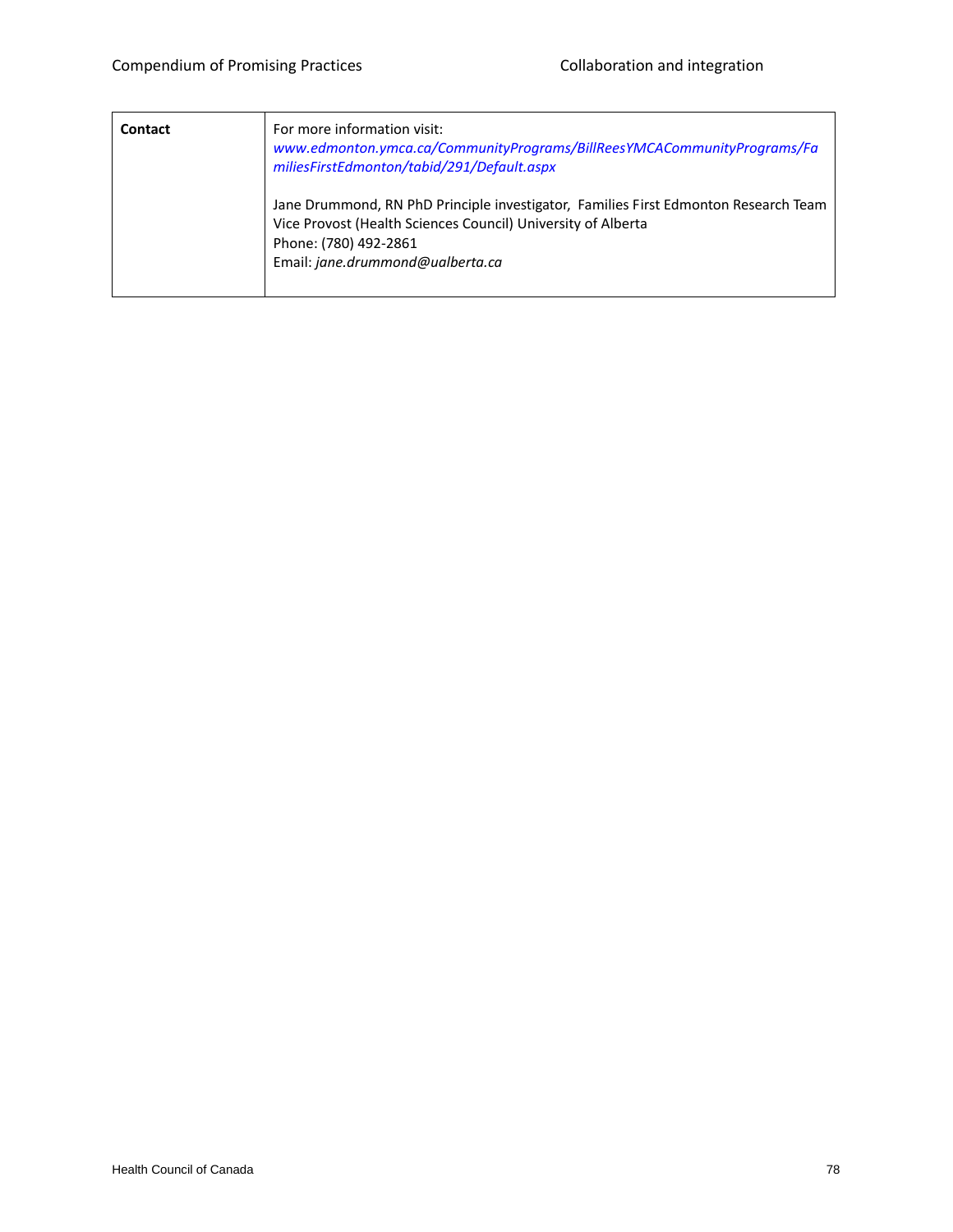#### **First Nations and Inuit Mental Wellness Team (MWT) pilot projects (Joint FPT Program)**

| <b>Brief Description</b>                   | ⋗<br>MWT pilot projects are community-based, client-centred, multi-disciplinary teams<br>that provide a variety of culturally safe mental health and addictions services and<br>supports to First Nations and Inuit communities. Mental wellness teams are<br>owned, defined and driven by the community and include community, cultural, and<br>clinical approaches to mental wellness services, spanning the continuum of care<br>from prevention to after-care. The MWT concept supports an integrated approach<br>to service delivery (multi-jurisdictional, multi-sectoral). Given F/P/T/A jurisdiction,<br>participation and commitment of provincial services/agencies/authorities is<br>important.                                                                                                                                                          |
|--------------------------------------------|---------------------------------------------------------------------------------------------------------------------------------------------------------------------------------------------------------------------------------------------------------------------------------------------------------------------------------------------------------------------------------------------------------------------------------------------------------------------------------------------------------------------------------------------------------------------------------------------------------------------------------------------------------------------------------------------------------------------------------------------------------------------------------------------------------------------------------------------------------------------|
|                                            | ➤<br>MWT pilot projects are community owned, defined and driven. Many teams have<br>developed community-driven steering committees to oversee the planning and<br>implementation of the teams, which includes a variety of partners (Community<br>health directors, police, child and family services etc.) Each of the teams also has a<br>designated MWT coordinator to oversee the work of the teams at the community-<br>level.                                                                                                                                                                                                                                                                                                                                                                                                                                 |
|                                            | ➤<br>Some of the goals of the teams include: Increase access within and close to the<br>client's home community, to a range of services including: outreach, assessment,<br>treatment, ceremony, counselling, case management, and referral; Increase<br>community engagement on mental wellness and community wellness issues;<br>Increase peer supports, clinical supports and supervision to prevent front-line<br>worker burnout and staff turnover through sharing of caseloads among team<br>members; Improve treatment outcomes as a result of improved collaboration<br>between professionals and para-professionals, better continuity of care, more<br>appropriate services, better quality services, and improved access to care; Increase<br>surveillance regarding mental illness and substance abuse, likely leading to<br>increased detection rates. |
| Why this is a<br><b>Promising Practice</b> | Evidence based<br>➤<br>➤<br>Multi-stakeholder<br>Community-based<br>➤<br>Collaborative<br>⋗                                                                                                                                                                                                                                                                                                                                                                                                                                                                                                                                                                                                                                                                                                                                                                         |
| <b>Contact</b>                             | Eric Costen<br>Director, Mental Health and Addictions, First Nations and Inuit Health Branch Health<br>Canada<br>Phone: 613-954-5762<br>Email: eric.costen@hc-sc.gc.ca                                                                                                                                                                                                                                                                                                                                                                                                                                                                                                                                                                                                                                                                                              |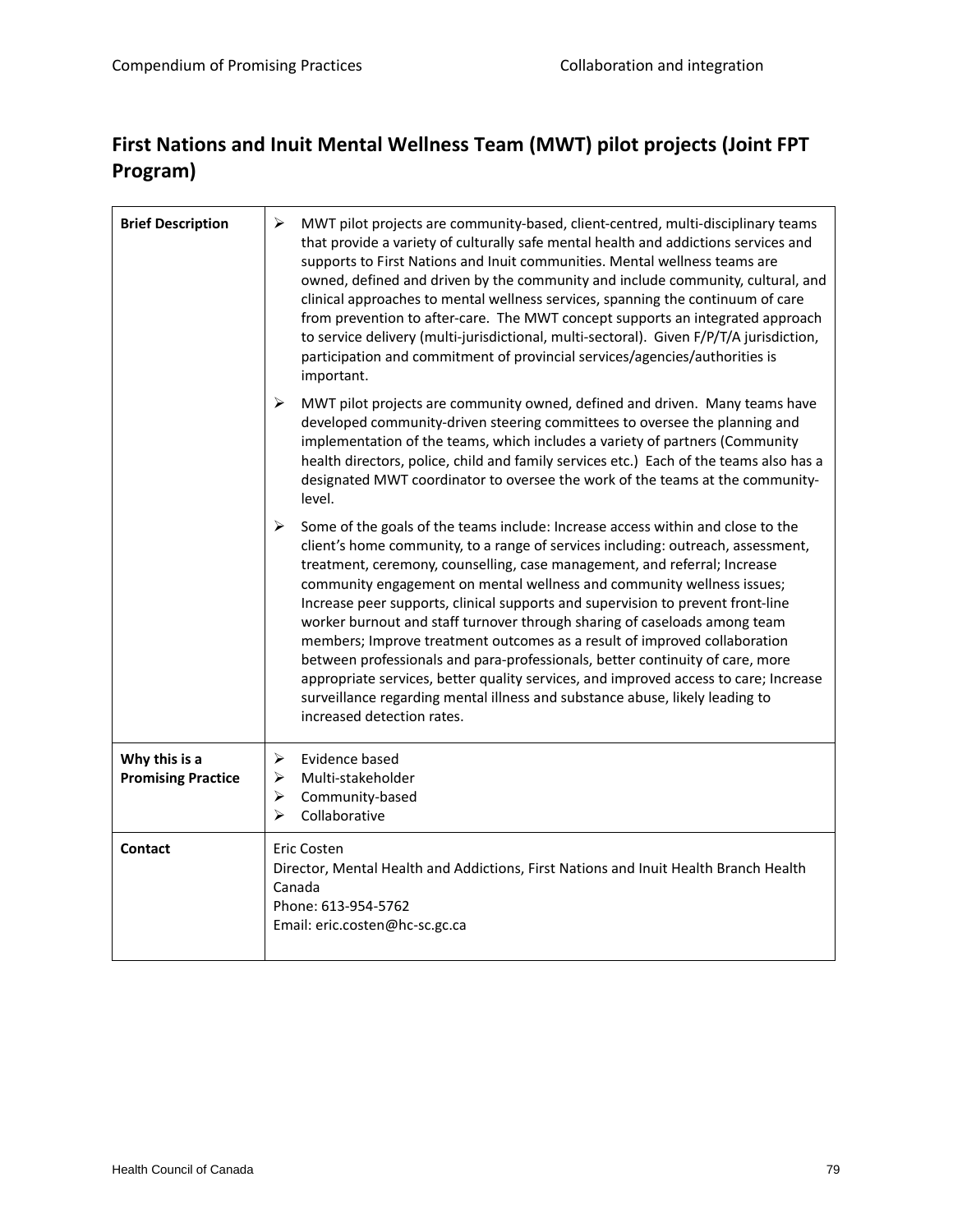### **Four Directions Medical Supply**

| <b>Brief Description</b>                   | Works with the Native Women's Association of Canada (NWAC) for training and<br>⋗<br>funding.                                                                                                             |
|--------------------------------------------|----------------------------------------------------------------------------------------------------------------------------------------------------------------------------------------------------------|
|                                            | ⋗<br>Work with all reserves in Ontario to inventory medical supplies and related items<br>(i.e. diapers, which they supply at lower cost for a health centre or other client).                           |
|                                            | ➤<br>Offer comprehensive purchasing packages for Aboriginal people. They deal directly<br>with First Nations people, no intermediaries, and tailor their products and<br>solutions to individuals needs. |
| Why this is a<br><b>Promising Practice</b> | Lowers costs to the end users and assists people who might not otherwise be able<br>⋗<br>to benefit from health care programs.                                                                           |
| Contact                                    | For more information visit:<br>www.fourdirectionsmedical.com                                                                                                                                             |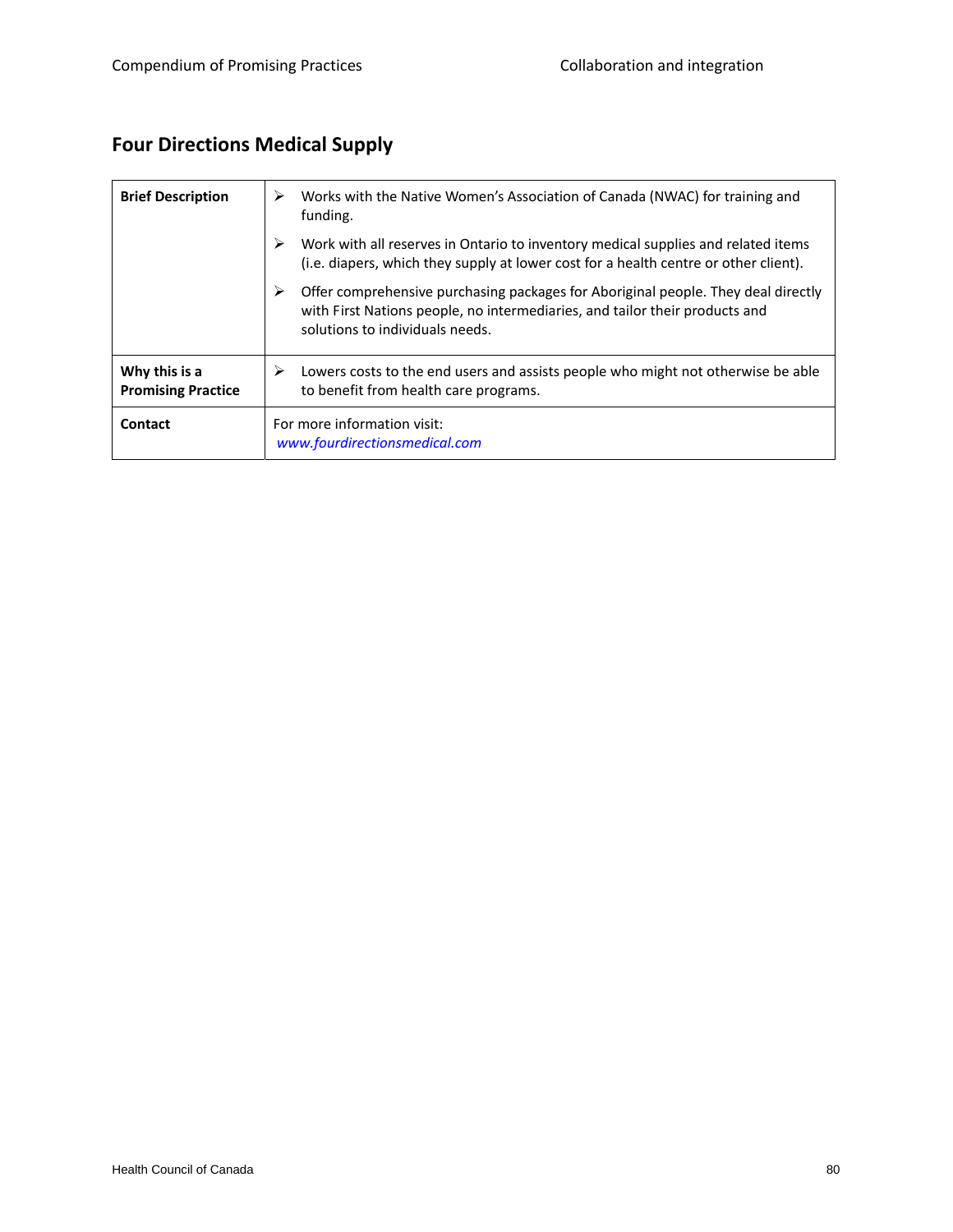#### **Grass Roots Mentoring FASD Prevention Program, Burntwood Regional Health (Thompson Service Delivery Area) (Manitoba's FASD Strategy)**

| <b>Brief Description</b>                   | In April 2007, the Government of Manitoba announced a co-ordinated fetal<br>➤<br>alcohol spectrum disorder strategy developed by an interdepartmental committee<br>in consultation with experts and community stakeholders.                                                                                                                                                                          |
|--------------------------------------------|------------------------------------------------------------------------------------------------------------------------------------------------------------------------------------------------------------------------------------------------------------------------------------------------------------------------------------------------------------------------------------------------------|
|                                            | ➤<br>The strategy builds upon existing multi-departmental, multi-million dollar<br>prevention activities and service supports available for individuals with FASD<br>throughout the lifespan.                                                                                                                                                                                                        |
|                                            | ➤<br>The strategy also supports the work of the Changes for Children initiative, designed<br>to enhance the child welfare system.                                                                                                                                                                                                                                                                    |
|                                            | ➤<br>An interdepartmental committee with representation from Healthy Child<br>Manitoba Office, Health, Healthy Living, Youth and Seniors, Family Services and<br>Consumer Affairs, Education, Justice, Aboriginal and Northern Affairs and the<br>Changes for Children child and family services initiative has responsibility for<br>implementing the strategy, with input from community partners. |
|                                            | ➤<br>Partnerships include: Manitoba Coalition on Alcohol and Pregnancy, Canada<br>Northwest FASD Partnership, Canada Northwest FASD Research Network.                                                                                                                                                                                                                                                |
|                                            | ➤<br>One of the Stop FASD sites is the Grass Roots Mentoring FASD Prevention Program<br>in Thompson - a home visitation program where mentors provide intensive<br>support to pregnant and postnatal women who are struggling with drug and<br>alcohol use.                                                                                                                                          |
|                                            | ➤<br>Multi-sector involvement, parents, professionals (nurses, doctors, justice,<br>education, etc.), community members.                                                                                                                                                                                                                                                                             |
|                                            | Funding is shared among Child Coalition, Healthy Child and Health Authorities.<br>➤                                                                                                                                                                                                                                                                                                                  |
|                                            | There is a focus on education regarding prevention and support/management to<br>➤<br>families.                                                                                                                                                                                                                                                                                                       |
|                                            | ➤<br>Some challenges include: membership, maintaining representation by staff<br>attrition and agency leadership, different jurisdictional mandates limiting funding,<br>interagency communication and need for sustainable multi-year funding.                                                                                                                                                      |
| Why this is a<br><b>Promising Practice</b> | Working with a broad base with support and buy in from partners.<br>≻                                                                                                                                                                                                                                                                                                                                |
| <b>Contact</b>                             | For more information visit:<br>www.gov.mb.ca/healthychild/fasd/index.html                                                                                                                                                                                                                                                                                                                            |

 $\overline{\mathbf{r}}$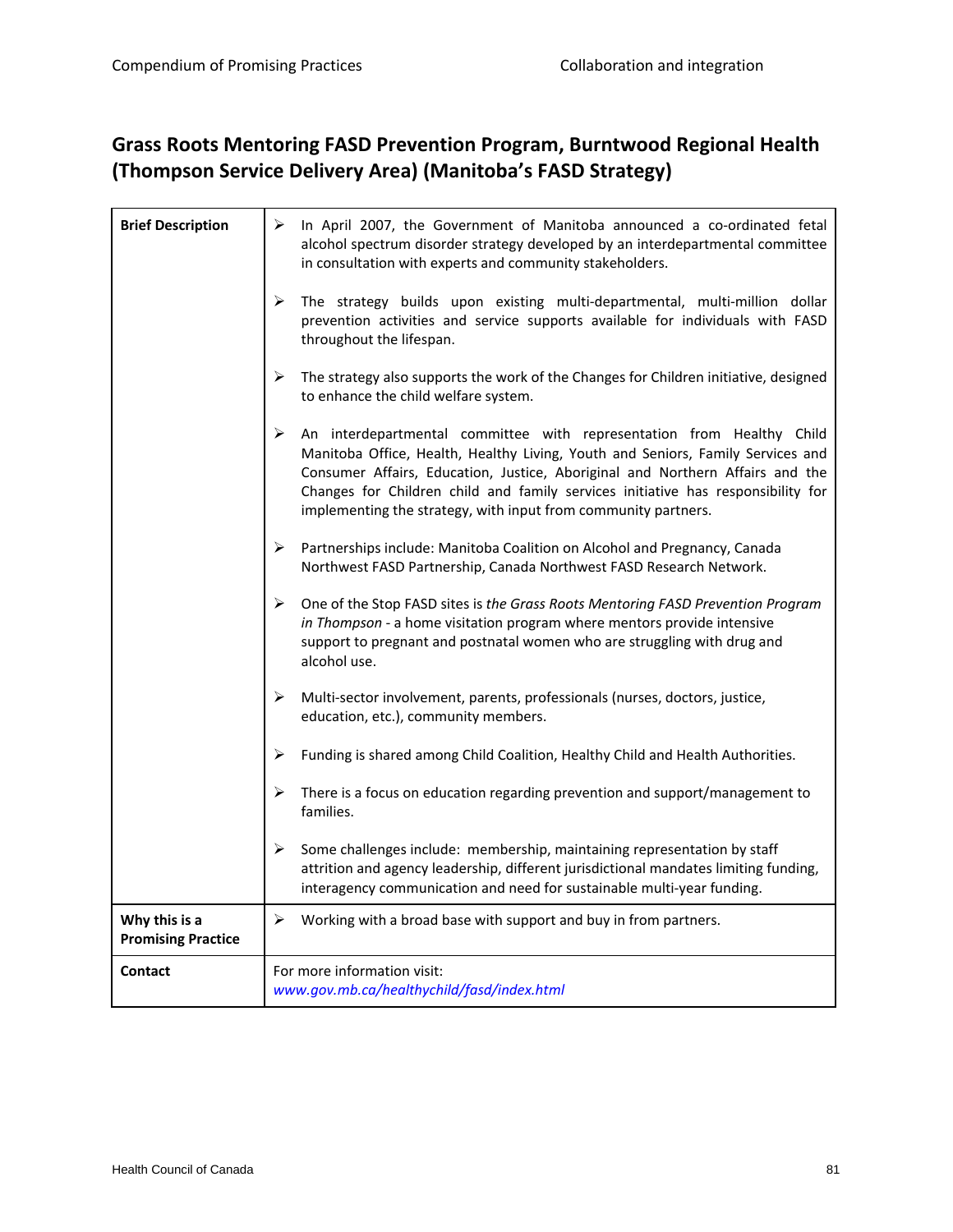### **Healthy Child Manitoba**

| <b>Brief Description</b>                   | ⋗<br>The Healthy Child Manitoba Strategy was implemented in 2000. The Healthy Child<br>Manitoba Act was proclaimed in 2007. Led by the Healthy Child Committee of<br>Cabinet, currently composed of nine Cabinet Ministers, the Healthy Child strategy<br>is a long-term, cross-governmental and cross-sectoral effort to achieve the best<br>possible outcomes for Manitoba's children. Healthy Child Manitoba utilizes an<br>evidence-based decision model blended with community development to identify<br>and meet the needs of Manitoba's children, families and communities, with<br>particular emphasis on the prenatal period through the preschool years. |
|--------------------------------------------|---------------------------------------------------------------------------------------------------------------------------------------------------------------------------------------------------------------------------------------------------------------------------------------------------------------------------------------------------------------------------------------------------------------------------------------------------------------------------------------------------------------------------------------------------------------------------------------------------------------------------------------------------------------------|
| Why this is a<br><b>Promising Practice</b> | A holistic and whole of government approach to addressing child health.<br>➤                                                                                                                                                                                                                                                                                                                                                                                                                                                                                                                                                                                        |
| Contact                                    | For more information visit:<br>www.gov.mb.ca/healthychild/<br>Jan Sanderson CEO, Healthy Child Manitoba Office, and Secretary to the Healthy Child<br>Committee of Cabinet and Deputy Minister of Healthy Living, Youth and Seniors<br>Email: jan.sanderson@gov.mb.ca                                                                                                                                                                                                                                                                                                                                                                                               |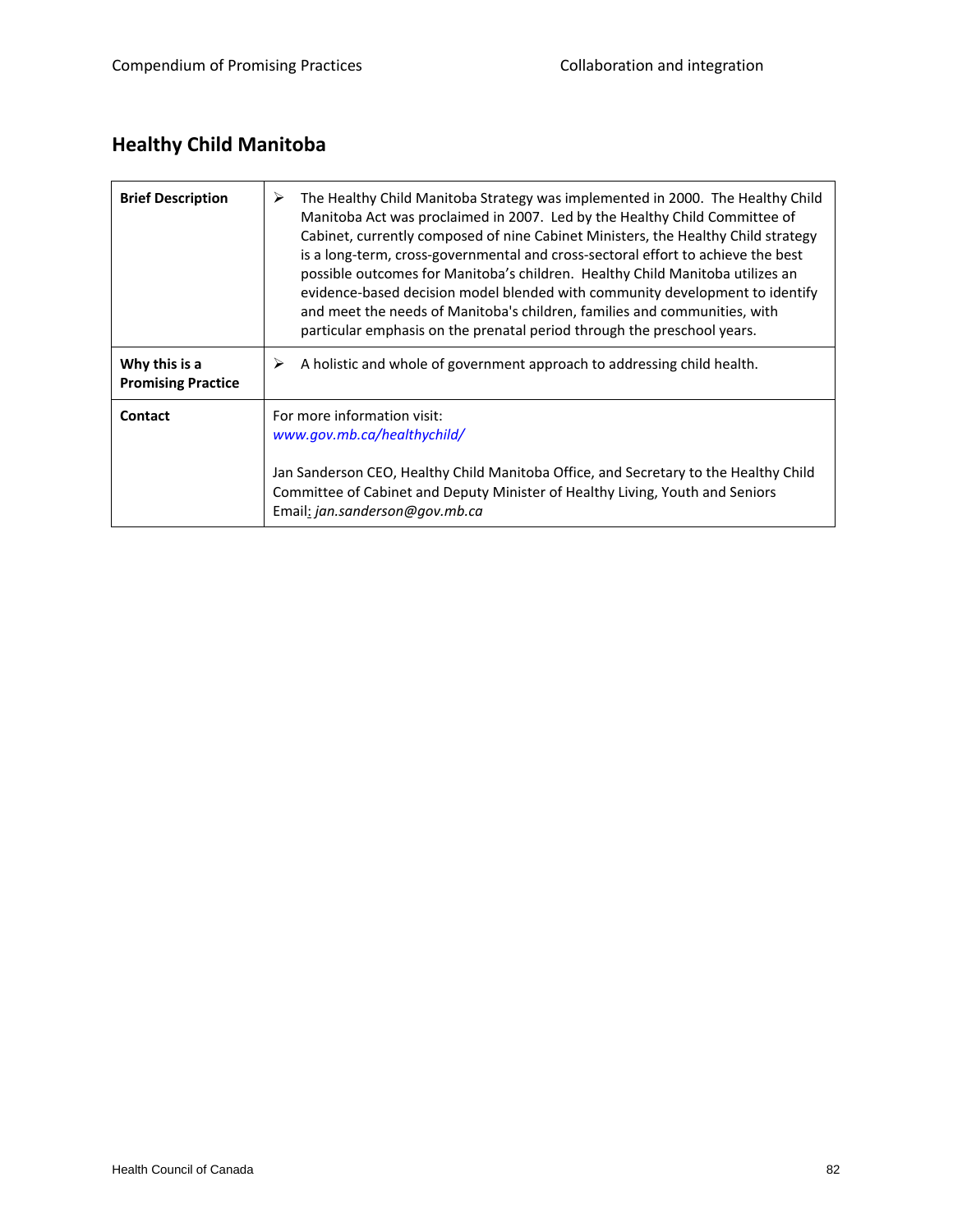#### **Honouring Life ‐ Aboriginal Youth and Communities Empowerment Strategy (AYCES) – Alberta Health Services**

| <b>Brief Description</b> | ➤ | In 2002, Aboriginal people within Alberta expressed concern about the future of<br>their children and youth. Several Chiefs and their Councils requested assistance<br>from the Government of Alberta in addressing the high rate of suicide among<br>Aboriginal children and youth. Responding to this request, cross-ministry partners<br>from Alberta Children and Youth Initiative (ACYI) including Health and Wellness,<br>Children's Services, Aboriginal Affairs and Northern Development, Education,<br>Seniors and Community Supports and Solicitor General and Public Security, Alberta<br>Mental Heath Board, and the Alberta Alcohol and Drug Abuse Commission<br>(AADAC) came together to develop and implement a plan to work with Aboriginal<br>communities to address the issue of youth suicide. The initiative became known as<br>Aboriginal Youth Suicide Prevention Strategy (AYSPS). |
|--------------------------|---|-----------------------------------------------------------------------------------------------------------------------------------------------------------------------------------------------------------------------------------------------------------------------------------------------------------------------------------------------------------------------------------------------------------------------------------------------------------------------------------------------------------------------------------------------------------------------------------------------------------------------------------------------------------------------------------------------------------------------------------------------------------------------------------------------------------------------------------------------------------------------------------------------------------|
|                          | ➤ | The AYSPS strategy utilizes a health determinants perspective or asset based<br>approach by improving the protective factors to address Aboriginal youth suicide,<br>or other Aboriginal youth issues. The approaches are customized by the youth and<br>communities to support community-based and community-driven solutions to<br>complex issues.                                                                                                                                                                                                                                                                                                                                                                                                                                                                                                                                                      |
|                          | ➤ | The main objectives for AYCES are: Strategy, Education, Awareness and Training.                                                                                                                                                                                                                                                                                                                                                                                                                                                                                                                                                                                                                                                                                                                                                                                                                           |
|                          | ➤ | Timeline<br>o AYSPS strategy was operationalized in 2005/06<br>In 2006, a formative evaluation was completed<br>$\circ$<br>In 2007, a provincial coordinator was hired<br>$\circ$<br>In 2008. A summative evaluation was successfully completed<br>$\circ$<br>In 2009, the strategy went through a name change and a focus redirected to<br>$\circ$<br>life affirming strategies currently known as Honoring Life: Aboriginal Youth and<br>Communities Empowerment Strategy (AYCES) formerly known as the<br>Aboriginal Youth Suicide Prevention Strategy (AYSPS)                                                                                                                                                                                                                                                                                                                                         |
|                          | ➤ | Summative Evaluation: mixed methodology combining western contemporary<br>evaluation methods and Aboriginal ways of knowing were utilized. Aboriginal<br>ways of knowing focus not only on Aboriginal epistemology but also situates the<br>experience within recognition of the interconnectivity and relationship with the<br>broader community.                                                                                                                                                                                                                                                                                                                                                                                                                                                                                                                                                        |
|                          |   | The AYSPS summative evaluation included four recommendations:<br>Continue the AYSPS and expand into other Aboriginal communities using the<br>1.<br>community development model, with a focus on youth resiliency and<br>protective factors for youth suicide.<br>Continue the provincial coordinator position but with dedicated<br>2.<br>administrative support and clearer role and responsibility guidelines.<br>Encourage planning within communities to address staff turnover.<br>Identify proxy measures that capture the extent of longer-term change in<br>3.<br>behavior and outcomes for youth participants in communities associated with<br>the AYSPS.<br>Continue and increase the focus on communication between sites by<br>4.                                                                                                                                                           |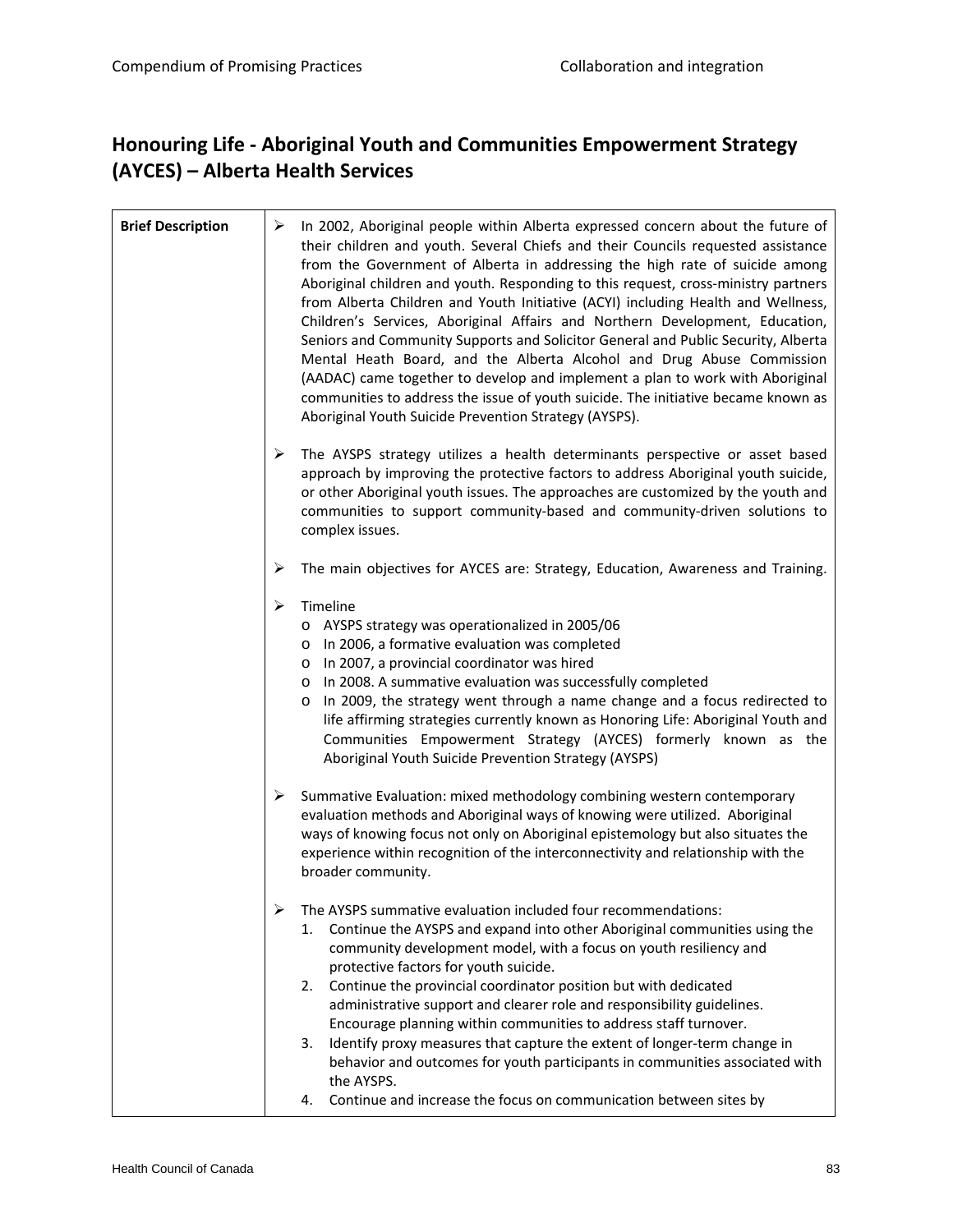|                                            | expanding the number and variety of communication mechanisms and<br>strategies used.<br>These recommendations are based on feedback from multiple stakeholders and the<br>summative evaluation of the AYSPS |
|--------------------------------------------|-------------------------------------------------------------------------------------------------------------------------------------------------------------------------------------------------------------|
| Why this is a<br><b>Promising Practice</b> | Community driven/owned<br>⋗<br>Holistic<br>Addresses determinants of health<br>⋗<br>Healing focus<br>Includes evaluation<br>⋗                                                                               |
| Contact                                    | For more information visit:<br>www.albertahealthservices.ca/2735.asp<br>Warren Winnipeg, Edmonton Alberta<br>Email: warren.winnipeg@albertahealthservices.ca                                                |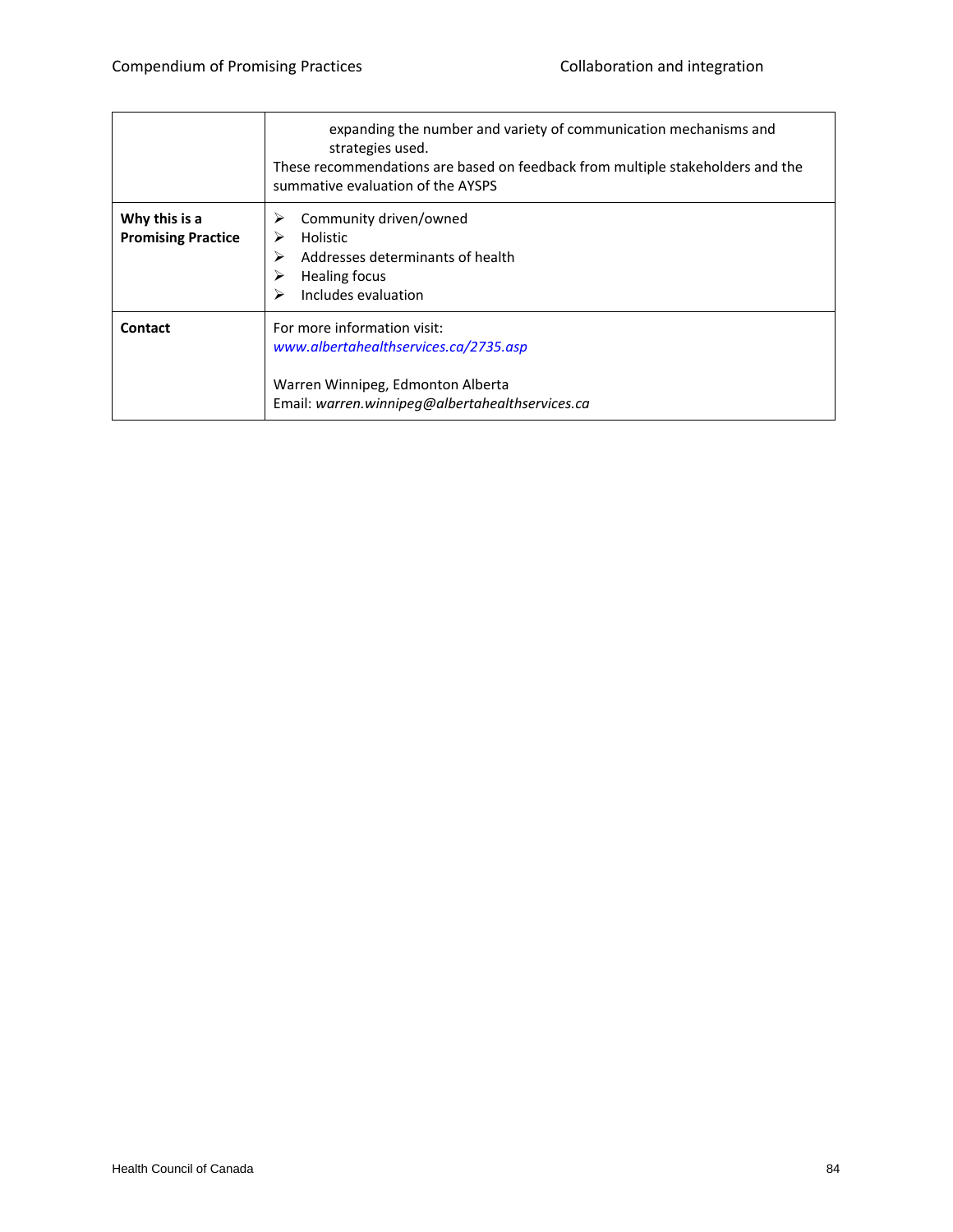#### **Hudson Coast Prenatal Committee – Inuuliksivik Health Centre**

| <b>Brief Description</b>                   | Partnership between midwives, doctors and nurses in Nunavik.<br>Case review for all pregnant women between 32 and 34 weeks.<br>➤<br>Ensuring professional practices at the hospital.<br>➤ |
|--------------------------------------------|-------------------------------------------------------------------------------------------------------------------------------------------------------------------------------------------|
| Why this is a<br><b>Promising Practice</b> | Multi-stakeholder<br>Patient-centred<br>⋗                                                                                                                                                 |
| Contact                                    | For more information visit:<br>Inuulitsivik Health Centre<br>Puvirnituq (Quebec) J0M 1P0<br>Phone: (819) 988-2957<br>Email: inuulitsivik@ssss.gouv.gc.ca                                  |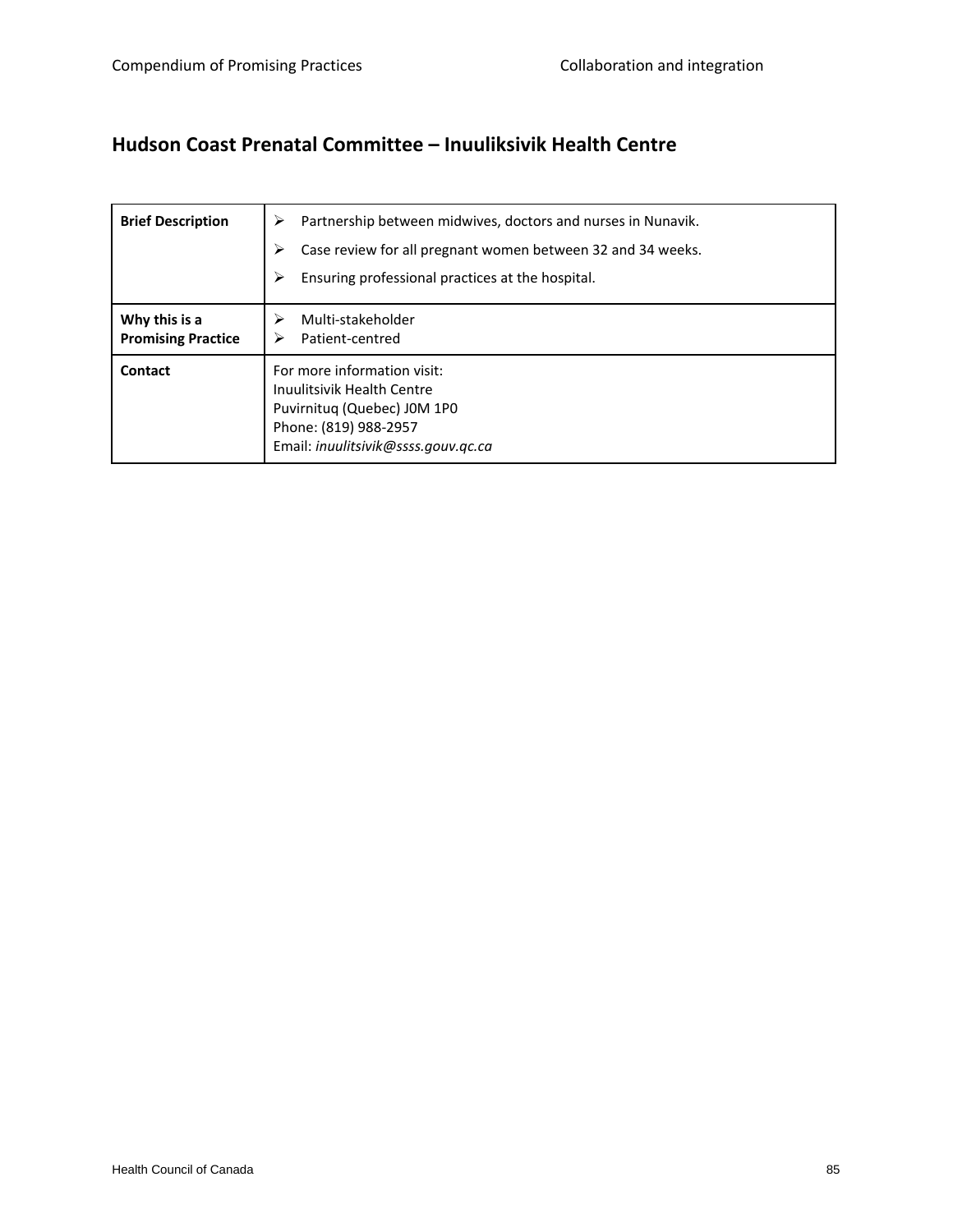### **International Meeting on Indigenous Child Health**

| <b>Brief Description</b>                   | Involves all National Aboriginal Organizations on planning committee<br>⋗<br>Held every two years<br>Hosted by the Canadian Paediatric Society<br>Opportunity to share model programs and research, learn about prevalent health<br>problems, and acquire practical skills for use in community settings |
|--------------------------------------------|----------------------------------------------------------------------------------------------------------------------------------------------------------------------------------------------------------------------------------------------------------------------------------------------------------|
| Why this is a<br><b>Promising Practice</b> | Multi-stakeholder<br>Relevant<br>Capacity building<br>Knowledge transfer                                                                                                                                                                                                                                 |
| Contact                                    | For more information visit:<br>Canadian Paediatric Society<br>www.cps.ca/english/proedu/imich.htm<br>Phone: 613-526-9397<br>Email: education@cps.ca                                                                                                                                                      |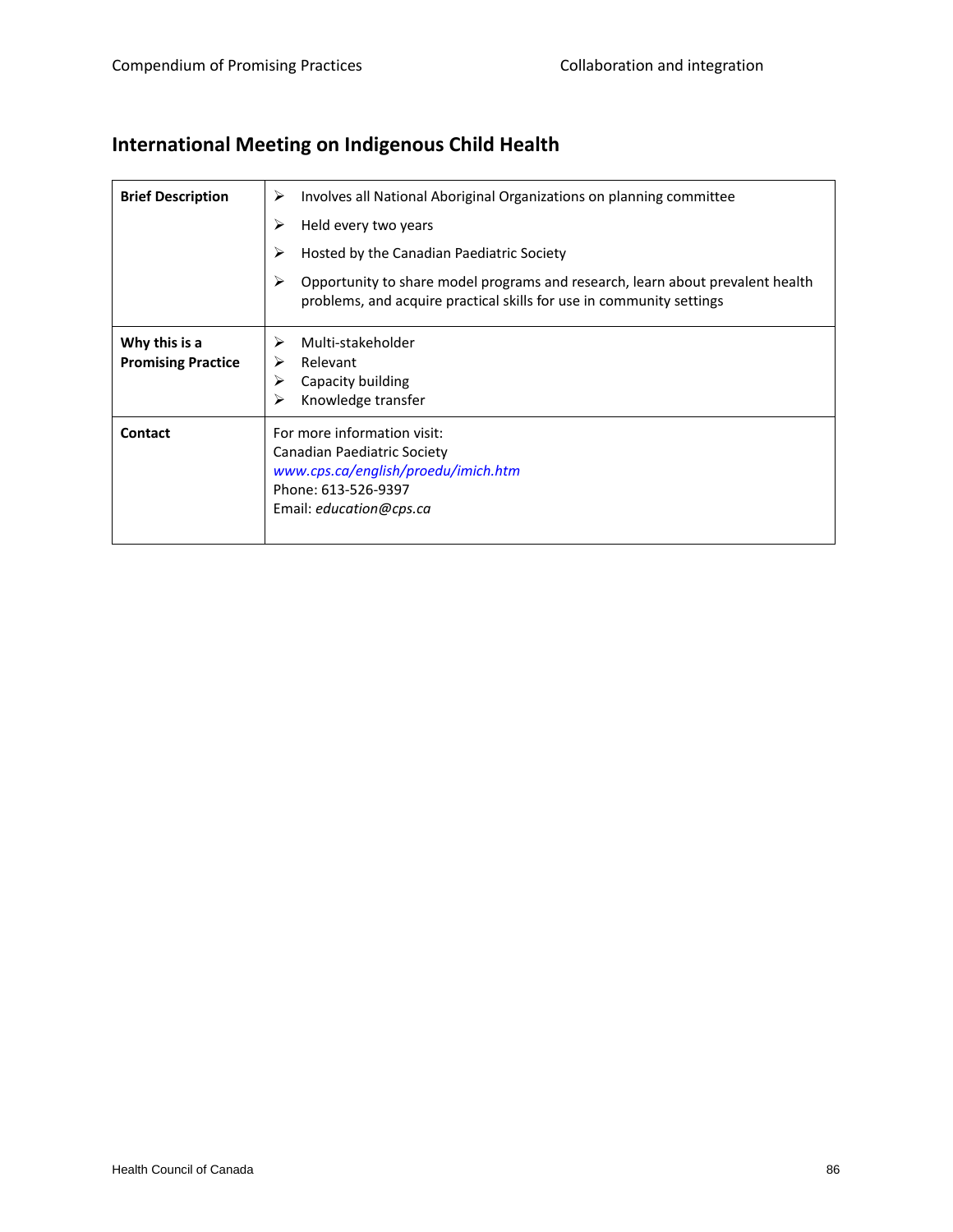# **Louise Dean Centre, Calgary**

| <b>Brief Description</b>  | Calgary Board of Education program helping new moms with all their life needs to<br>➤<br>allow them to focus on raising child and getting an education.                                                                                                                                                                                                                                                                                                                                                                                                                                                                                                                                                                                                                                                                                                                                                                                                                                                                                                                                                                                                                                                                                                                               |
|---------------------------|---------------------------------------------------------------------------------------------------------------------------------------------------------------------------------------------------------------------------------------------------------------------------------------------------------------------------------------------------------------------------------------------------------------------------------------------------------------------------------------------------------------------------------------------------------------------------------------------------------------------------------------------------------------------------------------------------------------------------------------------------------------------------------------------------------------------------------------------------------------------------------------------------------------------------------------------------------------------------------------------------------------------------------------------------------------------------------------------------------------------------------------------------------------------------------------------------------------------------------------------------------------------------------------|
|                           | ➤<br>Partnership with Catholic Family Services & Calgary Board of Education and Alberta<br>Health Services.                                                                                                                                                                                                                                                                                                                                                                                                                                                                                                                                                                                                                                                                                                                                                                                                                                                                                                                                                                                                                                                                                                                                                                           |
|                           | Serves Calgary and area.<br>➤                                                                                                                                                                                                                                                                                                                                                                                                                                                                                                                                                                                                                                                                                                                                                                                                                                                                                                                                                                                                                                                                                                                                                                                                                                                         |
|                           | Both school-based and outreach programs including parenting education.<br>➤                                                                                                                                                                                                                                                                                                                                                                                                                                                                                                                                                                                                                                                                                                                                                                                                                                                                                                                                                                                                                                                                                                                                                                                                           |
|                           | ➤<br>Community based intervention/prevention program for pregnant and parenting<br>youth.                                                                                                                                                                                                                                                                                                                                                                                                                                                                                                                                                                                                                                                                                                                                                                                                                                                                                                                                                                                                                                                                                                                                                                                             |
|                           | ➤<br>Implementation involves:<br>o Housing Support Coordinator funded by Human Resource Skills and<br>Development Canada and Public Health Agency of Canada (finds safe and good<br>housing and helps them to maintain it, helping to pay rent, etc)<br>Program offers Dieticians expertise under Health Babies Network (nutrition<br>$\circ$<br>assessment and counselling, nutrition workshops for clients, referrals to<br>outside agencies, and consultation provided to partner agency staff<br>o Aboriginal programs (Aboriginal Circle at lunch time) to support leadership<br>development/ Aboriginal Liaison from Calgary Board of Education<br>On-site childcare program for student's children also does specialized ASQ Ages<br>$\circ$<br>& Stages Questionnaire screening (a smaller ratio and ECE workers have extra<br>training)<br>Life Skills Program<br>$\circ$<br>Home visitation model for outreach programs<br>$\circ$<br>Counselling (clinical social workers)<br>$\circ$<br>Parenting education service with parenting educator<br>$\circ$<br>Parenting group to connect young mothers with each other to build natural<br>$\circ$<br>support network for them<br>Community development work in area of Maternal Health and Infant and<br>$\circ$<br>Children |
|                           | Close to 30% of population is Aboriginal.<br>➤                                                                                                                                                                                                                                                                                                                                                                                                                                                                                                                                                                                                                                                                                                                                                                                                                                                                                                                                                                                                                                                                                                                                                                                                                                        |
|                           | Some results are:<br>Finds safe and good quality housing and helps them to maintain it, pay rent,<br>$\circ$<br>etc.<br>Provide information and education on nutrition for pregnancy and infancy<br>$\circ$<br>which leads to improvement in maternal and infant health and well-being<br>Build resiliency and protective factors for pregnant and parenting youth<br>$\circ$<br>Increase preparedness and motivation to take action on family and/or personal<br>$\circ$                                                                                                                                                                                                                                                                                                                                                                                                                                                                                                                                                                                                                                                                                                                                                                                                             |
| Why this is a             | life style issues<br>Holistic care and development for pregnant and parenting adolescents<br>➤                                                                                                                                                                                                                                                                                                                                                                                                                                                                                                                                                                                                                                                                                                                                                                                                                                                                                                                                                                                                                                                                                                                                                                                        |
| <b>Promising Practice</b> | Addresses the determinants of health<br>➤<br>Good example of collaboration and partnerships among organizations and<br>➤<br>government working towards a common goal                                                                                                                                                                                                                                                                                                                                                                                                                                                                                                                                                                                                                                                                                                                                                                                                                                                                                                                                                                                                                                                                                                                  |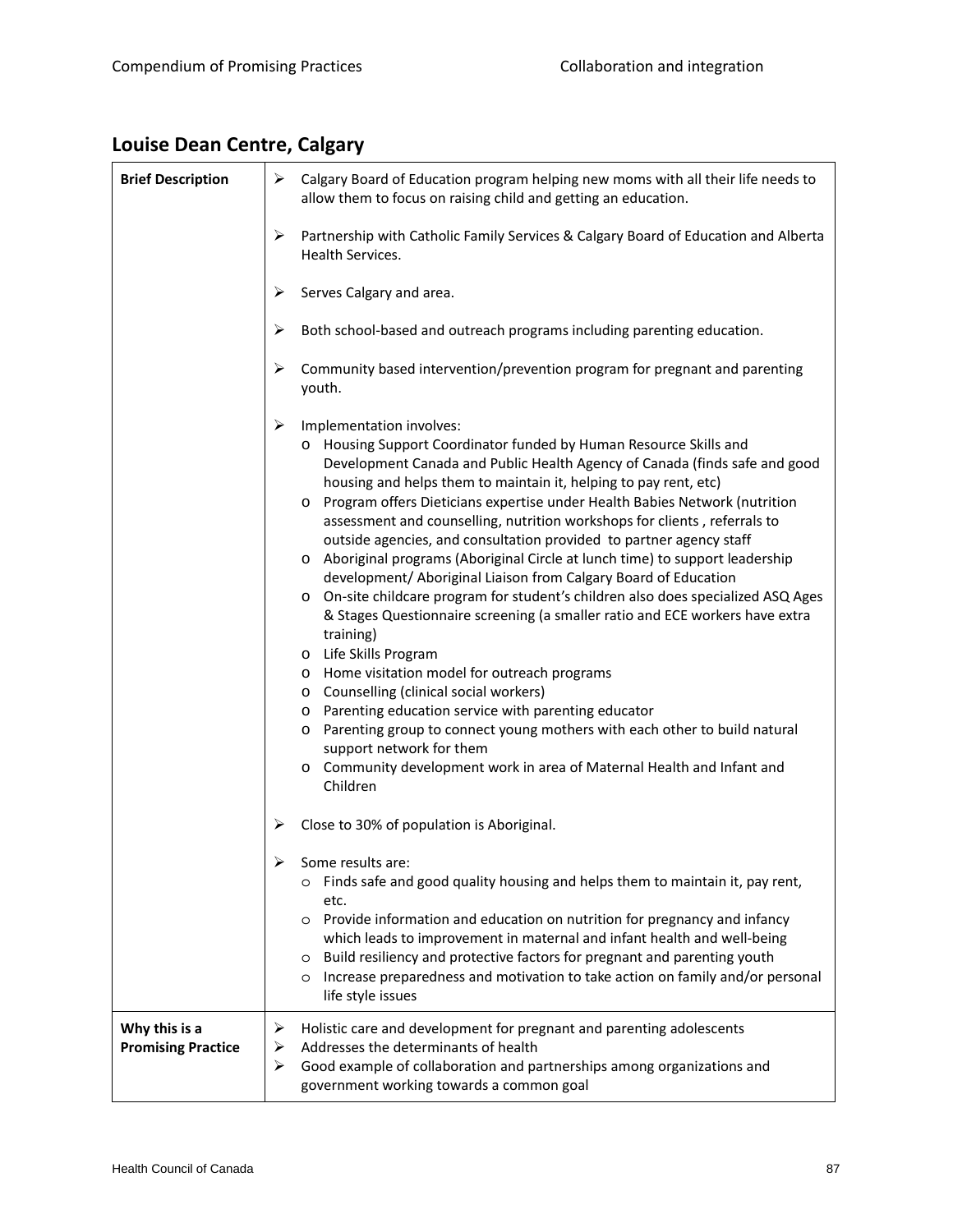| <b>Contact</b> | For more information visit:<br>www.cbe.ab.ca/schools/view.asp?id=182                                                                                                      |
|----------------|---------------------------------------------------------------------------------------------------------------------------------------------------------------------------|
|                | Principal, Rita Dickson; School Board Trustee, George Lane; CBE Ward, Naomi Johnson;<br>Area Director, Susan Church<br>Phone: 403-777-7630<br>Email: louisedean@cbe.ab.ca |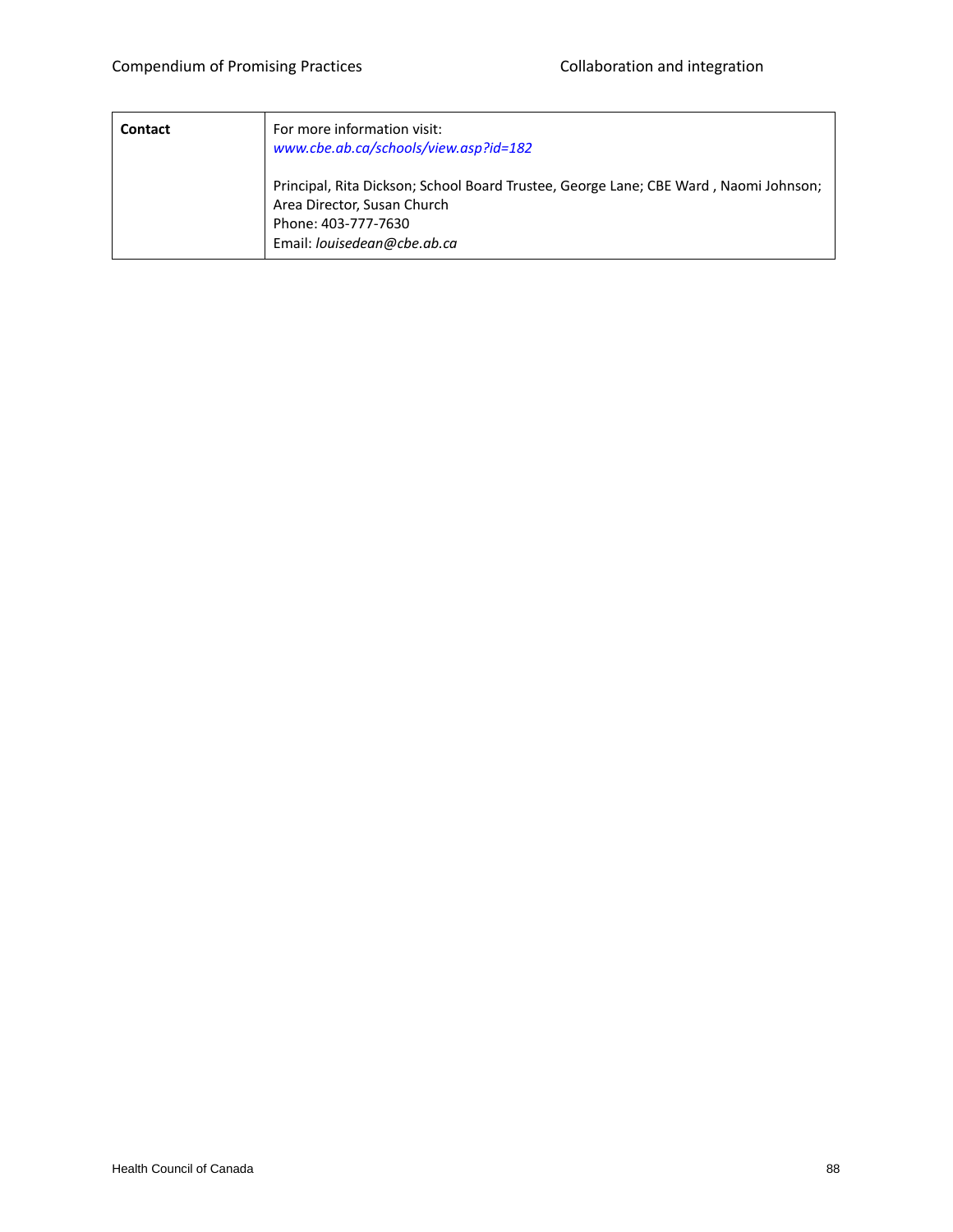#### **Métis Centre Health Literature and Statistical Databases**

| <b>Brief Description</b>                   | In an attempt to increase access to Métis-specific health and well-being<br>➤<br>information, the Métis Centre of the National Aboriginal Health Organization<br>(NAHO) developed two databases in 2009. The first database, developed in<br>collaboration with Statistics Canada, contains hundreds of statistical tables and<br>graphs generated from the 2006 Aboriginal Peoples Survey. It is user-friendly and<br>searchable by keyword. The second database is a searchable catalogue of peer-<br>reviewed and grey literature on Métis health published over the last 30 years.<br>Articles are briefly summarized in the database. Links to full-text versions and<br>information about the type of research is also provided. |
|--------------------------------------------|----------------------------------------------------------------------------------------------------------------------------------------------------------------------------------------------------------------------------------------------------------------------------------------------------------------------------------------------------------------------------------------------------------------------------------------------------------------------------------------------------------------------------------------------------------------------------------------------------------------------------------------------------------------------------------------------------------------------------------------|
|                                            | $\blacktriangleright$<br>The Métis Centre will further strengthen and enhance the online literature and<br>statistical databases by engaging in several ongoing activities including:<br>The inclusion of statistical tables from the 2006 Aboriginal Children's Survey<br>1.<br>Aboriginal Peoples Survey (Children and Youth), and Census<br>Development of short interactive online tutorials on statistical concepts<br>2.<br>Further populating the glossary of statistical and epidemiological terms<br>3.<br>The addition of maps based on the statistical tables<br>4.<br>5.<br>The possible inclusion of statistical tables by specific health region                                                                         |
| Why this is a<br><b>Promising Practice</b> | Addresses health information gap for Métis<br>➤<br>Innovative; valuable; accessible; collaborative<br>⋗                                                                                                                                                                                                                                                                                                                                                                                                                                                                                                                                                                                                                                |
| <b>Contact</b>                             | For more information visit:<br>www.naho.ca/Métiscentre<br>Cathy Graham, Director, Métis Centre at National Aboriginal Health Organization<br>Phone: 613-237-9462<br>Email: cgraham@naho.ca                                                                                                                                                                                                                                                                                                                                                                                                                                                                                                                                             |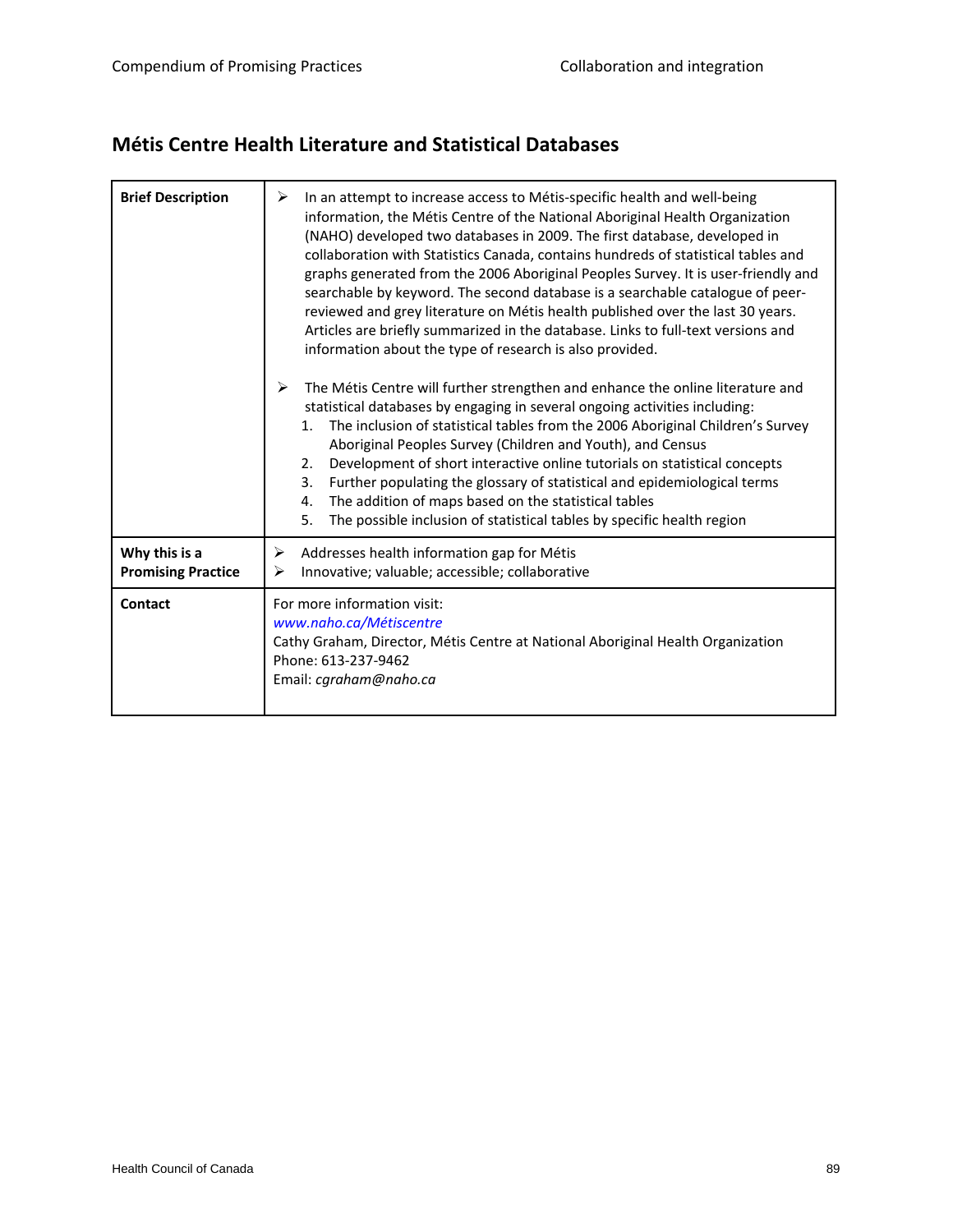### **Midwifery – Alberta Health Services**

| <b>Brief Description</b>                   | ➤<br>Alberta Health Services in association in association with Alberta Health and<br>Wellness and the Alberta Association of Midwives (AAM), worked together to add<br>midwifery to the publicly-funded services in the province, effective April 1, 2009. |
|--------------------------------------------|-------------------------------------------------------------------------------------------------------------------------------------------------------------------------------------------------------------------------------------------------------------|
|                                            | The development of alternative payment programs is being undertaken by Alberta<br>⋗<br>Health Services.                                                                                                                                                     |
|                                            | ➤<br>Currently in Alberta there are 31 midwives who are licensed to provide care.                                                                                                                                                                           |
|                                            | Relationship building with Aboriginal and non-Aboriginal workers in<br>⋗<br><b>Fort Smith Clinic</b><br>Yellowknife<br>$\circ$<br>Hay River<br>$\circ$<br>Rankin Inlet<br>$\circ$                                                                           |
| Why this is a<br><b>Promising Practice</b> | Improve access to care in rural and remote areas<br>➤<br>Improve access to birthing options<br>➤                                                                                                                                                            |
| Contact                                    | For more information visit:                                                                                                                                                                                                                                 |
|                                            | www.canadianmidwives.org/province/Alberta.html; info@alberta-midwives.com                                                                                                                                                                                   |
|                                            | www.albertahealthservices.ca/services.asp?pid=service&rid=1027501                                                                                                                                                                                           |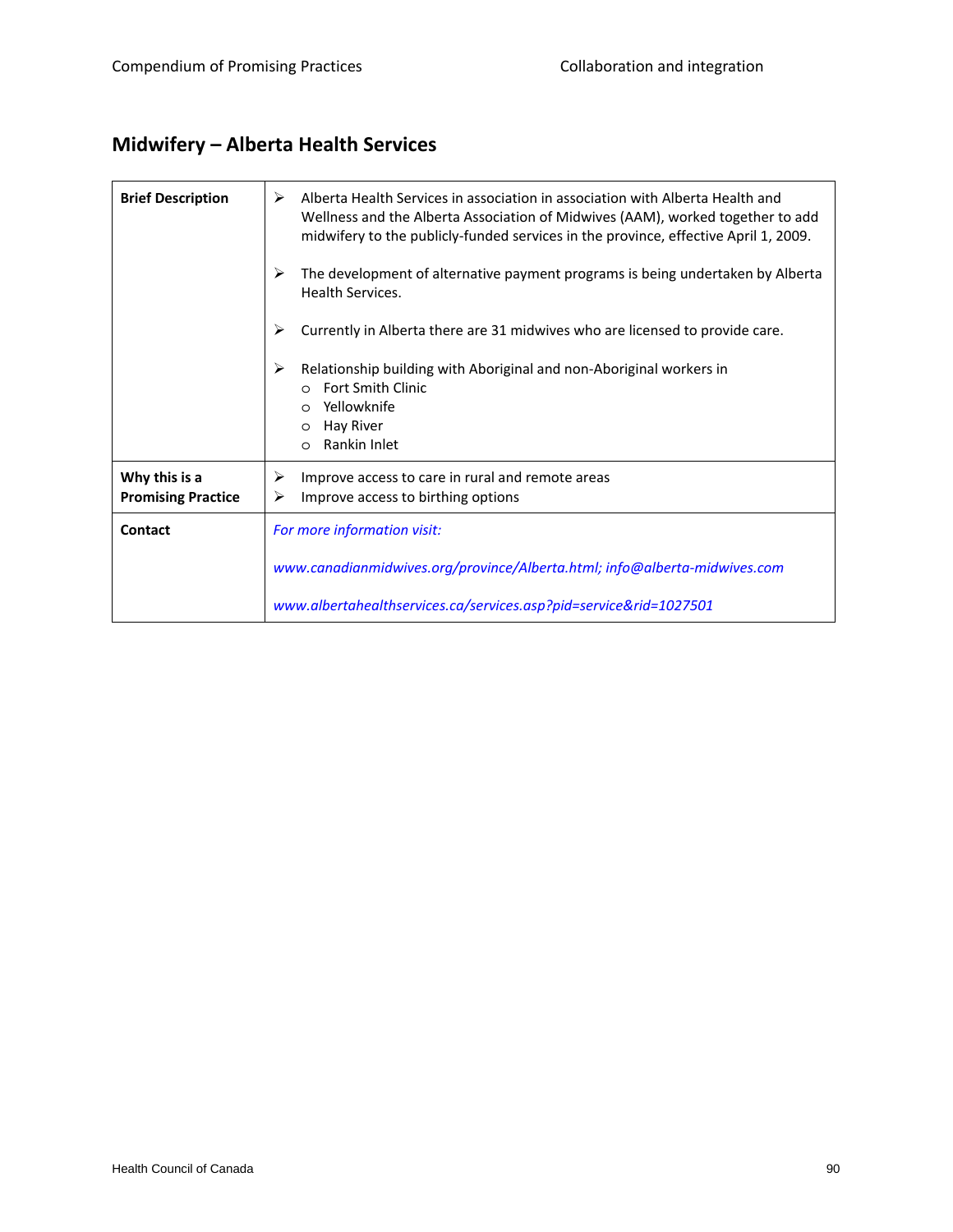### **North Island Midwifery Demonstration Project**

| <b>Brief Description</b>                   | In 2009 the Centre for Rural Health Research conducted an on-site consultation on<br>≻<br>maternity service delivery in Mount Waddington to: 1) assess the needs of<br>Aboriginal women on the North Island regarding birthing services; 2) determine<br>the level of desire for an Aboriginal midwifery pilot project; and 3) determine the<br>regulatory, financial, logistical and professional feasibility of a sustainable<br>midwifery service on the North Island. |
|--------------------------------------------|---------------------------------------------------------------------------------------------------------------------------------------------------------------------------------------------------------------------------------------------------------------------------------------------------------------------------------------------------------------------------------------------------------------------------------------------------------------------------|
|                                            | Recommendations from the report:<br>⋗<br>Introduce two community-based midwives into the North Island and build local<br>$\circ$<br>capacity for birthing services<br>Foster an active midwifery-led birthing service in the North Island<br>$\circ$<br>Introduce local caesarean section services into the North Island, subject to<br>$\circ$<br>feasibility                                                                                                            |
|                                            | Funding has recently been received to undertake the demonstration project.<br>➤                                                                                                                                                                                                                                                                                                                                                                                           |
| Why this is a<br><b>Promising Practice</b> | Community-supportive<br>➤<br>Allows women to remain in their communities to give birth<br>⋗                                                                                                                                                                                                                                                                                                                                                                               |
| Contact                                    | Phyllis Jorgensen, Centre for Rural Health Research<br>Phone: 604-742-1792<br>Leslie Carty<br>Email: leslie@ruralmatresearch.net                                                                                                                                                                                                                                                                                                                                          |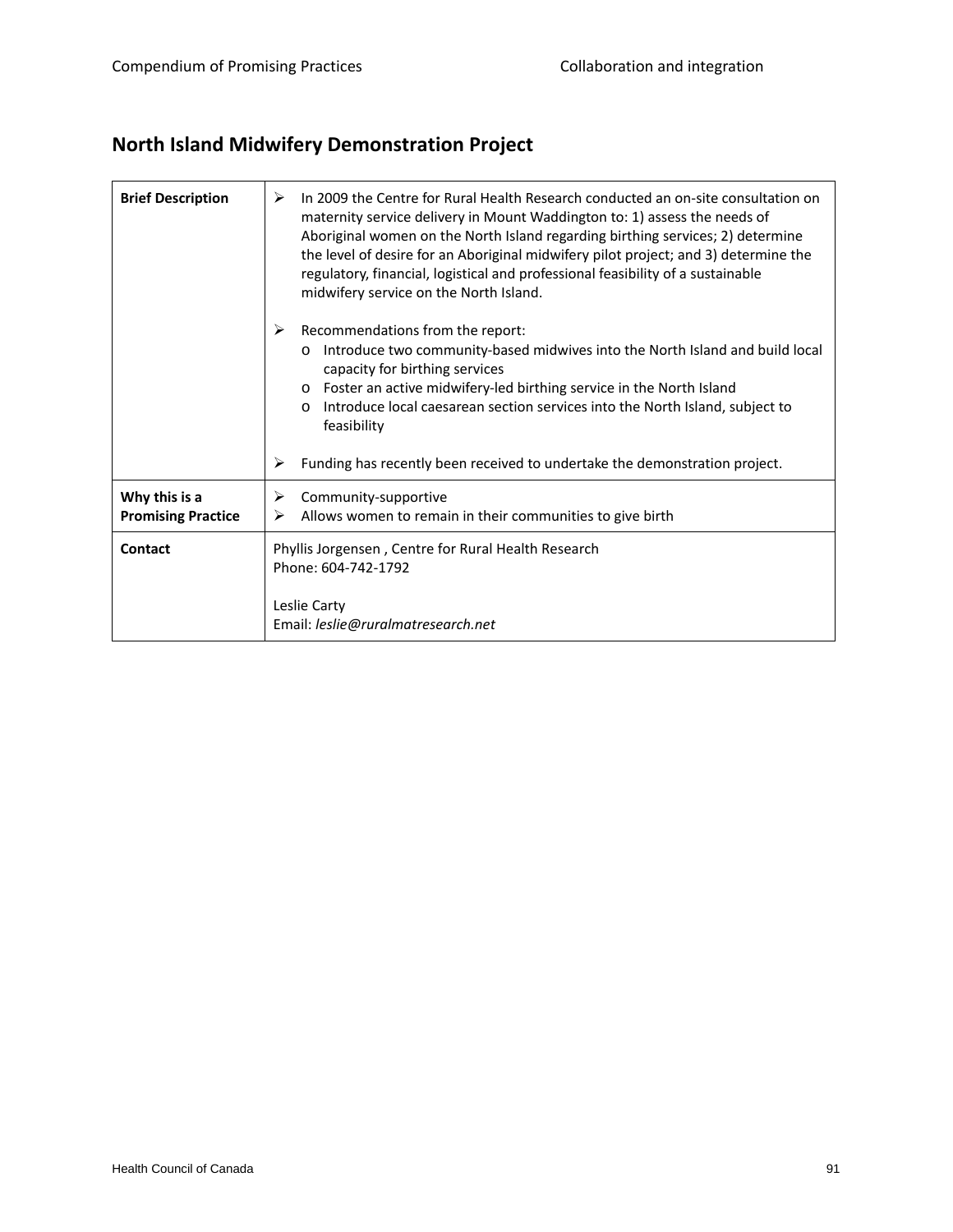### **Northern Alberta Teddy Bear Fair/Health Screening Event**

| <b>Brief Description</b>                   | In Northern Alberta, health clinics have been introduced to screen children to<br>➤<br>establish baseline health status. There are hearing and vision tests, dental checks,<br>heights and weights measured, overall nutrition and fitness assessments, screening<br>for memory or motor skills, and a visit to the paediatrician or medical student.                                                                                                             |
|--------------------------------------------|-------------------------------------------------------------------------------------------------------------------------------------------------------------------------------------------------------------------------------------------------------------------------------------------------------------------------------------------------------------------------------------------------------------------------------------------------------------------|
|                                            | ➤<br>Children register and receive a passport to be stamped at every station. They enjoy<br>a fair-like environment with healthy snacks, face painting, safety demonstrations,<br>story circles and games, as they go through the screening process. At end of the<br>day, each child receives a Teddy Bear, age appropriate resources and seasonal attire<br>(mitts and toque for winter) after showing their completed passport.                                |
|                                            | $\blacktriangleright$<br>This is a partnership with the Maternal and Child Health Program, Home Care,<br>Health Promotion and Community Health in the North Peace Tribal Council, Alberta<br>Health Services, the Stollery Children's Hospital in Edmonton, the Glenrose<br>Rehabilitation Hospital in Edmonton and the Aboriginal Health Program of Alberta<br>Health Services, various First Nations community schools; local health workers and<br>volunteers. |
|                                            | The clinics, or fairs, have been held in eight communities across the North Peace<br>≻<br>Tribal Council and bring 20 health care professional and support staff to the<br>communities, over 800 children were screened.                                                                                                                                                                                                                                          |
| Why this is a<br><b>Promising Practice</b> | ➤<br>Wide reach<br>Collaborative<br>➤<br>Community-focused<br>➤<br>Multi-stakeholde.<br>⋗                                                                                                                                                                                                                                                                                                                                                                         |
| <b>Contact</b>                             | Rayann Ulvick- was the initiator of the TB Fairs, but is no longer in her position with<br>NPTC. She can be reached by email:<br>rayann@telus.net                                                                                                                                                                                                                                                                                                                 |
|                                            | <b>FNIH Alberta</b><br>Laura Cunningham-Shpeley- MCH Program Manager<br>Email: laura.cunninghamshpeley@hc-sc.gc.ca                                                                                                                                                                                                                                                                                                                                                |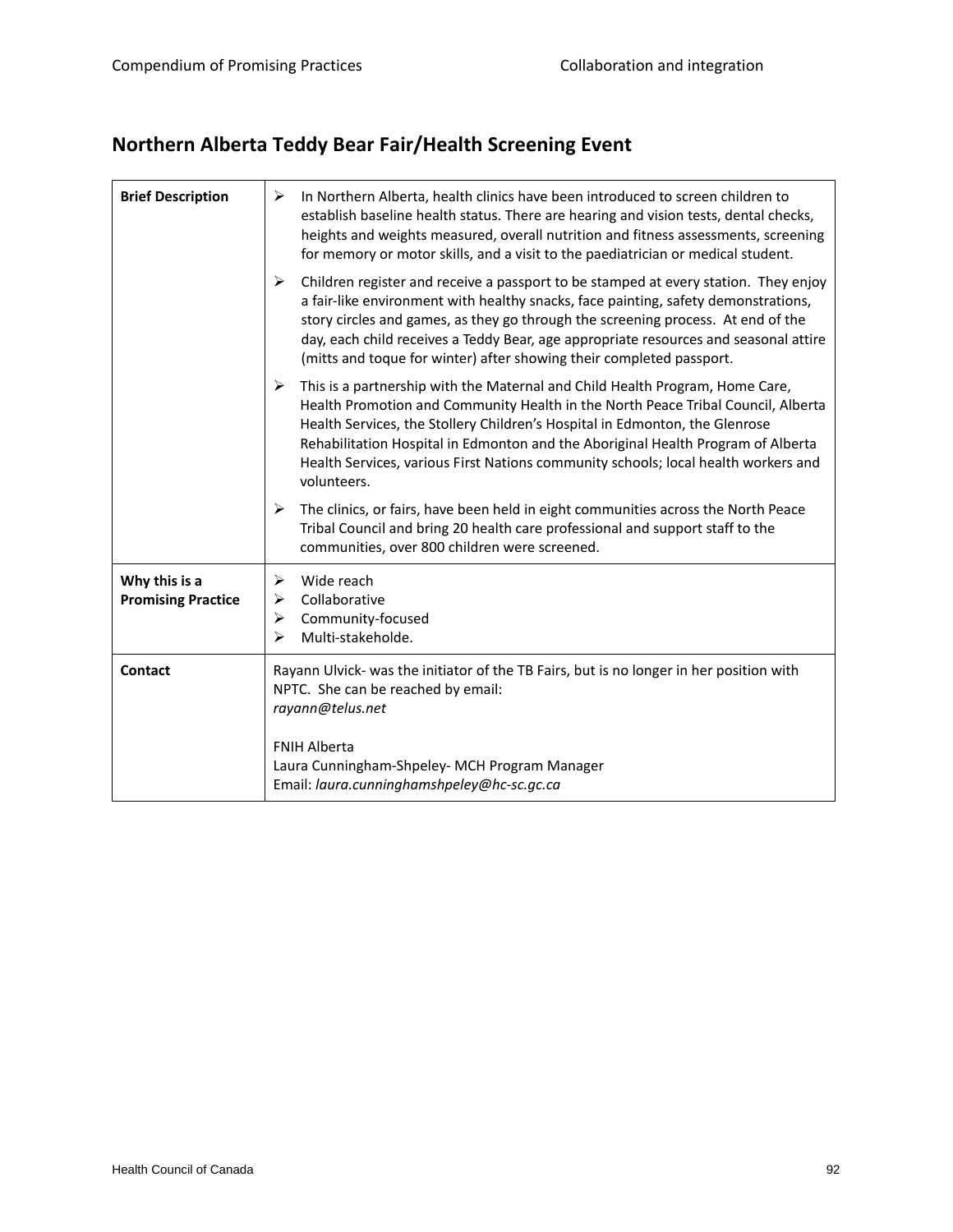### **One World Child Development Centre (CUPS)**

| <b>Brief Description</b> | ➤<br>The One World Child Development Centre is an early intervention education<br>centre (under CUPS - Calgary Urban Project society) that operates with the<br>philosophy of providing a nurturing, caring, educational environment to help<br>children and families reach their full potential.                                                                                                                                                                                                                                                                                                                                                                         |
|--------------------------|---------------------------------------------------------------------------------------------------------------------------------------------------------------------------------------------------------------------------------------------------------------------------------------------------------------------------------------------------------------------------------------------------------------------------------------------------------------------------------------------------------------------------------------------------------------------------------------------------------------------------------------------------------------------------|
|                          | ➤<br>The holistic approach meets the needs of preschool, full day kindergarten, parent<br>education, health care, and social services - all identified as key areas for action<br>with at-risk children and families.                                                                                                                                                                                                                                                                                                                                                                                                                                                     |
|                          | ➤<br>Services available to families participating in One World are:<br>o Preschool and kindergarten<br>o Parent education<br>o Drop-in child care<br>o Family support workers, crisis and long-term counselling<br>o Nutritional breakfast, lunch and snacks<br>Health care services including visits from Paediatric residents, dentists and<br>$\circ$<br>opticians<br>o Collaborative services such as psychology, speech and language pathology,<br>occupational therapy and physiotherapy                                                                                                                                                                            |
|                          | At One World the community comes together to provide each family with the<br>➤<br>necessary tools, resources, and supports for stable living.                                                                                                                                                                                                                                                                                                                                                                                                                                                                                                                             |
|                          | ➤<br>One World falls under CUPS, which includes a Community Health Centre that<br>provides programs in the areas of health care, social services and education to a<br>population that struggles with issues of poverty and are marginalized in society.<br>Each program has developed over time based on the needs and requests of the<br>people served.                                                                                                                                                                                                                                                                                                                 |
|                          | ➤<br>CUPS developed in the late 1980s in the downtown churches where they met to<br>develop an ecumenical project in response to the people arriving at their doors in<br>search of help. These churches, including physicians who attended them, came<br>together to provide referral services and basic medical care for those in need. In<br>1988, the Central United Church purchased a building on 7th Avenue to house the<br>Calgary Urban Project Society (CUPS). Referral Services and health care were<br>provided entirely by volunteers. The first major funder was Alberta Health; this<br>was the beginning of the development of a Community Health Centre. |
|                          | Implementation:<br>➤<br>o Bussed across city to child development centre<br>Five day/week program for early child development and parenting<br>$\circ$<br>No specific Aboriginal focus but culturally appropriate for all families that are<br>$\circ$<br>served with 307 Aboriginal parents getting parenting support                                                                                                                                                                                                                                                                                                                                                    |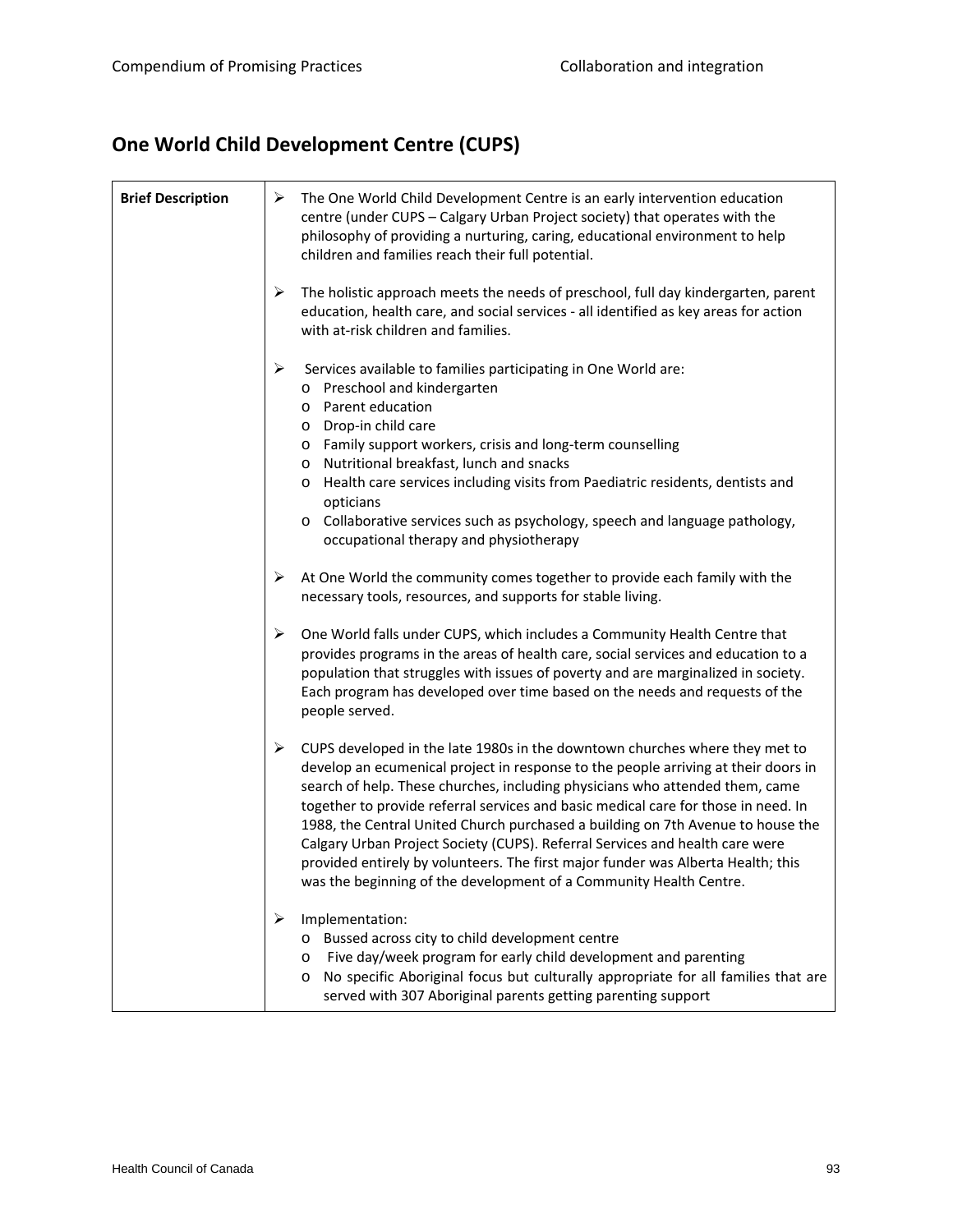| Why this is a<br><b>Promising Practice</b> | A holistic approach that offers integrated services and the spiritual component is<br>recognized as vital.<br>Everyone fed, safe protective environment.<br>Ongoing research and evaluation to track language and development.<br>Children who graduate from this program at age five are promised funding by<br>anonymous donor for university if they finish high school. |
|--------------------------------------------|-----------------------------------------------------------------------------------------------------------------------------------------------------------------------------------------------------------------------------------------------------------------------------------------------------------------------------------------------------------------------------|
| Contact                                    | For more information visit:<br>www.cupshealthcentre.com/programs.htm                                                                                                                                                                                                                                                                                                        |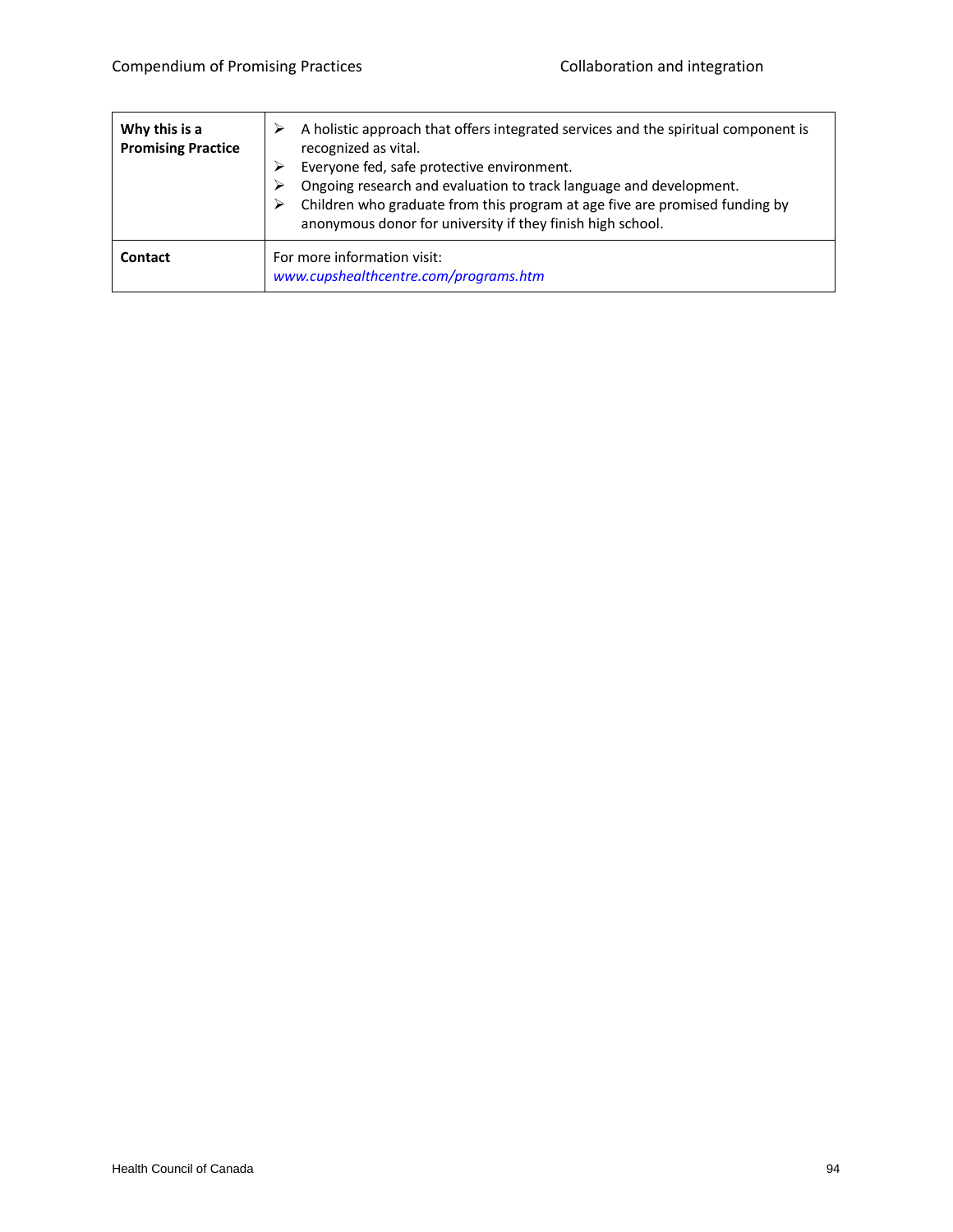#### **Primary Care Networks (PCN), Alberta**

| <b>Brief Description</b> | ≻<br>In general, PCNs were highlighted as a promising practice for improving access to<br>primary care for Aboriginal women and their children. The Rocky Mountain PCN<br>was specifically highlighted.                                                                                                                                                                                                                                                                                                                                                                                                                                                                                                            |
|--------------------------|--------------------------------------------------------------------------------------------------------------------------------------------------------------------------------------------------------------------------------------------------------------------------------------------------------------------------------------------------------------------------------------------------------------------------------------------------------------------------------------------------------------------------------------------------------------------------------------------------------------------------------------------------------------------------------------------------------------------|
|                          | ➤<br>In a Primary Care Network, a group of family doctors works with Alberta Health<br>Services (AHS) and other health professionals to coordinate the delivery of primary<br>health services for their patients.                                                                                                                                                                                                                                                                                                                                                                                                                                                                                                  |
|                          | ➤<br>In the 2003 Primary Care Initiative Master Agreement, the three health partners<br>(AHS, Alberta Health and Wellness and Alberta Medical Association) set an agenda<br>of:<br>Increasing the number of Albertans with access to primary care services<br>$\circ$<br>Managing access to appropriate round-the-clock primary care services<br>O<br>Increasing the emphasis on:<br>$\circ$<br>Health promotion<br>Disease and injury prevention<br>Care of patients with medically complex problems<br>Care of patients with chronic disease<br>Improving coordination of primary health services with other health care<br>$\circ$<br>services including hospitals, long-term care and specialty care services. |
|                          | ➤<br>There are 40 PCNs operating throughout Alberta with more in development. About<br>80% of eligible family physicians in Alberta are working in PCNs. A PCN can be<br>comprosed of one clinic with many physicians and support staff, or several<br>physicians in several clinics in a geographic area. Each network has the flexibility to<br>develop programs and to provide services in a way that works locally to meet the<br>specific needs of patients.                                                                                                                                                                                                                                                  |
|                          | ➤<br>Building relationships includes meetings with the chief and council members to<br>listen to community health needs and together identify ways to address gaps.<br>One PCN held a health expo at a recent rodeo on the Tsuu T'ina reserve. They<br>were able to provide information to over 7,000 people and encourage them to<br>set personal health goals for the upcoming year.                                                                                                                                                                                                                                                                                                                             |
|                          | ➤<br>Prenatal services include comprehensive care and incorporate traditional<br>knowledge and approaches (e.g. crafts, circle time, social activities); transportation<br>is also arranged to ensure that women can attend appointments.                                                                                                                                                                                                                                                                                                                                                                                                                                                                          |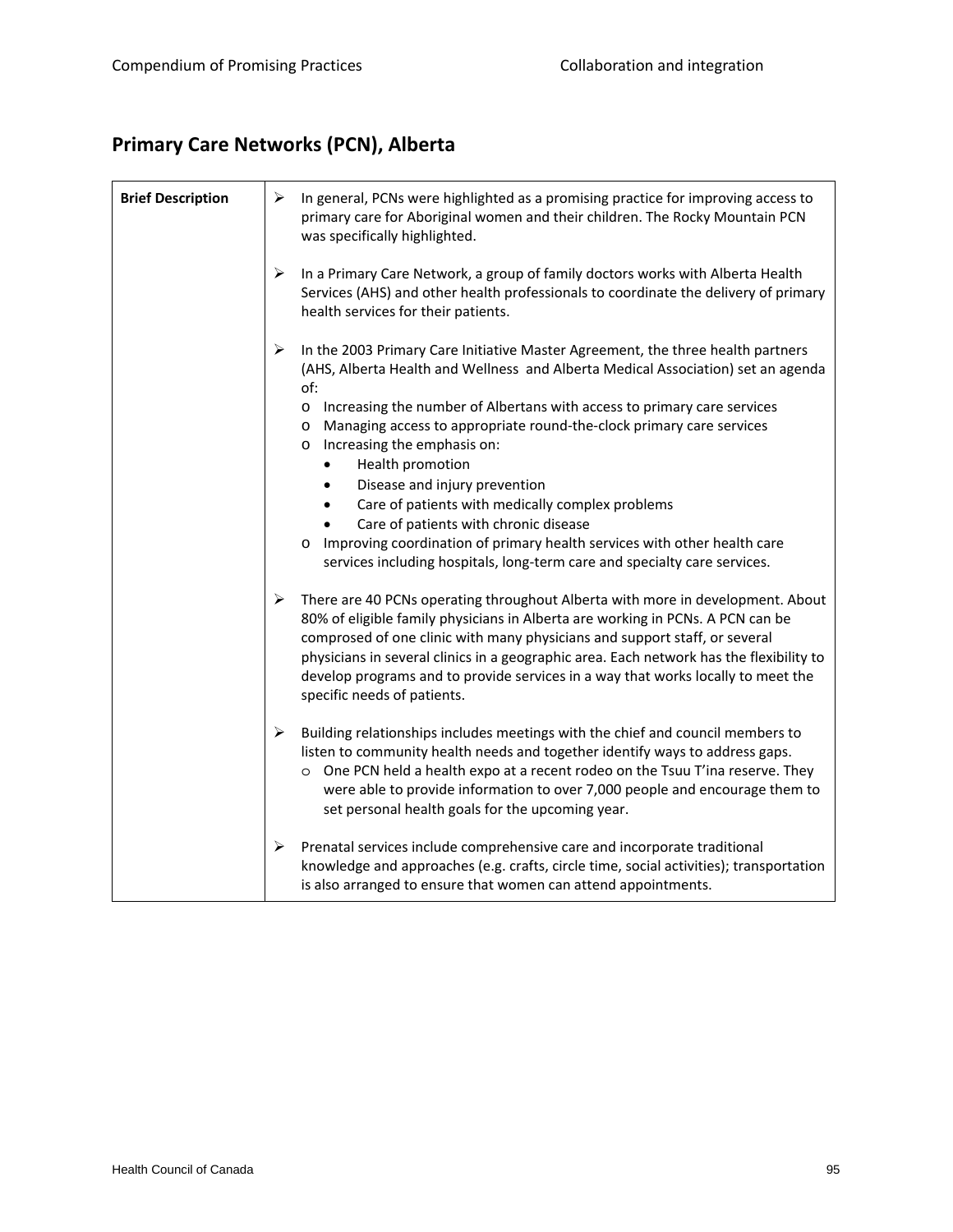| Why this is a<br><b>Promising Practice</b> | Improved and coordinated access to family physicians and a team of front-line<br>⋗<br>health professionals.<br>➤<br>More women coming for care earlier in their pregnancies as well as taking more<br>responsibility for their health and bringing their friends and family members for<br>pre-natal care.<br>Health outcomes of newborns improved and access to services for native<br>➤<br>communities increased.<br>Helping prevent people from becoming ill or injured.<br>⋗<br>Management of chronic conditions.<br>➤<br>Making the most effective use of health provider expertise.<br>➤<br>Efficiency and co-ordination.<br>≻<br>Individuals (mothers) play an active role in their own health care. For example,<br>with the assistance of a health professional, the women mark their weight, blood<br>pressure and blood glucose on their prenatal health records and they can compare<br>them to their previous entries. |
|--------------------------------------------|-------------------------------------------------------------------------------------------------------------------------------------------------------------------------------------------------------------------------------------------------------------------------------------------------------------------------------------------------------------------------------------------------------------------------------------------------------------------------------------------------------------------------------------------------------------------------------------------------------------------------------------------------------------------------------------------------------------------------------------------------------------------------------------------------------------------------------------------------------------------------------------------------------------------------------------|
| <b>Contact</b>                             | For more information visit:<br>www.albertapci.ca<br>Primary Care Initiative Program Management Office<br>Phone: 780.488.4350; 1.866.714.5724<br>Email: info@albertapci.ca                                                                                                                                                                                                                                                                                                                                                                                                                                                                                                                                                                                                                                                                                                                                                           |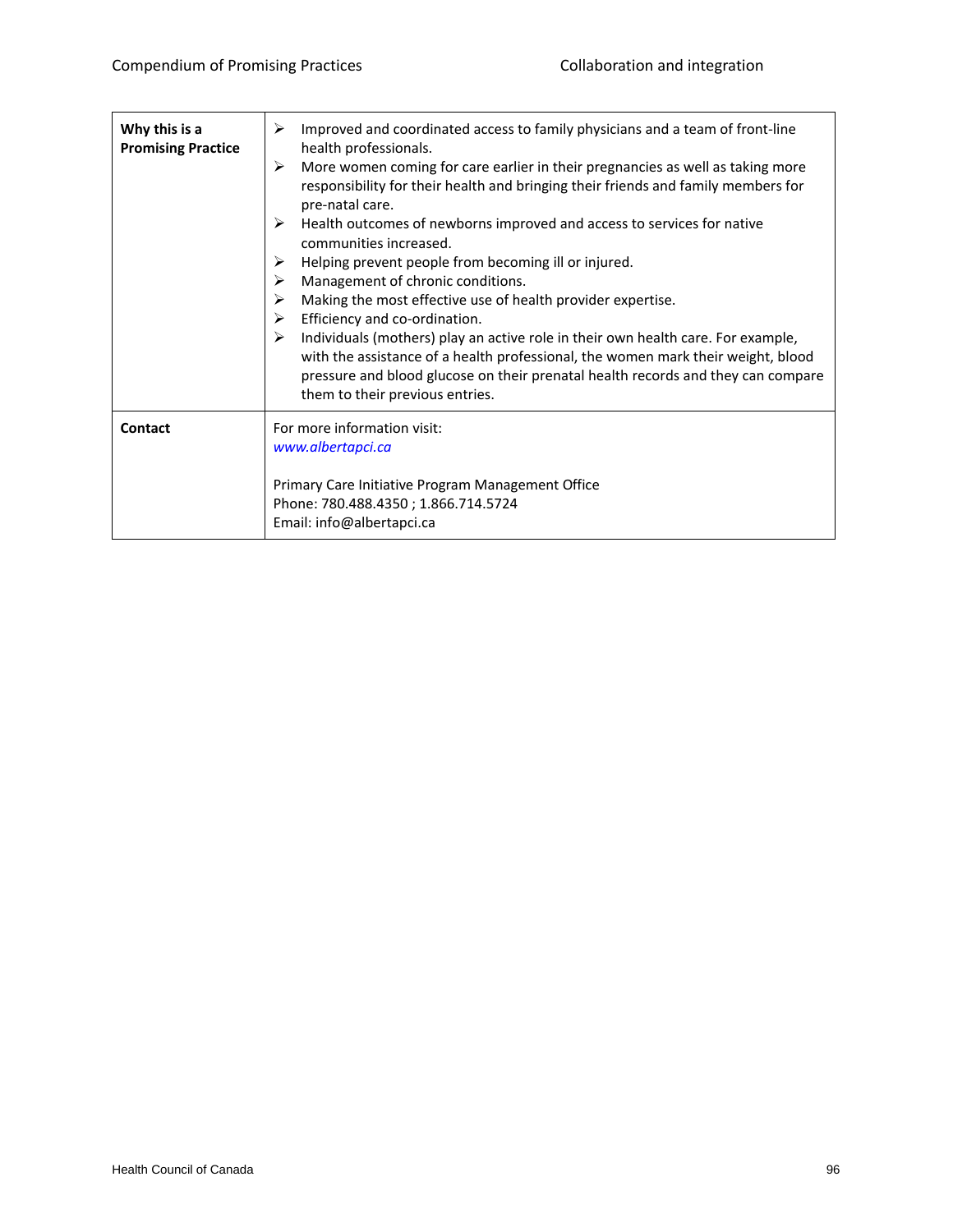### **Primary Health Care for Aboriginal Populations, Ontario**

| <b>Brief Description</b>                   | ➤<br>Aboriginal specific primary health care models in Ontario offer Aboriginal maternal<br>and child health services in a culturally appropriate manner. For instance, they<br>provide family-focused maternal and child health care, pre- and post-natal<br>education, FASD diagnosis and assessment, and support for mothers during the<br>gestation period, at birth, and after until the baby is six months of age. Aboriginal<br>specific primary health care models include: |
|--------------------------------------------|-------------------------------------------------------------------------------------------------------------------------------------------------------------------------------------------------------------------------------------------------------------------------------------------------------------------------------------------------------------------------------------------------------------------------------------------------------------------------------------|
|                                            | Aboriginal Health Access Centres (AHACs)<br>The Ontario Ministry of Health and Long-Term Care (MOHLTC) funds 10 AHACs<br>➤<br>that facilitate improved culturally appropriate access to primary health care both<br>on- and off-reserve and are a main point of contact for many Aboriginal peoples<br>accessing health care.                                                                                                                                                       |
|                                            | ➤<br>They offer a range of services from regulated health professionals (e.g., physicians,<br>nurse practitioners) and allied health professionals (e.g., dieticians, psychologists).<br>Services include family and community health, chronic disease management,<br>mental health and addictions treatment, and disease prevention programs as well<br>as traditional Aboriginal health services from healers and Elders.                                                         |
|                                            | Aboriginal Community Health Centres (ACHCs)<br>MOHLTC funds two ACHCs, located in Toronto and Timmins.<br>➤                                                                                                                                                                                                                                                                                                                                                                         |
|                                            | The centres provide primary health care and a range of other health and wellness<br>➤<br>services, including those by nurse practitioners, health promotion and disease<br>prevention, and culturally appropriate services offered by traditional healers and<br>elders.                                                                                                                                                                                                            |
|                                            | Aboriginal Family Health Teams (FHTs)                                                                                                                                                                                                                                                                                                                                                                                                                                               |
|                                            | There are three operational FHTs located on-reserve including: Dilico FHT (Thunder<br>➤<br>Bay), Six Nations FHT (Ohsweken), and Pikwakanagan FHT (Golden Lake).                                                                                                                                                                                                                                                                                                                    |
|                                            | In December 2009, an Inuit specific FHT, Tunagsuvvingat (TI), was announced and<br>➤<br>is now operational. Located in Vanier, Ontario it provides a range of health<br>services to the Inuit population in the Ottawa area.                                                                                                                                                                                                                                                        |
|                                            | Several FHTs across the province provide services to on and off-reserve Aboriginal<br>➤<br>patients and have developed primary care programs and services tailored to the<br>needs of Aboriginal populations.                                                                                                                                                                                                                                                                       |
|                                            | ➤<br>Programs include maternal and newborn health, diabetes prevention and<br>treatment, and mental health and addictions among others.                                                                                                                                                                                                                                                                                                                                             |
|                                            | ➤<br>In August 2010, the Ontario Minister of Health and Long-Term Care announced the<br>final 30 FHTs, including Baawaating FHT (Sault Ste Marie), which is on-reserve and<br>expected to be operational by the Summer 2011.                                                                                                                                                                                                                                                        |
| Why this is a<br><b>Promising Practice</b> | Aboriginal specific<br>➤<br>Collaborative<br>➤                                                                                                                                                                                                                                                                                                                                                                                                                                      |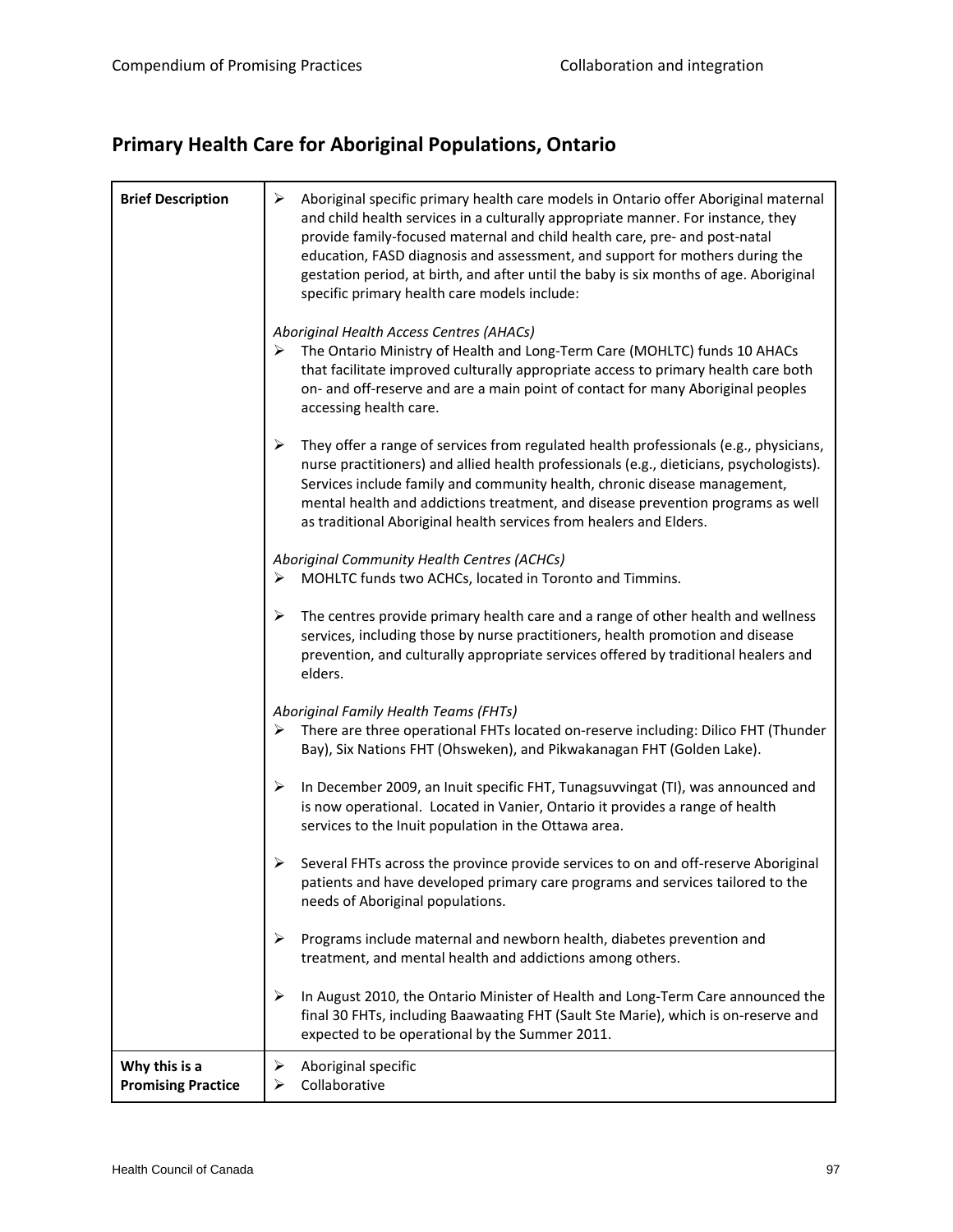|         | ➤<br>Culturally appropriate and safe front-line care<br>↘<br>Holistic<br>Team-based continuum of care                                                                                                                                                                                                                                                                                                                                                         |
|---------|---------------------------------------------------------------------------------------------------------------------------------------------------------------------------------------------------------------------------------------------------------------------------------------------------------------------------------------------------------------------------------------------------------------------------------------------------------------|
| Contact | For more information visit:<br>Aboriginal Health Access Centres<br>www.aohc.org/index.php?ci_id=2989&la_id=1<br>Phone: 416-236-2539; mail@aohc.org<br>Dilico FHT (Thunder Bay)<br>www.dilico.com/health/?id=120<br>Six Nations FHT (Ohsweken)<br>www.snhs.ca/fhtProfile.htm<br>Pikwakanagan FHT (Golden Lake)<br>http://ottawa.cioc.ca/record/OCR1945<br>Association of Community Health Centres - two Aboriginal CHCs in Toronto and<br>Timmins www.aohc.org |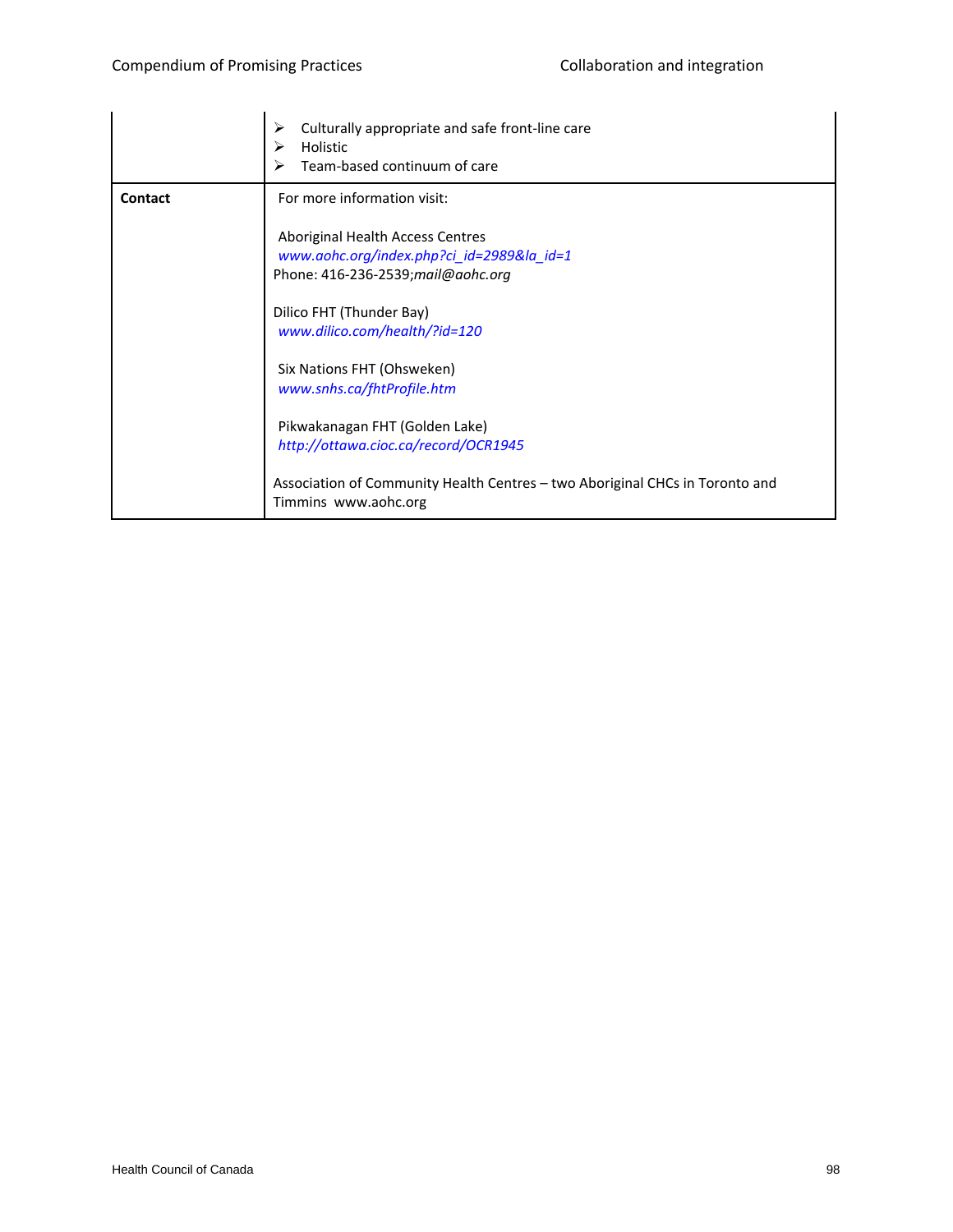### **Seventh Generation Midwives Toronto (SGMT)**

| <b>Brief Description</b> | ➤<br>An urban collective of Aboriginal midwives serving women in Toronto.                                                                                                                                                                        |
|--------------------------|--------------------------------------------------------------------------------------------------------------------------------------------------------------------------------------------------------------------------------------------------|
|                          | ➤<br>Work directly with clients and appropriate service providers to assist pregnant<br>women and recent mothers with holistic care on culturally sensitive maternity care<br>and midwifery services from conception to six weeks post-delivery. |
|                          | ➤<br>Services are provided in-the clinic, hospital and clients homes (depending on<br>circumstances).                                                                                                                                            |
|                          | ➤<br>Multiple partnerships exist at the grassroots and structural level with Sunnybrook<br>Hospital.                                                                                                                                             |
|                          | ➤<br>Involved in the cultural and Aboriginal health communities, as well as with<br>academic and research communities.                                                                                                                           |
|                          | Implementation:                                                                                                                                                                                                                                  |
|                          | $\triangleright$ Care is provided primarily at the central clinic in Toronto; at Sunnybrook Hospital,<br>and in client's homes (occasionally).                                                                                                   |
|                          | ➤<br>Workshops/education sessions for community members and organizations are<br>held at the Hospital or Aboriginal organizations.                                                                                                               |
|                          | Results:                                                                                                                                                                                                                                         |
|                          | ➤<br>Everyone involved benefits from the collaborative and integrative approaches to<br>service delivery:                                                                                                                                        |
|                          | o Clients and their families-Aboriginal and non-Aboriginal women who are<br>pregnant, delivering or 6 weeks post-delivery                                                                                                                        |
|                          | o Community (Aboriginal and health care): a resource/information organization;<br>public lectures; client referral; provides cultural sensitivity/awareness training<br>to staff and partners                                                    |
|                          | Medical students: placements for medical students from Universities of<br>$\circ$<br>Toronto, Ryerson, McMaster and Laurentian, and medical clerks from<br>Sunnybrook                                                                            |
|                          | o Sunnybrook staff, especially for cultural sensitivity/competence training about<br>Indigenous philosophies and teachings                                                                                                                       |
|                          | Staff is highly trained and gains knowledge about Indigenous aspects in this<br>$\circ$<br>field of work                                                                                                                                         |
|                          | Challenges/Obstacles:                                                                                                                                                                                                                            |
|                          | ➤<br>Providing support to more than the client directly                                                                                                                                                                                          |
|                          | o By supporting Aboriginal women, often entire families and extended families<br>must be supported                                                                                                                                               |
|                          | ➤<br>Navigation/clear-language translation/advocacy support<br>o SGMT assists clients in navigating and understanding the processes of                                                                                                           |
|                          | Aboriginal maternal child health and the health care system                                                                                                                                                                                      |
|                          | Transportation<br>➤                                                                                                                                                                                                                              |
|                          | SGMT holds fundraisers and receives donations to raise money for women in<br>$\circ$                                                                                                                                                             |
|                          | need of transportation                                                                                                                                                                                                                           |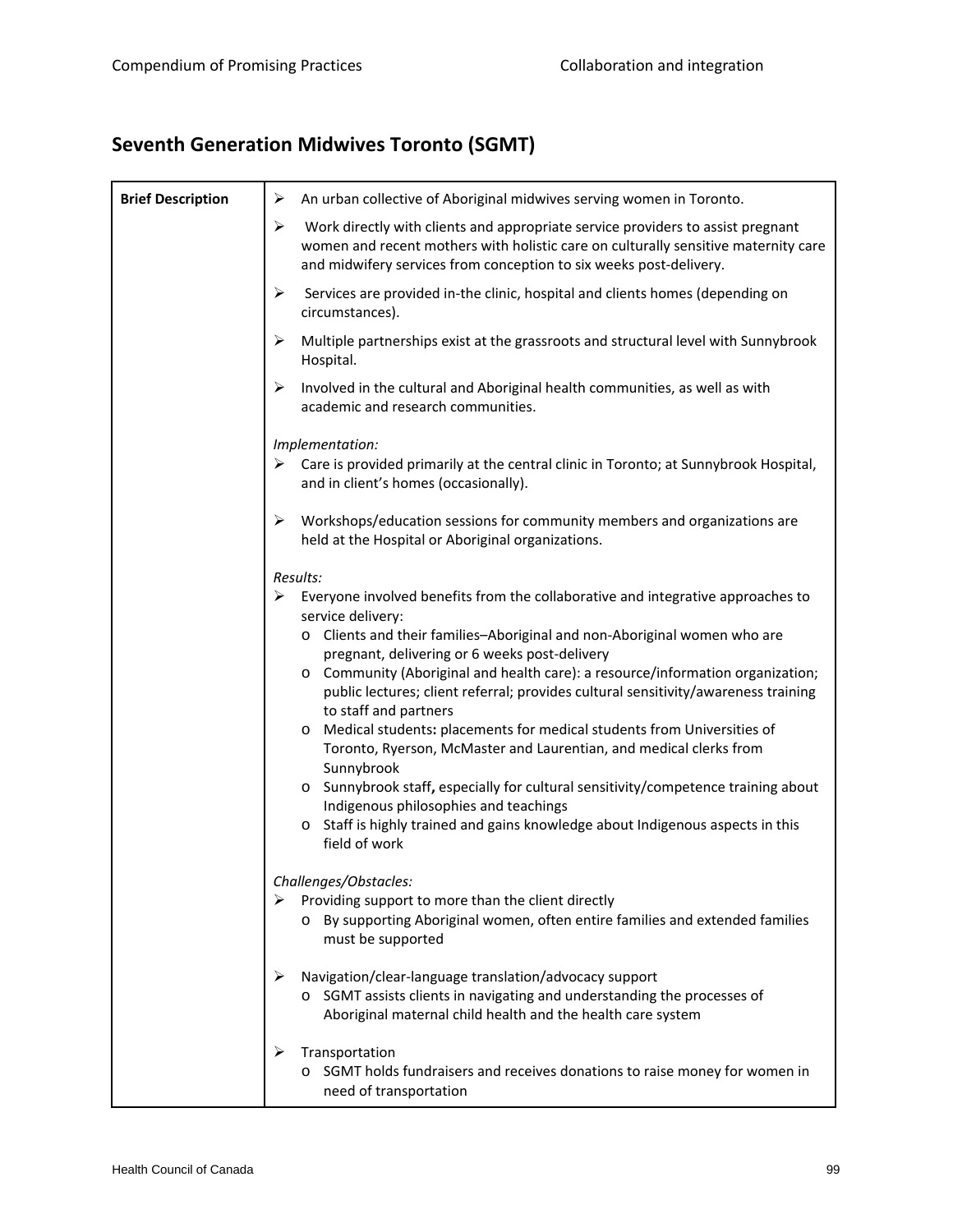|                                            | Referrals<br>⋗<br>Advises clients of multiple services (culturally and individually appropriate) in<br>their communities                                                                                                                                                                                                                                                                                                                                                                                                                     |
|--------------------------------------------|----------------------------------------------------------------------------------------------------------------------------------------------------------------------------------------------------------------------------------------------------------------------------------------------------------------------------------------------------------------------------------------------------------------------------------------------------------------------------------------------------------------------------------------------|
|                                            | ↘<br>Funding<br>Does not cover the "extra work" including home visits, support for women<br>with travelling, educating/training clients, their families, and multitude of<br>partners                                                                                                                                                                                                                                                                                                                                                        |
|                                            | Spread<br>Toronto and area                                                                                                                                                                                                                                                                                                                                                                                                                                                                                                                   |
| Why this is a<br><b>Promising Practice</b> | ➤<br>Integrates mainstream and traditional elements of midwifery.<br>Only one in Canada for urban First Nations women.<br>⋗<br>Culturally sensitive, appropriate, and competent.<br>≻<br>Collaboration with local hospital and a range of partners: Sunnybrook Hospital,<br>⋗<br>multiple universities, Aboriginal students, health and sexual health organizations;<br>researchers (e.g. the Indigenous Knowledge Network on Infant-Child Health and<br>Dr. Janet Smylie from the Centre for Intercity Research at St. Michael's Hospital). |
| Contact                                    | Sarah Wolfe<br>335 Grace St.<br>Toronto, ON M6G 3A8<br>Phone: 416-530-7468<br>email: midwife @ sgmt.ca                                                                                                                                                                                                                                                                                                                                                                                                                                       |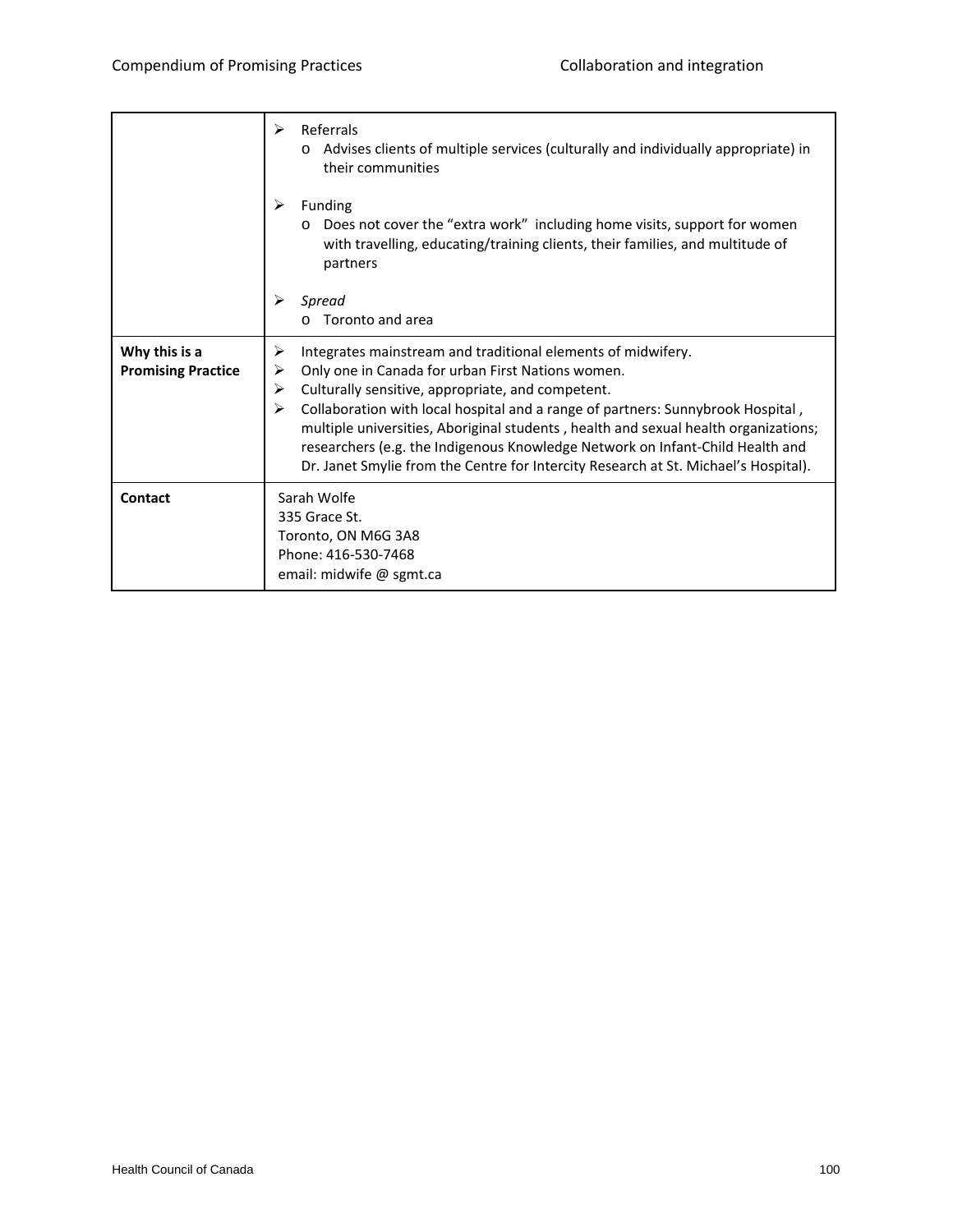#### **Strengthening Families Maternal Child Health Program (SF‐MCH) – A Partnership Co‐management Model (Joint Federal‐ First Nations Program)**

| <b>Brief Description</b> | A family focused home visiting program for pregnant women, fathers and families<br>➤<br>of infants and young children from 0-6 years of age available in 14 First Nations in<br>Manitoba.                                                                                                                                                                                                                                                                                                                                                                                                                                                                                                                                                                                                          |
|--------------------------|----------------------------------------------------------------------------------------------------------------------------------------------------------------------------------------------------------------------------------------------------------------------------------------------------------------------------------------------------------------------------------------------------------------------------------------------------------------------------------------------------------------------------------------------------------------------------------------------------------------------------------------------------------------------------------------------------------------------------------------------------------------------------------------------------|
|                          | o As the name denotes the emphasis of the program is "Strengthening Families"<br>through the delivery of home visiting services and through the delivery of a<br>curriculum that draws on the cultural strengths of the community and family.<br>The program provides support to families in First Nations communities that<br>$\circ$<br>builds on their strengths, addresses the family's needs, questions and concerns.<br>The curriculum and home visiting support centers on fostering and building<br>$\circ$<br>strong attachments between parents and children; improving parental<br>capacities in parenting and child development; improving prenatal care and<br>increasing awareness of the role that holistic and balanced lifestyles play in the<br>development of healthy families. |
|                          | ➤<br>Assists families to access other supports and health services and thus assist in<br>decreasing isolation.                                                                                                                                                                                                                                                                                                                                                                                                                                                                                                                                                                                                                                                                                     |
|                          | ➤<br>Effective programs enhance the physical, psychological, cognitive and social<br>development of all family members.                                                                                                                                                                                                                                                                                                                                                                                                                                                                                                                                                                                                                                                                            |
|                          | Provides home visits to families by nurses and specially trained home visitors,<br>➤<br>provides referrals and access to other services supports and promotes<br>coordination of services for children and families with complex needs.                                                                                                                                                                                                                                                                                                                                                                                                                                                                                                                                                            |
|                          | The overarching vision of the SF-MCH program is that all First Nations communities<br>➤<br>in Manitoba have strong, healthy, supportive families to live holistic and balanced<br>lifestyles.                                                                                                                                                                                                                                                                                                                                                                                                                                                                                                                                                                                                      |
|                          | A challenge is that programs are full making it difficult when families move from<br>➤<br>one community to another; they are currently looking at prioritizing families to<br>offset this challenge.                                                                                                                                                                                                                                                                                                                                                                                                                                                                                                                                                                                               |
|                          | ➤<br>This program was a pilot project funded by the Federal Government in 2005 and<br>was only available in 16 First Nations communities in Manitoba; 11 communities<br>were funded in 2006 and another five were funded in 2007.                                                                                                                                                                                                                                                                                                                                                                                                                                                                                                                                                                  |
|                          | In Manitoba, the Assembly of Manitoba Chiefs (AMC) and First Nations Inuit Health<br>(FNIH) had agreed on a co-management structure with FNIH providing the<br>administrative and funding directly to the communities, and AMC providing the<br>regional support to the pilot sites, with the First Nations Advisory Committee<br>overseeing the overall implementation of the program.                                                                                                                                                                                                                                                                                                                                                                                                            |
|                          | ➤<br>Three regional positions supporting the SF-MCH program reside in the Assembly of<br>Manitoba Chiefs Secretariat: Nurse Program and Practice Advisor, Peer Resource<br>Specialist and Administrative/Peer Support Assistant. These three individuals<br>provide professional nursing and program support to the 14 funded Maternal Child<br>Health sites in Manitoba.                                                                                                                                                                                                                                                                                                                                                                                                                          |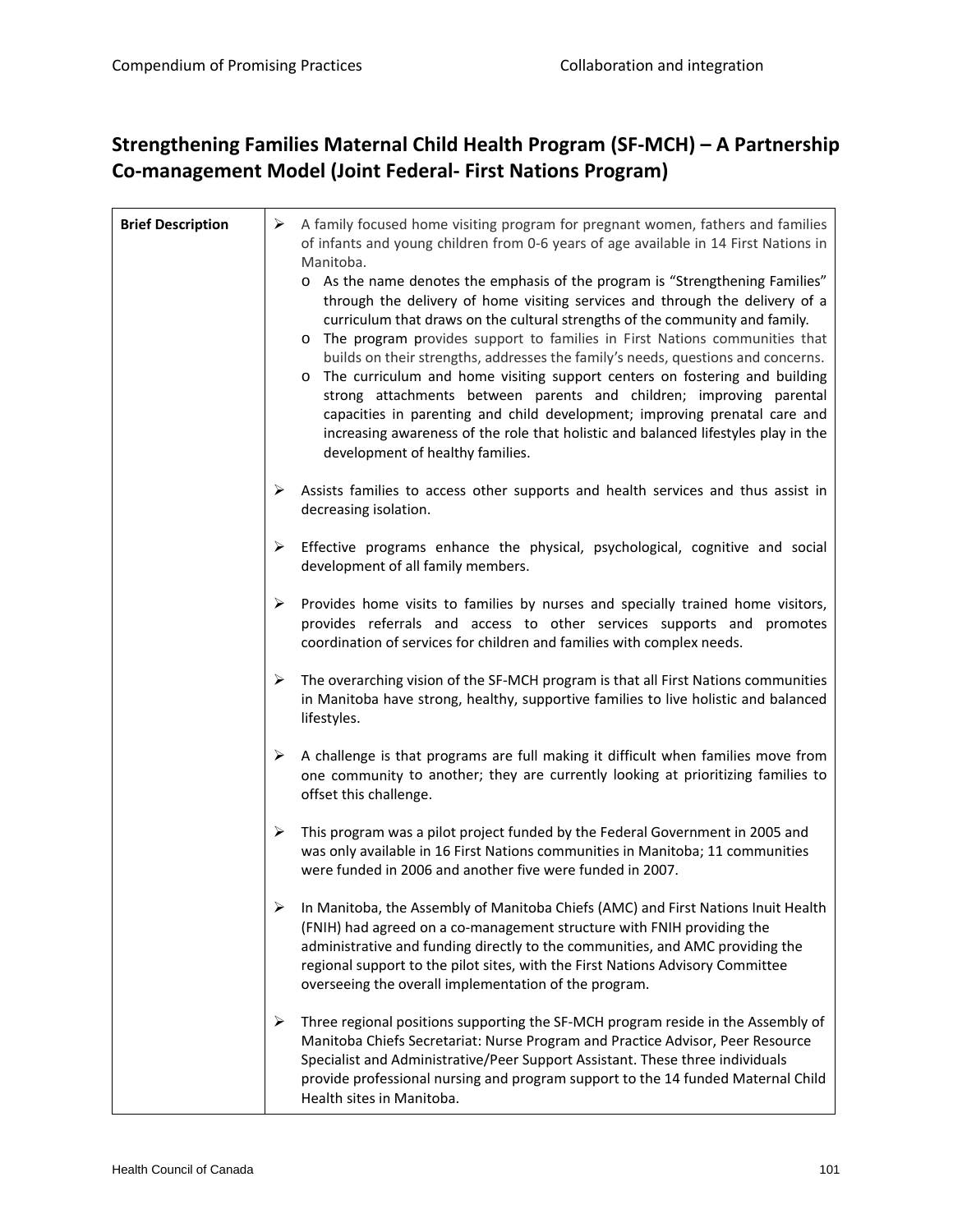|                                            | See provincial collaboration/partnership at: www.gov.mb.ca/healthychild/<br>≻                                                                                                                                                                                                                                                                                                                                                                                                                                                                                                                                                                                                                                                                                                                                                                                                                                                                                                                                                                                                                                                                    |
|--------------------------------------------|--------------------------------------------------------------------------------------------------------------------------------------------------------------------------------------------------------------------------------------------------------------------------------------------------------------------------------------------------------------------------------------------------------------------------------------------------------------------------------------------------------------------------------------------------------------------------------------------------------------------------------------------------------------------------------------------------------------------------------------------------------------------------------------------------------------------------------------------------------------------------------------------------------------------------------------------------------------------------------------------------------------------------------------------------------------------------------------------------------------------------------------------------|
| Why this is a<br><b>Promising Practice</b> | Possible expansion of an already developed and successful community based<br>➤<br>program, making it available in First Nations communities and partnering with First<br>Nations organizations for care delivery.<br>The Assembly of Manitoba Chiefs, in the present co-management structure has<br>⋗<br>been very successful in establishing a standardized program model while<br>respecting individual community cultural variation, establishing Program<br>Standards, building strong partnerships with the University of Manitoba and<br>provincial counterparts - Families First, in addition to developing Quality Assurance<br>Strategy for the program.<br>The Standardization of the program has allowed families that move from one<br>➤<br>community to another or between federal and provincial jurisdictions to access<br>program in communities that have an established program.<br>First Nations involvement in the management of the program has allowed two<br>➤<br>governments/programs to work together regardless of different jurisdictions, as it<br>has in the Joint Training Initiative with Healthy Child Manitoba. |
| Contact                                    | For more information visit:<br>www.manitobachiefs.com/policy/health/health_mch.html<br>Wanda Phillips-Beck<br>Email: wphillips-beck@manitobachiefs.com                                                                                                                                                                                                                                                                                                                                                                                                                                                                                                                                                                                                                                                                                                                                                                                                                                                                                                                                                                                           |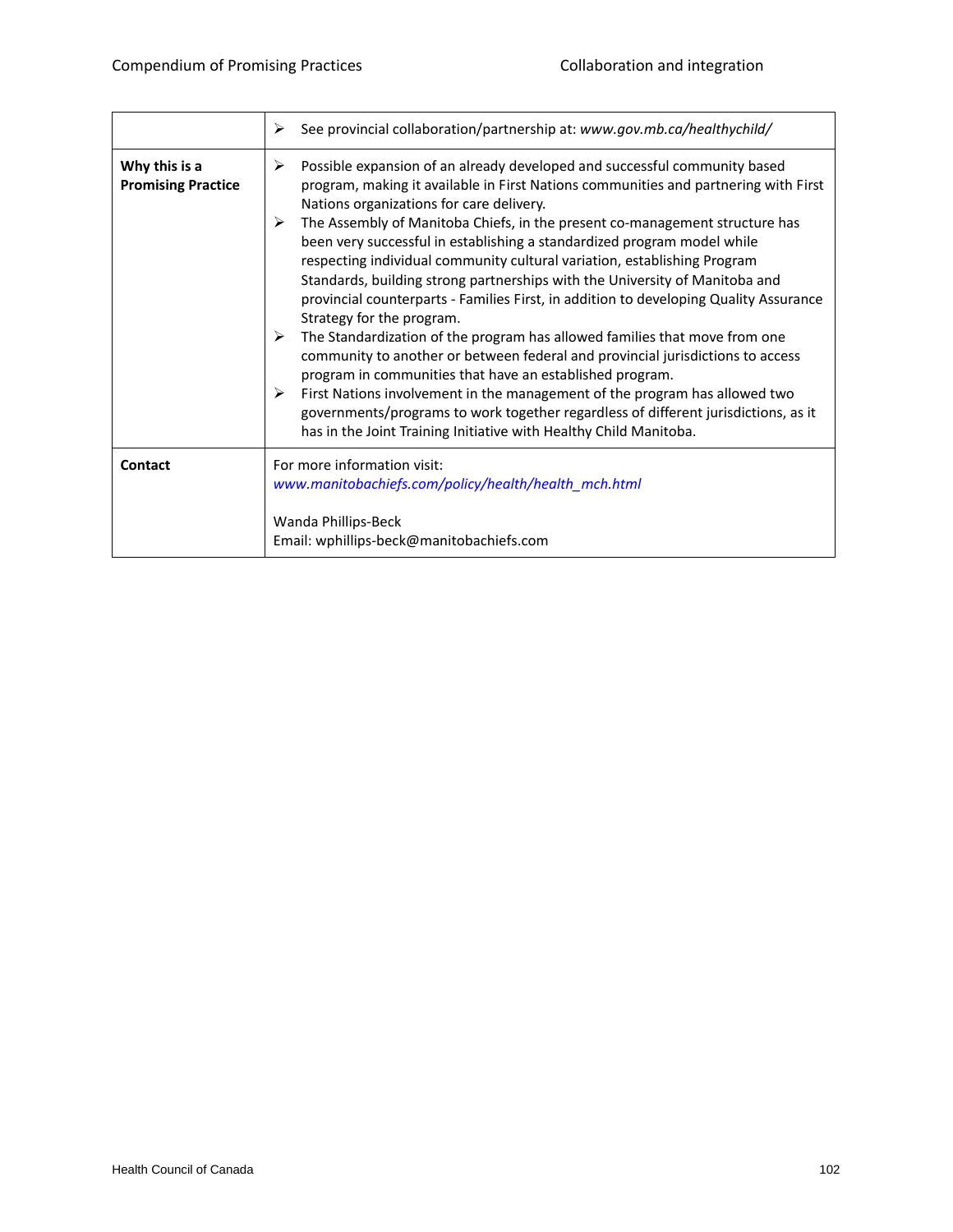# **The Nunavik Childcare Centre Nutrition Project**

| <b>Brief Description</b>                   | The Nunavik Childcare Centre Nutrition Project was developed in response to high<br>➤<br>levels of iron deficient anemia in pre-school aged children and currently serves<br>more than 800 children in 16 childcare centres across the region. The Kativik<br>Regional Government administers and operates the initiative, and established it<br>through partnership with the Public Health Research Unit of the Centre Hospitalier<br>de l'Université de Laval, the Nunavik Regional Board of Health and Social Services,<br>Université de Laval, Faculty of Agriculture and Nutrition, and Health Canada's<br>Aboriginal Head Start Program. |
|--------------------------------------------|------------------------------------------------------------------------------------------------------------------------------------------------------------------------------------------------------------------------------------------------------------------------------------------------------------------------------------------------------------------------------------------------------------------------------------------------------------------------------------------------------------------------------------------------------------------------------------------------------------------------------------------------|
|                                            | ⋗<br>Through the initiative, iron-rich country food is served to children at least three<br>times a week. Weekly menus are prepared by a nutritionist who identifies<br>replacement meals or alternatives if country food is not available (e.g., substitute<br>ground beef for caribou). Country food is accessed through the Nunavik Hunter<br>Support Program and through individual hunters. La Fédération des Coopératives<br>du Nouveau-Québec orders specific foods at the request of childcare centres.                                                                                                                                |
|                                            | Each centre employs a cook who receives group training through the Kativik School<br>➤<br>Board as well as two weeks of individual training at their childcare centre. While in<br>the community, the trainer is accompanied by an educator who provides nutrition<br>information to childcare centre staff, students, parents and cook.                                                                                                                                                                                                                                                                                                       |
| Why this is a<br><b>Promising Practice</b> | This is a promising practice because it gives children in the community support for<br>≻<br>the low levels of iron that have been identified in many of the children. The<br>program is community-based and fills a known gap within the community.                                                                                                                                                                                                                                                                                                                                                                                            |
| Contact                                    | Margaret Gauvin<br>Email: mgauvin@krg.ca                                                                                                                                                                                                                                                                                                                                                                                                                                                                                                                                                                                                       |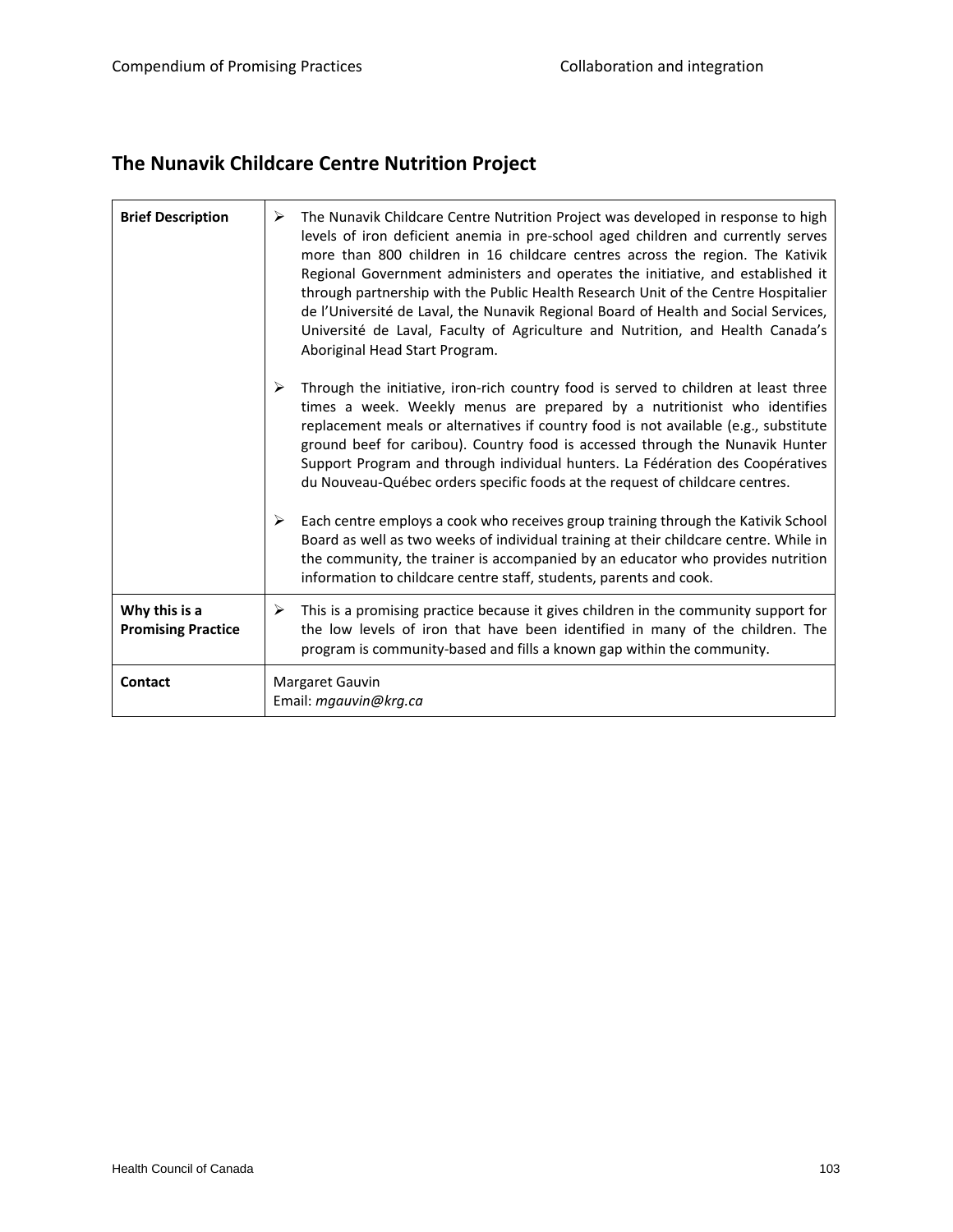#### **The Rocky Mountain House /First Nations/ Primary Care Network Partnership ‐ Sunchild/O'Chiese First Nations**

| <b>Brief Description</b>                   | ➤<br>The O'Chiese First Nations has a population of 1106 members with 935 living on<br>the reserve and the remaining 171 members living off the reserve. It is located 46<br>kilometres northwest of Rocky Mountain House, Alberta and 90 kilometres<br>southwest of Drayton Valley, Alberta. The O'Chiese First Nations 203a spans<br>14131.9 hectares of land.                                                                                                                                                                                                                                                                                   |
|--------------------------------------------|----------------------------------------------------------------------------------------------------------------------------------------------------------------------------------------------------------------------------------------------------------------------------------------------------------------------------------------------------------------------------------------------------------------------------------------------------------------------------------------------------------------------------------------------------------------------------------------------------------------------------------------------------|
|                                            | ≻<br>The Sunchild First Nations has one reserve, Sunchild 202. The reserve has an area<br>of 52.18 square kilometres, and is located roughly 50 kilometres northwest of<br>Rocky Mountain House.                                                                                                                                                                                                                                                                                                                                                                                                                                                   |
|                                            | ➤<br>Family physicians in the Rocky Mountain House Primary Care Network (PCN) have<br>joined together with Alberta Health Services and other health professionals in<br>Rocky Mountain House and area to better coordinate, and improve access to, the<br>delivery of primary health services for their patients. Primary care is the first point<br>of contact that a person has with the health system - the point where people<br>receive care for most of their everyday health needs.                                                                                                                                                         |
|                                            | ➤<br>Multi-disciplinary teams, including physicians and a variety of other health care<br>professionals such as nurses, social workers, pharmacists, mental health workers<br>and dietitians, work together to provide comprehensive care of basic health needs<br>with an emphasis on these priority areas: Basic health care (ambulatory care); Care<br>and follow-up of complex health problems; Chronic disease management (e.g.,<br>diabetes); Elder (geriatric) care; Health promotion and disease prevention; Mental<br>health care; Palliative care (care for the terminally ill); Pregnancy care and<br>delivering babies; Public health. |
|                                            | ➤<br>Funded by FNIH and Rocky Mountain Primary Care Network, midwifery services<br>are provided on reserve prenatally and post delivery, and the same midwife<br>provides delivery services to these patients at the local hospital.                                                                                                                                                                                                                                                                                                                                                                                                               |
| Why this is a<br><b>Promising Practice</b> | ➤<br>Holistic care<br>➤<br>Culturally sensitive care - women feel safe and respected<br>$\blacktriangleright$<br>Aboriginal and non Aboriginal organizations working together<br>Builds on community strength<br>➤<br>Trusting relationships<br>➤                                                                                                                                                                                                                                                                                                                                                                                                  |
| <b>Contact</b>                             | For more information visit:<br>www.rockymedical.com<br>Phone: 403.845.3050                                                                                                                                                                                                                                                                                                                                                                                                                                                                                                                                                                         |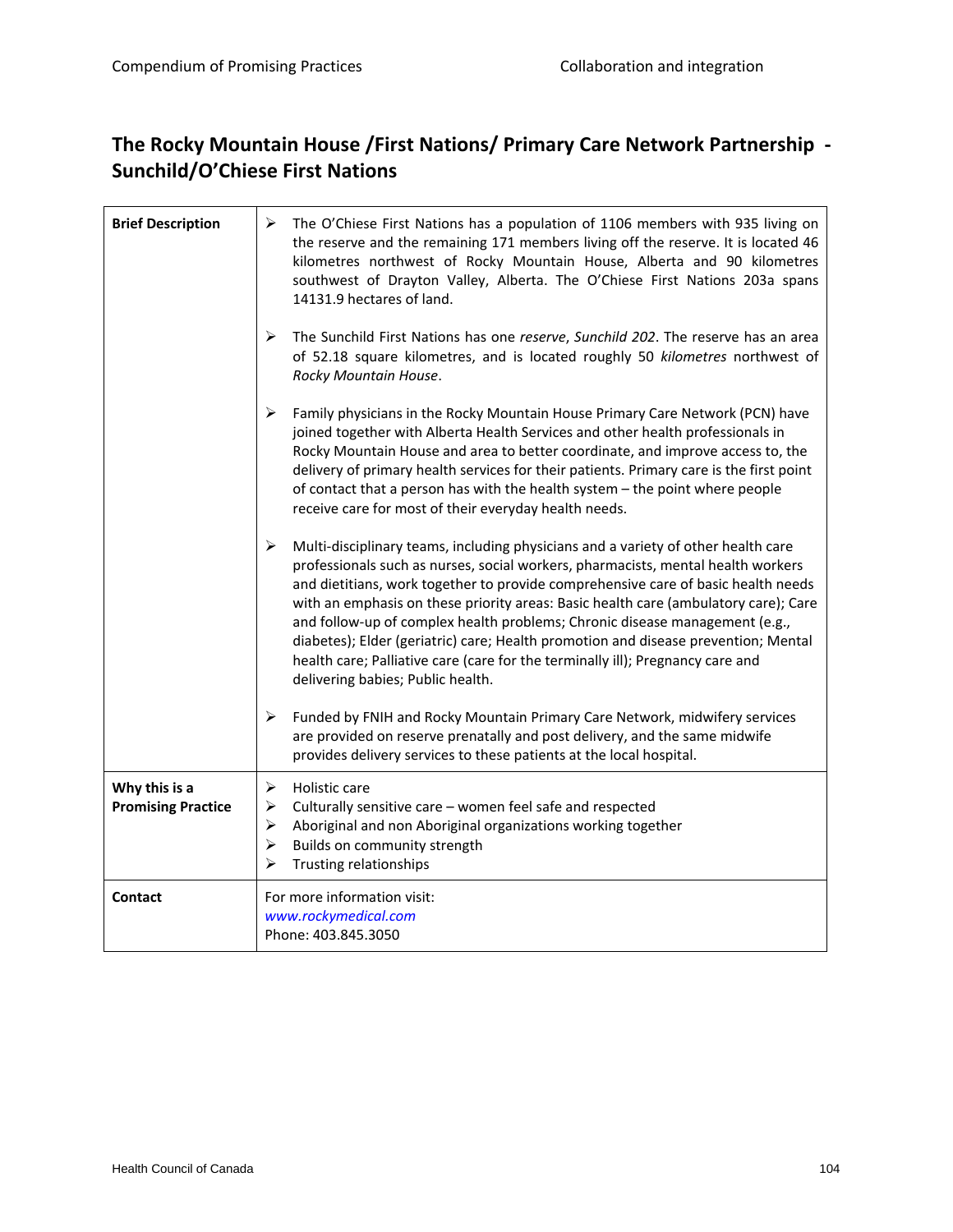### **Triple P: the Positive Parenting Program – Norway House, Manitoba**

| <b>Brief Description</b>                   | Originally developed in Australia, The Positive Parenting Program or Triple P, is an<br>➤<br>effective, proven approach that encourages parents of young children to make<br>small changes that will make big differences to their families. It is based on more<br>than 25 years of clinical research and is used successfully in many countries around<br>the world. |
|--------------------------------------------|------------------------------------------------------------------------------------------------------------------------------------------------------------------------------------------------------------------------------------------------------------------------------------------------------------------------------------------------------------------------|
|                                            | Triple P promotes positive, caring relationships between parents and their<br>children.                                                                                                                                                                                                                                                                                |
|                                            | It deals with common family concerns such as temper tantrums, bullying,<br>≻<br>homework and bedtime and mealtime problems.                                                                                                                                                                                                                                            |
|                                            | Triple P strategies are easy to understand and follow and are proven effective.<br>⋗                                                                                                                                                                                                                                                                                   |
|                                            | Includes a train-the-trainer program.<br>⋗                                                                                                                                                                                                                                                                                                                             |
|                                            | Integrating traditional medicines and cultural practices.<br>⋗                                                                                                                                                                                                                                                                                                         |
|                                            | Works in partnership with community organizations to serve high risk mothers in<br>➤<br>children living in Norway House and Norway House Cree Nation.                                                                                                                                                                                                                  |
| Why this is a<br><b>Promising Practice</b> | Builds individual and community capacity<br>➤<br>Adaptable for any community<br>➤<br>Holistic<br>⋗                                                                                                                                                                                                                                                                     |
| <b>Contact</b>                             | For more information visit:<br>www.manitobatriplep.ca/<br>Phone: 204-945-4777; 1-877-945-4777;<br>Email infotriplep@gov.mb.ca.                                                                                                                                                                                                                                         |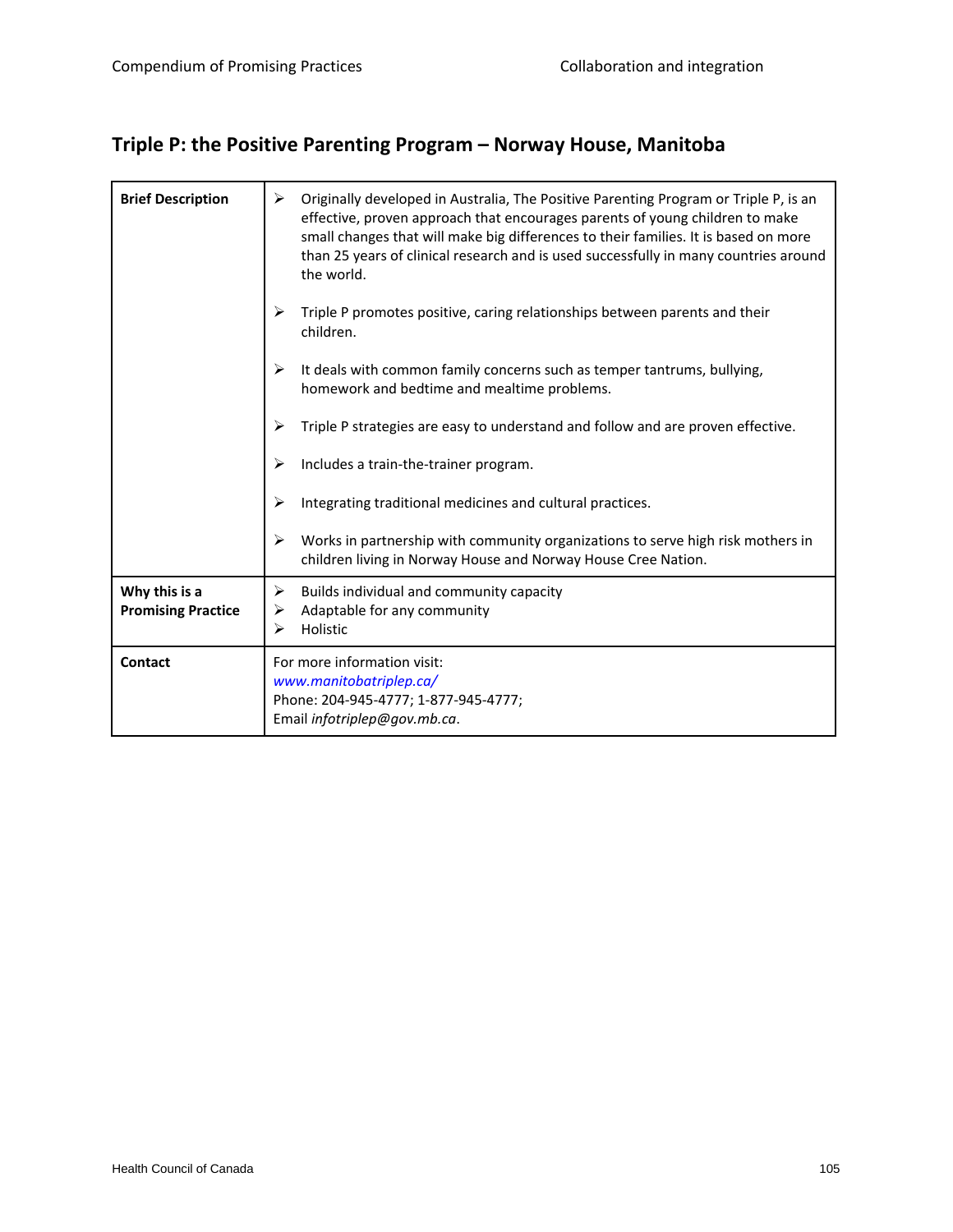# **Unama'ki Maternal Child Health Program**

| <b>Brief Description</b>                   | ➤<br>Based in Cape Breton, the Unama'ki Maternal Child Health Program is a home<br>visiting program that is delivered to the five First Nations communities of: Chapel<br>Island, Eskasoni, Membertou, Wagmatcook, and Waycobah.                                                                                                                                                                                               |
|--------------------------------------------|--------------------------------------------------------------------------------------------------------------------------------------------------------------------------------------------------------------------------------------------------------------------------------------------------------------------------------------------------------------------------------------------------------------------------------|
|                                            | Services focus on Home Visiting from pregnancy to six years old in communities.<br>≻                                                                                                                                                                                                                                                                                                                                           |
|                                            | Training includes but is not limited to: Growing Great Kids; Home Visiting Safety<br>➤<br>with RCMP; Child Protection Act with Micmac Family and Children's Services; Assist<br>Training - Aboriginal Suicide Skills Training; 20 -hour Making a Difference<br>breastfeeding course; collaboration with Sydney Resource Centre for Baby and Me<br>program; Aboriginal Diabetes Initiative, Training sessions with coordinator. |
|                                            | Supports families to enhance parental skills and knowledge in practical ways and in<br>ways of culture and language.                                                                                                                                                                                                                                                                                                           |
|                                            | Resources are limited but the Home Visitors do a great job.<br>➤                                                                                                                                                                                                                                                                                                                                                               |
|                                            | ➤<br>Challenges include: lack of funding, lack of hours per week for home visitors;<br>delays in Growing Great Kids training, no permanent place for the program;<br>retaining home visitors, MCH supervisors have many other responsibilities along<br>with the Maternal Child Health program.                                                                                                                                |
| Why this is a<br><b>Promising Practice</b> | Successes include: Bootcamp for New dads, Program Standards, 24 hour Crib-side<br>➤<br>Assistance Booklet for new dads, Baby and Me, Home Visitors are well trained.<br>Most of the home visitors are from the community.<br>➤<br>Collaboration and dedication among Health Directors, MCH Supervisors, MCH<br>≻<br>Home Visitors, MCH Coordinator make the program work.                                                      |
| <b>Contact</b>                             | Charlotte Jesty<br>Phone: 902-562-4700 ext 3316<br>Email: charlottejesty@membertou.ca                                                                                                                                                                                                                                                                                                                                          |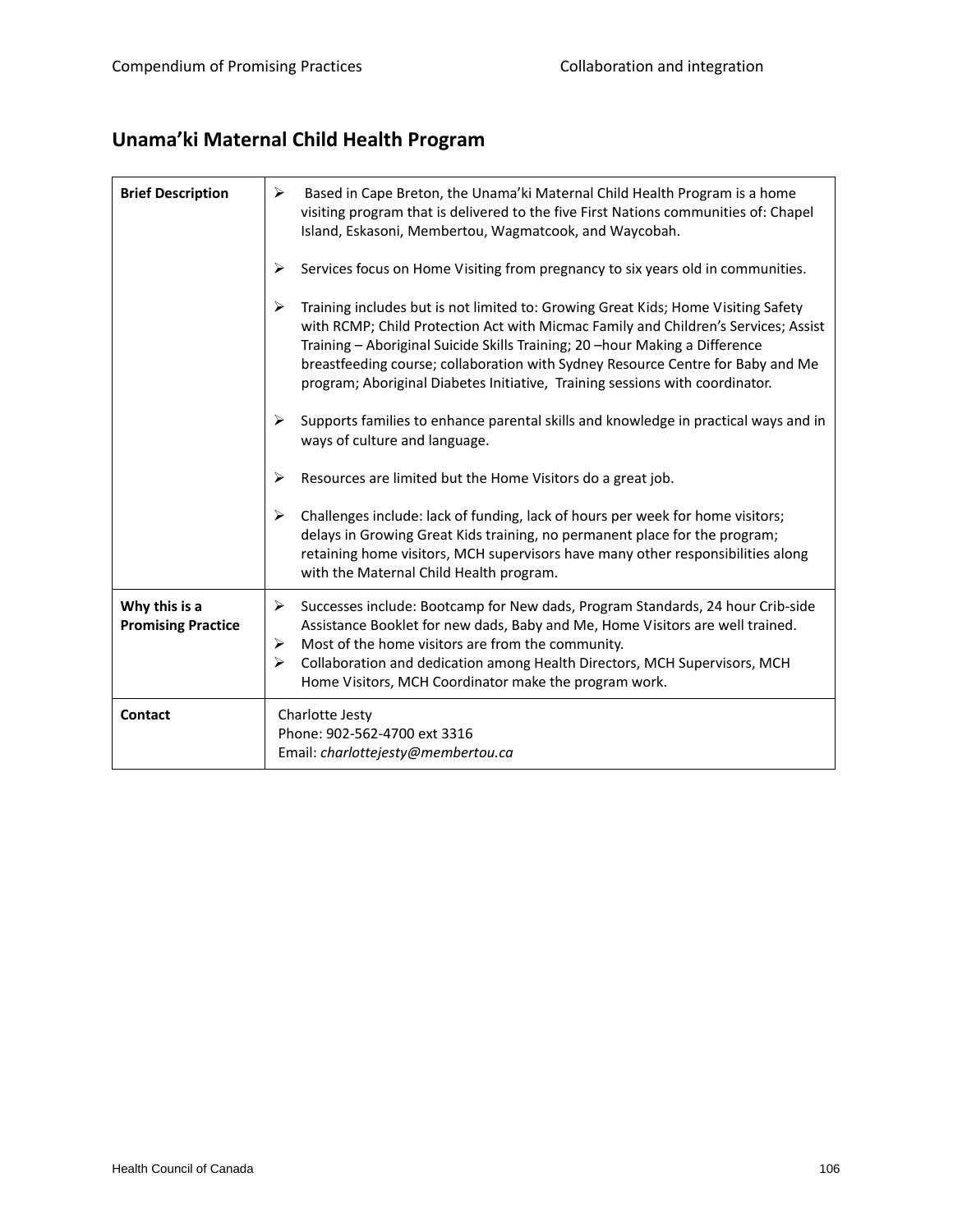#### **Villa Rosa**

| <b>Brief Description</b>                   | Prenatal and postnatal residence offering a wide variety of programs in a safe and<br>≻<br>nurturing environment.                                                                                                                                                                                          |
|--------------------------------------------|------------------------------------------------------------------------------------------------------------------------------------------------------------------------------------------------------------------------------------------------------------------------------------------------------------|
|                                            | ➤<br>Any pregnant woman or new mother in need may access our services.                                                                                                                                                                                                                                     |
|                                            | ➤<br>Mission is to provide support to mothers, babies and their families during and after<br>pregnancy.                                                                                                                                                                                                    |
|                                            | ➤<br>There is no cost to any resident of Manitoba not living in a First Nations<br>community - block funding through the Province of Manitoba and the United Way<br>allows Villa Rosa to provide all services free of charge to young women who are<br>pregnant and need a safe and healthy place to stay. |
|                                            | Women living on their First Nations reserve may be eligible to receive service on a<br>➤<br>per diem basis.                                                                                                                                                                                                |
|                                            | Services offered are an opportunity to stay in school or get re-connected to school,<br>➤<br>counselling, prenatal classes, as well as parenting and personal growth<br>programming.                                                                                                                       |
|                                            | ➤<br>An independent living program is also available for up to a year in the apartment<br>block adjacent to Villa Rosa.                                                                                                                                                                                    |
|                                            | Villa Rosa is not financially responsible for transportation, spending money,<br>➤<br>clothing needs, personal needs or medication.                                                                                                                                                                        |
|                                            | ➤<br>There is a lot of interest in the program (Toronto, Edmonton). Villa Rosa has sister<br>organizations, Rosalie Hall in Scarborough, Ontario and in the Bronx in New York<br>City.                                                                                                                     |
| Why this is a<br><b>Promising Practice</b> | ➤<br>Seen as a model that should be in each jurisdiction<br>Recognized as a great place to work<br>➤<br>Holistic, culturally sensitive care<br>➤                                                                                                                                                           |
| Contact                                    | For more information visit:<br>www.villarosa.mb.ca/                                                                                                                                                                                                                                                        |
|                                            | Kathy Strachan - Executive Director<br>Email: director@villarosa.mb.ca                                                                                                                                                                                                                                     |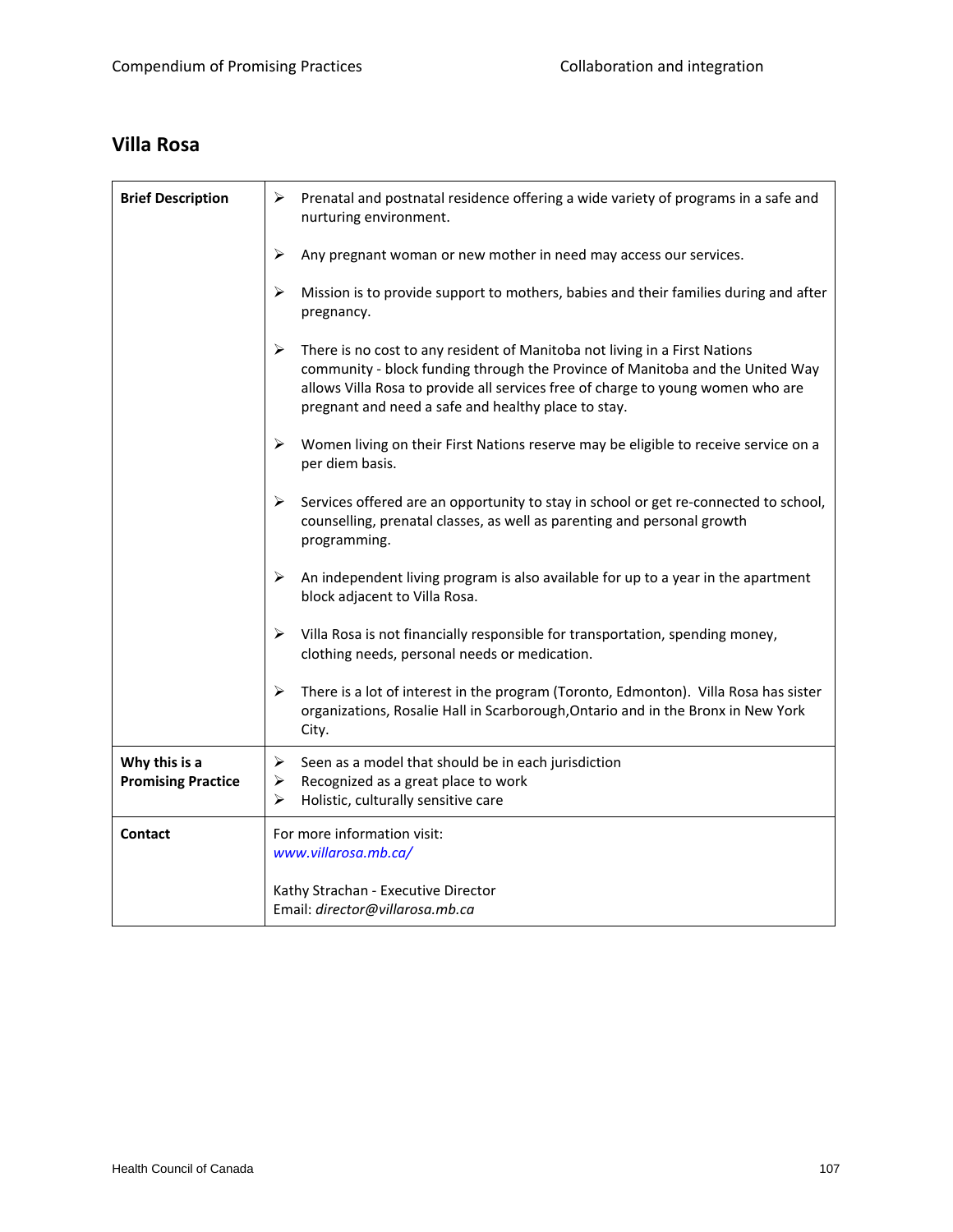# **Wabano Centre for Aboriginal Health**

| <b>Brief Description</b>                   | ⋗<br>The Wabano Centre for Aboriginal Health is an award-winning charity that is a<br>leader in community-based, holistic health care; bridging Native cultural practices<br>with Western medicine to combat poverty and illness in Canada's First Peoples. In<br>just over a decade, Wabano has become a premier clinic and community centre in<br>Canada – garnering international recognition for its innovative and successful<br>approaches to wellness. |
|--------------------------------------------|---------------------------------------------------------------------------------------------------------------------------------------------------------------------------------------------------------------------------------------------------------------------------------------------------------------------------------------------------------------------------------------------------------------------------------------------------------------|
|                                            | ➤<br>Collaboration between and among community programs (Canadian Prenatal<br>Nutrition Program, Community Action Program for Children, and other priority<br>populations).                                                                                                                                                                                                                                                                                   |
| Why this is a<br><b>Promising Practice</b> | Collaborative<br>Holistic<br>Status-blind                                                                                                                                                                                                                                                                                                                                                                                                                     |
| Contact                                    | Carlie Chase<br>Phone: 613-748-5999<br>Email: cchase@wabano.com                                                                                                                                                                                                                                                                                                                                                                                               |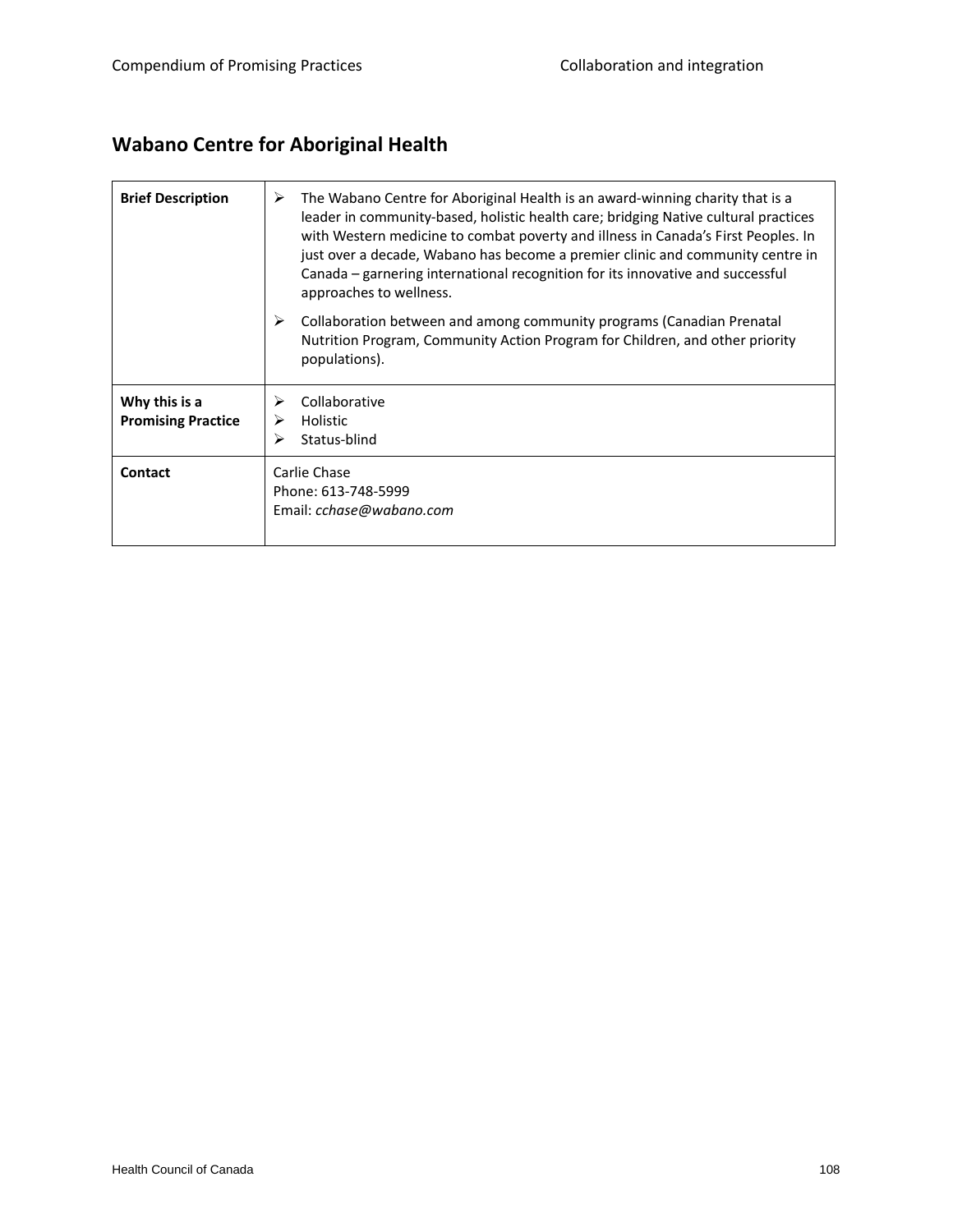# **Training and human resources**

| Aboriginal Diabetes Initiative (ADI) Capacity Building - Community Diabetes Prevention Worker |  |
|-----------------------------------------------------------------------------------------------|--|
|                                                                                               |  |
|                                                                                               |  |
|                                                                                               |  |
|                                                                                               |  |
|                                                                                               |  |
|                                                                                               |  |
|                                                                                               |  |
|                                                                                               |  |
|                                                                                               |  |
|                                                                                               |  |
|                                                                                               |  |
|                                                                                               |  |
|                                                                                               |  |
|                                                                                               |  |
|                                                                                               |  |
|                                                                                               |  |
|                                                                                               |  |
|                                                                                               |  |
|                                                                                               |  |
|                                                                                               |  |
| Northern and Remote Family Practice Training Program - University of Manitoba 132             |  |
|                                                                                               |  |
|                                                                                               |  |
| Strategies for Teaching Obstetrics to Rural and Urban Caregivers (STORC)  136                 |  |
|                                                                                               |  |
|                                                                                               |  |
| Undergraduate Medical Education - Indigenous Health Initiatives Program (IHIP), University of |  |
|                                                                                               |  |
|                                                                                               |  |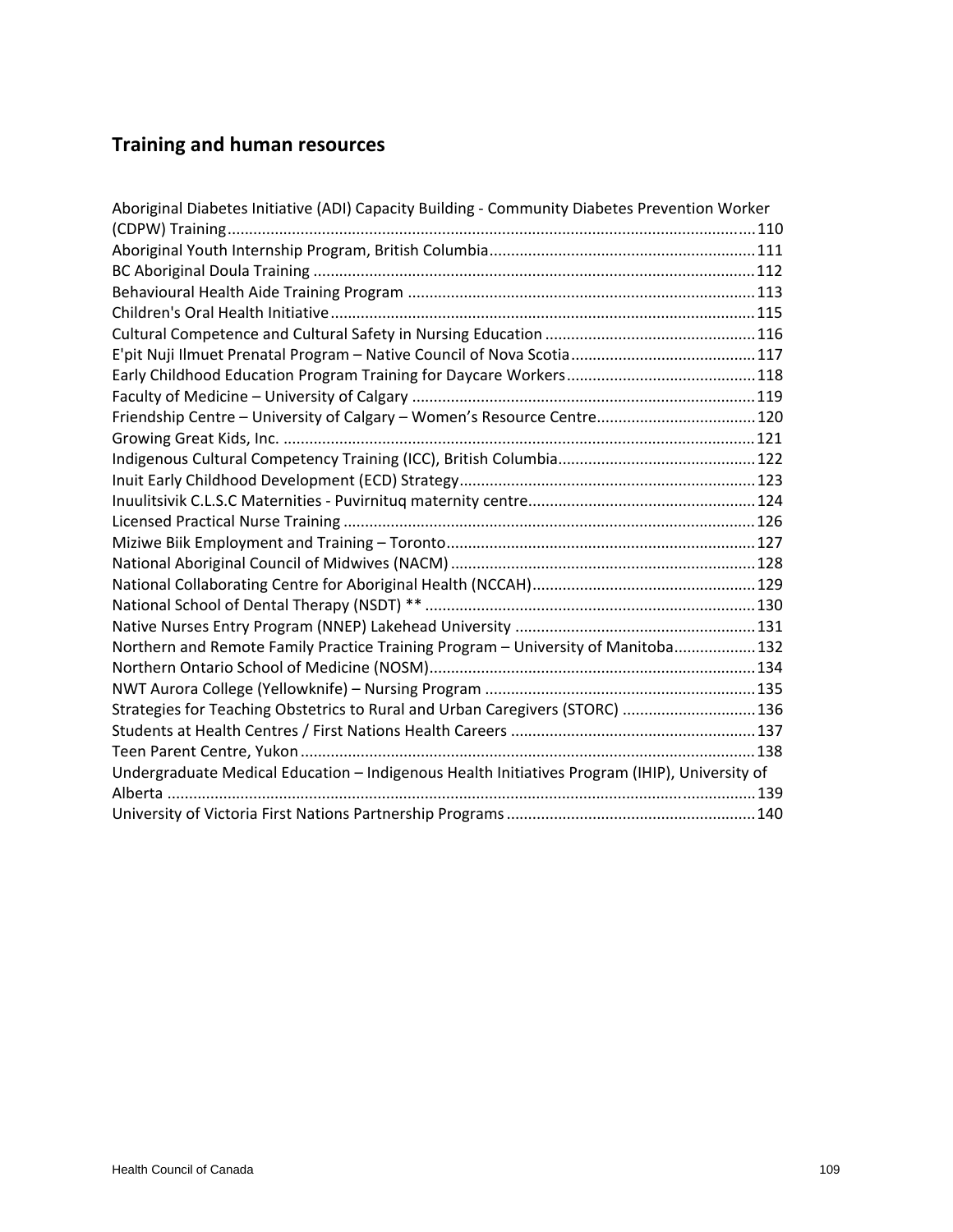#### **Aboriginal Diabetes Initiative (ADI) Capacity Building ‐ Community Diabetes Prevention Worker (CDPW) Training**

| <b>Brief Description</b>                   | Since 2006, ADI has funded training for workers who deliver ADI projects in First<br>➤<br>Nations and Inuit communities. Community Diabetes Prevention Worker (CDPW)<br>training is based on a set of core competencies and skills that were identified in<br>consultation with ADI stakeholders and community workers. Community workers<br>who have completed CDPW training, work towards the primary prevention of<br>diabetes by:<br>promoting healthy lifestyles (healthy eating and physical activity);<br>$\circ$<br>empowering individuals and communities to adopt and sustain healthier<br>$\circ$<br>lifestyles;<br>supporting community action to create supportive physical and social<br>$\circ$<br>environments for healthy food consumption and increased physical activity;<br>and,<br>strengthening ADI linkages to other programs to improve healthy living and<br>$\circ$<br>disease prevention outcomes. |
|--------------------------------------------|-------------------------------------------------------------------------------------------------------------------------------------------------------------------------------------------------------------------------------------------------------------------------------------------------------------------------------------------------------------------------------------------------------------------------------------------------------------------------------------------------------------------------------------------------------------------------------------------------------------------------------------------------------------------------------------------------------------------------------------------------------------------------------------------------------------------------------------------------------------------------------------------------------------------------------|
|                                            | ➤<br>Capacity-building of community workers to deliver effective diabetes projects and<br>services maximizes the impact of ADI programming. This was confirmed in the<br>results of a 2009 assessment showing enhanced community projects and services<br>as a result of the training.                                                                                                                                                                                                                                                                                                                                                                                                                                                                                                                                                                                                                                        |
| Why this is a<br><b>Promising Practice</b> | ➤<br>Trained paraprofessional workers support the delivery of effective community-<br>based health promotion and maternal child health programs.<br>Diabetes is very prevalent among Aboriginal people and can have adverse effects<br>➤<br>on pregnant mothers and their babies, therefore this program fills an important<br>gap.<br>➤<br>The program is multi-stakeholder and participatory in nature.                                                                                                                                                                                                                                                                                                                                                                                                                                                                                                                     |
| Contact                                    | For more information visit:<br>www.hc-sc.gc.ca/fniah-spnia/diseases-maladies/diabete/index-eng.php<br>Jennifer Blomqvist, Senior Program Officer, Training and Education<br>Aboriginal Diabetes Initiative<br>Phone: 613-948-7588<br>Email: Jennifer.blomqvist@hc-sc.gc.ca                                                                                                                                                                                                                                                                                                                                                                                                                                                                                                                                                                                                                                                    |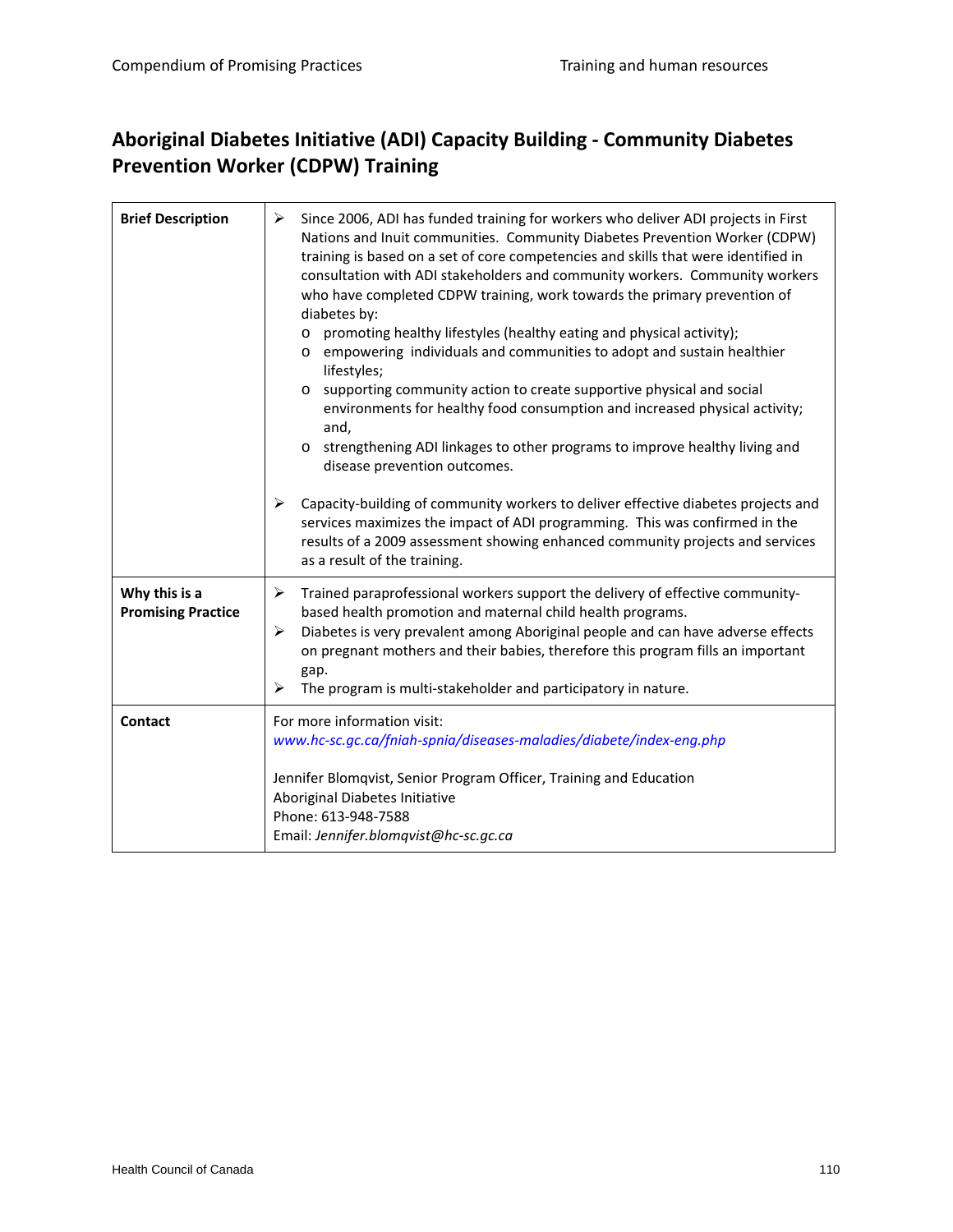# **Aboriginal Youth Internship Program, British Columbia**

| <b>Brief Description</b>                   | Twelve month paid internship for Aboriginal youth in BC.<br>⋗                                                                      |
|--------------------------------------------|------------------------------------------------------------------------------------------------------------------------------------|
|                                            | ≻<br>Interns are placed in provincial government ministries for nine months and with<br>Aboriginal organizations for three months. |
|                                            | Runs from September to August.<br>➤                                                                                                |
|                                            | Provides professional experience, leadership development, cultural support.                                                        |
| Why this is a<br><b>Promising Practice</b> | Youth-oriented<br>➢<br>Collaborative<br>Provides youth with career options<br>≻<br>Culturally supportive<br>➤                      |
| <b>Contact</b>                             | For more information visit:<br>www.employment.gov.bc.ca/aboriginal youth internship program                                        |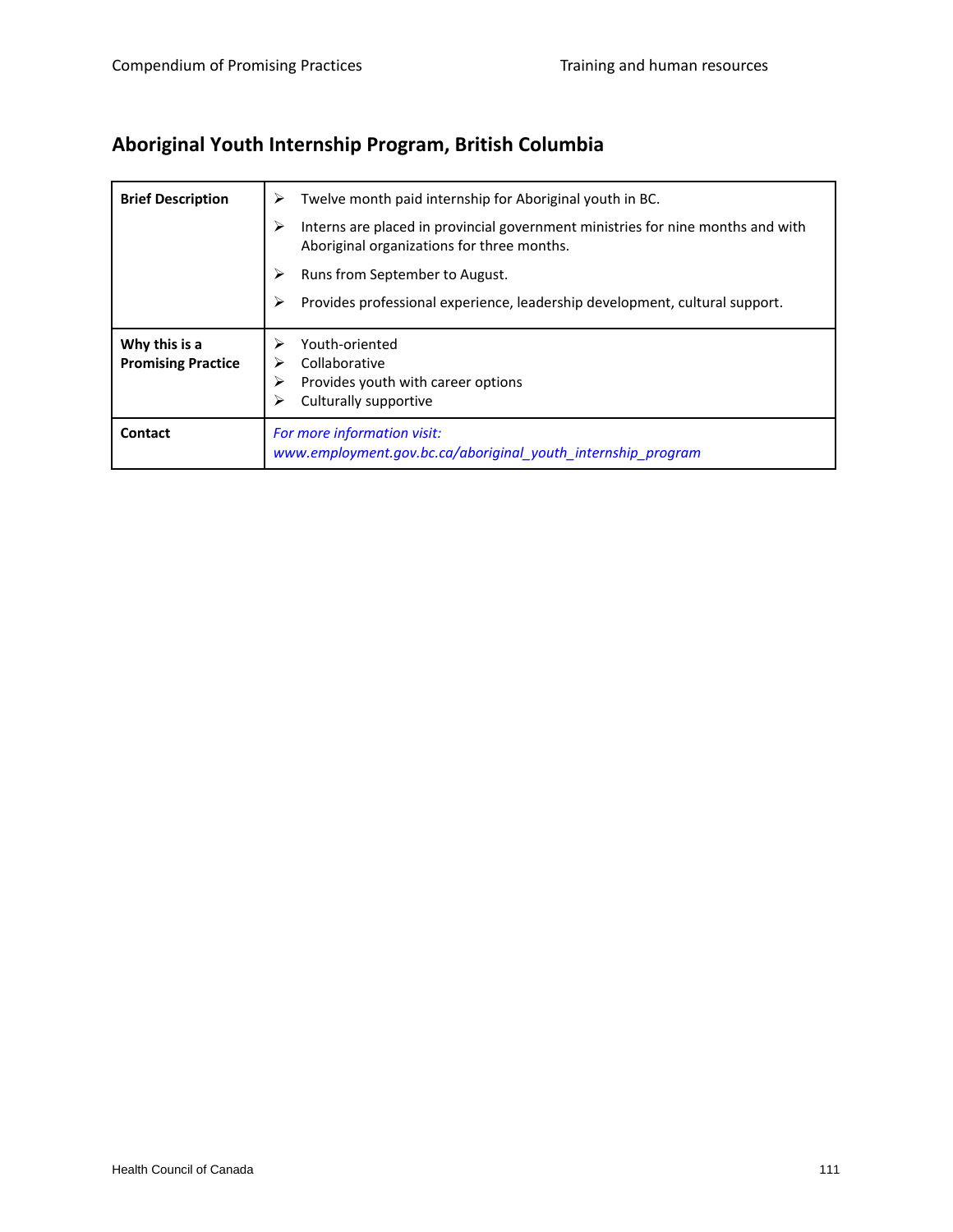# **BC Aboriginal Doula Training**

| <b>Brief Description</b>                   | Pilot project in two BC Health Authorities (Interior and Northern).<br>⋗                                                                                            |
|--------------------------------------------|---------------------------------------------------------------------------------------------------------------------------------------------------------------------|
|                                            | An Aboriginal specific doula curriculum was developed and test driven in the pilot<br>➢<br>sites.                                                                   |
|                                            | The doula-training manual and instructor's manual have also been completed.<br>➤                                                                                    |
|                                            | Aboriginal Cultural protocol was followed from design to training.<br>⋗                                                                                             |
| Why this is a<br><b>Promising Practice</b> | Capacity building; culturally relevant; innovative; collaborative; community-<br>⋗<br>centred.                                                                      |
|                                            | ➤<br>This pilot followed the newly created Tripartite process that includes partners from<br>the Federal, provincial and First Nations governments and communities. |
| Contact                                    | Lucy Barney<br>Aboriginal Lead, Perinatal Services BC, Provincial Health Services Authority<br>Email: <i>Ibarney@phsa.ca</i>                                        |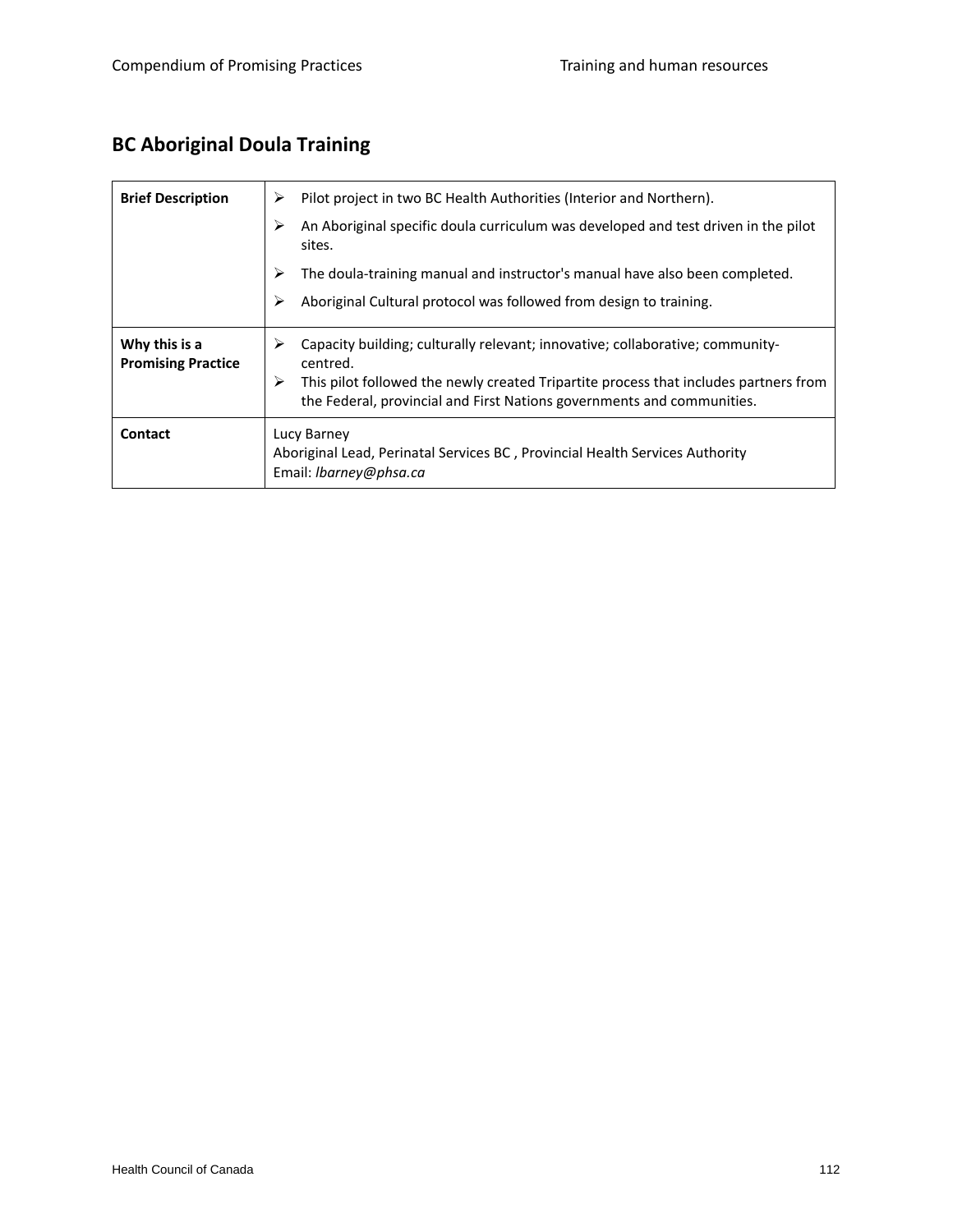# **Behavioural Health Aide Training Program**

| <b>Brief</b><br><b>Description</b>            | ≻<br>Program development and pilot delivery of the Behavioural Health Aide Training<br>Program.                                                                                                                                                                                                                                                                                                                                                                                                  |
|-----------------------------------------------|--------------------------------------------------------------------------------------------------------------------------------------------------------------------------------------------------------------------------------------------------------------------------------------------------------------------------------------------------------------------------------------------------------------------------------------------------------------------------------------------------|
|                                               | ➤<br>Partners: Labrador Grenfell Regional Health Authority; Mushuau Innu First<br>Nations; Sheshatshiu Innu First Nations; Labrador School Board District #1;<br>Nunatsiavut Government, Dept. of Health and Social Development                                                                                                                                                                                                                                                                  |
|                                               | ➤<br>Purpose: to enhance the capacity of Labrador Innu and Inuit communities and<br>their partners to respond to the intervention needs of children affected by<br>FASD, their families and other caregivers.                                                                                                                                                                                                                                                                                    |
|                                               | Implementation:<br>> Pilot programs: Hopedale, Nunatsiavut, Labrador Natuashish, Labrador<br>Participants: daycare workers, child development workers, Aboriginal Headstart<br>➤<br>staff, addictions workers, family support workers.                                                                                                                                                                                                                                                           |
|                                               | Results:<br>$\triangleright$ Aboriginal communities are better prepared to deal with challenging behaviours<br>& understand specific needs as children benefit from receiving appropriate                                                                                                                                                                                                                                                                                                        |
|                                               | intervention.<br>➤<br>Training program for Labrador Aboriginal communities to provide standardized<br>skill development in the area of FASD.<br>Culturally relevant training program to Innu and Inuit communities.<br>➤<br>On-going collaborative working relationship to make best use of resources<br>➤<br>available for the provision of intervention services.                                                                                                                              |
|                                               | Challenges/Obstacles:<br>Impact of cultural differences on the development of training programs:<br>➤<br>o Language and cultural differences between Innu and Inuit have an impact on<br>and must be factored into program development and delivery. English<br>language print resources are not always effective and are supplemented<br>with local examples, interactive activities, non-traditional teaching settings,<br>pictures and audio-video resources.                                 |
|                                               | Importance of a training program that can be modified to meet the needs of<br>➤<br>various audiences, using a variety of methods and flexible time frames:<br>o The intention was to train community members to provide a pool of skilled<br>para-professionals who would be available to work with families and<br>organizations. Significant time commitment was a challenge for<br>participation, which was addressed in future delivery through adapted time<br>frames and modified content. |
|                                               | Spread:<br>Labrador: Inuit and Innu communities and available as a resource to other<br>➤<br>Labrador communities through partners.                                                                                                                                                                                                                                                                                                                                                              |
| Why this is a<br>Promising<br><b>Practice</b> | Adaptable program now available to Labrador Aboriginal communities.<br>➤<br>Modified versions of the BHATP have been delivered based on the identified<br>➤<br>needs of agencies and participants. Selected modules are delivered in adapted<br>time frames with the ultimate goal of building capacity to meet the intervention                                                                                                                                                                 |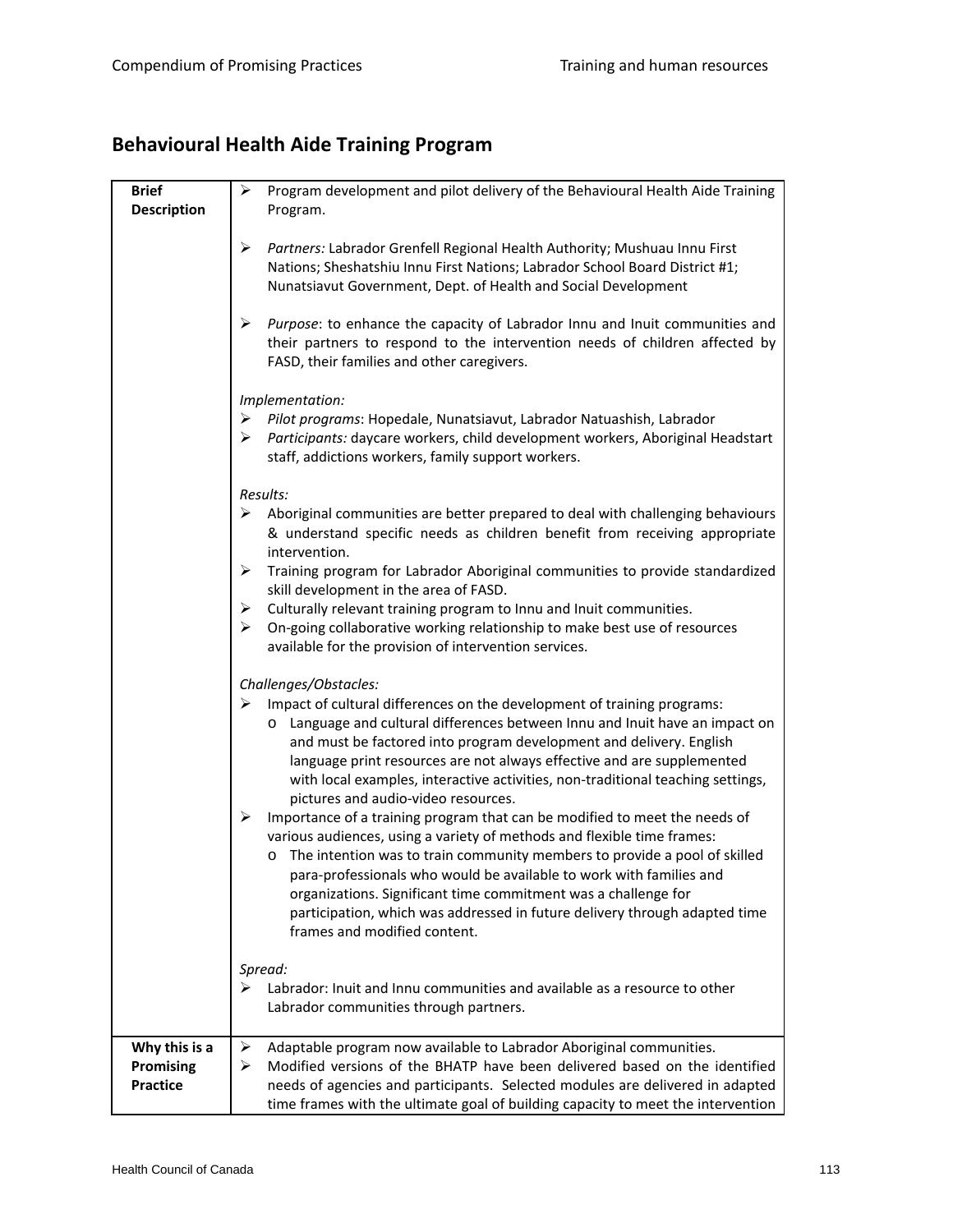|         | needs of Aboriginal children.                                                                                                                                          |
|---------|------------------------------------------------------------------------------------------------------------------------------------------------------------------------|
| Contact | Gillian Saunders, FASD Coordinator<br>Nunatsiavut Government, Dept. of Health and Social Development<br>Phone: 709-896-9763<br>Email: gillian saunders@nunatsiavut.com |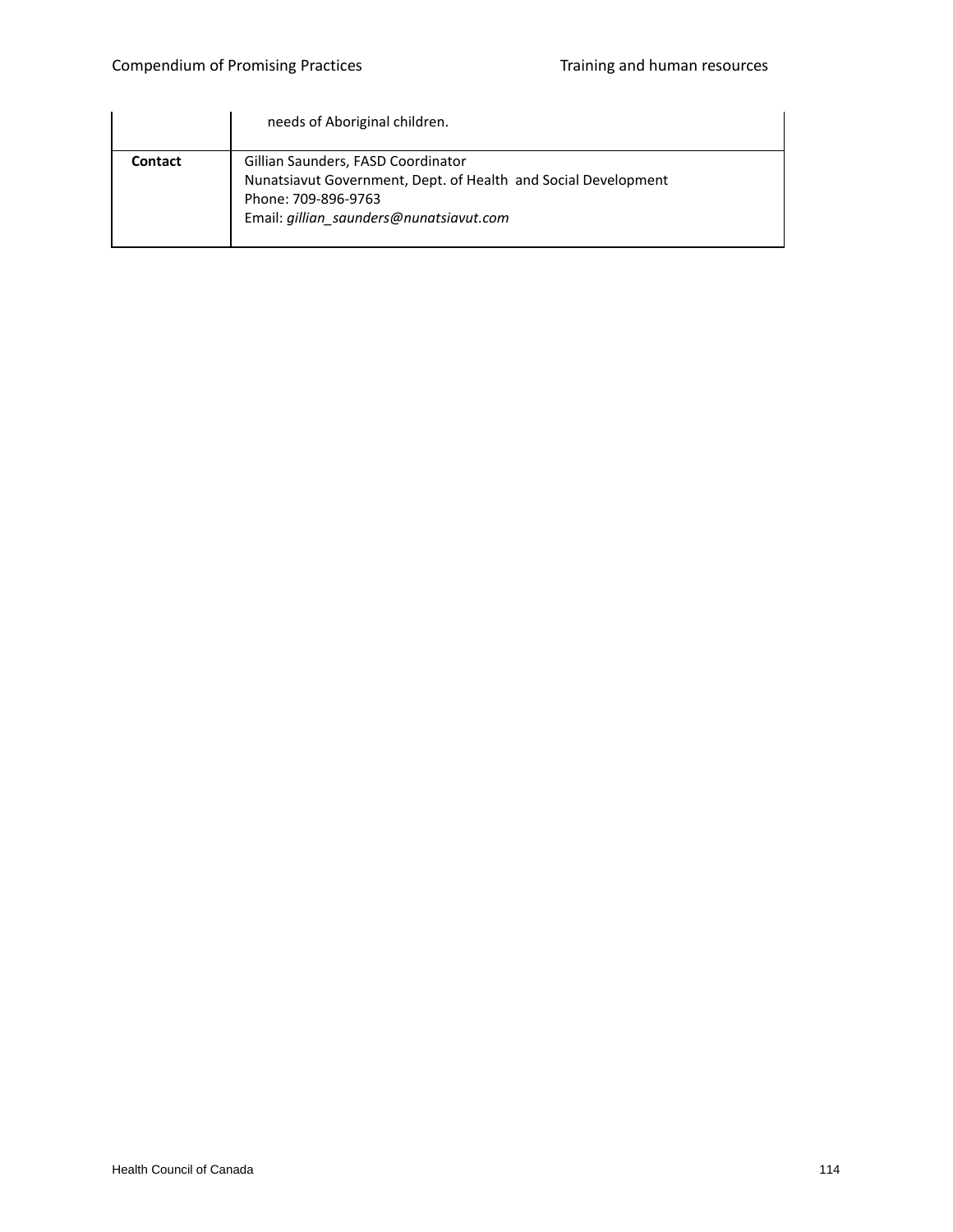#### **Children's Oral Health Initiative**

| <b>Brief Description</b>                   | Developed to address disparity between oral health of First Nations/Inuit children<br>➤<br>and Canadian population.                                                                                                                                                      |
|--------------------------------------------|--------------------------------------------------------------------------------------------------------------------------------------------------------------------------------------------------------------------------------------------------------------------------|
|                                            | Focuses on oral health promotion and prevention of oral disease.<br>≻                                                                                                                                                                                                    |
|                                            | Targeted at: children from birth to seven years of age, their parents and caregivers<br>≻<br>and pregnant women.                                                                                                                                                         |
|                                            | ≻<br>Delivered in communities by oral health professionals such as dental therapists and<br>dental hygienists and also by trained community members. The children's Oral<br>Health Initiative is offered in a selected number of First Nations and Inuit<br>communities. |
| Why this is a<br><b>Promising Practice</b> | Community members are trained to provide a limited number of oral health<br>➤<br>services and are supported by their community and by the oral health<br>professional; they improve access to oral health care to underserved populations.                               |
| <b>Contact</b>                             | Dr. Marc Noël, Health Canada/First Nations and Inuit Health Branch.<br>Phone: 613-957-3710<br>Email: marc.noel@hc-sc.gc.ca                                                                                                                                               |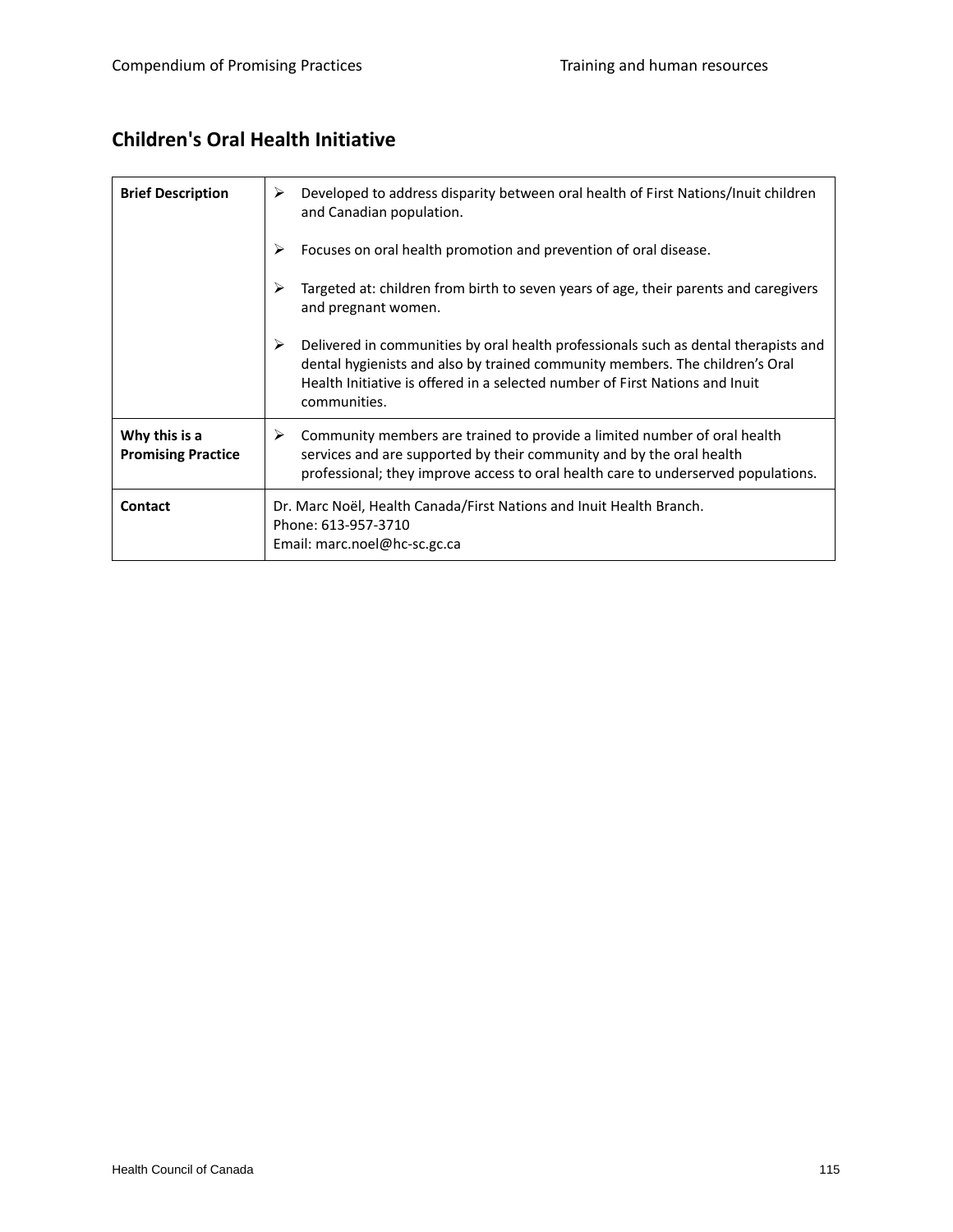# **Cultural Competence and Cultural Safety in Nursing Education**

| <b>Brief Description</b>                   | Developed by the Aboriginal Nurses Association of Canada, Canadian Nurses<br>➤<br>Association and the Canadian Association of Schools of Nursing, with funding from<br>AHHRI.                                                                                                                                                                              |
|--------------------------------------------|------------------------------------------------------------------------------------------------------------------------------------------------------------------------------------------------------------------------------------------------------------------------------------------------------------------------------------------------------------|
|                                            | For nursing education programs and nurse educators, as well as for employers.<br>⋗                                                                                                                                                                                                                                                                         |
|                                            | Core competencies in: post-colonial understanding; communication; inclusivity;<br>⋗<br>respect; indigenous knowledge; and mentoring and supporting students for<br>success.                                                                                                                                                                                |
|                                            | ⋗<br>Multi-phase project.                                                                                                                                                                                                                                                                                                                                  |
|                                            | ⋗<br>Implementation is voluntary.                                                                                                                                                                                                                                                                                                                          |
| Why this is a<br><b>Promising Practice</b> | Culturally relevant; addresses current needs and challenges; respects culture and<br>➤<br>tradition; promotes recruitment and retention of Aboriginal student nurses;<br>enhances quality of care for Aboriginal patients.<br>➤<br>Framework and related Literature Review downloadable in English, French and<br>Inuktitut: www.anac.on.ca/competency.php |
| Contact                                    | Audrey Lawrence, Aboriginal Nurses Association of Canada<br><b>Executive Director</b><br>Phone: 613-724-4677 x 23<br>Email: alawrence@anac.on.ca                                                                                                                                                                                                           |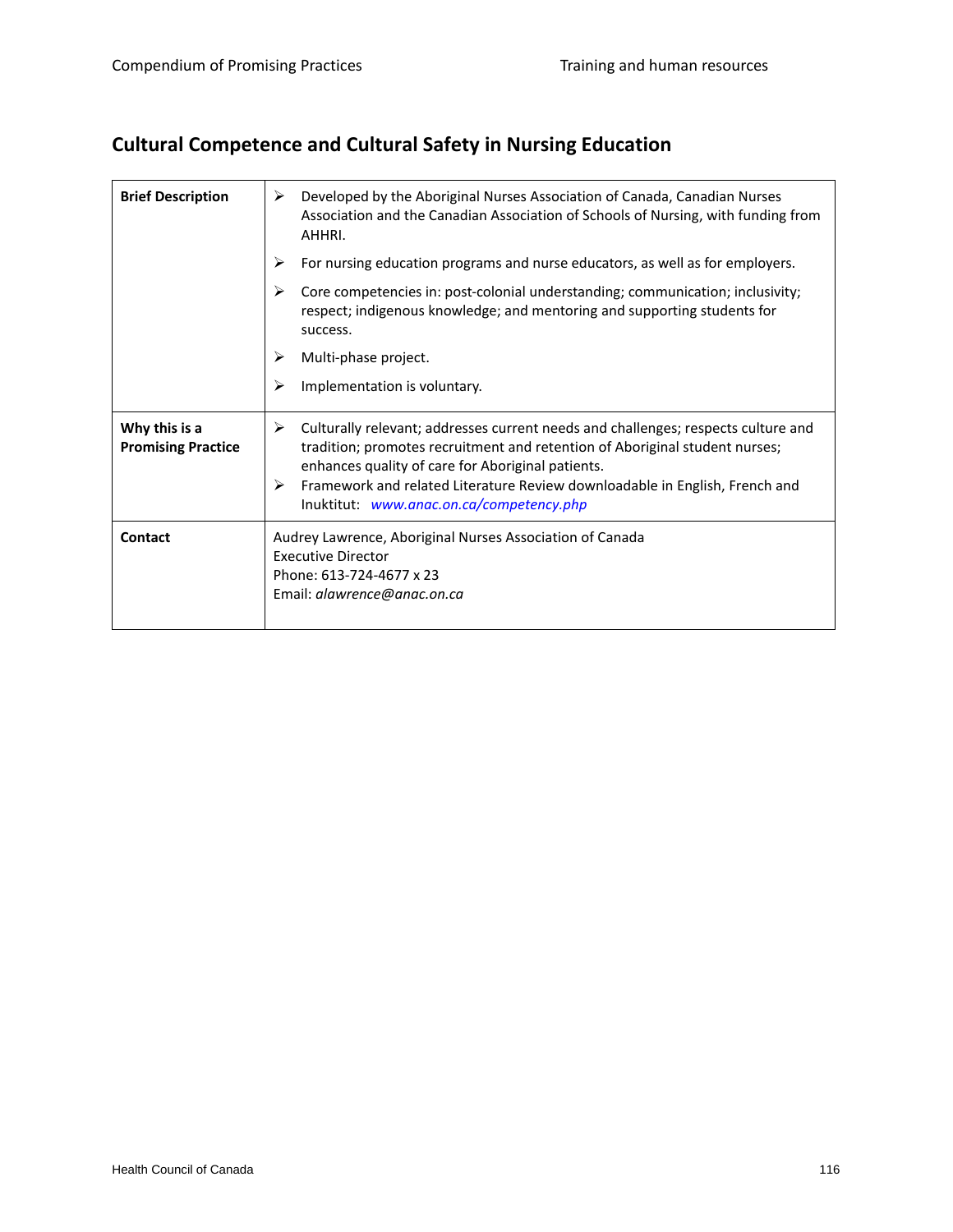# **E'pit Nuji Ilmuet Prenatal Program – Native Council of Nova Scotia**

| <b>Brief Description</b>                   | Priority is for first time pregnant, low income, single mothers and those expectant<br>≻<br>or nursing mothers who have the greatest need who reside off-reserve.                                               |
|--------------------------------------------|-----------------------------------------------------------------------------------------------------------------------------------------------------------------------------------------------------------------|
|                                            | ⋗<br>To provide a cultural atmosphere to prenatal and post natal participants including<br>milk supplements and vitamin supplements, as well as resources (breast pump, car<br>seat loan program, for example). |
|                                            | ≻<br>Delivered through home visits by facilitators, nutritionists, who ensure that the<br>participants are getting enough nutritional intake so that they will have a healthy<br>baby.                          |
| Why this is a<br><b>Promising Practice</b> | Culturally appropriate<br>⋗<br>Continuum of care<br>Addresses known gap                                                                                                                                         |
| Contact                                    | For more information visit:<br>Native Council of Nova Scotia<br>www.ncns.ca<br>Shirley Denny, Prenatal Facilitator<br>Phone: 1-800-565-4372<br>Email: ncnsprenatal@eastlink.ca                                  |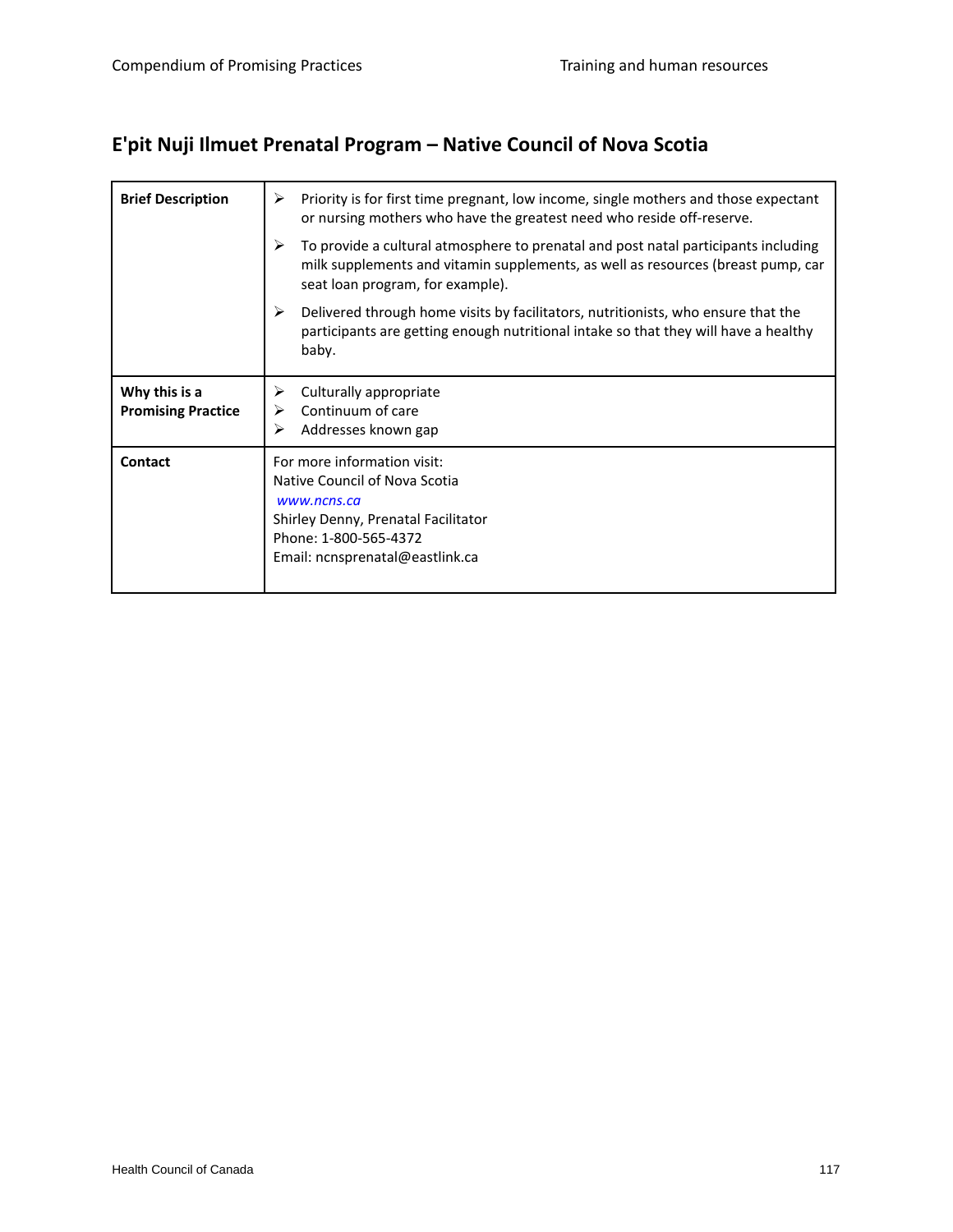# **Early Childhood Education Program Training for Daycare Workers**

| <b>Brief Description</b>                   | The ECE certification process is administered by the Child Care Services Unit of the<br>⋗<br>Family and Children's Services Division of the Department of Health and Social<br>Services. An applicant requesting certification as a Child Care Worker submits an<br>application form and an official transcript of completed coursework, issued by the<br>post secondary institution, to the Child Care Services Unit for assessment. Child<br>Care Services may request that the applicant submit a course syllabus to assist in<br>the assessment process. |
|--------------------------------------------|--------------------------------------------------------------------------------------------------------------------------------------------------------------------------------------------------------------------------------------------------------------------------------------------------------------------------------------------------------------------------------------------------------------------------------------------------------------------------------------------------------------------------------------------------------------|
|                                            | ➤<br>Applicants receive a status letter in the mail within 20 working days from the date<br>of submission. Applications are available at the Child Care Services Unit office<br>located at 9010 Quartz Road in Whitehorse, Yukon.                                                                                                                                                                                                                                                                                                                            |
|                                            | ➤<br>There are no residency requirements for certification. Yukon College is the only<br>post-secondary institution in the Yukon Territory that offers an ECE program.<br>Yukon College is recognized by the Department of Education.                                                                                                                                                                                                                                                                                                                        |
| Why this is a<br><b>Promising Practice</b> | Establishes a baseline standard for daycare workers in the field, and addresses the<br>➤<br>gaps that used to exist in the early childhood education position.                                                                                                                                                                                                                                                                                                                                                                                               |
| Contact                                    | Government of Yukon<br>Department of Health and Social Services<br>Box 2703 Whitehorse, Yukon Y1A 2C6<br>Email: hss@gov.yk.ca                                                                                                                                                                                                                                                                                                                                                                                                                                |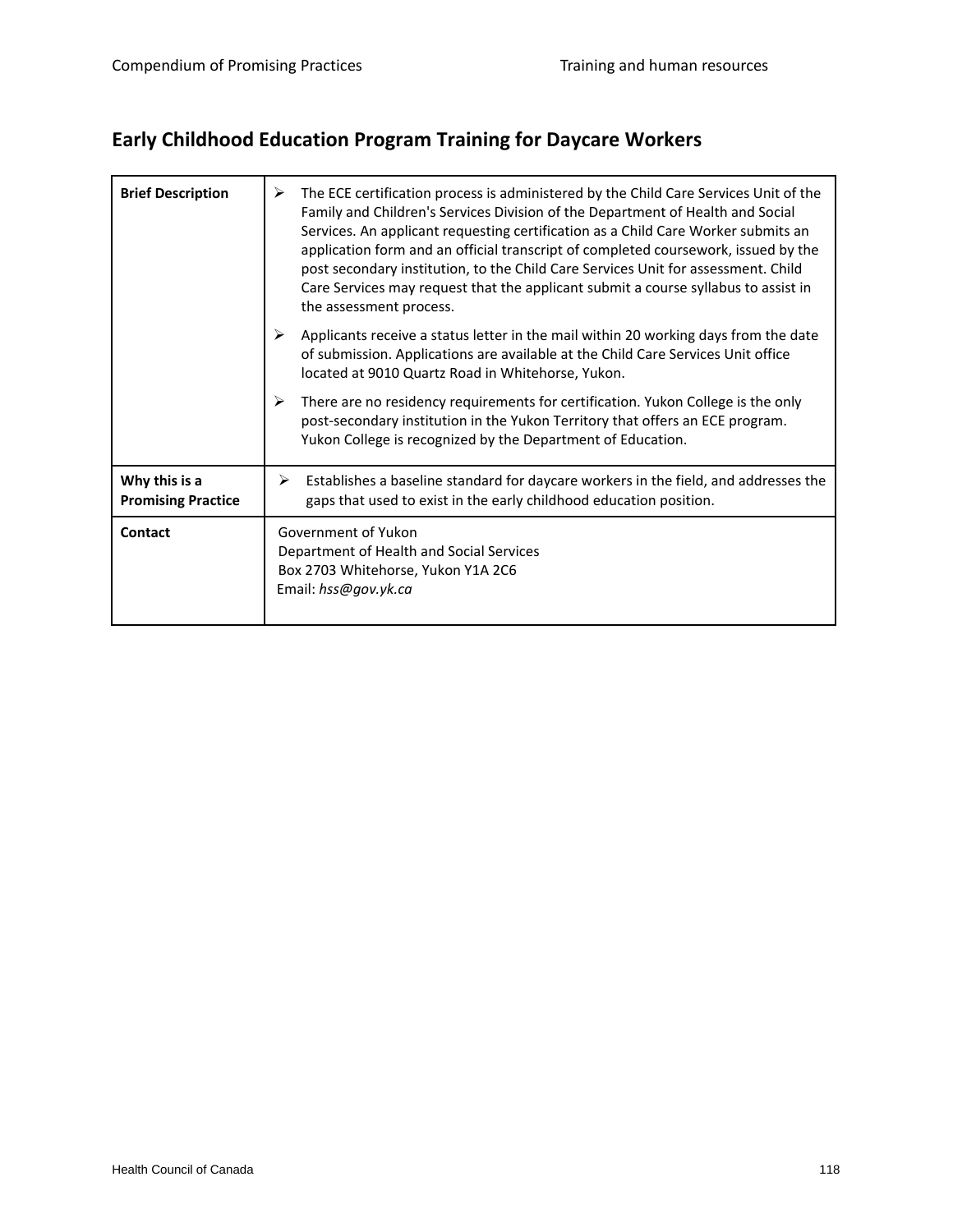# **Faculty of Medicine – University of Calgary**

| <b>Brief Description</b>                   | In early 2008, the office of the Aboriginal Health Program opened at the University<br>➤<br>of Calgary, Faculty of Medicine. The goal of the program is to encourage awareness<br>of First Nations, Métis and Inuit health and healing issues; recruit quality<br>Aboriginal students; and to provide effective student support and offer<br>professional development initiatives for those interested within the Faculty of<br>Medicine to work with Aboriginal individuals, families and communities. The<br>Aboriginal Health Program also delivers Aboriginal Health curriculum to all medical<br>students enrolled in the U of C Faculty of Medicine MD program as part of their<br>core curriculum. |
|--------------------------------------------|-----------------------------------------------------------------------------------------------------------------------------------------------------------------------------------------------------------------------------------------------------------------------------------------------------------------------------------------------------------------------------------------------------------------------------------------------------------------------------------------------------------------------------------------------------------------------------------------------------------------------------------------------------------------------------------------------------------|
|                                            | ➤<br>The Faculty of Medicine is committed to increasing the enrollment of qualified<br>First Nations, Métis and Inuit applicants.<br>To ensure quality students are admitted, the Faculty of Medicine developed<br>and enacted an Aboriginal Admissions Policy<br>To encourage, advocate and enhance Aboriginal programming, specifically<br>recruitment, retention, community involvement, as well as curricular activities<br>the Faculty of Medicine developed and implemented the Aboriginal Health<br>Program (AHP)<br>To ensure a culturally relevant and consistent policy is enacted, the AHP is<br>consulting with Aboriginal health and education communities                                   |
|                                            | The University of Calgary, Faculty of Medicine does not have dedicated seats set<br>➤<br>aside for Aboriginal applicants.                                                                                                                                                                                                                                                                                                                                                                                                                                                                                                                                                                                 |
| Why this is a<br><b>Promising Practice</b> | Increase Aboriginal Providers and increase quality of health care for Aboriginal<br>➤<br>Peoples.                                                                                                                                                                                                                                                                                                                                                                                                                                                                                                                                                                                                         |
| Contact                                    | For more information visit:<br>http://ucalgary.ca/ahp/admissions<br>Email: abhealth@ucalgary.ca                                                                                                                                                                                                                                                                                                                                                                                                                                                                                                                                                                                                           |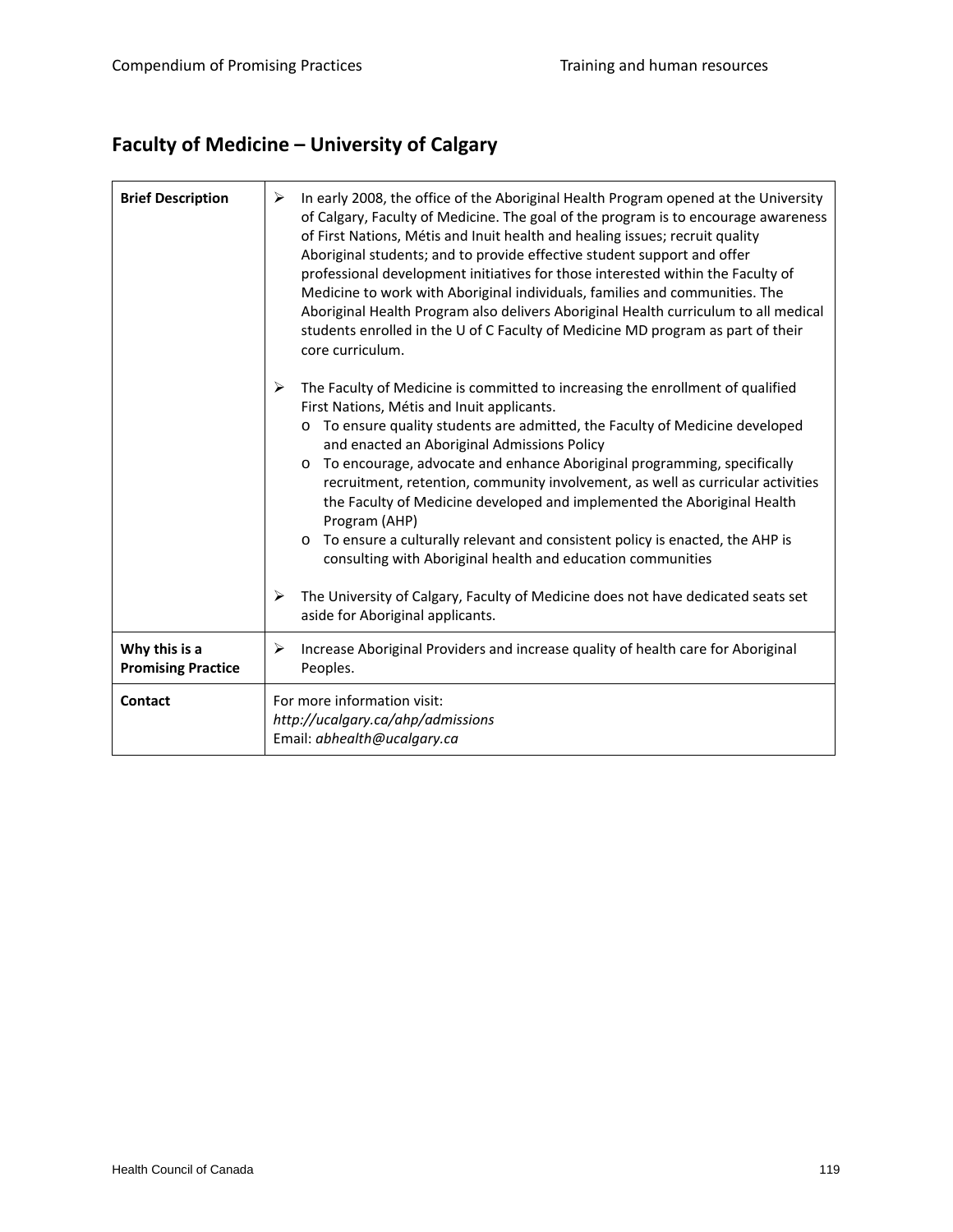# **Friendship Centre – University of Calgary – Women's Resource Centre**

| <b>Brief Description</b>                   | Agency/Organization provides programs and opportunities that support a high<br>≻<br>quality of life primarily through recreational activities and programs. Currently the<br>primary focus is on youth and the hope is to expand the programming to include<br>more adults. Programs/Services include:<br>Fitness and sports programs<br>Prenatal consultations, "Best Beginnings group"<br>$\circ$<br>Monthly potluck<br>$\circ$ |
|--------------------------------------------|-----------------------------------------------------------------------------------------------------------------------------------------------------------------------------------------------------------------------------------------------------------------------------------------------------------------------------------------------------------------------------------------------------------------------------------|
| Why this is a<br><b>Promising Practice</b> | Information, knowledge, and skills<br>Culturally safe                                                                                                                                                                                                                                                                                                                                                                             |
| Contact                                    | For more information visit:<br>www.ucalgary.ca/women/resources/database?action=view&id=112                                                                                                                                                                                                                                                                                                                                        |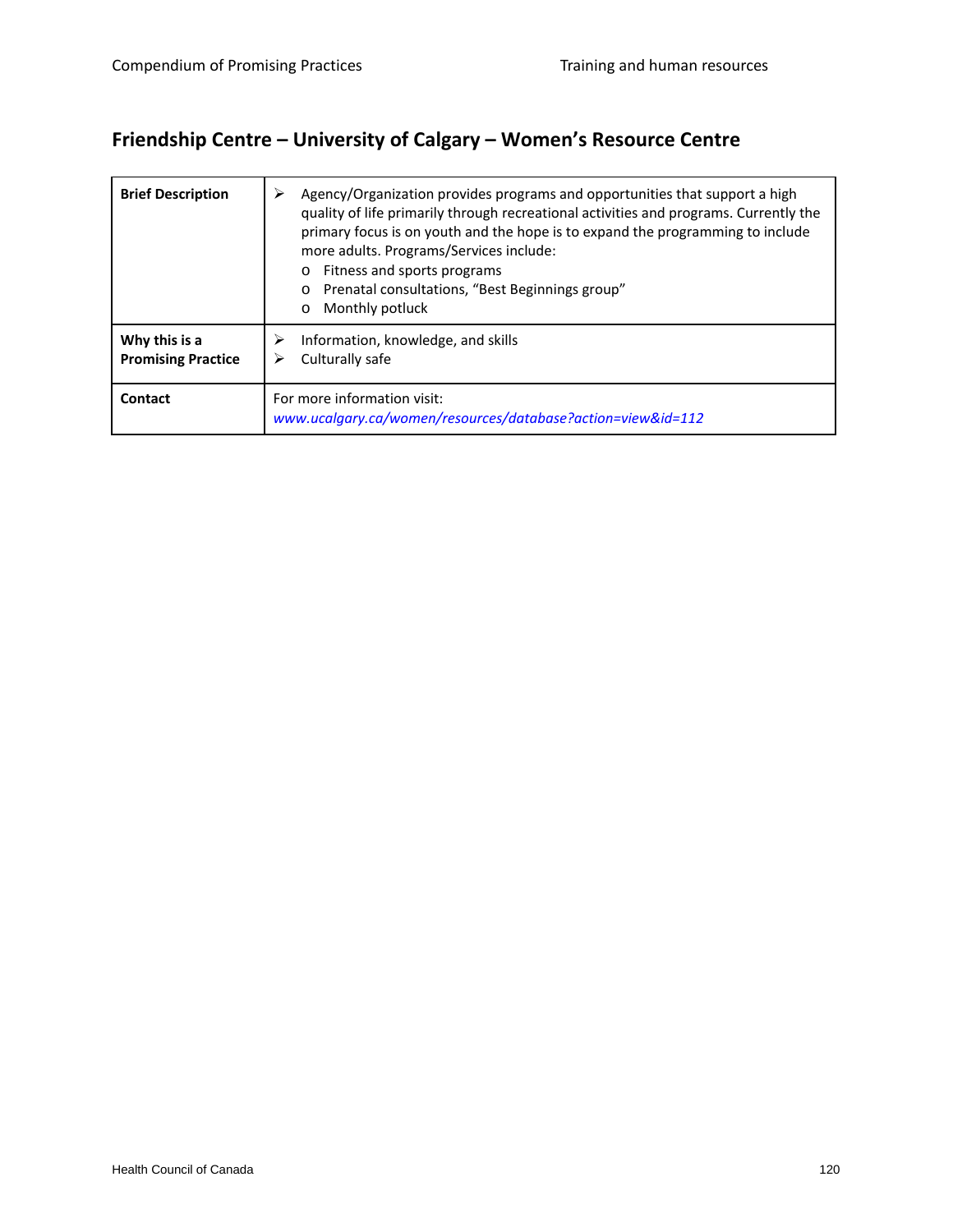# **Growing Great Kids, Inc.**

| <b>Brief Description</b>                   | An international non-profit training and consulting organization specializing in<br>➤<br>improving the quality of care and developmental stimulation that infants and<br>young children receive from their parents and other caregivers.                                                                                                                                                                     |
|--------------------------------------------|--------------------------------------------------------------------------------------------------------------------------------------------------------------------------------------------------------------------------------------------------------------------------------------------------------------------------------------------------------------------------------------------------------------|
|                                            | Parenting and child development curriculum with emphasis on raising and<br>➤<br>nurturing compassionate children and developing early parent/child relationships.                                                                                                                                                                                                                                            |
|                                            | Funded through either community or government level and delivered through<br>➤<br>Great Kids, Inc. there is a Trainer Mentoring process to train-the-trainer and build<br>capacity. Based on 35 years of home visiting field experience at the program and<br>systems levels, Great Kids, Inc. provides program staff with training and strength<br>based technical support to build for program excellence. |
|                                            | ➤<br>Increases family engagement, improved levels of staff competence. Improved<br>outcomes for families and children.                                                                                                                                                                                                                                                                                       |
|                                            | ➤<br>Not Aboriginal-specific but can be modified to fit cultural realities; Designed for<br>cultural sensitivity and adaptability.                                                                                                                                                                                                                                                                           |
| Why this is a<br><b>Promising Practice</b> | Can use and build on an existing program, no need to start from scratch<br>➤<br>Adaptable<br>➤<br>Successful<br>➤                                                                                                                                                                                                                                                                                            |
| Contact                                    | For more information visit:<br>www.greatkidsinc.org<br><b>Betsy Dew</b><br>Phone: 626-345-0684 (PT)<br>Email: betsyd1234@sbcglobal.net                                                                                                                                                                                                                                                                       |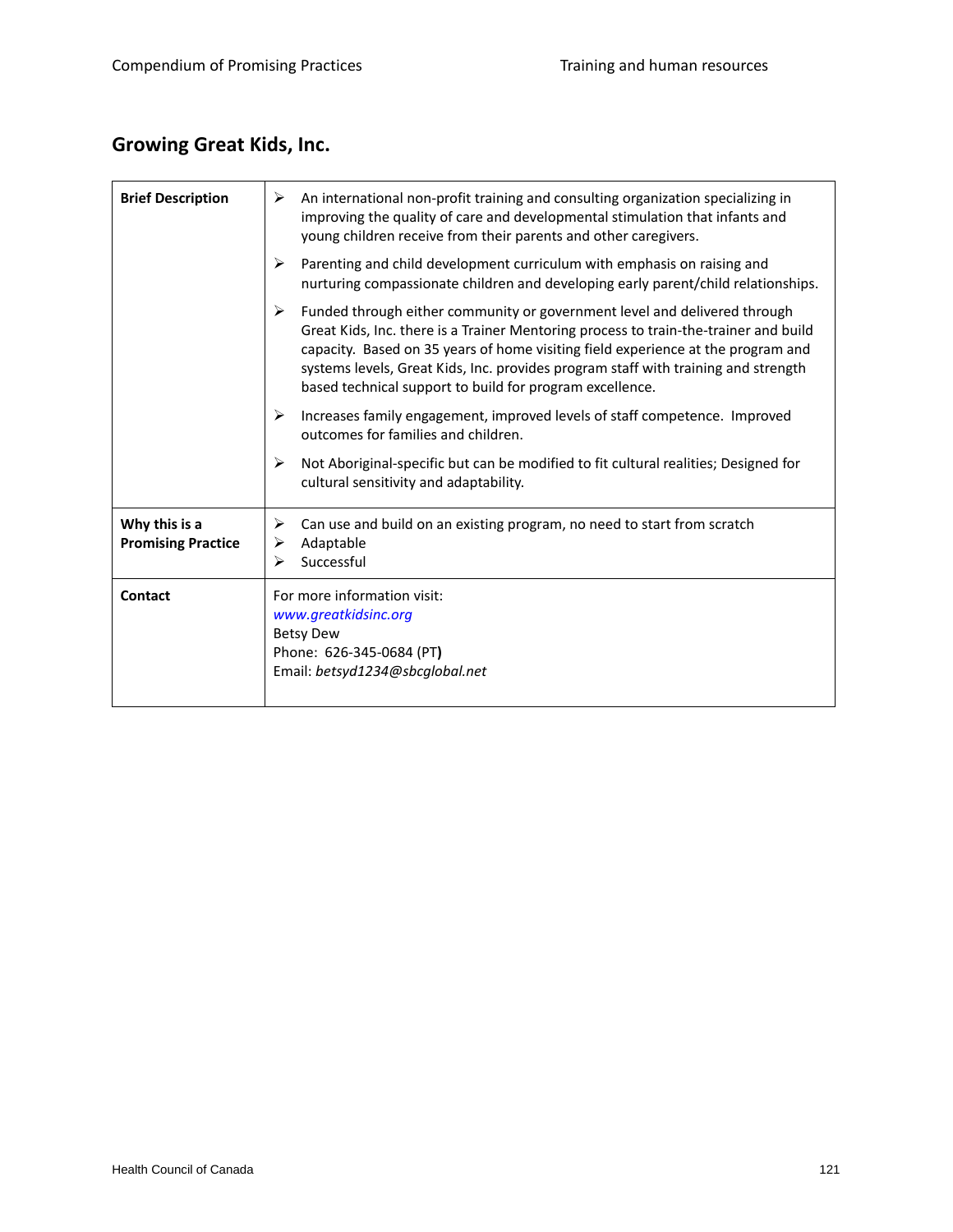# **Indigenous Cultural Competency Training (ICC), British Columbia**

| <b>Brief Description</b>                   | ➤<br>Indigenous Cultural Competency Training (ICC) is a unique, facilitated on-line<br>training program designed to increase knowledge, enhance self-awareness, and<br>strengthen the skills of those who work both directly and indirectly with Aboriginal<br>people. The goal of ICC training is to further develop individual competencies and<br>promote positive partnerships.                                                                                                                                                                                                                                                         |
|--------------------------------------------|---------------------------------------------------------------------------------------------------------------------------------------------------------------------------------------------------------------------------------------------------------------------------------------------------------------------------------------------------------------------------------------------------------------------------------------------------------------------------------------------------------------------------------------------------------------------------------------------------------------------------------------------|
|                                            | ➤<br>Skilled facilitators guide and support each participant through dynamic and<br>interactive learning modules. Participants will learn about terminology; diversity;<br>aspects of colonial history such as Indian residential schools and Indian Hospitals;<br>time line of historical events; and, contexts for understanding social disparities and<br>inequities. Through interactive activities participants examine culture,<br>stereotyping, and the consequences and legacies of colonization. Participants will<br>also be introduced to tools for developing more effective communication and<br>relationship building skills. |
|                                            | ➤<br>Core ICC Health Training builds on the foundation provided in Core ICC with a<br>specific focus on health care issues for health care professionals working with<br>Indigenous people in British Columbia. The Core ICC Health is specific to those who<br>work in the health care field and the goal is to improve access to health services<br>and health outcomes for Aboriginal people. The training is designed for non-<br>Aboriginal health professionals working in PHSA, Regional Health Authorities, the<br>Ministries of Healthy Living and Sport, and Health, and their partner agencies.                                  |
|                                            | The curriculum is intended as introductory training and is supplemented by nation<br>➤<br>and region-specific training provided by regional health authorities or Indigenous<br>groups. This training takes approximately eight hours (depending on prior<br>knowledge and learning style) to complete over an eight week period of time. At<br>the end of the training you will receive a certificate.                                                                                                                                                                                                                                     |
| Why this is a<br><b>Promising Practice</b> | Increase knowledge, enhance self-awareness, and strengthen the skills of those<br>➤<br>who work both directly and indirectly with Aboriginal people.<br>➤<br>Further develop individual competencies and promote positive partnerships.                                                                                                                                                                                                                                                                                                                                                                                                     |
| <b>Contact</b>                             | For more information visit:<br>www.phsa.ca<br>www.culturalcompetency.ca                                                                                                                                                                                                                                                                                                                                                                                                                                                                                                                                                                     |
|                                            | Cheryl Ward, Provincial Lead, PHSA Indigenous Cultural Competency<br>Suite 201, 601 West Broadway<br>Vancouver, BC V5Z 4C2<br>Phone: 250-754-3385<br>Email: cward@phsa.ca                                                                                                                                                                                                                                                                                                                                                                                                                                                                   |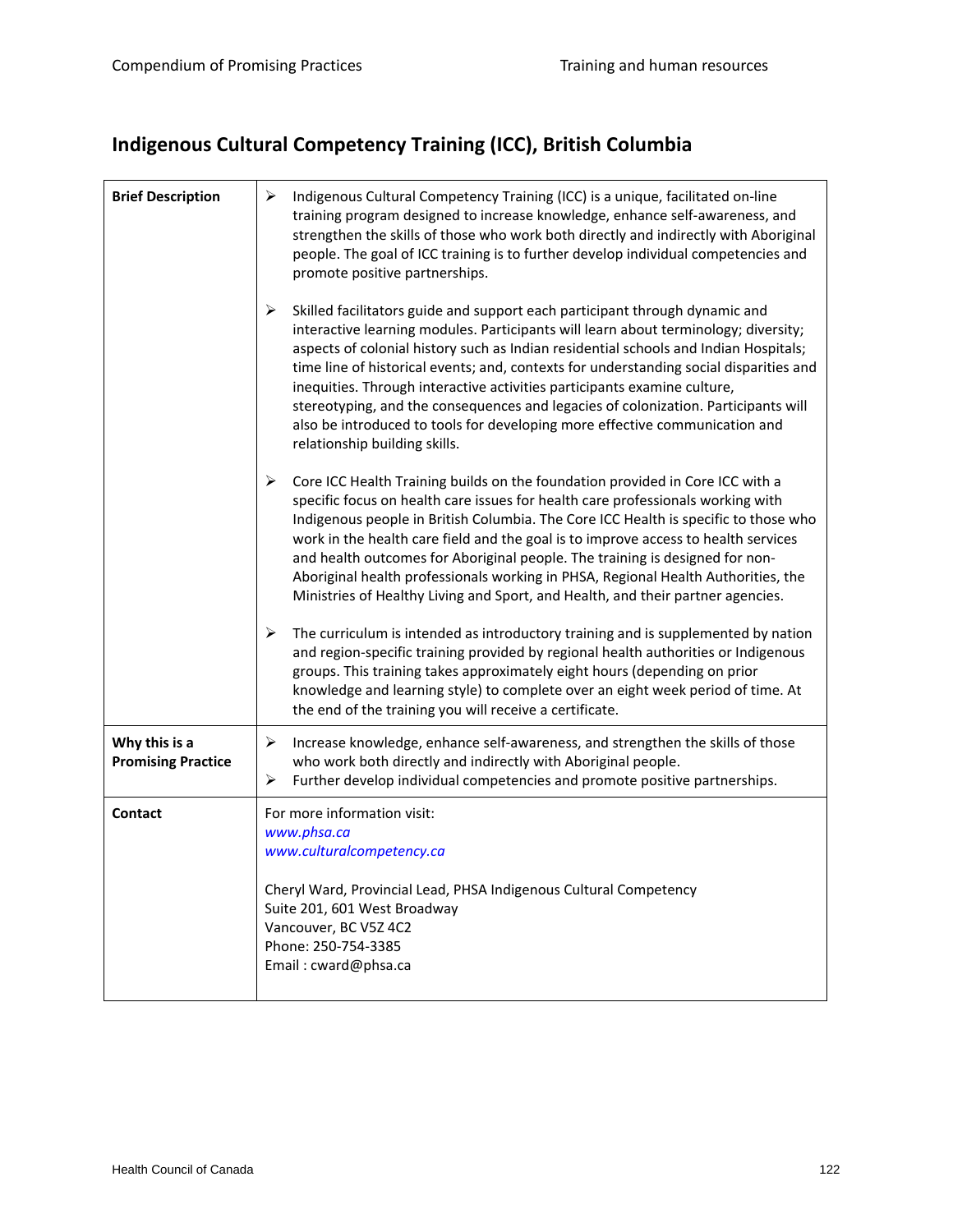# **Inuit Early Childhood Development (ECD) Strategy**

| <b>Brief Description</b>                   | Developed by the Inuit Early Childhood Development Working Group. Its members<br>➤<br>come from the regional Inuit organizations that are signatories of the Aboriginal<br>Human Resource Development Agreements, now called the Aboriginal Skills<br>Education Training Strategy (ASETS). The regions are: Nunatsiavut, Nunavik,<br>Nunavut (Qikiqtaaluk, Kivalliq, Kitikmeot) and Inuvialuit. Other representatives<br>include one representative from Pauktuutit and another from Inuit Tapiriit<br>Kanatami (ITK), who is the secretariat for the group. |
|--------------------------------------------|--------------------------------------------------------------------------------------------------------------------------------------------------------------------------------------------------------------------------------------------------------------------------------------------------------------------------------------------------------------------------------------------------------------------------------------------------------------------------------------------------------------------------------------------------------------|
|                                            | ➤<br>The purpose of the Inuit Early Childhood Development Strategy is to achieve<br>healthy, happy and safe Inuit children and families. This strategy includes<br>principles, goals and objectives for Inuit Early Childhood Development nationally<br>and regionally.                                                                                                                                                                                                                                                                                      |
|                                            | Finalized in 2004 and reviewed annually to set priorities for the coming year.<br>➤                                                                                                                                                                                                                                                                                                                                                                                                                                                                          |
|                                            | ➤<br>The focus is on health and safety and the well-being of the whole child, based on<br>Inuit values and culture.                                                                                                                                                                                                                                                                                                                                                                                                                                          |
|                                            | ➤<br>Strives to provide equal opportunities and access to all ECD programs and services<br>that benefit Inuit.                                                                                                                                                                                                                                                                                                                                                                                                                                               |
| Why this is a<br><b>Promising Practice</b> | Collaborative<br>➤<br>Strategic planning<br>➤<br>Consolidates programs and funding to meet the needs of Inuit children and<br>➤<br>families<br>Multi-stakeholder<br>➤<br>➤<br>Respects culture                                                                                                                                                                                                                                                                                                                                                               |
| Contact                                    | Anna Claire Ryan, ITK<br>Phone: 613-238-8181<br>Email: ryan@itk.ca                                                                                                                                                                                                                                                                                                                                                                                                                                                                                           |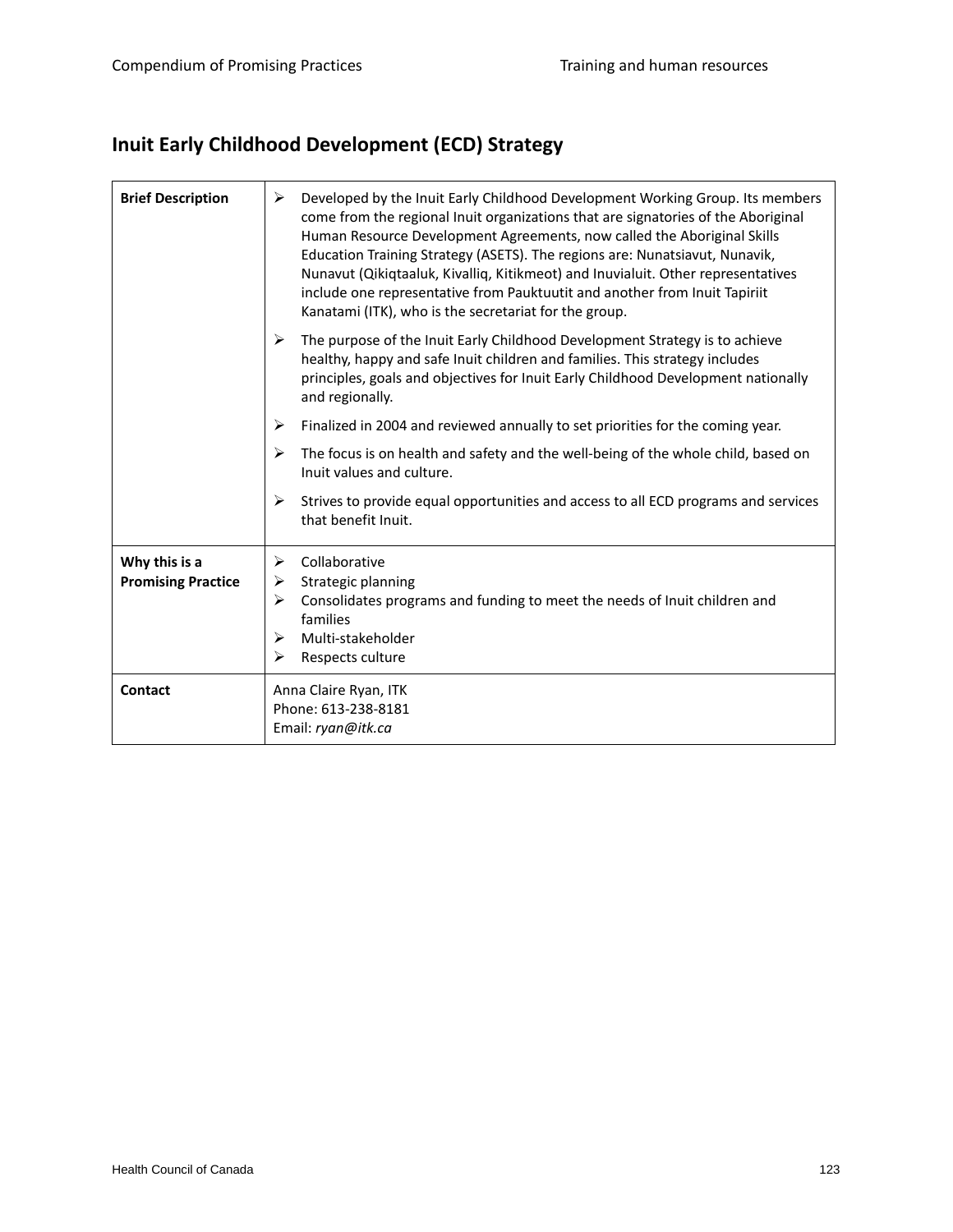# **Inuulitsivik C.L.S.C Maternities ‐ Puvirnituq maternity centre**

| <b>Brief Description</b>  | ➤<br>A model for culturally-relevant, traditional knowledge-based maternal and child<br>health.                                                                                                                                                                                                   |
|---------------------------|---------------------------------------------------------------------------------------------------------------------------------------------------------------------------------------------------------------------------------------------------------------------------------------------------|
|                           | ➤<br>Opened in 1986, this birthing centre in northern Quebec (Nunavik) has trained<br>midwives who use traditional Inuit practices and can use medical interventions if<br>necessary.                                                                                                             |
|                           | $\blacktriangleright$<br>Pregnant women who need to travel to Puvirnituq could bring another individual<br>for support and half of their travel would be covered by the health centre.                                                                                                            |
|                           | $\blacktriangleright$<br>Was highlighted as a best practice in a paper prepared for the Royal Commission<br>on Aboriginal Peoples more than 15 years ago.                                                                                                                                         |
|                           | ➤<br>Since the first centre opened more than 20 years ago, there are now four<br>communities in Nunavik with birthing centres (Puvirnituq, Inukjuak, Salluit,<br>Kuujjuaq).                                                                                                                       |
|                           | Implementation                                                                                                                                                                                                                                                                                    |
|                           | Inuit midwives provide services for pregnant and post-natal women and babies.<br>➤                                                                                                                                                                                                                |
|                           | Results                                                                                                                                                                                                                                                                                           |
|                           | Pregnant women in Nunavik have a choice to have services available closer to<br>➤<br>home and in their Inuit language.                                                                                                                                                                            |
|                           | ➤<br>Transportation costs are significantly reduced and families benefit because of the<br>ability to stay with the mother giving birth.                                                                                                                                                          |
|                           | ➤<br>Many women can give birth in their communities; only those with complications<br>are now sent to southern hospitals.                                                                                                                                                                         |
|                           | Challenges/Obstacles:                                                                                                                                                                                                                                                                             |
|                           | Changing attitudes among health care professionals and officials that midwife-<br>➤<br>assisted births in small and isolated communities in Nunavik are safe. The centres<br>now take care of the majority of births in the four communities as well as many of<br>the other Nunavik communities. |
|                           | ➤<br>Ensuring enough Inuit women are trained as midwives and available. The<br>Inuulitsivik Midwifery Education Program now provides training for Inuit women<br>who want to work in these communities.                                                                                           |
|                           | Spread                                                                                                                                                                                                                                                                                            |
|                           | ➤<br>Four communities in Nunavik.                                                                                                                                                                                                                                                                 |
| Why this is a             | ➤<br>Many years of experience in traditional approaches to midwifery combined with                                                                                                                                                                                                                |
| <b>Promising Practice</b> | Western knowledge and skills as needed<br>➤<br>Allows many women to remain in their communities for birthing                                                                                                                                                                                      |
|                           | ➤<br>Offers culturally-relevant services in the Inuit language                                                                                                                                                                                                                                    |
|                           | Provides funding for families to travel with pregnant women<br>➤                                                                                                                                                                                                                                  |
|                           | Offers culturally relevant training for Inuit midwives<br>⋗                                                                                                                                                                                                                                       |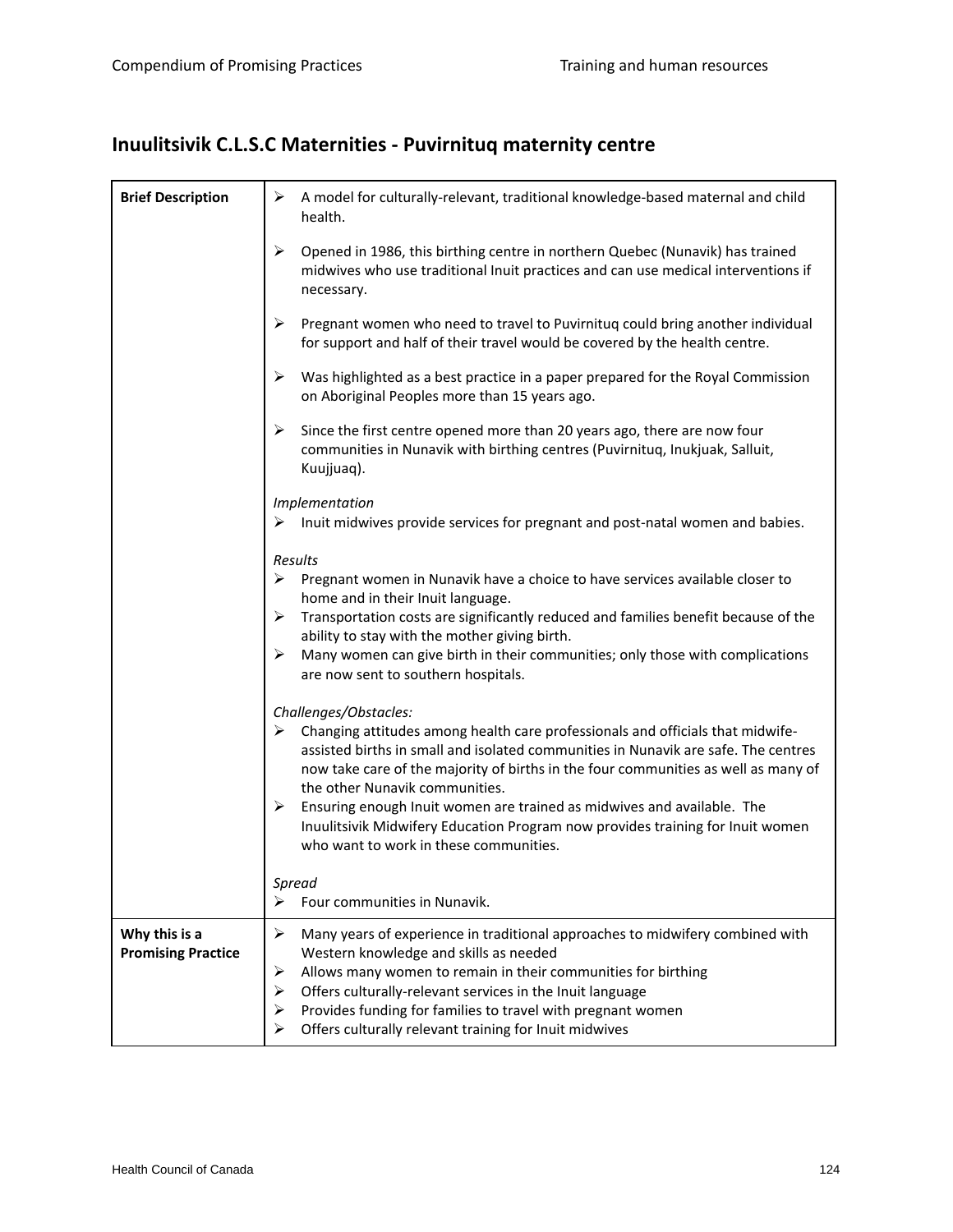| <b>Contact</b> | For more information visit:<br>www.inuulitsivik.ca/aa_sages_femmes_e.htm<br>Phone: 819-988-2428<br>Email: maternity.puvirnituq@ssss.gouv.gc.ca |
|----------------|------------------------------------------------------------------------------------------------------------------------------------------------|
|                |                                                                                                                                                |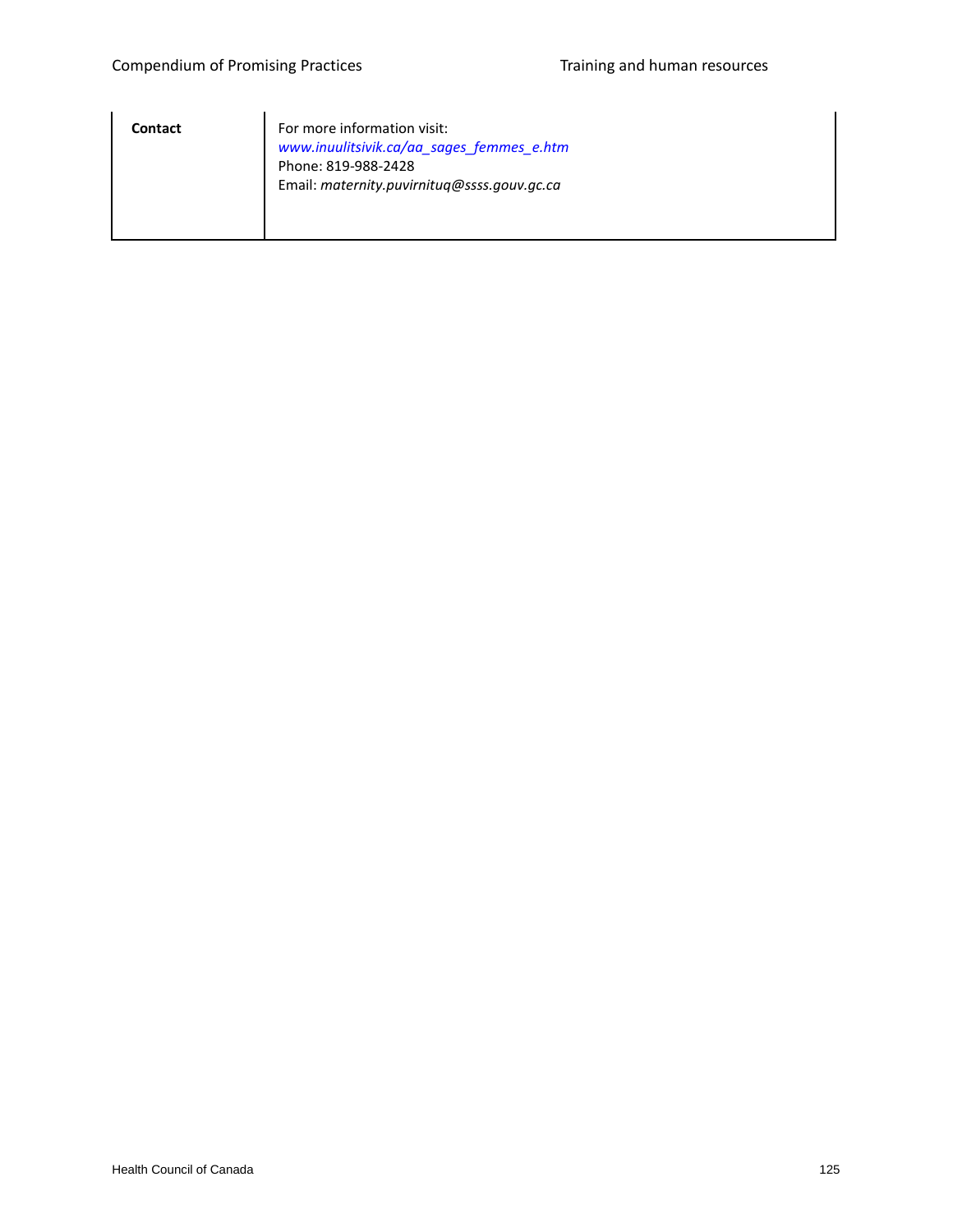# **Licensed Practical Nurse Training**

| <b>Brief Description</b>                   | We believe this is the first Aboriginal Licensed Practical Nursing Program on-<br>➤<br>Reserve and run by an Aboriginal organization in partnership with a college. There<br>may have been other Aboriginal co-horts at other colleges. |
|--------------------------------------------|-----------------------------------------------------------------------------------------------------------------------------------------------------------------------------------------------------------------------------------------|
|                                            | Offered at the Seabird Island First Nations.<br>⋗                                                                                                                                                                                       |
|                                            | ➤<br>Partner with Seabird College, Fraser Health, various First Nations.                                                                                                                                                                |
|                                            | ➤<br>Includes training in rural and remote nursing practices, community-based health<br>services, management and administration.                                                                                                        |
|                                            | ⋗<br>The first graduating class is September 2011.                                                                                                                                                                                      |
|                                            | ⋗<br>Graduates will be referred to employment opportunities within Fraser Health and<br>Vancouver Coastal Health Authority.                                                                                                             |
| Why this is a<br><b>Promising Practice</b> | Collaborative<br>⋗<br>Community-based<br>➤<br>Capacity-building<br>➤                                                                                                                                                                    |
| <b>Contact</b>                             | Carolyne Neufeld, Health Director<br><b>Seabird Island First Nations</b><br>Phone: 604-796-2177<br>Email: carolyneneufeld@seabirdisland.ca                                                                                              |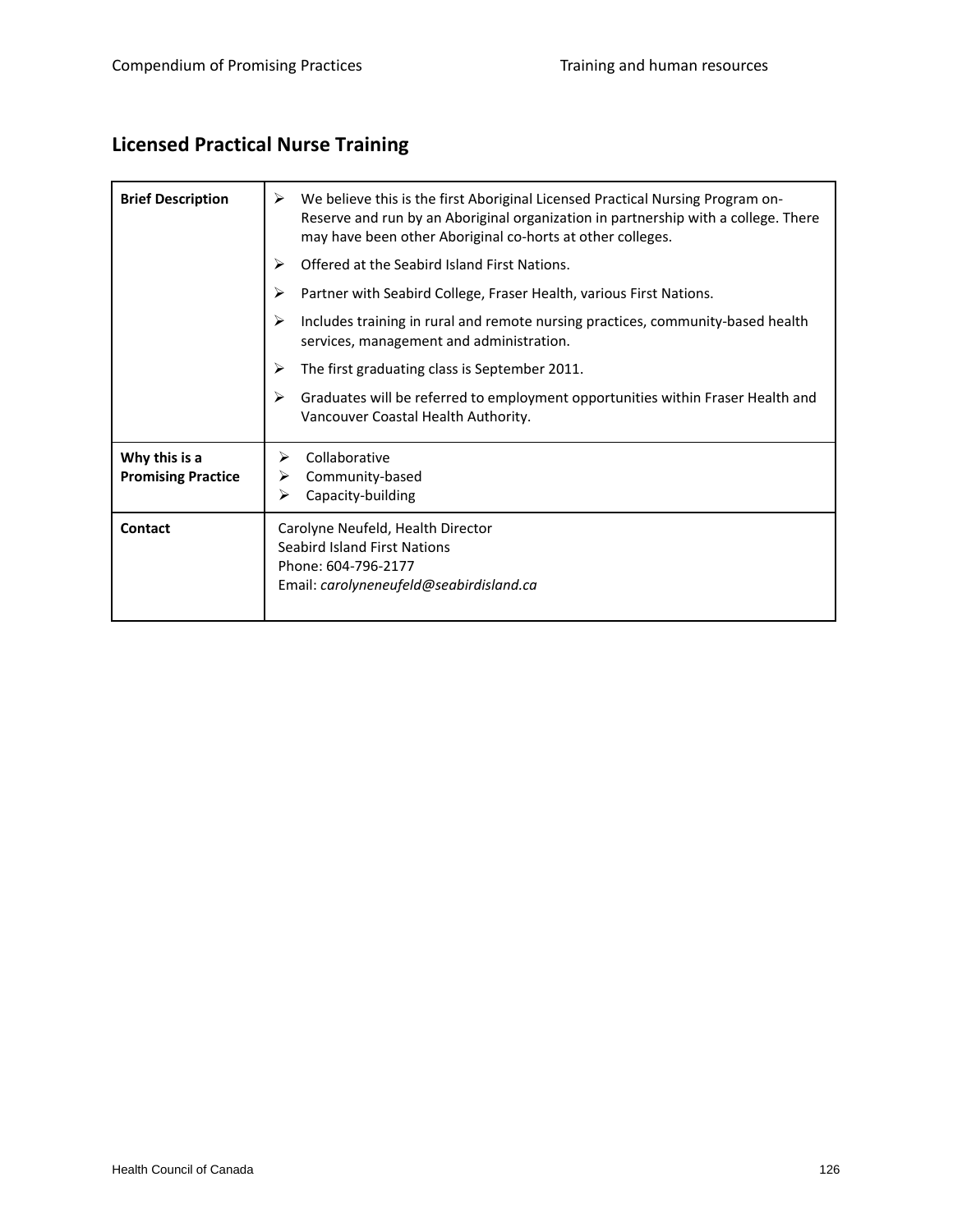# **Miziwe Biik Employment and Training – Toronto**

| <b>Brief Description</b>                   | This organization funds Aboriginal people in Toronto with training and<br>➤<br>employment opportunities.<br>⋗<br>The organization provided funding for a group of Aboriginal midwives and allowed<br>them to hire a receptionist.<br>➤<br>Facilitates a process of matching trainees with employers and supporting<br>Aboriginal organizations. |
|--------------------------------------------|-------------------------------------------------------------------------------------------------------------------------------------------------------------------------------------------------------------------------------------------------------------------------------------------------------------------------------------------------|
| Why this is a<br><b>Promising Practice</b> | Capacity building<br>➤<br>Creates jobs<br>➤<br>Supports Aboriginal youth<br>⋗                                                                                                                                                                                                                                                                   |
| Contact                                    | For more information visit:<br>www.miziwebiik.com<br>Miziwe Biik Aboriginal Employment and Training<br>167 Gerrard St E<br>Toronto, ON M5A 2E4<br>Phone: 416-591-2310<br>Email: reception@miziwebiik.com;                                                                                                                                       |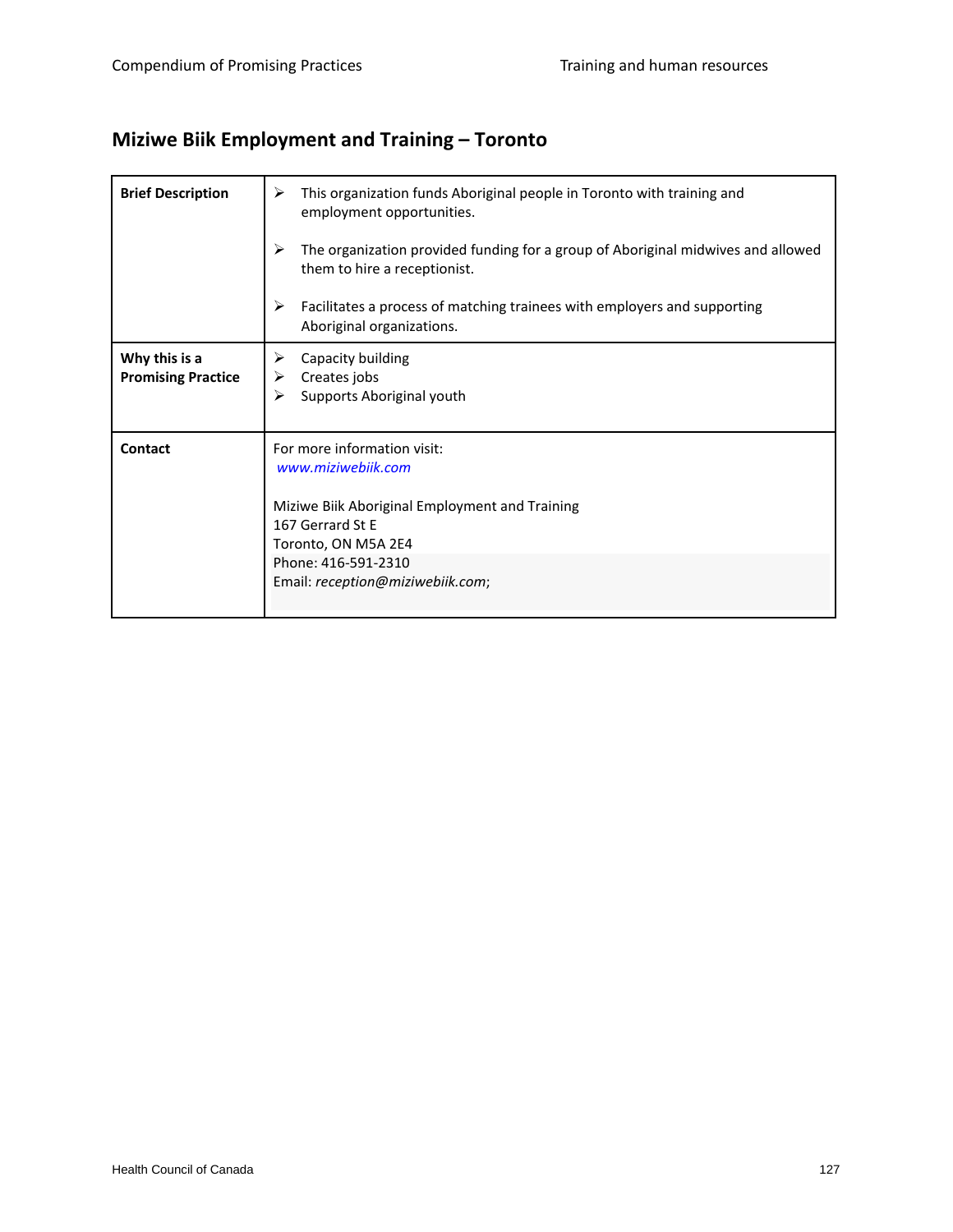# **National Aboriginal Council of Midwives (NACM)**

| <b>Brief Description</b>                   | $\blacktriangleright$<br>Mission: The National Aboriginal Council of Midwives exists to promote excellence<br>in reproductive health care for Inuit, First Nations, and Métis women. We advocate<br>for the restoration of midwifery education, the provision of midwifery services,<br>and choice of birthplace for all Aboriginal communities consistent with the U.N.<br>Declaration on the Rights of Indigenous Peoples. As active members of the<br>Canadian Association of Midwives, we represent the professional development<br>and practice needs of Aboriginal midwives to the responsible health authorities in<br>Canada and the global community. |
|--------------------------------------------|----------------------------------------------------------------------------------------------------------------------------------------------------------------------------------------------------------------------------------------------------------------------------------------------------------------------------------------------------------------------------------------------------------------------------------------------------------------------------------------------------------------------------------------------------------------------------------------------------------------------------------------------------------------|
|                                            | $\blacktriangleright$<br>Represents a "nation" without a singular legislated territory in terms of midwifery<br>legislation and regulation.                                                                                                                                                                                                                                                                                                                                                                                                                                                                                                                    |
|                                            | ➤<br>The Council represents a spectrum of geographies, Aboriginal backgrounds,<br>traditions and models of practice and works in diverse legislative and regulatory<br>environments across Canada.                                                                                                                                                                                                                                                                                                                                                                                                                                                             |
|                                            | ➤<br>Bound together by a vision shared among Aboriginal midwives to support each<br>other in the greater goals of improving the standard of health of Aboriginal women<br>and babies, to return safe quality birthing practices back to families and<br>communities, to retrieve and preserve traditional knowledge and care.                                                                                                                                                                                                                                                                                                                                  |
|                                            | ➤<br>Under the umbrella of the Canadian Association of Midwives, the Council<br>encourages dialogue between Aboriginal and other Canadian midwives.                                                                                                                                                                                                                                                                                                                                                                                                                                                                                                            |
|                                            | $\blacktriangleright$<br>Not responsible for the direct supervision of midwifery services.                                                                                                                                                                                                                                                                                                                                                                                                                                                                                                                                                                     |
|                                            | $\blacktriangleright$<br>Members include: Elder Aboriginal Midwives, Aboriginal Midwives, Student<br>Aboriginal Midwives.                                                                                                                                                                                                                                                                                                                                                                                                                                                                                                                                      |
|                                            | ➤<br>Annual Gatherings funded by First Nations Inuit Health.                                                                                                                                                                                                                                                                                                                                                                                                                                                                                                                                                                                                   |
|                                            | Administrative support provided by Canadian Association of Midwives.<br>➤                                                                                                                                                                                                                                                                                                                                                                                                                                                                                                                                                                                      |
| Why this is a<br><b>Promising Practice</b> | Improves access to culturally sensitive care.<br>$\blacktriangleright$<br>➤<br>Supports Aboriginal midwives.                                                                                                                                                                                                                                                                                                                                                                                                                                                                                                                                                   |
| <b>Contact</b>                             | National Aboriginal Council of Midwives<br>Eby Heller, NACM Administrative Assistant<br>Email: nacm@canadianmidwives.org                                                                                                                                                                                                                                                                                                                                                                                                                                                                                                                                       |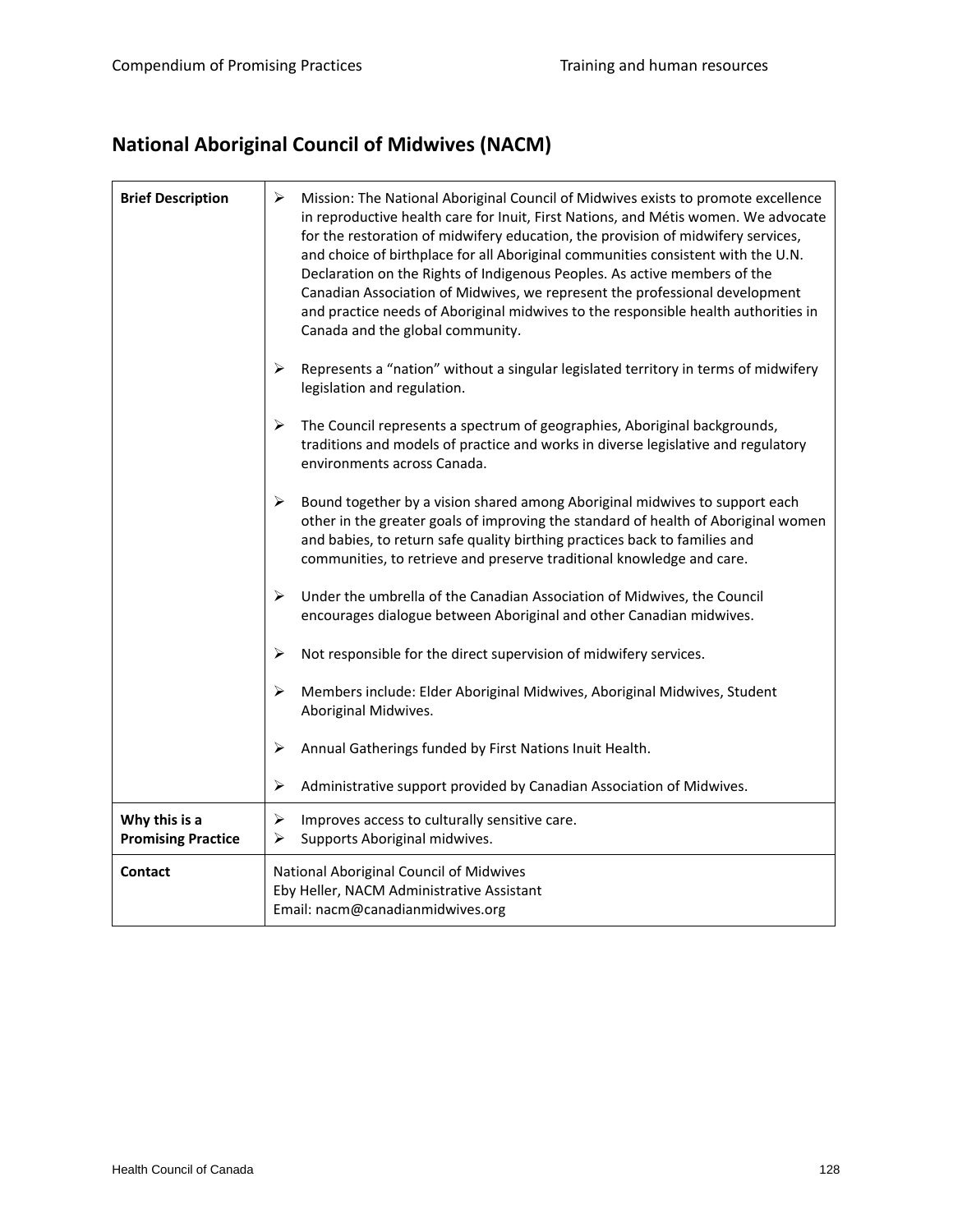# **National Collaborating Centre for Aboriginal Health (NCCAH)**

| <b>Brief Description</b>                   | ➤<br>Supported by the Public Health Agency of Canada and located at the University of<br>Northern British Columbia in Prince George, the NCCAH supports First Nations,<br>Inuit and Métis peoples in realizing their public health goals and reducing the<br>health inequities that currently exist for Aboriginal populations in Canada.                                                                                                                                                                                                                                                                                                                                                                                                                                                                                                                                                                                                                                                                                                                                                                                                                                                                                                                                                 |
|--------------------------------------------|-------------------------------------------------------------------------------------------------------------------------------------------------------------------------------------------------------------------------------------------------------------------------------------------------------------------------------------------------------------------------------------------------------------------------------------------------------------------------------------------------------------------------------------------------------------------------------------------------------------------------------------------------------------------------------------------------------------------------------------------------------------------------------------------------------------------------------------------------------------------------------------------------------------------------------------------------------------------------------------------------------------------------------------------------------------------------------------------------------------------------------------------------------------------------------------------------------------------------------------------------------------------------------------------|
|                                            | $\blacktriangleright$<br>Conducts groundbreaking work in maternal and child health, for example:<br>o A new report in British Columbia highlights ways to better understand and<br>monitor the health and well-being of children and youth, while also noting<br>unique challenges in addressing the health of the province's Aboriginal<br>children.<br>Joint report by NCCAH in partnership with UNICEF Canada Leaving No Child<br>$\circ$<br>Behind: National Spotlight on Aboriginal Child Health illustrates that the health<br>of Aboriginal children in Canada falls well below national averages and is one of<br>the most significant children's rights issues facing the country.<br>Two NCCAH reports that review published literature on FASD and FAS and shed<br>$\circ$<br>light on issues concerning the prevalence of the syndrome, and illuminate gaps<br>in knowledge about the disorder.<br>A Framework for Indigenous School Health: The NCCAH partnered with the<br>$\circ$<br>Canadian Association for School Health (CASH) and the Canadian Council on<br>Learning - Aboriginal Learning Knowledge Centre in a 2009/2010 national<br>project supporting school health initiatives that are culturally relevant to<br>Aboriginal communities, schools and students. |
| Why this is a<br><b>Promising Practice</b> | ➤<br>Innovative; collaborative; evidence based; multi-stakeholder; inclusive;<br>groundbreaking.<br>Dr. Margo Greenwood, the academic leader, is recognized in the field as one who<br>➤<br>advocates for maternal and child issues at international, national and regional<br>levels.                                                                                                                                                                                                                                                                                                                                                                                                                                                                                                                                                                                                                                                                                                                                                                                                                                                                                                                                                                                                    |
| <b>Contact</b>                             | For more information visit:<br>www.nccah-ccnsa.ca<br>greenwom@unbc.ca<br>delaney@unbc.ca<br>nathan@unbc.ca                                                                                                                                                                                                                                                                                                                                                                                                                                                                                                                                                                                                                                                                                                                                                                                                                                                                                                                                                                                                                                                                                                                                                                                |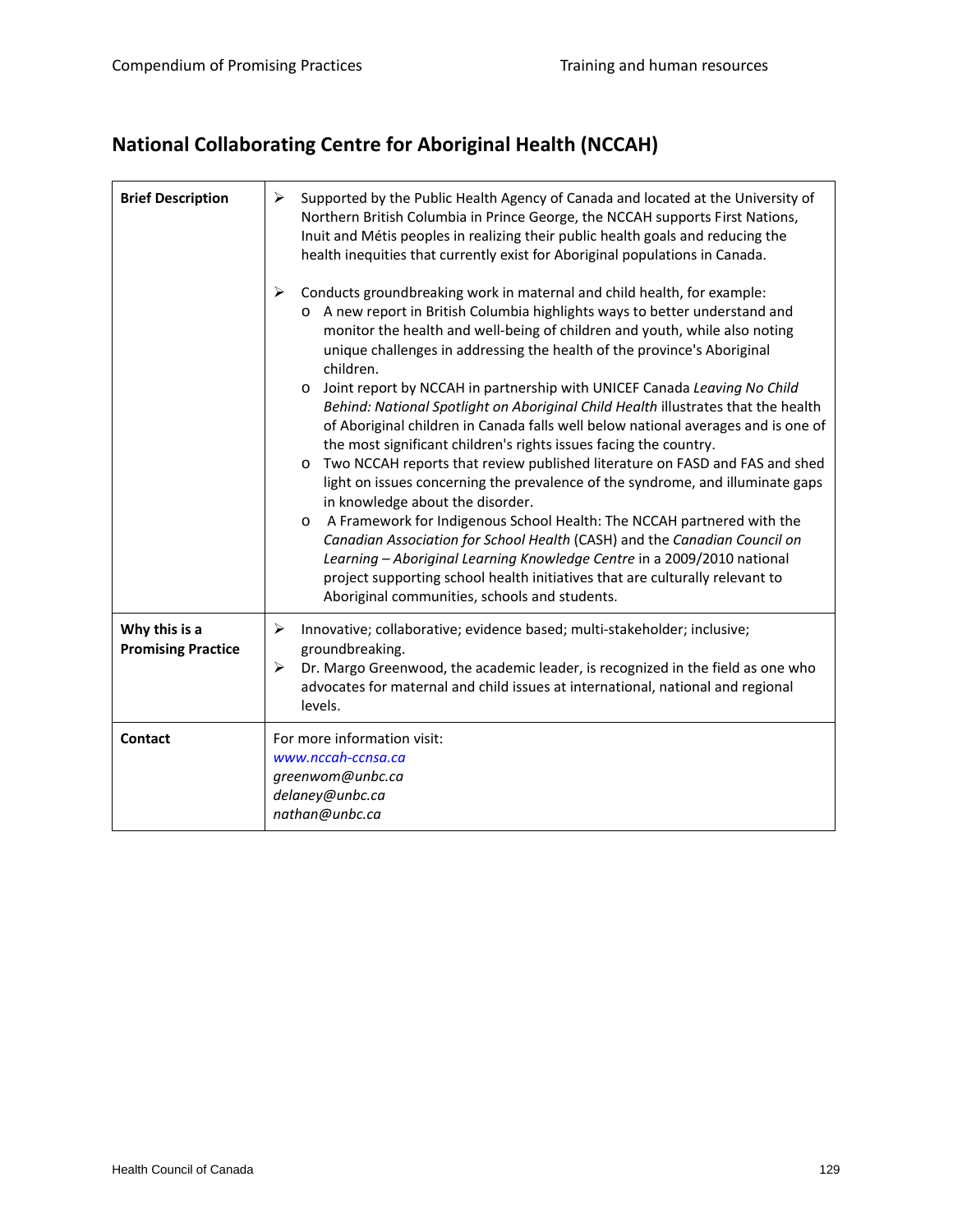#### **National School of Dental Therapy (NSDT) \*\***

| <b>Brief Description</b>                   | The dental therapy training program is a two year post secondary Diploma program<br>➤<br>to train dental providers to deliver basic clinical dental care services, preventive<br>dental care services, and health promotion programs and strategies with a focus on<br>Aboriginal communities. |
|--------------------------------------------|------------------------------------------------------------------------------------------------------------------------------------------------------------------------------------------------------------------------------------------------------------------------------------------------|
| Why this is a<br><b>Promising Practice</b> | Originally started in 1972, it increases access to care for people living in<br>⋗<br>communities.                                                                                                                                                                                              |
| Contact                                    | Sheila G. Ahenakew, MA (Education), BSW<br>Assistant Director, First Nations University of Canada<br>National School of Dental Therapy<br>Phone: (306) 763-8800<br>Fax: (306) 763-8899<br>Email: sahenakew@firstnationsuniversity.ca                                                           |

#### *\*\* Caveat:*

*The National School of Dental Therapy (NSDT) was established in 1972 with funding through Health Canada.* Through a review of programs and the mandate of those programs, it was determined by the federal government in 2009 that the NSDT no longer fit the mandate as it was deemed that it provides an educational program rather than providing service. Based on that premise Health Canada advised in 2009 that funding for the program would end June 30, 2011. If emergency funding in not obtained within the next few weeks, the doors of the NSDT are *slated to close on June 30th.*

Clarification regarding service delivery that does not seem to have been taken into account by the federal *government committee that made the decision to end funding to this program:*

The NSDT provides a full-time academic/educational program from September through June in Year 1. In Year II, *hands‐on clinical services are provided Monday, Tuesday, Thursday and Friday from September to June (with Academic classes, guest lecturers, comprehensive examinations, etc. held Wednesdays). All Year II students* engage in an eight-week field clinic held in an Aboriginal Community in February and March of each year, providing hands-on clinical services to the community residents Monday through Friday, during that eight-week clinic, and *provides students with the opportunity to live and work in an Aboriginal community during that time.*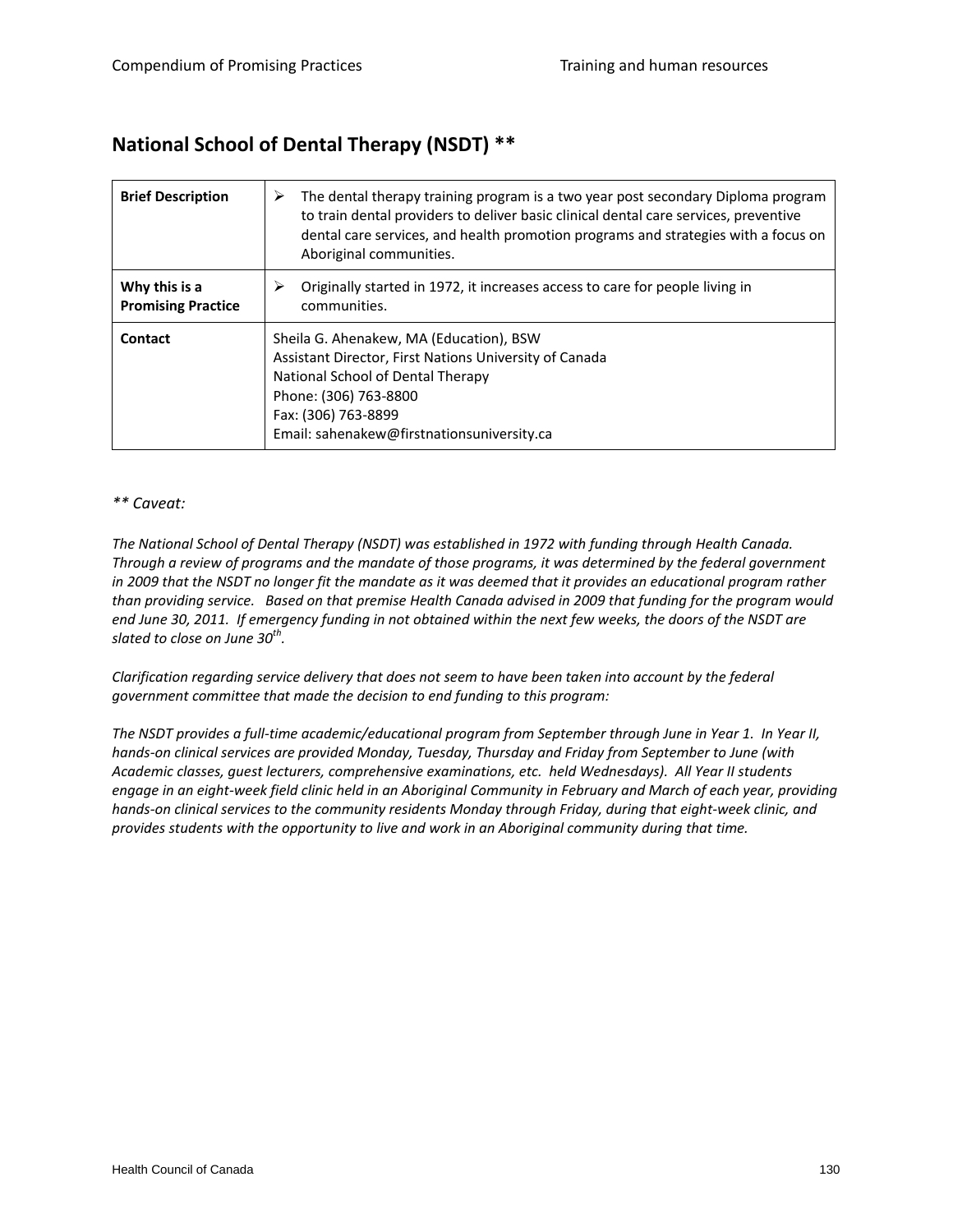# **Native Nurses Entry Program (NNEP) Lakehead University**

| <b>Brief Description</b>                   | ➤<br>The Native Nurses Entry Program is a nine month transition program designed to<br>provide the skills and academic preparation required for successful completion of<br>the four-year nursing degree program (NNEP graduates with 70% overall) or the<br>three-year compressed nursing degree program (NNEP graduates with 80% or<br>higher). |
|--------------------------------------------|---------------------------------------------------------------------------------------------------------------------------------------------------------------------------------------------------------------------------------------------------------------------------------------------------------------------------------------------------|
|                                            | ➤<br>The program is based on two semesters of 12 weeks each, as well as a two- week<br>field experience. The student may choose field experiences in their own<br>community or other Aboriginal health care settings.                                                                                                                             |
|                                            | The program offers four academic preparatory courses: English, Chemistry,<br>➤<br>Mathematics and Biology. In addition, three special purpose courses -<br>Communications, Professional Orientation and Study Skills/Logical Reasoning, are<br>taken over the University academic year.                                                           |
|                                            | ➤<br>The NNEP graduates are guaranteed a seat in the NNEP with a successful<br>completion of all courses and an overall average of 70% or greater.                                                                                                                                                                                                |
|                                            | ➤<br>The program is funded in part by Health Canada through the Indian and Inuit<br>Health Careers Program (IIHCP), and the Ministry of Training Colleges and<br>Universities.                                                                                                                                                                    |
|                                            | ➤<br>Similar programs in other provinces and other health professions.                                                                                                                                                                                                                                                                            |
| Why this is a<br><b>Promising Practice</b> | Build the pool of Aboriginal trained health providers.<br>➤                                                                                                                                                                                                                                                                                       |
| <b>Contact</b>                             | For more information visit :<br>http://nativenursing.lakeheadu.ca/index.php                                                                                                                                                                                                                                                                       |
|                                            | Sandra Cornell<br>Manager                                                                                                                                                                                                                                                                                                                         |
|                                            | Phone: 807.343.8768                                                                                                                                                                                                                                                                                                                               |
|                                            | Email: sdcornel@lakeheadu.ca                                                                                                                                                                                                                                                                                                                      |
|                                            | Karen Poole                                                                                                                                                                                                                                                                                                                                       |
|                                            | Email: kpoole@lakeheadu.ca                                                                                                                                                                                                                                                                                                                        |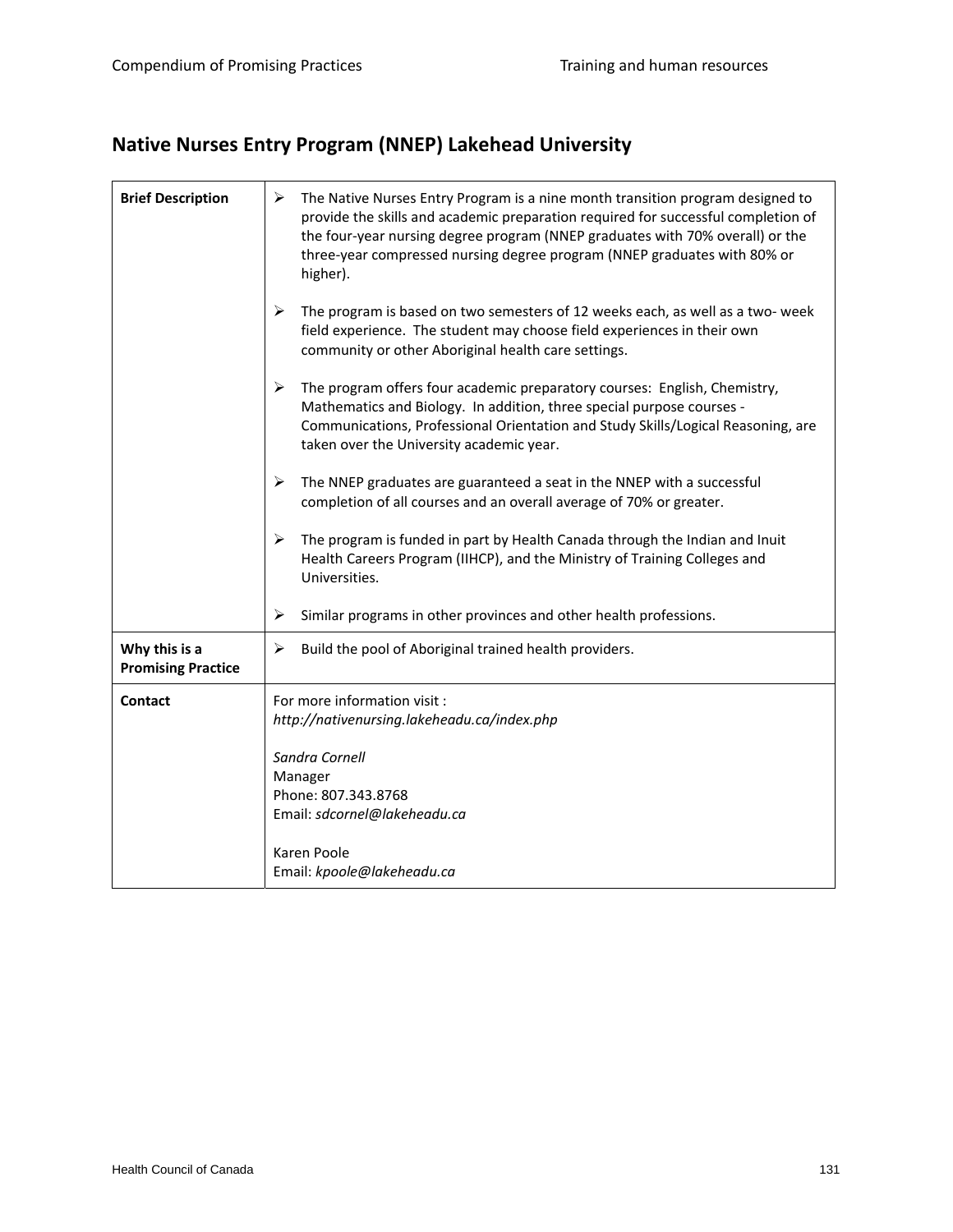#### **Northern and Remote Family Practice Training Program – University of Manitoba**

| <b>Brief Description</b>                   | ➤           | Designed to address the ongoing issue of physician shortages in northern and<br>remote regions and contribute to efforts to recruit and retain physicians in rural<br>and northern communities.                                                                                                                                                                                                                                                                                                                                                                                                                                                                                                                                                                                              |
|--------------------------------------------|-------------|----------------------------------------------------------------------------------------------------------------------------------------------------------------------------------------------------------------------------------------------------------------------------------------------------------------------------------------------------------------------------------------------------------------------------------------------------------------------------------------------------------------------------------------------------------------------------------------------------------------------------------------------------------------------------------------------------------------------------------------------------------------------------------------------|
|                                            | ➤           | The Northern Remote stream family medicine residents are based at a new<br>dedicated teaching clinic in Winnipeg during their first year in the program. During<br>their second year, they receive most of their training on site in a variety of<br>northern Manitoba communities. The urban clinic, Northern Connection Medical<br>Centre, is designed to offer primary and some secondary care services to<br>individuals who are temporarily displaced from their home community in the<br>north. This allows communication between services, ensuring improved continuity<br>of care for patients, as well as improved access to care. Most of the physicians at<br>the clinic also work in the northern communities part-time, and are able to admit<br>northern patients to hospital. |
|                                            | ➤           | Key elements of the program are increased residency spots; extensive, focused<br>training for northern and remote health care delivery; and professional and<br>personal infrastructure supports for students and faculty.                                                                                                                                                                                                                                                                                                                                                                                                                                                                                                                                                                   |
|                                            | ➤           | Through Province of Manitoba funding, the NRFMR Program began in Fall 2008<br>with one resident and expanded in July 2009 to 10 northern/remote family<br>medicine residents. In May 2010, Health Canada announced \$6.9 million in funding<br>over four years addressing the need.                                                                                                                                                                                                                                                                                                                                                                                                                                                                                                          |
|                                            | ➤           | For adequately prepared, committed physicians to provide care to patients in<br>remote and northern regions. The funding will provide training for an additional 15<br>residents, as well as put in place vital technology to support teaching in rural and<br>remote areas and promote physician retention in northern Manitoba and parts of<br>Nunavut and the Northwest Territories.                                                                                                                                                                                                                                                                                                                                                                                                      |
|                                            | ➤           | A new program that is in high demand. It appeals to residents because it provides<br>unique educational programming, allows them to experience practice in<br>challenging and exciting areas of the country, and offers them re-entry for further<br>post graduate training. Residents receive a financial supplement during their<br>remote training and in return enter into a two-year return of service agreement<br>with the Province of Manitoba to be fulfilled in a northern or remote community.<br>Upon completion of the service commitment, residents will have access to any<br>University of Manitoba postgraduate residency position for which they are<br>qualified. They may, however, choose to continue with their career in Family<br>Medicine.                          |
| Why this is a<br><b>Promising Practice</b> | ➤<br>➤<br>➤ | Fills an important health human resource gap.<br>Meets the needs of family practice residents interested in rural and remote<br>medicine.<br>Supports collaborative practice.                                                                                                                                                                                                                                                                                                                                                                                                                                                                                                                                                                                                                |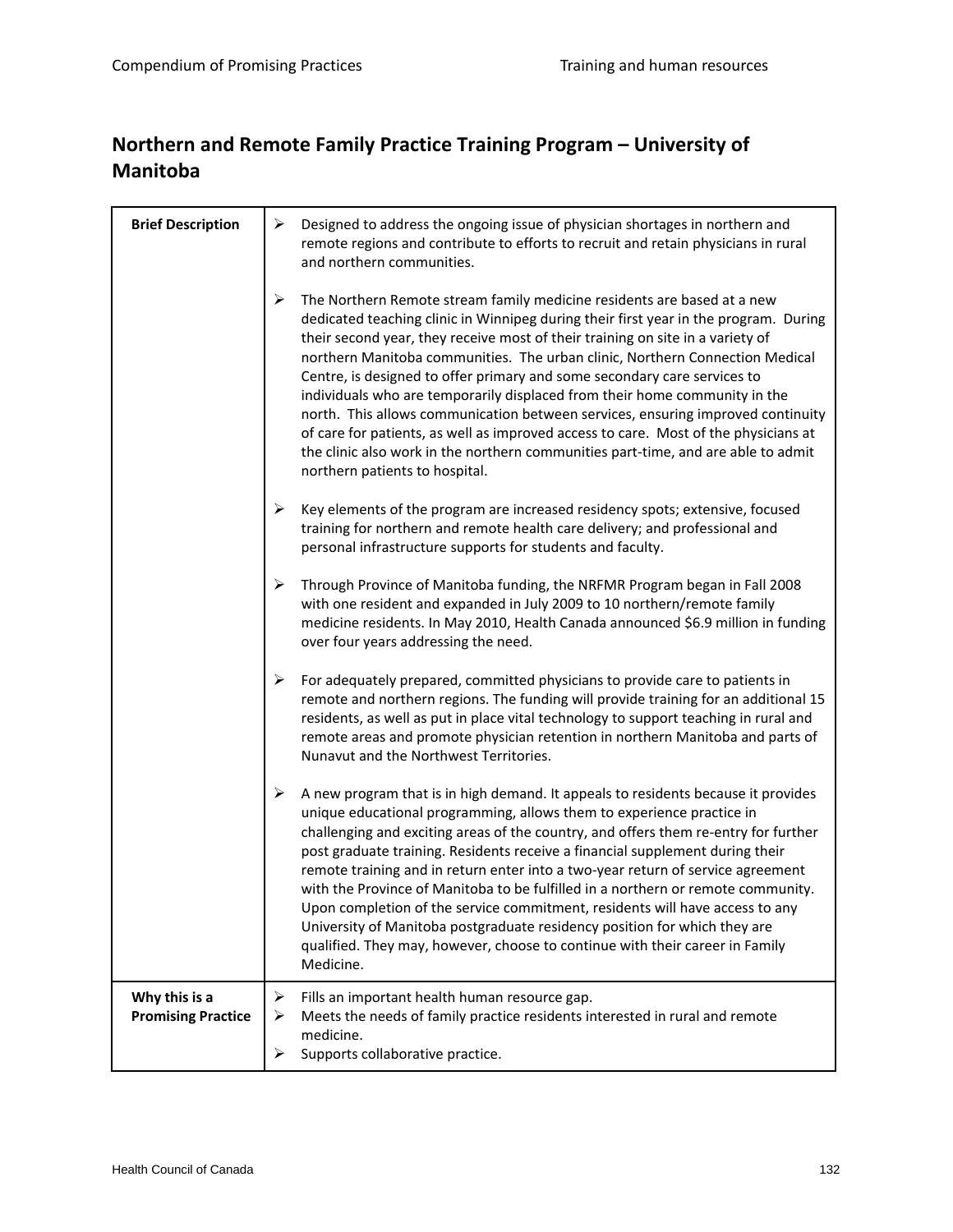| Contact | Joanna Lynch, MD, CCFP, FCFP            |
|---------|-----------------------------------------|
|         | Associate Program Director,             |
|         | Northern Remote Family Medicine Program |
|         | University of Manitoba                  |
|         | 425 Elgin Avenue,                       |
|         | Winnipeg, Manitoba R3A 1P2              |
|         | Phone: (204)-940-1934                   |
|         | Email: jlynch@wrha.mb.ca                |
|         |                                         |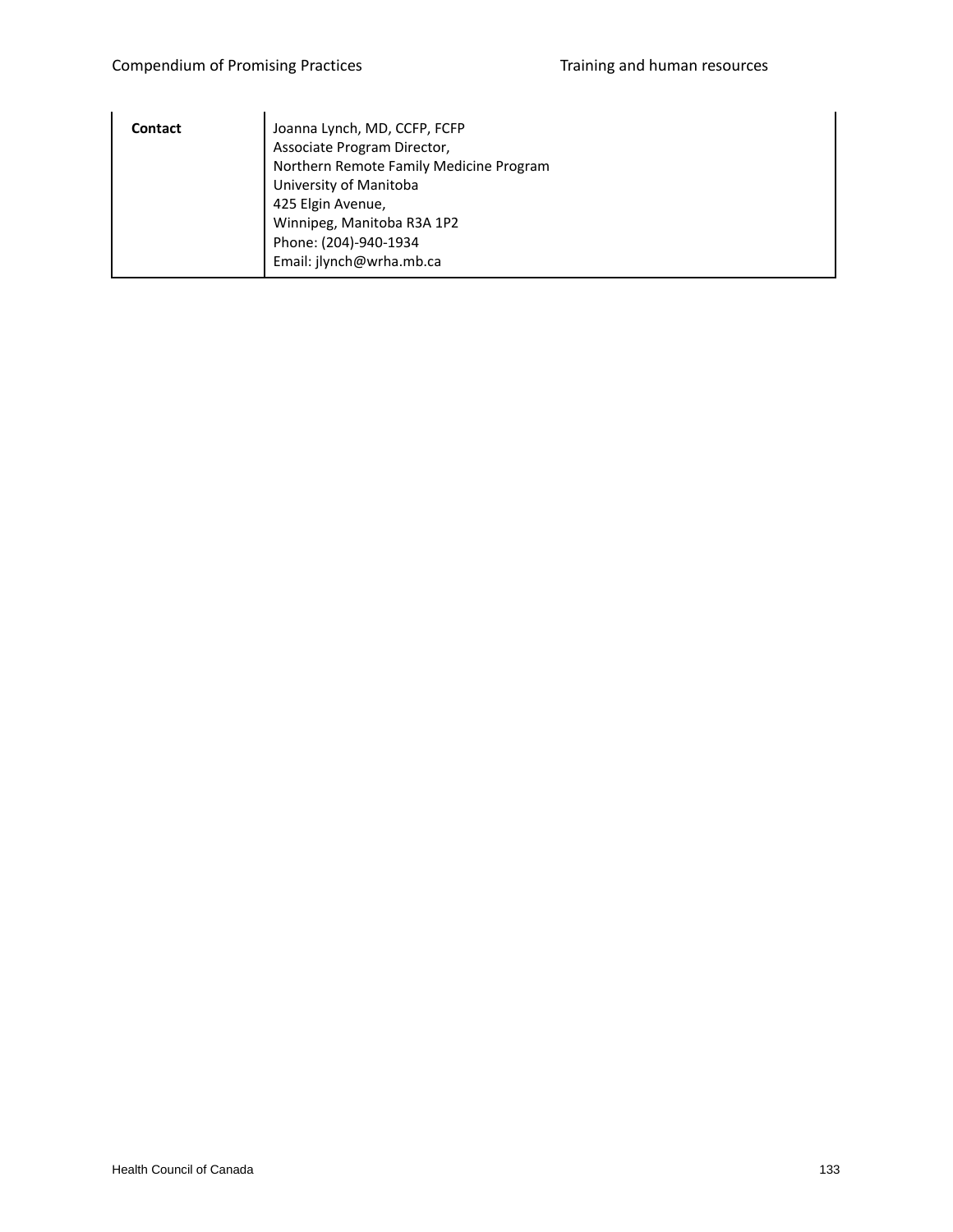# **Northern Ontario School of Medicine (NOSM)**

| <b>Brief Description</b>                   | ➤<br>The Northern Ontario School of Medicine (NOSM) is a pioneering faculty of<br>medicine. A medical school for the whole of Northern Ontario, the School is a joint<br>initiative of Lakehead University and Laurentian University, with main campuses in<br>Thunder Bay and Sudbury, and multiple teaching and research sites distributed<br>across Northern Ontario. By educating skilled physicians and undertaking health<br>research suited to community needs, NOSM will become a cornerstone of<br>community health care and contribute to improving the health of people in<br>Northern Ontario.                               |
|--------------------------------------------|------------------------------------------------------------------------------------------------------------------------------------------------------------------------------------------------------------------------------------------------------------------------------------------------------------------------------------------------------------------------------------------------------------------------------------------------------------------------------------------------------------------------------------------------------------------------------------------------------------------------------------------|
|                                            | $\blacktriangleright$<br>A medical school like no other, Northern Ontario School of Medicine has a strong<br>emphasis on the special features of Northern Ontario. These include a diversity of<br>cultures and geographical locations; varying illness, injury and health status<br>patterns with their specific clinical challenges; a wide range of health service<br>delivery models which emphasize supporting local health care and interdisciplinary<br>teamwork; and the personal and professional challenges, rewards and satisfactions<br>of medical practice in Northern and rural environments.                              |
| Why this is a<br><b>Promising Practice</b> | NOSM has a mandate to be socially accountable to the cultural diversity of the<br>➤<br>region it serves, including: Aboriginals, Francophones, remote communities, small<br>rural towns, large rural communities and urban centres. Evidence of this mandate<br>can be found in the School's curriculum, administrative structure, research<br>program, student demographics, continuing professional education program, and<br>more. In its student recruitment efforts, NOSM continues to follow its mandate of<br>social accountability, and aims to have class profiles which reflect the cultural<br>diversity of Northern Ontario. |
| Contact                                    | For more information visit:<br>www.nosm.ca/about us/default.aspx?id=68                                                                                                                                                                                                                                                                                                                                                                                                                                                                                                                                                                   |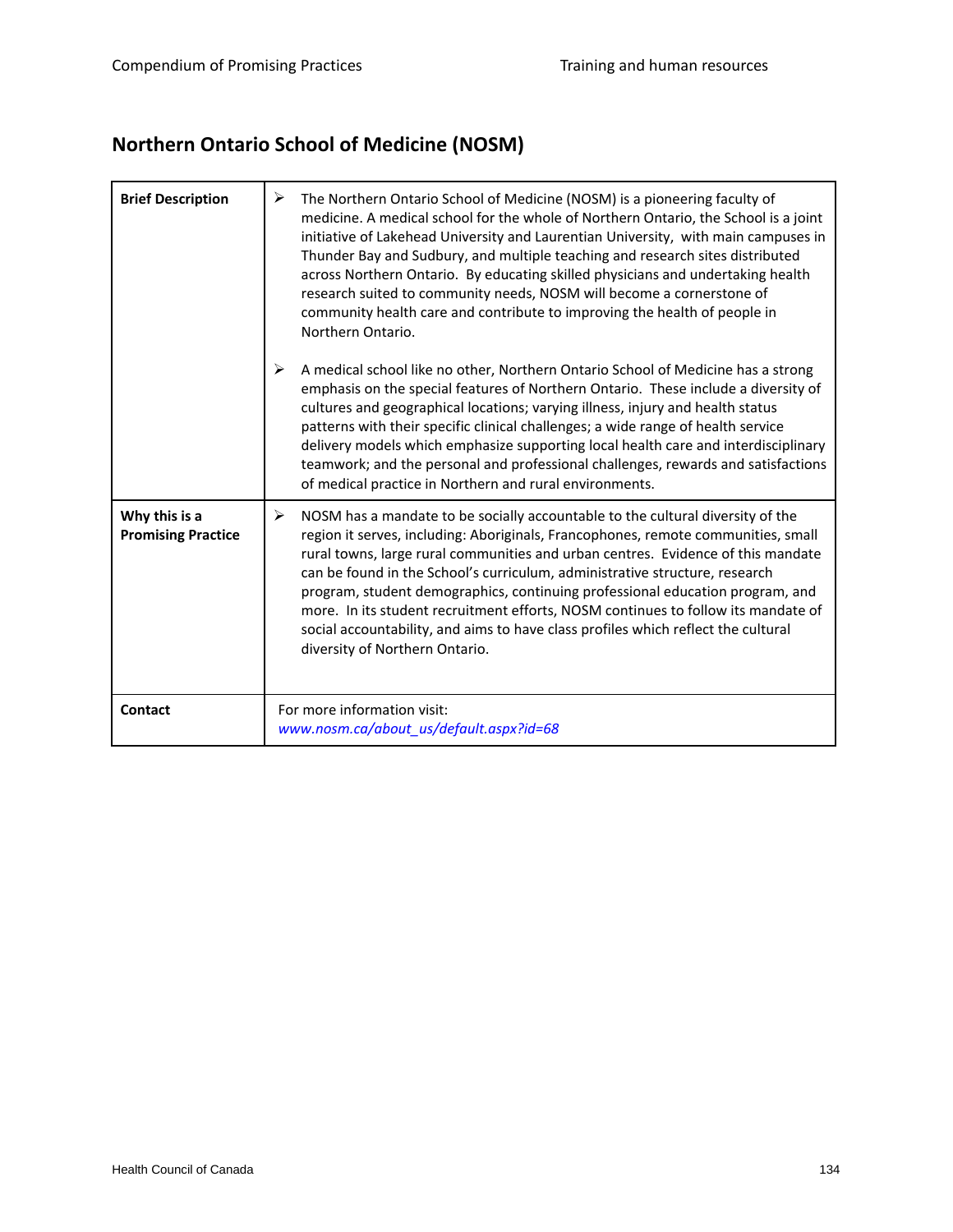# **NWT Aurora College (Yellowknife) – Nursing Program**

| <b>Brief Description</b>                   | Aurora College - a community-based college system in the Northwest Territories -<br>⋗<br>serves a population of 41,000 dispersed across 1.3 million square kilometres in 33<br>communities.                                                                                                                                                                                                                                             |
|--------------------------------------------|-----------------------------------------------------------------------------------------------------------------------------------------------------------------------------------------------------------------------------------------------------------------------------------------------------------------------------------------------------------------------------------------------------------------------------------------|
|                                            | ➤<br>A majority of Aurora College students are Aboriginal and many are from small,<br>remote communities.                                                                                                                                                                                                                                                                                                                               |
|                                            | ➤<br>Aurora College delivers programs and courses as close to the communities as<br>possible. This is achieved through a network of three regional campuses as well as<br>Community Learning Centres in most communities.                                                                                                                                                                                                               |
|                                            | A broad range of programming is offered.<br>➤                                                                                                                                                                                                                                                                                                                                                                                           |
|                                            | The nursing program is a four-year degree. It was initiated after recognizing the<br>need for Aboriginal nurses. The program is tailored to support future employment<br>placement (i.e. practicums are available in Health Centres and remote<br>communities). Students are matched with a nurse preceptor at a nursing station.<br>One of the challenges is that the cost of travel and housing is out of reach for many<br>students. |
| Why this is a<br><b>Promising Practice</b> | Culturally relevant curriculum where Aboriginal beliefs are shared and taught.<br>➤<br>Builds pool of Aboriginal educated health care professionals.<br>⋗                                                                                                                                                                                                                                                                               |
| Contact                                    | For more information visit:<br>www.auroracollege.nt.ca                                                                                                                                                                                                                                                                                                                                                                                  |
|                                            | Denise Bowen, Chair, School of Health and Human Services Programs<br>Email: dbowen@auroracollege.nt.ca                                                                                                                                                                                                                                                                                                                                  |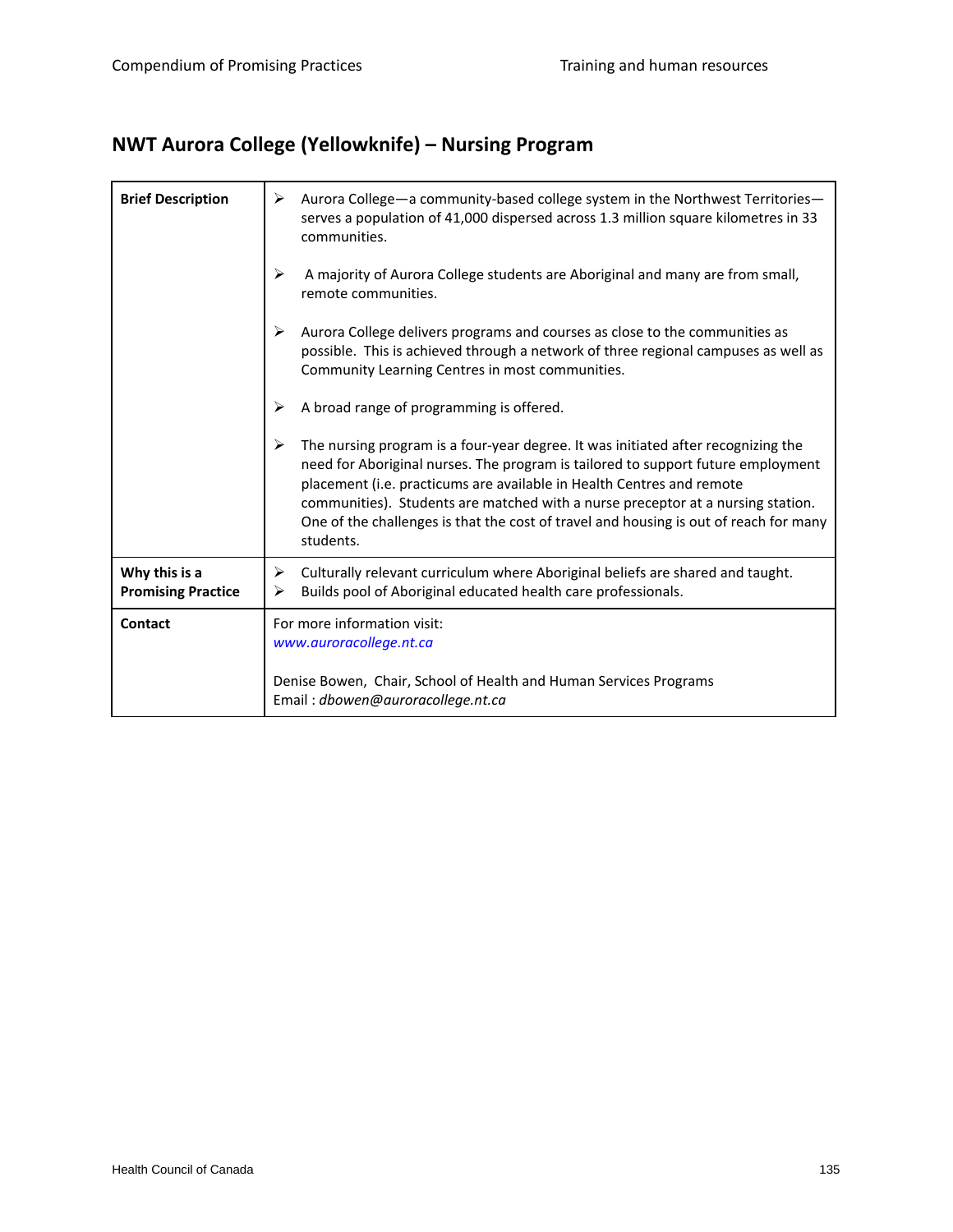# **Strategies for Teaching Obstetrics to Rural and Urban Caregivers (STORC)**

| <b>Brief Description</b>                   | eLearning Program for provincial perinatal health providers, launched in 2008 by<br>➤<br>the Alberta Perinatal Health Program (APHP).                                                                                                                                                                                                                                                                                   |
|--------------------------------------------|-------------------------------------------------------------------------------------------------------------------------------------------------------------------------------------------------------------------------------------------------------------------------------------------------------------------------------------------------------------------------------------------------------------------------|
|                                            | ➤<br>Interactive, electronic course available via Alberta's SuperNET to health-care<br>professionals requiring or desiring basic obstetrical knowledge to perform their<br>work.                                                                                                                                                                                                                                        |
|                                            | A program of 32 self-study modules on basic professional knowledge for obstetrical<br>➤<br>care, along with a plan for users to seek and track learning opportunities.                                                                                                                                                                                                                                                  |
|                                            | ➤<br>An important principle in the development of STORC was to develop a program<br>that would support and enhance local "business processes" rather than to change<br>the education structure currently in place in a hospital or region.                                                                                                                                                                              |
|                                            | ➤<br>The Alberta Perinatal Health Program (APHP) was formed in 2004 through grant<br>funding from Alberta Health and Wellness with a mission "to promote maternal<br>health, positive birth outcomes and healthy infancy by providing provincial<br>leadership and enhanced support to health regions, health professionals, Alberta<br>Health and Wellness and other stakeholders."                                    |
|                                            | It is a source for perinatal leadership and coordination; perinatal data collection<br>➤<br>and management; perinatal quality improvement and assurance; and education<br>for perinatal care providers.                                                                                                                                                                                                                 |
|                                            | ➤<br>APHP maintains a website and listserv for information sharing relevant to perinatal<br>practice in the province and beyond.                                                                                                                                                                                                                                                                                        |
|                                            | ➤<br>Implementation involves:<br>o Web-based application to facilitate the education philosophy described above.<br>o Audio clips, video clips, line drawings, animations and interactive activities to<br>enhancing the experience of the user<br>o A shared effort by maternal/child educators in Alberta, the NWT and APHP                                                                                           |
|                                            | Challenge noted was that the program would benefit from the inclusion of cultural<br>➤<br>practices and traditional knowledge.                                                                                                                                                                                                                                                                                          |
| Why this is a<br><b>Promising Practice</b> | ➤<br>Since 2008, the NWT has sponsored 220 nurses in completing the STORC program<br>The collaborative approach resulted in a program relevant to, and supportive of,<br>➤<br>perinatal professional practice.<br>Acknowledging the value of the STORC program, Alberta Health and Wellness<br>➤<br>provided funding that makes it available 24/7 in all facilities in Alberta where<br>maternity services are offered. |
|                                            | The NWT has assisted nurses in accessing STORC training through this online<br>➤<br>learning format.                                                                                                                                                                                                                                                                                                                    |
| Contact                                    | For more information visit:<br>www.aphp.ca)                                                                                                                                                                                                                                                                                                                                                                             |
|                                            | Wanda White, Director of Population Health<br>Email: Wanda_White@gov.nt.ca                                                                                                                                                                                                                                                                                                                                              |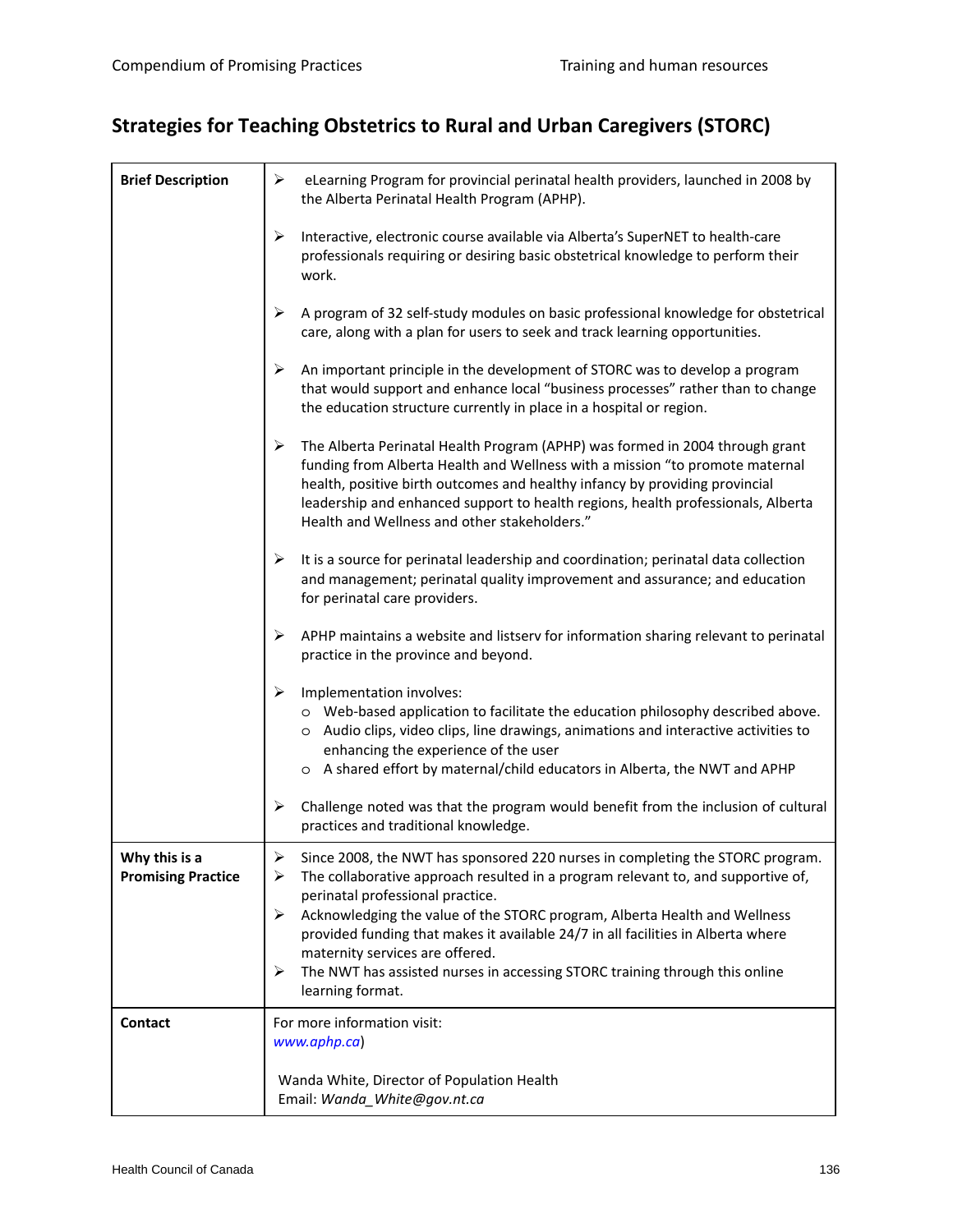# **Students at Health Centres / First Nations Health Careers**

| <b>Brief Description</b>                   | The Yukon Summer Career Placement Program (SCP) is designed to assist<br>≻<br>students/youth in their future entry into the labour market. The program focuses<br>on providing career-related work experiences and developmental learning for<br>youth and students through the provision of a wage subsidy to employers. |
|--------------------------------------------|---------------------------------------------------------------------------------------------------------------------------------------------------------------------------------------------------------------------------------------------------------------------------------------------------------------------------|
|                                            | ⋗<br>All proposals must demonstrate that the jobs would not otherwise be available<br>without the financial assistance of the program and that the jobs created will not<br>interfere with a collective agreement already in place.                                                                                       |
|                                            | For three weeks a different student each week works through the Health Centre.<br>⋗<br>This gives the students direct experience in the health field.                                                                                                                                                                     |
|                                            | The student worked with the client if (the client) allowed the student to be<br>⋗<br>involved. Students went on home care visits, baby visiting, etc. and to the hospital.<br>It was up to the client to decide if they wanted the student involved.                                                                      |
|                                            | Students sign confidentiality agreement<br>⋗                                                                                                                                                                                                                                                                              |
|                                            | There is now funding a medical school position at University in Newfoundland.<br>⋗                                                                                                                                                                                                                                        |
| Why this is a<br><b>Promising Practice</b> | Holds promise for a positive change in the health human resources sector.<br>≻<br>Students are given the opportunity to collaborate with people in their desired field<br>of work.                                                                                                                                        |
| <b>Contact</b>                             | For more information visit:<br>www.education.gov.yk.ca/advanceded/employment/scpprogram.html                                                                                                                                                                                                                              |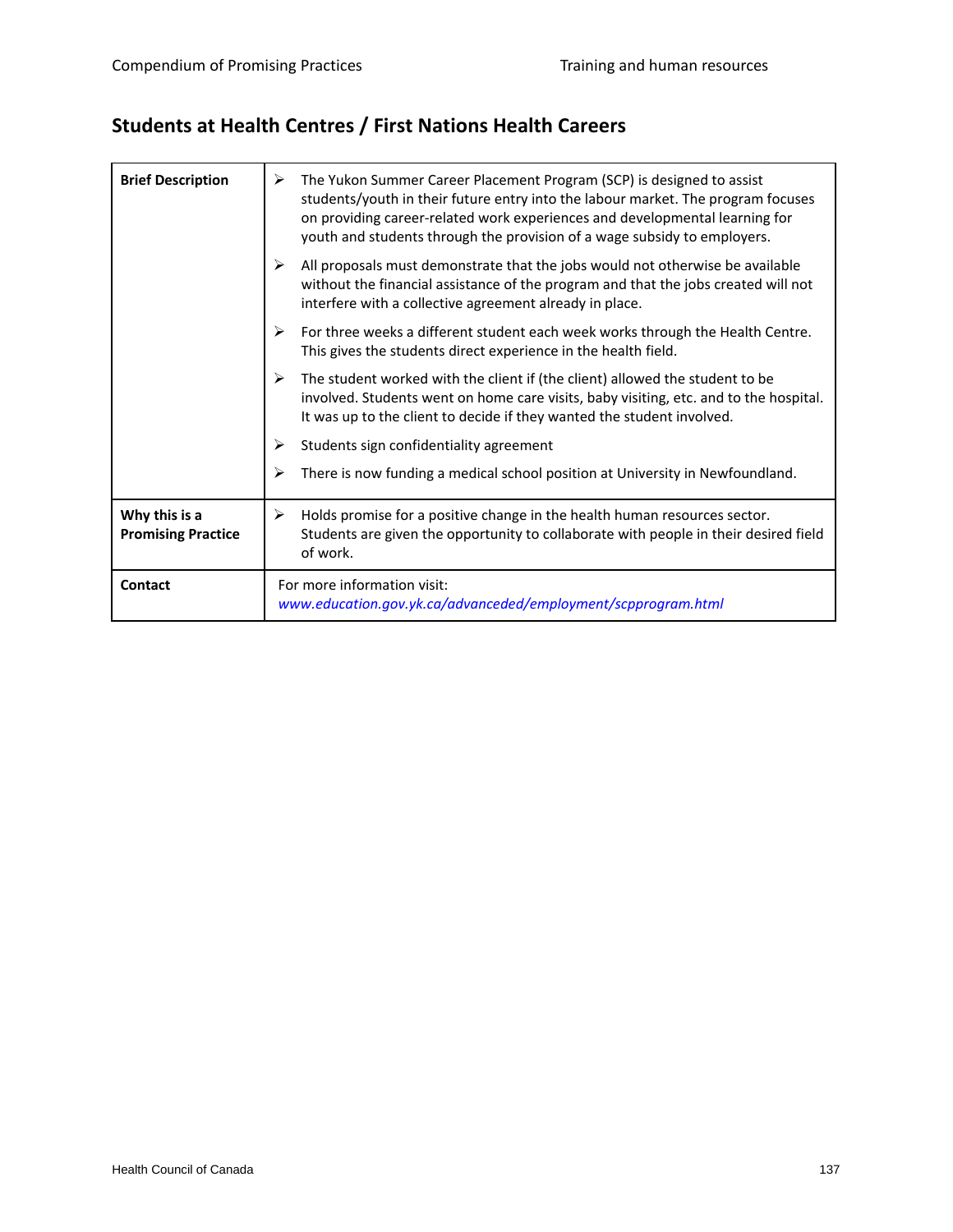# **Teen Parent Centre, Yukon**

| <b>Brief Description</b>                   | The Teen Parent Centre is for students who require additional support in the<br>➤<br>regular school system due to pregnancy or child care needs. Based at the<br>supervised Centre, located near F.H. Collins Secondary School in Whitehorse,<br>students can continue their education either in regular classes at the high school,<br>Pro Active Curriculum units of study at the Centre, or in B.C. Correspondence<br>courses at the Centre. Classes in prenatal, parenting and child care are a required<br>component of the program at the Teen Parent Centre. Daycare is also provided at<br>the Centre. An interview is required to access the programming |
|--------------------------------------------|-------------------------------------------------------------------------------------------------------------------------------------------------------------------------------------------------------------------------------------------------------------------------------------------------------------------------------------------------------------------------------------------------------------------------------------------------------------------------------------------------------------------------------------------------------------------------------------------------------------------------------------------------------------------|
|                                            | Teens stay in school (Moms and Dads).<br>⋗                                                                                                                                                                                                                                                                                                                                                                                                                                                                                                                                                                                                                        |
|                                            | Daycare, nutrition, parenting, counselling.<br>⋗                                                                                                                                                                                                                                                                                                                                                                                                                                                                                                                                                                                                                  |
|                                            | Life skills, budgeting.<br>⋗                                                                                                                                                                                                                                                                                                                                                                                                                                                                                                                                                                                                                                      |
| Why this is a<br><b>Promising Practice</b> | Involves positive change for young women who have had children and wish to<br>⋗<br>continue their education.<br>Community based and addresses known gaps within the region in which it<br>⋗<br>operates.                                                                                                                                                                                                                                                                                                                                                                                                                                                          |
| Contact                                    | For more information visit:<br>www.education.gov.yk.ca/psb/teen parent.html<br>Kathy Heinbigner<br>Director of Teen Parent Centre<br>Phone: (867)-667-3421<br>email: Kathy.Heinbigner@gov.yk.ca                                                                                                                                                                                                                                                                                                                                                                                                                                                                   |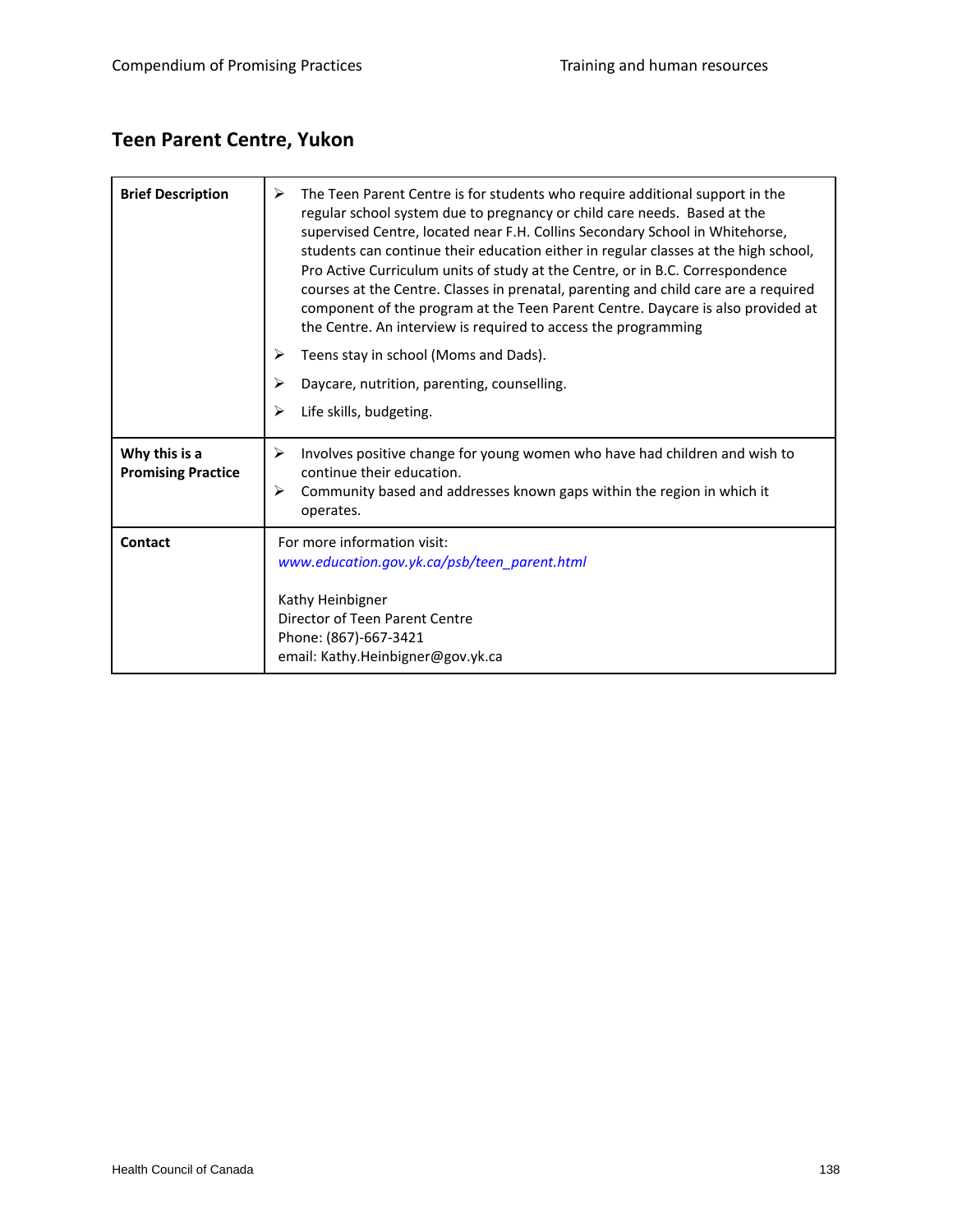#### **Undergraduate Medical Education – Indigenous Health Initiatives Program (IHIP), University of Alberta**

|                                            | Wanda Whitford, Administrator<br>Email: wandawhitford@med.ualberta.ca                                                                                                                                                                                                                                                                                                                                                                                                                                                                                                                                                                                                                                                                                                                                                                                                                                      |
|--------------------------------------------|------------------------------------------------------------------------------------------------------------------------------------------------------------------------------------------------------------------------------------------------------------------------------------------------------------------------------------------------------------------------------------------------------------------------------------------------------------------------------------------------------------------------------------------------------------------------------------------------------------------------------------------------------------------------------------------------------------------------------------------------------------------------------------------------------------------------------------------------------------------------------------------------------------|
| Contact                                    | For more information visit:<br>www.med.ualberta.ca/education/ume/aboriginal/index.cfm                                                                                                                                                                                                                                                                                                                                                                                                                                                                                                                                                                                                                                                                                                                                                                                                                      |
| Why this is a<br><b>Promising Practice</b> | ➤<br>Increase Aboriginal health providers                                                                                                                                                                                                                                                                                                                                                                                                                                                                                                                                                                                                                                                                                                                                                                                                                                                                  |
|                                            | ➤<br>The program is based in Edmonton.                                                                                                                                                                                                                                                                                                                                                                                                                                                                                                                                                                                                                                                                                                                                                                                                                                                                     |
|                                            | ➤<br>The Mandate of the IHI Program is to correct the under-representation of<br>Aboriginal physicians in Canada by encouraging more Aboriginal students to<br>consider careers in medicine and dentistry; to facilitate their admission into the<br>MD Program and other programs in the Faculty; and to provide support services to<br>enable students to graduate successfully. It is the Faculty's belief that Aboriginal<br>students with a commitment to their culture and traditions will serve as role<br>models for Aboriginal youth, become leaders in producing improvements in<br>Aboriginal health standards and enrich the life of the faculty as a whole. In order to<br>fulfill this mandate, the faculty has instituted special admission to the MD, DDS, DH<br>and Medical Laboratory Sciences Degree programs for Aboriginal applicants as a<br>national pro-active recruitment policy. |
|                                            | ➤<br>The Faculty has now graduated 73 Aboriginal medical graduates, 23 doctor of<br>dental surgery graduates, 20 dental hygiene graduates and 14 medical laboratory<br>technologists.                                                                                                                                                                                                                                                                                                                                                                                                                                                                                                                                                                                                                                                                                                                      |
| <b>Brief Description</b>                   | ➤<br>Founded by the Faculty of Medicine and Dentistry in 1988 to encourage and assist<br>more Aboriginal students to gain admission and graduate successfully from Faculty<br>of Medicine and Dentistry.                                                                                                                                                                                                                                                                                                                                                                                                                                                                                                                                                                                                                                                                                                   |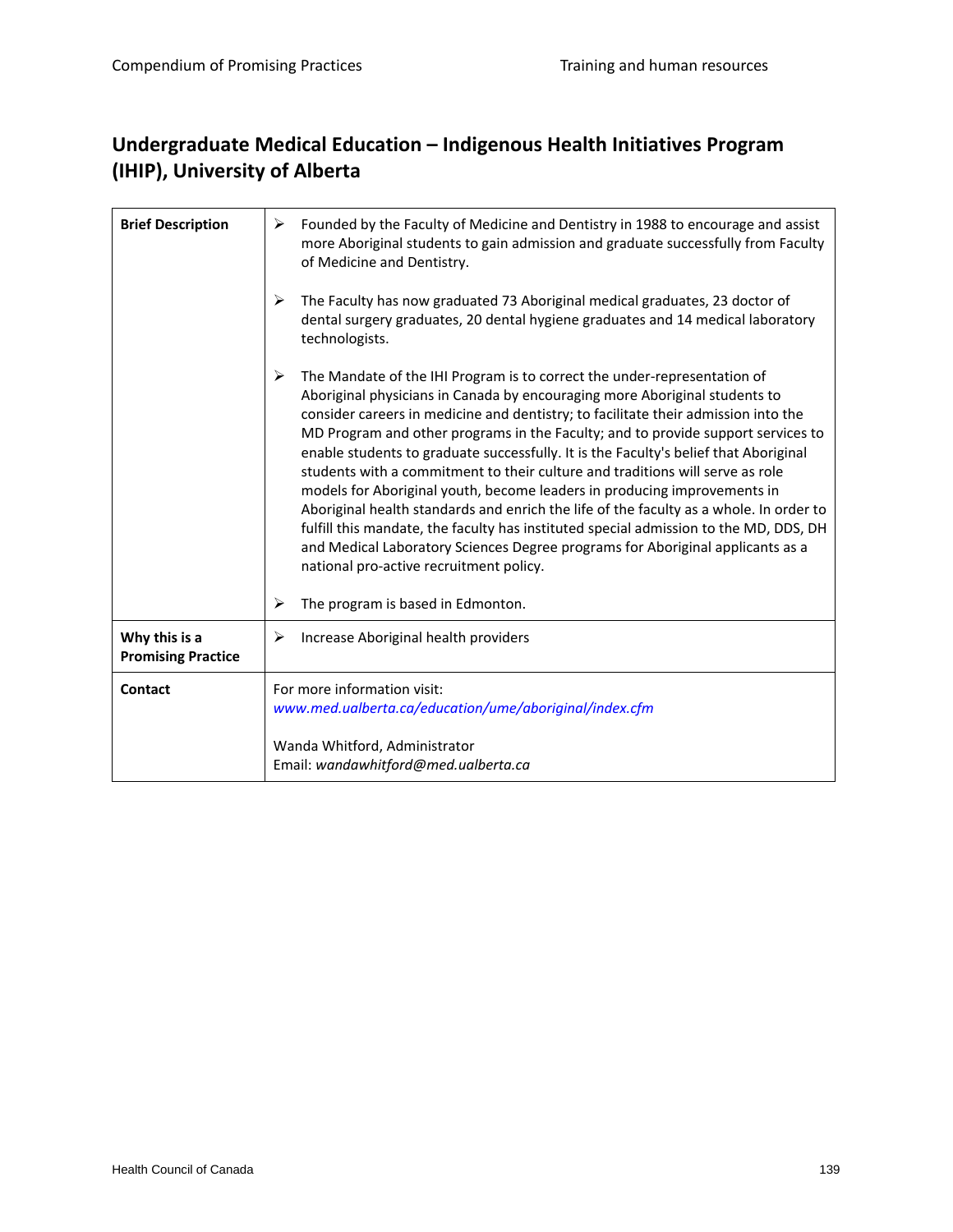# **University of Victoria First Nations Partnership Programs**

| <b>Brief Description</b>                   | Unique training program, accredited with University of Victoria leads to a Diploma<br>⋗<br>in Early Childhood and Youth Care.<br>⋗<br>Developed in response to request from the Meadow Lake Tribal Council in                                                     |
|--------------------------------------------|-------------------------------------------------------------------------------------------------------------------------------------------------------------------------------------------------------------------------------------------------------------------|
|                                            | Saskatchewan for a more culturally appropriate model for training that would be<br>delivered at the community level.                                                                                                                                              |
|                                            | Creation of a Generative Curriculum Model, which has the following elements:<br>central place of indigenous knowledge<br>important role of Elders<br>$\circ$<br>places children within the broad ecology of the community<br>relies on local knowledge<br>$\circ$ |
|                                            | program delivered in and by the community<br>$\Omega$                                                                                                                                                                                                             |
| Why this is a<br><b>Promising Practice</b> | Community-based delivery<br>➤<br>Culturally appropriate and sensitive<br>⋗                                                                                                                                                                                        |
| Contact                                    | Dr Jessica Ball (Mary 604 913 9128)<br>Email: jball@uvic.ca<br>Email: apence@uvic.ca                                                                                                                                                                              |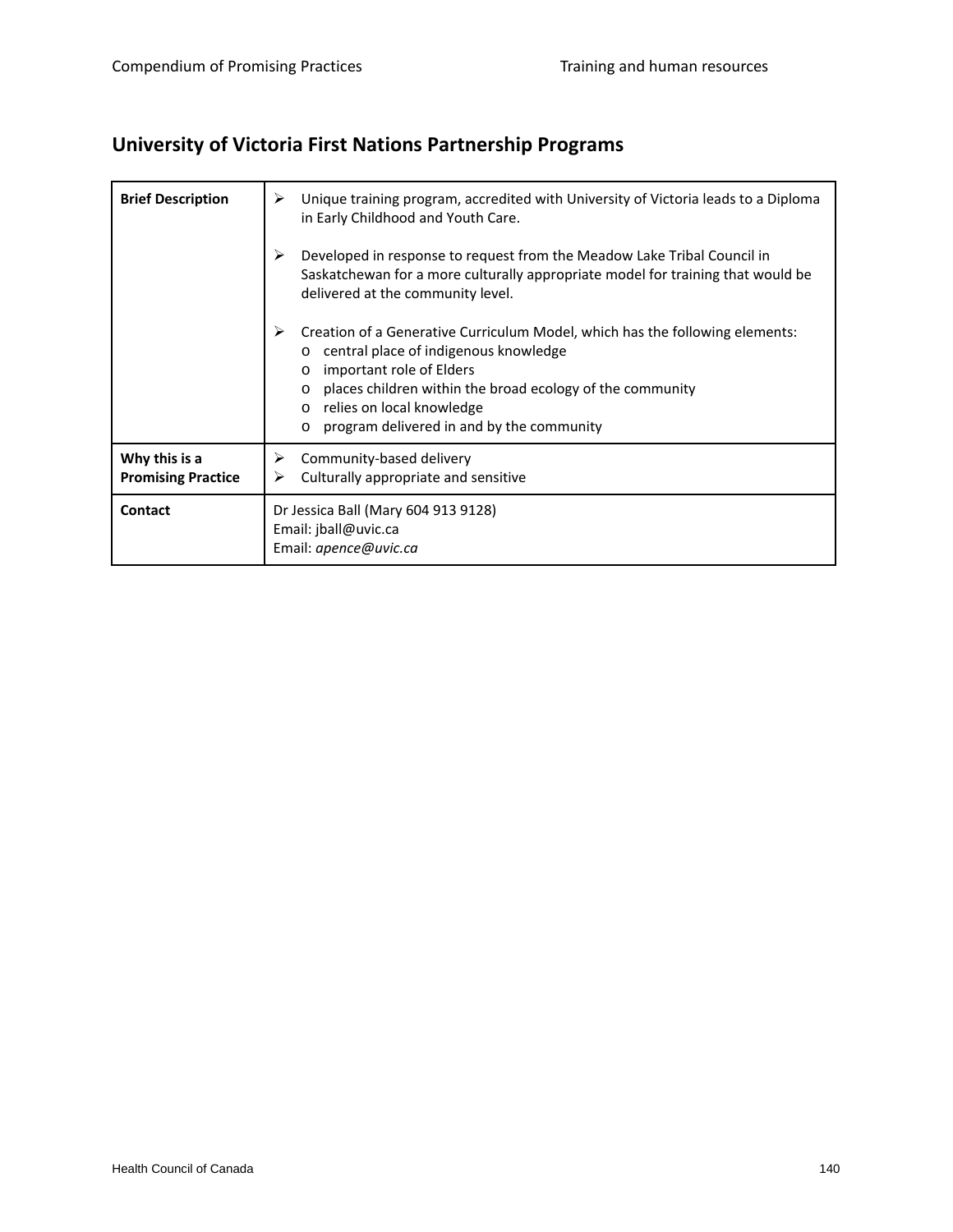# **Policy and funding**

| Aboriginal Hospitals - Sioux Lookout Meno Ya Win Health Centre and Weeneebayko Area Health     |  |
|------------------------------------------------------------------------------------------------|--|
|                                                                                                |  |
| Early Childhood Development Reinvestment Initiative, British Columbia  144                     |  |
| First Nations Health Council: The Transformative Change Accord, First Nations Health Plan and  |  |
|                                                                                                |  |
| Haida Nation Designated Aboriginal Child and Family Services Agency 146                        |  |
|                                                                                                |  |
| Memorandum of Understanding (MOU) on First Nations Health and Well-Being (2008) (Joint         |  |
| Program) - Federation of Saskatchewan Indian Nations (FSIN), Saskatchewan Ministry of Health,  |  |
|                                                                                                |  |
| Mi'kmag Family and Children's Services of NS (Shubenacadie) - Province-wide dispute resolution |  |
|                                                                                                |  |
|                                                                                                |  |
| Mother First Maternal Mental Health Strategy: Building Capacity in Saskatchewan 152            |  |
|                                                                                                |  |
|                                                                                                |  |
|                                                                                                |  |
| Prairie Women's Health Centre of Excellence, Manitoba & Saskatchewan 156                       |  |
| Society of Obstetricians and Gynaecologists of Canada: National Birthing Initiative 158        |  |
| Urban Aboriginal Strategy - Calgary Urban Aboriginal Initiative (CUAI) (Joint Program)  160    |  |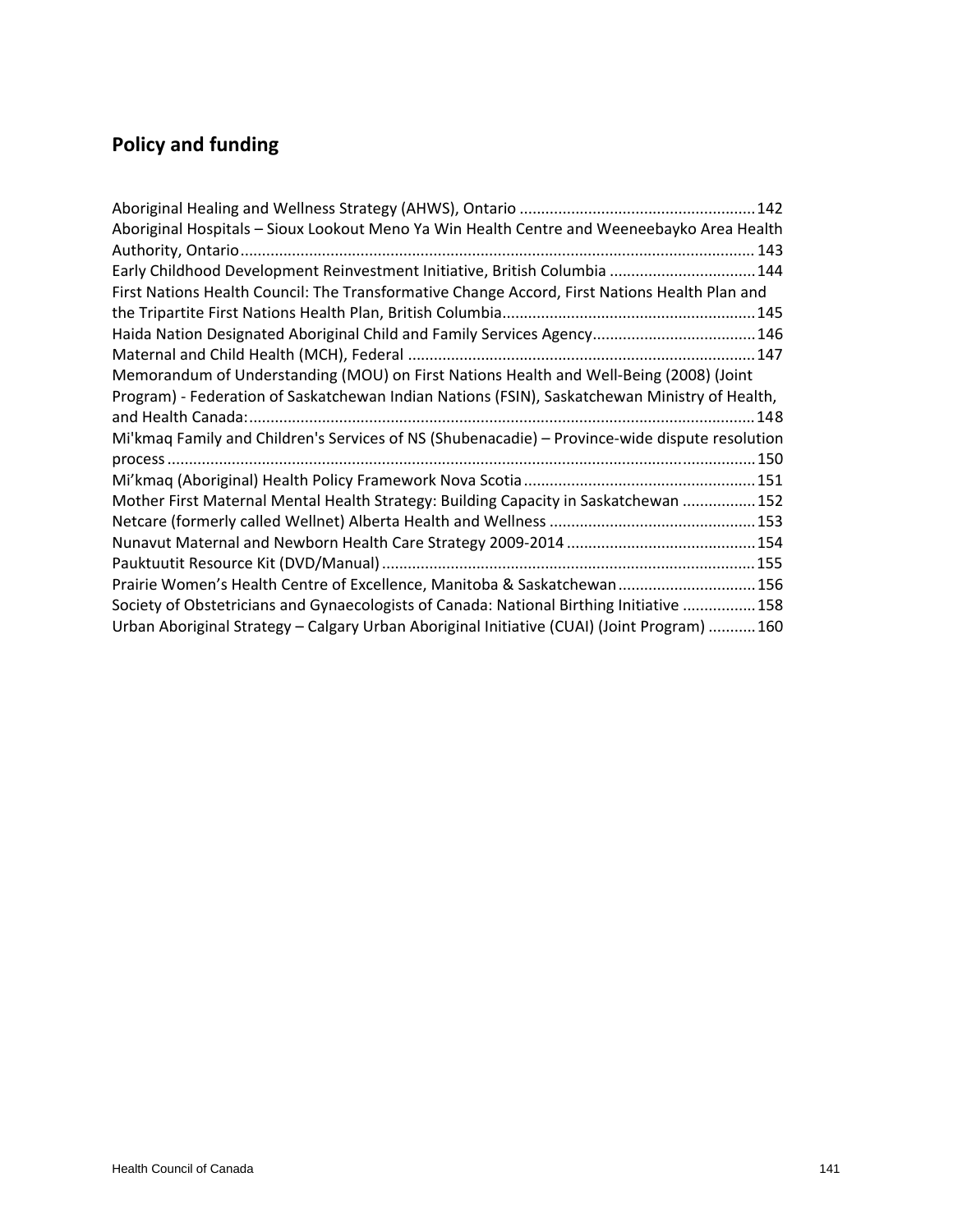# **Aboriginal Healing and Wellness Strategy (AHWS), Ontario**

| <b>Brief Description</b>                   | A service delivery model that brings together the Government of Ontario and 14<br>➤<br>Aboriginal organizations as partners to oversee health and healing programs for<br>First Nations, Métis and Inuit people in an effort to improve Aboriginal health and<br>reduce family violence.                                                                                                                                                     |
|--------------------------------------------|----------------------------------------------------------------------------------------------------------------------------------------------------------------------------------------------------------------------------------------------------------------------------------------------------------------------------------------------------------------------------------------------------------------------------------------------|
|                                            | ➤<br>Includes a cluster of over 460 community-based health, healing and anti-violence<br>programs in urban and rural Aboriginal communities, both on and off reserve.<br>Programs and services are designed, delivered, and managed by Aboriginal<br>communities and integrate traditional Aboriginal approaches to health/healing<br>with western methods of health care. AHWS programs that focus on maternal and<br>child health include: |
|                                            | Six Nations of the Grand River Maternal and Child Centre<br>Offers prenatal, labour/delivery, and post-partum services by Aboriginal midwives<br>➤<br>providing a balance of traditional and contemporary midwifery services and<br>programs.                                                                                                                                                                                                |
|                                            | ➤<br>Operates as a site for Aboriginal midwives-in-training, which is one of only three<br>known Aboriginal midwifery training programs in Canada.                                                                                                                                                                                                                                                                                           |
|                                            | ➤<br>Incorporates traditional knowledge and cultural approaches with community-<br>based approaches, as well as training and human resources. For example, elders<br>provide spiritual/cultural direction and guidance to the Centre ensuring that<br>programs and services maintain their cultural foundation.                                                                                                                              |
|                                            | ➤<br>It should be noted that there are exceptions for Aboriginal midwives in Ontario's<br>Midwifery Act, 1991, and the Regulated Health Professionals Act, 1991. These<br>exceptions allow Aboriginal midwives to provide traditional midwifery services to<br>Aboriginal persons and to use the title Aboriginal midwife.                                                                                                                   |
|                                            | Aboriginal Healthy Babies Healthy Children Program<br>Is designed to assist Aboriginal families to provide the best opportunities for<br>➤<br>healthy development for children up to six years of age through education, pre-<br>and post-natal screening and assessment, family home visiting, service<br>coordination and support for service integration.                                                                                 |
| Why this is a<br><b>Promising Practice</b> | $\triangleright$ Collaborative<br>➤<br>Holistic<br>⋗<br>Illustrates government commitment to Aboriginal maternal and child health issues                                                                                                                                                                                                                                                                                                     |
| Contact                                    | For more information visit:<br><b>Ontario Ministry of Community and Social Services</b><br>www.mcss.gov.on.ca/en/mcss/programs/community/programsforaboriginalpeople.as<br>px<br><b>Communications and Marketing Branch</b><br>80 Grosvenor Street; 7th Floor Hepburn Block; Toronto ON, M7A 1E9<br>Phone: 416-212-3262                                                                                                                      |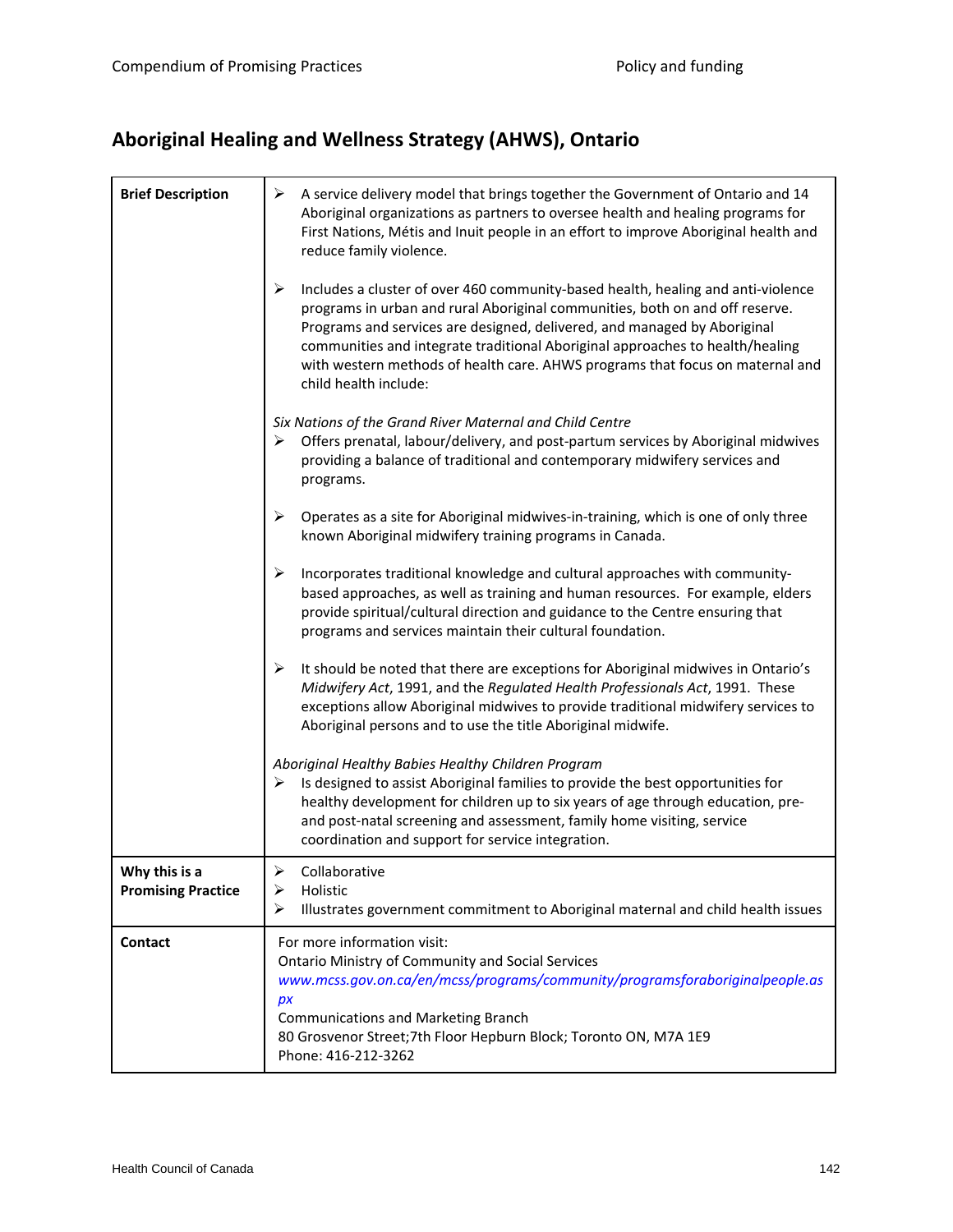#### **Aboriginal Hospitals – Sioux Lookout Meno Ya Win Health Centre and Weeneebayko Area Health Authority, Ontario**

| <b>Brief Description</b>                   | ➤<br>Ontario funds two northern hospitals for First Nations communities that provide<br>Aboriginal maternal and child health care services.                                                                                                                                                                                                   |
|--------------------------------------------|-----------------------------------------------------------------------------------------------------------------------------------------------------------------------------------------------------------------------------------------------------------------------------------------------------------------------------------------------|
|                                            | ➤<br>Sioux Lookout Meno Ya Win Health Centre provides acute care, continuing care,<br>patient support, ambulatory care, and mental health and addictions services to<br>patients from the Sioux Lookout region and the 28 surrounding First Nations<br>communities.                                                                           |
|                                            | ⋗<br>Weeneebayko Area Health Authority provides comprehensive primary care<br>physician services, as well as secondary medical services to the population of<br>James Bay Coast and part of the Hudson Bay Coastal area, including five fly-in on-<br>reserve communities (Moosonee, Fort Albany, Attawapiskat, Peawanuk and<br>Kashechewan). |
| Why this is a<br><b>Promising Practice</b> | Holistic, comprehensive care<br>➤<br>Relationship building among governments (federal, provincial, First Nations),<br>⋗<br>communities and LHINs                                                                                                                                                                                              |
| Contact                                    | For more information visit:<br>Sioux Lookout Meno Ya Win Health Centre<br>www.slmhc.on.ca/<br>Email: info@slmhc.on.ca<br>For more information visit:<br>Weeneebayko Area Health Authority www.weeneebaykohealth.ca/                                                                                                                           |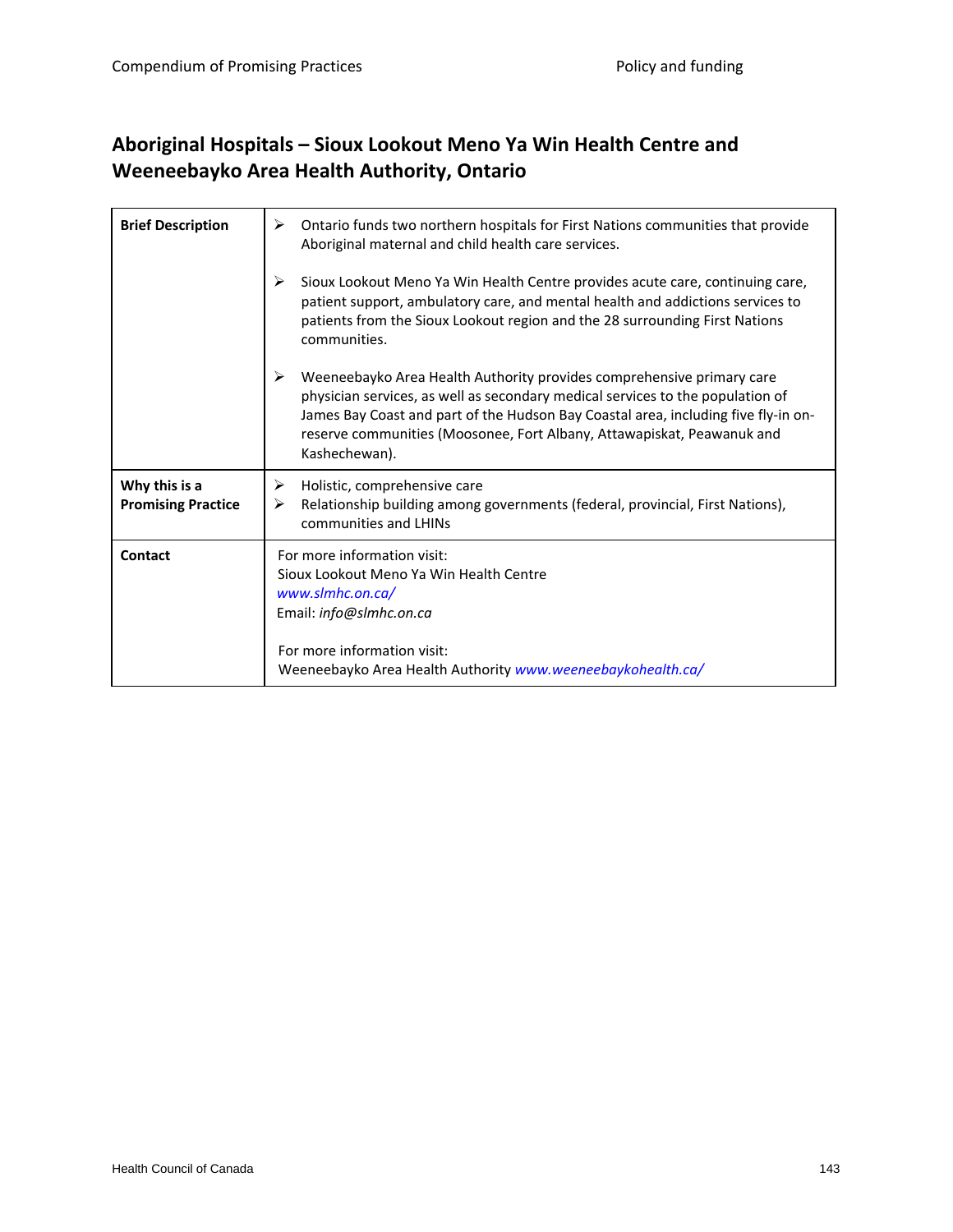# **Early Childhood Development Reinvestment Initiative, British Columbia**

| <b>Brief Description</b>                   | Coordinated by the First Nations Early Childhood Development Council in BC, the<br>➤<br>funding is available to eligible communities and organizations that deliver early<br>childhood development programs to First Nations, Urban Aboriginal and Métis<br>children age 0-6 years and their families in BC.<br>Grants of \$7,500 are available.<br>Organizations/communities can apply for more than one project grant. |
|--------------------------------------------|--------------------------------------------------------------------------------------------------------------------------------------------------------------------------------------------------------------------------------------------------------------------------------------------------------------------------------------------------------------------------------------------------------------------------|
| Why this is a<br><b>Promising Practice</b> | Community-driven<br>Addressed known gap                                                                                                                                                                                                                                                                                                                                                                                  |
| Contact                                    | For more information visit:<br>www.fnesc.ca/ecd/ecd.php                                                                                                                                                                                                                                                                                                                                                                  |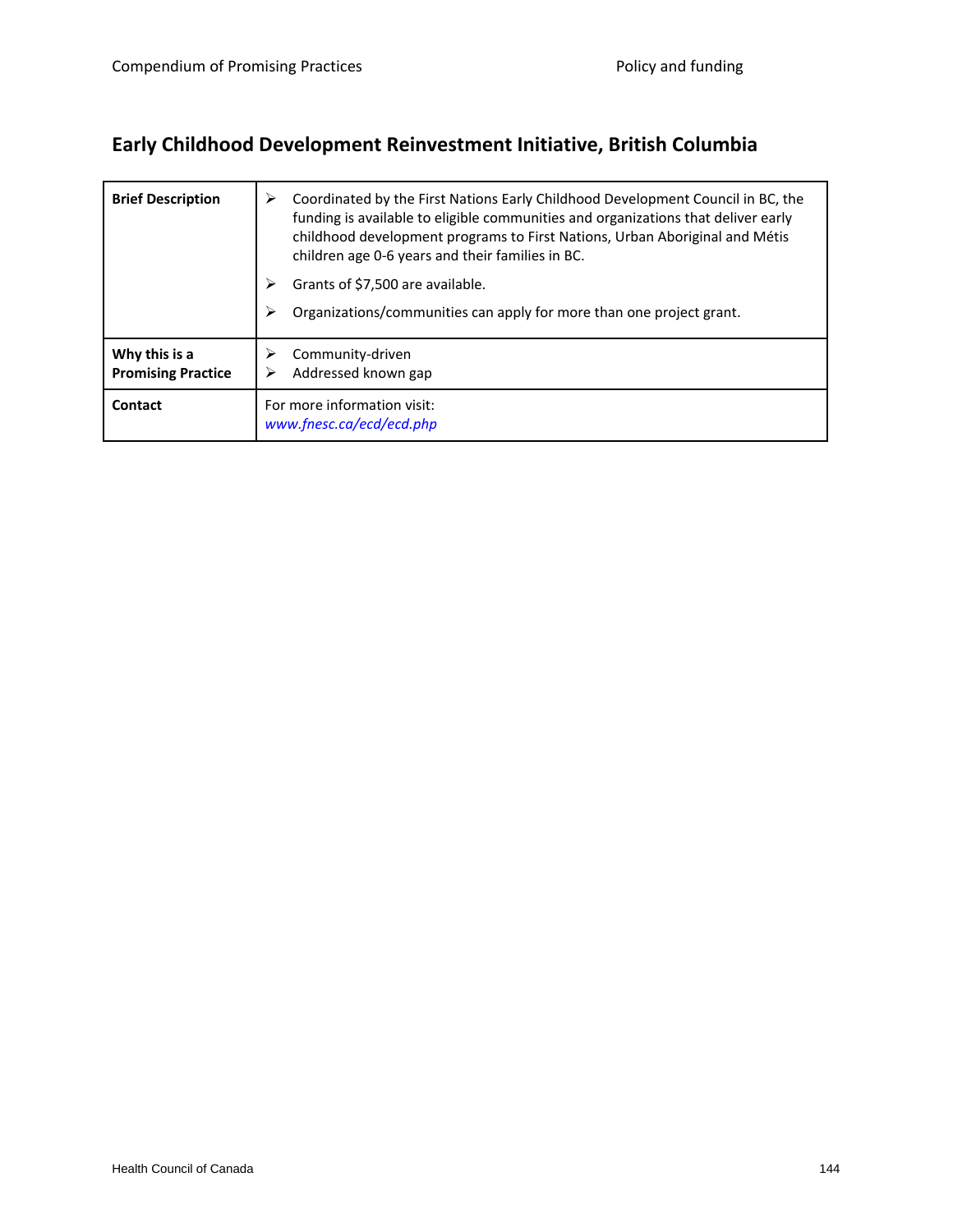#### **First Nations Health Council: The Transformative Change Accord, First Nations Health Plan and the Tripartite First Nations Health Plan, British Columbia**

| <b>Brief Description</b>                   | ➤<br>The Transformative Change Accord: First Nations Health Plan (TCA: FNHP, 2005)<br>and the Tripartite First Nations Health Plan (TFNHP, 2007) outlines 35 specific<br>health actions.                                                                                                                                                                                                                                             |
|--------------------------------------------|--------------------------------------------------------------------------------------------------------------------------------------------------------------------------------------------------------------------------------------------------------------------------------------------------------------------------------------------------------------------------------------------------------------------------------------|
|                                            | Four of these health actions are specific to maternal and child health:<br>➤<br>Providing vision, hearing and dental screening for Aboriginal children<br>$\circ$<br>Improving access to the full range of maternity services for Aboriginal women<br>O<br>Addressing issues arising from the BC Coroner's Office Child Death Review<br>O<br>Report<br>Developing an informational campaign about seatbelt use and safe driving<br>O |
|                                            | The 35 health actions identified in the TCA: FNHP and the TFNHP have been<br>➤<br>clustered into eight areas, one of which is Maternal and Child Health.                                                                                                                                                                                                                                                                             |
|                                            | ➤<br>Each area has been assigned a Cluster Lead.                                                                                                                                                                                                                                                                                                                                                                                     |
|                                            | ➤<br>The Maternal and Child Health Cluster Lead:<br>Provides the strategic leadership, oversight and support for all of the partners<br>$\circ$<br>working in the maternal and child health action cluster<br>Is accountable to the Tripartite Management Team for maternal and child<br>$\circ$<br>specific health actions.                                                                                                         |
|                                            | First Nations, Federal Government (First Nations and Inuit Health), and Provincial<br>➤<br>Government participate at all levels:<br>Political level<br>$\circ$<br>o Strategic level<br>Planning level<br>$\circ$<br>Implementation level<br>O                                                                                                                                                                                        |
|                                            | Strategic direction priorities for both maternal and child health are identified.<br>➤                                                                                                                                                                                                                                                                                                                                               |
|                                            | The overall purpose of the mat/child health cluster is to support the effective<br>➤<br>transformation of the health system to benefit First Nations and Aboriginal<br>communities and to contribute to closing health gaps.                                                                                                                                                                                                         |
| Why this is a<br><b>Promising Practice</b> | Innovative (only province in Canada to adopt such a plan); collaborative; multi-<br>➤<br>stakeholder; focused on system transformation through governance (First Nations<br>decision making) and improved health services.                                                                                                                                                                                                           |
| Contact                                    | Michelle DeGroot Executive Director, Health Actions<br><b>First Nations Health Society</b><br>Email: mdegroot@fnhc.ca                                                                                                                                                                                                                                                                                                                |
|                                            | Brittany Mckay, Administrative Assistant<br><b>First Nations Health Society</b><br>Email: BMcKay@fnhc.ca                                                                                                                                                                                                                                                                                                                             |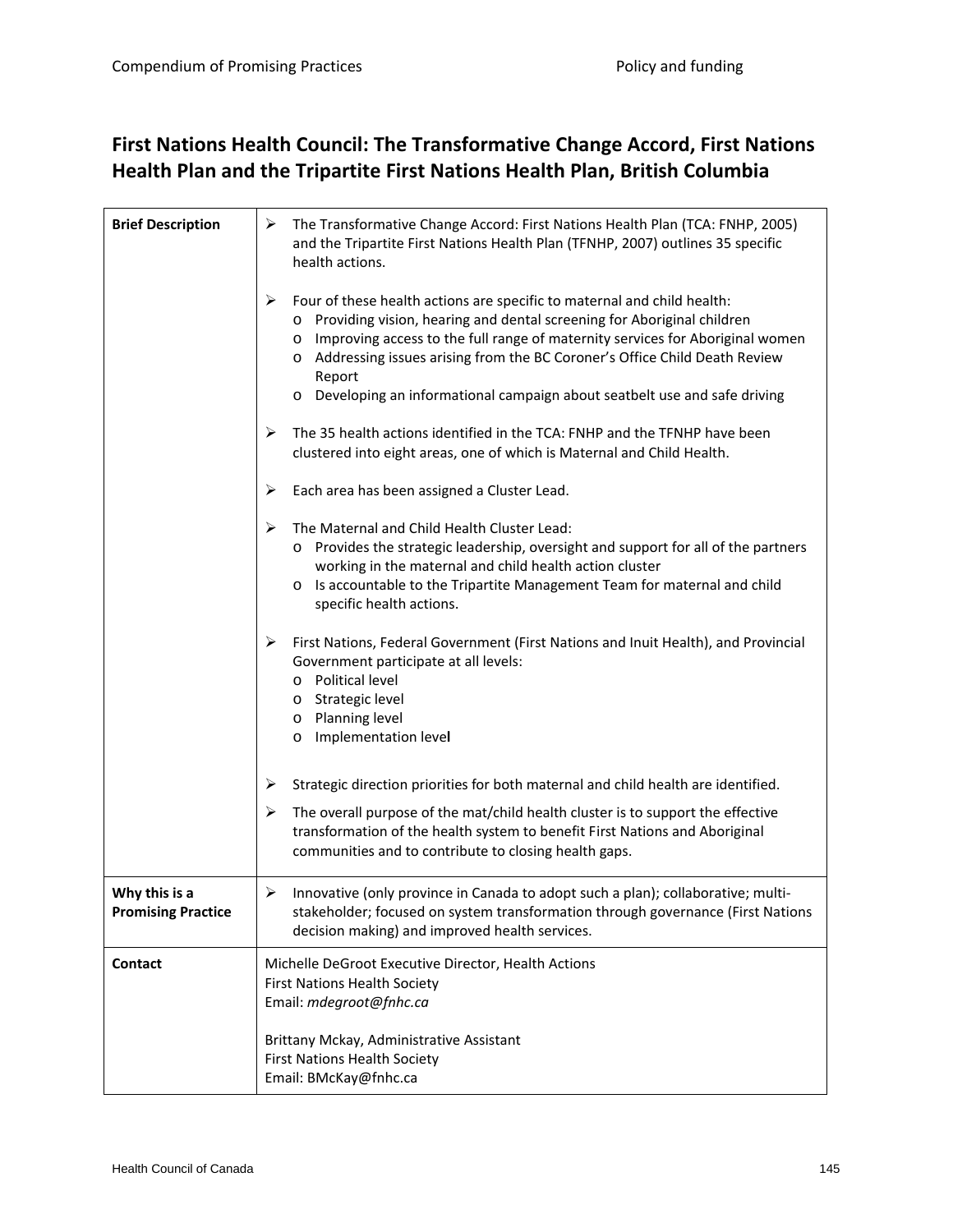# **Haida Nation Designated Aboriginal Child and Family Services Agency**

| <b>Brief Description</b>                   | The Haida Nation now has full responsibility for delivery of child and family<br>⋗<br>services for community members.                                                         |
|--------------------------------------------|-------------------------------------------------------------------------------------------------------------------------------------------------------------------------------|
|                                            | ⋗<br>Delegation enabling agreement was signed in 2006.                                                                                                                        |
|                                            | Creation of the Haida Child and Family Services Society to deliver second level of<br>⋗<br>designated services (resource development and voluntary service delivery):         |
|                                            | Support services for families;<br>$\circ$<br>Voluntary care agreements for children, including temporary in-home care; and<br>$\circ$<br>Special needs agreements.<br>$\circ$ |
| Why this is a<br><b>Promising Practice</b> | Community-driven<br>➤<br>Aspect of self-government<br>⋗<br>Respects culture and tradition<br>⋗<br>Works to place children in care with Haida families<br>⋗                    |
| Contact                                    | For more information visit:<br>www.haidanation.ca/Pages/CHN/Mandate.html<br>Secretariat of the Haida Nation<br>Phone: 250-626-5252<br>Email: chn_hts@haidanation.ca           |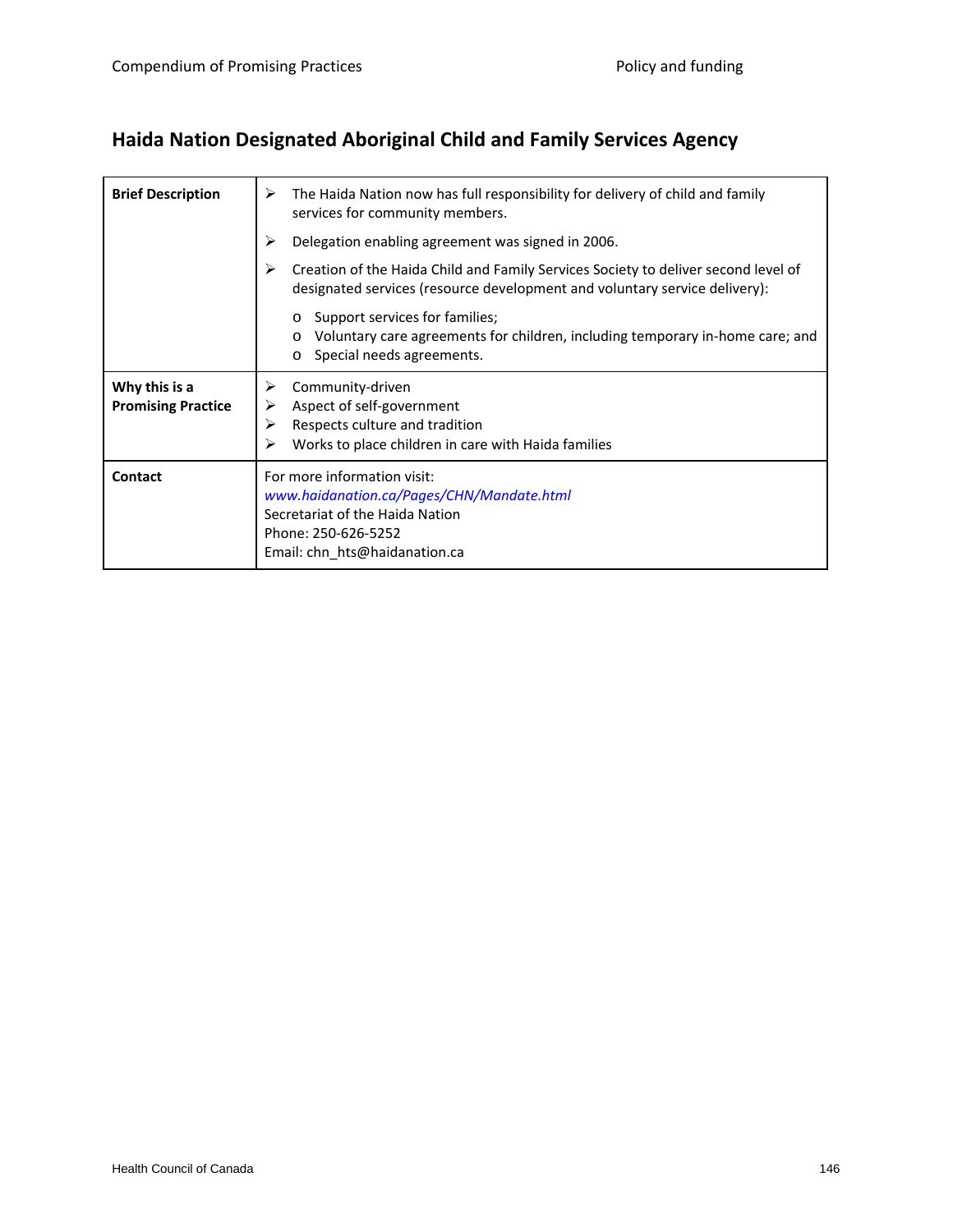# **Maternal and Child Health (MCH), National**

| <b>Brief Description</b>                   | ➤<br>Maternal and Child Health (MCH) is a national program that is delivered through<br>partnerships and builds on other community programs. It is a proactive,<br>preventative and strategic approach to promoting the good health and<br>development of on-reserve pregnant First Nations women and families with<br>infants and young children. The program aims to reach all pregnant women and<br>new parents, with long-term support for those families who require additional<br>services. |
|--------------------------------------------|---------------------------------------------------------------------------------------------------------------------------------------------------------------------------------------------------------------------------------------------------------------------------------------------------------------------------------------------------------------------------------------------------------------------------------------------------------------------------------------------------|
|                                            | ➤<br>A key element of the program is home visiting by nurses and family visitors<br>(experienced mothers in the community), who provide information, support, and<br>linkages to other services; Integrating culture into care is a key aspect of the<br>program.                                                                                                                                                                                                                                 |
|                                            | $\blacktriangleright$<br>Program objectives include: increasing First Nations training opportunities for MCH<br>service providers; increasing participation of on-reserve community members in<br>planning and developing services; increasing coordination of services for on-<br>reserve clients; and developing and/or using existing evaluation tools to measure<br>progress using evidence-based models and approaches.                                                                      |
| Why this is a<br><b>Promising Practice</b> | ➤<br>For the past ten years the provinces and territories have been strengthening their<br>MCH programming because it has such a positive effect on the lives of pregnant<br>women, and families with infants and young children.                                                                                                                                                                                                                                                                 |
| <b>Contact</b>                             | For more information visit:                                                                                                                                                                                                                                                                                                                                                                                                                                                                       |
|                                            | Health Canada. Funded health programs and services. www.hc-sc.gc.ca/fniah-<br>spnia/finance/agree-accord/prog/index-eng.php                                                                                                                                                                                                                                                                                                                                                                       |
|                                            | Assembly of First Nations. (no date). Maternal child health program in First Nations<br>communities. http://64.26.129.156/article.asp?id=2270                                                                                                                                                                                                                                                                                                                                                     |
|                                            | Stout, R., & Harp, R. (2009). Aboriginal maternal and infant health In Canada: Review of<br>on-reserve programming. Winnipeg and Vancouver: Prairie Women's Health Centre of<br>Excellence and British Columbia Centre of Excellence for Women's Health<br>www.pwhce.ca/pdf/AborigMaternal_programmes.pdf                                                                                                                                                                                         |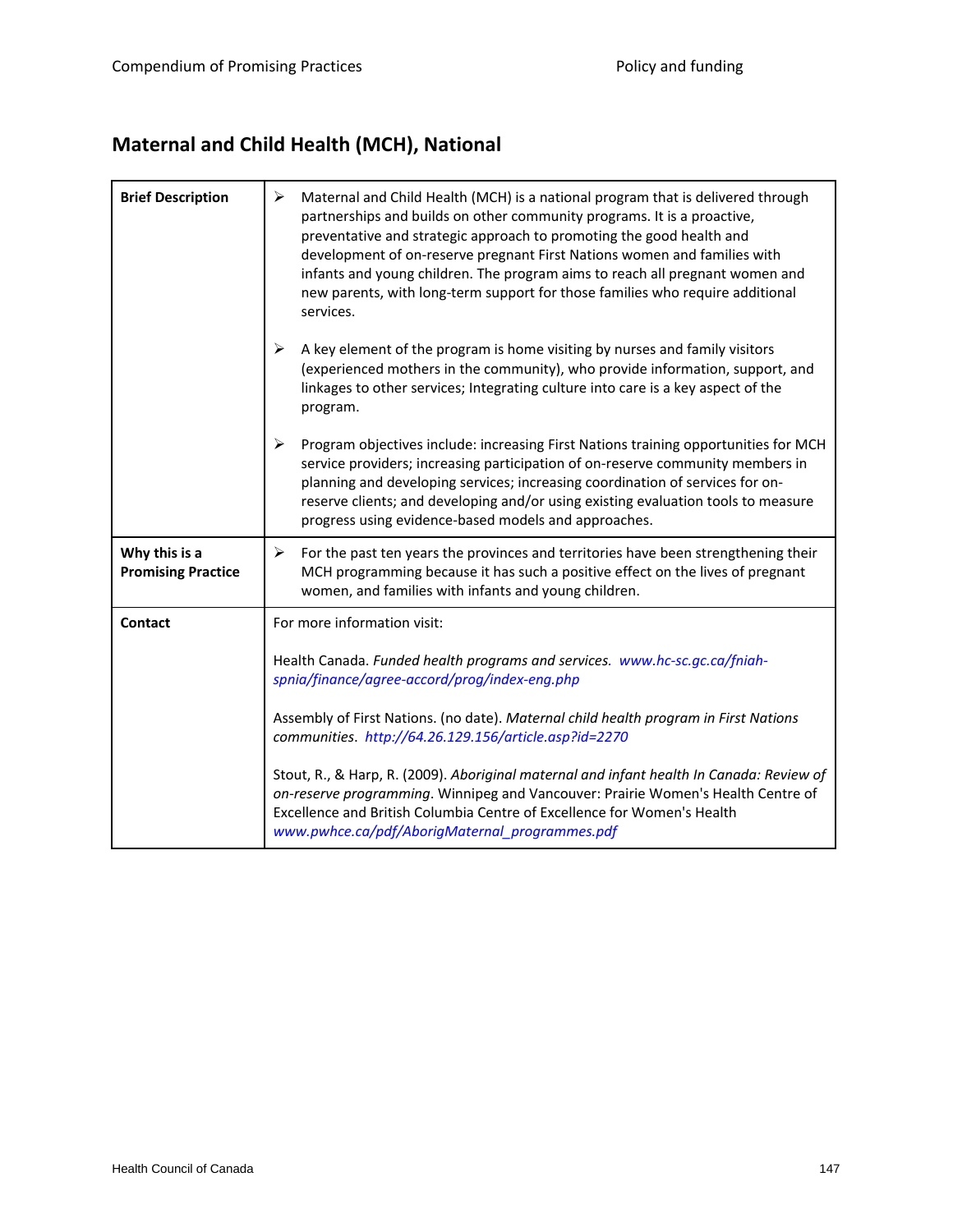### **Memorandum of Understanding (MOU) on First Nations Health and Well‐Being (2008) (Joint Program) ‐ Federation of Saskatchewan Indian Nations (FSIN), Saskatchewan Ministry of Health, and Health Canada:**

| <b>Brief Description</b>                   | In 2008, building on discussions supported by the Aboriginal Health Transition Fund<br>➤<br>(AHTF), a tripartite Memorandum of Understanding (MOU) on First Nations Health<br>and Well-being was signed. It signalled a collaborative approach that was seen as<br>essential for improving the delivery of health services to First Nations people on<br>and off reserve and closing gaps in health status.                                                                                                                                                          |
|--------------------------------------------|----------------------------------------------------------------------------------------------------------------------------------------------------------------------------------------------------------------------------------------------------------------------------------------------------------------------------------------------------------------------------------------------------------------------------------------------------------------------------------------------------------------------------------------------------------------------|
|                                            | ➤<br>Signed by federal Health Minister Tony Clement, Saskatchewan Health Minister<br>Don McMorris, and Vice-Chiefs Morley Watson and Guy Lonechild of the<br>Federation of Saskatchewan Indian Nations, the MOU establishes a formal<br>partnership to improve co-ordination and reduce duplication of services, better<br>adapt programs to meet the needs of First Nations, and address gaps in existing<br>services.                                                                                                                                              |
|                                            | ➤<br>The MOU is viewed as a good opportunity to improve health outcomes for First<br>Nations in Saskatchewan by supporting different health service delivery<br>organizations, on and off reserve, to work together more consistently and<br>effectively.                                                                                                                                                                                                                                                                                                            |
|                                            | ➤<br>Implementation includes development of a 10-year First Nations health and<br>wellness plan focusing on priority areas identified through engagement with<br>communities and experts. Examples of priority areas include health human<br>resources, mental health and addictions, chronic disease prevention and<br>management, and improving the health care experience of First Nations people.<br>(Maternal and child health is not currently one of the priority areas under the Plan,<br>but may become a focus through the periodic review of priorities.) |
|                                            | Results show:<br>$\blacktriangleright$<br>o Increased input by First Nations into health planning at the province-wide level.<br>o A stable process established for constructive tripartite discussions and joint<br>planning in health<br>o Sub-committees developed to address specific health areas are moving forward<br>o Nearing agreement on a 10-year health plan and initial actions under the plan                                                                                                                                                         |
|                                            | Challenges include building and entrenching effective working relationships across<br>≻<br>organizations at every level, despite cultural and procedural differences and issues<br>of jurisdiction. Difficult choices and a staged approach are made necessary by<br>limited resources.                                                                                                                                                                                                                                                                              |
| Why this is a<br><b>Promising Practice</b> | ➤<br>An example of a collaborative holistic approach to planning and delivering<br>coordinated health services that meet the spiritual, emotional and physical needs<br>of First Nations people.                                                                                                                                                                                                                                                                                                                                                                     |
| <b>Contact</b>                             | <b>FSIN: Bev Peel</b><br>Email:Bev.peel@fsin.com                                                                                                                                                                                                                                                                                                                                                                                                                                                                                                                     |
|                                            | Saskatchewan MOH: Melissa Cote                                                                                                                                                                                                                                                                                                                                                                                                                                                                                                                                       |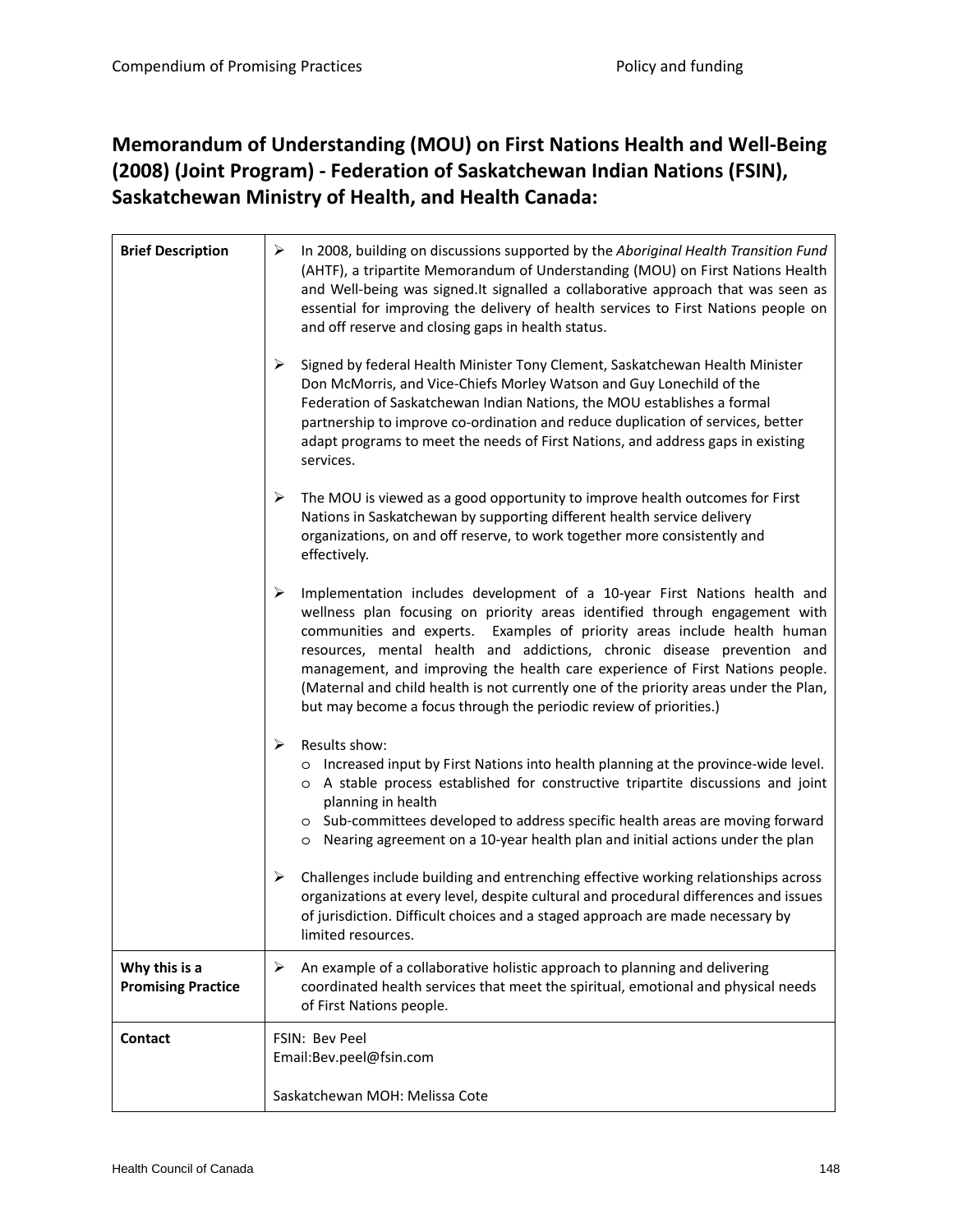| Email: mcote@health.gov.sk.ca                                |
|--------------------------------------------------------------|
| Health Canada: Dean Norton<br>Email: Dean.norton@hc-sc.gc.ca |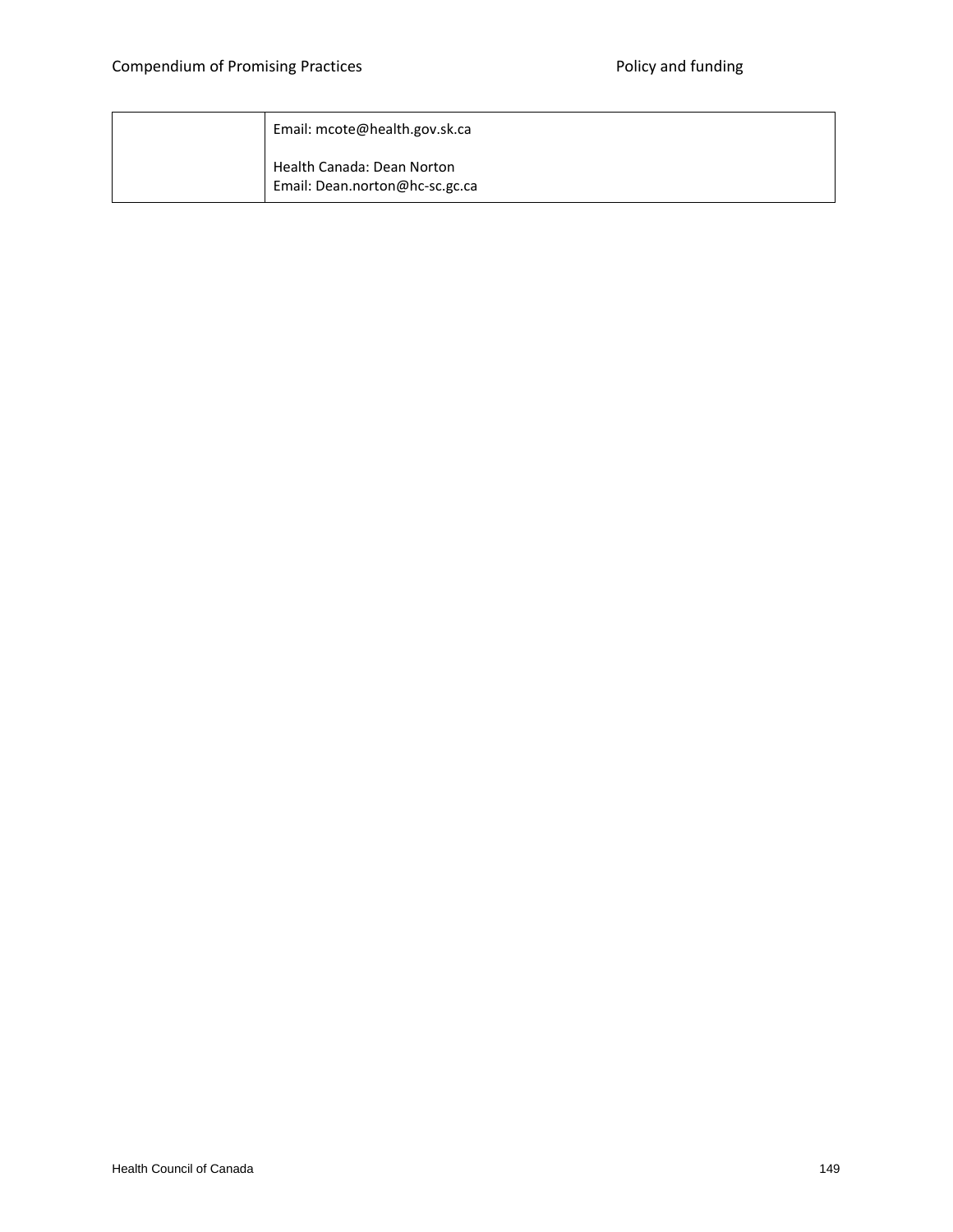### **Mi'kmaq Family and Children's Services of NS (Shubenacadie) – Province‐wide dispute resolution process**

| <b>Brief Description</b>                   | Through the provincially mandated Mi'kmaq Family and Children's Services of Nova<br>➤<br>Scotia, a province-wide process has been established to ensure that First Nations<br>children receive the same services available to other children in Nova Scotia in<br>similar geographic locales. The process provides a mechanism for dispute<br>resolution in addressing children's needs, including special medical requirements.<br>Mi'kmaq Family and Children's Services of NS (Shubenacadie) is a private agency<br>➤<br>mandated by the Children and Family Services Act to investigate and assess all<br>reports of suspected abuse and neglect of children under sixteen years of age and<br>living on Indian Reserves in Nova Scotia. |
|--------------------------------------------|----------------------------------------------------------------------------------------------------------------------------------------------------------------------------------------------------------------------------------------------------------------------------------------------------------------------------------------------------------------------------------------------------------------------------------------------------------------------------------------------------------------------------------------------------------------------------------------------------------------------------------------------------------------------------------------------------------------------------------------------|
| Why this is a<br><b>Promising Practice</b> | Addresses jurisdictional disputes between, and within, federal and provincial<br>➤<br>governments regarding First Nations children and families<br>Supported by grassroots community members and leading organizations (e.g.<br>⋗<br>UNICEF, Canadian Paediatric Society and the Assembly of First Nations)<br>Saves lives<br>➤                                                                                                                                                                                                                                                                                                                                                                                                              |
| Contact                                    | For more information visit:<br>www.mikmaq.ca/directory/community.html<br>P.O. Box 179, 111 Membertou St., Shubenacadie, NS, BON 2HO<br>Phone: (902) 758-3553; Toll Free: 1-800-263-8686                                                                                                                                                                                                                                                                                                                                                                                                                                                                                                                                                      |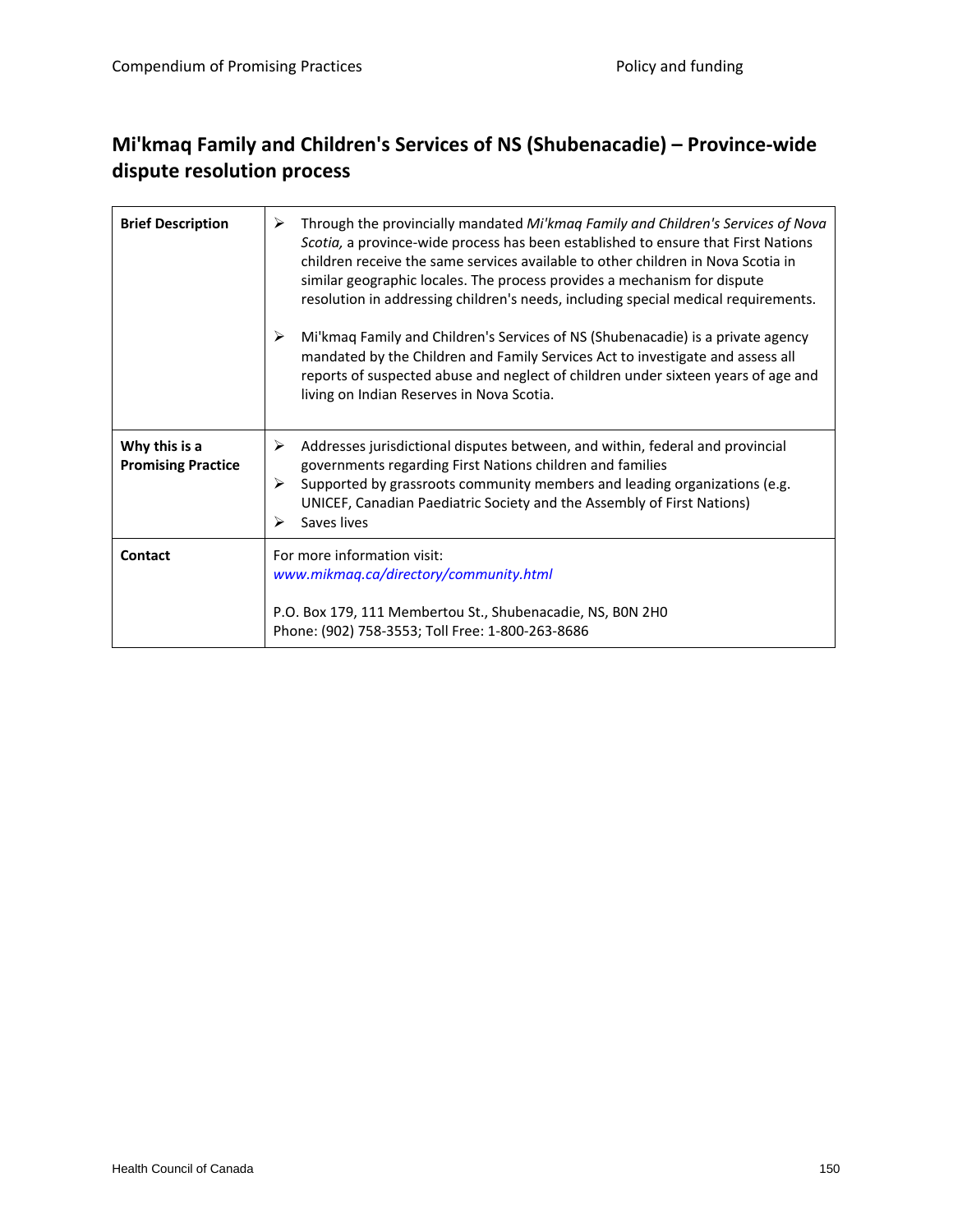# **Mi'kmaq (Aboriginal) Health Policy Framework Nova Scotia**

| <b>Brief Description</b>                   | Funded by AHTF, the purpose of the framework is to ensure that the publicly-<br>➤<br>funded health care system in Nova Scotia is providing comprehensive health care<br>to all Aboriginal people living in the province. |
|--------------------------------------------|--------------------------------------------------------------------------------------------------------------------------------------------------------------------------------------------------------------------------|
|                                            | ⋗<br>Highlighted as a potential model for other regions.                                                                                                                                                                 |
|                                            | Currently being developed and evaluated.<br>➤                                                                                                                                                                            |
| Why this is a<br><b>Promising Practice</b> | Collaborative<br>⋗<br>Multi-stakeholder<br>➤<br>Evidence-based                                                                                                                                                           |
| Contact                                    | Primary Health Care, Nova Scotia Dept of Health and Wellness.<br>lan Bower<br>Phone: 902-424-3076<br>Email: Ian.bower@gov.ns.ca                                                                                          |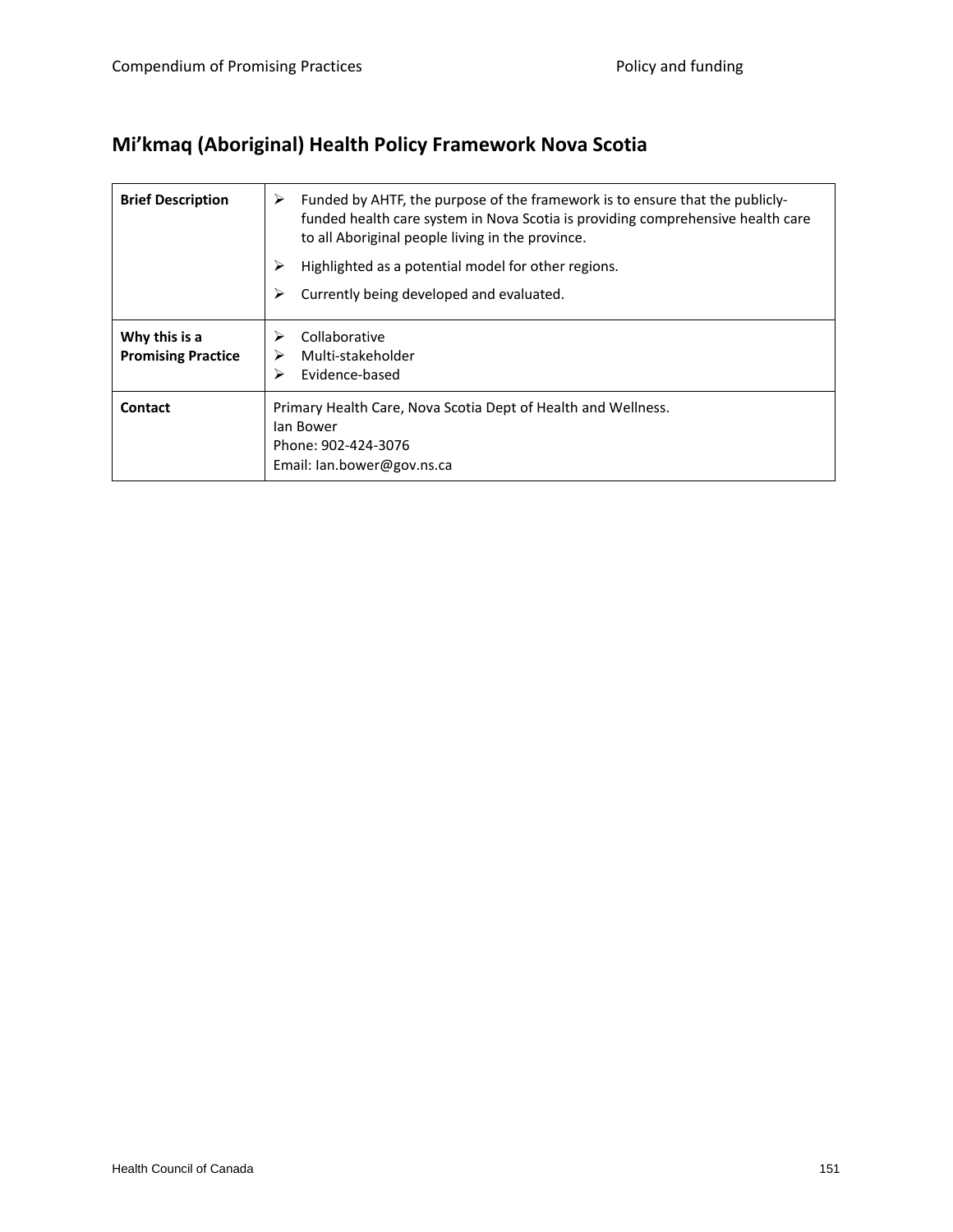### **Mother First Maternal Mental Health Strategy: Building Capacity in Saskatchewan**

| <b>Brief Description</b>                   | A document that provides policy recommendations to assist the Saskatchewan<br>➤<br>Ministry of Health and First Nations Health Leaders in improving the identification<br>and treatment of women with mental health problems during pregnancy and post-<br>partum period.                                                                                                                                                                                                                   |
|--------------------------------------------|---------------------------------------------------------------------------------------------------------------------------------------------------------------------------------------------------------------------------------------------------------------------------------------------------------------------------------------------------------------------------------------------------------------------------------------------------------------------------------------------|
|                                            | $\blacktriangleright$<br>The document is based on research and multiple consultations by the MotherFirst<br>Working Group. It was created to address the issues of inconsistent identification<br>and treatment of women with maternal mental health problems.                                                                                                                                                                                                                              |
|                                            | ➤<br>Recommendations were made in four key policy areas to improve maternal mental<br>health including education, screening, treatment, sustainability and accountability.<br>The recommendations address the need for an increased awareness of maternal<br>mental health, universal screening for depression and anxiety in pregnant and post<br>partum women, improved access to appropriate treatment and a provincial<br>strategy to ensure consistent access to maternal health care. |
|                                            | In terms of implementation, the MotherFirst Working group brought together<br>➤<br>interdisciplinary stakeholders, including major professional health associations,<br>community organizations, First Nations groups, and women with lived experience.<br>The group is geographically and culturally representative.                                                                                                                                                                       |
| Why this is a<br><b>Promising Practice</b> | Fills a policy gap, until this document there was no policy to address maternal<br>➤<br>mental health during pregnancy or postpartum in Saskatchewan.                                                                                                                                                                                                                                                                                                                                       |
| Contact                                    | For more information visit:<br>https://sites.google.com/site/maternalmentalhealthsk/home<br>Dr Angela Bowen<br>Chair, College of Nursing, University of Saskatchewan<br>Phone: (306) 966-8949<br>Email: angela.bowen@usask.ca<br>Marilyn Sand<br>Maternal Child Health - Policy Analyst, Federation Saskatchewan Indian Nations (FSIN)<br>Phone: (306) 667-2682<br>Email: marilyn.sand@fsin.com                                                                                             |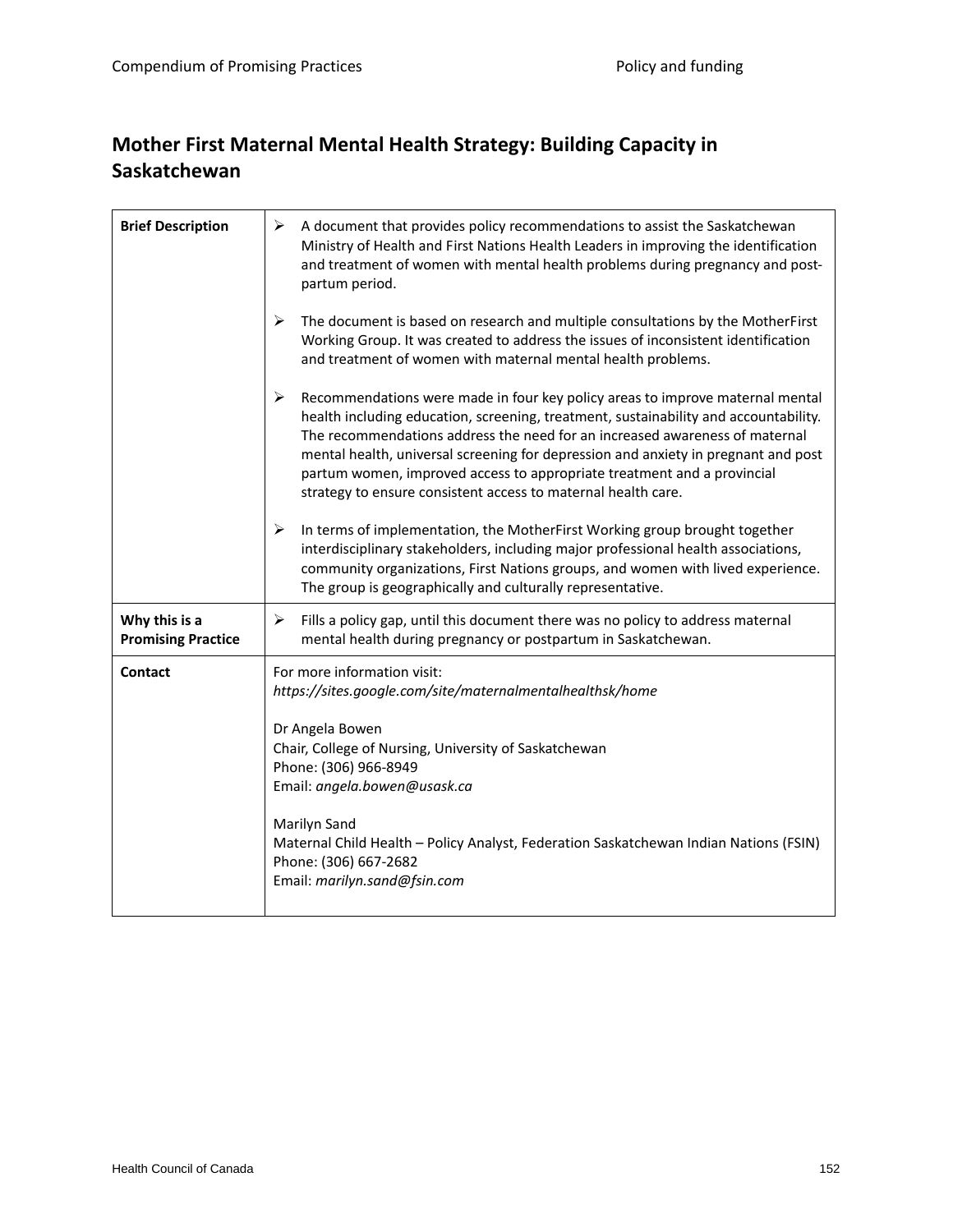# **Netcare (formerly called Wellnet) Alberta Health and Wellness**

| <b>Brief Description</b>                   | Single, province-wide electronic health record (EHR).<br>≻                                                                                                                                                                                                                                                                                                                                                                                               |
|--------------------------------------------|----------------------------------------------------------------------------------------------------------------------------------------------------------------------------------------------------------------------------------------------------------------------------------------------------------------------------------------------------------------------------------------------------------------------------------------------------------|
|                                            | Ability to access client information by multiple health providers whereever women<br>≻<br>accessing care (i.e. Information Technology system – labs, etc)                                                                                                                                                                                                                                                                                                |
|                                            | ≻<br>Implementation involved:<br>Development by Alberta Health and Wellness (AHW) in cooperation and<br>$\circ$<br>partnership with Alberta Health Services, and many other partners including<br>the health professional colleges and associations<br>Alberta Netcare EHR Portal is tool for physicians, pharmacists and other health<br>service providers in Alberta. It provides up-to-date available information<br>immediately at the point of care |
|                                            | ≻<br>A remaining challenge is that it is not available to health care providers on First<br>Nations reserves.                                                                                                                                                                                                                                                                                                                                            |
| Why this is a<br><b>Promising Practice</b> | Improves the quality and safety of care<br>➤<br>Especially helpful for transient populations<br>➤                                                                                                                                                                                                                                                                                                                                                        |
| Contact                                    | For more information visit:<br>www.albertanetcare.ca/<br>Emil: albertanetcare@gov.ab.ca                                                                                                                                                                                                                                                                                                                                                                  |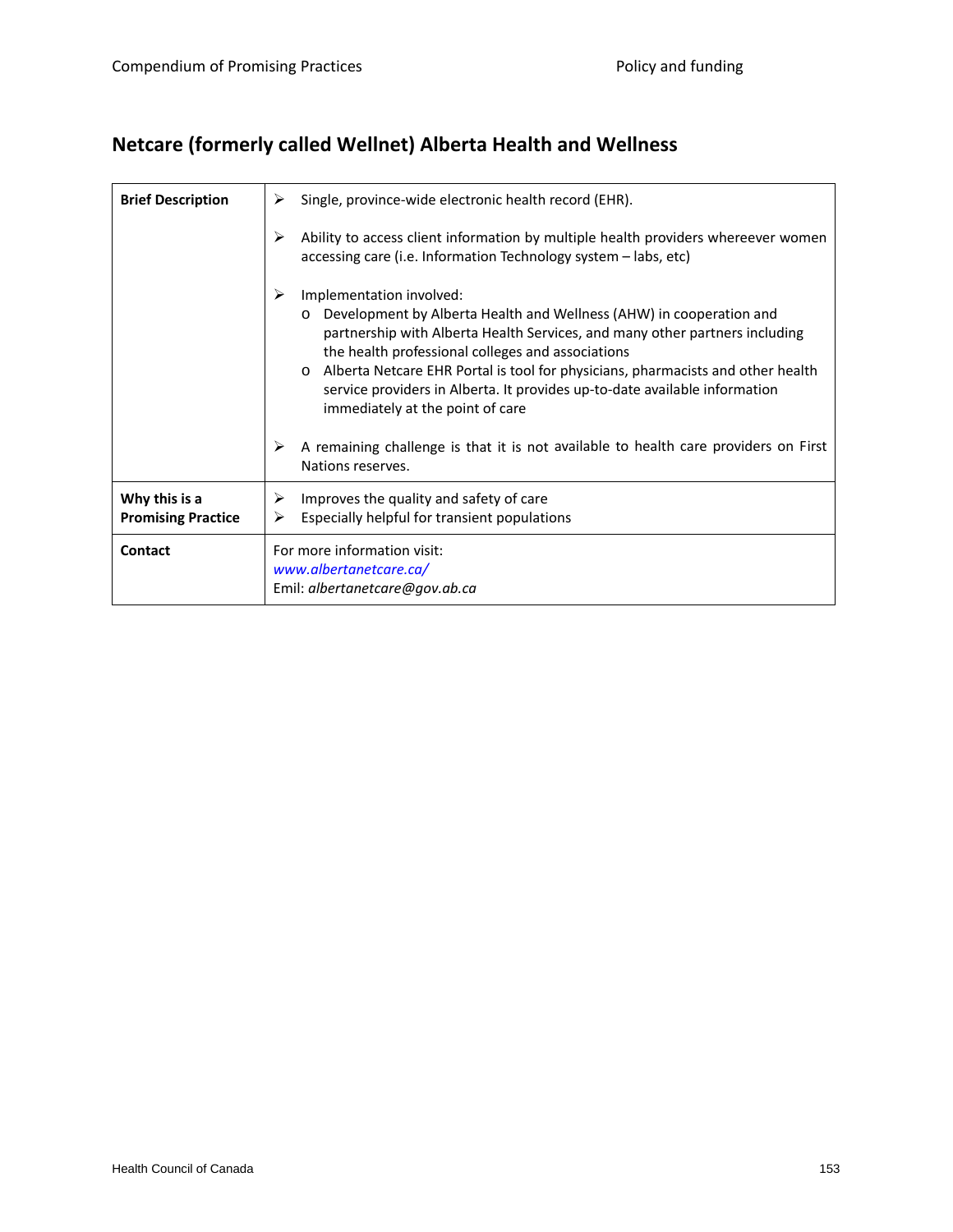# **Nunavut Maternal and Newborn Health Care Strategy 2009‐2014**

| <b>Brief Description</b>                   | Nunavut's first Maternal and Newborn Health Care Strategy Department's<br>➤<br>response to addressing a range of health related challenges.                                                                                                                                                                            |
|--------------------------------------------|------------------------------------------------------------------------------------------------------------------------------------------------------------------------------------------------------------------------------------------------------------------------------------------------------------------------|
|                                            | ➤<br>Sets out clear goals over the next five years and, consistent with Tamapta, seeks to<br>build healthy families and communities with specific emphasis on improving health<br>through prevention and addressing social concerns at their roots.                                                                    |
|                                            | Seeks to bring birth back to our communities, building on community-based<br>➤<br>services and strengthening maternal care and midwifery services.                                                                                                                                                                     |
|                                            | The strategy will guide the Department of Health and Social Services in delivering<br>➤<br>its mandate to improve the health of Nunavummiut, and to provide quality<br>maternal and newborn health care to its residents.                                                                                              |
|                                            | Challenges identified include slow progress without additional federal support.<br>➤                                                                                                                                                                                                                                   |
| Why this is a<br><b>Promising Practice</b> | Concrete-published document regarding government commitment - lays out<br>➤<br>health status issues and risk conditions, a vision, guiding principles, goals, priority<br>actions and measureable outcomes and obligates government to identify funding.<br>Helps to identify barriers<br>➤<br>Supports midwifery<br>➤ |
|                                            | Represents an important step forward for the territory as it takes concrete action<br>in integrating modern medicine with traditional and culturally relevant practices -<br>a practical example of how our programs can embrace Inuit Qaujimajatuqangit.                                                              |
| Contact                                    | For more information visit:<br>www.nunavutnurses.ca/english/news/documents/maternal-strategy-eng.pdf                                                                                                                                                                                                                   |
|                                            | Department of Health and Social Services, Government of Nunavut<br>P.O. Box 1000, Station 1000; Iqaluit, Nunavut X0A 0H0<br>Phone: (867) 975-5700                                                                                                                                                                      |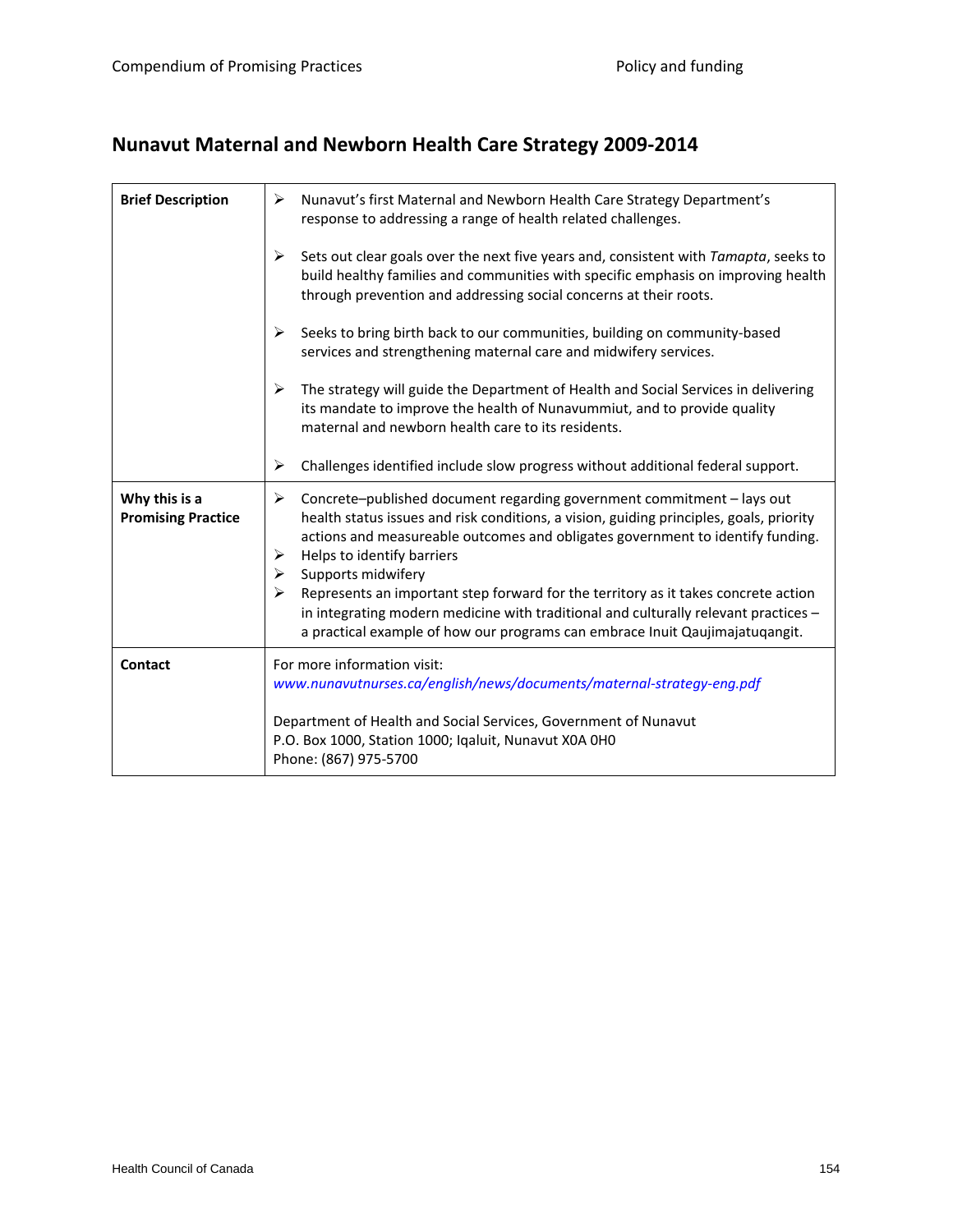# **Pauktuutit Resource Kit (DVD/Manual)**

| <b>Brief Description</b>                   | Pauktuutit fosters greater awareness of the needs of Inuit women, advocates for<br>➤<br>equity and social improvements, and encourages their participation in the<br>community, regional and national life of Canada.                             |  |
|--------------------------------------------|---------------------------------------------------------------------------------------------------------------------------------------------------------------------------------------------------------------------------------------------------|--|
|                                            | Pauktuutit leads and supports Canadian Inuit women in policy development and<br>community projects in all areas of interest to them, for the social, cultural, political<br>and economic betterment of the women, their families and communities. |  |
|                                            | One of their resources is a maternal health handout booklet for women - an Inuit<br>specific kit.                                                                                                                                                 |  |
|                                            | Recently distributed to health providers to deliver workshops/info to women.                                                                                                                                                                      |  |
|                                            | Many stakeholders engaged in development.<br>≻                                                                                                                                                                                                    |  |
| Why this is a<br><b>Promising Practice</b> | One of the few such resources in Inuit language<br>➤                                                                                                                                                                                              |  |
| Contact                                    | For more information visit:<br>www.pauktuuit.ca                                                                                                                                                                                                   |  |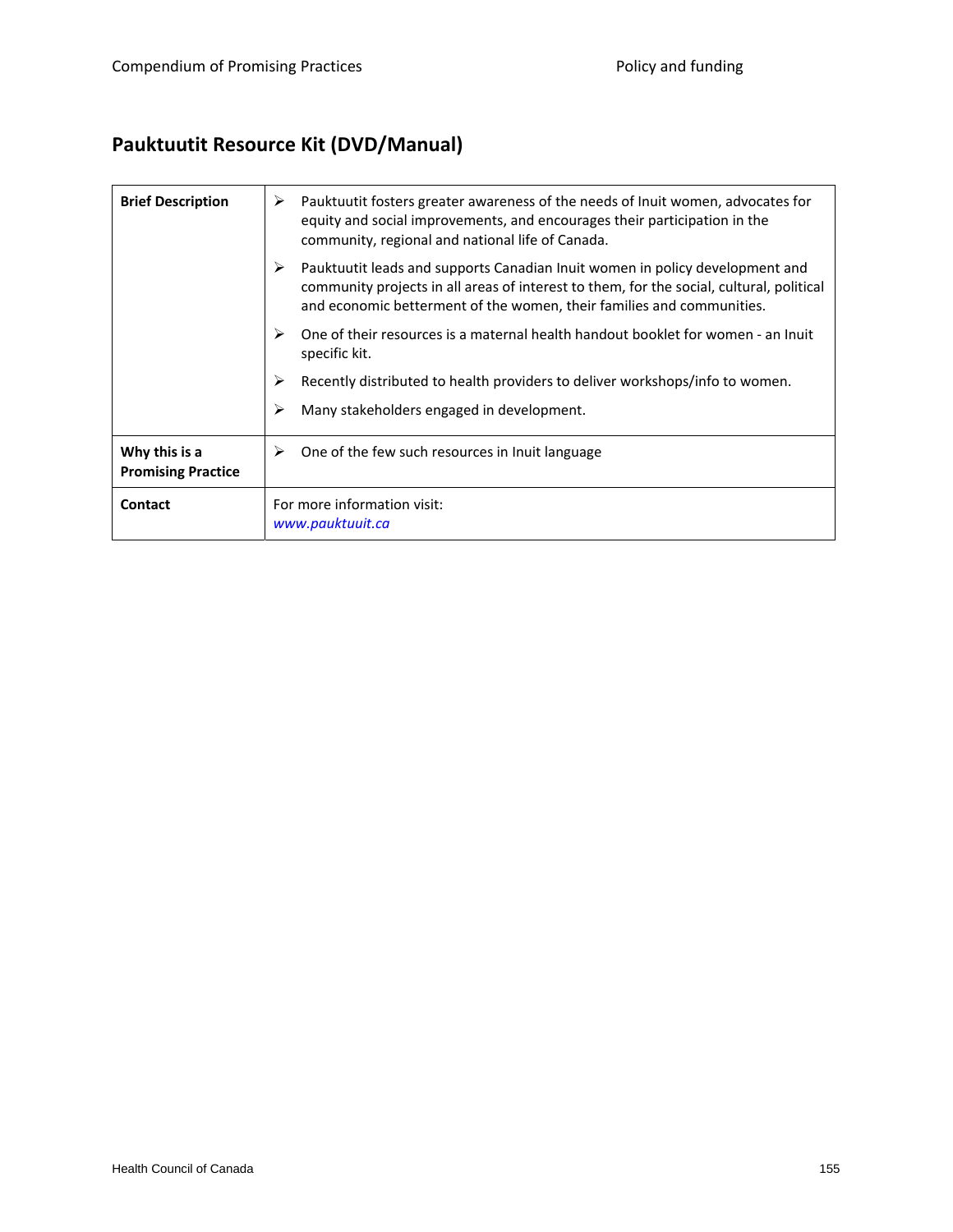# **Prairie Women's Health Centre of Excellence, Manitoba & Saskatchewan**

| <b>Brief Description</b>                   | Prairie Women's Health Centre of Excellence is dedicated to improving the health<br>➤<br>status of Canadian women by supporting policy-oriented, and community-based<br>research and analysis on the social and other determinants of women's health.                                                                                                                                                                                                                                                                                                                                                                                                                                                                                                                                                                                                                           |
|--------------------------------------------|---------------------------------------------------------------------------------------------------------------------------------------------------------------------------------------------------------------------------------------------------------------------------------------------------------------------------------------------------------------------------------------------------------------------------------------------------------------------------------------------------------------------------------------------------------------------------------------------------------------------------------------------------------------------------------------------------------------------------------------------------------------------------------------------------------------------------------------------------------------------------------|
|                                            | ➤<br>Prairie Women's Health Centre of Excellence is one of the Centres of Excellence for<br>Women's Health supported by the Women's Health Contribution Program of<br>Health Canada. The Centres are dedicated to improving the health status of<br>Canadian women by supporting policy-oriented and community-based research<br>and analysis on the social and other determinants of women's health.                                                                                                                                                                                                                                                                                                                                                                                                                                                                           |
|                                            | PWHCE's goal is to improve the health of women in Manitoba and Saskatchewan<br>➤<br>in particular by making the health system and social systems more responsive to<br>women's and girls' health and well-being.                                                                                                                                                                                                                                                                                                                                                                                                                                                                                                                                                                                                                                                                |
|                                            | PWHCE's founding partners are:<br>➤<br>o Fédération provinciale des fransaskoises<br>o Prairie Region Health Promotion Research Centre, U. of Sask<br>o University of Regina<br>o University of Manitoba<br>o University of Winnipeg<br>o Women's Health Clinic<br>In addition to these six partner organizations, PWHCE is supported by many<br>organizations from Manitoba and Saskatchewan.                                                                                                                                                                                                                                                                                                                                                                                                                                                                                  |
|                                            | PWHCE is committed to fostering a better understanding of what determines<br>➤<br>women's health by:<br>o Generating new knowledge through identification of issues and research on<br>women's health issues<br>Providing policy advice, analysis and information to governments, health<br>organizations and non-governmental organizations, and by helping to define a<br>women's health research program for Manitoba, Saskatchewan and the rest of<br>Canada<br>o Analyzing data and resources on women's health<br>o Communicating knowledge promoting further discussion on women's health<br>through publications, various media, workshops and conferences<br>o Building and strengthening networks of individuals and organizations. PWHCE<br>is associated and linked with organizations, individuals and policy makers at<br>community, regional and national levels |
|                                            | Aboriginal women's health is one of the priority research areas.                                                                                                                                                                                                                                                                                                                                                                                                                                                                                                                                                                                                                                                                                                                                                                                                                |
| Why this is a<br><b>Promising Practice</b> | ➤<br>Bring together community-based and academic research and policy expertise.<br>Value different viewpoints and approaches that women of diverse backgrounds<br>➤<br>and life experiences bring to health issues, and recognize the importance of<br>involving women in all aspects of health research.<br>A partnership of women's groups, researchers, policy makers, service providers<br>➤<br>and individuals dedicated to women-centered, participatory, action-driven policy                                                                                                                                                                                                                                                                                                                                                                                            |
|                                            | research.                                                                                                                                                                                                                                                                                                                                                                                                                                                                                                                                                                                                                                                                                                                                                                                                                                                                       |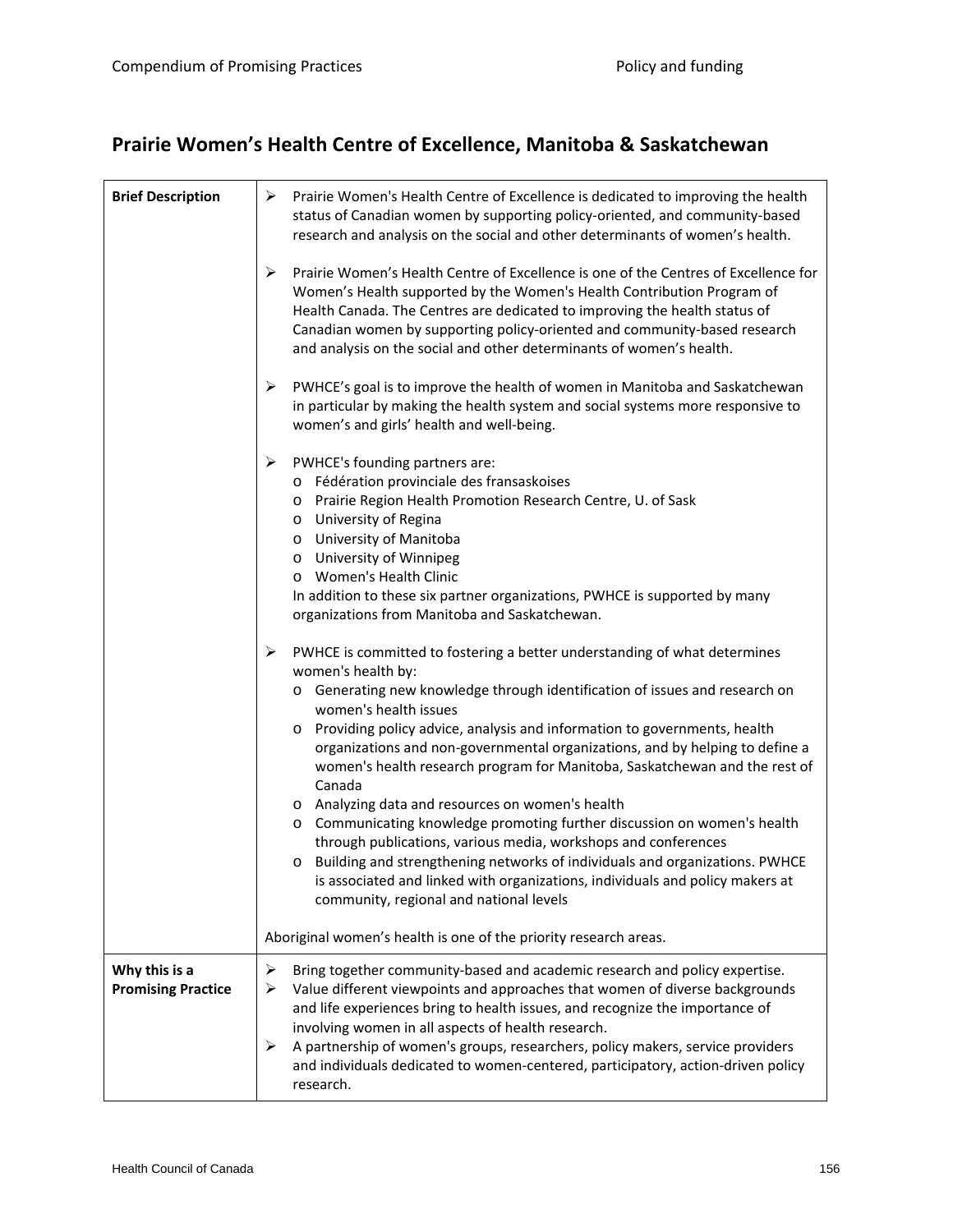| Contact | For more information visit:<br>www.pwhce.ca/index.htm                                                                                          |
|---------|------------------------------------------------------------------------------------------------------------------------------------------------|
|         | <b>PWHCE Administrative Centre - Winnipeg</b><br>56 The Promenade, Winnipeg, MB R3B 3H9<br>Phone: (204) 982-6630<br>E-mail: pwhce@uwinnipeg.ca |
|         | <b>PWHCE Saskatoon</b><br>501 - 121 Research Drive Saskatoon, SK S7N 1K2<br>Phone: (306) 966-8658;<br>E-mail: pwhce@usask.ca                   |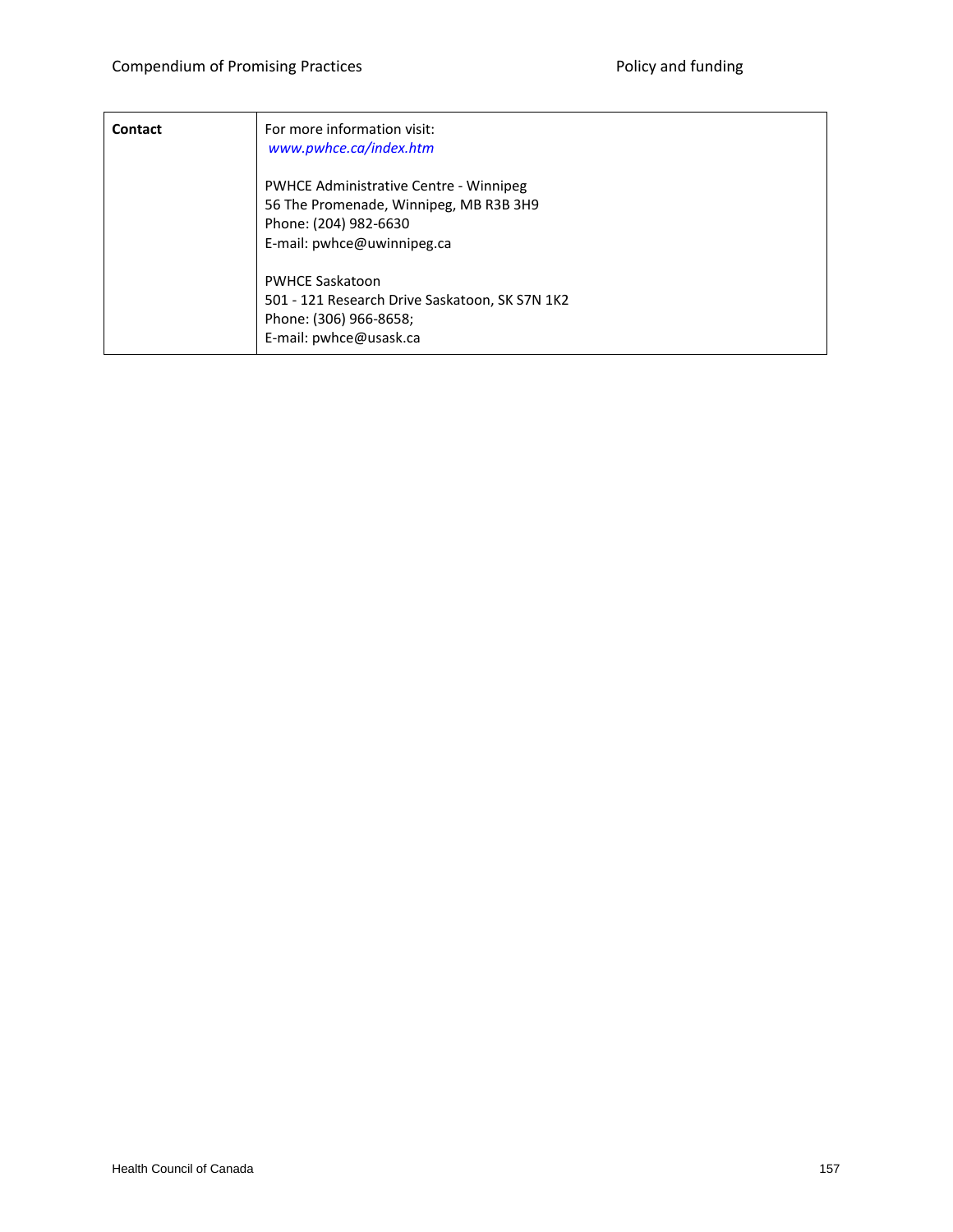### **Society of Obstetricians and Gynaecologists of Canada: National Birthing Initiative**

| <b>Brief Description</b>                   | ≻<br>Founded in 1944, the Society of Obstetricians and Gynaecologists of Canada is<br>comprised of over 3,000 professional members, including gynaecologists,<br>obstetricians, family physicians, nurses, midwives and allied health professionals.                                                                                                                                                                                                                                                                                                                                                           |
|--------------------------------------------|----------------------------------------------------------------------------------------------------------------------------------------------------------------------------------------------------------------------------------------------------------------------------------------------------------------------------------------------------------------------------------------------------------------------------------------------------------------------------------------------------------------------------------------------------------------------------------------------------------------|
|                                            | ➤<br>As a leading authority on reproductive health care, the SOGC produces national<br>clinical guidelines for both public and medical education on important women's<br>health issues.                                                                                                                                                                                                                                                                                                                                                                                                                        |
|                                            | ≻<br>To help ensure mothers and babies receive the quality health care services they<br>need during pregnancy and childbirth, the SOGC is calling for the implementation<br>of A National Birthing Initiative for Canada.                                                                                                                                                                                                                                                                                                                                                                                      |
|                                            | ➤<br>The SOGC developed the discussion paper for an inclusive, integrated and<br>comprehensive pan-Canadian framework for sustainable family-centered<br>maternity and newborn care.                                                                                                                                                                                                                                                                                                                                                                                                                           |
|                                            | ➤<br>The following organizations contributed to the development of a National Birthing<br>Initiative for Canada and are committed to its implementation:<br>The Association of Women's Health, Obstetric and Neonatal Nurses (Canada)<br>$\circ$<br>The Canadian Association of Midwives<br>$\circ$<br>The College of Family Physicians of Canada<br>$\circ$<br>The Society of Obstetricians and Gynaecologists of Canada<br>$\circ$<br>The Society of Rural Physicians of Canada<br>$\circ$                                                                                                                   |
|                                            | ⋗<br>The need for a Federal-Provincial-Territorial Aboriginal Birthing Initiative has also<br>been identified. This Initiative, involving First Nations, Inuit and Métis, will be part<br>of a comprehensive approach, complimentary to existing Health Canada First<br>Nations and Inuit Health Branch (FNIHB) community programs and services.                                                                                                                                                                                                                                                               |
|                                            | It will be developed in consultation, collaboration and genuine partnership,<br>➤<br>involving the following Aboriginal organizations, among others, with whom the<br>SOGC and the SOGC's Aboriginal Health Initiative (AHI) already work:<br>o National Aboriginal Council of Midwives (NACM)<br>o Indigenous Physicians Association of Midwives (IPAC)<br>o Native Youth Sexual Health Network (NYSHN)<br>o Pauktuutit Inuit Women of Canada<br>o National Aboriginal Health Organization (NAHO)<br>Assembly of First Nations (AFN)<br>$\circ$<br>o National Women's Aboriginal Association of Canada (NWAC) |
| Why this is a<br><b>Promising Practice</b> | Seen as a positive example of policy development<br>≻<br>A leader in the recognition of midwifery<br>➤                                                                                                                                                                                                                                                                                                                                                                                                                                                                                                         |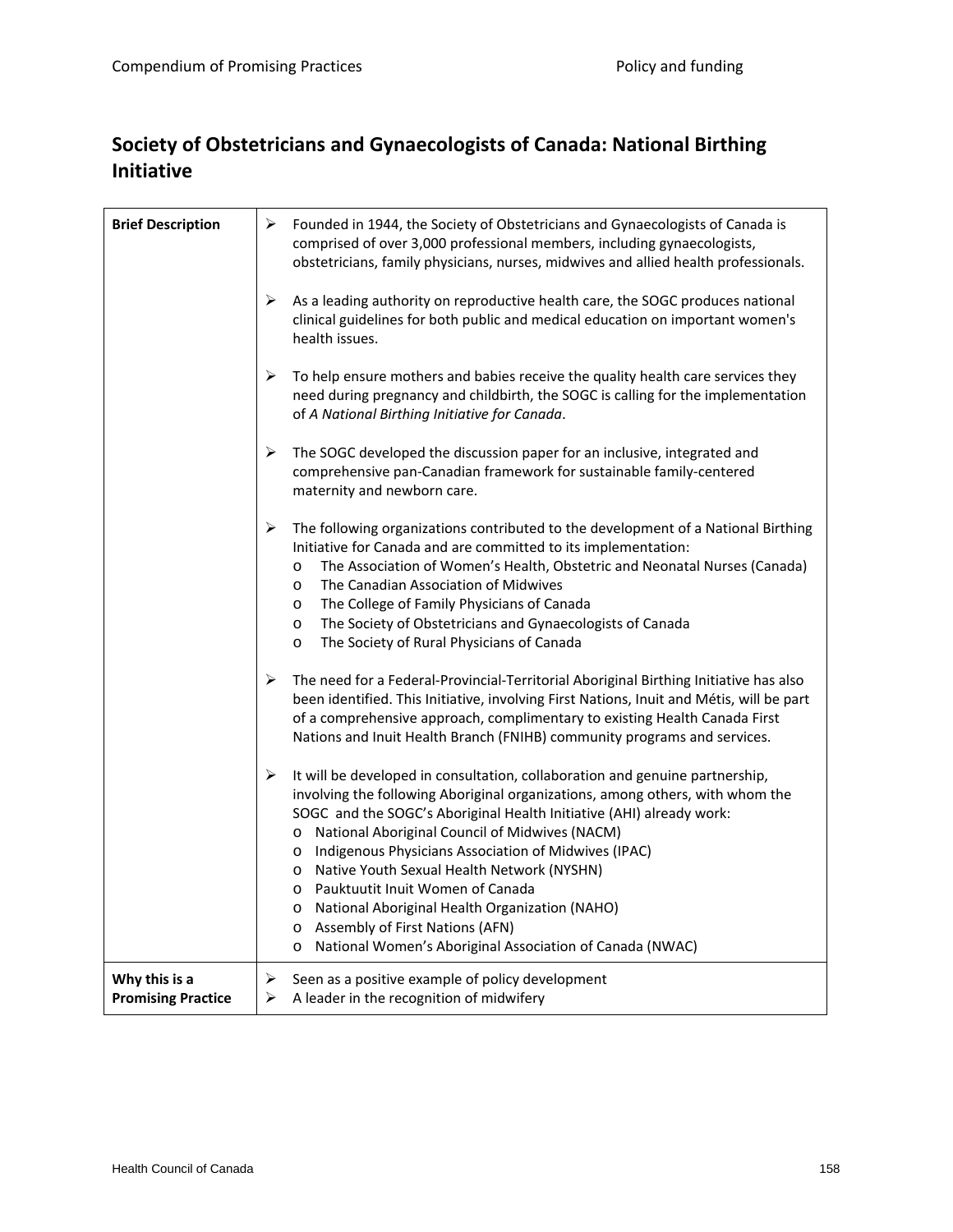| Contact | For more information visit:<br>www.sogc.org/projects/birthing-strategy_e.asp<br>and www.aboriginalsexualhealth.ca                               |
|---------|-------------------------------------------------------------------------------------------------------------------------------------------------|
|         | Alisha Nicole Apale and Jennifer Ferrante<br>Email: anapale@sogc.com;<br>Email: <i>jferrante@sogc.com</i> ;<br>Email: aboriginalhealth@sogc.com |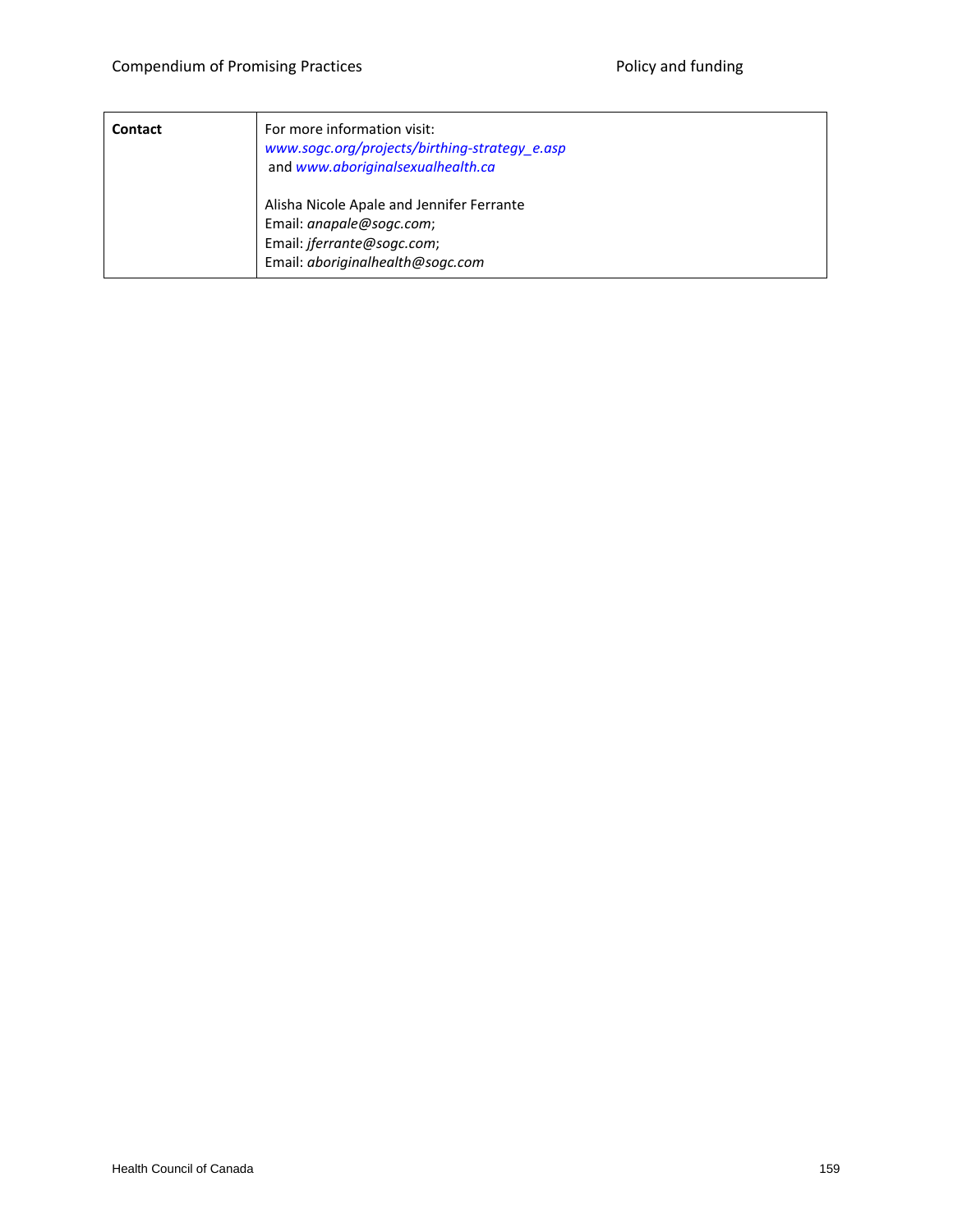### **Urban Aboriginal Strategy – Calgary Urban Aboriginal Initiative (CUAI) (Joint Program)**

| <b>Brief Description</b>                   | ➤                     | The Urban Aboriginal Strategy was launched by the Government of Canada in<br>1998 to help respond to the needs of Aboriginal people living in key urban<br>centres.                                                                                                                                                                                                                                                                          |
|--------------------------------------------|-----------------------|----------------------------------------------------------------------------------------------------------------------------------------------------------------------------------------------------------------------------------------------------------------------------------------------------------------------------------------------------------------------------------------------------------------------------------------------|
|                                            | $\blacktriangleright$ | The Federal Government partners with other governments, community<br>organizations and Aboriginal people to support projects that respond to local<br>priorities.                                                                                                                                                                                                                                                                            |
|                                            | ➤                     | Rather than a "one-size-fits-all" approach it was designed to be a community-<br>based approach that supports projects and priorities identified by community<br>members. As a result of this approach, initial pilot projects were successful,<br>which inspired further investments and expansion.                                                                                                                                         |
|                                            | ➤                     | Projects targeted improvements in areas such as: life-long learning initiatives,<br>housing, health, and outreach services and were evaluated by the<br>government; initiatives continue to be funded.                                                                                                                                                                                                                                       |
|                                            | $\blacktriangleright$ | In 2002, the Calgary Urban Aboriginal Initiative (CUAI) agreed to partner with<br>the Government of Canada in order to deliver the UAS in Calgary. The<br>Collaborative Granting Process was developed to assist CUAI in prioritizing<br>funders' investments in community-driven projects that align with CUAI's<br>community plan.                                                                                                         |
|                                            | ➤                     | The Calgary Urban Aboriginal Initiative (CUAI) grew out of "Removing Barriers:<br>A Listening Circle," a multi-phase, qualitative, community-based research<br>initiative that took place in Calgary in 1999. "Removing Barriers: A Listening<br>Circle" engaged Aboriginal Calgarians in identifying barriers to service and<br>systems access in Calgary and, together with other stakeholders, envision<br>solutions and recommendations. |
|                                            | ≻                     | Implementation takes place through multiple partnerships among federal<br>departments and agencies, together with provincial and local governments<br>and community organization.                                                                                                                                                                                                                                                            |
| Why this is a Promising<br><b>Practice</b> | ➤<br>➤<br>➤<br>⋗      | Increase communication between and among participant groups<br>Not restrictive - local models - share how met community needs<br>Relocations - build momentum<br>Cities in Alberta<br>Staff was hired to facilitate the eight domains of CUAI, which includes health                                                                                                                                                                         |